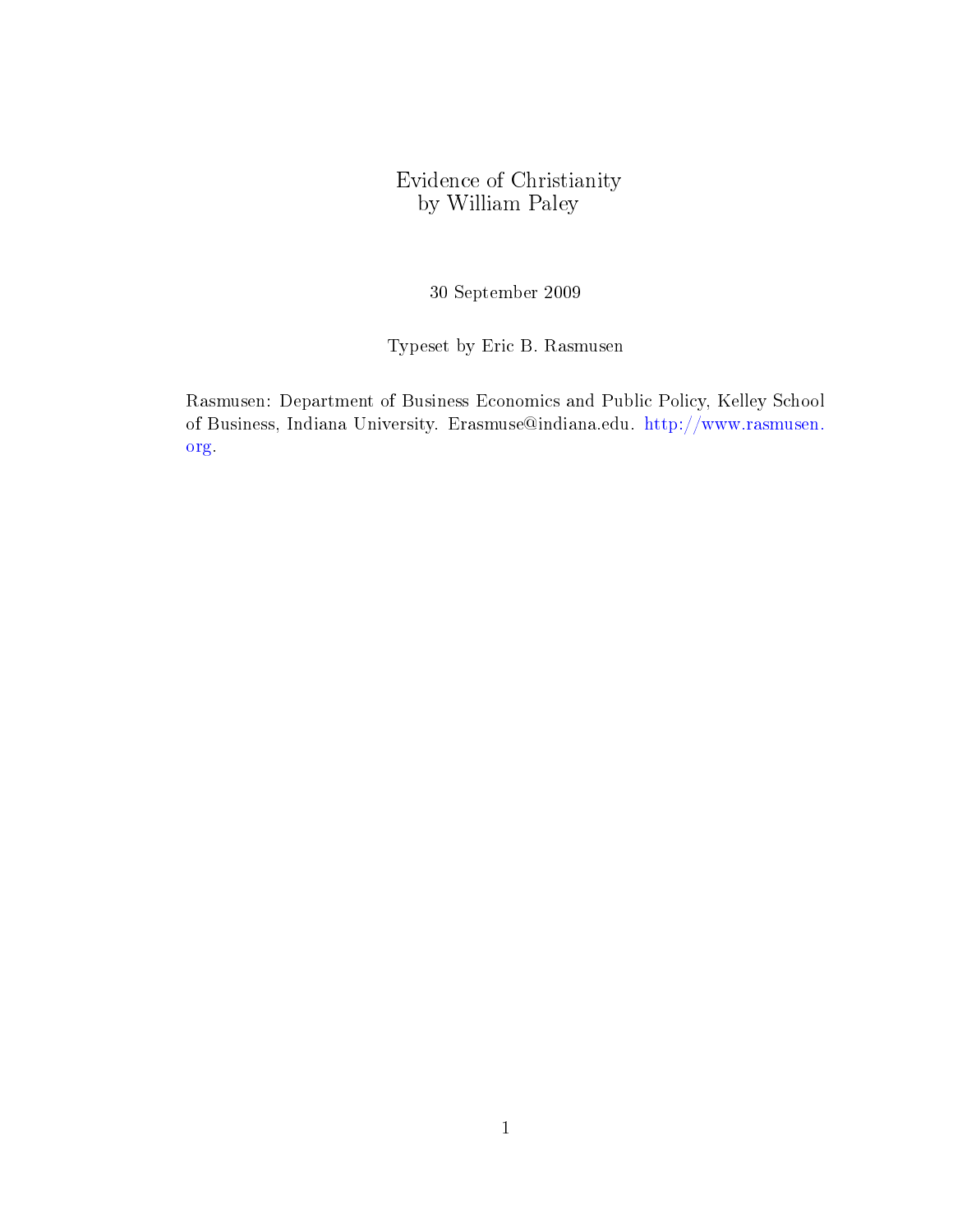Introduction. How I chagned the text. Sources. History.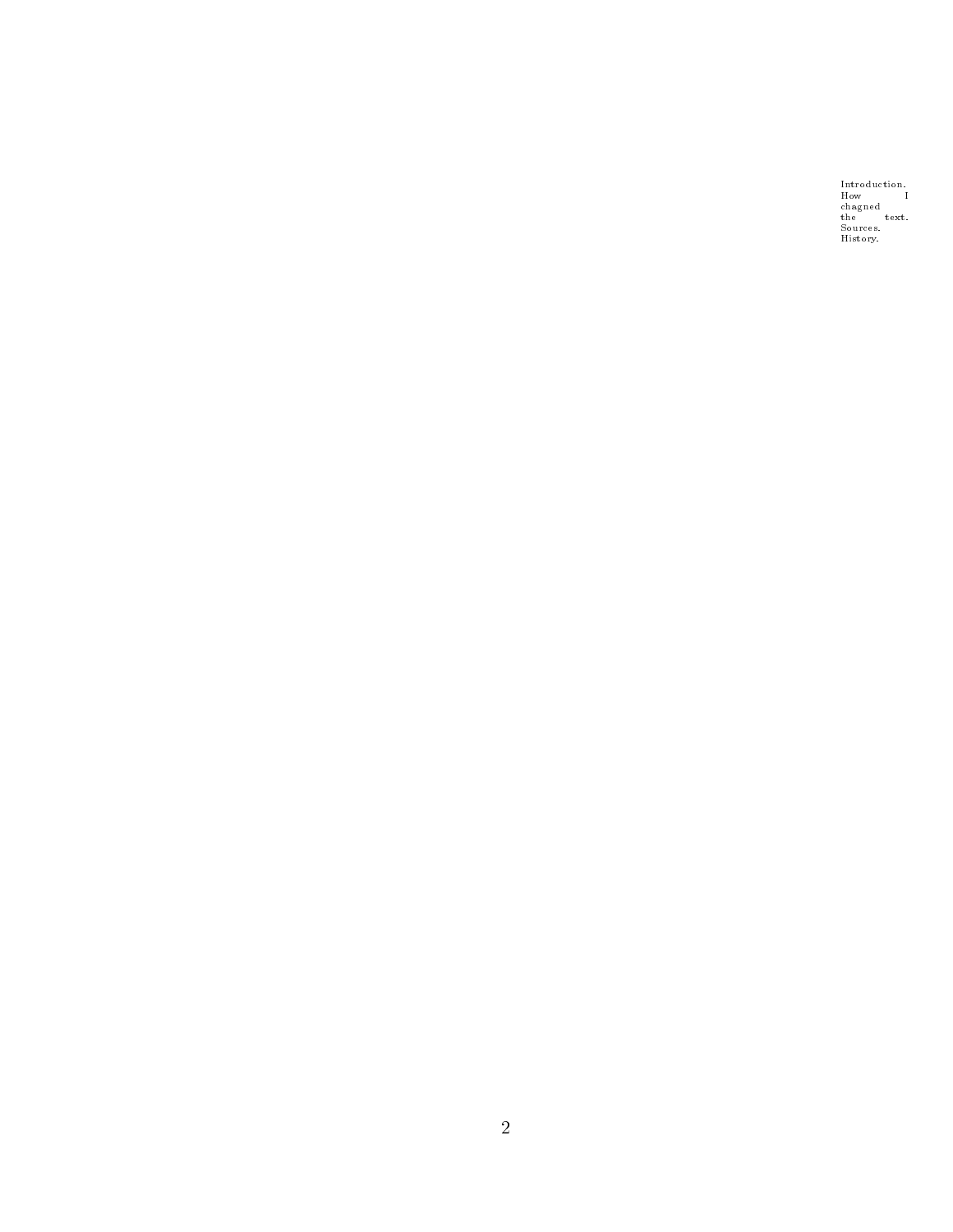### THE HONOURABLE AND RIGHT REVEREND

JAMES YORK, D.D., LORD BISHOP OF ELY

My LORD,

When, five years ago, an important station in the University of Cambridge awaited your Lordship's disposal, you were pleased to offer it to me. The circumstances under which this offer was made demand a public acknowledgment. I had never seen your Lordship; I possessed no connection which could possibly recommend me to your favour; I was known to you only by my endeavour, in common with many others, to discharge my duty as a tutor in the University; and by some very imperfect, but certainly well-intended, and, as you thought, useful publications since. In an age by no means wanting in examples of honourable patronage, although this deserve not to be mentioned in respect of the object of your Lordship's choice, it is inferior to none in the purity and disinterestedness of the motives which suggested it.

How the following work may be received, I pretend not to foretell. My first prayer concerning it is, that it may do good to any: my second hope, that it may assist, what it hath always been my earnest wish to promote, the religious part of an academical education. If in this latter view it might seem, in any degree, to excuse your Lordship's judgment of its author, I shall be gratified by the reflection that, to a kindness flowing from public principles, I have made the best public return in my power.

In the mean time, and in every event, I rejoice in the opportunity here afforded me of testifying the sense I entertain of your Lordship's conduct, and of a notice which I regard as the most flattering distinction of my life.

I am, MY LORD, With sentiments of gratitude and respect, Your Lordship's faithful And most obliged servant,

WILLIAM PALEY.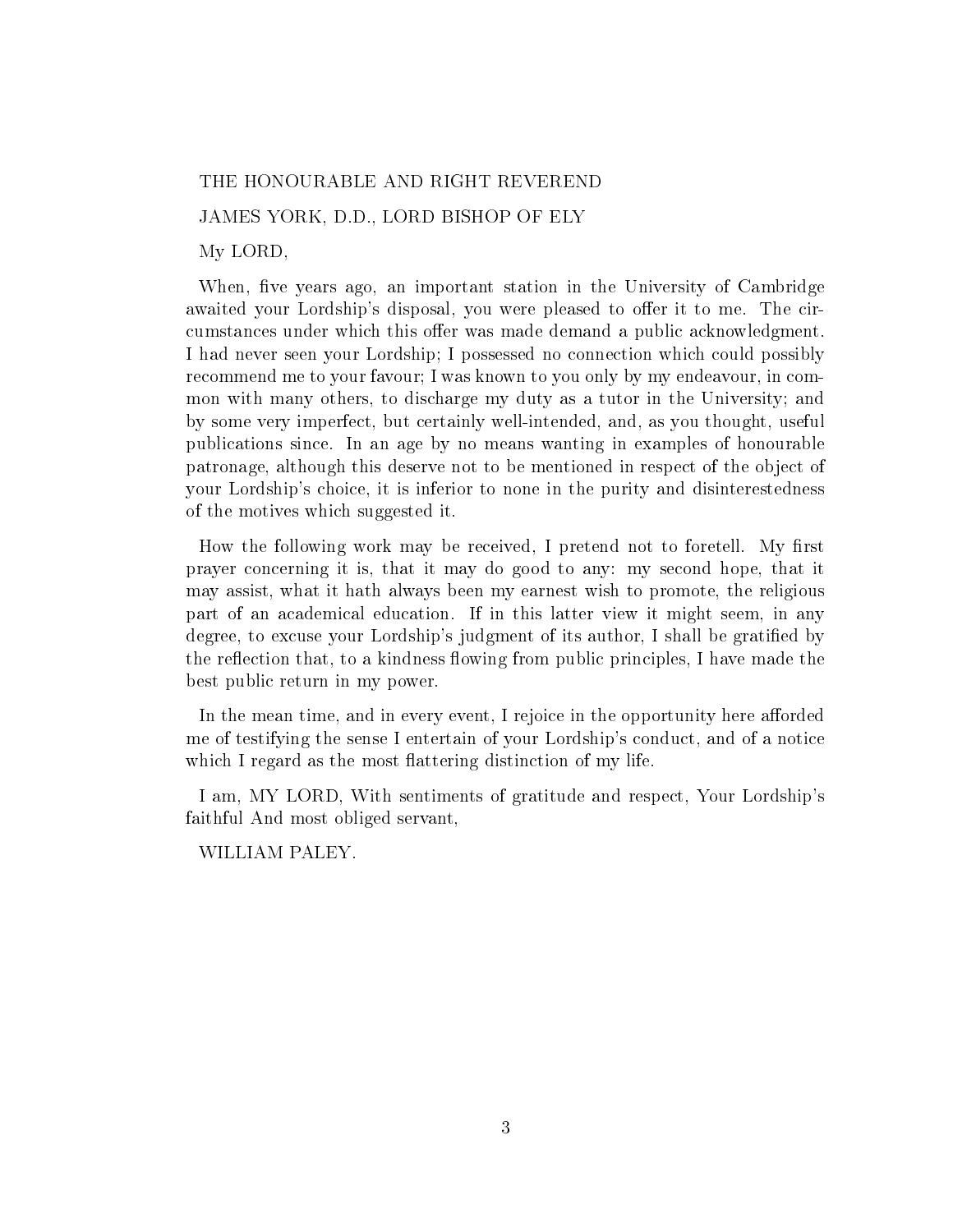**CONTENTS** 

Preparatory Considerations–Of the antecedent Credibility of Miracles.

PART 1.

OF THE DIRECT HISTORICAL EVIDENCE OF CHRISTIANITY, AND WHEREIN IT IS DISTINGUISHED FROM THE EVIDENCE ALLEGED FOR OTHER MIRACLES.

Proposition stated

PROPOSITION I.

That there is satisfactory Evidence, that many professing to be original Witnesses of the Christian Miracles passed their Lives in Labours, Dangers, and Sufferings, voluntarily undergone in Attestation of the Accounts which they delivered, and solely in consequence of their Belief of those Accounts; and that they submitted, from the same Motives, to new Rules of Conduct.

CHAPTER I

Evidence of the Suffering of the first Propagators of Christianity, from the Nature of the Case.

CHAPTER II

Evidence of the Sufferings of the first Propagators of Christianity, from Profane Testimony.

## CHAPTER III

Indirect Evidence of the Sufferings of the first Propagators of Christianity, from the Scriptures and other ancient Christian Writings.

CHAPTER IV

Direct Evidence of the same.

CHAPTER V

Observations upon the preceding Evidence.

CHAPTER VI

That the Story for which the first Propagators of Christianity suffered was miraculous.

CHAPTER VII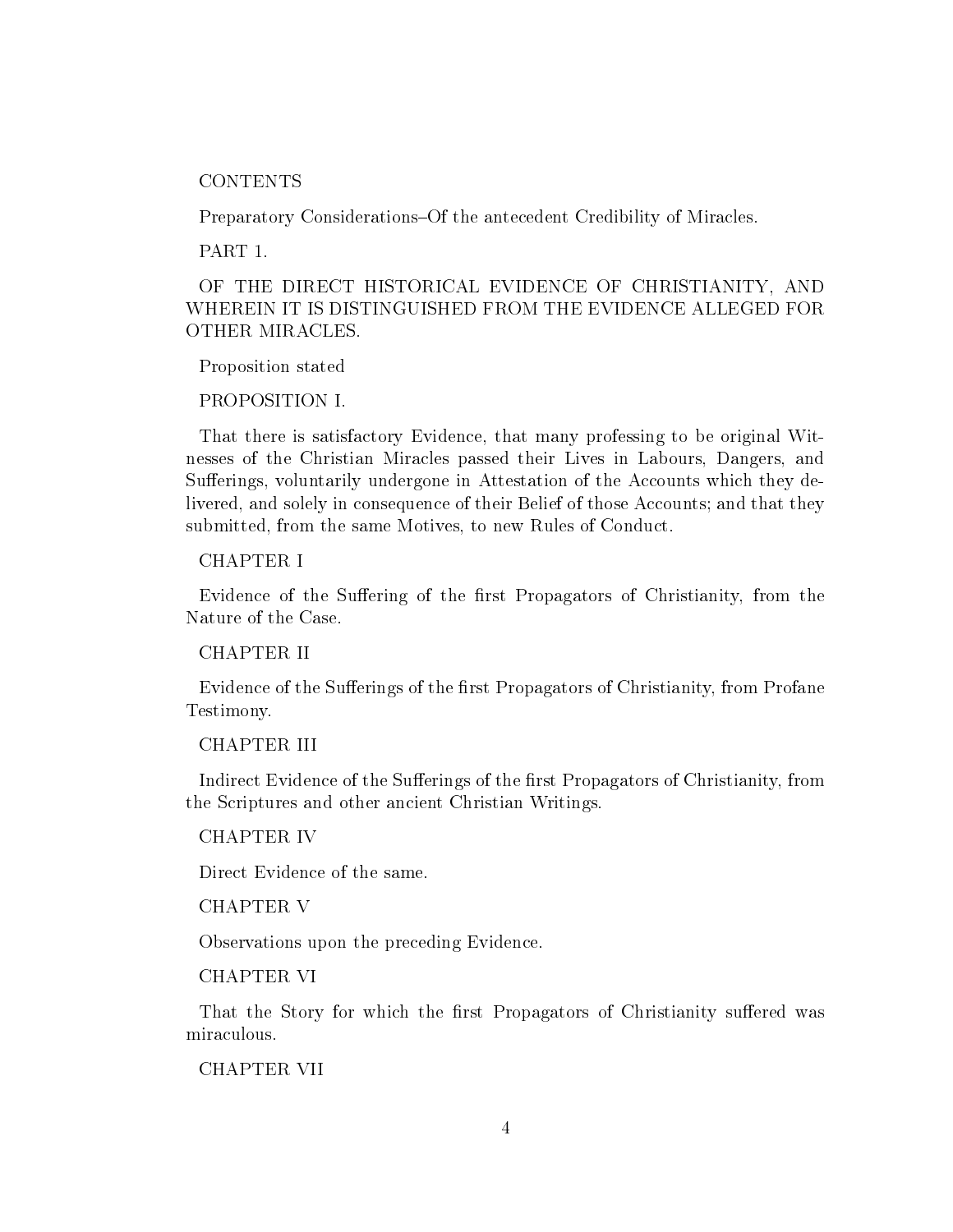That it was, in the main, the Story which we have now proved by indirect Considerations.

### CHAPTER VIII

The same proved from the Authority of our Historical Scriptures.

### CHAPTER IX

Of the Authenticity of the historical Scriptures, in eleven Sections

SECT. 1 Quotations of the historical Scriptures by ancient Christian Writers. SECT. 2 Of the peculiar Respect with which they were quoted.

SECT. 3 The Scriptures were in very early Times collected into a distinct Volume.

SECT. 4 And distinguished by appropriate Names and Titles of Respect.

SECT. 5 Were publicly read and expounded in the religious Assemblies of the early Christians.

SECT. 6 Commentaries, &c., were anciently written upon the Scriptures.

SECT. 7 They were received by ancient Christians of different Sects and persuasions.

SECT. 8 The four Gospels, the Acts of the Apostles, thirteen Epistles of St. Paul, the first Epistle of John, and the first of Peter, were received without doubt by those who doubted concerning the other Books of our present Canon.

SECT. 9 Our present Gospels were considered by the adversaries of Christianity as containing the Accounts upon which the Religion was founded.

SECT. 10 Formal Catalogues of authentic Scriptures were published, in all which our present Gospels were included.

SECT. 11 The above Propositions cannot be predicated of those Books which are commonly called Apocryphal Books of the New Testament.

Recapitulation.

CHAPTER X.

OF THE DIRECT HISTORICAL EVIDENCE OF CHRISTIANITY, AND WHEREIN IT IS DISTINGUISHED FROM THE EVIDENCE ALLEGED FOR OTHER MIRACLES.

### PROPOSITION II.

## CHAPTER I

That there is not satisfactory Evidence, that Persons pretending to be original Witnesses of any other similar Miracles have acted in the same Manner, in At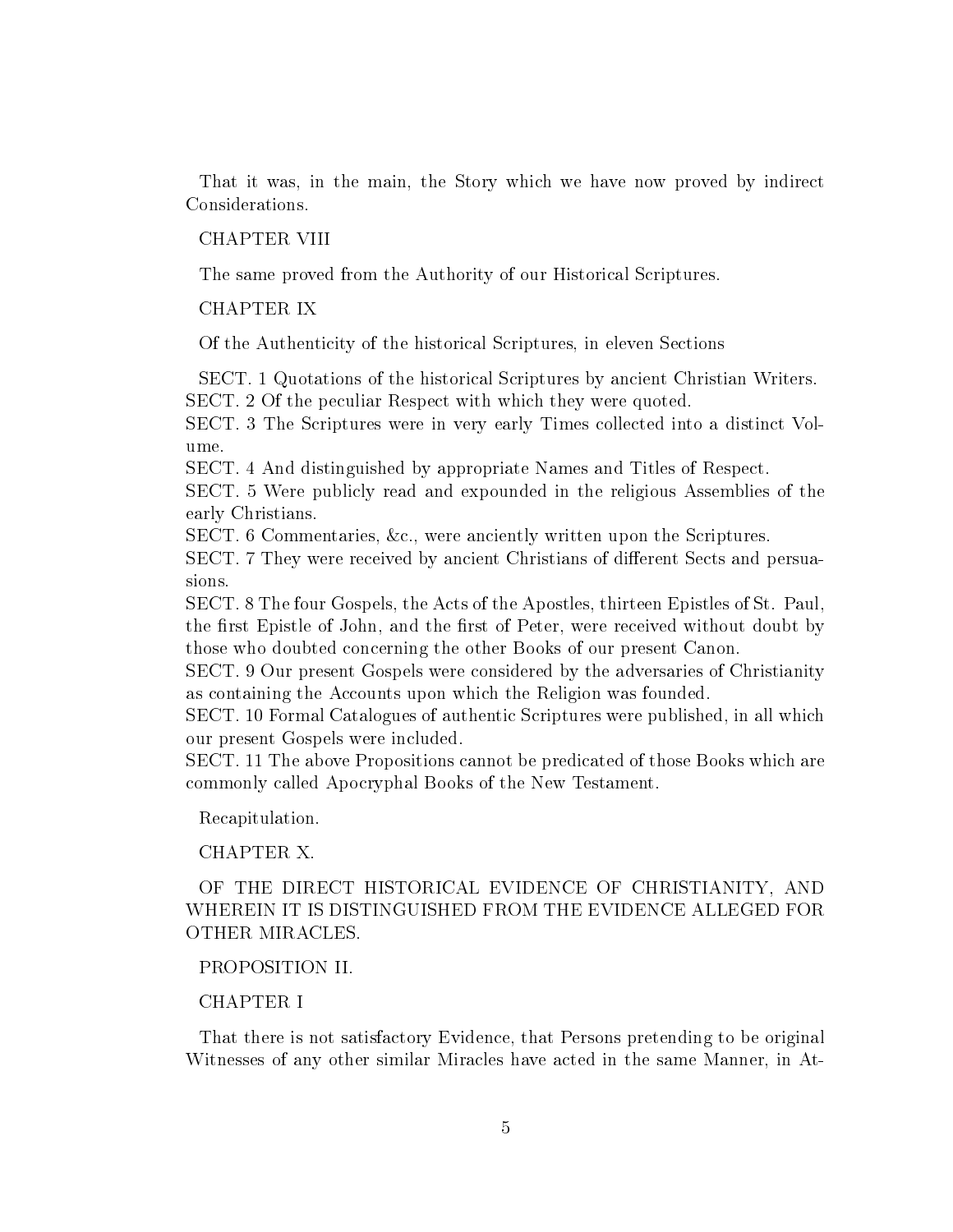testation of the Accounts which they delivered, and solely in consequence of their Belief of the Truth of those Accounts.

CHAPTER II

Consideration of some specific Instances

PART II.

OF THE AUXILIARY EVIDENCES OF CHRISTIANITY,

CHAPTER I

Prophecy

CHAPTER II

The Morality of the Gospel

CHAPTER III

The Candour of the Writers of the New Testament

CHAPTER IV

Identity of Christ's Character

CHAPTER V

Originality of our Saviour's Character

CHAPTER VI

Conformity of the Facts occasionally mentioned or referred to in Scripture with the State of things in these Times, as represented by foreign and independent Accounts.

CHAPTER VII

Undesigned Coincidences.

CHAPTER VIII

Of the History of the Resurrection.

CHAPTER IX

Of the Propagation of Christianity. SECT. 2 Reflections upon the preceding Account. SECT. 3 Of the Religion of Mahomet.

PART III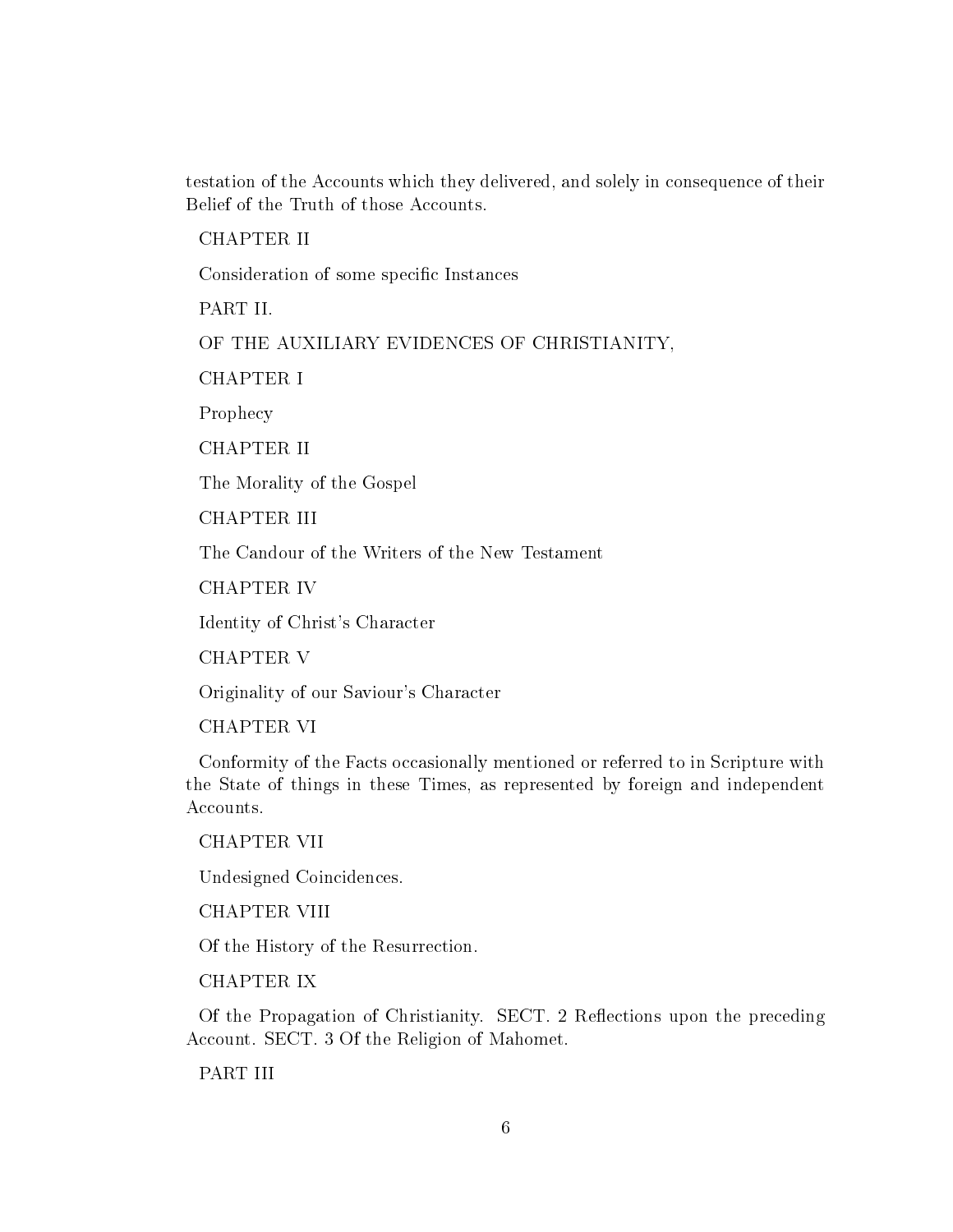### A BRIEF CONSIDERATION OF SOME POPULAR OBJECTIONS.

CHAPTER I

The Discrepancies between the several Gospels.

CHAPTER II

Erroneous Opinions imputed to the Apostles.

CHAPTER III

The Connection of Christianity with the Jewish History.

CHAPTER IV

Rejection of Christianity.

CHAPTER V

That the Christian Miracles are not recited, or appealed to, by early Christian Writers themselves, so fully or frequently as might have been expected.

CHAPTER VI

Want of Universality in the Knowledge and Reception of Christianity, and of greater Clearness in the Evidence.

CHAPTER VII

Supposed effects of Christianity.

CHAPTER VIII

Conclusion.

PREPARATORY CONSIDERATIONS.

I deem it unnecessary to prove that mankind stood in need of a revelation because I have met with no serious person who thinks that, even under the Christian revelation, we have too much light, or any degree of assurance which is superfluous. I desire, moreover, that in judging of Christianity, it may be remembered that the question lies between this religion and none: for, if the Christian religion be not credible, no one, with whom we have to do, will support the pretensions of any other.

Suppose, then, the world we live in to have had a Creator; suppose it to appear, from the predominant aim and tendency of the provisions and contrivances observable in the universe, that the Deity, when he formed it, consulted for the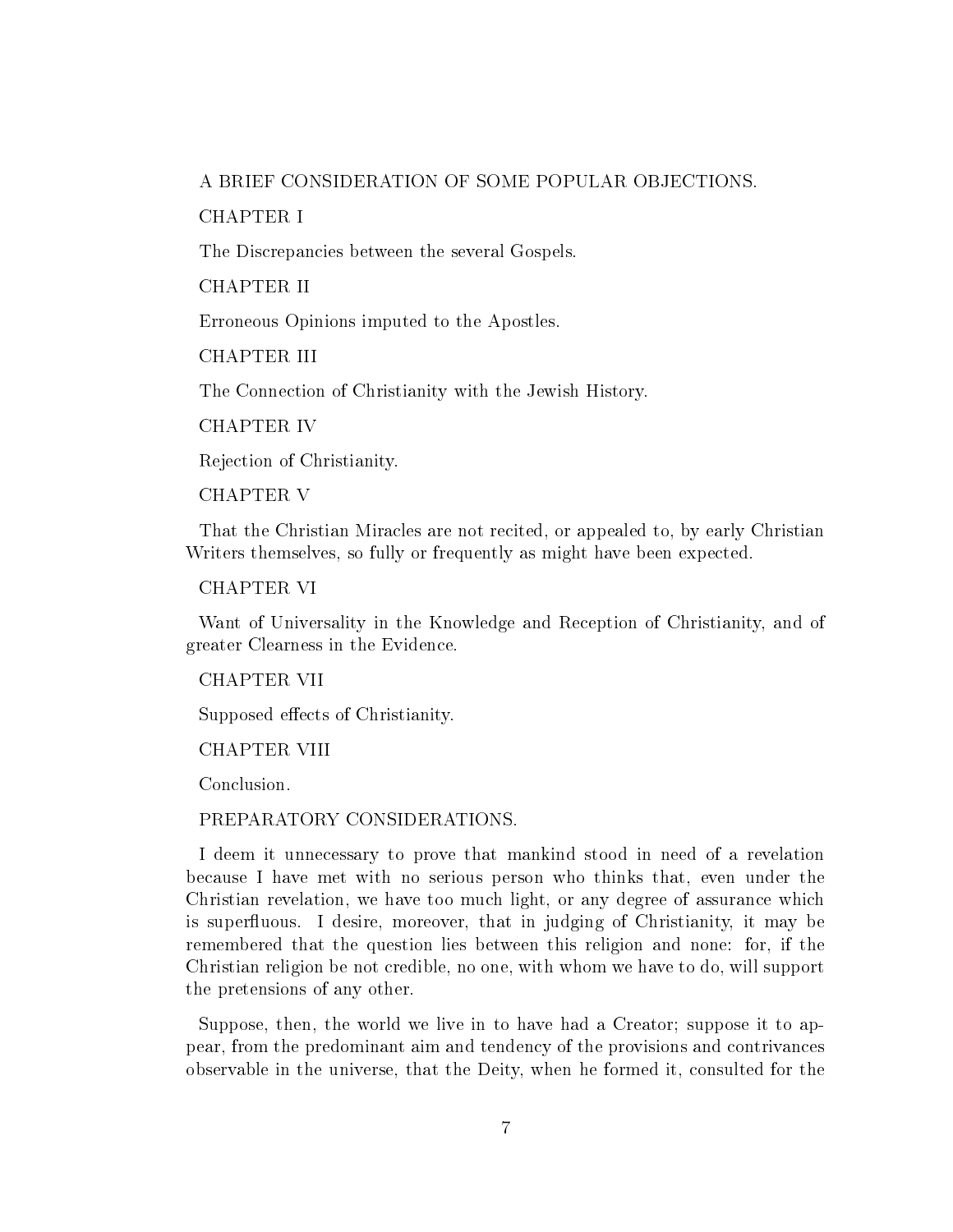happiness of his sensitive creation; suppose the disposition which dictated this counsel to continue; suppose a part of the creation to have received faculties from their Maker, by which they are capable of rendering a moral obedience to his will, and of voluntarily pursuing any end for which he has designed them; suppose the Creator to intend for these, his rational and accountable agents, a second state of existence, in which their situation will be by their behaviour in the first state, by which suppose (and by no other) the objection to the divine government in not putting a difference between the good and the bad, and the inconsistency of this confusion with the care and benevolence discoverable in the works of the Deity is done away; suppose it to be of the utmost importance to the subjects of this dispensation to know what is intended for them, that is, suppose the knowledge of it to be highly conducive to the happiness of the species, a purpose which so many provisions of nature are calculated to promote: Suppose, nevertheless, almost the whole race, either by the imperfection of their faculties, the misfortune of their situation, or by the loss of some prior revelation, to want this knowledge, and not to be likely, without the aid of a new revelation, to attain it; under these circumstances, is it improbable that a revelation should be made? Is it incredible that God should interpose for such a purpose? Suppose him to design for mankind a future state; is it unlikely that he should acquaint him with it?

Now in what way can a revelation be made, but by miracles? In none which we are able to conceive. Consequently, in whatever degree it is probable, or not very improbable, that a revelation should be communicated to mankind at all: in the same degree is it probable, or not very improbable, that miracles should be wrought. Therefore, when miracles are related to have been wrought in the promulgating of a revelation manifestly wanted, and, if true, of inestimable value, the improbability which arises from the miraculous nature of the things related is not greater than the original improbability that such a revelation should be imparted by God.

I wish it, however, to be correctly understood, in what manner, and to what extent, this argument is alleged. We do not assume the attributes of the Deity, or the existence of a future state, in order to prove the reality of miracles. That reality always must be proved by evidence. We assert only, that in miracles adduced in support of revelation there is not any such antecedent improbability as no testimony can surmount. And for the purpose of maintaining this assertion, we contend, that the incredibility of miracles related to have been wrought in attestation of a message from God, conveying intelligence of a future state of rewards and punishments, and teaching mankind how to prepare themselves for that state, is not in itself greater than the event, call it either probable or improbable, of the two following propositions being true: namely, first, that a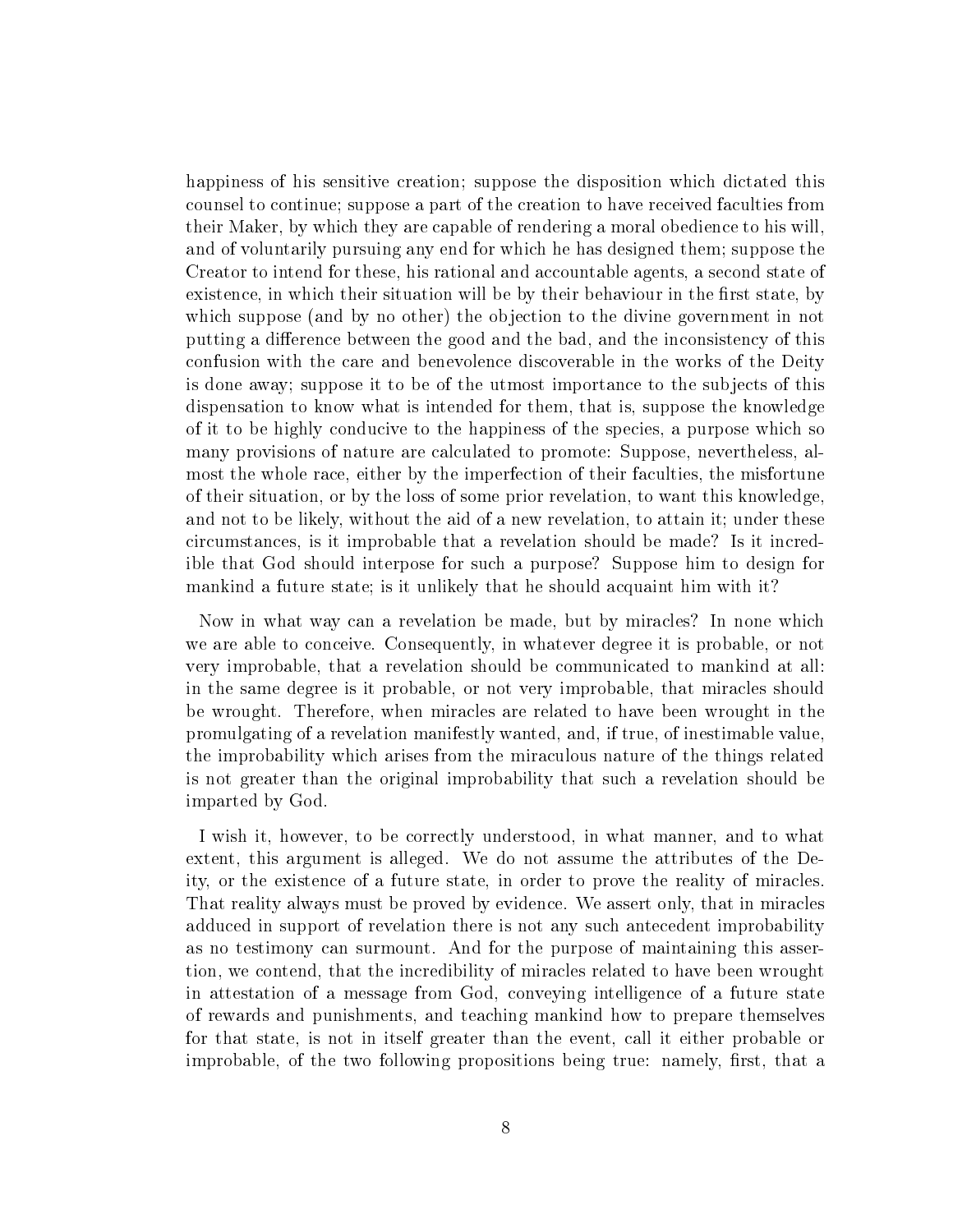future state of existence should be destined by God for his human creation; and, secondly, that, being so destined, he should acquaint them with it. It is not necessary for our purpose, that these propositions be capable of proof, or even that, by arguments drawn from the light of nature, they can be made out to be probable; it is enough that we are able to say concerning them, that they are not so violently improbable, so contradictory to what we already believe of the divine power and character, that either the propositions themselves, or facts strictly connected with the propositions (and therefore no further improbable than they are improbable), ought to be rejected at first sight, and to be rejected by whatever strength or complication of evidence they be attested.

This is the prejudication we would resist. For to this length does a modern objection to miracles go, viz., that no human testimony can in any case render them credible. I think the reflection above stated, that, if there be a revelation, there must be miracles, and that, under the circumstances in which the human species are placed, a revelation is not improbable, or not to any great degree, to be a fair answer to the whole objection.

But since it is an objection which stands in the very threshold our argument, and, if admitted, is a bar to every proof, and to all future reasoning upon the subject, it may be necessary, before we proceed further, to examine the principle upon which it professes to be founded; which principle is concisely this, That it is contrary to experience that a miracle should be true, but not contrary to experience that testimony should be false.

Now there appears a small ambiguity in the term "experience," and in the phrases, "contrary to experience," or "contradicting experience," which it may be necessary to remove in the first place. Strictly speaking, the narrative of a fact is then only contrary to experience, when the fact is related to have existed at a time and place, at which time and place we being present did not perceive it to exist; as if it should be asserted, that in a particular room, and at a particular hour of a certain day, a man was raised from the dead, in which room, and at the time specified, we, being present and looking on, perceived no such event to have taken place. Here the assertion is contrary to experience properly so called; and this is a contrariety which no evidence can surmount. It matters nothing, whether the fact be of a miraculous nature, or not. But although this be the experience, and the contrariety, which Archbishop Tillotson alleged in the quotation with which Mr. Hume opens his Essay, it is certainly not that experience, nor that contrariety, which Mr. Hume himself intended to object. And short of this I know no intelligible signification which can be affixed to the term "contrary" to experience," but one, viz., that of not having ourselves experienced anything similar to the thing related, or such things not being generally experienced by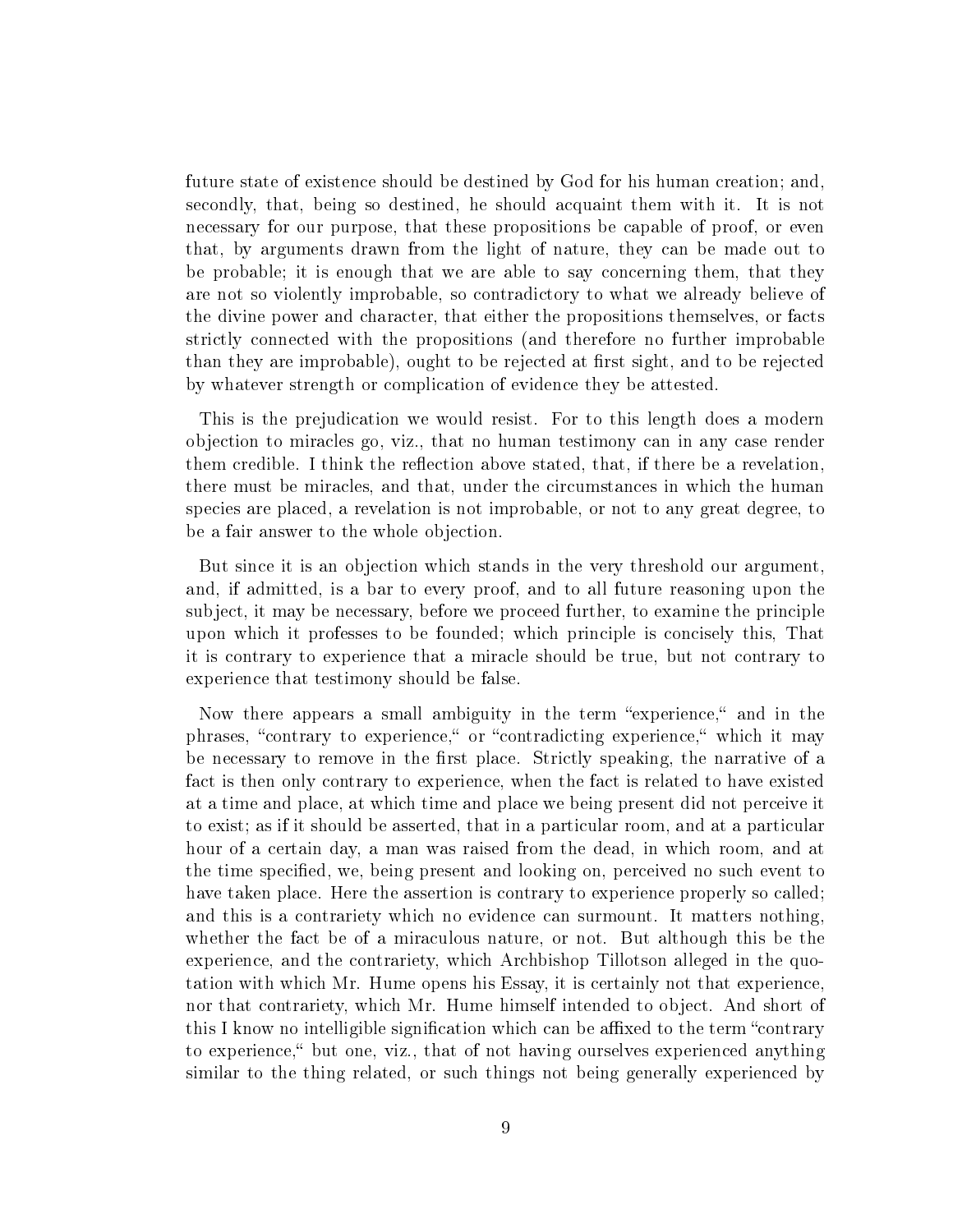others. I say "not generally" for to state concerning the fact in question, that no such thing was ever experienced, or that universal experience is against it, is to assume the subject of the controversy.

Now the improbability which arises from the want (for this properly is a want, not a contradiction) of experience, is only equal to the probability there is, that, if the thing were true, we should experience things similar to it, or that such things would be generally experienced. Suppose it then to be true that miracles were wrought on the first promulgation of Christianity, when nothing but miracles could decide its authority, is it certain that such miracles would be repeated so often, and in so many places, as to become objects of general experience? Is it a probability approaching to certainty? Is it a probability of any great strength or force? Is it such as no evidence can encounter? And yet this probability is the exact converse, and therefore the exact measure, of the improbability which arises from the want of experience, and which Mr. Hume represents as invincible by human testimony.

It is not like alleging a new law of nature, or a new experiment in natural philosophy; because, when these are related, it is expected that, under the same circumstances, the same effect will follow universally; and in proportion as this expectation is justly entertained, the want of a corresponding experience negatives the history. But to expect concerning a miracle, that it should succeed upon a repetition, is to expect that which would make it cease to be a miracle, which is contrary to its nature as such, and would totally destroy the use and purpose for which it was wrought.

The force of experience as an objection to miracles is founded in the presumption, either that the course of nature is invariable, or that, if it be ever varied, variations will be frequent and general. Has the necessity of this alternative been demonstrated? Permit us to call the course of nature the agency of an intelligent Being, and is there any good reason for judging this state of the case to be probable? Ought we not rather to expect that such a Being, on occasions of peculiar importance, may interrupt the order which he had appointed, yet, that such occasions should return seldom; that these interruptions consequently should be confined to the experience of a few; that the want of it, therefore, in many, should be matter neither of surprise nor objection?

But, as a continuation of the argument from experience, it is said that, when we advance accounts of miracles, we assign effects without causes, or we attribute effects to causes inadequate to the purpose, or to causes of the operation of which we have no experience of what causes, we may ask, and of what effects, does the objection speak? If it be answered that, when we ascribe the cure of the palsy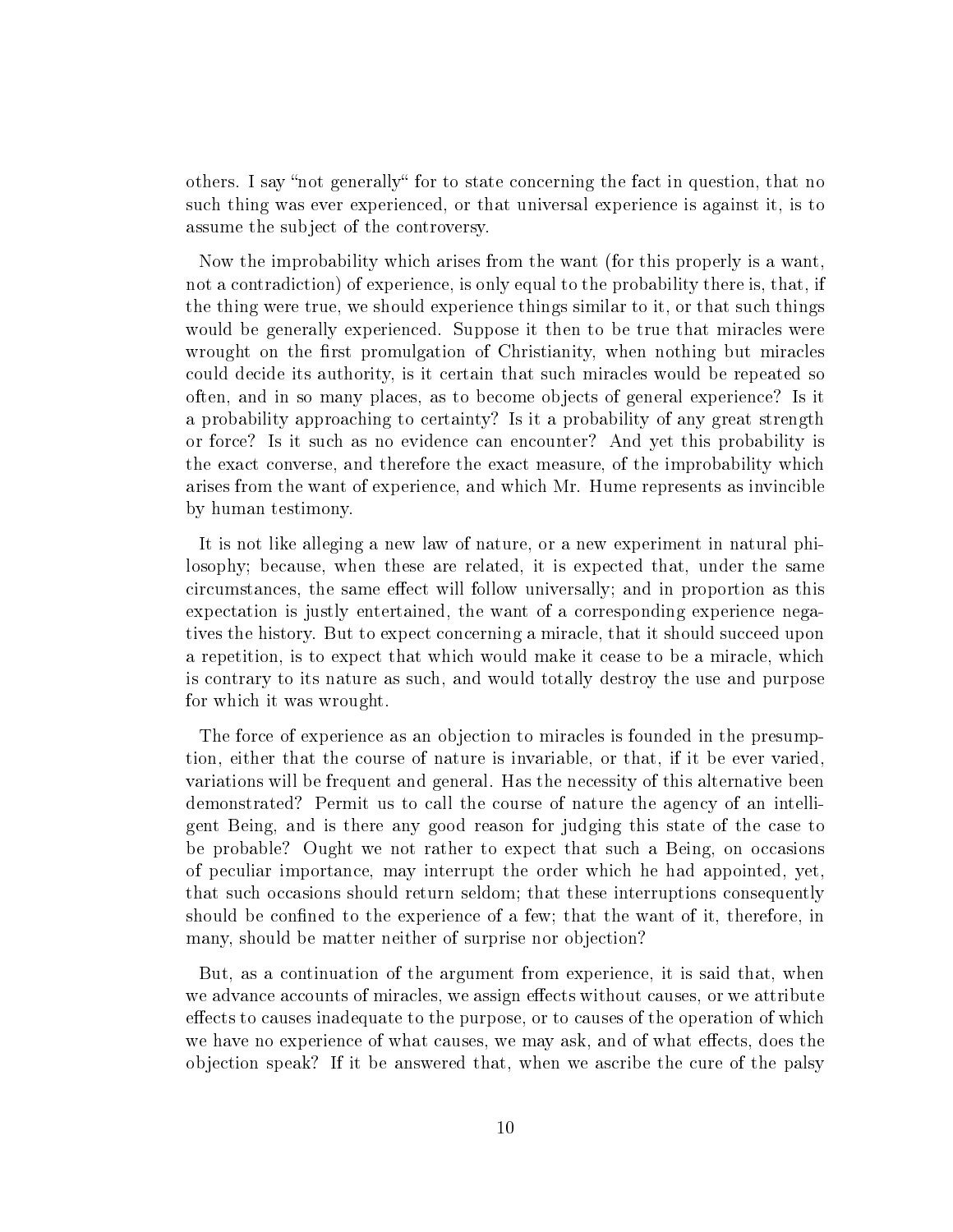to a touch, of blindness to the anointing of the eyes with clay, or the raising of the dead to a word, we lay ourselves open to this imputation; we reply that we ascribe no such effects to such causes. We perceive no virtue or energy in these things more than in other things of the same kind. They are merely signs to connect the miracle with its end. The effect we ascribe simply to the volition of Deity; of whose existence and power, not to say of whose Presence and agency, we have previous and independent proof. We have, therefore, all we seek for in the works of rational agents-a sufficient power and an adequate motive. In a word, once believe that there is a God, and miracles are not incredible.

Mr. Hume states the ease of miracles to be a contest of opposite improbabilities, that is to say, a question whether it be more improbable that the miracle should be true, or the testimony false: and this I think a fair account of the controversy. But herein I remark a want of argumentative justice, that, in describing the improbability of miracles, he suppresses all those circumstances of extenuation, which result from our knowledge of the existence, power, and disposition of the Deity; his concern in the creation, the end answered by the miracle, the importance of that end, and its subserviency to the plan pursued in the work of nature. As Mr. Hume has represented the question, miracles are alike incredible to him who is previously assured of the constant agency of a Divine Being, and to him who believes that no such Being exists in the universe. They are equally incredible, whether related to have been wrought upon occasion the most deserving, and for purposes the most beneficial, or for no assignable end whatever, or for an end confessedly trifling or pernicious. This surely cannot be a correct statement. In adjusting also the other side of the balance, the strength and weight of testimony, this author has provided an answer to every possible accumulation of historical proof by telling us that we are not obliged to explain how the story of the evidence arose. Now I think that we are obliged; not, perhaps, to show by positive accounts how it did, but by a probable hypothesis how it might so happen. The existence of the testimony is a phenomenon; the truth of the fact solves the phenomenon. If we reject this solution, we ought to have some other to rest in; and none, even by our adversaries, can be admired, which is not inconsistent with the principles that regulate human affairs and human conduct at present, or which makes men then to have been a different kind of beings from what they are now.

But the short consideration which, independently of every other, convinces me that there is no solid foundation in Mr. Hume's conclusion, is the following. When a theorem is proposed to a mathematician, the first thing he does with it is to try it upon a simple case, and if it produce a false result, he is sure that there must be some mistake in the demonstration. Now to proceed in this way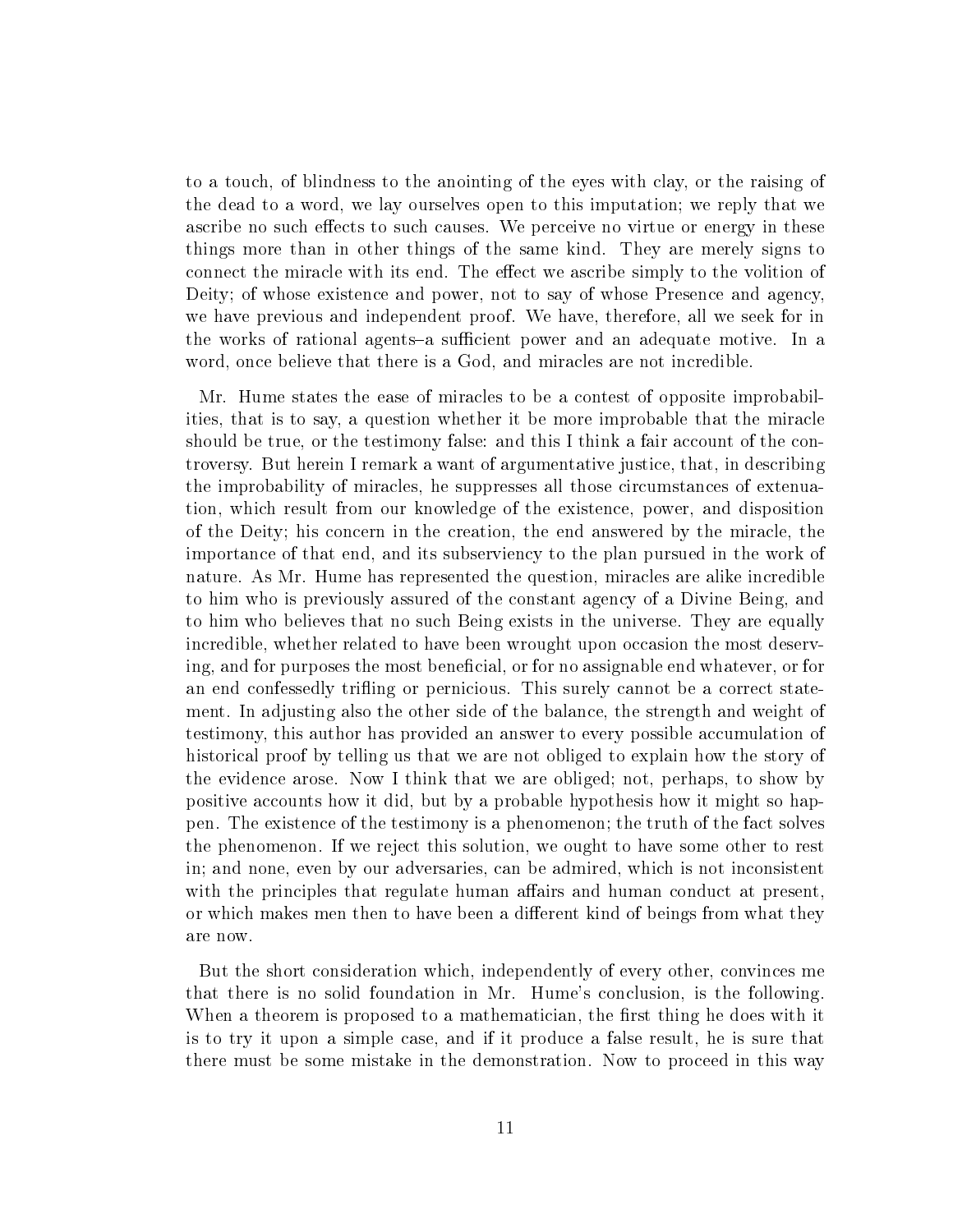with what may be called Mr. Hume's theorem. If twelve men, whose probity and good sense I had long known, should seriously and circumstantially relate to me an account of a miracle wrought before their eyes, and in which it was impossible that they should be deceived: if the governor of the country, hearing a rumour of this account, should call these men into his presence, and offer them a short proposal, either to confess the imposture, or submit to be tied up to a gibbet; if they should refuse with one voice to acknowledge that there existed any falsehood or imposture in the case: if this threat were communicated to them separately, yet with no different effect; if it was at last executed; if I myself saw them, one after another, consenting to be racked, burnt, or strangled, rather than live up the truth of their account;-still if Mr. Hume's rule be my guide, I am not to believe them. Now I undertake to say that there exists not a sceptic in the world who would not believe them, or who would defend such incredulity.

Instances of spurious miracles supported by strong apparent testimony undoubtedly demand examination; Mr. Hume has endeavoured to fortify his argument by some examples of this kind. I hope in a proper place to show that none of them reach the strength or circumstances of the Christian evidence. In these, however, consists the weight of his objection; in the principle itself, I am persuaded, there is none.

PART I.

# OF THE DIRECT HISTORICAL EVIDENCE OF CHRISTIANITY, AND WHEREIN IT IS DISTINGUISHED FROM THE EVIDENCE ALLEGED FOR OTHER MIRACLES.

The two propositions which I shall endeavour to establish are these:

I. That there is satisfactory evidence that many professing to be original witnesses of the Christian miracles passed their lives in labours, dangers, and sufferings, voluntarily undergone in attestation of the accounts which they delivered, and solely in consequence of their belief of those accounts; and that they also submitted, from the same motives, to new rules of conduct.

2. That there is not satisfactory evidence that persons professing to be original witnesses of other miracles, in their nature as certain as these are, have ever acted in the same manner, in attestation of the accounts which they delivered, and properly in consequence of their belief of those accounts.

The first of these prepositions, as it forms the argument will stand at the head of the following nine chapters.

CHAPTER I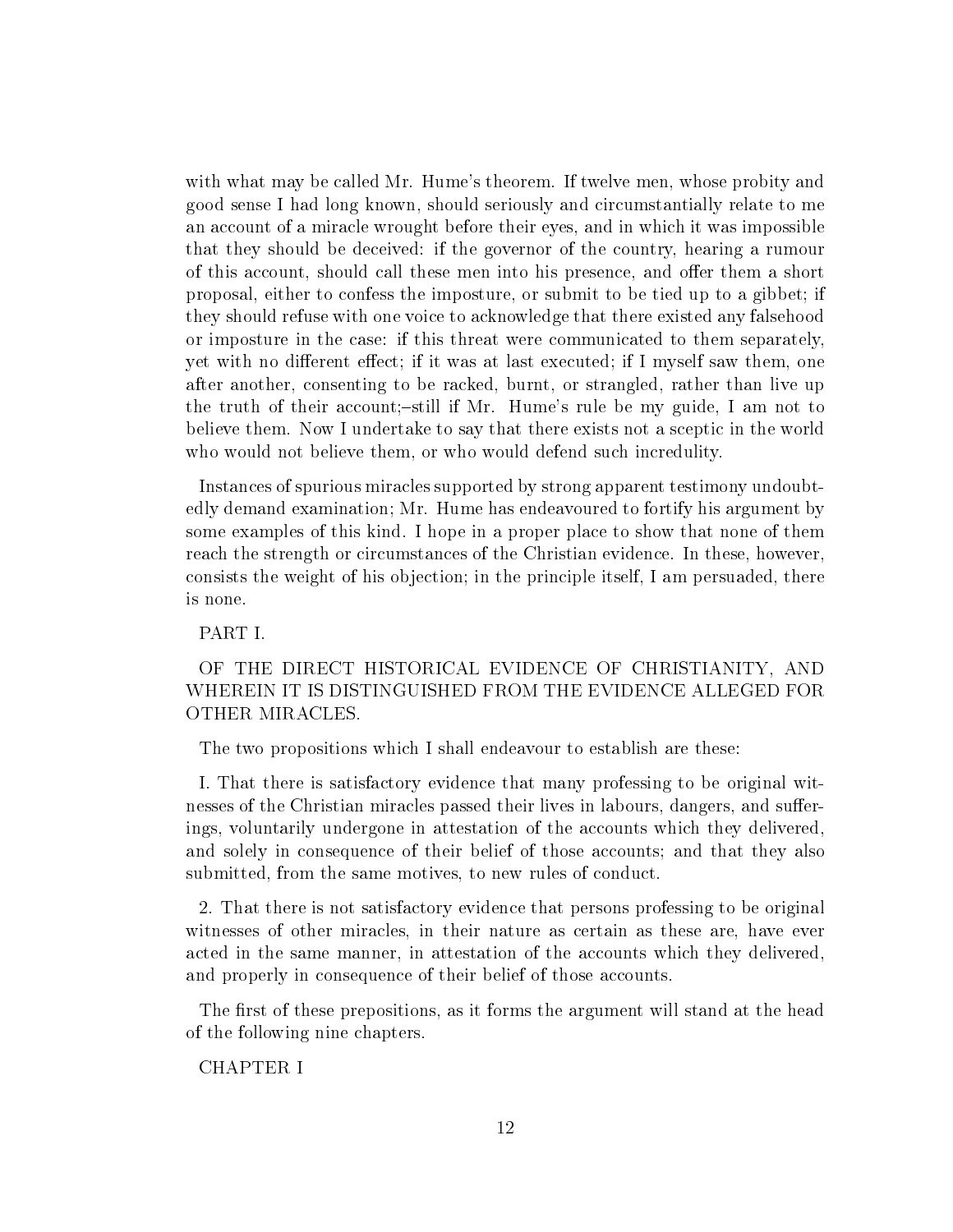There is satisfactory evidence that many, professing to be original witness of the Christian miracles, passed their lives in labours, dangers, and sufferings, voluntarily undergone in attestation of the accounts which they delivered, and solely in consequence of their of belief of those accounts; and that they also submitted, from the same motives, to new rules of conduct.

To support this proposition, two points are necessary to be made out: first, that the Founder of the institution, his associates and immediate followers, acted the part which the proposition imputes to them: secondly, that they did so in attestation of the miraculous history recorded in our Scriptures, and solely in consequence of their belief of the truth of this history.

Before we produce any particular testimony to the activity and sufferings which compose the subject of our first assertion, it will be proper to consider the degree of probability which the assertion derives from the nature of the case, that is, by inferences from those parts of the case which, in point of fact, are on all hands acknowledged.

First, then, the Christian Religion exists, and, therefore, by some means or other, was established. Now it either owes the principle of its establishment, i. e. its first publication, to the activity of the Person who was the founder of the institution, and of those who were joined with him in the undertaking, or we are driven upon the strange supposition, that, although they might lie by, others would take it up; although they were quiet and silent, other persons busied themselves in the success and propagation of their story. This is perfectly incredible. To me it appears little less than certain, that, if the first announcing of the religion by the Founder had not been followed up by the zeal and industry of his immediate disciples, the attempt must have expired in its birth. Then as to the kind and degree of exertion which was employed, and the mode of life to which these persons submitted, we reasonably suppose it to be like that which we observe in all others who voluntarily become missionaries of a new faith. Frequent, earnest, and laborious preaching, constantly conversing with religious persons upon religion, a sequestration from the common pleasures, engagements, and varieties of life, and an addiction to one serious object, compose the habits of such men. I do not say that this mode of life is without enjoyment, but I say that the enjoyment springs from sincerity. With a consciousness at the bottom of hollowness and falsehood, the fatigue and restraint would become insupportable. I am apt to believe that very few hypocrites engage in these undertakings; or, however, persist in them long. Ordinarily speaking, nothing can overcome the indolence of mankind, the love which is natural to most tempers of cheerful society and cheerful scenes, or the desire, which is common to all, of personal ease and freedom, but conviction.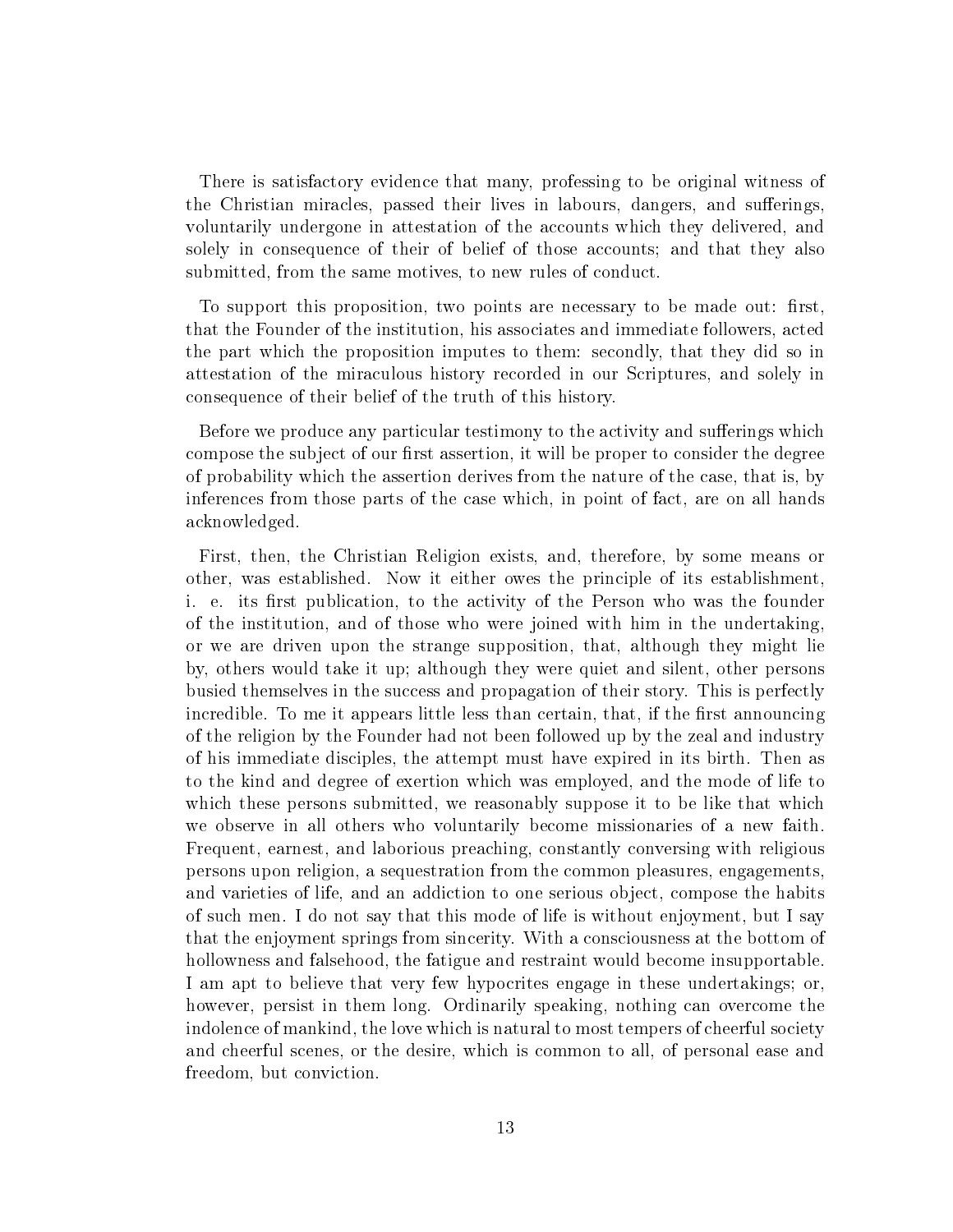Secondly, it is also highly probable, from the nature of the case, that the propagation of the new religion was attended with difficulty and danger. As addressed to the Jews, it was a system adverse, not only to their habitual opinions but to those opinions upon which their hopes, their partialities, their pride, their consolation, was founded. This people, with or without reason, had worked themselves into a persuasion, that some signal and greatly advantageous change was to be effected in the condition of their country, by the agency of a long-promised messenger from heaven.\* The rulers of the Jews, their leading sect, their priesthood, had been the authors of this persuasion to the common people. So that it was not merely the conjecture of theoretical divines, or the secret expectation of a few recluse devotees, but it was become the popular hope and Passion, and, like all popular opinions, undoubting and impatient of contradiction. They clung to this hope under every misfortune of their country, and with more tenacity as their dangers and calamities increased. To find, therefore, that expectations so gratifying were to be worse than disappointed; that they were to end in the diffusion of a mild unambitious religion, which, instead of victories and triumphs, instead of exalting their nation and institution above the rest of the world, was to advance those whom they despised to an equality with themselves, in those very points of comparison in which they most valued their own distinction, could be no very pleasing discovery to a Jewish mind; nor could the messengers of such intelligence expect to be well received or easily credited. The doctrine was equally harsh and novel. The extending of the kingdom of God to those who did not conform to the law of Moses was a notion that had never before entered into the thoughts of a Jew.

#### xxxxxxxxxxxxxxxxxxx

\* Pererebuerat oriento toto vetus et contans opinio, esse in fatis, ut eo tempore Judaea profecti rerum potirsatur." Sueton. Vespasian. cap. 4–8.

Pluribus persuasio inerat, antiquis sacerdotum literis contineri, eo ipso tempore fore, ut valesecret oriens, profectique Judaea rerum potirentur. Tacit. Hist. lib. v. cap. 9-13.

#### xxxxxxxxxxxxxxx

The character of the new institution was, in other respects also, ungrateful to Jewish habits and principles. Their own religion was in a high degree technical. Even the enlightened Jew placed a great deal of stress upon the ceremonies of his law, saw in them a great deal of virtue and efficacy; the gross and vulgar had scarcely anything else; and the hypocritical and ostentatious magnied them above measure, as being the instruments of their own reputation and influence. The Christian scheme, without formally repealing the Levitical code, lowered its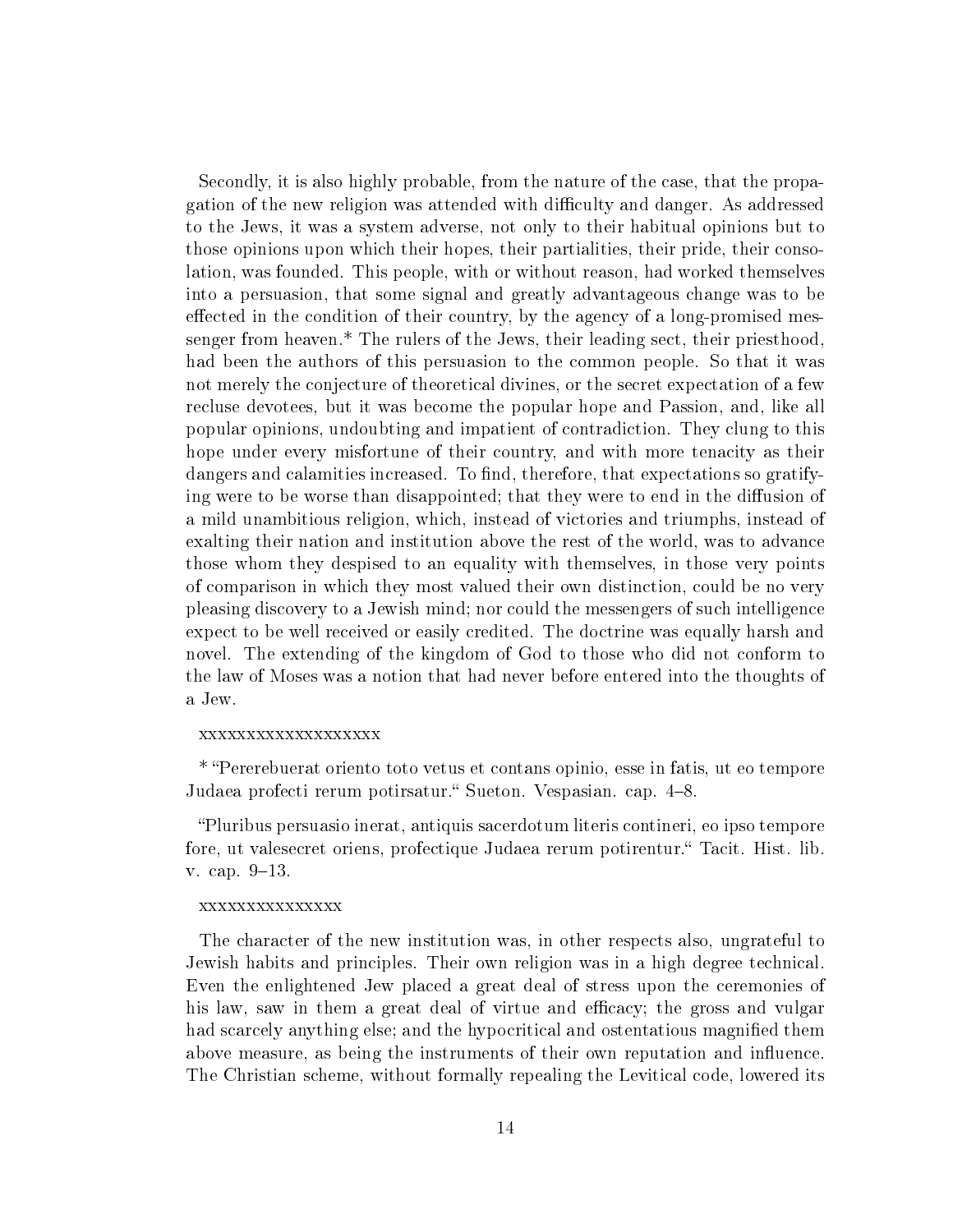estimation extremely. In the place of strictness and zeal in performing the observances which that code prescribed, or which tradition had added to it, the new sect preached up faith, well-regulated affections, inward purity, and moral rectitude of disposition, as the true ground, on the part of the worshipper, of merit and acceptance with God. This, however rational it may appear, or recommending to us at present, did not by any means facilitate the plan then. On the contrary, to disparage those qualities which the highest characters in the country valued themselves most upon, was a sure way of making powerful enemies. As if the frustration of the national hope was not enough, the long-esteemed merit of ritual zeal and punctuality was to be decried, and that by Jews preaching to Jews.

The ruling party at Jerusalem had just before crucified the Founder of the religion. That is a fact which will not be disputed. They, therefore, who stood forth to preach the religion must necessarily reproach these rulers with an execution which they could not but represent as an unjust and cruel murder. This would not render their office more easy, or their situation more safe.

With regard to the interference of the Roman government which was then established in Judea, I should not expect, that, despising as it did the religion of the country, it would, if left to itself, animadvert, either with much vigilance or much severity, upon the schisms and controversies which arose within it. Yet there was that in Christianity which might easily afford a handle of accusation with a jealous government. The Christians avowed an unqualified obedience to a new master. They avowed also that he was the person who had been foretold to the Jews under the suspected title of King. The spiritual nature of this kingdom, the consistency of this obedience with civil subjection, were distinctions too re fined to be entertained by a Roman president, who viewed the business at a great distance, or through the medium of very hostile representations. Our histories accordingly inform us, that this was the turn which the enemies of Jesus gave to his character and pretensions in their remonstrances with Pontius Pilate. And Justin Martyr, about a hundred years afterwards, complains that the same mistake prevailed in his time: Ye, having heard that we are waiting for a kingdom, suppose without distinguishing that we mean a human kingdom, when in truth we speak of that which is with God."\* And it was undoubtedly a natural source of calumny and misconstruction.

### xxxxxxxxxxxx

\* Ap. Ima p. 16. Ed. Thirl. xxxxxxxxxxxx

The preachers of Christianity had, therefore, to contend with prejudice backed by power. They had to come forward to a disappointed people, to a priesthood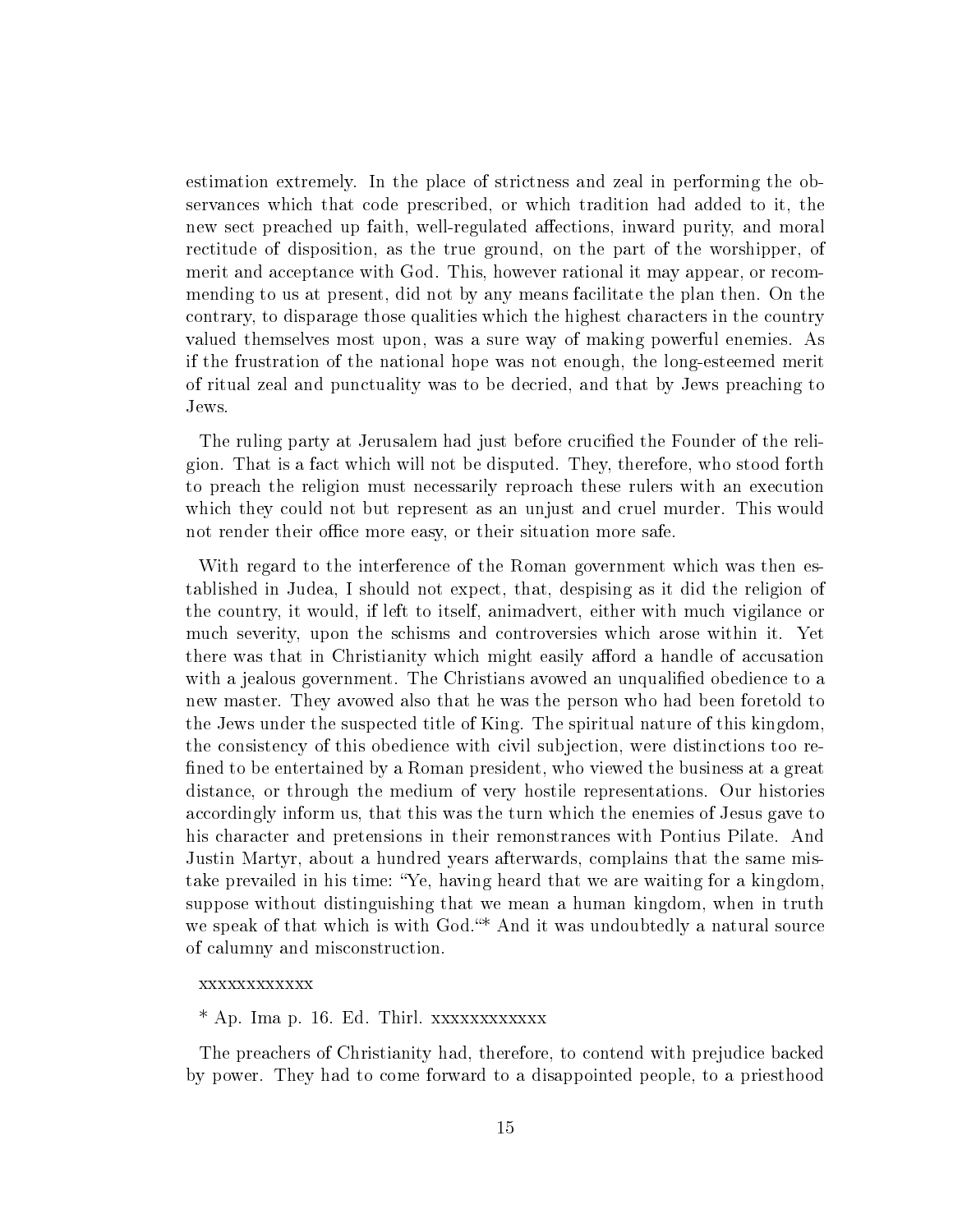possessing a considerable share of municipal authority, and actuated by strong motives of opposition and resentment; and they had to do this under a foreign government, to whose favour they made no pretensions, and which was constantly surrounded by their enemies. The well-known, because the experienced, fate of reformers, whenever the reformation subverts some reigning opinion, and does not proceed upon a change that has already taken place in the sentiments of a country, will not allow, much less lead us to suppose that the first propagators of Christianity at Jerusalem and in Judea, under the difficulties and the enemies they had to contend with, and entirely destitute as they were of force, authority, or protection, could execute their mission with personal ease and safety.

Let us next inquire, what might reasonably be expected by the preachers of Christianity when they turned themselves to the heathen public. Now the first thing that strikes us is, that the religion they carried with them was exclusive. It denied without reserve the truth of every article of heathen mythology, the existence of every object of their worship. It accepted no compromise, it admitted no comprehension. It must prevail, if it prevailed at all, by the overthrow of every statue, altar, and temple in the world, It will not easily be credited, that a design, so bold as this was, could in any age be attempted to be carried into execution with impunity.

For it ought to be considered, that this was not setting forth, or magnifying the character and worship of some new competitor for a place in the Pantheon, whose pretensions might he discussed or asserted without questioning the reality of any others: it was pronouncing all other gods to be false, and all other worship vain. From the facility with which the polytheism of ancient nations admitted new objects of worship into the number of their acknowledged divinities, or the patience with which they might entertain proposals of this kind, we can argue nothing as to their toleration of a system, or of the publishers and active propagators of a system, which swept away the very foundation of the existing establishment. The one was nothing more than what it would be, in popish countries, to add a saint to the calendar; the other was to abolish and tread under foot the calendar itself.

Secondly, it ought also to be considered, that this was not the case of philosophers propounding in their books, or in their schools, doubts concerning the truth of the popular creed, or even avowing their disbelief of it. These philosophers did not go about from place to place to collect proselytes from amongst the common people; to form in the heart of the country societies professing their tenets; to provide for the order, instruction and permanency of these societies; nor did they enjoin their followers to withdraw themselves from the public worship of the temples, or refuse a compliance with rites instituted by the laws.\* These things are what the Christians did, and what the philosophers did not; and in these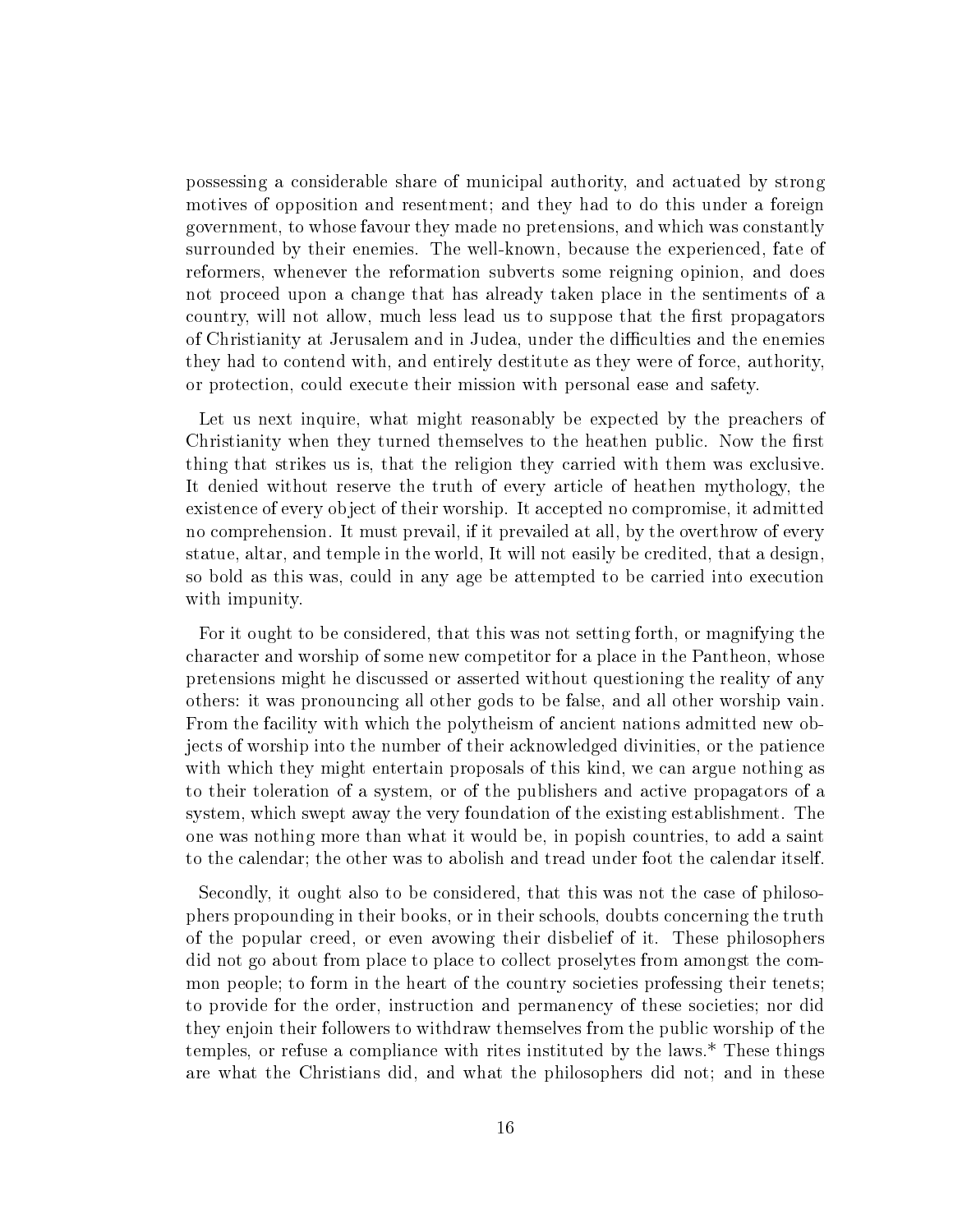consisted the activity and danger of the enterprise.

#### xxxxxxxxxxxx

\* The best of the ancient philosophers, Plato, Cicero, and Epictetus, allowed, or rather enjoined, men to worship the gods of the country, and in the established form. See passages to this purpose collected from their works by Dr. Clarke, Nat. and Rev. Rel. p. 180. ed. v–Except Socrates, they all thought it wiser to comply with the laws than to contend. xxxxxxxxxxxx

Thirdly, it ought also to be considered, that this danger proceeded not merely from solemn acts and public resolutions of the state, but from sudden bursts of violence at particular places, from the licence of the populace, the rashness of some magistrates and negligence of others; from the influence and instigation of interested adversaries, and, in general, from the variety and warmth of opinion which an errand so novel and extraordinary could not fail of exciting. I can conceive that the teachers of Christianity might both fear and suffer much from these causes, without any general persecution being denounced against them by imperial authority. Some length of time, I should suppose, might pass, before the vast machine of the Roman empire would be put in motion, or its attention be obtained to religious controversy: but, during that time, a great deal of ill usage might be endured, by a set of friendless, unprotected travellers, telling men, wherever they came, that the religion of their ancestors, the religion in which they had been brought up, the religion of the state, and of the magistrate, the rites which they frequented, the pomp which they admired, was throughout a system of folly and delusion.

Nor do I think that the teachers of Christianity would find protection in that general disbelief of the popular theology, which is supposed to have prevailed amongst the intelligent part of the heathen public. It is by no means true that unbelievers are usually tolerant. They are not disposed (and why should they?) to endanger the present state of things, by suffering a religion of which they believe nothing to be disturbed by another of which they believe as little. They are ready themselves to conform to anything; and are, oftentimes, amongst the foremost to procure conformity from others, by any method which they think likely to be efficacious. When was ever a change of religion patronized by infidels? How little, not withstanding the reigning scepticism, and the magnified liberality of that age, the true principles of toleration were understood by the wisest men amongst them, may be gathered from two eminent and uncontested examples. The younger Pliny, polished as he was by all the literature of that soft and elegant period, could gravely pronounce this monstrous judgment:-"Those who persisted in declaring themselves Christians, I ordered to be led away to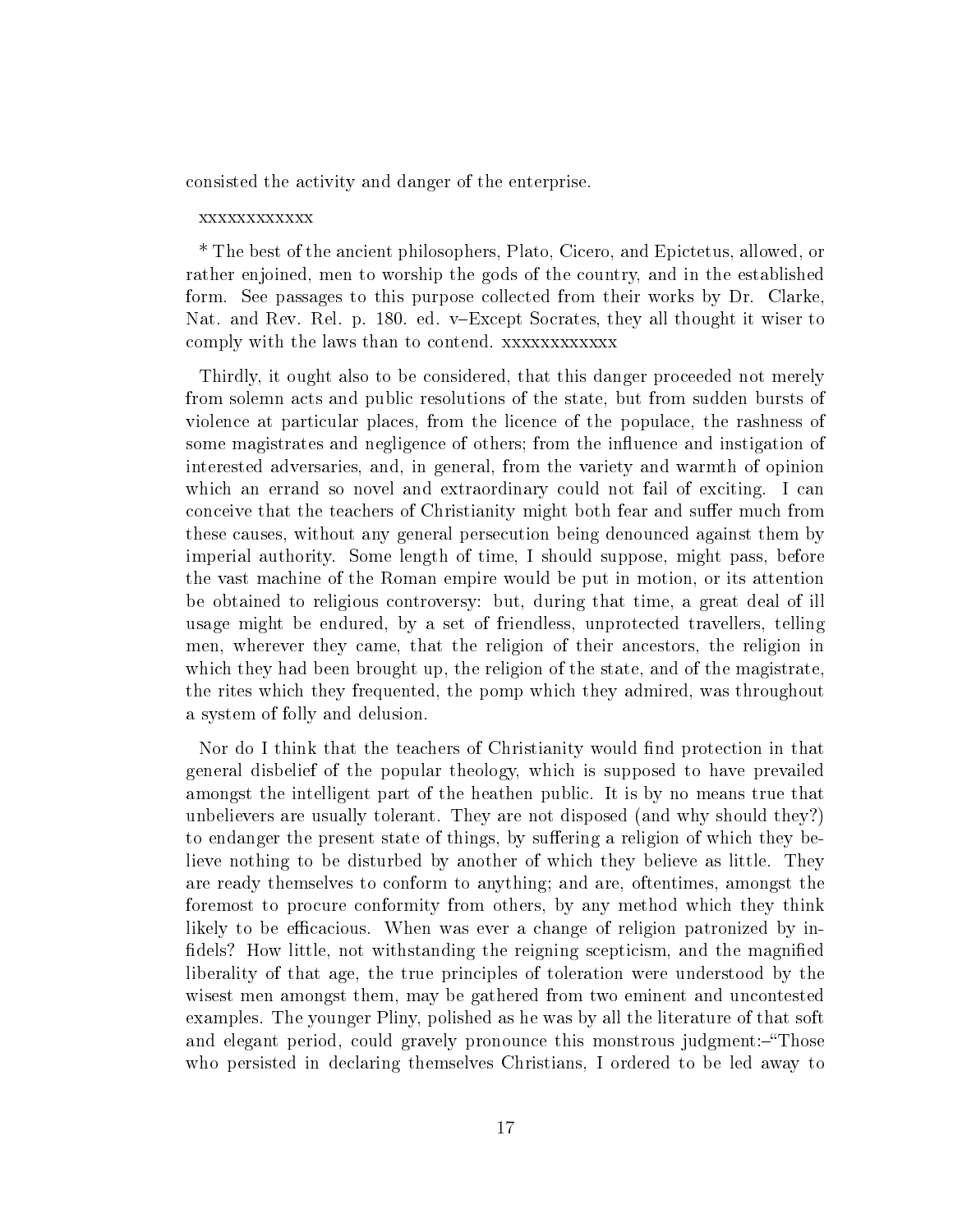punishment, (i. e. to execution,) for I DID NOT DOUBT, whatever it was that they confessed, that contumacy and inflexible obstinacy ought to be punished. His master Trajan, a mild and accomplished prince, went, nevertheless, no further in his sentiments of moderation and equity than what appears in the following rescript:-"The Christians are not to be sought for; but if any are brought before you, and convicted, they are to be punished. And this direction he gives, after it had been reported to him by his own president, that, by the most strict examination, nothing could be discovered in the principles of these persons, but "a bad and excessive superstition," accompanied, it seems, with an oath or mutual federation, "to allow themselves in no crime or immoral conduct whatever." The truth is, the ancient heathens considered religion entirely as an affair of state, as much under the tuition of the magistrate as any other part of the police. The religion of that age was not merely allied to the state; it was incorporated into it. Many of its offices were administered by the magistrate. Its titles of pontiffs, augurs, and flamens, were borne by senators, consuls, and generals. Without discussing, therefore, the truth of the theology, they resented every affront put upon the established worship, as a direct opposition to the authority of government.

Add to which, that the religious systems of those times, however ill supported by evidence, had been long established. The ancient religion of a country has always many votaries, and sometimes not the fewer, because its origin is hidden in remoteness and obscurity. Men have a natural veneration for antiquity, especially in matters of religion. What Tacitus says of the Jewish was more applicable to the heathen establishment: "Hi ritus, quoquo modo inducti, antiquitate defenduntur. It was also a splendid and sumptuous worship. It had its priesthood, its endowments, its temples. Statuary, painting, architecture, and music, contributed their effect to its ornament and magnificence. It abounded in festival shows and solemnities, to which the common people are greatly addicted, and which were of a nature to engage them much more than anything of that sort among us. These things would retain great numbers on its side by the fascination of spectacle and pomp, as well as interest many in its preservation by the advantage which they drew from it. "It was moreover interwoven," as Mr. Gibbon rightly represents it, "with every circumstance of business or pleasure, of public or private life, with all the offices and amusements of society. On the due celebration also of its rites, the people were taught to believe, and did believe, that the prosperity of their country in a great measure depended.

I am willing to accept the account of the matter which is given by Mr. Gibbon: The various modes of worship which prevailed in the Roman world were all considered by the people as equally true, by the philosopher as equally false, and by the magistrate as equally useful:" and I would ask from which of these three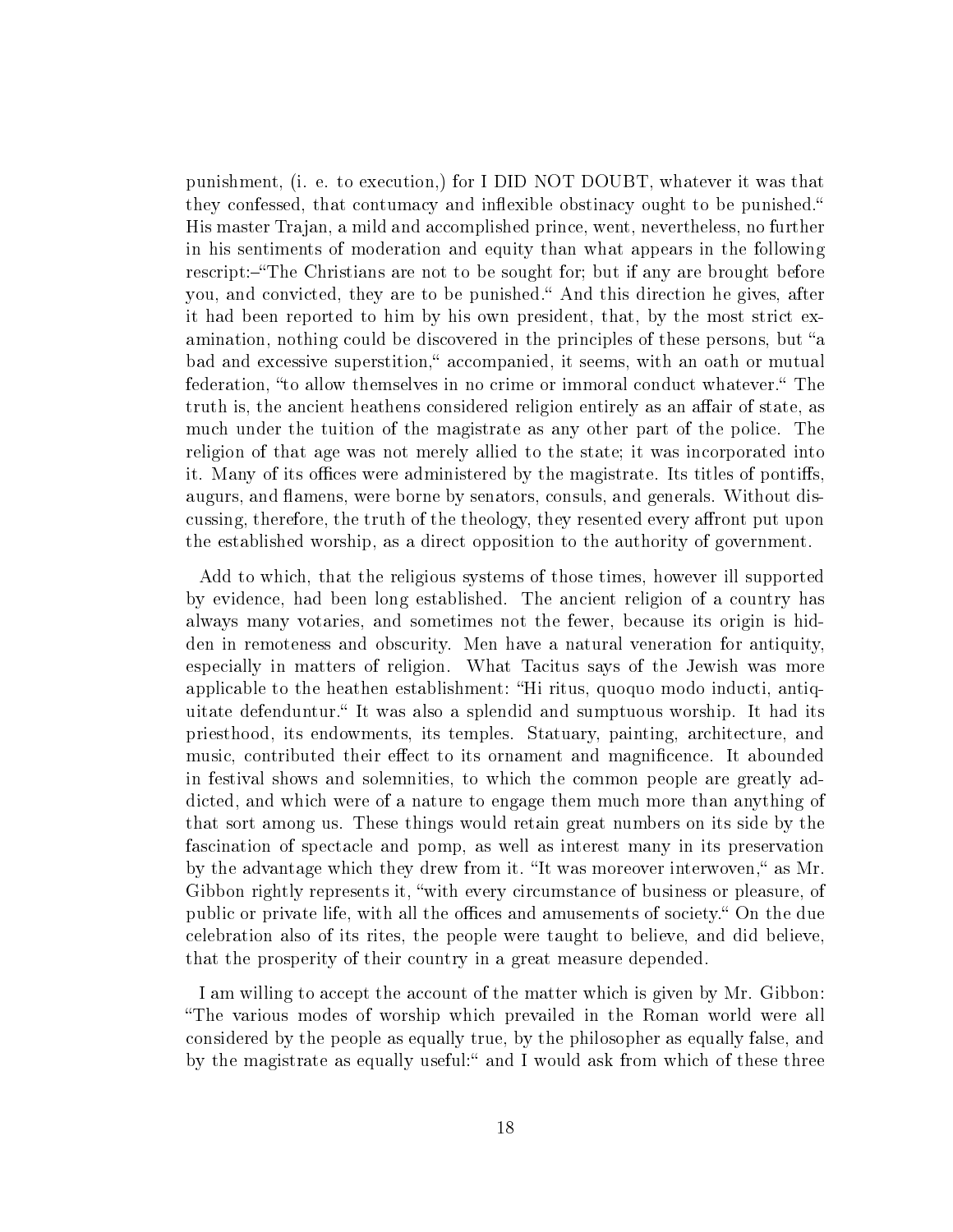classes of men were the Christian missionaries to look for protection or impunity? Could they expect it from the people, "whose acknowledged confidence in the public religion they subverted from its foundation? From the philosopher, who, "considering all religious as equally false," would of course rank theirs among the number, with the addition of regarding them as busy and troublesome zealots? Or from the magistrate, who, satisfied with the "utility" of the subsisting religion, would not be likely to countenance a spirit of proselytism and innovation:-a system which declared war against every other, and which, if it prevailed, must end in a total rupture of public opinion; an upstart religion, in a word, which was not content with its own authority, but must disgrace all the settled religions of the world? It was not to be imagined that he would endure with patience, that the religion of the emperor and of the state should be calumniated and borne down by a company of superstitious and despicable Jews.

Lastly; the nature of the case affords a strong proof, that the original teachers of Christianity, in consequence of their new profession, entered upon a new and singular course of life. We may be allowed to presume, that the institution which they preached to others, they conformed to in their own persons; because this is no more than what every teacher of a new religion both does, and must do, in order to obtain either proselytes or hearers. The change which this would produce was very considerable. It is a change which we do not easily estimate, because, ourselves and all about us being habituated to the institutions from our infancy, it is what we neither experience nor observe. After men became Christians, much of their time was spent in prayer and devotion, in religious meetings, in celebrating the Eucharist, in conferences, in exhortations, in preaching, in an affectionate intercourse with one another, and correspondence with other societies. Perhaps their mode of life, in its form and habit, was not very unlike the Unitas Fratrum, or the modern methodists. Think then what it was to become such at Corinth, at Ephesus, at Antioch, or even at Jerusalem. How new! How alien from all their former habits and ideas, and from those of everybody about them! What a revolution there must have been of opinions and prejudices to bring the matter to this!

We know what the precepts of the religion are; how pure, how benevolent, how disinterested a conduct they enjoin; and that this purity and benevolence are extended to the very thoughts and affections. We are not, perhaps, at liberty to take for granted that the lives of the preachers of Christianity were as perfect as their lessons; but we are entitled to contend, that the observable part of their behaviour must have agreed in a great measure with the duties which they taught. There was, therefore, (which is all that we assert,) a course of life pursued by them, different from that which they before led. And this is of great importance.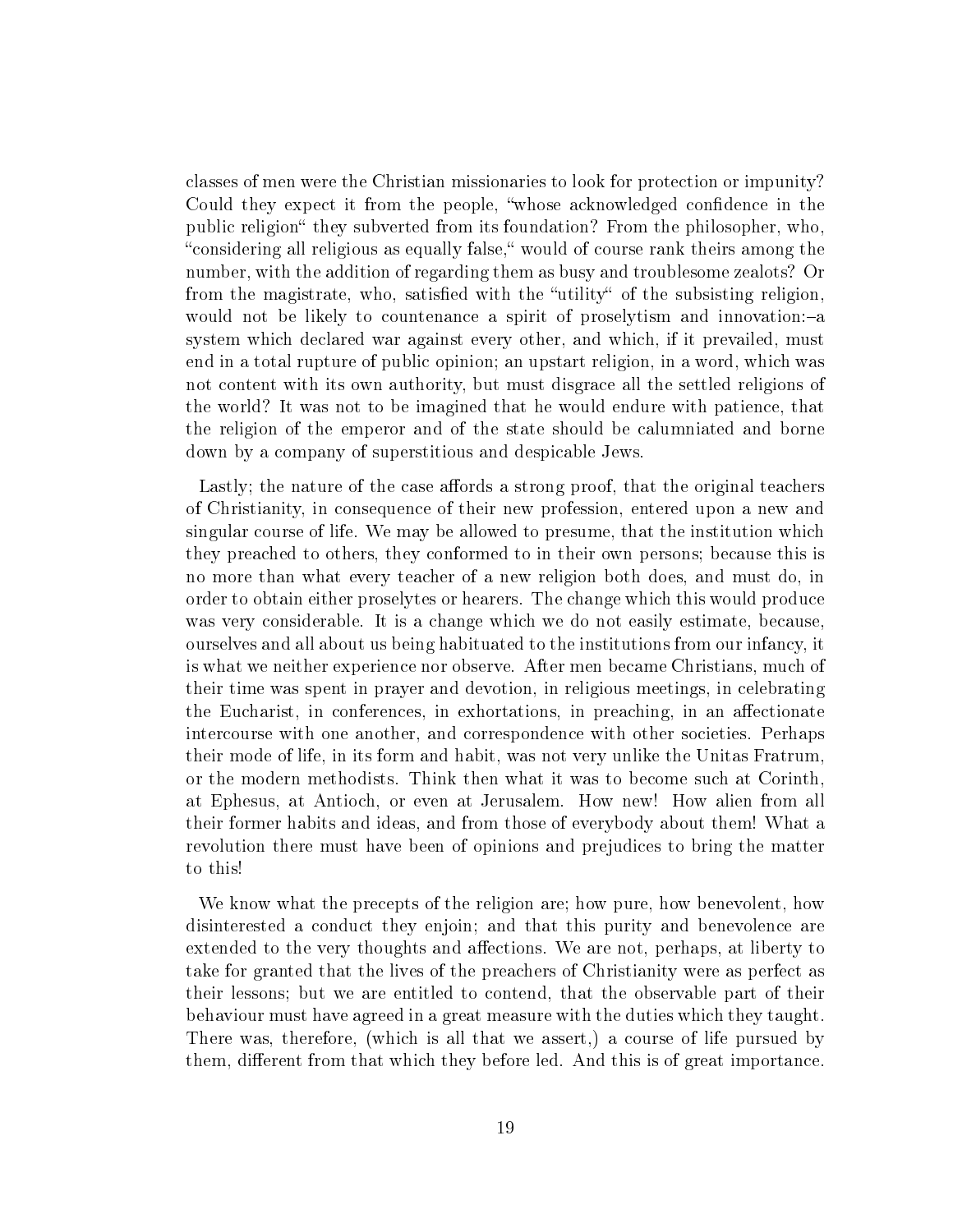Men are brought to anything almost sooner than to change their habit of life, especially when the change is either inconvenient, or made against the force of natural inclination, or with the loss of accustomed indulgences. It is the most difficult of all things to convert men from vicious habits to virtuous ones, as every one may judge from what he feels in himself, as well as from what he sees in others.\* It is almost like making men over again.

### xxxxxxxxxxxx

\* Hartley's Essays on Man, p. 190. xxxxxxxxxxxx

Left then to myself, and without any more information than a knowledge of the existence of the religion, of the general story upon which it is founded, and that no act of power, force, and authority was concerned in its first success, I should conclude, from the very nature and exigency of the case, that the Author of the religion, during his life, and his immediate disciples after his death, exerted themselves in spreading and publishing the institution throughout the country in which it began, and into which it was first carried; that, in the prosecution of this purpose, they underwent the labours and troubles which we observe the propagators of new sects to undergo; that the attempt must necessarily have also been in a high degree dangerous; that, from the subject of the mission, compared with the fixed opinions and prejudices of those to whom the missionaries were to address themselves, they could hardly fail of encountering strong and frequent opposition; that, by the hand of government, as well as from the sudden fury and unbridled licence of the people, they would oftentimes experience injurious and cruel treatment; that, at any rate, they must have always had so much to fear for their personal safety, as to have passed their lives in a state of constant peril and anxiety; and lastly, that their mode of life and conduct, visibly at least, corresponded with the institution which they delivered, and, so far, was both new, and required continual self-denial.

#### CHAPTER II.

There is satisfactory evidence that many, professing to be original witnesses of the Christian miracles, passed their lives in labours, dangers and sufferings, voluntarily undergone in attestation of the accounts which they delivered, and solely in consequence of their belief of those accounts; and that they also submitted, from the same motives, to new rules of conduct.

After thus considering what was likely to happen, we are next to inquire how the transaction is represented in the several accounts that have come down to us. And this inquiry is properly preceded by the other, forasmuch as the reception of these accounts may depend in part on the credibility of what they contain.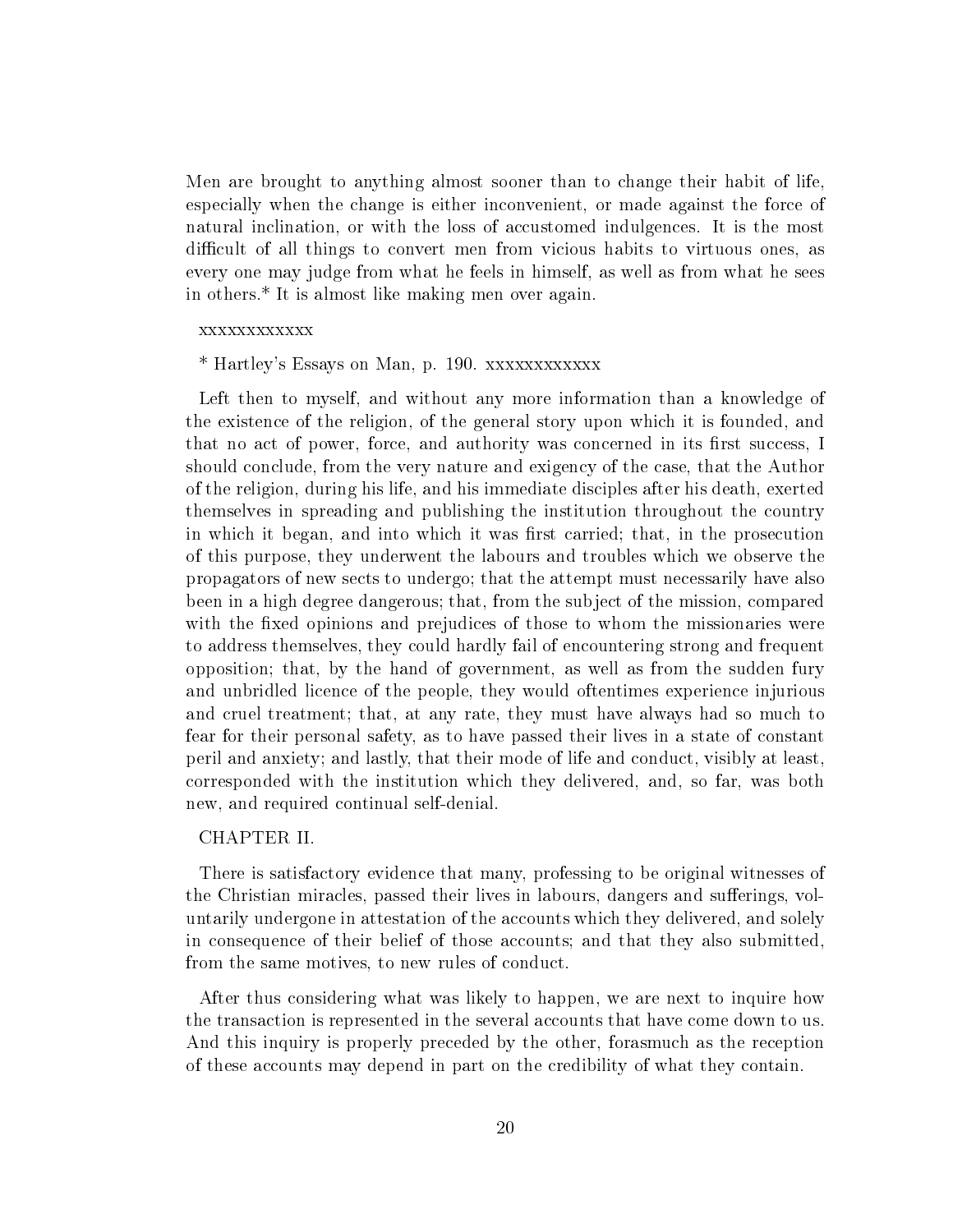The obscure and distant view of Christianity, which some of the heathen writers of that age had gained, and which a few passage in their remaining works incidentally discover to us, offers itself to our notice in the first place: because, so far as this evidence goes, it is the concession of adversaries; the source from which it is drawn is unsuspected. Under this head, a quotation from Tacitus, well known to every scholar, must be inserted, as deserving particular attention. The reader will bear in mind that this passage was written about seventy years after Christ's death, and that it relates to transactions which took place about thirty years after that event-Speaking of the fire which happened at Rome in the time of Nero, and of the suspicions which were entertained that the emperor himself was concerned in causing it, the historian proceeds in his narrative and observations thus:

"But neither these exertions, nor his largesses to the people, nor his offerings to the gods, did away the infamous imputation under which Nero lay, of having ordered the city to be set on fire. To put an end, therefore, to this report, he laid the guilt, and inflicted the most cruel punishments, upon a set of people, who were holden in abhorrence for their crimes, and called by the vulgar, Christians. The founder of that name was Christ, who suffered death in the reign of Tiberius. under his procurator, Pontius Pilate–This pernicious superstition, thus checked for a while, broke out again; and spread not only over Judea, where the evil originated, but through Rome also, whither everything bad upon the earth finds its way and is practised. Some who confessed their sect were first seized, and afterwards, by their information, a vast multitude were apprehended, who were convicted, not so much of the crime of burning Rome, as of hatred to mankind. Their sufferings at their execution were aggravated by insult and mockery; for some were disguised in the skins of wild beasts, and worried to death by dogs; some were crucified; and others were wrapped in pitched shirts,\* and set on fire when the day closed, that they might serve as lights to illuminate the night. Nero lent his own gardens for these executions, and exhibited at the same time a mock Circensian entertainment; being a spectator of the whole, in the dress of a charioteer, sometimes mingling with the crowd on foot, and sometimes viewing the spectacle from his car. This conduct made the sufferers pitied; and though they were criminals, and deserving the severest punishments, yet they were considered as sacrificed, not so much out of a regard to the public good, as to gratify the cruelty of one man.

#### xxxxxxxxxxxx

\* This is rather a paraphrase, but is justied by what the Scholiast upon Juvenal says; "Nero maleficos homines taeda et papyro et cera supervestiebat, et sic ad ignem admoveri jubebat. Lard. Jewish and Heath. Test. vol. i. p. 359.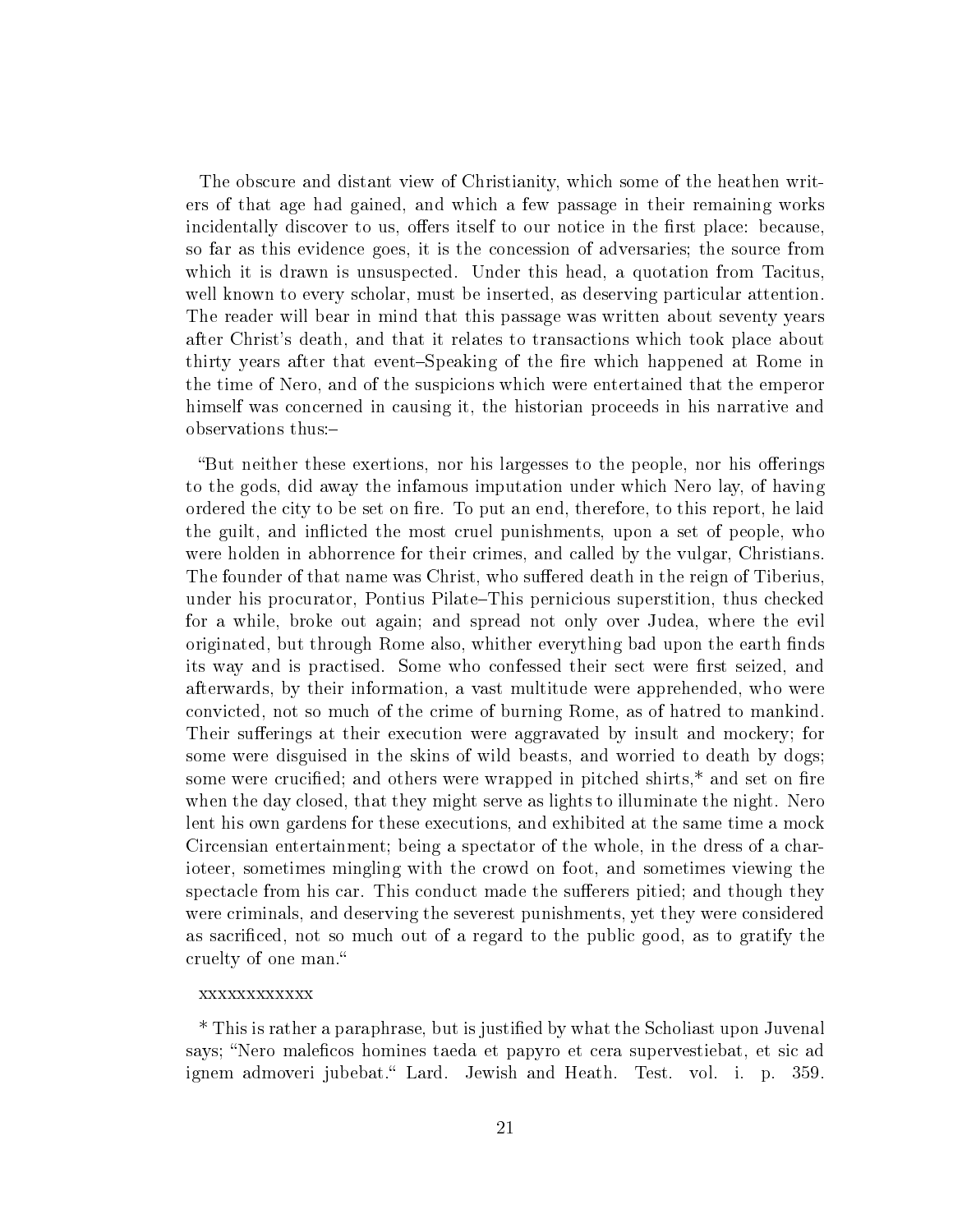#### xxxxxxxxxxxx

Our concern with this passage at present is only so far as it affords a presumption in support of the proposition which we maintain, concerning the activity and sufferings of the first teachers of Christianity. Now, considered in this view, it proves three things: 1st, that the Founder of the institution was put to death; 2dly, that in the same country in which he was put to death, the religion, after a short check, broke out again and spread; 3dly, that it so spread as that, within thirty-four years from the Author's death, a very great number of Christians (ingens eorum multitudo) were found at Rome. From which fact, the two following inferences may be fairly drawn: first, that if, in the space of thirty-four years from its commencement, the religion had spread throughout Judea, had extended itself to Rome, and there had numbered a great multitude of converts, the original teachers and missionaries of the institution could not have been idle; secondly, that when the Author of the undertaking was put to death as a malefactor for his attempt, the endeavours of his followers to establish his religion in the same country, amongst the same people, and in the same age, could not but be attended with danger.

Suetonius, a writer contemporary with Tacitus, describing the transactions of the same reign, uses these words: "Affecti suppliciis Christiani genus hominum superstitionis novae et maleficae. (Suet. Nero. Cap. 16) "The Christians, a set of men of a new and mischievous (or magical) superstition, were punished.

Since it is not mentioned here that the burning of the city was the pretence of the punishment of the Christians, or that they were the Christians of Rome who alone suffered, it is probable that Suetonius refers to some more general persecution than the short and occasional one which Tacitus describes.

Juvenal, a writer of the same age with the two former, and intending, it should seem, to commemorate the cruelties exercised under Nero's government, has the following lines: (Sat. i. ver. 155)

"Pone Tigellinum, taeda lucebis in illa, Qua stantes ardent, qui fixo gutture fumant, Et latum media sulcum deducit arena" (Forsan "deducis.")

"Describe Tigellinus (a creature of Nero), and you shall suffer the same punishment with those who stand burning in their own flame and smoke, their head being held up by a stake fixed to their chin, till they make a long stream of blood and melted sulphur on the ground.

If this passage were considered by itself, the subject of allusion might be doubtful; but, when connected with the testimony of Suetonius, as to the actual punishment of the Christians by Nero, and with the account given by Tacitus of the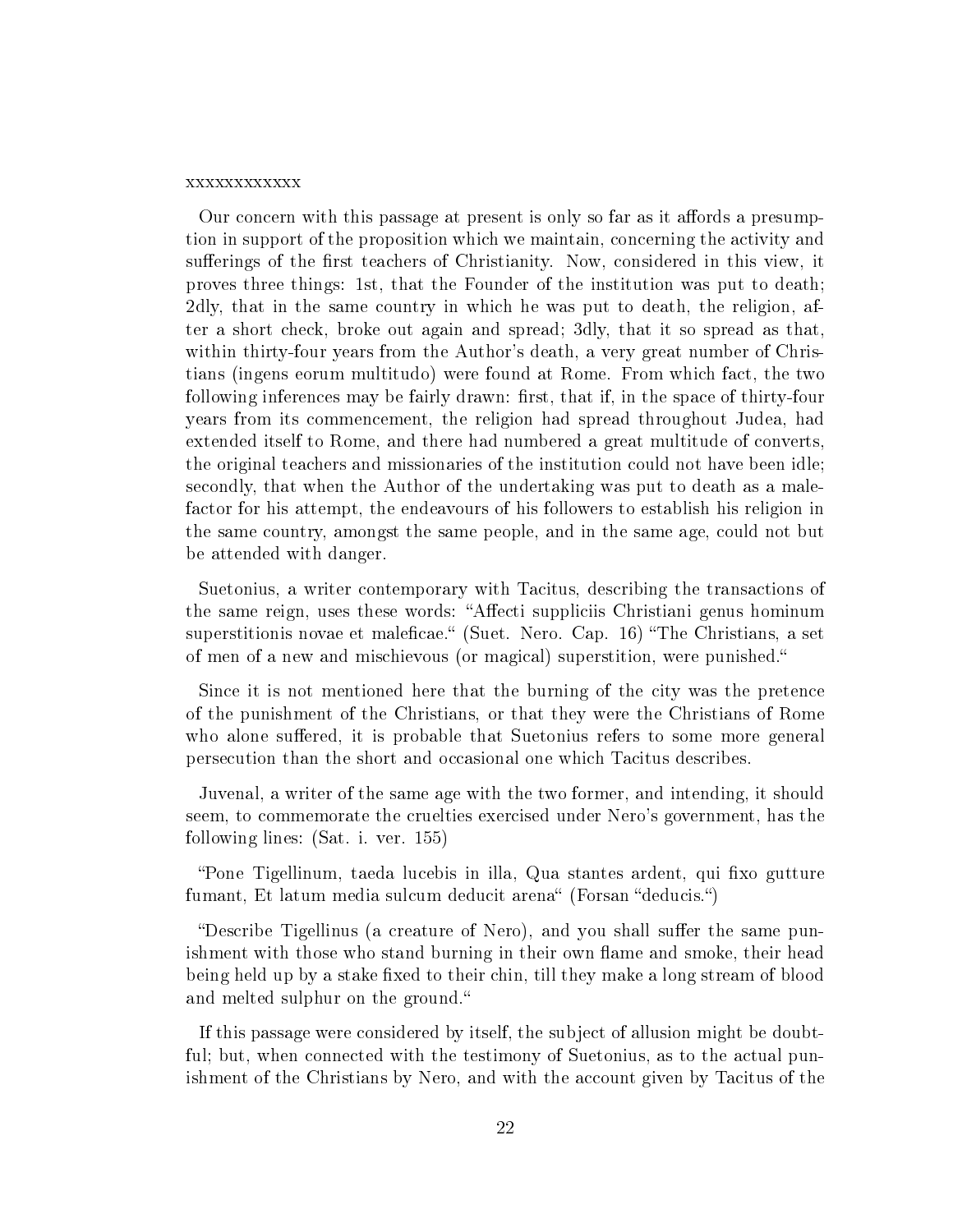species of punishment which they were made to undergo, I think it sufficiently probable that these were the executions to which the poet refers.

These things, as has already been observed, took place within thirty-one years after Christ's death, that is, according to the course of nature, in the life-time, probably, of some of the apostles, and certainly in the life-time of those who were converted by the apostles, or who were converted in their time. If then the Founder of the religion was put to death in the execution of his design; if the first race of converts to the religion, many of them, suffered the greatest extremities for their profession; it is hardly credible, that those who came between the two, who were companions of the Author of the institution during his life, and the teachers and propagators of the institution after his death, could go about their undertaking with ease and safety.

The testimony of the younger Pliny belongs to a later period; for, although he was contemporary with Tacitus and Suetonius, yet his account does not, like theirs, go back to the transactions of Nero's reign, but is confined to the affairs of his own time. His celebrated letter to Trajan was written about seventy years after Christ's death; and the information to be drawn from it, so far as it is connected with our argument, relates principally to two points: first, to the number of Christians in Bithynia and Pontus, which was so considerable as to induce the governor of these provinces to speak of them in the following terms: "Multi, omnis aetatis, utriusque sexus etiam;-neque enim civitates tantum, sed vicos etiam et agros, superstitionis istius contagio pervagata est. "There are many of every age and of both sexes;-nor has the contagion of this superstition seized cities only, but smaller towns also, and the open country." Great exertions must have been used by the preachers of Christianity to produce this state of things within this time. Secondly, to a point which has been already noticed, and, which I think of importance to be observed, namely, the sufferings to which Christians were exposed, without any public persecution being denounced against them by sovereign authority. For, from Pliny's doubt how he was to act, his silence concerning any subsisting law on the subject, his requesting the emperor's rescript, and the emperor, agreeably to his request, propounding a rule for his direction without reference to any prior rule, it may be inferred that there was, at that time, no public edict in force against the Christians. Yet from this same epistle of Pliny it appears "that accusations, trials, and examinations, were, and had been, going on against them in the provinces over which he presided; that schedules were delivered by anonymous informers, containing the names of persons who were suspected of holding or of favouring the religion; that, in consequence of these informations, many had been apprehended, of whom some boldly avowed their profession, and died in the cause; others denied that they were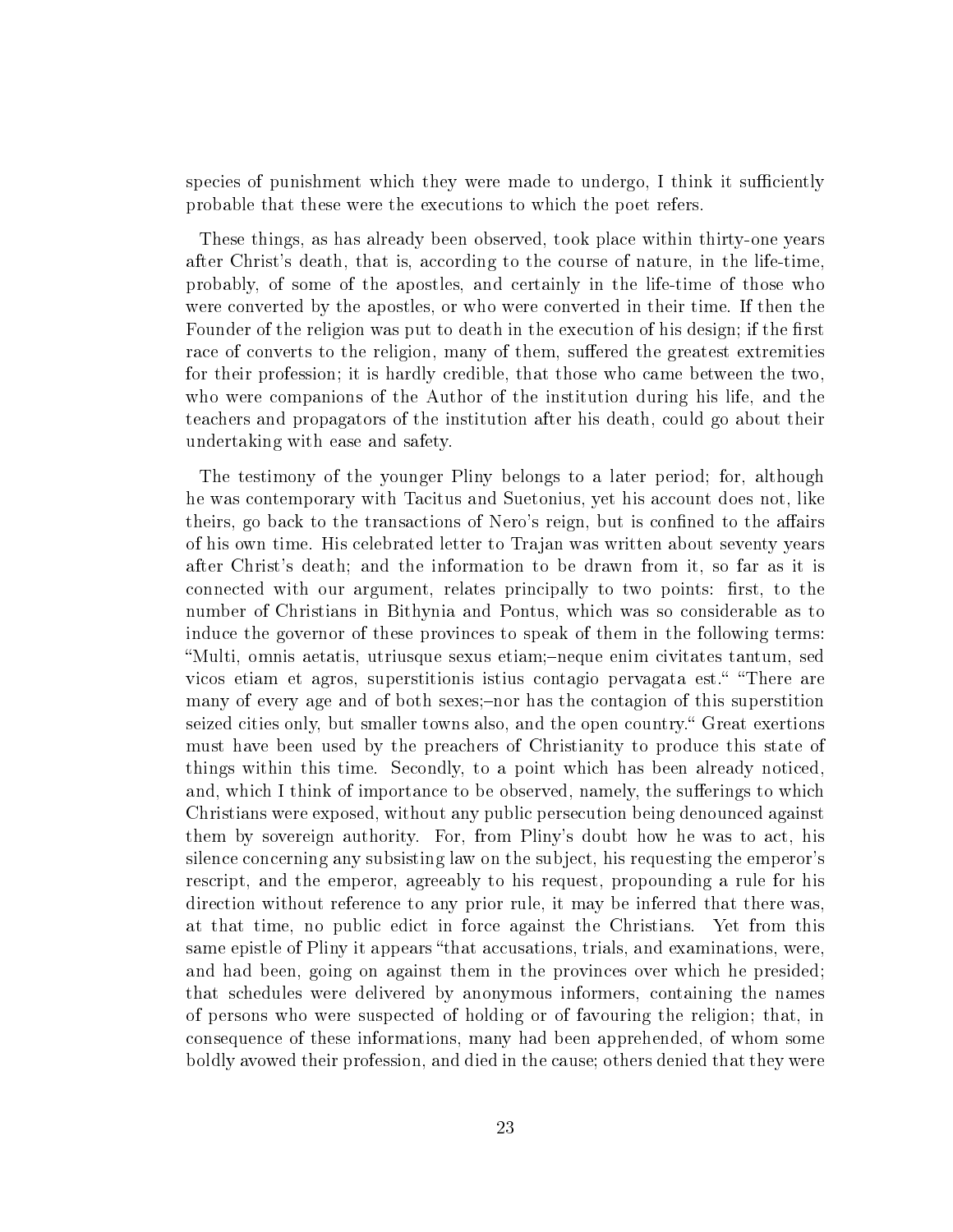Christians; others, acknowledging that they had once been Christians, declared that they had long ceased to be such." All which demonstrates that the profession of Christianity was at that time (in that country at least) attended with fear and danger: and yet this took place without any edict from the Roman sovereign, commanding or authorizing the persecution of Christians. This observation is further confirmed by a rescript of Adrian to Minucius Fundanus, the proconsul of Asia (Lard. Heath. Test. vol. ii. p. 110): from which rescript it appears that the custom of the people of Asia was to proceed against the Christians with tumult and uproar. This disorderly practice, I say, is recognised in the edict, because the emperor enjoins, that, for the future, if the Christians were guilty, they should be legally brought to trial, and not be pursued by importunity and clamour.

Martial wrote a few years before the younger Pliny: and, as his manner was, made the suffering of the Christians the subject of his ridicule.

In matutina nuper spectatus arena Mucius, imposuit qui sua membra focis, Si patiens fortisque tibi durusque videtur, Abderitanae pectora plebis habes; Nam cum dicatur, tunica praesente molesta, Ure\* manum: plus est dicere, Non facio.

### \*Forsan "thure manum."

Nothing, however, could show the notoriety of the fact with more certainty than this does. Martial's testimony, as well indeed as Pliny's, goes also to another point, viz, that the deaths of these men were martyrdom in the strictest sense, that is to say, were so voluntary, that it was in their power, at the time of pronouncing the sentence, to have averted the execution, by consenting to join in heathen sacrifices.

The constancy, and by consequence the sufferings, of the Christians of this period, is also referred to by Epictetus, who imputes their intrepidity to madness, or to a kind of fashion or habit; and about fty years afterwards, by Marcus Aurelius, who ascribes it to obstinacy. "Is it possible (Epictetus asks) that a man may arrive at this temper, and become indifferent to those things from madness or from habit, as the Galileans; "Let this preparation of the mind (to die) arise from its own judgment, and not from obstinacy like the Christians." (Epict. I. iv. C. 7.) (Marc. Aur. Med. 1. xi. c. 3.)

#### CHAPTER III.

There is satisfactory evidence that many, professing to be original witnesses of the Christian miracles, passed there lives in labours, dangers, and sufferings, voluntarily undergone in attestation of the accounts which they delivered, and solely in consequence of their belief of those accounts; and that they also submitted, from the same motives, to new rules of conduct.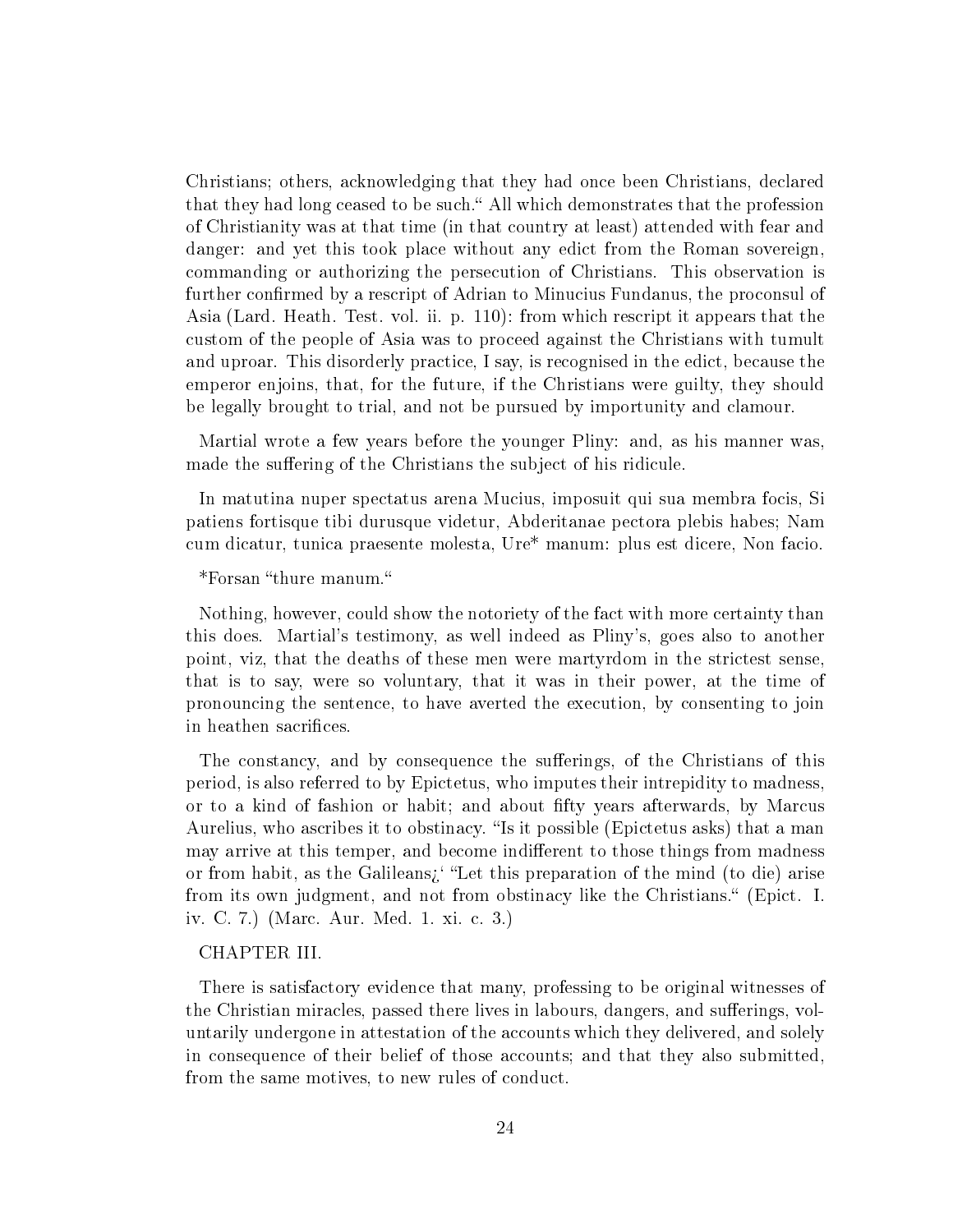Of the primitive condition of Christianity, a distant only and general view can be acquired from heathen writers. It is in our own books that the detail and interior of the transaction must be sought for. And this is nothing different from what might be expected. Who would write a history of Christianity, but a Christian? Who was likely to record the travels, sufferings, labours, or successes of the apostles, but one of their own number, or of their followers? Now these books come up in their accounts to the full extent of the proposition which we maintain. We have four histories of Jesus Christ. We have a history taking up the narrative from his death, and carrying on an account of the propagation of the religion, and of some of the most eminent persons engaged in it, for a space of nearly thirty years. We have, what some may think still more original, a collection of letters, written by certain principal agents in the business upon the business, and in the midst of their concern and connection with it. And we have these writings severally attesting the point which we contend for, viz. the sufferings of the witnesses of the history, and attesting it in every variety of form in which it can be conceived to appear: directly and indirectly, expressly and incidentally, by assertion, recital, and allusion, by narratives of facts, and by arguments and discourses built upon these facts, either referring to them, or necessarily presupposing them.

I remark this variety, because, in examining ancient records, or indeed any species of testimony, it is, in my opinion, of the greatest importance to attend to the information or grounds of argument which are casually and undesignedly disclosed; forasmuch as this species of proof is, of all others, the least liable to be corrupted by fraud or misrepresentation.

I may be allowed therefore, in the inquiry which is now before us, to suggest some conclusions of this sort, as preparatory to more direct testimony.

1. Our books relate, that Jesus Christ, the founder of the religion, was, in consequence of his undertaking, put to death, as a malefactor, at Jerusalem. This point at least will be granted, because it is no more than what Tacitus has recorded. They then proceed to tell us that the religion was, notwithstanding, set forth at this same city of Jerusalem, propagated thence throughout Judea, and afterwards preached in other parts of the Roman Empire. These points also are fully confirmed by Tacitus, who informs us that the religion, after a short check, broke out again in the country where it took its rise; that it not only spread throughout Judea, but had reached Rome, and that it had there great multitudes of converts: and all this within thirty years after its commencement. Now these facts afford a strong inference in behalf of the proposition which we maintain. What could the disciples of Christ expect for themselves when they saw their master put to death? Could they hope to escape the dangers in which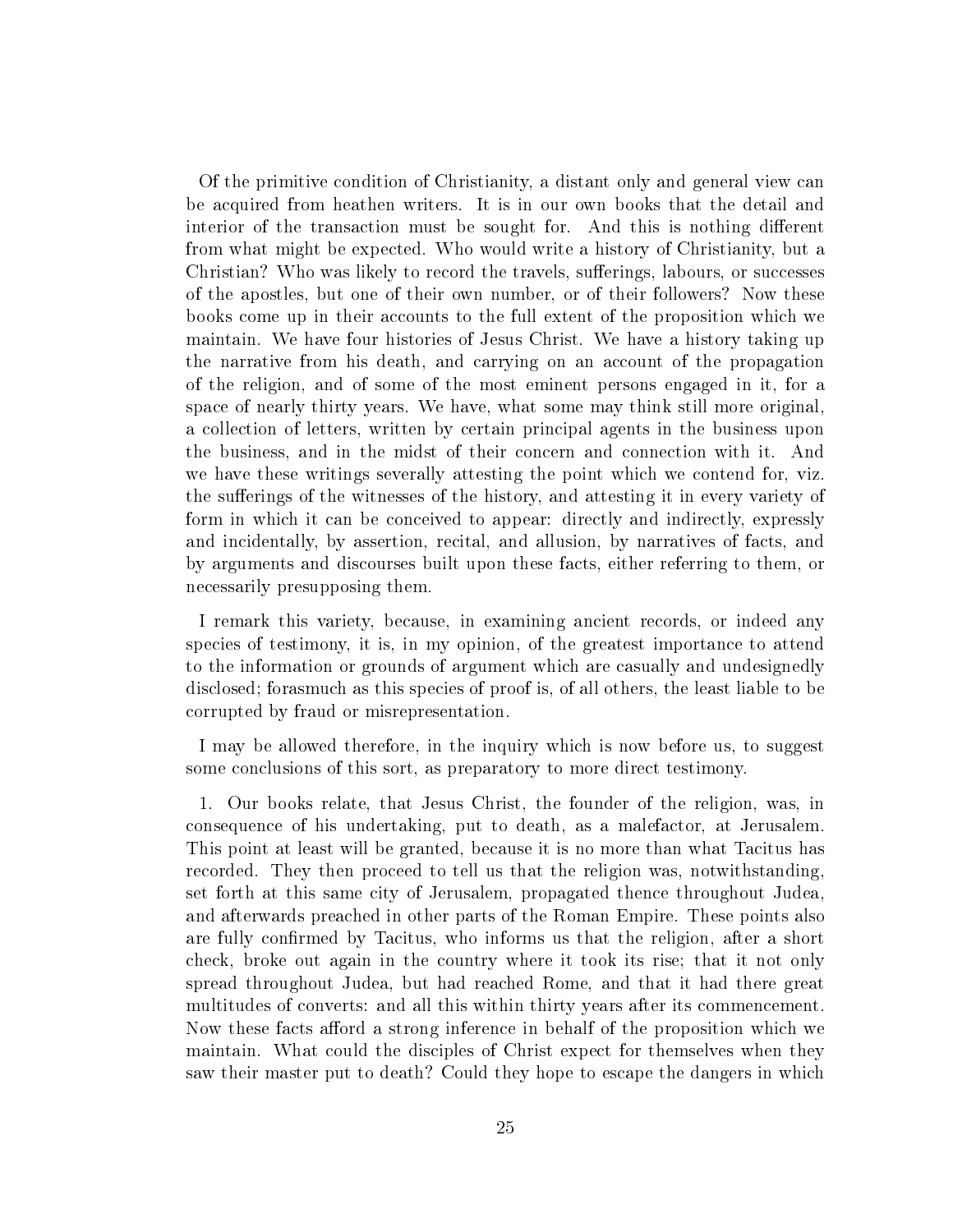he had perished? If they had persecuted me, they will also persecute you, was the warning of common sense. With this example before their eyes, they could not be without a full sense of the peril of their future enterprise.

2. Secondly, all the histories agree in representing Christ as foretelling the persecution of his followers:- "Then shall they deliver you up to be afflicted, and shall kill you, and ye shall be hated of all nations for my name's sake." (Matt. xxiv. 9.)

"When affliction or persecution ariseth for the word's sake, immediately they are offended." (Mark iv. 17. See also chap. x.  $30.$ )

They shall lay hands on you, and persecute you, delivering you up to the synagogues, and into prisons, being brought before kings and rulers for my name's sake:-and ye shall be betrayed both by parents and brethren, and kinsfolks and friends, and some of you shall they cause to be put to death." (Luke xxi.  $12-16$ . See also chap. xi. 49.)

The time cometh, that he that killed you will think that he doeth God service. And these things will they do unto you, because they have not known the Father, nor me. But these things have I told you, that when the time shall come, ye may remember that I told you of them." (John xvi. 4. See also chap. xv. 20; xvi. 33.)

I am not entitled to argue from these passages, that Christ actually did foretell these events, and that they did accordingly come to pass; because that would be at once to assume the truth of the religion: but I am entitled to contend that one side or other of the following disjunction is true; either that the Evangelists have delivered what Christ really spoke, and that the event corresponded with the prediction; or that they put the prediction into Christ's mouth, because at the time of writing the history, the event had turned out so to be: for, the only two remaining suppositions appear in the highest degree incredible; which are, either that Christ filled the minds of his followers with fears and apprehensions, without any reason or authority for what he said, and contrary to the truth of the case; or that, although Christ had never foretold any such thing, and the event would have contradicted him if he had, yet historians who lived in the age when the event was known, falsely, as well as officiously, ascribed these words to him.

3. Thirdly, these books abound with exhortations to patience, and with topics of comfort under distress.

Who shall separate us from the love of Christ? Shall tribulation, or distress, or persecution, or famine, or nakedness, or peril, or sword? Nay, in all these things we are more than conquerors through Him that loved us. (Rom. viii. 35-37.)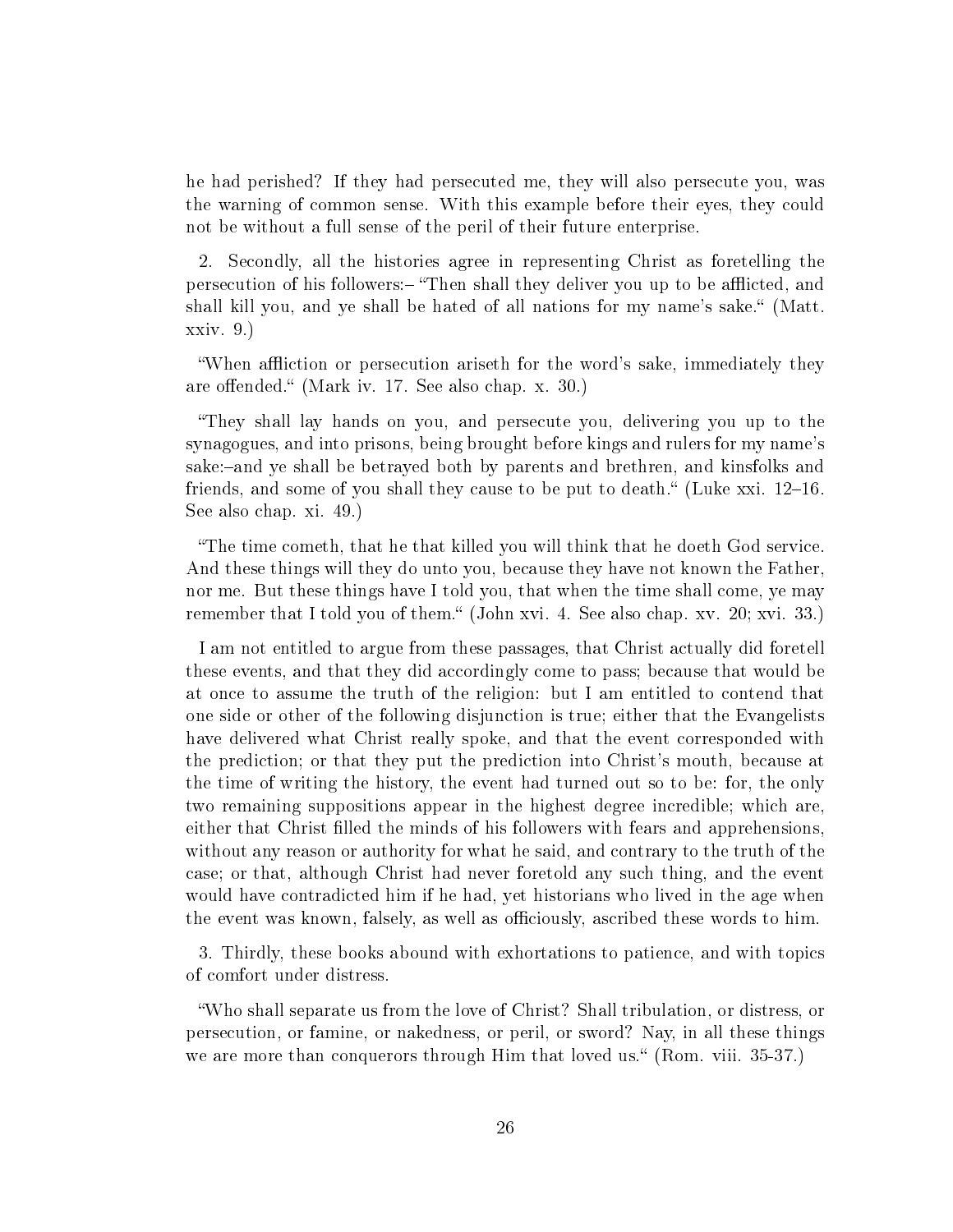We are troubled on every side, yet not distressed; we are perplexed, but not in despair; persecuted, but not forsaken; cast down, but not destroyed; always bearing about in the body the dying of the Lord Jesus, that the life also of Jesus might be made manifest in our body;-knowing that he which raised up the Lord Jesus shall raise us up also by Jesus, and shall present us with you—For which cause we faint not; but, though our outward man perish, yet the inward man is renewed day by day. For our light affliction, which is but for a moment, worketh for us a far more exceeding and eternal weight of glory. (2 Cor. iv. 8, 9, 10, 14, 16, 17.)

Take, my brethren, the prophets, who have spoken in the name of the Lord, for an example of suffering affliction, and of patience. Behold, we count them happy which endure. Ye have heard of the patience of Job, and have seen the end of the Lord; that the Lord is very pitiful, and of tender mercy. (James v. 10, 11.)

Call to remembrance the former days, in which, after ye were illuminated, ye endured a great fight of afflictions partly whilst ye were made a gazing-stock both by reproaches and afflictions, and partly whilst ye became companions of them that were so used; for ye had compassion of me in my bonds, and took joyfully the spoiling of your goods, knowing in yourselves that ye have in heaven a better and an enduring substance. Cast not away, therefore, your confidence, which hath great recompense of reward; for ye have need of patience, that, after ye have done the will of God, ye might receive the promise." (Heb. x. 32-36.)

So that we ourselves glory in you in the churches of God, for your patience and faith in all your persecutions and tribulations that ye endure. Which is a manifest token of the righteous judgment of God, that ye may be counted worthy of the kingdom for which ye also suffer.  $(2 \text{ Thess. } i. 4, 5.)$ 

We rejoice in hope of the glory of God; and not only so, but we glory in tribulations also; knowing that tribulation worketh patience, and patience experience, and experience hope."  $(Rom. v. 3, 4.)$ 

"Beloved, think it not strange concerning the fiery trial which is to try you, as though some strange thing happened unto you; but rejoice, inasmuch as ye are partakers of Christ's sufferings.–Wherefore let them that suffer according to the will of God commit the keeping of their souls to him in well doing, as unto a faithful Creator." (1 Pet. iv. 12, 13, 19.)

What could all these texts mean, if there was nothing in the circumstances of the times which required patience,-which called for the exercise of constancy and resolution? Or will it be pretended, that these exhortations (which, let it be observed, come not from one author, but from many) were put in merely to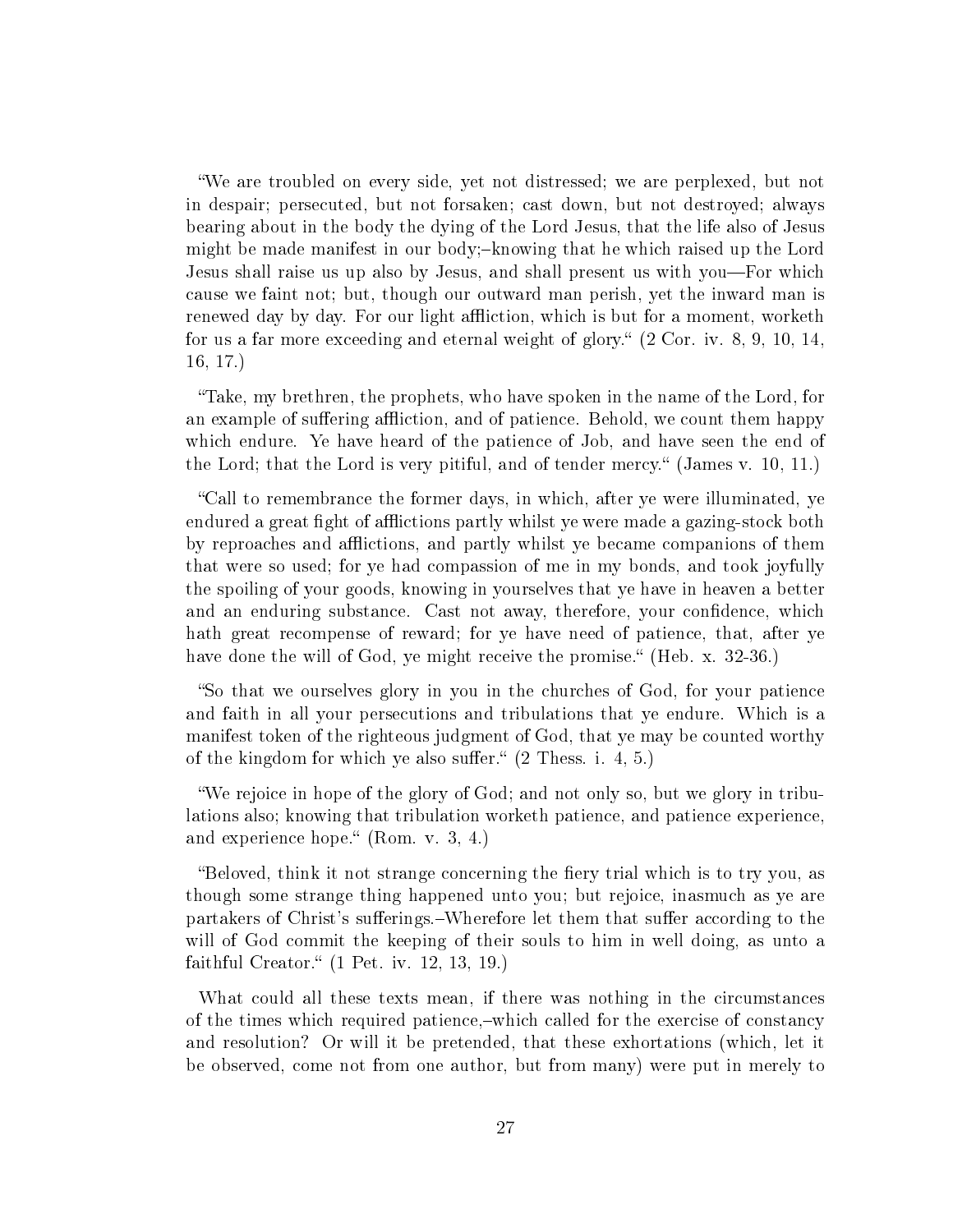induce a belief in after-ages, that the Christians were exposed to dangers which they were not exposed to, or underwent sufferings which they did not undergo? If these books belong to the age to which they lay claim, and in which age, whether genuine or spurious, they certainly did appear, this supposition cannot be maintained for a moment; because I think it impossible to believe that passages, which must be deemed not only unintelligible, but false, by the persons into whose hands the books upon their publication were to come, should nevertheless be inserted, for the purpose of producing an effect upon remote generations. In forgeries which do not appear till many ages after that to which they pretend to belong, it is possible that some contrivance of that sort may take place; but in no others can it be attempted.

### CHAPTER IV.

There is satisfactory evidence that many professing to be original witnesses of the Christian miracles, passed their lives in labours, dangers, and sufferings, voluntarily undergone in attestation of the accounts which they delivered, and solely in consequence of their belief of those accounts; and that they also submitted, from the same motives, to new rules of conduct.

The account of the treatment of the religion, and of the exertions of its first preachers, as stated in our Scriptures (not in a professed history of persecutions, or in the connected manner in which I am about to recite it, but dispersedly and occasionally, in the course of a mixed general history, which circumstance, alone negatives the supposition of any fraudulent design), is the following: That the Founder of Christianity, from the commencement of his ministry to the time of his violent death, employed himself wholly in publishing the institution in Judea and Galilee; that, in order to assist him in this purpose, he made choice, out of the number of his followers, of twelve persons, who might accompany him as he travelled from place to place; that, except a short absence upon a journey in which he sent them two by two to announce his mission, and one of a few days, when they went before him to Jerusalem, these persons were steadily and constantly attending upon him; that they were with him at Jerusalem when he was apprehended and put to death; and that they were commissioned by him, when his own ministry was concluded, to publish his Gospel, and collect disciples to it from all countries of the world. The account then proceeds to state, "that a few days after his departure, these persons, with some of his relations, and some who had regularly frequented their society, assembled at Jerusalem; that, considering the office of preaching the religion as now devolved upon them, and one of their number having deserted the cause, and, repenting of his perdy, having destroyed himself, they proceeded to elect another into his place, and that they were careful to make their election out of the number of those who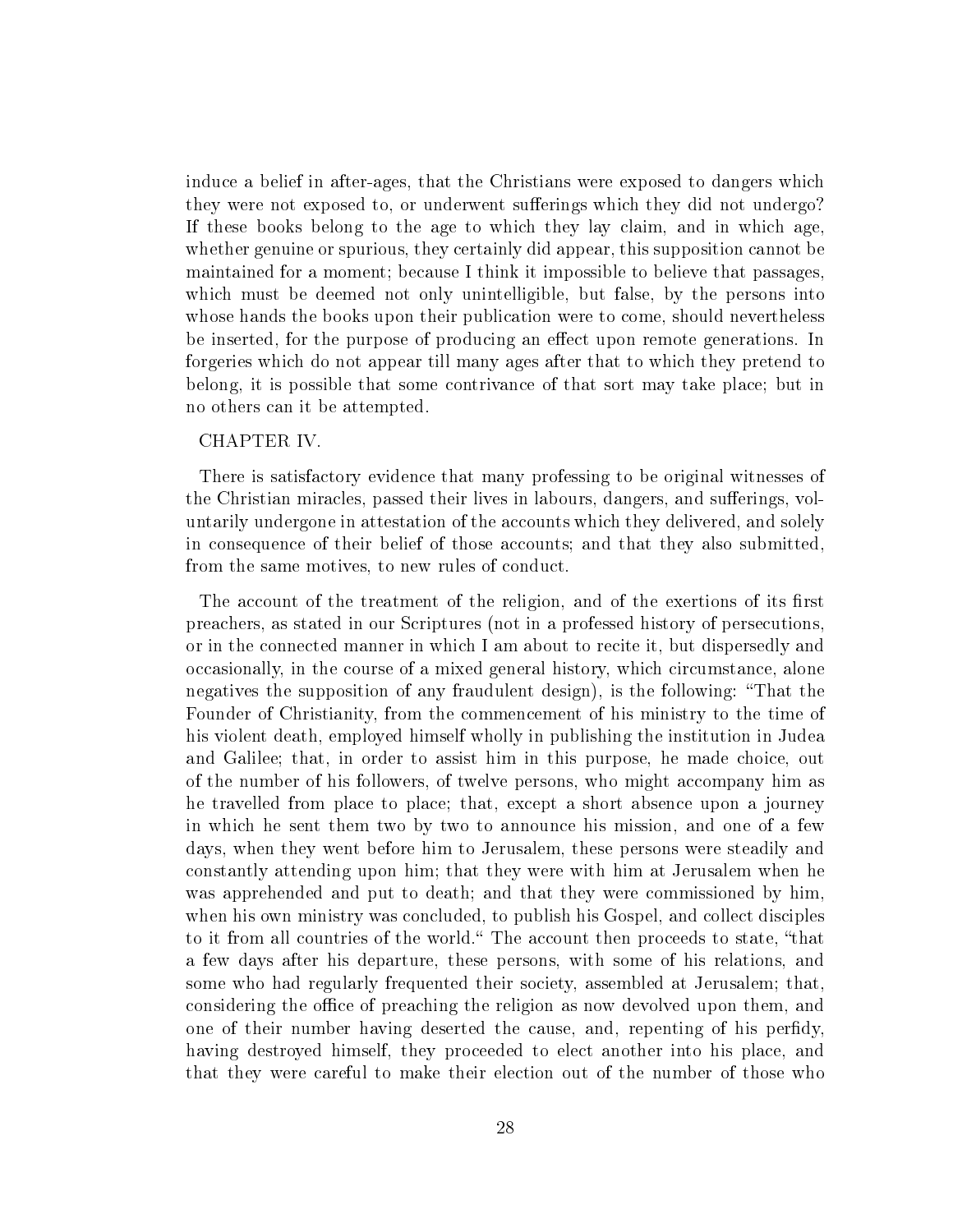had accompanied their master from the first to the last, in order, as they alleged, that he might be a witness, together with themselves, of the principal facts which they were about to produce and relate concerning him; ( Acts i. 12, 22.) that they began their work at Jerusalem by publicly asserting that this Jesus, whom the rulers and inhabitants of that place had so lately crucified, was, in truth, the person in whom all their prophecies and long expectations terminated; that he had been sent amongst them by God; and that he was appointed by God the future judge of the human species; that all who were solicitous to secure to themselves happiness after death, ought to receive him as such, and to make profession of their belief, by being baptised in his name." (Acts xi.)

The history goes on to relate, "that considerable numbers accepted this proposal, and that they who did so formed amongst themselves a strict union and society; (Acts iv. 32.) that the attention of the Jewish government being soon drawn upon them, two of the principal persons of the twelve, and who also had lived most intimately and constantly with the Founder of the religion, were seized as they were discoursing to the people in the temple; that after being kept all night in prison, they were brought the next day before an assembly composed of the chief persons of the Jewish magistracy and priesthood; that this assembly, after some consultation, found nothing, at that time, better to be done towards suppressing the growth of the sect, than to threaten their prisoners with punishment if they persisted; that these men, after expressing, in decent but firm language, the obligation under which they considered themselves to be, to declare what they knew, 'to speak the things which they had seen and heard,' returned from the council, and reported what had passed to their companions; that this report, whilst it apprized them of the danger of their situation and undertaking, had no other effect upon their conduct than to produce in them a general resolution to persevere, and an earnest prayer to God to furnish them with assistance, and to inspire them with fortitude, proportioned to the increasing exigency of the service.  $($  Acts iv.) A very short time after this, we read "that all the twelve apostles were seized and cast into prison; ( Acts v. 18.) that, being brought a second time before the Jewish Sanhedrim, they were upbraided with their disobedience to the injunction which had been laid upon them, and beaten for their contumacy; that, being charged once more to desist, they were suffered to depart; that however they neither quitted Jerusalem, nor ceased from preaching, both daily in the temple, and from house to house (Acts v. 42.) and that the twelve considered themselves as so entirely and exclusively devoted to this office, that they now transferred what may be called the temporal affairs of the society to other hands."\*

#### xxxxxxxxxxxx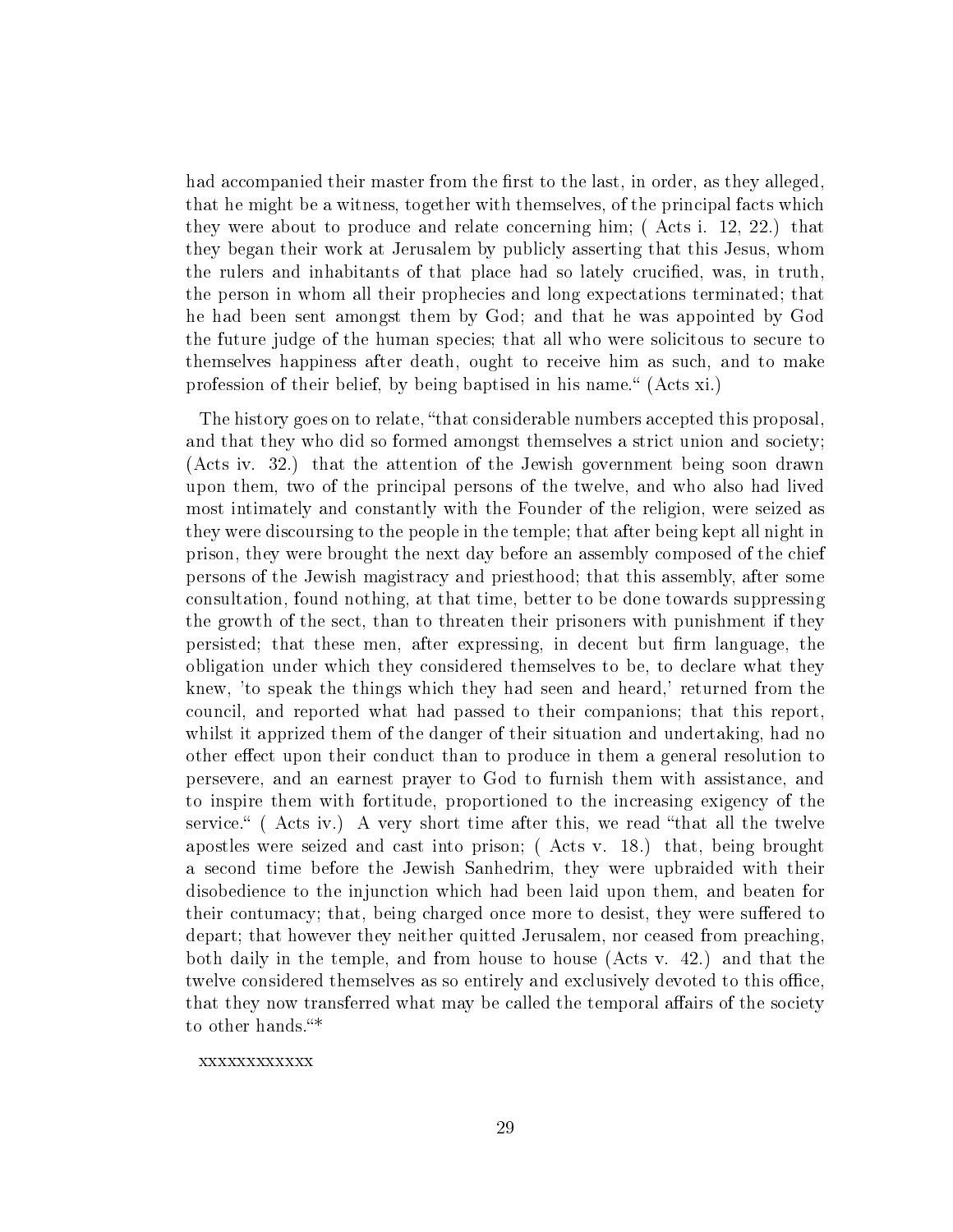\* I do not know that it has ever been insinuated that the Christian mission, in the hands of the apostles, was a scheme for making a fortune, or for getting money. But it may nevertheless be fit to remark upon this passage of their history, how perfectly free they appear to have been from any pecuniary or interested views whatever. The most tempting opportunity which occurred of making gain of their converts, was by the custody and management of the public funds, when some of the richer members, intending to contribute their fortunes to the common support of the society, sold their possessions, and laid down the prices at the apostles' feet. Yet, so insensible or undesirous were they of the advantage which that confidence afforded, that we find they very soon disposed of the trust, by putting it into the hands, not of nominees of their own, but of stewards formally elected for the purpose by the society at large.

We may add also, that this excess of generosity, which cast private property into the public stock, was so far from being required by the apostles, or imposed as a law of Christianity, that Peter reminds Ananias that he had been guilty, in his behaviour, of an officious and voluntary prevarication; "for whilst," says he, thy estate remained unsold, was it not thine own? And after it was sold, was it not in thine own power¾` xxxxxxxxxxxx

Hitherto the preachers of the new religion seem to have had the common people on their side; which is assigned as the reason why the Jewish rulers did not, at this time, think it prudent to proceed to greater extremities. It was not long, however, before the enemies of the institution found means to represent it to the people as tending to subvert their law, degrade their lawgiver, and dishonour their temple. (Acts vi. 12.) And these insinuations were dispersed with so much success as to induce the people to join with their superiors in the stoning of a very active member of the new community.

The death of this man was the signal of a general persecution, the activity of which may be judged of from one anecdote of the time:-"As for Saul, he made havoc of the church, entering into every house, and taking men and women committed them to prison." (Acts viii. 3.) This persecution raged at Jerusalem with so much fury as to drive most of the new converts out of the place,<sup>\*</sup> except the twelve apostles. The converts thus "scattered abroad," preached the religion wherever they came; and their preaching was, in effect, the preaching of the twelve; for it was so far carried on in concert and correspondence with them, that when they heard of the success of their emissaries in a particular country, they sent two of their number to the place, to complete and confirm the mission.

#### xxxxxxxxxxxx

\*Acts viii. I. "And they were all scattered abroad;" but the term "all" is not, I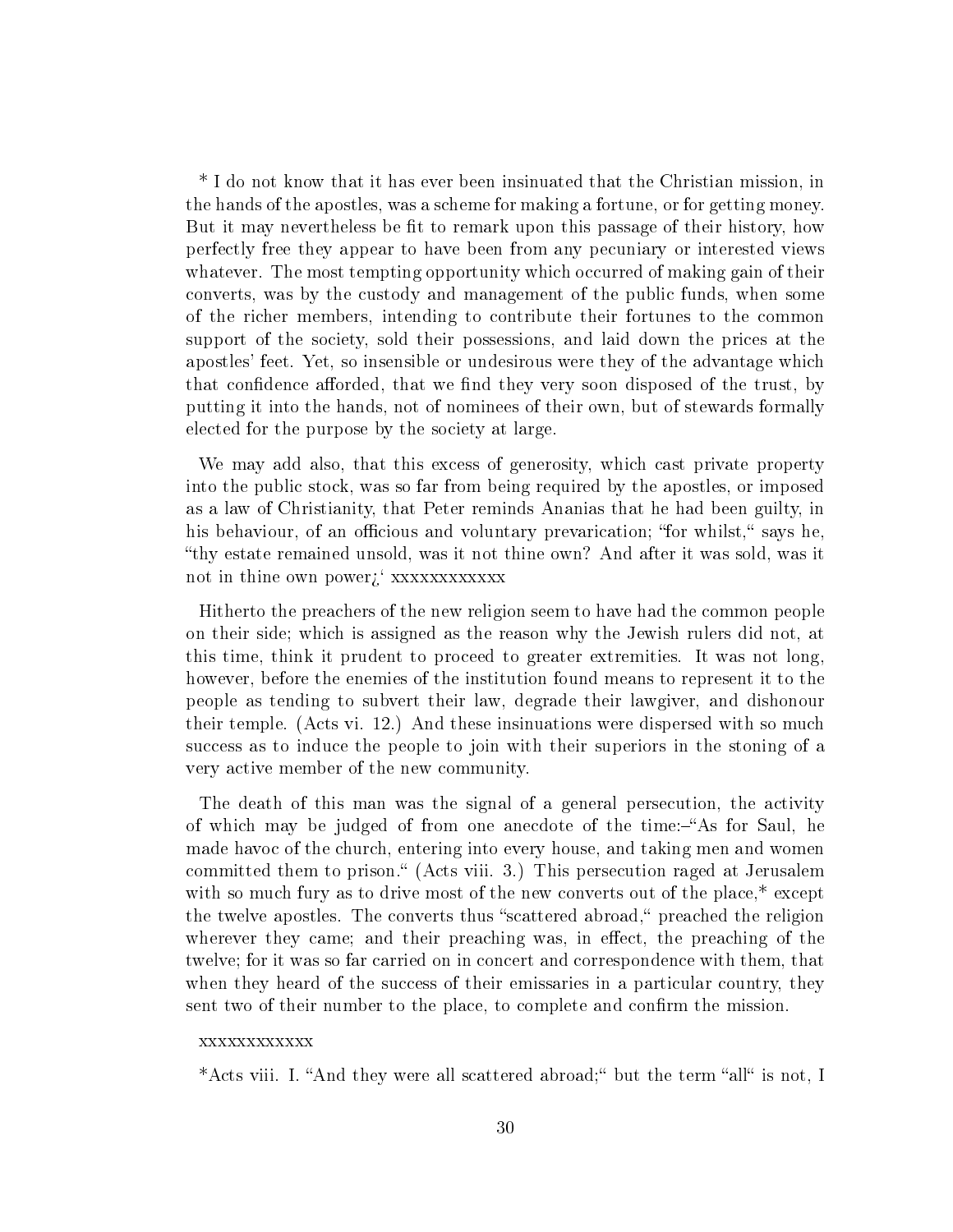think, to be taken strictly as denoting more than the generality; in like manner as in Acts ix. 35: "And all that dwelt at Lydda and Saron saw him, and turned to the Lord." xxxxxxxxxxxx

An event now took place, of great importance in the future history of the religion. The persecution which had begun at Jerusalem followed the Christians to other cities, ( Acts ix.) in which the authority of the Jewish Sanhedrim over those of their own nation was allowed to be exercised. A young man, who had signalized himself by his hostility to the profession, and had procured a commission from the council at Jerusalem to seize any converted Jews whom he might find at Damascus, suddenly became a proselyte to the religion which he was going about to extirpate. The new convert not only shared, on this extraordinary change, the fate of his companions, but brought upon himself a double measure of enmity from the party which he had left. The Jews at Damascus, on his return to that city, watched the gates night and day, with so much diligence, that he escaped from their hands only by being let down in a basket by the wall. Nor did he find himself in greater safety at Jerusalem, whither he immediately repaired. Attempts were there also soon set on foot to destroy him; from the danger of which he was preserved by being sent away to Cilicia, his native country.

For some reason not mentioned, perhaps not known, but probably connected with the civil history of the Jews, or with some danger\* which engrossed the public attention, an intermission about this time took place in the sufferings of the Christians. This happened, at the most, only seven or eight, perhaps only three or four years after Christ's death, within which period, and notwithstanding that the late persecution occupied part of it, churches, or societies of believers, had been formed in all Judea, Galilee, and Samaria; for we read that the churches in these countries "had now rest and were edified, and, walking in the fear of the Lord, and in the comfort of the Holy Ghost, were multiplied." (Acts ix 31.) The original preachers of the religion did not remit their labours or activity during this season of quietness; for we find one, and he a very principal person among them, passing throughout all quarters. We find also those who had been before expelled from Jerusalem by the persecution which raged there, travelling as far as Poenice, Cyprus, and Antioch; (Acts xi. 19.) and lastly, we find Jerusalem again in the centre of the mission, the place whither the preachers returned from their several excursions, where they reported the conduct and effects of their ministry, where questions of public concern were canvassed and settled, whence directions were sought, and teachers sent forth.

#### xxxxxxxxxxxx

\* Dr. Lardner (in which he is followed also by Dr. Benson) ascribes the cessation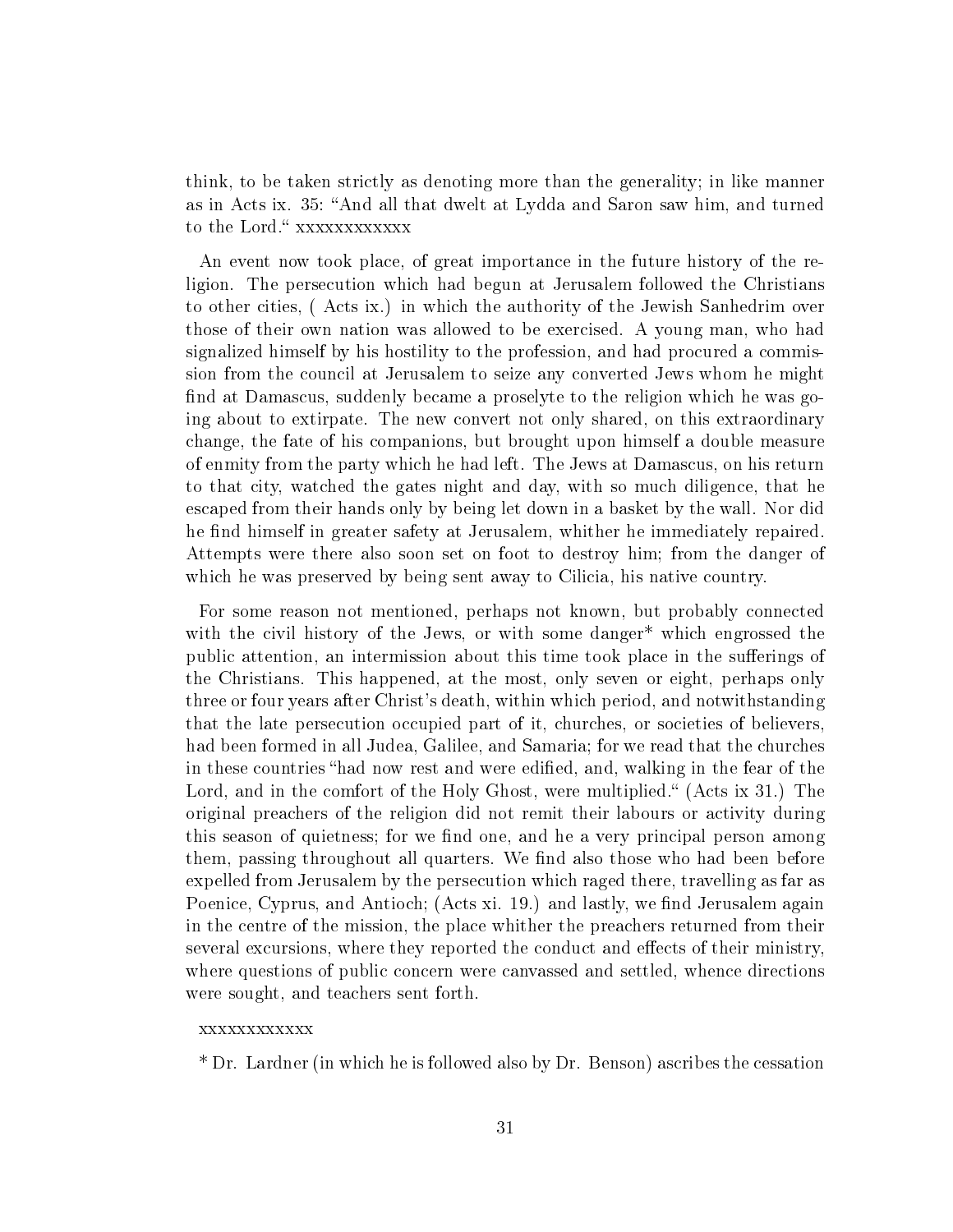of the persecution of the Christians to the attempt of Caligula to set up his own statue in the temple of Jerusalem, and to the consternation thereby excited in the minds of the Jewish people; which consternation for a season superseded every other contest. xxxxxxxxxxxx

The time of this tranquillity did not, however, continue long. Herod Agrippa, who had lately acceded to the government of Judea, "stretched forth his hand to vex certain of the church. (Acts xii. 1.) He began his cruelty by beheading one of the twelve original apostles, a kinsman and constant companion of the Founder of the religion. Perceiving that this execution gratified the Jews, he proceeded to seize, in order to put to death, another of the number,-and him, like the former, associated with Christ during his life, and eminently active in the service since his death. This man was, however, delivered from prison, as the account states miraculously,  $(Acts xii. 3-17.)$  and made his escape from Jerusalem.

These things are related, not in the general terms under which, in giving the outlines of the history, we have here mentioned them, but with the utmost particularity of names, persons, places, and circumstances; and, what is deserving of notice, without the smallest discoverable propensity in the historian, to magnify the fortitude, or exaggerate the sufferings, of his party. When they fled for their lives, he tells us. When the churches had rest, he remarks it. When the people took their part, he does not leave it without notice. When the apostles were carried a second time before the Sanhedrim, he is careful to observe that they were brought without violence. When milder counsels were suggested, he gives us the author of the advice and the speech which contained it. When, in consequence of this advice, the rulers contented themselves with threatening the apostles, and commanding them to be beaten with stripes, without urging at that time the persecution further, the historian candidly and distinctly records their forbearance. When, therefore, in other instances, he states heavier persecutions, or actual martyrdoms, it is reasonable to believe that he states them because they were true, and not from any wish to aggravate, in his account, the sufferings which Christians sustained, or to extol, more than it deserved, their patience under them.

Our history now pursues a narrower path. Leaving the rest of the apostles, and the original associates of Christ, engaged in the propagation of the new faith, (and who there is not the least reason to believe abated in their diligence or courage,) the narrative proceeds with the separate memoirs of that eminent teacher, whose extraordinary and sudden conversion to the religion, and corresponding change of conduct, had before been circumstantially described. This person, in conjunction with another, who appeared among the earlier members of the society at Jerusalem, and amongst the immediate adherents of the twelve apostles, (Acts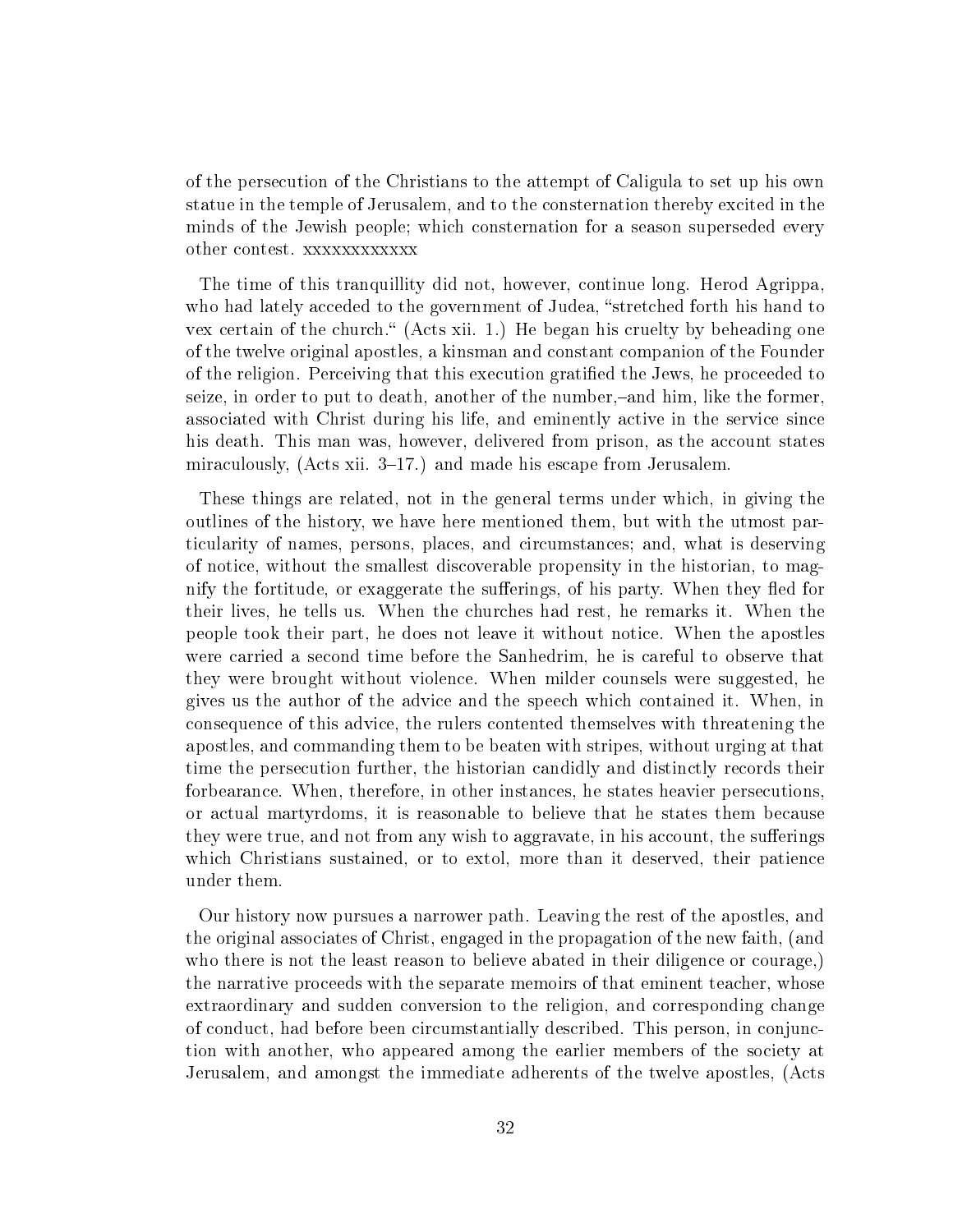iv. 36.) set out from Antioch upon the express business of carrying the new religion through the various provinces of the Lesser Asia. (Acts xiii. 2.) During this expedition, we find that in almost every place to which they came, their persons were insulted, and their lives endangered. After being expelled from Antioch in Pisidia, they repaired to Iconium. (Acts xiii. 51.) At Iconium, an attempt was made to stone them; at Lystra, whither they fled from Iconium, one of them actually was stoned and drawn out of the city for dead. (Acts xiv. 19.) These two men, though not themselves original apostles, were acting in connection and conjunction with the original apostles; for, after the completion of their journey, being sent on a particular commission to Jerusalem, they there related to the apostles (Acts xv.  $12-26$ .) and elders the events and success of their ministry, and were in return recommended by them to the churches, "as men who had hazarded their lives in the cause."

The treatment which they had experienced in the first progress did not deter them from preparing for a second. Upon a dispute, however, arising between them, but not connected with the common subject of their labours, they acted as wise and sincere men would act; they did not retire in disgust from the service in which they were engaged, but, each devoting his endeavours to the advancement of the religion, they parted from one another, and set forward upon separate routes. The history goes along with one of them; and the second enterprise to him was attended with the same dangers and persecutions as both had met with in the first. The apostle's travels hitherto had been confined to Asia. He now crosses for the first time the Aegean sea, and carries with him, amongst others, the person whose accounts supply the information we are stating. (Acts xvi. 11.) The first place in Greece at which he appears to have stopped, was Philippi in Macedonia. Here himself and one of his companions were cruelly whipped, cast into prison, and kept there under the most rigorous custody, being thrust, whilst yet smarting with their wounds, into the inner dungeon, and their feet made fast in the stocks. (Acts xvi. 23, 24, 33.) Notwithstanding this unequivocal specimen of the usage which they had to look for in that country, they went forward in the execution of their errand. After passing through Amphipolis and Apollonia, they came to Thessalonica; in which city the house in which they lodged was assailed by a party of their enemies, in order to bring them out to the populace. And when, fortunately for their preservation, they were not found at home, the master of the house was dragged before the magistrate for admitting them within his doors. (Acts xvii.  $1-5$ .) Their reception at the next city was something better: but neither had they continued long before their turbulent adversaries the Jews, excited against them such commotions amongst the inhabitants as obliged the apostle to make his escape by a private journey to Athens. (Acts xvii. 13.) The extremity of the progress was Corinth. His abode in this city, for some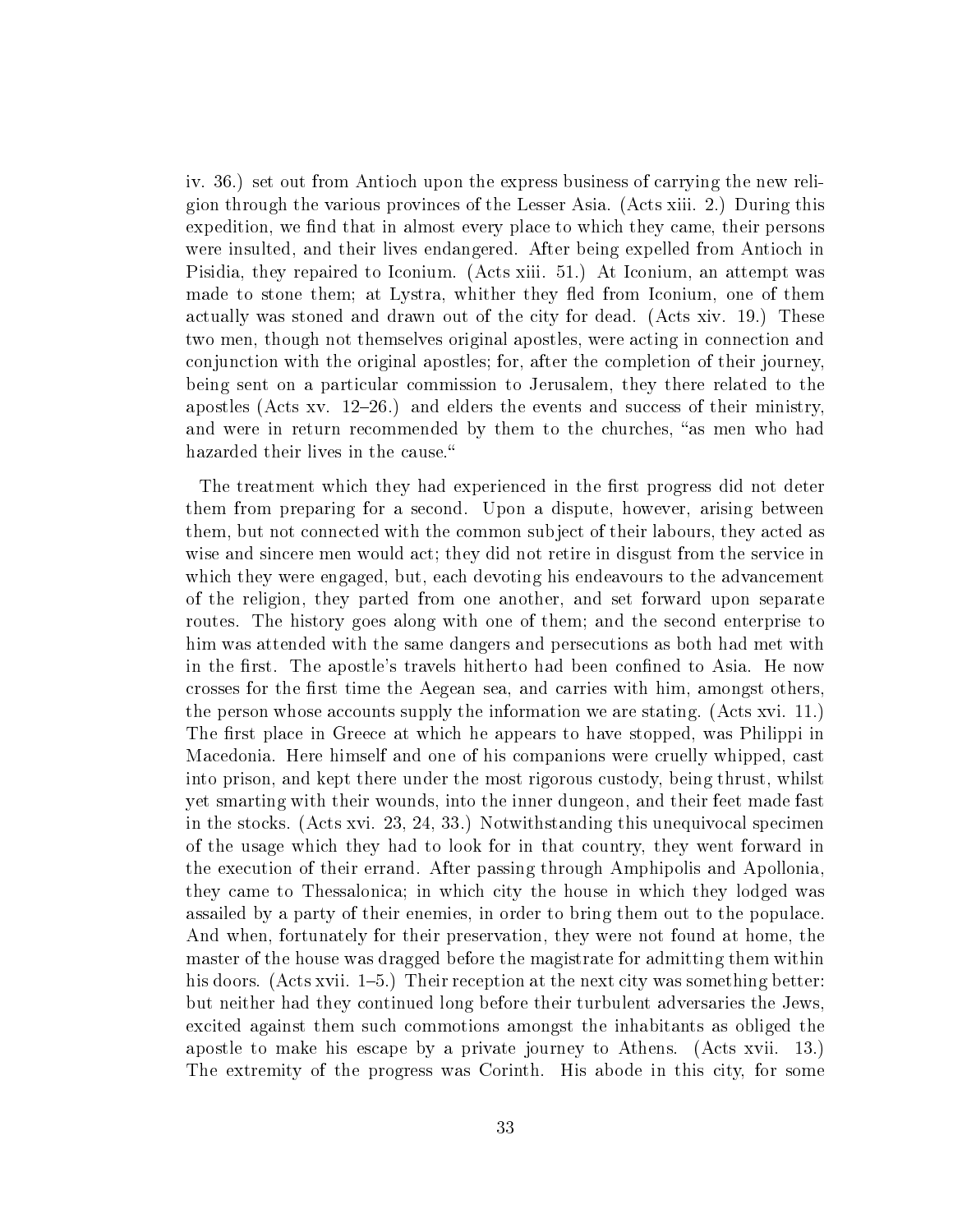time, seems to have been without molestation. At length, however, the Jews found means to stir up an insurrection against him, and to bring him before the tribunal of the Roman president. (Acts xviii. 12.) It was to the contempt which that magistrate entertained for the Jews and their controversies, of which he accounted Christianity to be one, that our apostle owed his deliverance. (Acts xviii. 15.)

This indefatigable teacher, after leaving Corinth, returned by Ephesus into Syria; and again visited Jerusalem, and the society of Christians in that city, which, as hath been repeatedly observed, still continued the centre of the mission. (Acts xviii. 22.) It suited not, however, with the activity of his zeal to remain long at Jerusalem. We find him going thence to Antioch, and, after some stay there, traversing once more the northern provinces of Asia Minor. (Acts xviii. 23.) This progress ended at Ephesus: in which city, the apostle continued in the daily exercise of his ministry two years, and until his success, at length, excited the apprehensions of those who were interested in the support of the national worship. Their clamour produced a tumult, in which he had nearly lost his life. (Acts xix. 1, 9, 10.) Undismayed, however, by the dangers to which he saw himself exposed, he was driven from Ephesus only to renew his labours in Greece. After passing over Macedonia, he thence proceeded to his former station at Corinth. (Acts xx. 1, 2.) When he had formed his design of returning by a direct course from Corinth into Syria, he was compelled by a conspiracy of the Jews, who were prepared to intercept him on his way, to trace back his steps through Macedonia to Philippi, and thence to take shipping into Asia. Along the coast of Asia, he pursued his voyage with all the expedition he could command, in order to reach Jerusalem against the feast of Pentecost. (Acts xx. 16.) His reception at Jerusalem was of a piece with the usage he had experienced from the Jews in other places. He had been only a few days in that city, when the populace, instigated by some of his old opponents in Asia, who attended this feast, seized him in the temple, forced him out of it, and were ready immediately to have destroyed him, had not the sudden presence of the Roman guard rescued him out of their hands. (Acts xxi. 27–33.) The officer, however, who had thus seasonably interposed, acted from his care of the public peace, with the preservation of which he was charged, and not from any favour to the apostle, or indeed any disposition to exercise either justice or humanity towards him; for he had no sooner secured his person in the fortress, than he was proceeding to examine him by torture. (Acts xxii 24.)

From this time to the conclusion of the history, the apostle remains in public custody of the Roman government. After escaping assassination by a fortunate discovery of the plot, and delivering himself from the influence of his enemies by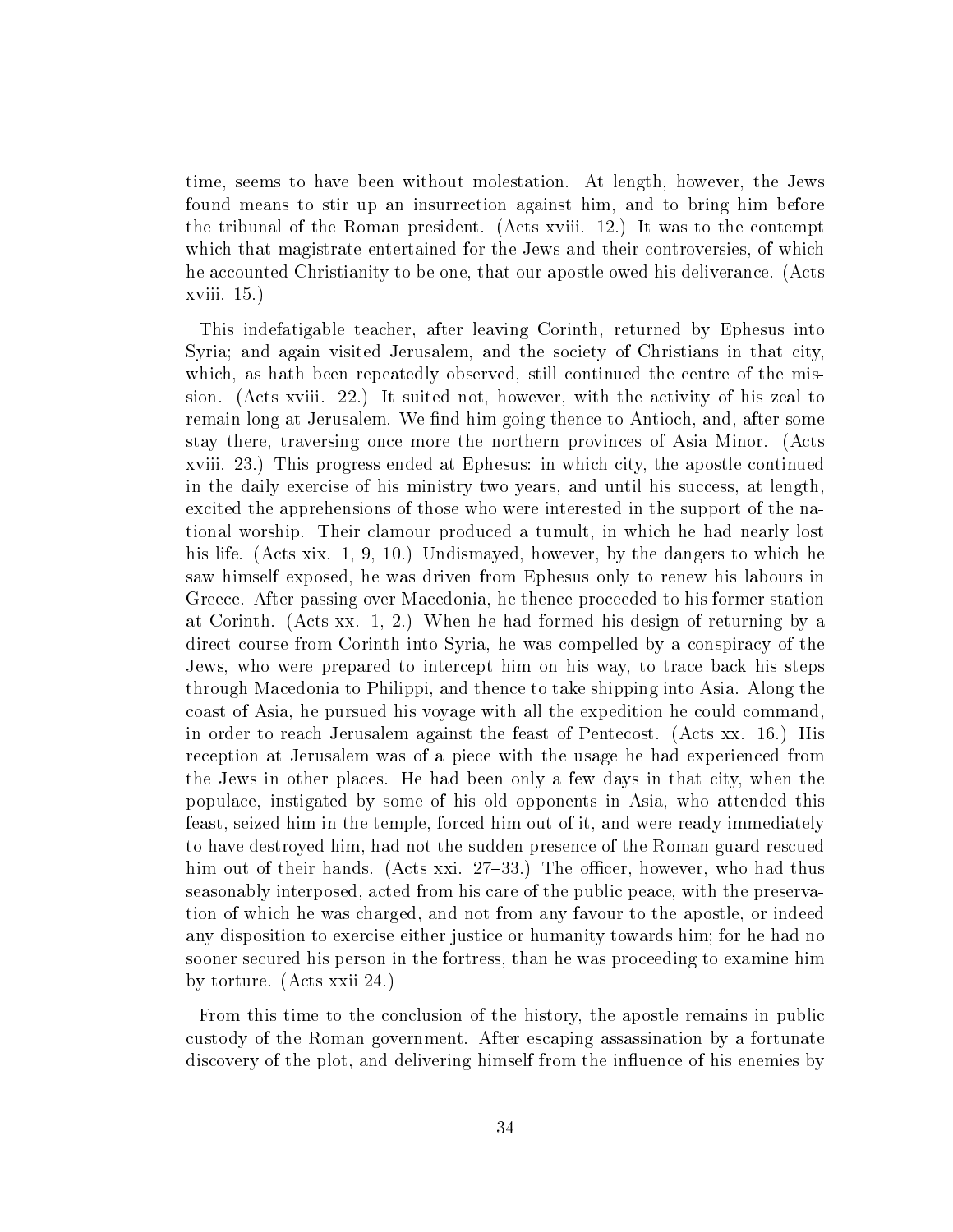an appeal to the audience of the emperor, (Acts xxv. 9, 11.) he was sent, but not until he had suffered two years' imprisonment, to Rome. (Acts xxiv. 27.) He reached Italy after a tedious voyage, and after encountering in his passage the perils of a desperate shipwreck. (Acts xxvii.) But although still a prisoner, and his fate still depending, neither the various and long-continued sufferings which he had undergone, nor the danger of his present situation, deterred him from persisting in preaching the religion: for the historian closes the account by telling us that, for two years, he received all that came unto him in his own hired house, where he was permitted to dwell with a soldier that guarded him, "preaching the kingdom of God, and teaching those things which concern the Lord Jesus Christ, with all confidence."

Now the historian, from whom we have drawn this account, in the part of his narrative which relates to Saint Paul, is supported by the strongest corroborating testimony that a history can receive. We are in possession of letters written by Saint Paul himself upon the subject of his ministry, and either written during the period which the history comprises, or, if written afterwards, reciting and referring to the transactions of that period. These letters, without borrowing from the history, or the history from them, unintentionally confirm the account which the history delivers, in a great variety of particulars. What belongs to our present purpose is the description exhibited of the apostle's sufferings: and the representation, given in our history, of the dangers and distresses which he underwent not only agrees in general with the language which he himself uses whenever he speaks of his life or ministry, but is also, in many instances, attested by a specific correspondency of time, place, and order of events. If the historian put down in his narrative, that at Philippi the apostle "was beaten with many stripes, cast into prison, and there treated with rigour and indignity; (Acts xvi.  $23, 24.$ ) we find him, in a letter to a neighbouring church, (I Thess. ii. 2.) reminding his converts that, "after he had suffered before, and was shamefully entreated at Philippi, he was bold, nevertheless, to speak unto them (to whose city he next came) the Gospel of God. If the history relates that, (Acts xvii. 5.) at Thessalonica, the house in which the apostle was lodged, when he first came to that place, was assaulted by the populace, and the master of it dragged before the magistrate for admitting such a guest within his doors; the apostle, in his letter to the Christians of Thessalonica, calls to their remembrance "how they had received the Gospel in much affliction."  $(1 \text{ Thess. } i. 6.)$  If the history deliver an account of an insurrection at Ephesus, which had nearly cost the apostle his life, we have the apostle himself, in a letter written a short time after his departure from that city, describing his despair, and returning thanks for his deliverance. (Acts xix. 2 Cor. i. 8–10.) If the history inform us, that the apostle was expelled from Antioch in Pisidia, attempted to be stoned at Iconium, and actually stoned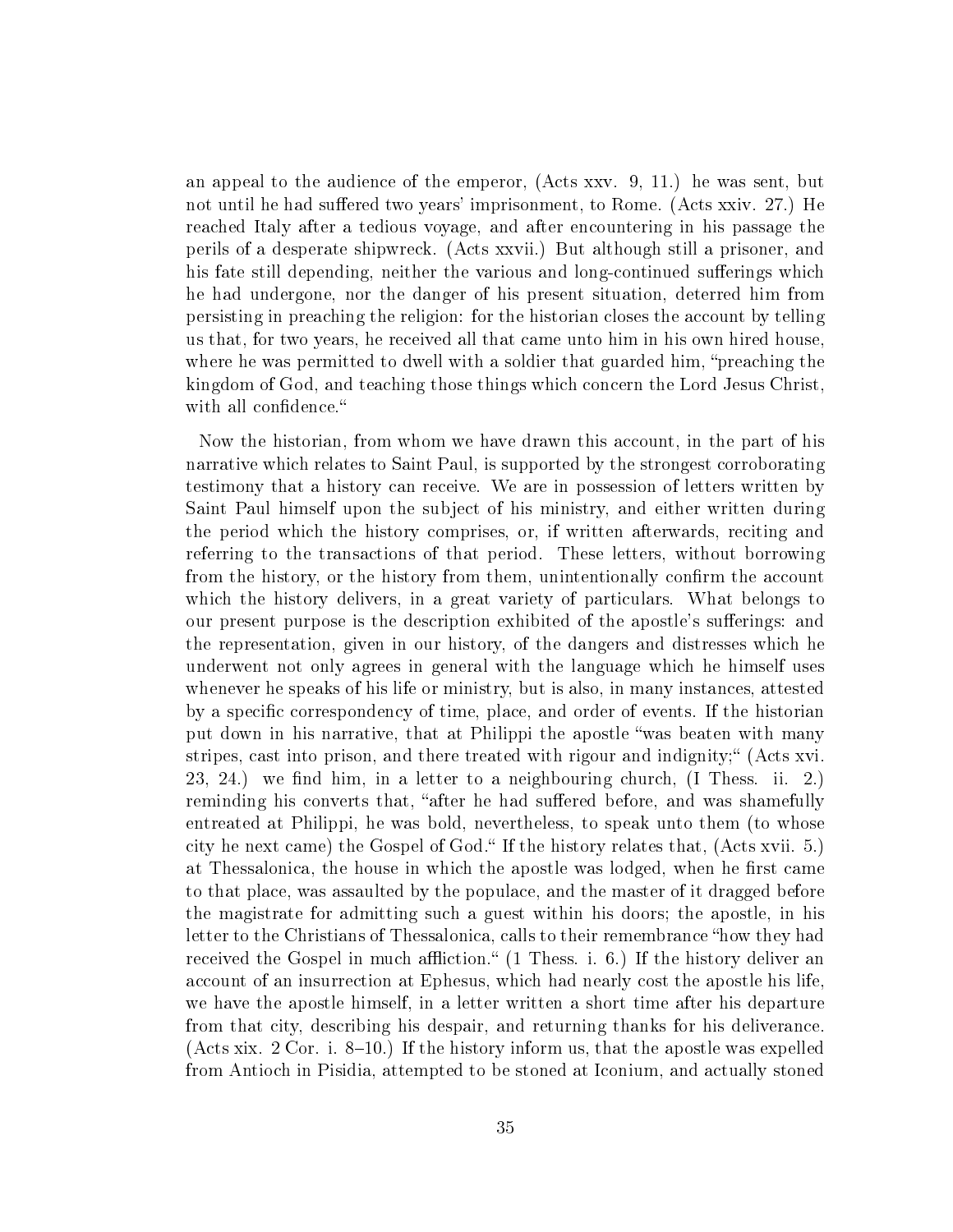at Lystra; there is preserved a letter from him to a favourite convert, whom, as the same history tells us, he first met with in these parts; in which letter he appeals to that disciple's knowledge "of the persecutions which befell him at Antioch, at Iconium, at Lystra." (Acts xiii. 50; xiv. 5, 19. 2 Tim. 10, 11.) If the history make the apostle, in his speech to the Ephesian elders, remind them, as one proof of the disinterestedness of his views, that, to their knowledge, he had supplied his own and the necessities of his companions by personal labour; (Acts xx. 34.) we find the same apostle, in a letter written during his residence at Ephesus, asserting of himself, that even to that hour he laboured, working with his own hands."  $(1 \text{ Cor. iv } 11, 12)$ .

These coincidences, together with many relative to other parts of the apostle's history, and all drawn from independent sources, not only confirm the truth of the account, in the particular points as to which they are observed, but add much to the credit of the narrative in all its parts; and support the author's profession of being a contemporary of the person whose history he writes, and, throughout a material portion of his narrative, a companion.

What the epistles of the apostles declare of the suffering state of Christianity the writings which remain of their companions and immediate followers expressly confirm.

Clement, who is honourably mentioned by Saint Paul in his epistle to the Philippians, (Philipp. iv. 3.) hath left us his attestation to this point, in the following words: "Let us take (says he) the examples of our own age. Through zeal and envy, the most faithful and righteous pillars of the church have been persecuted even to the most grievous deaths. Let us set before our eyes the holy apostles. Peter, by unjust envy, underwent not one or two, but many sufferings; till at last, being martyred, he went to the place of glory that was due unto him. For the same cause did Paul, in like manner, receive the reward of his patience. Seven times he was in bonds; he was whipped, was stoned; he preached both in the East and in the West, leaving behind him the glorious report of his faith; and so having taught the whole world righteousness, and for that end travelled even unto the utmost bounds of the West, he at last suffered martyrdom by the command of the governors, and departed out of the world, and went unto his holy place, being become a most eminent pattern of patience unto all ages. To these holy apostles were joined a very great number of others, who, having through envy undergone, in like manner, many pains and torments, have left a glorious example to us. For this, not only men, but women, have been persecuted; and, having suffered very grievous and cruel punishments, have finished the course of their faith with firmness." (Clem. ad Cor. c. v. vi. Abp. Wake's Trans.)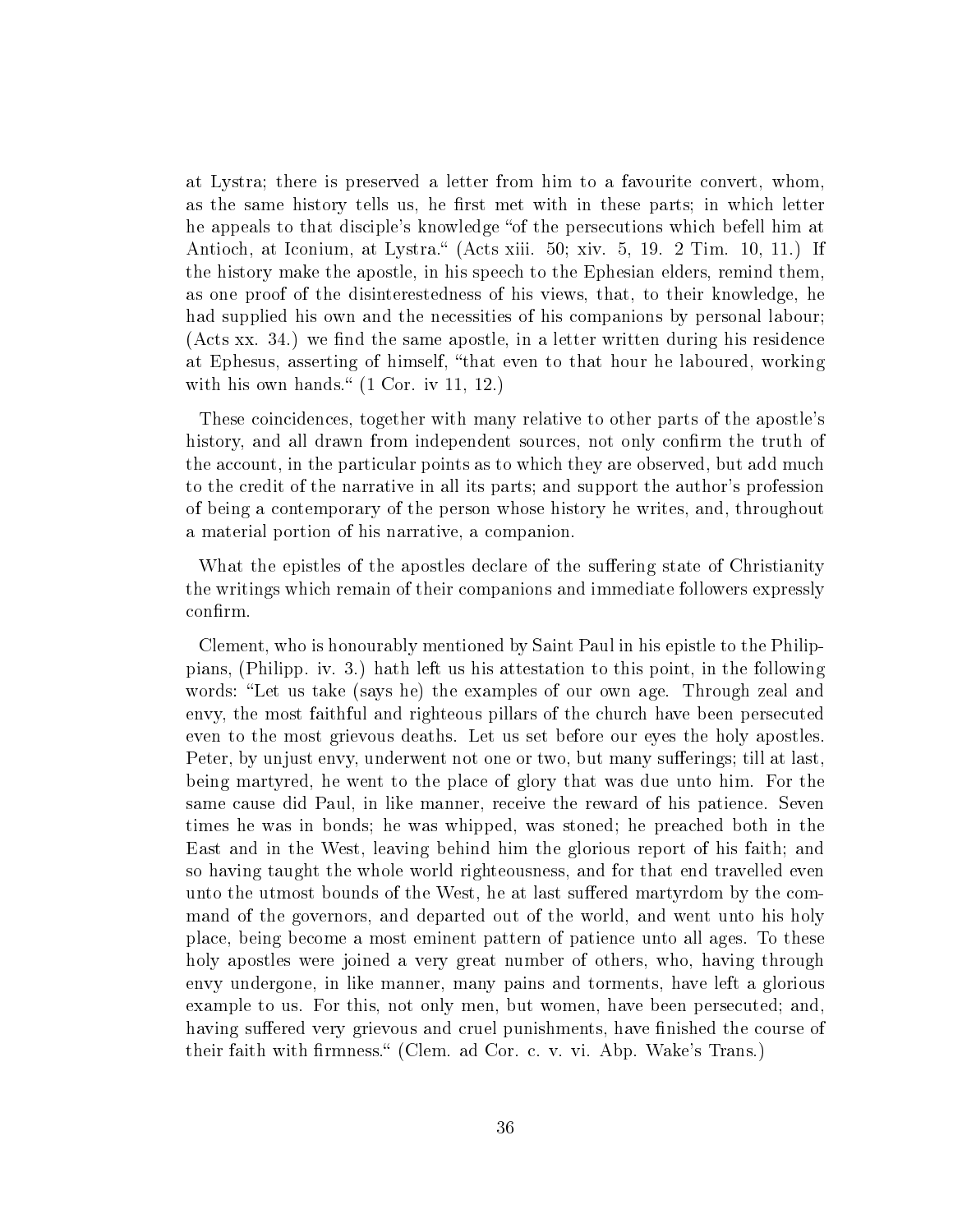Hermas, saluted by Saint Paul in his epistle to the Romans, in a piece very little connected with historical recitals, thus speaks: "Such as have believed and suffered death for the name of Christ, and have endured with a ready mind, and have given up their lives with all their hearts." (Shepherd of Hermas, c. xxviii.)

Polycarp, the disciple of John (though all that remains of his works be a very short epistle), has not left this subject unnoticed. "I exhort (says he) all of you, that ye obey the word of righteousness, and exercise all patience, which ye have seen set forth before your eyes, not only in the blessed Ignatius, and Lorimus, and Rufus, but in others among yourselves, and in Paul himself and the rest of the apostles; being condent in this, that all these have not run in vain, but in faith and righteousness; and are gone to the place that was due to them from the Lord, with whom also they suffered. For they loved not this present world, but him who died, and was raised again by God for us. (Pol. ad Phil c. ix.)

Ignatius, the contemporary of Polycarp, recognises the same topic, briefly indeed, but positively and precisely. "For this cause, (i. e. having felt and handled Christ's body at his resurrection, and being convinced, as Ignatius expresses it, both by his flesh and spirit,) they (i. e. Peter, and those who were present with Peter at Christ's appearance) despised death, and were found to be above it. (19. Ep. Smyr. c. iii.)

Would the reader know what a persecution in those days was, I would refer him to a circular letter, written by the church of Smyrna soon after the death of Polycarp, who it will be remembered, had lived with Saint John; and which letter is entitled a relation of that bishop's martyrdom. "The sufferings (say they) of all the other martyrs were blessed and generous, which they underwent according to the will of God. For so it becomes us, who are more religious than others, to ascribe the power and ordering of all things unto Him. And, indeed, who can choose but admire the greatness of their minds, and that admirable patience and love of their Master, which then appeared in them? Who, when they were so flayed with whipping that the frame and structure of their bodies were laid open to their very inward veins and arteries, nevertheless endured it. In like manner, those who were condemned to the beasts, and kept a long time in prison, underwent many cruel torments, being forced to lie upon sharp spikes laid under their bodies, and tormented with divers other sorts of punishments; that so, if it were possible, the tyrant, by the length of their sufferings, might have brought them to deny Christ." (Rel. Mor. Pol. c. ii.)

# CHAPTER V.

There is satisfactory evidence that many, professing to be original witnesses of the Christian miracles, passed their lives in labours, dangers, and sufferings, vol-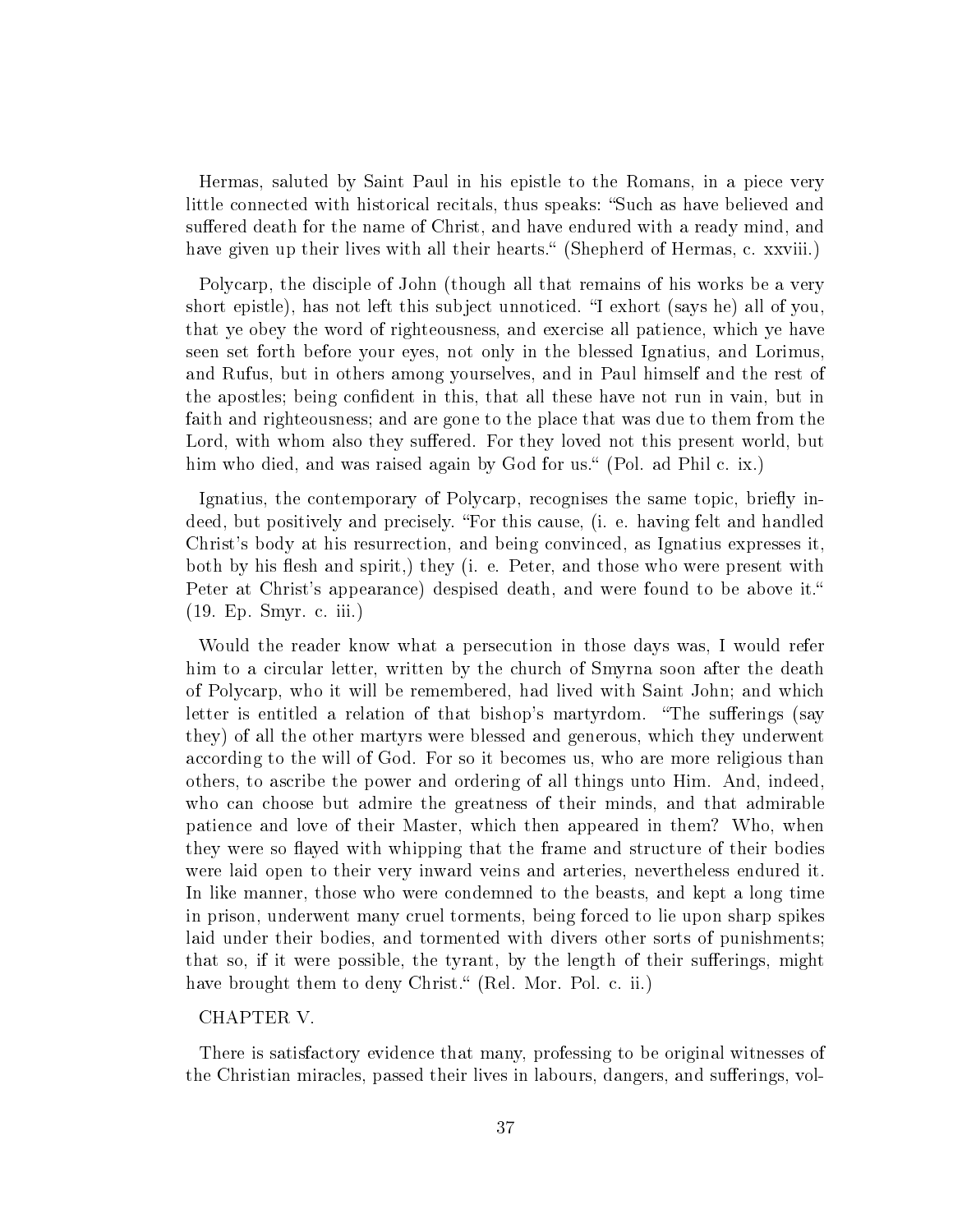untarily undergone in attestation of the accounts which they delivered, and solely in consequence of their belief of those accounts; and that they also submitted, from the same motives, to new rules of conduct.

On the history, of which the last chapter contains an abstract, there are a few observations which it may be proper to make, by way of applying its testimony to the particular propositions for which we contend.

I. Although our Scripture history leaves the general account of the apostles in an early part of the narrative, and proceeds with the separate account of one particular apostle, yet the information which it delivers so far extends to the rest, as it shows the nature of the service. When we see one apostle suffering persecution in the discharge of this commission, we shall not believe, without evidence, that the same office could, at the same time, be attended with ease and safety to others. And this fair and reasonable inference is confirmed by the direct attestation of the letters, to which we have so often referred. The writer of these letters not only alludes, in numerous passages, to his own sufferings, but speaks of the rest of the apostles as enduring like sufferings with himself. "I think that God hath set forth us the apostles last, as it were, appointed to death; for we are made a spectacle unto the world, and to angels, and to men; even unto this present hour, we both hunger and thirst, and are naked, and are buffeted, and have no certain dwelling-place; and labour, working with our own hands: being reviled, we bless; being persecuted, we suffer it; being defamed, we entreat: we are made as the filth of the earth, and as the offscouring of all things unto this day.  $\mathfrak{g}$  (I Cor. iv. 9, et seq.) Add to which, that in the short account that is given of the other apostles in the former part of the history, and within the short period which that account comprises, we find, first, two of them seized, imprisoned, brought before the Sanhedrim, and threatened with further punishment; (Acts iv. 3, 21.) then, the whole number imprisoned and beaten; (Acts v. 18, 40.) soon afterwards, one of their adherents stoned to death, and so hot a persecution raised against the sect as to drive most of them out of the place; a short time only succeeding, before one of the twelve was beheaded, and another sentenced to the same fate; and all this passing in the single city of Jerusalem, and within ten years after the Founder's death, and the commencement of the institution.

II. We take no credit at present for the miraculous part of the narrative, nor do we insist upon the correctness of single passages of it. If the whole story be not a novel, a romance; the whole action a dream; if Peter, and James, and Paul, and the rest of the apostles mentioned in the account, be not all imaginary persons; if their letters be not all forgeries, and, what is more, forgeries of names and characters which never existed; then is there evidence in our hands sufficient to support the only fact we contend for (and which, I repeat again, is, in itself, highly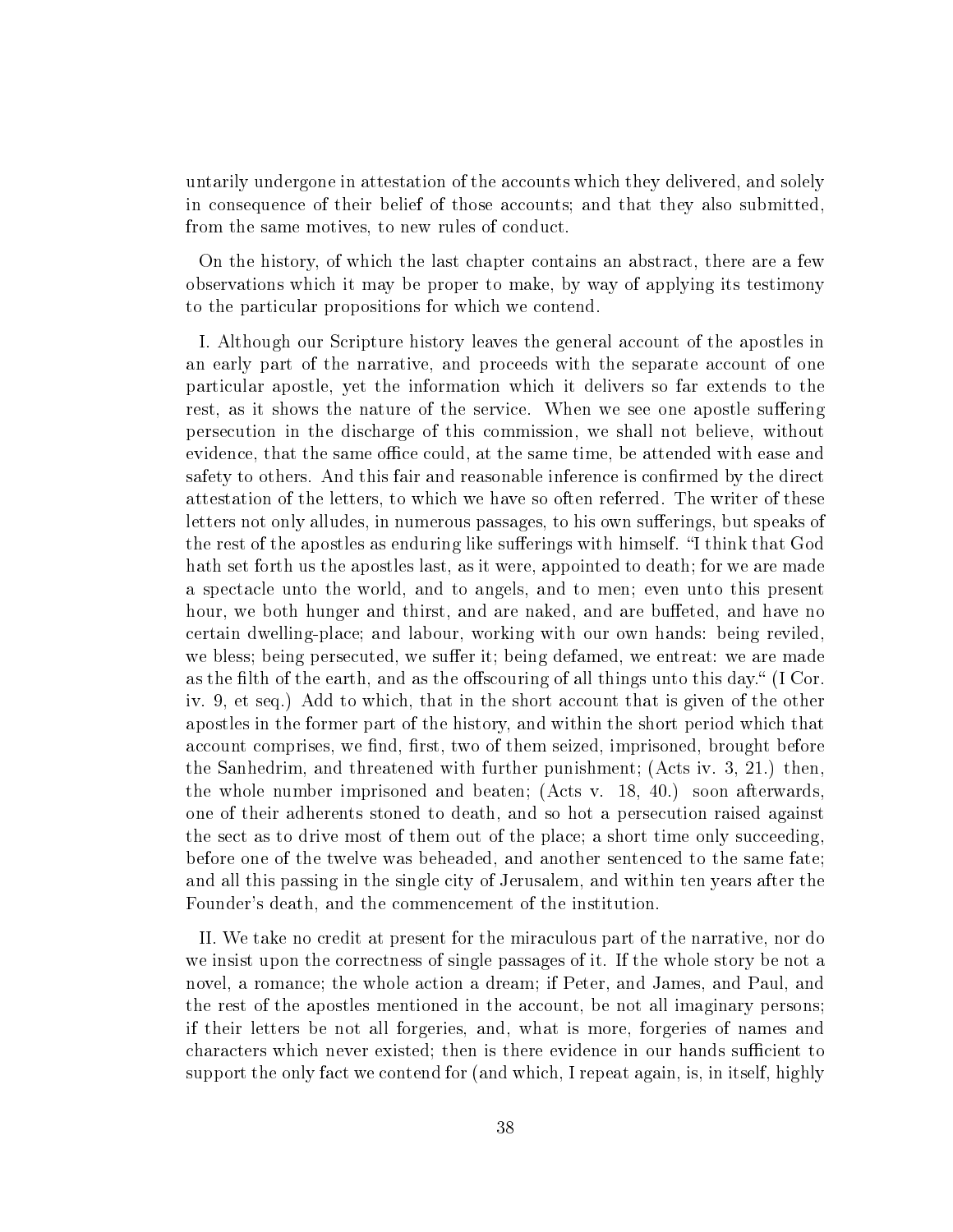probable), that the original followers of Jesus Christ exerted great endeavours to propagate his religion, and underwent great labours, dangers, and suerings, in consequence of their undertaking.

III. The general reality of the apostolic history is strongly confirmed by the consideration, that it, in truth, does no more than assign adequate causes for effects which certainly were produced; and describe consequences naturally resulting from situations which certainly existed. The effects were certainly there, of which this history sets forth the cause, and origin, and progress. It is acknowledged on all hands, because it is recorded by other testimony than that of the Christians themselves, that the religion began to prevail at that time, and in that country. It is very difficult to conceive how it could begin without the exertions of the Founder and his followers, in propagating the new persuasion. The history now in our hands describes these exertions, the persons employed, the means and endeavours made use of, and the labours undertaken in the prosecution of this purpose. Again, the treatment which the history represents the first propagators of the religion to have experienced was no other than what naturally resulted from the situation in which they were confessedly placed. It is admitted that the religion was adverse, in great degree, to the reigning opinions, and to the hopes and wishes of the nation to which it was first introduced; and that it overthrew, so far as it was received, the established theology and worship of every other country. We cannot feel much reluctance in believing that when the messengers of such a system went about not only publishing their opinions, but collecting proselytes, and forming regular societies of proselytes, they should meet with opposition in their attempts, or that this opposition should sometimes proceed to fatal extremities. Our history details examples of this opposition, and of the sufferings and dangers which the emissaries of the religion underwent, perfectly agreeable to what might reasonably be expected, from the nature of their undertaking, compared with the character of the age and country in which it was carried on.

IV. The records before us supply evidence of what formed another member of our general proposition, and what, as hath already been observed, is highly probable, and almost a necessary consequence of their new profession, viz., that, together with activity and courage in propagating the religion, the primitive followers of Jesus assumed, upon their conversion, a new and peculiar course of private life. Immediately after their Master was withdrawn from them, we hear of their "continuing with one accord in prayer and supplication;" (Acts i. 14.) of their "continuing daily with one accord in the temple" (Acts ii. 46.) Of "many being gathered together praying." (Acts xii. 12.) We know that strict instructions were laid upon the converts by their teachers. Wherever they came,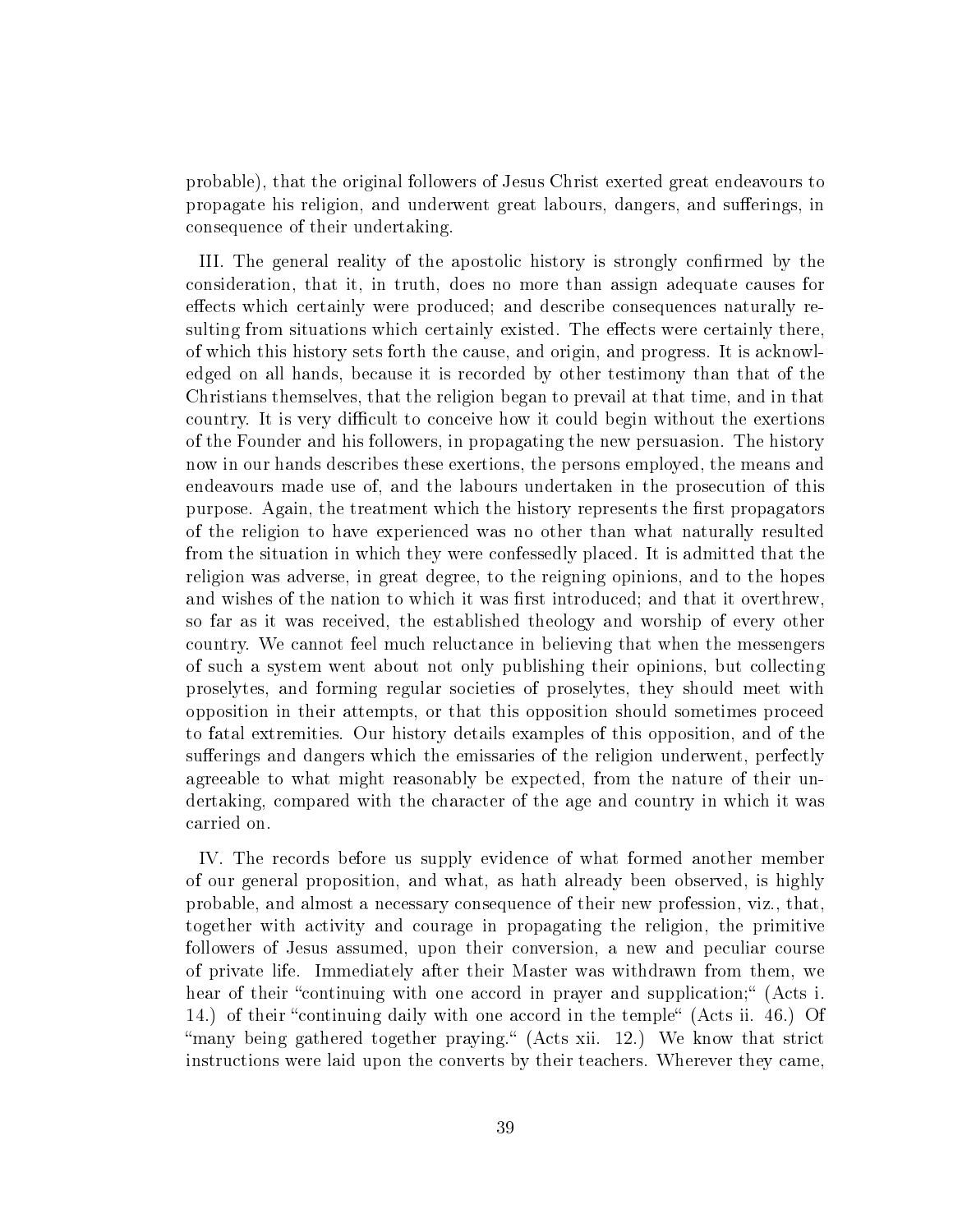the first word of their preaching was, "Repent<sub>i</sub>" We know that these injunctions obliged them to refrain from many species of licentiousness, which were not, at that time, reputed criminal. We know the rules of purity, and the maxims of benevolence, which Christians read in their books; concerning which rules it is enough to observe, that, if they were, I will not say completely obeyed, but in any degree regarded, they could produce a system of conduct, and, what is more difficult to preserve, a disposition of mind, and a regulation of affections, different from anything to which they had hitherto been accustomed, and different from what they would see in others. The change and distinction of manners, which resulted from their new character, is perpetually referred to in the letters of their teachers. "And you hath he quickened, who were dead in trespasses and sins, wherein in times past ye walked, according to the course of this world, according to the prince of the power of the air, the Spirit that now worketh in the children of disobedience; among whom also we all had our conversation in times past, in the lusts of our flesh, fulfilling the desires of the flesh, and of the mind, and were by nature the children of wrath, even as others." (Eph. ii 1-3. See also Tit. iii. 3. $-F$ or the time past of our life may suffice us to have wrought the will of the Gentiles, when we walked in lasciviousness, lusts, excess of wine, revellings, banquetings, and abominable idolatries; wherein they think it strange that ye run not with them to the same excess of riot." (1 Pet. iv. 3, 4.) Saint Paul, in his first letter to the Corinthians, after enumerating, as his manner was, a catalogue of vicious characters, adds, "Such were some of you; but ye are washed, but ye are sanctified.  $(1 \text{ Cor. vi. } 11)$  In like manner, and alluding to the same change of practices and sentiments, he asked the Roman Christians, "what fruit they had in those things, whereof they are now ashamed $i$  (Rom. vi. 21.) The phrases which the same writer employs to describe the moral condition of Christians, compared with their condition before they became Christians, such as "newness" of life," being "freed from sin," being "dead to sin;" "the destruction of the body of sin, that, for the future, they should not serve sin;" "children of light and of the day," as opposed to "children of darkness and of the night;" "not sleeping as others; imply, at least, a new system of obligation, and, probably, a new series of conduct, commencing with their conversion.

The testimony which Pliny bears to the behaviour of the new sect in his time, and which testimony comes not more than fifty years after that of St. Paul, is very applicable to the subject under consideration. The character which this writer gives of the Christians of that age, and which was drawn from a pretty accurate inquiry, because he considered their moral principles as the point in which the magistrate was interested, is as follows:-He tells the emperor, "that some of those who had relinquished the society, or who, to save themselves, pretended that they had relinquished it, affirmed that they were wont to meet together on a stated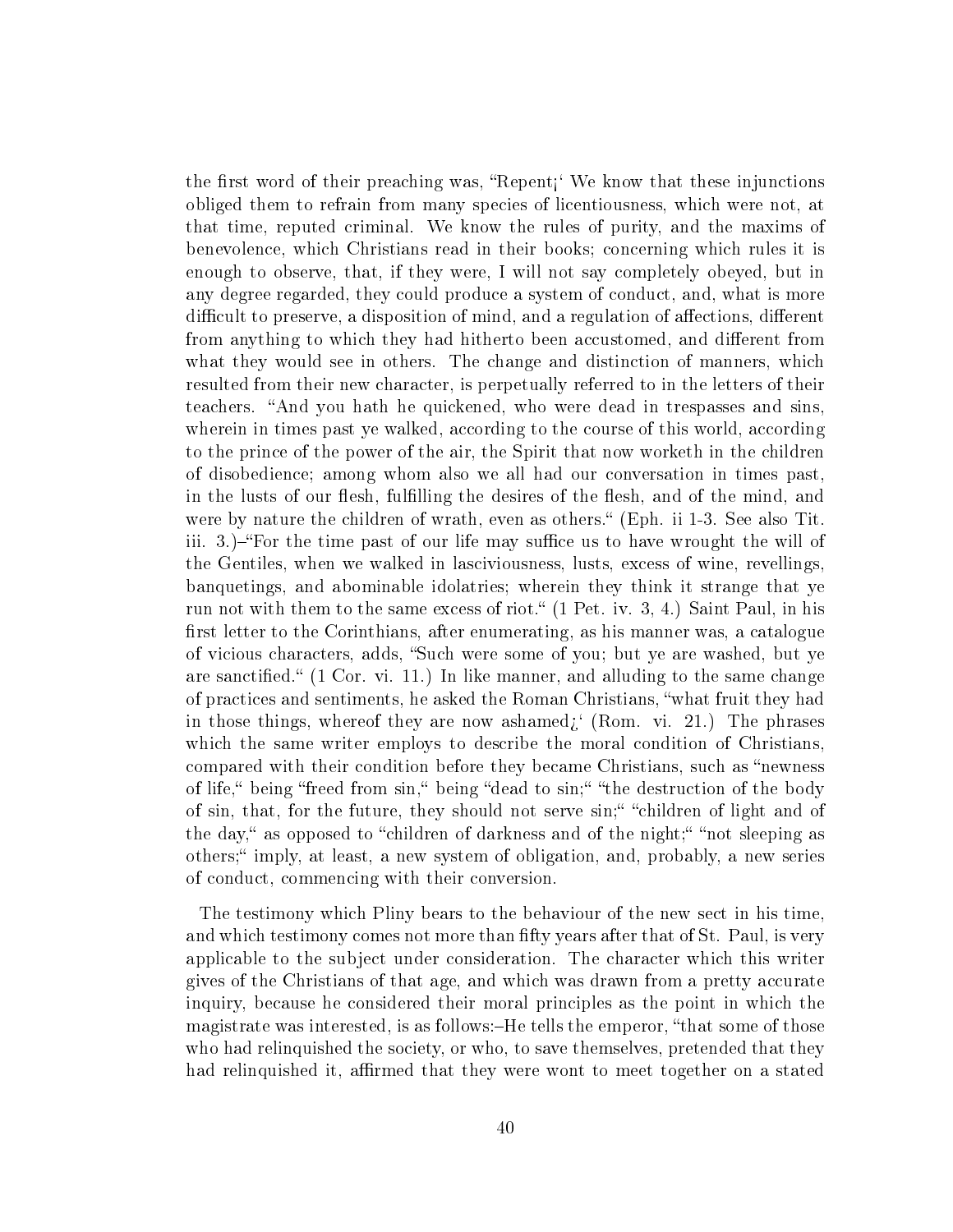day, before it was light, and sang among themselves alternately a hymn to Christ as a God; and to bind themselves by an oath, not to the commission of any wickedness, but that they would not be guilty of theft, or robbery, or adultery; that they would never falsify their word, or deny a pledge committed to them, when called upon to return it. This proves that a morality, more pure and strict than was ordinary, prevailed at that time in Christian societies. And to me it appears, that we are authorised to carry his testimony back to the age of the apostles; because it is not probable that the immediate hearers and disciples of Christ were more relaxed than their successors in Pliny's time, or the missionaries of the religion than those whom they taught.

# CHAPTER VI.

There is satisfactory evidence that many professing to be original witnesses of the Christian miracles, passed their lives in labours, dangers, and sufferings, voluntarily undergone in attestation of the accounts which they delivered, and solely in consequence of their belief of those accounts; and that they also submitted, from the same motives, to new rules of conduct.

When we consider, first, the prevalency of the religion at this hour; secondly, the only credible account which can be given of its origin, viz. the activity of the Founder and his associates; thirdly, the opposition which that activity must naturally have excited; fourthly, the fate of the Founder of the religion, attested by heathen writers, as well as our own; fifthly, the testimony of the same writers to the sufferings of Christians, either contemporary with, or immediately succeeding, the original settlers of the institution; sixthly, predictions of the suffering of his followers ascribed to the Founder of the religion, which ascription alone proves, either that such predictions were delivered and fullled, or that the writers of Christ's life were induced by the event to attribute such predictions to him; seventhly, letters now in our possession, written by some of the principal agents in the transaction, referring expressly to extreme labours, dangers, and sufferings, sustained by themselves and their companions; lastly, a history purporting to be written by a fellow-traveller of one of the new teachers, and, by its unsophisticated correspondency with letters of that person still extant, proving itself to be written by some one well acquainted with the subject of the narrative, which history contains accounts of travels, persecutions, and martyrdoms, answering to what the former reasons lead us to expect: when we lay together these considerations, which taken separately are, I think correctly such as I have stated them in the preceding chapters, there cannot much doubt remain upon our minds but that a number of persons at that time appeared in the world, publicly advancing an extraordinary story, and for the sake of propagating the belief of that story, voluntarily incurring great personal dangers, traversing seas and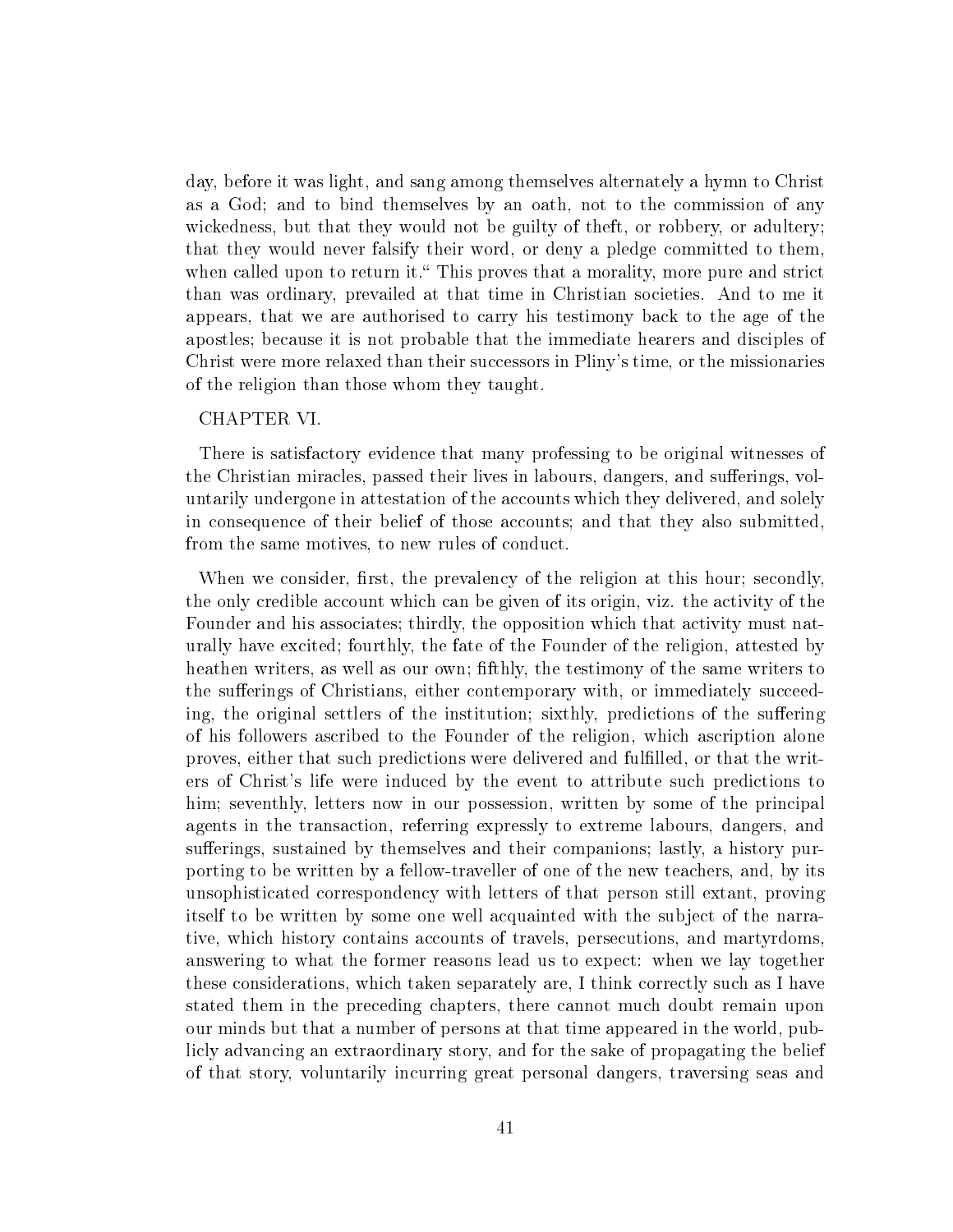kingdoms, exerting great industry, and sustaining great extremities of ill usage and persecution. It is also proved that the same persons, in consequence of their persuasion, or pretended persuasion, of the truth of what they asserted, entered upon a course of life in many respects new and singular.

From the clear and acknowledged parts of the case, I think it to be likewise in the highest degree probable, that the story for which these persons voluntarily exposed themselves to the fatigues and hardships which they endured was a miraculous story; I mean, that they pretended to miraculous evidence of some kind or other. They had nothing else to stand upon. The designation of the person, that is to say, that Jesus of Nazareth, rather than any other person, was the Messiah, and as such the subject of their ministry, could only be founded upon supernatural tokens attributed to him. Here were no victories, no conquests, no revolutions, no surprising elevation of fortune, no achievements of valour, of strength, or of policy, to appeal to; no discoveries in any art or science, no great efforts of genius or learning to produce. A Galilean peasant was announced to the world as a divine lawgiver. A young man of mean condition, of a private and simple life, and who had wrought no deliverance for the Jewish nation, was declared to be their Messiah. This, without ascribing to him at the same time some proofs of his mission, (and what other but supernatural proofs could there be?) was too absurd a claim to be either imagined, or attempted, or credited. In whatever degree, or in whatever part, the religion was argumentative, when it came to the question, "Is the carpenter's son of Nazareth the person whom we are to receive and obey $\zeta^*$  there was nothing but the miracles attributed to him by which his pretensions could be maintained for a moment. Every controversy and every question must presuppose these: for, however such controversies, when they did arise, might and naturally would, be discussed upon their own grounds of argumentation, without citing the miraculous evidence which had been asserted to attend the Founder of the religion (which would have been to enter upon another, and a more general question), yet we are to bear in mind, that without previously supposing the existence or the pretence of such evidence, there could have been no place for the discussion of the argument at all. Thus, for example, whether the prophecies, which the Jews interpreted to belong to the Messiah, were or were not applicable to the history of Jesus of Nazareth, was a natural subject of debate in those times; and the debate would proceed without recurring at every turn to his miracles, because it set out with supposing these; inasmuch as without miraculous marks and tokens (real or pretended), or without some such great change effected by his means in the public condition of the country, as might have satisfied the then received interpretation of these prophecies, I do not see how the question could ever have been entertained. Apollos, we read, mightily convinced the Jews, showing by the Scriptures that Jesus was Christ;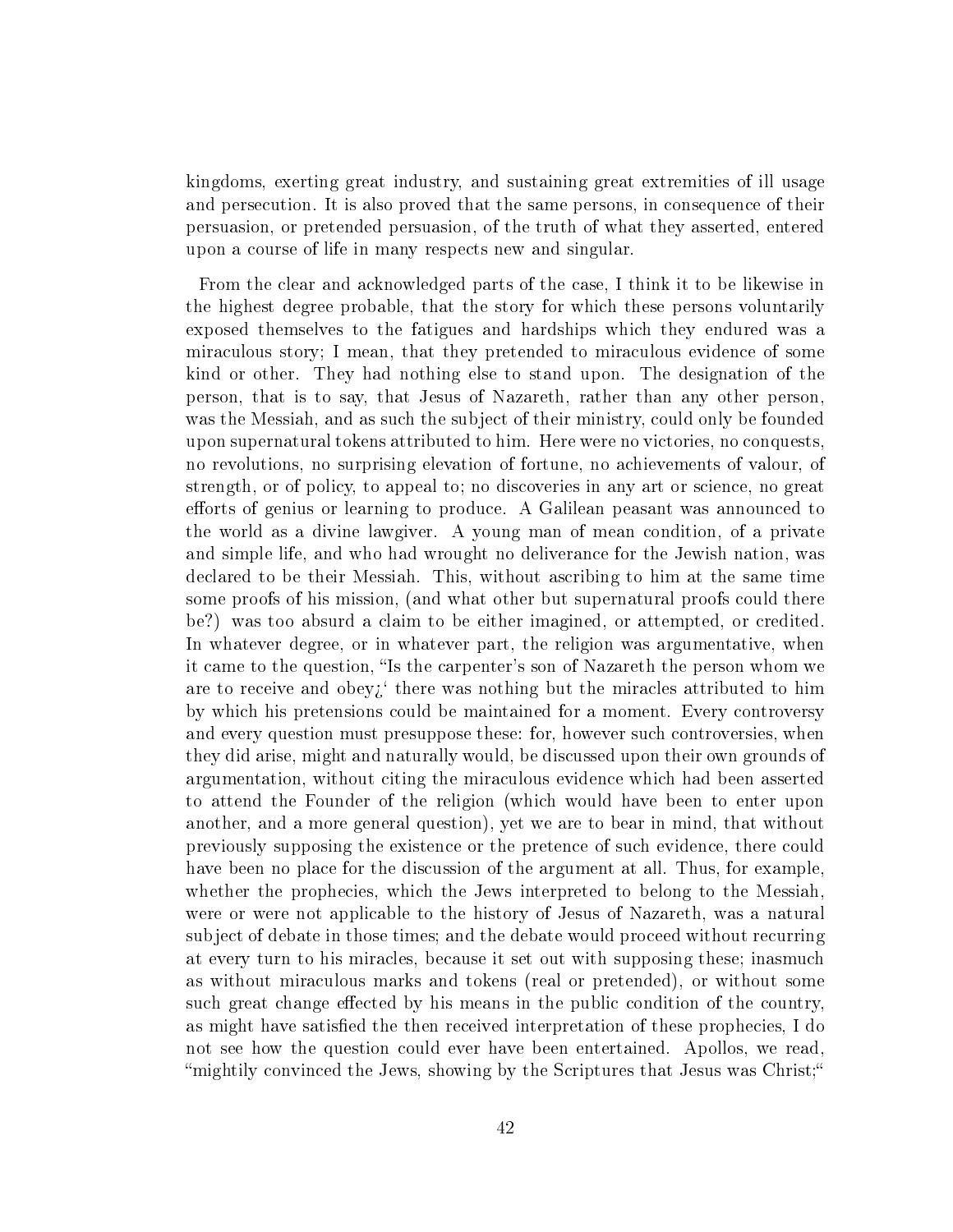(Acts xviii. 28.) but unless Jesus had exhibited some distinction of his person, some proof of supernatural power, the argument from the old Scriptures could have had no place. It had nothing to attach upon. A young man calling himself the Son of God, gathering a crowd about him, and delivering to them lectures of morality, could not have excited so much as a doubt among the Jews, whether he was the object in whom a long series of ancient prophecies terminated, from the completion of which they had formed such magnicent expectations, and expectations of a nature so opposite to what appeared; I mean no such doubt could exist when they had the whole case before them, when they saw him put to death for his officiousness, and when by his death the evidence concerning him was closed. Again, the effect of the Messiah's coming, supposing Jesus to have been he, upon Jews, upon Gentiles, upon their relation to each other, upon their acceptance with God, upon their duties and their expectations; his nature, authority, office, and agency; were likely to become subjects of much consideration with the early votaries of the religion, and to occupy their attention and writings. I should not however expect, that in these disquisitions, whether preserved in the form of letters, speeches, or set treatises, frequent or very direct mention of his miracles would occur. Still, miraculous evidence lay at the bottom of the argument. In the primary question, miraculous pretensions and miraculous pretensions alone, were what they had to rely upon.

That the original story was miraculous, is very fairly also inferred from the miraculous powers which were laid claim to by the Christians of succeeding ages. If the accounts of these miracles be true, it was a continuation of the same powers; if they be false, it was an imitation, I will not say of what had been wrought, but of what had been reported to have been wrought, by those who preceded them. That imitation should follow reality, fiction should be grafted upon truth; that, if miracles were performed at first, miracles should be pretended afterwards; agrees so well with the ordinary course of human affairs, that we can have no great difficulty in believing it. The contrary supposition is very improbable. namely, that miracles should be pretended to by the followers of the apostles and first emissaries of the religion, when none were pretended to, either in their own persons or that of their Master, by these apostles and emissaries themselves.

# Chapter VII

There is satisfactory evidence that many, professing to be original witnesses of the Christian miracles, passed their lives in labours, dangers, and sufferings, voluntarily undergone in attestation of the accounts which they delivered, and solely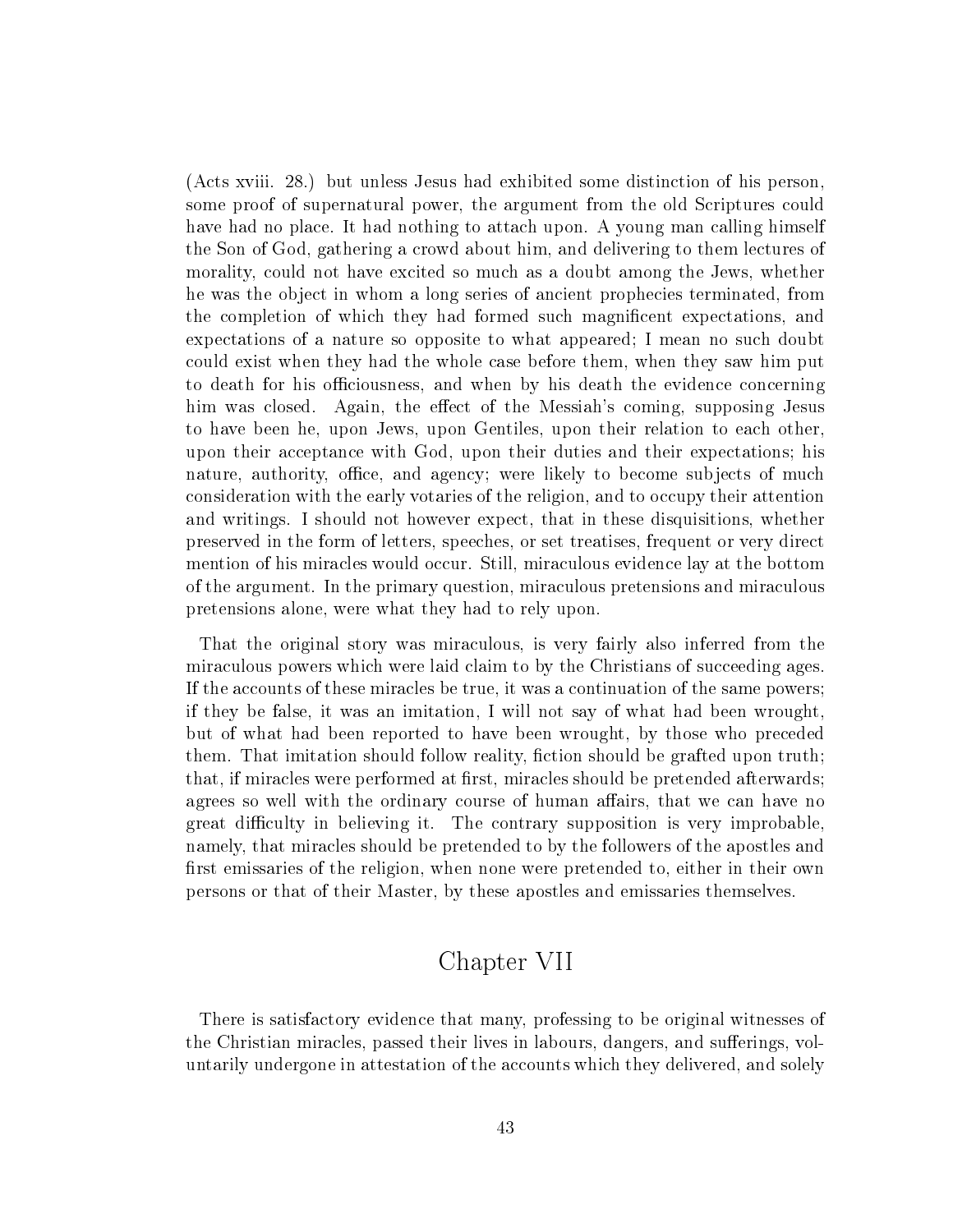in consequence of their belief of those accounts; and that they also submitted, from the same motives, to new rules of conduct.

It being then once proved, that the first propagators of the Christian institution did exert activity, and subject themselves to great dangers and sufferings, in consequence and for the sake of an extraordinary and, I think, we may say, of a miraculous story of some kind or other; the next great question is, whether the account, which our Scriptures contain, be that story; that which these men delivered, and for which they acted and suffered as they did? This question is, in effect, no other than whether the story which Christians have now be the story which Christians had then? And of this the following proofs may be deduced from general considerations, and from considerations prior to any inquiry into the particular reasons and testimonies by which the authority of our histories is supported.

In the first place, there exists no trace or vestige of any other story. It is not, like the death of Cyrus the Great, a competition between opposite accounts, or between the credit of different historians. There is not a document, or scrap of account, either contemporary with the commencement of Christianity, or extant within many ages afar that commencement, which assigns a history substantially different from ours. The remote, brief, and incidental notices of the affair which are found in heathen writers, so far as they do go, go along with us. They bear testimony to these facts-that the institution originated from Jesus; that the Founder was put to death, as a malefactor, at Jerusalem, by the authority of the Roman governor, Pontius Pilate; that the religion nevertheless spread in that city, and throughout Judea; and that it was propagated thence to distant countries; that the converts were numerous; that they suffered great hardships and injuries for their profession; and that all this took place in the age of the world which our books have assigned. They go on, further, to describe the manners of Christians in terms perfectly conformable to the accounts extant in our books; that they were wont to assemble on a certain day; that they sang hymns to Christ as to a God; that they bound themselves by an oath not to commit any crime, but to abstain from theft and adultery, to adhere strictly to their promises, and not to deny money deposited in their hands;\* that they worshipped him who was crucified in Palestine; that this their first lawgiver had taught them that they were all brethren; that they had a great contempt for the things of this world, and looked upon them as common; that they flew to one another's relief; that they cherished strong hopes of immortality; that they despised death, and surrendered themselves to sufferings. $+$ 

xxxxxxxxxxxx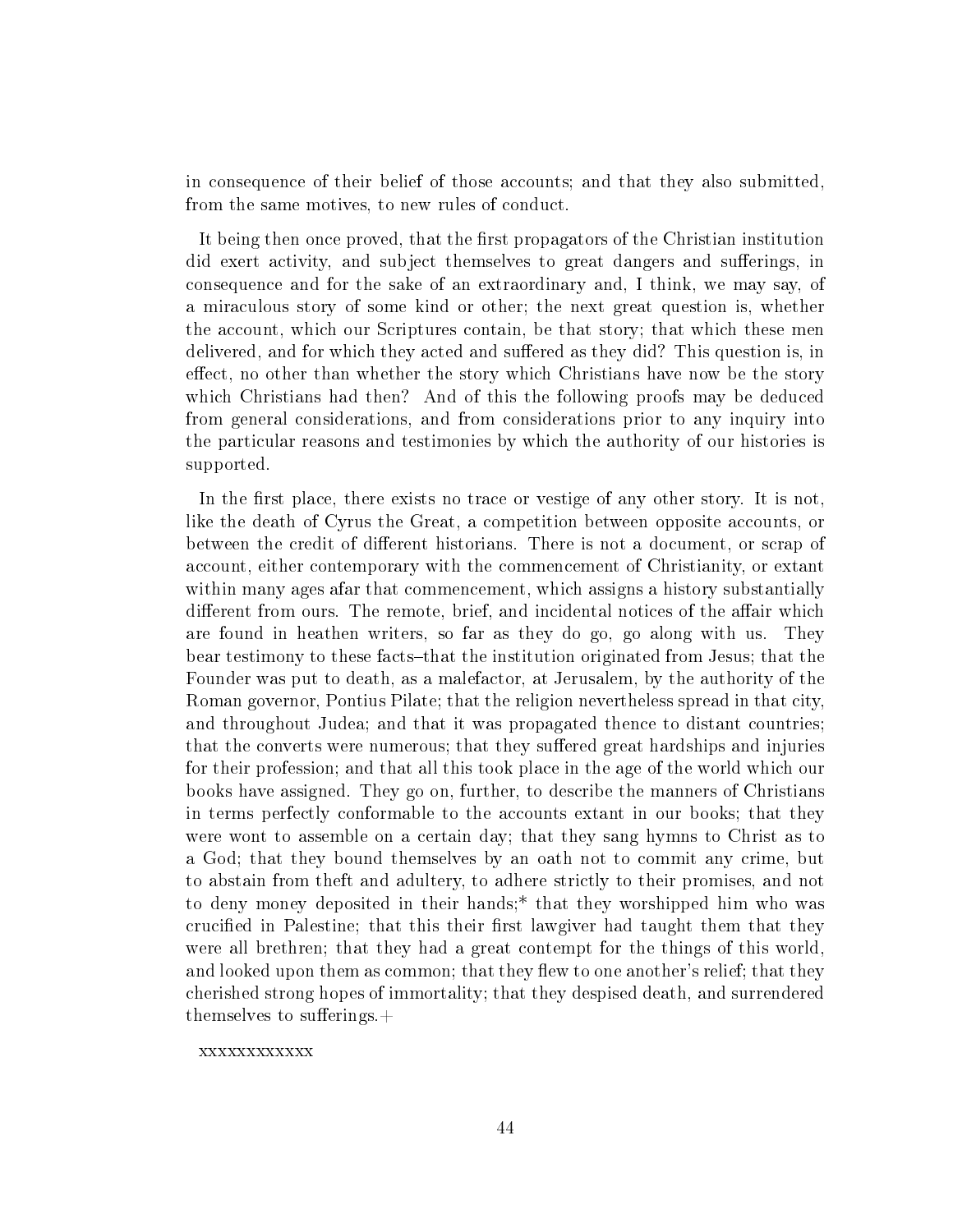\* See Pliny's Letter-Bonnet, in his lively way of expressing himself, says,-Comparing Pliny's Letter with the account of the Acts, it seems to me that I had not taken up another author, but that I was still reading the historian of that extraordinary society." This is strong; but there is undoubtedly an affinity, and all the affinity that could be expected.

 $+$  "It is incredible, what expedition they use when any of their friends are known to be in trouble. In a word, they spare nothing upon such an occasion; for these miserable men have no doubt they shall be immortal and live for ever; therefore they contemn death, and many surrender themselves to sufferings. Moreover, their first lawgiver has taught them that they are all brethren, when once they have turned and renounced the gods of the Greeks, and worship this Master of theirs who was crucified, and engage to live according to his laws. They have also a sovereign contempt for all the things of this world, and look upon them as common." Lucian, de Morte Peregrini, t. i. p. 565, ed. Graev.

### xxxxxxxxxxxx

This is the account of writers who viewed the subject at a great distance; who were uninformed and uninterested about it. It bears the characters of such an account upon the face of it, because it describes effects, namely the appearance in the world of a new religion, and the conversion of great multitudes to it, without descending, in the smallest degree, to the detail of the transaction upon which it was founded, the interior of the institution, the evidence or arguments offered by those who drew over others to it. Yet still here is no contradiction of our story; no other or different story set up against it: but so far a confirmation of it as that, in the general points on which the heathen account touches, it agrees with that which we find in our own books.

The same may be observed of the very few Jewish writers of that and the adjoining period, which have come down to us. Whatever they omit, or whatever difficulties we may find in explaining the omission, they advance no other history of the transaction than that which we acknowledge. Josephus, who wrote his Antiquities, or History of the Jews, about sixty years after the commencement of Christianity, in a passage generally admitted as genuine, makes mention of John under the name of John the Baptist; that he was a preacher of virtue; that he baptized his proselytes; that he was well received by the people; that he was imprisoned and put to death by Herod; and that Herod lived in a criminal cohabitation with Herodias, his brother's wife. (Antiq. I. xviii. cap. v. sect. 1, 2.) In another passage allowed by many, although not without considerable question being moved about it, we hear of James, the brother of him who was called Jesus, and of his being put to death." (Antiq. I. xx. cap. ix. sect. 1.) In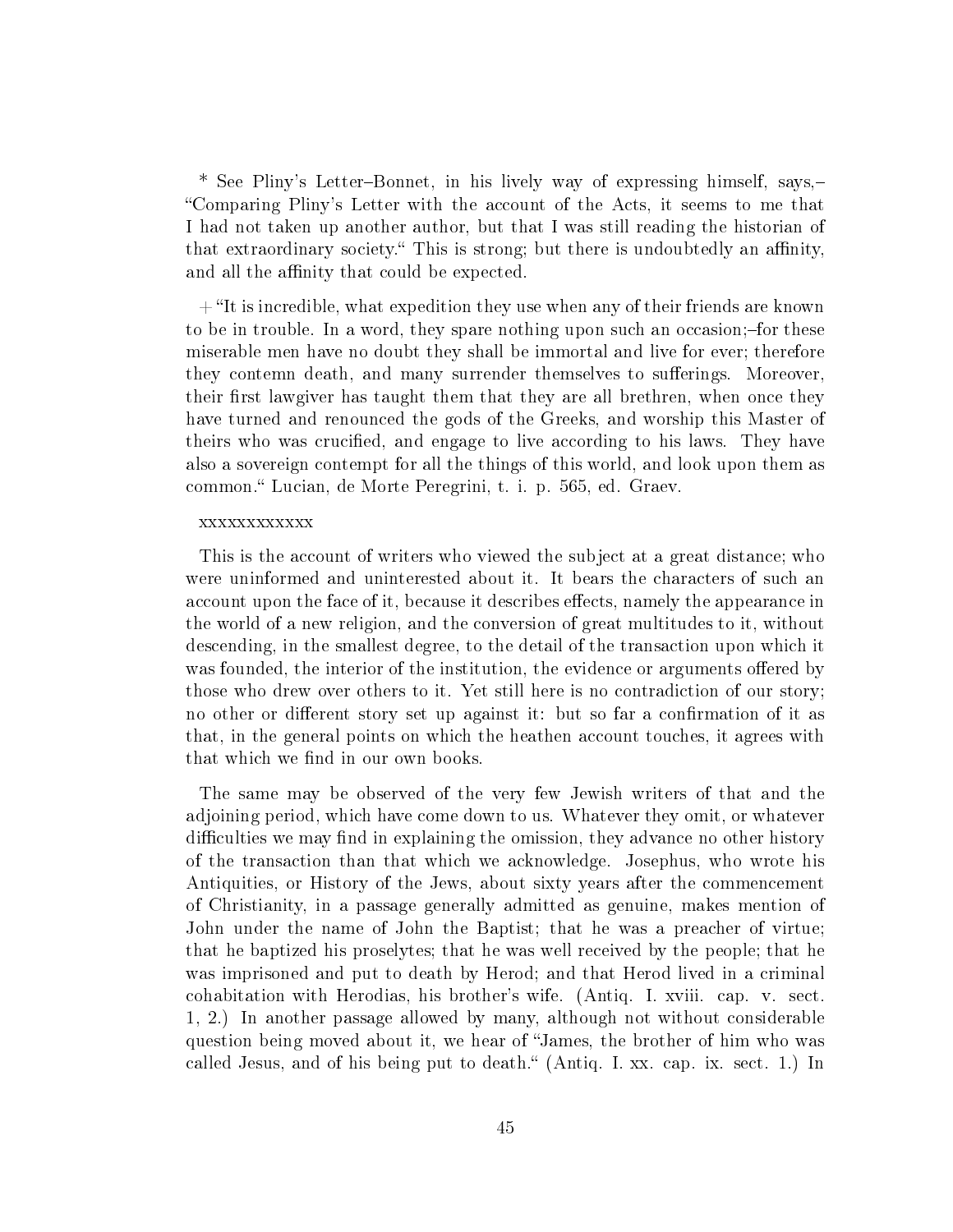a third passage, extant in every copy that remains of Josephus's history, but the authenticity of which has nevertheless been long disputed, we have an explicit testimony to the substance of our history in these words:—"At that time lived Jesus, a wise man, if he may be called a man, for he performed many wonderful works. He was a teacher of such men as received the truth with pleasure. He drew over to him many Jews and Gentiles. This was the Christ; and when Pilate, at the instigation of the chief men among us had condemned him to the cross, they who before had conceived an affection for him did not cease to adhere to him; for, on the third day, he appeared to them alive again, the divine prophets having foretold these and many wonderful things concerning him. And the sect of the Christians, so called from him, subsists to this time. (Antiq. I. xviii. cap. iii. sect 3.) Whatever become of the controversy concerning the genuineness of this passage; whether Josephus go the whole length of our history, which, if the passage be sincere, he does; or whether he proceed only a very little way with us, which, if the passage be rejected, we confess to be the case; still what we asserted is true, that he gives no other or different history of the subject from ours, no other or different account of the origin of the institution. And I think also that it may with great reason be contended, either that the passage is genuine, or that the silence of Josephus was designed. For, although we should lay aside the authority of our own books entirely, yet when Tacitus, who wrote not twenty, perhaps not ten, years after Josephus, in his account of a period in which Josephus was nearly thirty years of age, tells us, that a vast multitude of Christians were condemned at Rome; that they derived their denomination from Christ, who, in the reign of Tiberius, was put to death, as a criminal, by the procurator, Pontius Pilate; that the superstition had spread not only over Judea, the source of the evil but it had reached Rome also:-when Suetonius, an historian contemporary with Tacitus, relates that, in the time of Claudius, the Jews were making disturbances at Rome, Christus being their leader: and that, during the reign of Nero, the Christians were punished; under both which emperors Josephus lived: when Pliny, who wrote his celebrated epistle not more than thirty years after the publication of Josephus's history, found the Christians in such numbers in the province of Bithynia as to draw from him a complaint that the contagion had seized cities, towns, and villages, and had so seized them as to produce a general desertion of the public rites; and when, as has already been observed, there is no reason for imagining that the Christians were more numerous in Bithynia than in many other parts of the Roman empire; it cannot, I should suppose, after this, be believed, that the religion, and the transaction upon which it was founded, were too obscure to engage the attention of Josephus, or to obtain a place in his history. Perhaps he did not know how to represent the business, and disposed of his difficulties by passing it over in silence. Eusebius wrote the life of Constantine, yet omits entirely the most remarkable circumstance in that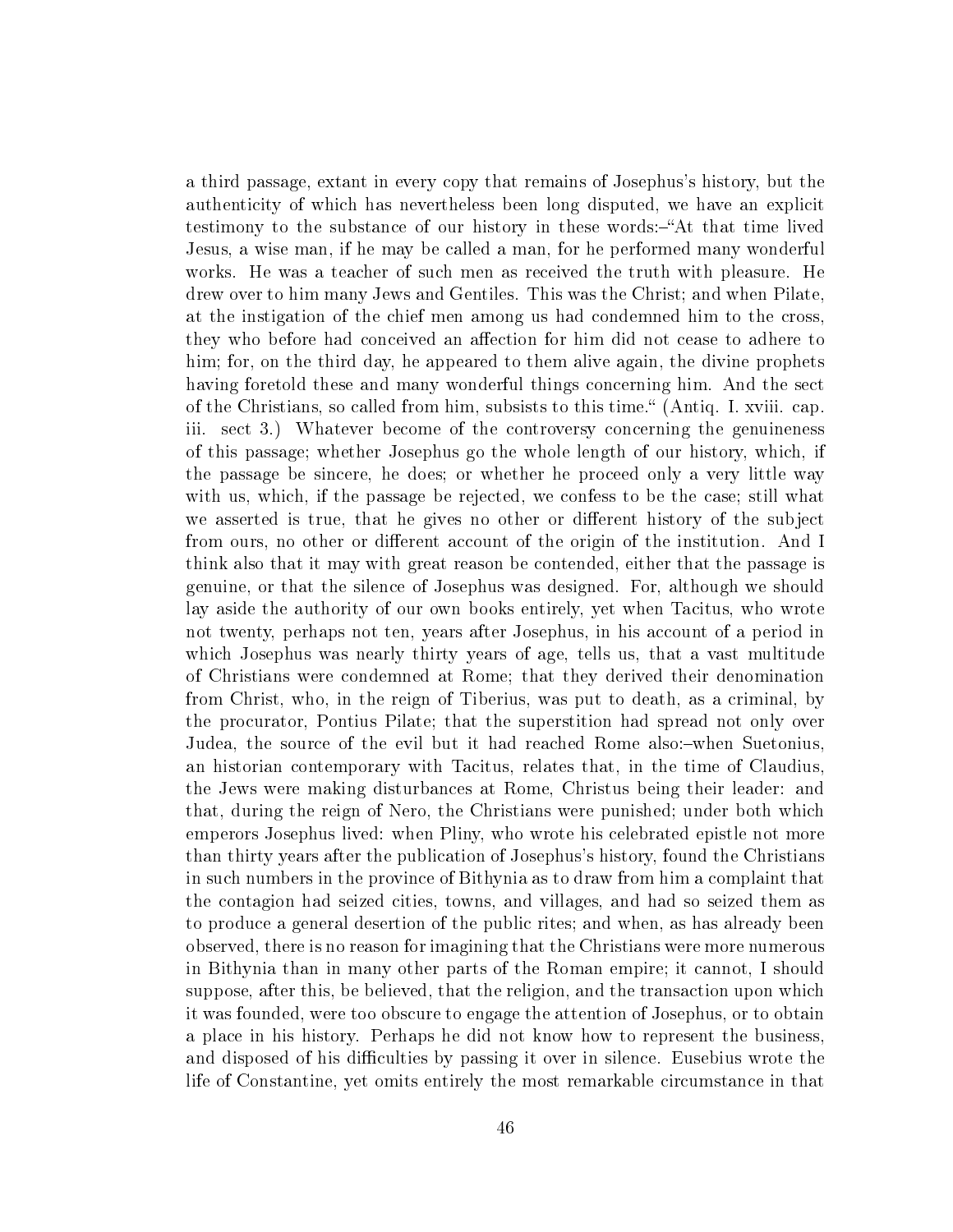life, the death of his son Crispus; undoubtedly for the reason here given. The reserve of Josephus upon the subject of Christianity appears also in his passing over the banishment of the Jews by Claudius, which Suetonius, we have seen, has recorded with an express reference to Christ. This is at least as remarkable as his silence about the infants of Bethlehem.\* Be, however, the fact, or the cause of the omission in Josephus, $+$  what it may, no other or different history on the subject has been given by him, or is pretended to have been given.

### xxxxxxxxxxxx

\* Michaelis has computed, and, as it should seem, fairly enough; that probably not more than twenty children perished by this cruel precaution. Michaelis's Introduction to the New Testament, translated by Marsh; vol. i. c. ii. sect. 11.

 $+$  There is no notice taken of Christianity in the Mishna, a collection of Jewish traditions compiled about the year 180; although it contains a Tract "De cultu peregrino," of strange or idolatrous worship; yet it cannot be disputed but that Christianity was perfectly well known in the world at this time. There is extremely little notice of the subject in the Jerusalem Talmud, compiled about the year 300, and not much more in the Babylonish Talmud, of the year 500; although both these works are of a religions nature, and although, when the first was compiled, Christianity was on the point of becoming the religion of the state, and, when the latter was published, had been so for 200 years. xxxxxxxxxxxx

But further; the whole series of Christian writers, from the first age of the institution down to the present, in their discussions, apologies, arguments, and controversies, proceed upon the general story which our Scriptures contain, and upon no other. The main facts, the principal agents, are alike in all. This argument will appear to be of great force, when it is known that we are able to trace back the series of writers to a contact with the historical books of the New Testament, and to the age of the first emissaries of the religion, and to deduce it. by an unbroken continuation, from that end of the train to the present.

The remaining letters of the apostles, (and what more original than their letters can we have?) though written without the remotest design of transmitting the history of Christ, or of Christianity, to future ages, or even of making it known to their contemporaries, incidentally disclose to us the following circumstances: Christ's descent and family; his innocence; the meekness and gentleness of his character (a recognition which goes to the whole Gospel history); his exalted nature; his circumcision; his transfiguration; his life of opposition and suffering; his patience and resignation; the appointment of the Eucharist, and the manner of it; his agony; his confession before Pontius Pilate; his stripes, crucifixion, and burial; his resurrection; his appearance after it, first to Peter, then to the rest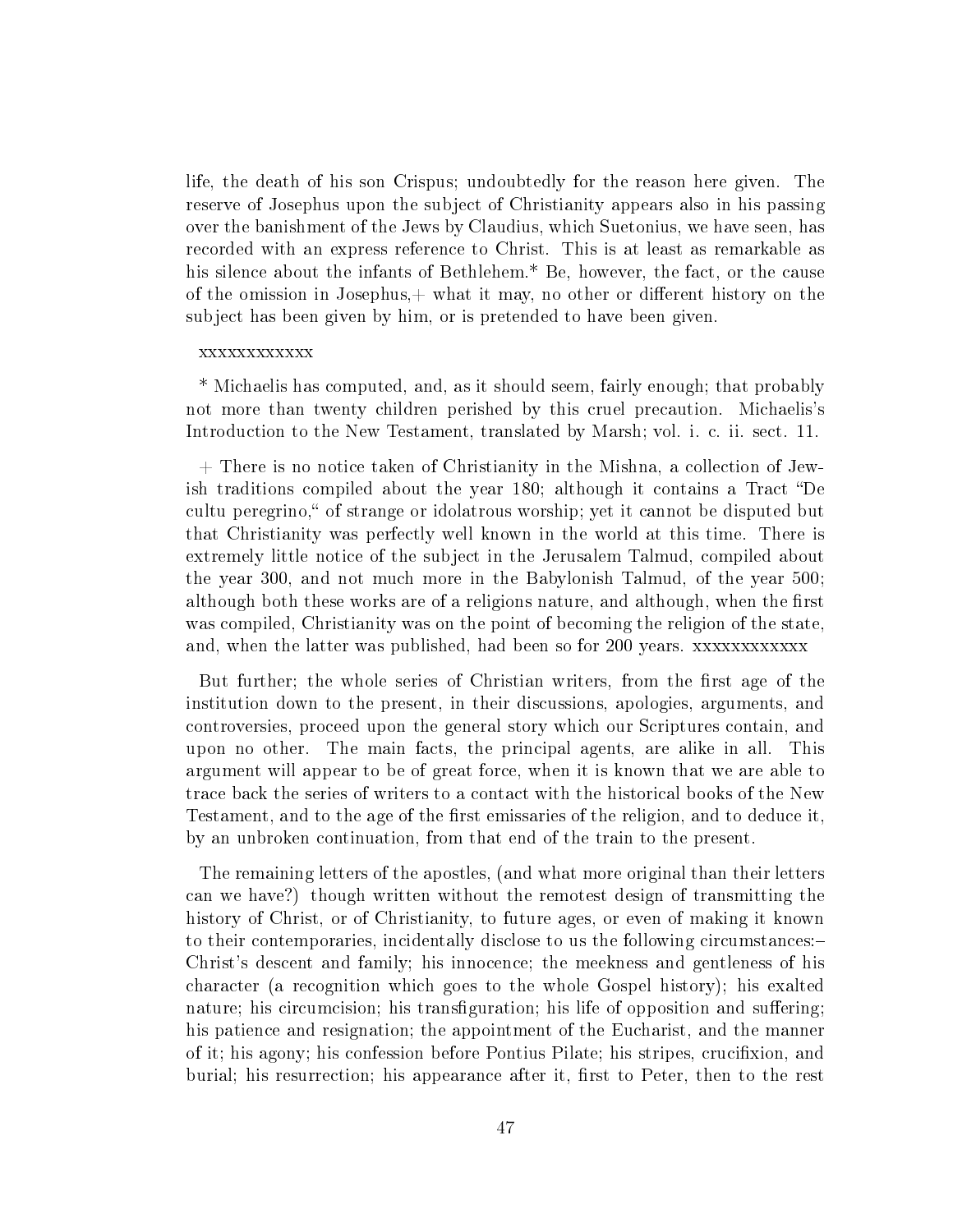of the apostles; his ascension into heaven; and his designation to be the future judge of mankind; the stated residence of the apostles at Jerusalem; the working of miracles by the first preachers of the Gospel, who were also the hearers of Christ;\* the successful propagation of the religion; the persecution of its followers; the miraculous conversion of Paul; miracles wrought by himself, and alleged in his controversies with his adversaries, and in letters to the persons amongst whom they were wrought; finally, that MIRACLES were the signs of an apostle. $+$ 

### xxxxxxxxxxxx

\* Heb. ii. 3. "How shall we escape, if we neglect so great salvation, which, at the first, began to be spoken by the Lord, and was confirmed unto us by them that heard him, God also be bearing them witness, both with signs and wonders, and with divers miracles, and gifts of the Holy Ghost $\chi^{\epsilon}$  I allege this epistle without hesitation; for, whatever doubts may have been raised about its author, there can be none concerning the age in which it was written. No epistle in the collection carries about it more indubitable marks of antiquity than this does. It speaks for instance, throughout, of the temple as then standing and of the worship of the temple as then subsisting.-Heb. viii. 4: "For, if he were on earth, he should not be a priest, seeing there are priests that offer according to the law."-Again, Heb. xiii. 10: We have an altar whereof they have no right to eat which serve the tabernacle.

 $+$  Truly the signs of as apostle were wraught among you in all patience, in signs, and wonders, and mighty deeds.' 2 Cor. xii. 12. xxxxxxxxxxxx

In an epistle bearing the name of Barnabas, the companion of Paul, probably genuine, certainly belonging to that age, we have the sufferings of Christ, his choice of apostles and their number, his passion, the scarlet robe, the vinegar and gall, the mocking and piercing, the casting lots for his coat, (Ep. Bar. c. vii.) his resurrection on the eighth, (i. e. the first day of the week,  $E_{p}$ . Bar. c. vi.]) and the commemorative distinction of that day, his manifestation after his resurrection, and, lastly, his ascension. We have also his miracles generally but positively referred to in the following words:-"Finally, teaching the people of Israel, and doing many wonders and signs among them, he preached to them, and showed the exceeding great love which he bare towards them." (Ep. Bar. c. v.)

In an epistle of Clement, a hearer of St. Paul, although written for a purpose remotely connected with the Christian history, we have the resurrection of Christ, and the subsequent mission of the apostles, recorded in these satisfactory terms: "The apostles have preached to us from our Lord Jesus Christ from God:-For, having received their command, and being thoroughly assured by the resurrection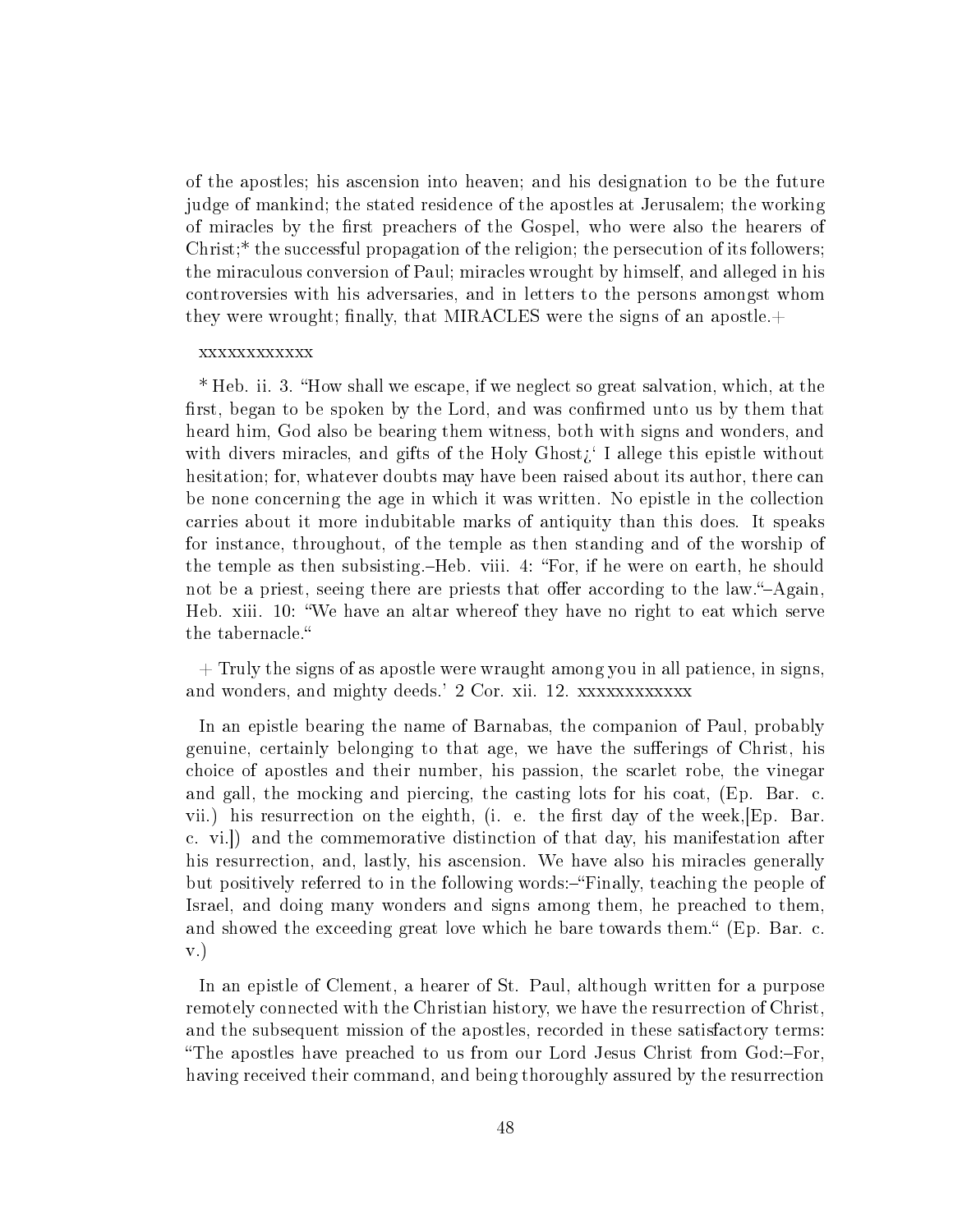of our Lord Jesus Christ, they went abroad, publishing that the kingdom of God was at hand." (Ep. Clem. Rom. c. xlii.) We find noticed, also, the humility, yet the power of Christ, (Ep. Clem. Rom. c. xvi.) his descent from Abraham-his crucixion. We have Peter and Paul represented as faithful and righteous pillars of the church; the numerous sufferings of Peter; the bonds, stripes, and stoning of Paul, and more particularly his extensive and unwearied travels.

In an epistle of Polycarp, a disciple of St. John, though only a brief hortatory letter, we have the humility, patience, sufferings, resurrection, and ascension of Christ, together with the apostolic character of St. Paul, distinctly recognised. (Pol. Ep. Ad Phil. C. v. viii. ii. iii.) Of this same father we are also assured, by Irenaeus, that he (Irenaeus) had heard him relate, "what he had received from eye-witnesses concerning the Lord, both concerning his miracles and his doctrine." (Ir. ad Flor. 1 ap. Euseb. 1. v. c. 20.)

In the remaining works of Ignatius, the contemporary of Polycarp, larger than those of Polycarp, (yet, like those of Polycarp, treating of subjects in nowise leading to any recital of the Christian history,) the occasional allusions are proportionably more numerous. The descent of Christ from David, his mother Mary, his miraculous conception, the star at his birth, his baptism by John, the reason assigned for it, his appeal to the prophets, the ointment poured on his head, his sufferings under Pontius Pilate and Herod the tetrarch, his resurrection, the Lord's day called and kept in commemoration of it, and the Eucharist, in both its Parts,-are unequivocally referred to. Upon the resurrection, this writer is even circumstantial. He mentions the apostles' eating and drinking with Christ after he had risen, their feeling and their handling him; from which last circumstance Ignatius raises this just reflection;—"They believed, being convinced both by his flesh and spirit; for this cause, they despised death, and were found to be above it. (Ad Smyr. c. iii.)

Quadratus, of the same age with Ignatius, has left us the following noble testimony: "The works of our Saviour were always conspicuous, for they were real; both those that were healed, and those that were raised from the dead; who were seen not only when they were healed or raised, but for a long time afterwards; not only whilst he dwelled on this earth, but also after his departure, and for a good while after it, insomuch that some of them have reached to our times. (Ap. Euseb. H. E. l. iv. c. 3.)

Justin Martyr came little more than thirty years after Quadratus. From Justin's works, which are still extant, might be collected a tolerably complete account of Christ's life, in all points agreeing with that which is delivered in our Scriptures; taken indeed, in a great measure, from those Scriptures, but still proving that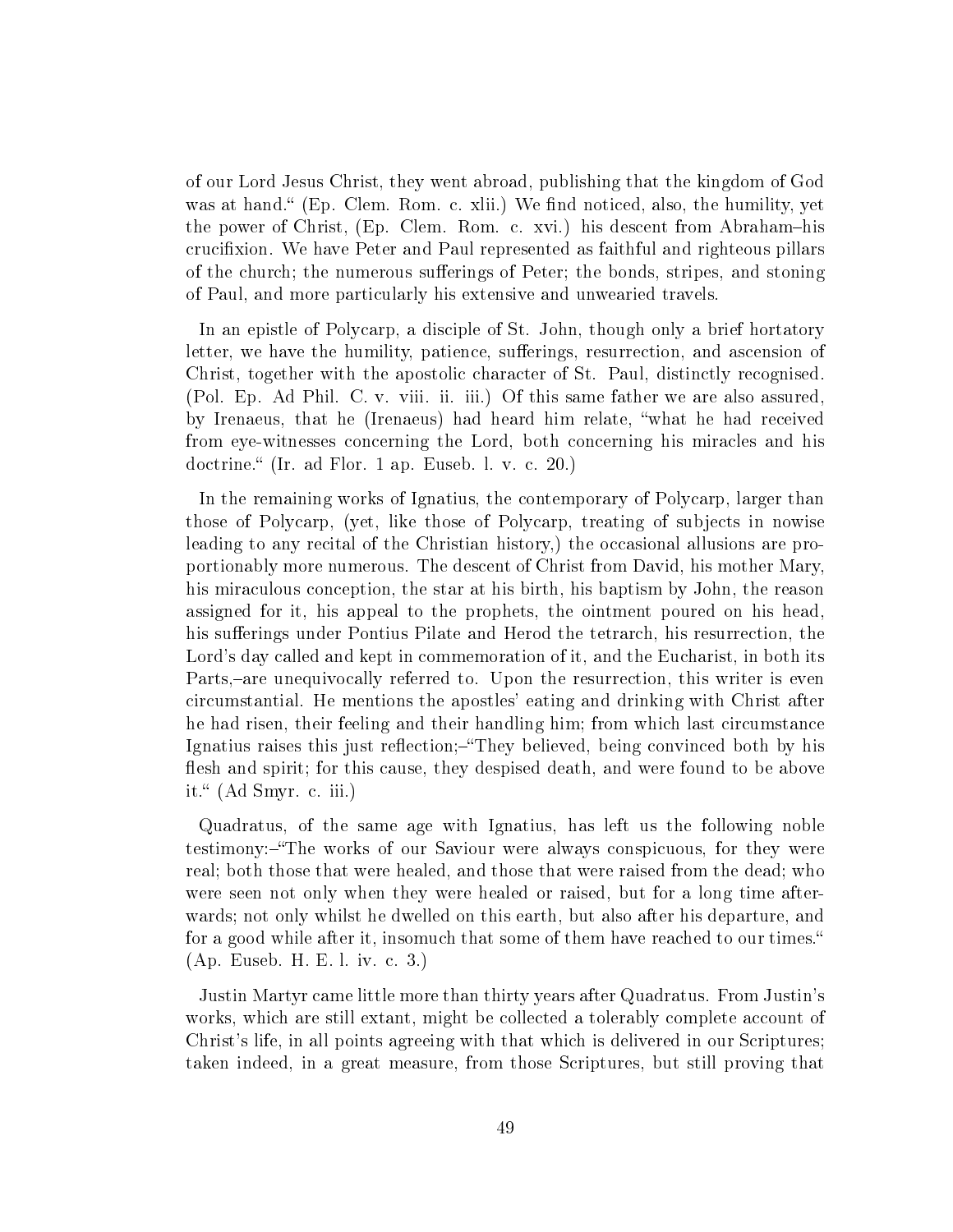this account, and no other, was the account known and extant in that age. The miracles in particular, which form the part of Christ's history most material to be traced, stand fully and distinctly recognised in the following passage:-"He healed those who had been blind, and deaf, and lame from their birth; causing, by his word, one to leap, another to hear, and a third to see: and, by raising the dead, and making them to live, he induced, by his works, the men of that age to know him." (Just. Dial. cum Tryph. p. 288, ed. Thirl.)

It is unnecessary to carry these citations lower, because the history, after this time, occurs in ancient Christian writings as familiarly as it is wont to do in modern sermons;-occurs always the same in substance, and always that which our evangelists represent.

This is not only true of those writings of Christians which are genuine, and of acknowledged authority; but it is, in a great measure, true of all their ancient writings which remain; although some of these may have been erroneously ascribed to authors to whom they did not belong, or may contain false accounts, or may appear to be undeserving of credit, or never indeed to have obtained any. Whatever fables they have mixed with the narrative, they preserve the material parts, the leading facts, as we have them; and, so far as they do this, although they be evidence of nothing else, they are evidence that these points were fixed, were received and acknowledged by all Christians in the ages in which the books were written. At least, it may be asserted, that, in the places where we were most likely to meet with such things, if such things had existed, no reliques appear of any story substantially dierent from the present, as the cause, or as the pretence, of the institution.

Now that the original story, the story delivered by the first preachers of the institution, should have died away so entirely as to have left no record or memorial of its existence, although so many records and memorials of the time and transaction remain; and that another story should have stepped into its place, and gained exclusive possession of the belief of all who professed, themselves disciples of the institution, is beyond any example of the corruption of even oral tradition, and still less consistent with the experience of written history: and this improbability, which is very great, is rendered still greater by the reflection, that no such change as the oblivion of one story, and the substitution of another, took place in any future period of the Christian aera. Christianity hath travelled through dark and turbulent ages; nevertheless it came out of the cloud and the storm, such, in substance, as it entered in. Many additions were made to the primitive history, and these entitled to different degrees of credit; many doctrinal errors also were from time to time grafted into the public creed; but still the original story remained, and remained the same. In all its principal parts, it has been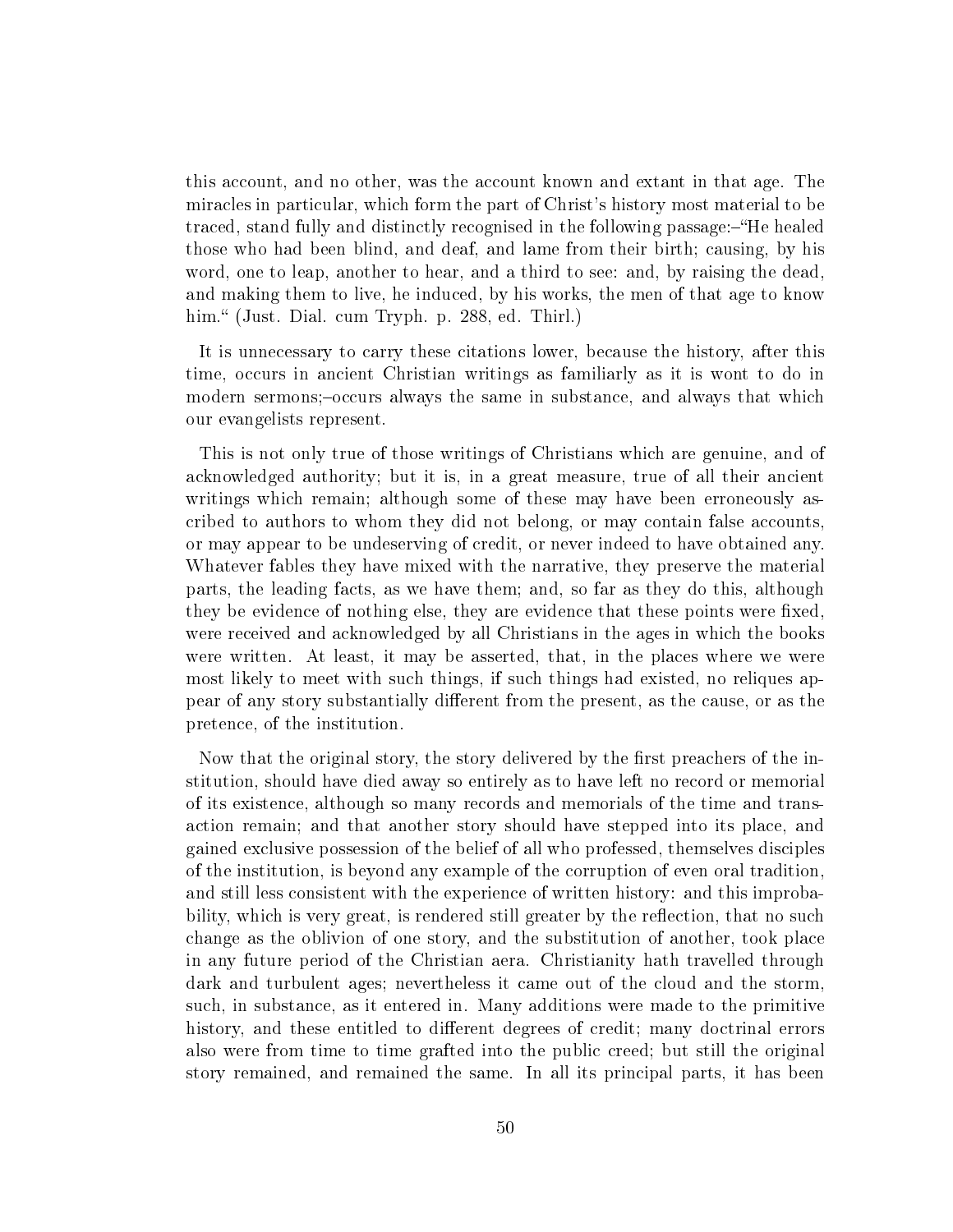fixed from the beginning.

Thirdly: The religious rites and usages that prevailed amongst the early disciples of Christianity were such as belonged to, and sprung out of, the narrative now in our hands; which accordancy shows, that it was the narrative upon which these persons acted, and which they had received from their teachers. Our account makes the Founder of the religion direct that his disciples should be baptized: we know that the first Christians were baptized, Our account makes him direct that they should hold religious assemblies: we find that they did hold religious assemblies. Our accounts make the apostles assemble upon a stated day of the week: we find, and that from information perfectly independent of our accounts, that the Christians of the first century did observe stated days of assembling. Our histories record the institution of the rite which we call the Lord's Supper, and a command to repeat it in perpetual succession: we find, amongst the early Christians, the celebration of this rite universal. And, indeed, we find concurring in all the above-mentioned observances, Christian societies of many different nations and languages, removed from one another by a great distance of place and dissimilitude of situation. It is also extremely material to remark, that there is no room for insinuating that our books were fabricated with a studious accommodation to the usages which obtained at the time they were written; that the authors of the books found the usages established, and framed the story to account for their original. The Scripture accounts, especially of the Lord's Supper, are too short and cursory, not to say too obscure, and in this view, deficient, to allow a place for any such suspicion.\*

### xxxxxxxxxxxx

\* The reader who is conversant in these researches, by comparing the short Scripture accounts of the Christian rites above-mentioned with the minute and circumstantial directions contained in the pretended apostolical constitutions, will see the force of this observation; the difference between truth and forgery. xxxxxxxxxxxx

Amongst the proofs of the truth of our proposition, viz. That the story which we have now is, in substance, the story which the Christians had then, or, in other words, that the accounts in our Gospels are, as to their principal parts, at least, the accounts which the apostles and original teachers of the religion delivered, one arises from observing, that it appears by the Gospels themselves that the story was public at the time; that the Christian community was already in possession of the substance and principal parts of the narrative. The Gospels were not the original cause of the Christian history being believed, but were themselves among the consequences of that belief. This is expressly affirmed by Saint Luke, in his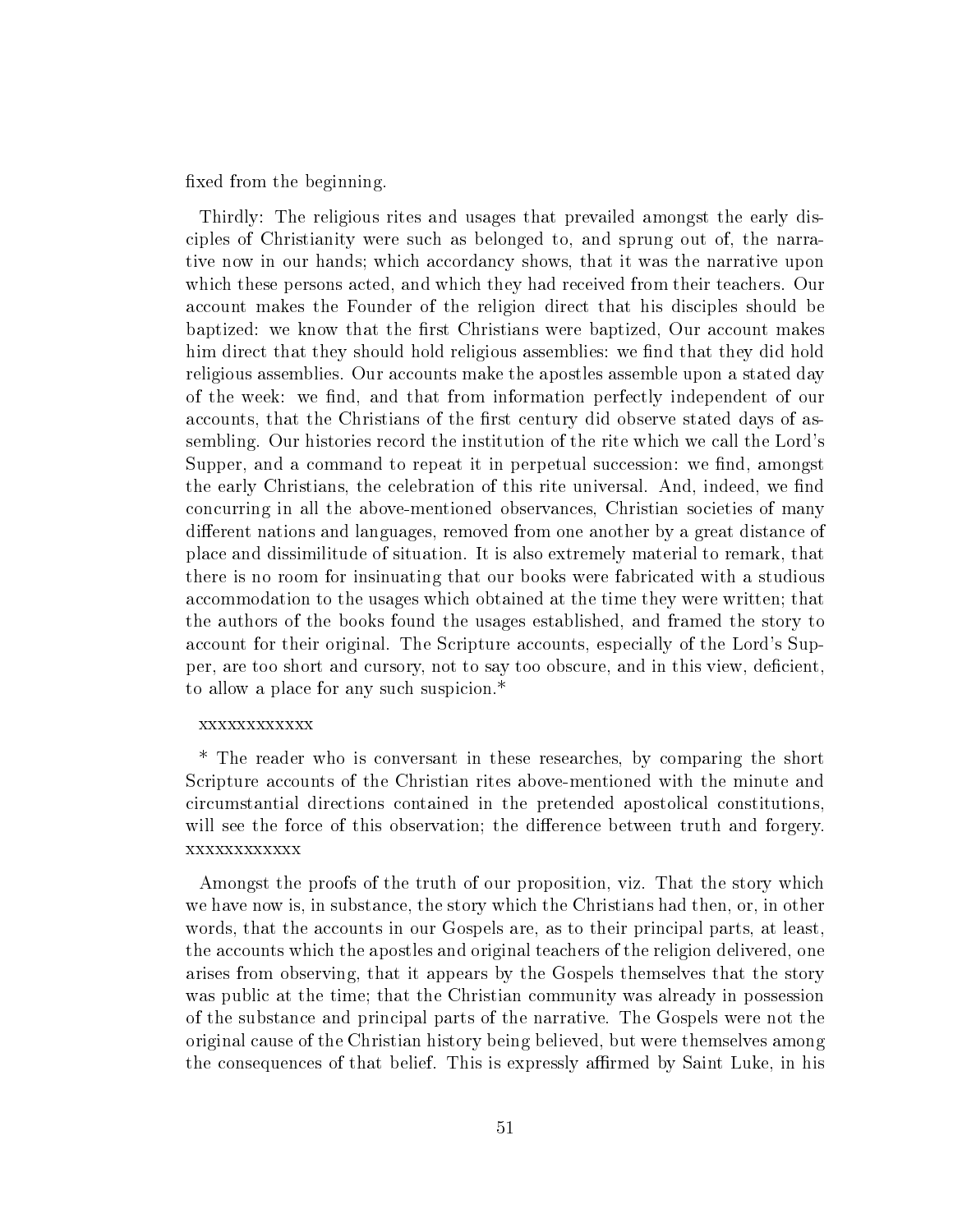brief, but, as I think, very important and instructive preface:-"Forasmuch (says the evangelist) as many have taken in hand to set forth in order a declaration of those things which are most surely believed amongst us, even as they delivered them unto us, which, from the beginning, were eye-witnesses and ministers of the word; it seemed good to me also, having had perfect understanding of all things from the very first, to write unto thee in order, most excellent Theophilus. that thou mightest know the certainty of those things wherein thou hast been instructed. This short introduction testifies, that the substance of the history which the evangelist was about to write was already believed by Christians; that it was believed upon the declarations of eye-witnesses and ministers of the word; that it formed the account of their religion in which Christians were instructed; that the office which the historian proposed to himself was to trace each particular to its origin, and to fix the certainty of many things which the reader had before heard of. In Saint John's Gospel the same point appears hence, that there are some principal facts to which the historian refers, but which he does not relate. A remarkable instance of this kind is the ascension, which is not mentioned by St. John in its place, at the conclusion of his history, but which is plainly referred to in the following words of the sixth chapter; What and if ye shall see the Son of man ascend up where he was before;  $(A \text{lso John iii. } 31;$  and xvi. 28.) And still more positively in the words which Christ, according to our evangelist, spoke to Mary after his resurrection, Touch me not, for I am not yet ascended to my Father: but go unto my brethren, and say unto them, I ascend unto my Father and your Father, unto my God and your God." (John xx. 17.) This can only be accounted for by the supposition that St. John wrote under a sense of the notoriety of Christ's ascension, among those by whom his book was likely to be read. The same account must also be given of Saint Matthew's omission of the same important fact. The thing was very well known, and it did not occur to the historian that it was necessary to add any particulars concerning it. It agrees also with this solution, and with no other, that neither Matthew nor John disposes of the person of our Lord in any manner whatever. Other intimations in St. John's Gospel of the then general notoriety of the story are the following: His manner of introducing his narrative (ch. i. ver. 15.)–"John bare witness of him, and cried, saying "evidently presupposes that his readers knew who John was. His rapid parenthetical reference to John's imprisonment, "for John was not yet cast into prison," (John iii, 24.) could only come from a writer whose mind was in the habit of considering John's imprisonment as perfectly notorious. The description of Andrew by the addition "Simon Peter's brother," (John i. 40.) takes it for granted, that Simon Peter was well known. His name had not been mentioned before. The evangelist's noticing the prevailing misconstruction of a discourse, (John xxi. 24.) which Christ held with the beloved disciple, proves that the characters and the discourse were already public. And the observation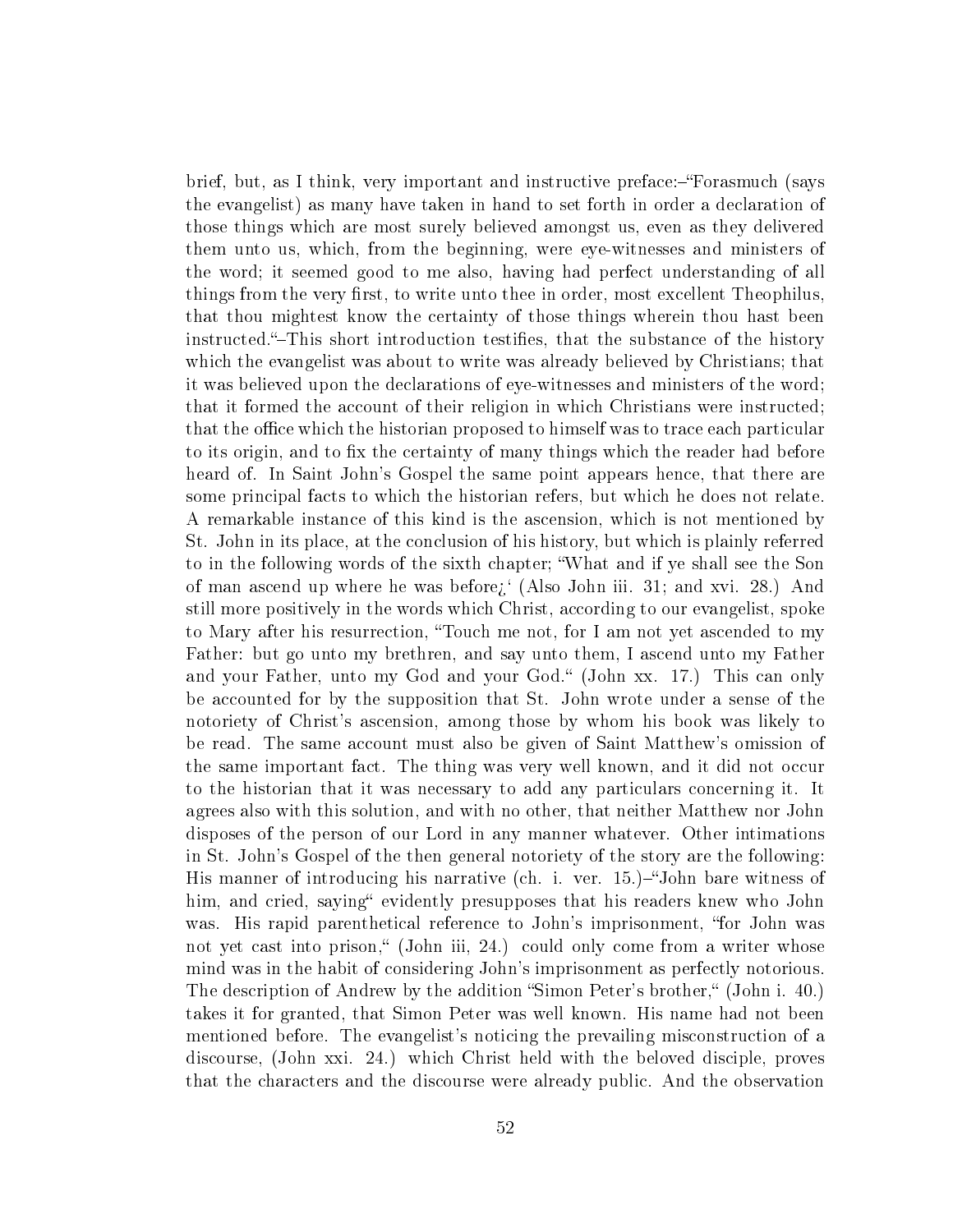which these instances afford is of equal validity for the purpose of the present argument, whoever were the authors of the histories.

These four circumstances:-first, the recognition of the account in its principal parts by a series of succeeding writers; secondly, the total absence of any account of the origin of the religion substantially different from ours; thirdly, the early and extensive prevalence of rites and institutions, which resulted from our account; fourthly, our account bearing in its construction proof that it is an account of facts which were known and believed at the time, are sufficient, I conceive, to support an assurance, that the story which we have now is, in general, the story which Christians had at the beginning. I say in general; by which term I mean, that it is the same in its texture, and in its principal facts. For instance, I make no doubt, for the reasons above stated, but that the resurrection of the Founder of the religion was always a part of the Christian story. Nor can a doubt of this remain upon the mind of any one who reflects that the resurrection is, in some form or other, asserted, referred to, or assumed, in every Christian writing, of every description which hath come down to us.

And if our evidence stopped here, we should have a strong case to offer: for we should have to allege, that in the reign of Tiberius Caesar, a certain number of persons set about an attempt of establishing a new religion in the world: in the prosecution of which purpose, they voluntarily encountered great dangers, undertook great labours, sustained great sufferings, all for a miraculous story, which they published wherever they came; and that the resurrection of a dead man, whom during his life they had followed and accompanied, was a constant part of this story. I know nothing in the above statement which can, with any appearance of reason, be disputed; and I know nothing, in the history of the human species, similar to it.

# CHAPTER VIII.

There is satisfactory evidence that many, professing to be original witnesses of the Christian miracles, passed their lives in labours, dangers, and sufferings, voluntarily undergone in attestation of the accounts which they delivered, and solely in consequence of their belief of those accounts; and that they also submitted, from the same motives, to new rules of conduct.

That the story which we have now is, in the main, the story which the apostles published, is, I think, nearly certain, from the considerations which have been proposed. But whether, when we come to the particulars, and the detail of the narrative, the historical books of the New Testament be deserving of credit as histories, so that a fact ought to be accounted true, because it is found in them;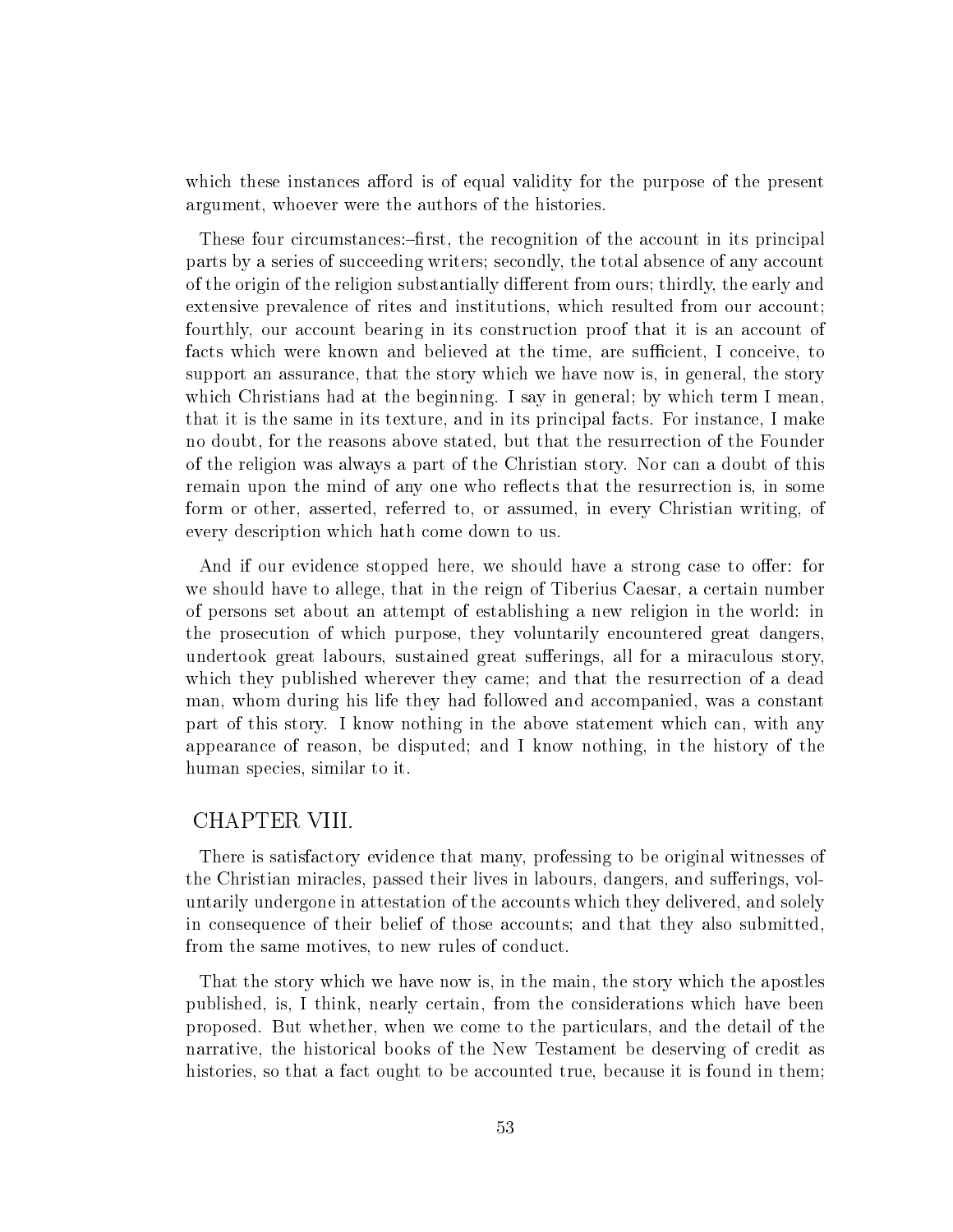or whether they are entitled to be considered as representing the accounts which, true or false, the apostles published; whether their authority, in either of these views, can be trusted to, is a point which necessarily depends upon what we know of the books, and of their authors.

Now, in treating of this part of our argument, the first and most material observation upon the subject is, that such was the situation of the authors to whom the four Gospels are ascribed, that, if any one of the four be genuine, it is sufficient for our purpose. The received author of the first was an original apostle and emissary of the religion. The received author of the second was an inhabitant of Jerusalem, at the time, to whose house the apostles were wont to resort, and himself an attendant upon one of the most eminent of that number. The received author of the third was a stated companion and fellow-traveller of the most active of all the teachers of the religion, and, in the course of his travels, frequently in the society of the original apostles. The received author of the fourth, as well as of the first, was one of these apostles. No stronger evidence of the truth of a history can arise from the situation of the historian than what is here offered. The authors of all the histories lived at the time and upon the spot. The authors of two of the histories were present at many of the scenes which they describe; eye-witnesses of the facts, ear-witnesses of the discourses; writing from personal knowledge and recollection; and, what strengthens their testimony, writing upon a subject in which their minds were deeply engaged, and in which, as they must have been very frequently repeating the accounts to others, the passages of the history would be kept continually alive in their memory. Whoever reads the Gospels (and they ought to be read for this particular purpose) will find in them not merely a general affirmation of miraculous powers, but detailed circumstantial accounts of miracles, with specifications of time, place, and persons; and these accounts many and various. In the Gospels, therefore, which bear the names of Matthew and John, these narratives, if they really proceeded from these men, must either be true as far as the fidelity of human recollection is usually to be depended upon, that is, must be true in substance and in their principal parts, (which is sufficient for the purpose of proving a supernatural agency,) or they must be wilful and mediated falsehoods. Yet the writers who fabricated and uttered these falsehoods, if they be such, are of the number of those who, unless the whole contexture of the Christian story be a dream, sacrificed their ease and safety in the cause, and for a purpose the most inconsistent that is possible with dishonest intentions. They were villains for no end but to teach honesty, and martyrs without the least prospect of honour or advantage.

The Gospels which bear the names of Mark and Luke, although not the narratives of eye-witnesses, are, if genuine, removed from that only by one degree.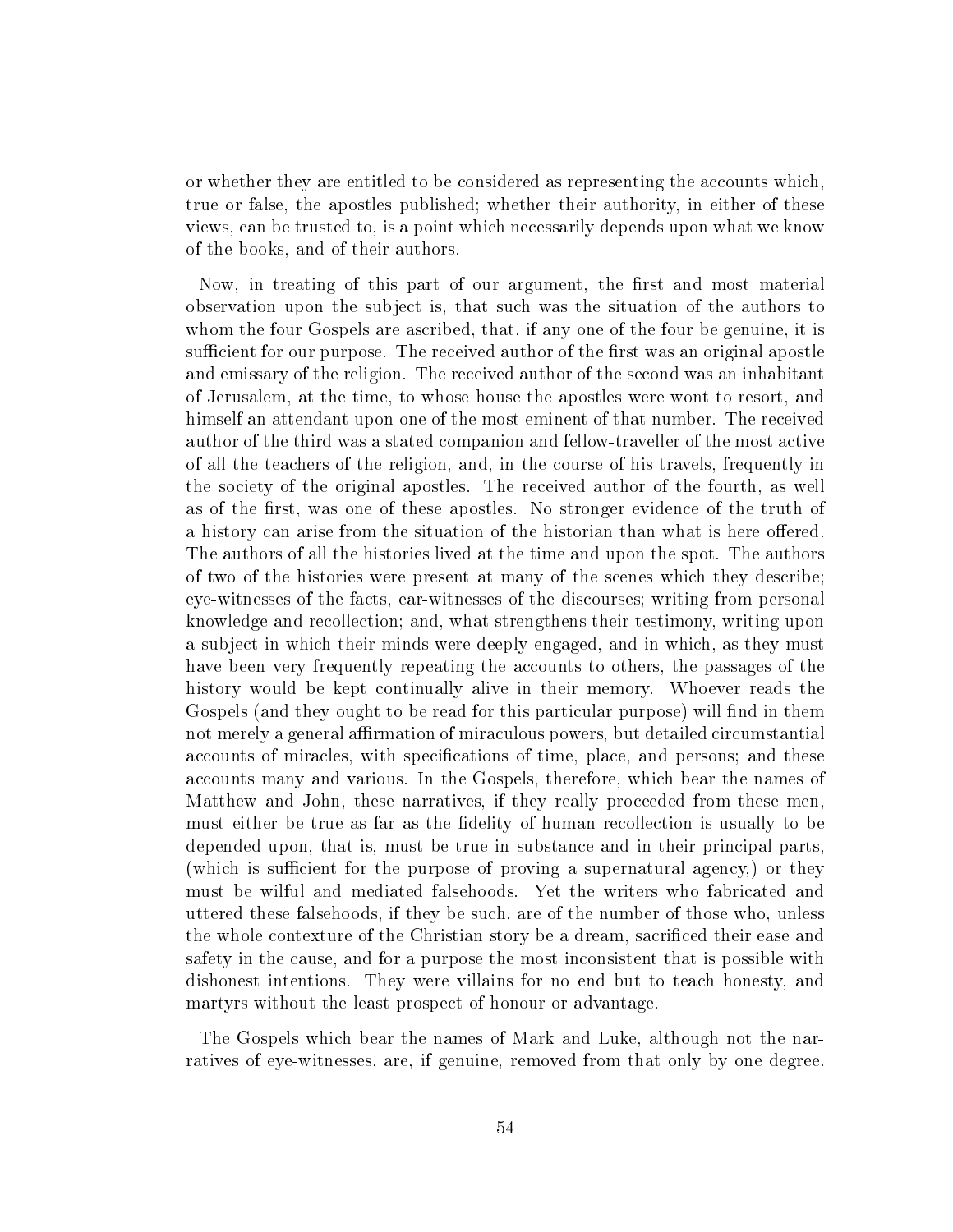They are the narratives of contemporary writers, or writers themselves mixing with the business; one of the two probably living in the place which was the principal scene of action; both living in habits of society and correspondence with those who had been present at the transactions which they relate. The latter of them accordingly tells us (and with apparent sincerity, because he tells it without pretending to personal knowledge, and without claiming for his work greater authority than belonged to it) that the things which were believed amount Christians came from those who from the beginning were eye-witnesses and ministers of the word; that he had traced accounts up to their source; and that he was prepared to instruct his reader in the certainty of the things which he related.\* Very few histories lie so close to their facts; very few historians are so nearly connected with the subject of their narrative, or possess such means of authentic information, as these.

### xxxxxxxxxxxx

\* Why should not the candid and modest preface of this historian be believed, as well as that which Dion Cassius prefixes to his Life of Commodus? "These things and the following I write, not from the report of others, but from my own knowledge and observation." I see no reason to doubt but that both passages describe truly enough the situation of the authors. xxxxxxxxxxxx

The situation of the writers applies to the truth of the facts which they record. But at present we use their testimony to a point somewhat short of this, namely, that the facts recorded in the Gospels, whether true or false, are the facts, and the sort of facts which the original preachers of the religion allege. Strictly speaking, I am concerned only to show, that what the Gospels contain is the same as what the apostles preached. Now, how stands the proof of this point? A set of men went about the world, publishing a story composed of miraculous accounts, (for miraculous from the very nature and exigency of the case they must have been,) and upon the strength of these accounts called upon mankind to quit the religions in which they had been educated, and to take up, thenceforth, a new system of opinions, and new rules of action. What is more in attestation of these accounts, that is, in support of an institution of which these accounts were the foundation, is, that the same men voluntarily exposed themselves to harassing and perpetual labours, dangers, and sufferings. We want to know what these accounts were. We have the particulars, i. e. many particulars, from two of their own number. We have them from an attendant of one of the number, and who, there is reason to believe, was an inhabitant of Jerusalem at the time. We have them from a fourth writer, who accompanied the most laborious missionary of the institution in his travels; who, in the course of these travels, was frequently brought into the society of the rest; and who, let it be observed, begins his narrative by telling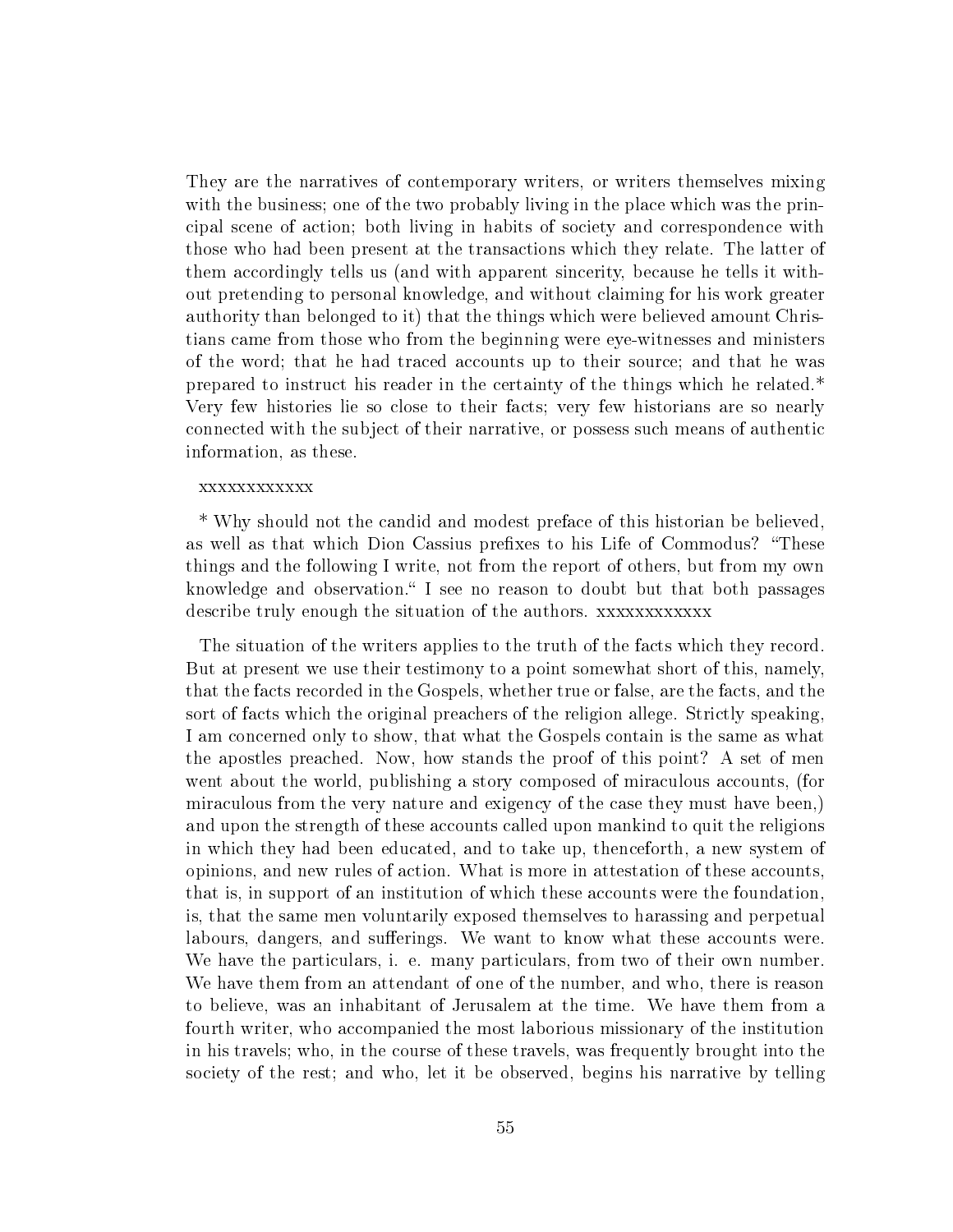us that he is about to relate the things which had been delivered by those who were ministers of the word, and eye-witnesses of the facts. I do not know what information can be more satisfactory than this. We may, perhaps, perceive the force and value of it more sensibly if we reflect how requiring we should have been if we had wanted it. Supposing it to be sufficiently proved, that the religion now professed among us owed its original to the preaching and ministry of a number of men, who, about eighteen centuries ago, set forth in the world a new system of religious opinions, founded upon certain extraordinary things which they related of a wonderful person who had appeared in Judea; suppose it to be also sufficiently proved, that, in the course and prosecution of their ministry, these men had subjected themselves to extreme hardships, fatigue, and peril; but suppose the accounts which they published had not been committed to writing till some ages after their times, or at least that no histories but what had been composed some ages afterwards had reached our hands; we should have said, and with reason, that we were willing to believe these under the circumstances in which they delivered their testimony, but that we did not, at this day, know with sufficient evidence what their testimony was. Had we received the particulars of it from any of their own number, from any of those who lived and conversed with them, from any of their hearers, or even from any of their contemporaries, we should have had something to rely upon. Now, if our books be genuine, we have all these. We have the very species of information which, as it appears to me, our imagination would have carved out for us, if it had been wanting.

But I have said that if any one of the four Gospels be genuine, we have not only direct historical testimony to the point we contend for, but testimony which, so far as that point is concerned, cannot reasonably be rejected. If the first Gospel was really written by Matthew, we have the narrative of one of the number, from which to judge what were the miracles, and the kind of miracles, which the apostles attributed to Jesus. Although, for argument's sake, and only for argument's sake, we should allow that this Gospel had been erroneously ascribed to Matthew; yet, if the Gospel of St. John be genuine, the observation holds with no less strength. Again, although the Gospels both of Matthew and John could be supposed to be spurious, yet, if the Gospel of Saint Luke were truly the composition of that person, or of any person, be his name what it might, who was actually in the situation in which the author of that Gospel professes himself to have been, or if the Gospel which bear the name of Mark really proceeded from him; we still, even upon the lowest supposition, possess the accounts of one writer at least, who was not only contemporary with the apostles, but associated with them in their ministry; which authority seems sufficient, when the question is simply what it was which these apostles advanced.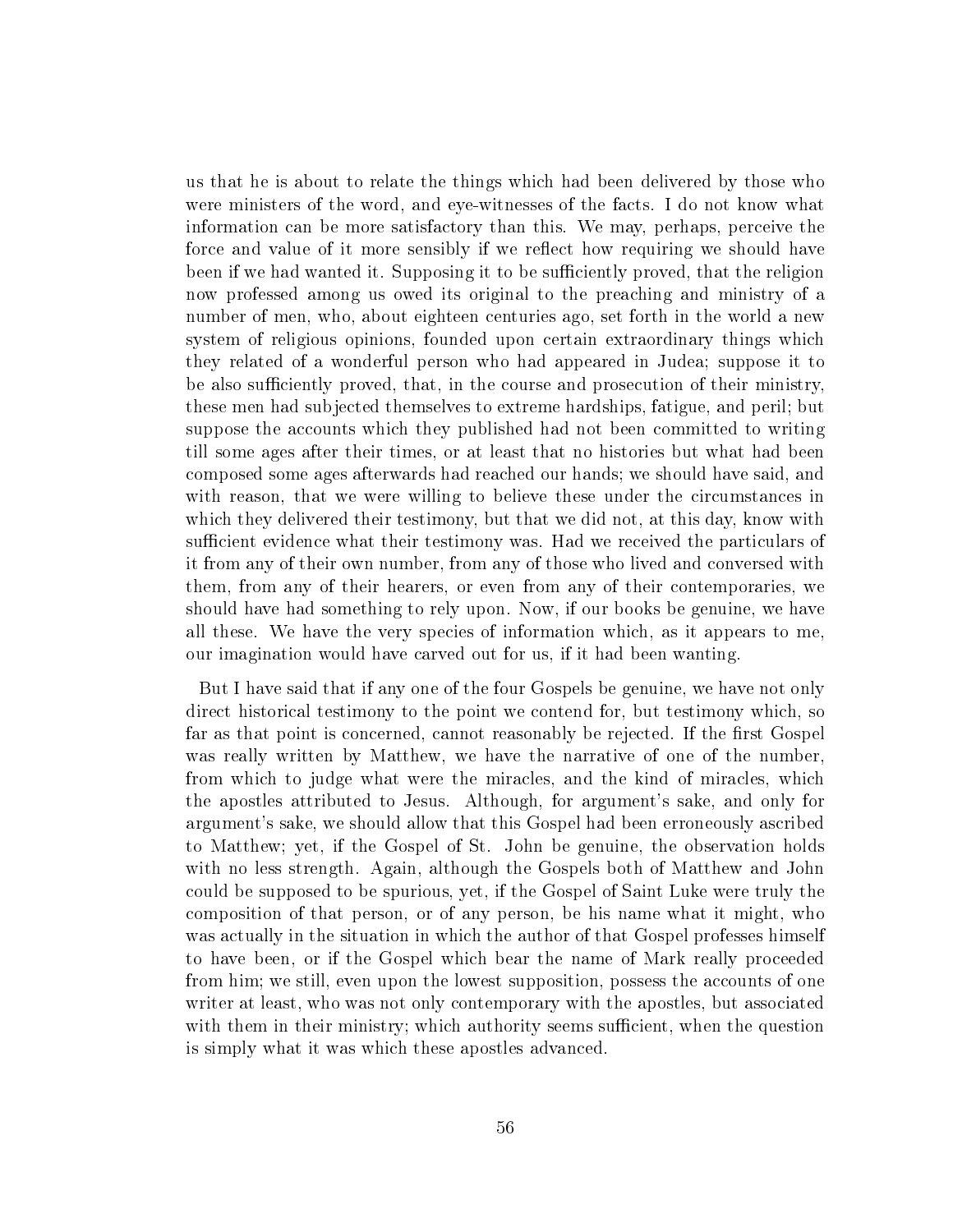I think it material to have this well noticed. The New Testament contains a great number of distinct writings, the genuineness of any one of which is almost sufficient to prove the truth of the religion: it contains, however, four distinct histories, the genuineness of any one of which is perfectly sufficient.

If, therefore, we must be considered as encountering the risk of error in assigning the authors of our books, we are entitled to the advantage of so many separate probabilities. And although it should appear that some of the evangelists had seen and used each other's works, this discovery, whist it subtracts indeed from their characters as testimonies strictly independent, diminishes, I conceive, little either their separate authority, (by which I mean the authority of any one that is genuine,) or their mutual confirmation. For, let the most disadvantageous supposition possible be made concerning them; let it be allowed, what I should have no great difficulty in admitting, that Mark compiled his history almost entirely from those of Matthew and Luke; and let it also for a moment be supposed that were not, in fact, written by Matthew and Luke; yet, if it be true that Mark, a contemporary of the apostles, living, in habits of society with the apostles, a fellow-traveller and fellow-labourer with some of them; if, I say, it be true, that this person made the compilation, it follows, that the writings from which he made it existed in the time of the apostles, and not only so, but that they were then in such esteem and credit, that a companion of the apostles formed a history out of them. Let the Gospel of Mark be called an epitome of that of Matthew; if a person in the situation in which Mark is described to have been actually made the epitome, it affords the strongest possible attestation to the character of the original.

Again, parallelisms in sentences, in word, and in the order of words, have been traced out between the Gospel of Matthew and that of Luke; which concurrence cannot easily be explained, otherwise than by supposing, either that Luke had consulted Matthew's history, or, what appears to me in nowise incredible, that minutes of some of Christ's discourses, as well as brief memoirs of some passages of his life, had been committed to writing at the time; and that such written accounts had by both authors been occasionally admitted into their histories. Either supposition is perfectly consistent with the acknowledged formation of St. Luke's narrative, who professes not to write as an eye-witness, but to have investigated the original of every account which he delivers: in other words, to have collected them from such documents and testimonies as he, who had the best opportunities of making inquiries, judged to be authentic. Therefore, allowing that this writer also, in some instances, borrowed from the Gospel which we call Matthew's and once more allowing for the sake of stating the argument, that that Gospel was not the production of the author to whom we ascribe it; yet still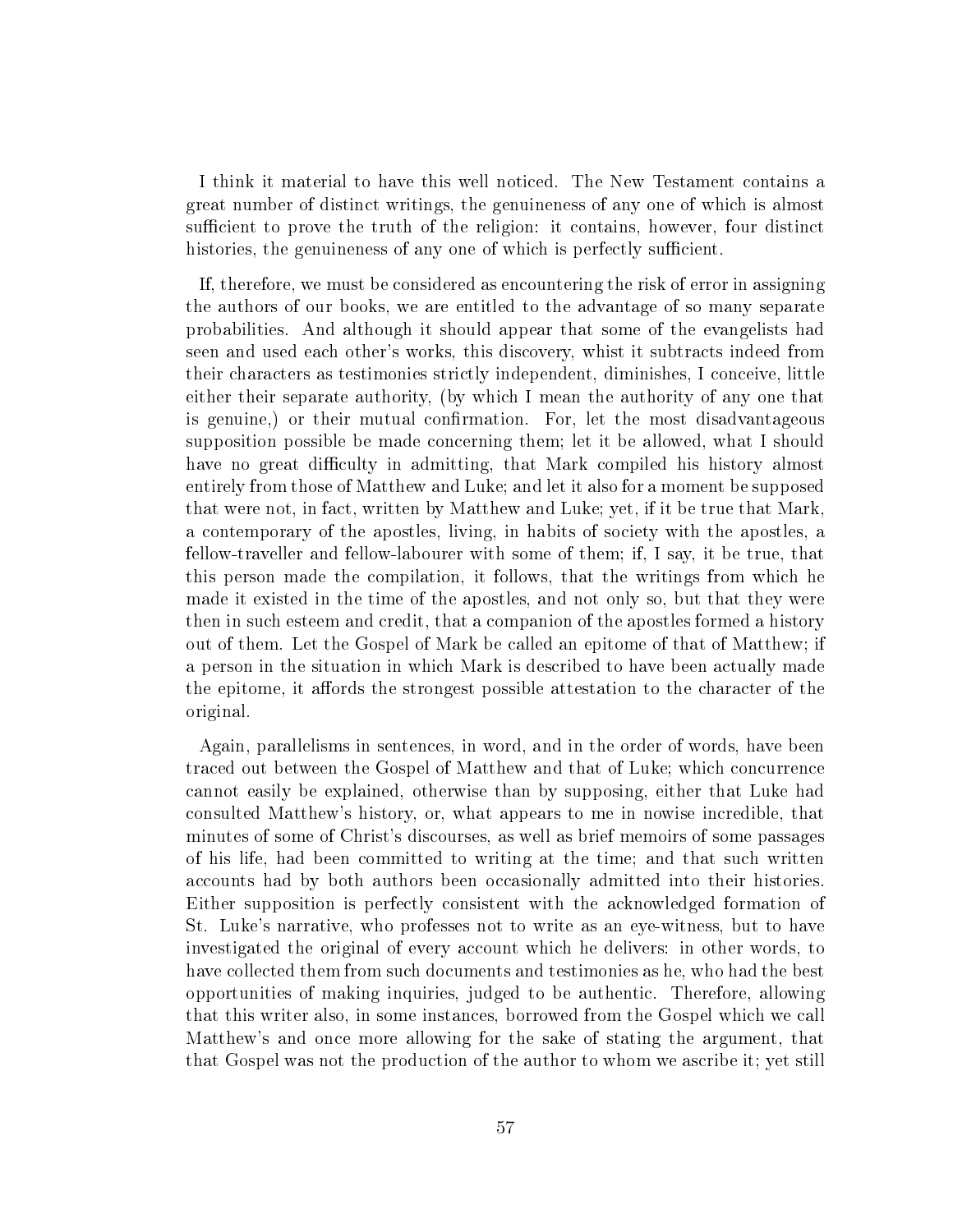we have in St. Luke's Gospel a history given by a writer immediately connected with the transaction with the witnesses of it with the persons engaged in it, and composed from materials which that person, thus situated, deemed to be safe source of intelligence; in other words, whatever supposition be made concerning any or all the other Gospels, if Saint Luke's Gospel be genuine, we have in it a credible evidence of the point which we maintain. The Gospel according to Saint John appears to be, and is on all hands allowed to be, an independent testimony, strictly and properly so called. Notwithstanding therefore, any connexion or supposed connexion, between one of the Gospels, I again repeat what I before said, that if any one of the four be genuine, we have, in that one, strong reason, from the character and situation of the writer, to believe that we possess the accounts which the original emissaries of the religion delivered.

Secondly: In treating of the written evidences of Christianity, next to their separate, we are to consider their aggregate authority. Now, there is in the evangelic history a cumulation of testimony which belongs hardly to any other history, but which our habitual mode of reading the Scriptures sometimes causes us to overlook. When a passage, in any wise relating to the history of Christ is read to us out of the epistle of Clemens Romanus, the epistles of Ignatius, of Polycap, or from any other writing of that age, we are immediately sensible of the confirmation which it affords to the Scripture account. Here is a new witness. Now, if we had been accustomed to read the Gospel of Matthew alone, and had known that of Luke only as the generality of Christians know the writings of the apostolical fathers, that is, had known that such a writing was extant and acknowledged; when we came, for the first time, to look into what it contained, and found many of the facts which Matthew recorded, recorded also there, many other facts of a similar nature added, and throughout the whole work the same general series of transactions stated, and the same general character of the person who was the subject of the history preserved, I apprehend that we should feel our minds strongly impressed by this discovery of fresh evidence. We should feel a renewal of the same sentiment in first reading the Gospel of Saint John. That of Saint Mark perhaps would strike us as an abridgment of the history with which we were already acquainted; but we should naturally reflect, that if that history was abridged by such a person as Mark, or by any person of so early an age, it afforded one of the highest possible attestations to the value of the work. This successive disclosure of proof would leave us assured, that there must have been at least some reality in a story which not one, but many, had taken in hand to commit to writing. The very existence of four separate histories would satisfy us that the subject had a foundation; and when, amidst the variety which the different information of the different writers had supplied to their accounts, or which their different choice and judgment in selecting their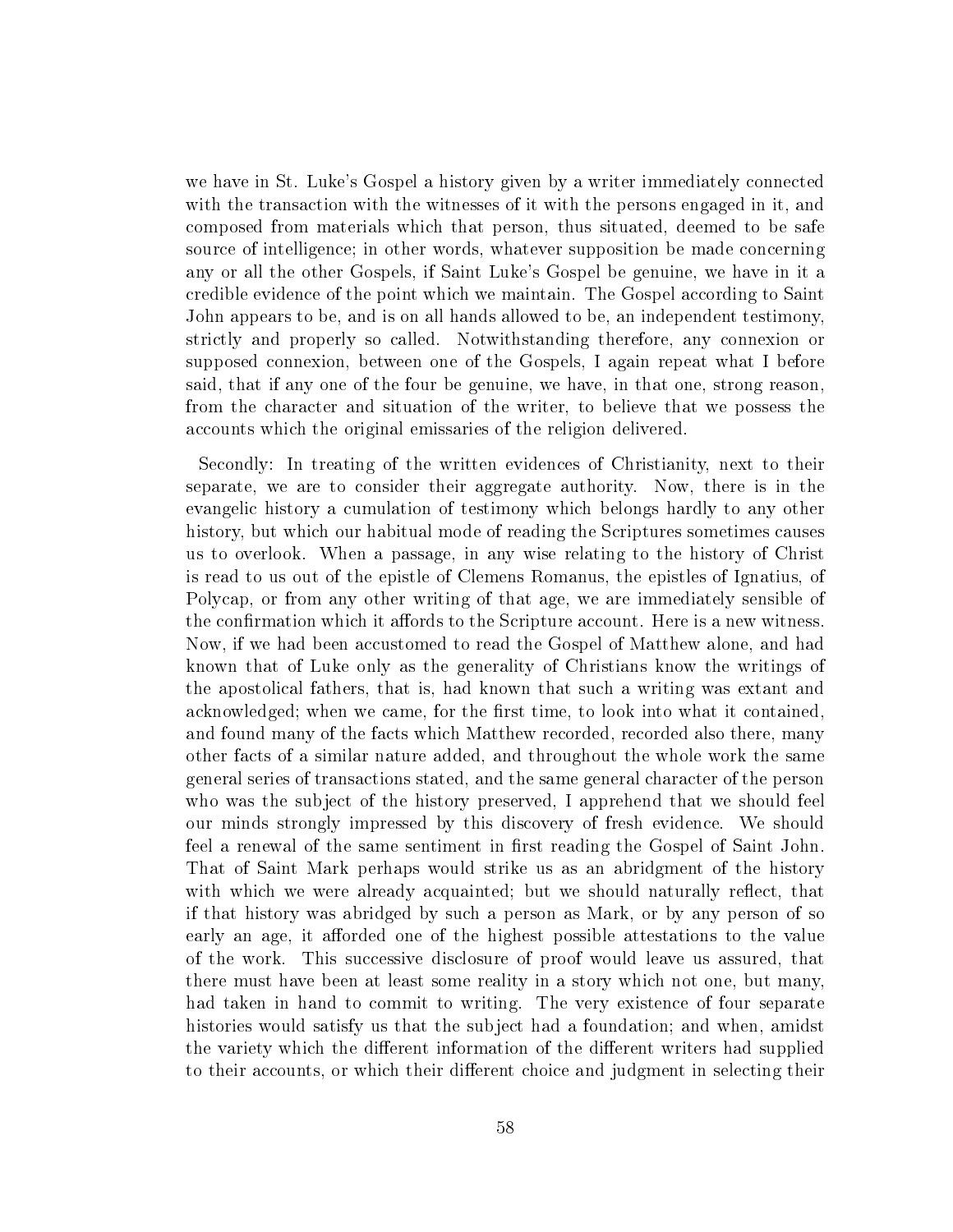materials had produced, we observed many facts to stand the same in all; of these facts, at least, we should conclude, that they were fixed in their credit and publicity. If, after this, we should come to the knowledge of a distinct history, and that also of the same age with the rest, taking up the subject where the others had left it, and carrying on a narrative of the effects produced in the world by the extraordinary causes of which we had already been informed, and which effects subsist at this day, we should think the reality of the original story in no little degree established by this supplement. If subsequent inquiries should bring to our knowledge, one after another, letters written by some of the principal agents in the business, upon the business, and during the time of their activity and concern in it, assuming all along and recognising the original story, agitating the questions that arose out of it, pressing the obligations which resulted from it, giving advice and directions to these who acted upon it; I conceive that we should find, in every one of these, a still further support to the conclusion we had formed. At present, the weight of this successive confirmation is, in a great measure; unperceived by us. The evidence does not appear to us what it is; for, being from our infancy accustomed to regard the New Testament as one book, we see in it only one testimony. The whole occurs to us as a single evidence; and its different parts not as distinct attestations, but as different portions only of the same. Yet in this conception of the subject we are certainly mistaken; for the very discrepancies among the several documents which form our volume prove, if all other proof were wanting, that in their original composition they were separate, and most of them independent productions.

If we dispose our ideas in a different order, the matter stands thus:-Whilst the transaction was recent, and the original witnesses were at hand to relate it; and whilst the apostles were busied in preaching and travelling, in collecting disciples, in forming and regulating societies of converts, in supporting themselves against opposition; whilst they exercised their ministry under the harassings of frequent persecutions, and in a state of almost continual alarm, it is not probable that, in this engaged, anxious, and unsettled condition of life, they would think immediately of writing histories for the information of the public or of posterity.\* But it is very probable, that emergencies might draw from some of them occasional letters upon the subject of their mission, to converts, or to societies of converts, with which they were connected; or that they might address written discourses and exhortations to the disciples of the institution at large, which would be received and read with a respect proportioned to the character of the writer. Accounts in the mean time would get abroad of the extraordinary things that had been passing, written with different degrees of information and correctness. The extension of the Christian society, which could no longer be instructed: by a personal intercourse with the apostles, and the possible circulation of imperfect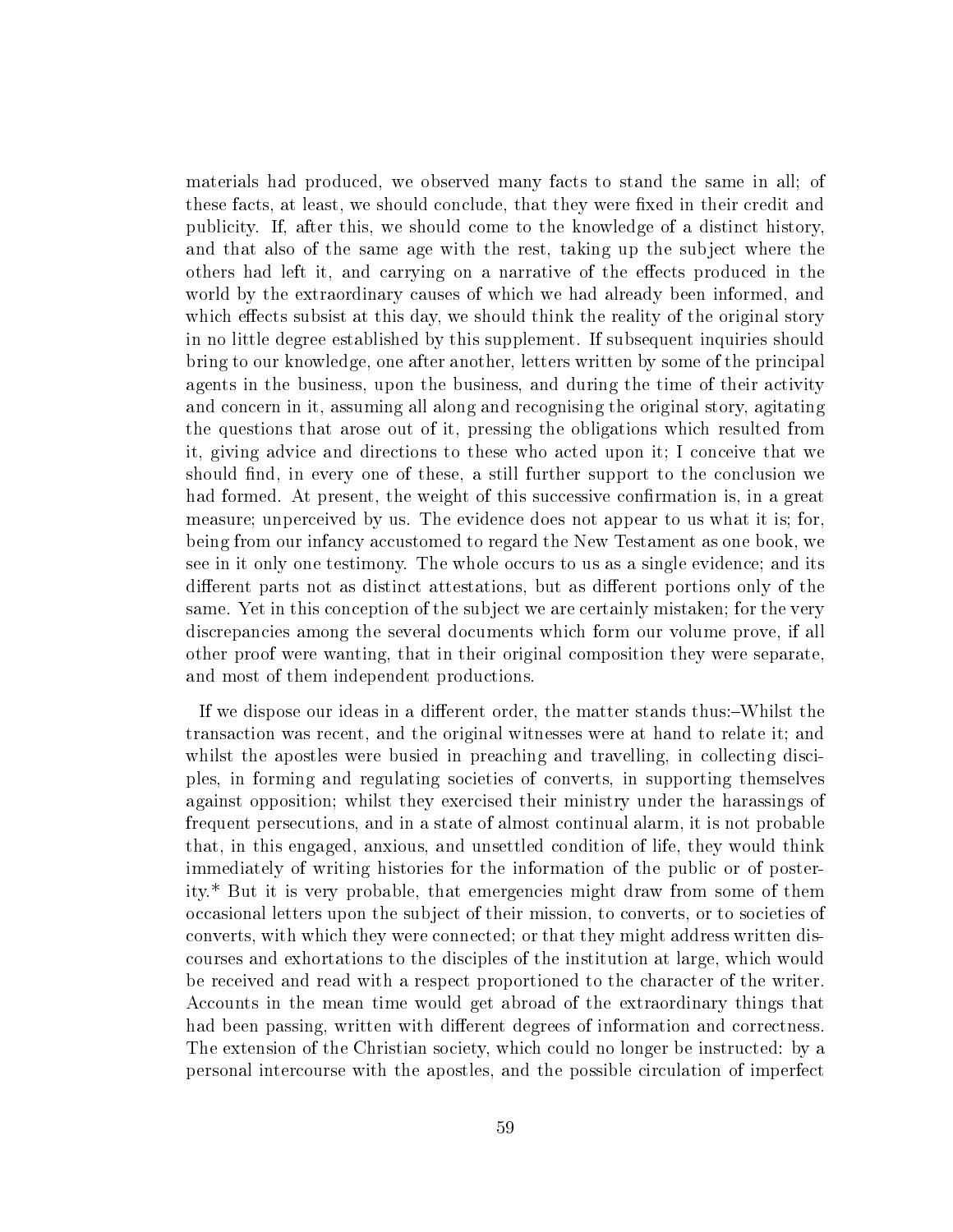or erroneous narratives, would soon teach some amongst them the expediency of sending forth authentic memoirs of the life and doctrine of their Master. When accounts appeared authorised by the name, and credit, and situation of the writers, recommended or recognised by the apostles and first preachers of the religion, or found to coincide with what the apostles and first preachers of the religion had taught, other accounts would fall into disuse and neglect; whilst these, maintaining their reputation (as, if genuine and well founded, they would do) under the test of time, inquiry, and contradiction, might be expected to make their way into the hands of Christians of all countries of the world.

#### xxxxxxxxxxxx

\* This thought occurred to Eusebius: Nor were the apostles of Christ greatly concerned about the writing of books, being engaged in a more excellent ministry which is above all human power. Eccles. Hist. 1. iii. c.  $24$ -The same consideration accounts also for the paucity of Christian writings in the first century of its aera. xxxxxxxxxxxx

This seems the natural progress of the business; and with this the records in our possession, and the evidence concerning them correspond. We have remaining, in the first place, many letters of the kind above described, which have been preserved with a care and delity answering to the respect with which we may suppose that such letters would be received. But as these letters were not written to prove the truth of the Christian religion, in the sense in which we regard that question; nor to convey information of facts, of which those to whom the letters were written had been previously informed; we are not to look in them for anything more than incidental allusions to the Christian history. We are able, however, to gather from these documents various particular attestations which have been already enumerated; and this is a species of written evidence, as far as it goes, in the highest degree satisfactory, and in point of time perhaps the first. But for our more circumstantial information, we have, in the next place, five direct histories, bearing the names of persons acquainted, by their situation, with the truth of what they relate, and three of them purporting, in the very body of the narrative, to be written by such persons; of which books we know, that some were in the hands of those who were contemporaries of the apostles, and that, in the age immediately posterior to that, they were in the hands, we may say, of every one, and received by Christians with so much respect and deference, as to be constantly quoted and referred to by them, without any doubt of the truth of their accounts. They were treated as such histories, proceeding from such authorities, might expect to be treated. In the preface to one of our histories, we have intimations left us of the existence of some ancient accounts which are now lost. There is nothing in this circumstance that can surprise us. It was to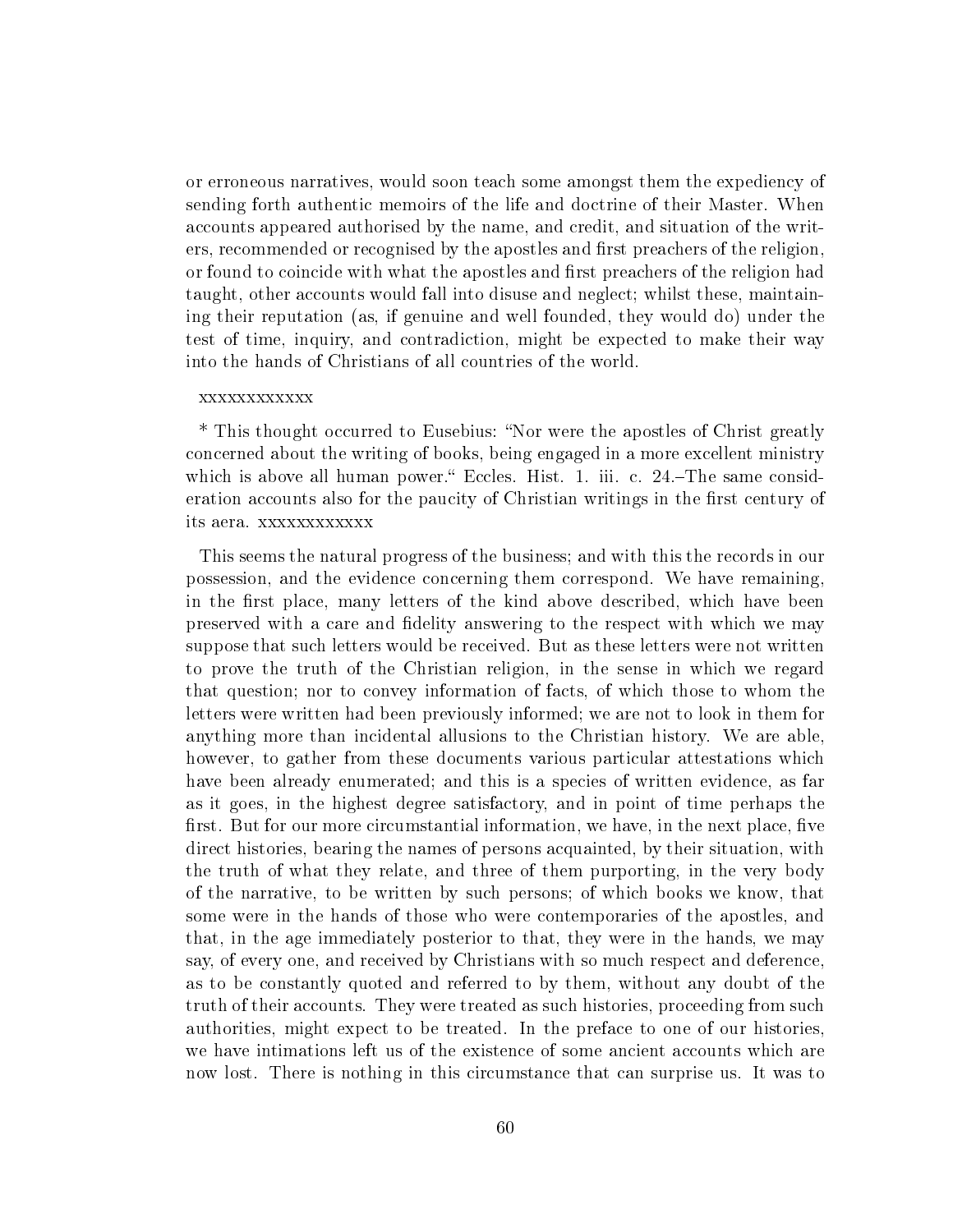be expected, from the magnitude and novelty of the occasion, that such accounts would swarm. When better accounts came forth, these died away. Our present histories superseded others. They soon acquired a character and established a reputation which does not appear to have belonged to any other: that, at least, can be proved concerning them which cannot be proved concerning any other.

But to return to the point which led to these reflections. By considering our records in either of the two views in which we have represented them, we shall perceive that we possess a connection of proofs, and not a naked or solitary testimony; and that the written evidence is of such a kind, and comes to us in such a state, as the natural order and progress of things, in the infancy of the institution, might be expected to produce.

Thirdly: The genuineness of the historical books of the New Testament is undoubtedly a point of importance, because the strength of their evidence is augmented by our knowledge of the situation of their authors, their relation to the subject, and the part which they sustained in the transaction; and the testimonies which we are able to produce compose a firm ground of persuasion, that the Gospels were written by the persons whose names they bear. Nevertheless, I must be allowed to state, that to the argument which I am endeavouring to maintain, this point is not essential; I mean, so essential as that the fate of the argument depends upon it. The question before us is, whether the Gospels exhibit the story which the apostles and first emissaries of the religion published, and for which they acted and suffered in the manner in which, for some miraculous story or other, they did act and suffer. Now let us suppose that we possess no other information concerning these books than that they were written by early disciples of Christianity; that they were known and read during the time, or near the time, of the original apostles of the religion; that by Christians whom the apostles instructed, by societies of Christians which the apostles founded, these books were received, (by which term "received" I mean that they were believed to contain authentic accounts of the transactions upon which the religion rested, and accounts which were accordingly used, repeated, and relied upon,) this reception would be a valid proof that these books, whoever were the authors of them, must have accorded with what the apostles taught. A reception by the first race of Christians, is evidence that they agreed with what the first teachers of the religion delivered. In particular, if they had not agreed with what the apostles themselves preached, how could they have gained credit in churches and societies which the apostles established?

Now the fact of their early existence, and not only of their existence, but their reputation, is made out by some ancient testimonies which do not happen to specify the names of the writers: add to which, what hath been already hinted,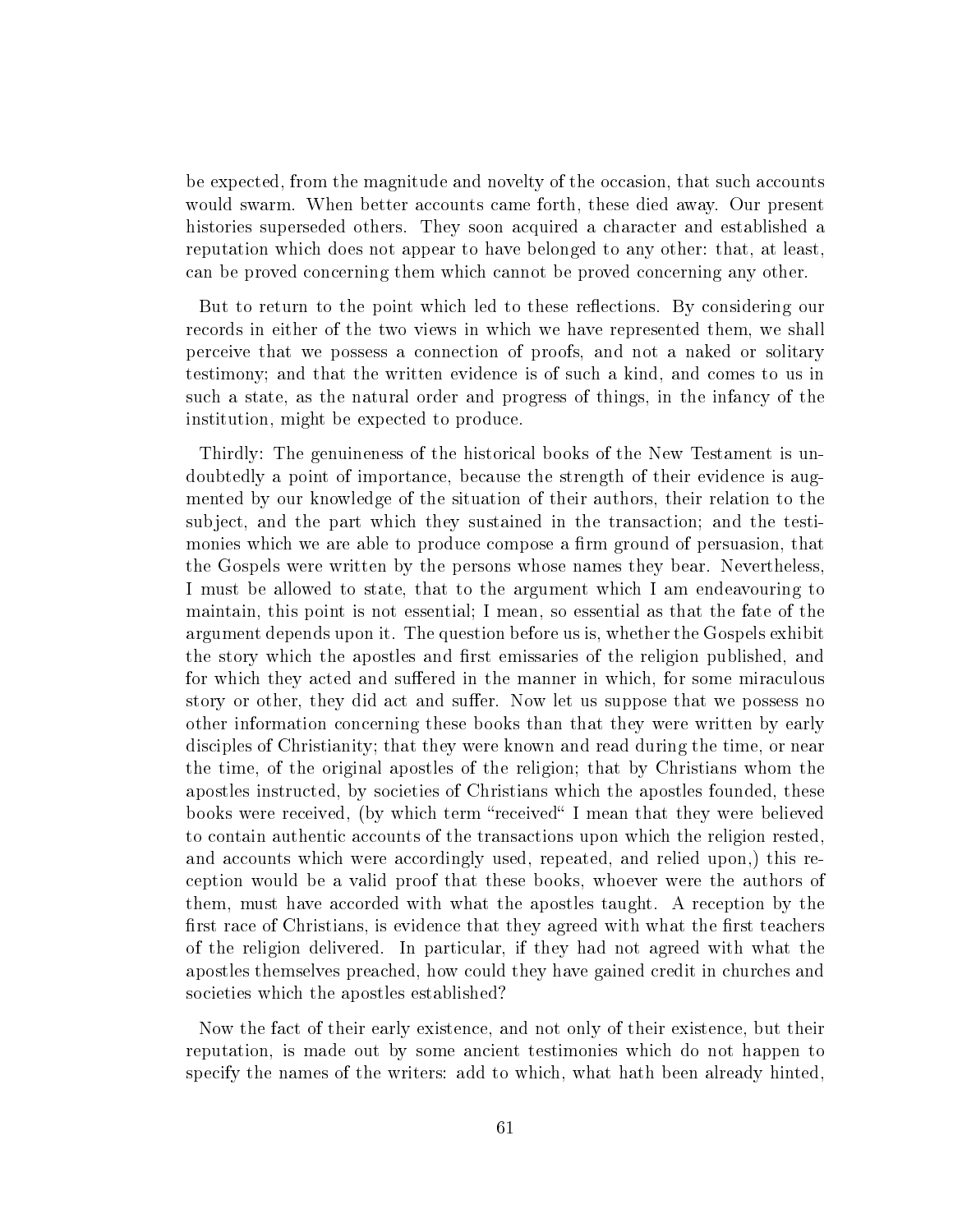that two out of the four Gospels contain averments in the body of the history, which, though they do not disclose the names, fix the time and situation of the authors, viz., that one was written by an eye-witness of the sufferings of Christ, the other by a contemporary of the apostles. In the Gospel of St. John (xix. 35), describing the crucifixion, with the particular circumstance of piercing Christ's side with a spear, the historian adds, as for himself, "and he that saw it bare record, and his record is true, and he knoweth that he saith true, that ye might believe. Again (xxi. 24), after relating a conversation which passed between Peter and "the disciple," as it is there expressed, "whom Jesus loved," it is added, "this is the disciple which testifieth of these things, and wrote these things." This testimony, let it be remarked, is not the less worthy of regard, because it is, in one view, imperfect. The name is not mentioned; which, if a fraudulent purpose had been intended, would have been done. The third of our present Gospels purports to have been written by the person who wrote the Acts of the Apostles; in which latter history, or rather latter part of the same history, the author, by using in various places the first person plural, declares himself to have been a contemporary of all, and a companion of one, of the original preachers of the religion.

# CHAPTER IX.

There is satisfactory evidence that many, professing to be original witnesses of the Christian miracles, passed their lives in labours, dangers, and sufferings, voluntarily undergone in attestation of the accounts which they delivered, and solely in consequence of their belief of those accounts; and that they also submitted, from the same motives, to new rules of conduct.

# OF THE AUTHENTICITY OF THE SCRIPTURES.

Not forgetting, therefore, what credit is due to the evangelical history, supposing even any one of the four Gospels to be genuine; what credit is due to the Gospels, even supposing nothing to be known concerning them but that they were written by early disciples of the religion, and received with deference by early Christian churches; more especially not forgetting what credit is due to the New Testament in its capacity of cumulative evidence; we now proceed to state the proper and distinct proofs, which show not only the general value of these records, but their specific authority, and the high probability there is that they actually came from the persons whose names they bear.

There are, however, a few preliminary reflections, by which we may draw up with more regularity to the propositions upon which the close and particular discussion of the subject depends. Of which nature are the following: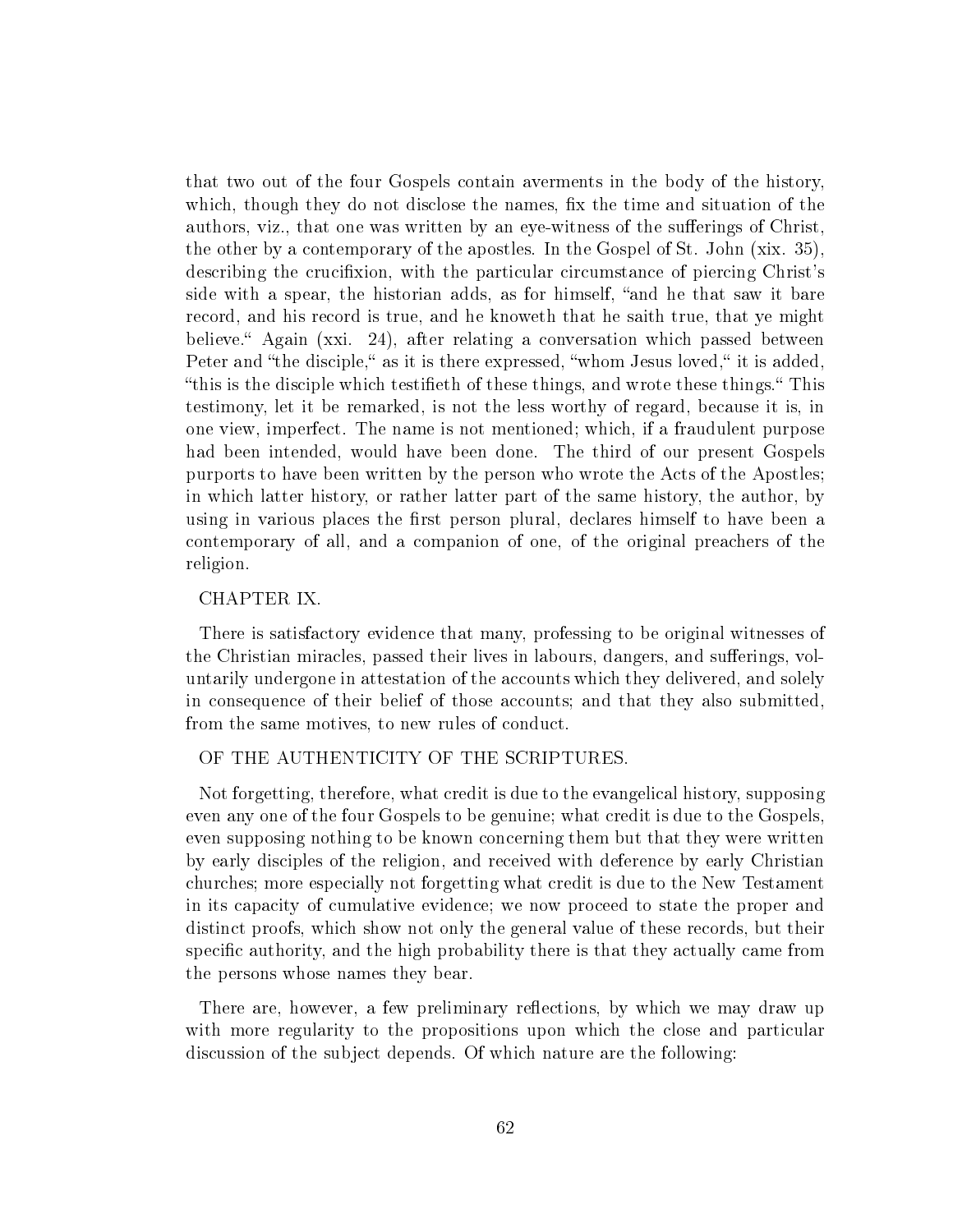I. We are able to produce a great number of ancient manuscripts, found in many different countries, and in countries widely distant from each other, all of them anterior to the art of printing, some Certainly seven or eight hundred years old, and some which have been preserved probably above a thousand years.\* We have also many ancient versions of these books, and some of them into languages which are not at present, nor for many ages have been, spoken in any part of the world. The existence of these manuscripts and versions proves that the Scriptures were not the production of any modern contrivance. It does away also the uncertainty which hangs over such publications as the works, real or pretended, of Ossian and Rowley, in which the editors are challenged to produce their manuscripts and to show where they obtained their copies. The number of manuscripts, far exceeding those of any other book, and their wide dispersion, afford an argument. in some measure to the senses, that the Scriptures anciently, in like manner as at this day, were more read and sought after than any other books, and that also in many different countries. The greatest part of spurious Christian writings are utterly lost, the rest preserved by some single manuscript. There is weight also in Dr. Bentley's observation, that the New Testament has suffered less injury by the errors of transcribers than the works of any profane author of the same size and antiquity; that is, there never was any writing, in the preservation and purity of which the world was so interested or so careful.

### xxxxxxxxxxxx

\* The Alexandrian manuscript, now in the British Museum, was written probably in the fourth or fth century. xxxxxxxxxxxx

II. An argument of great weight with those who are judges of the proofs upon which it is founded, and capable, through their testimony, of being addressed to every understanding, is that which arises from the style and language of the New Testament. It is just such a language as might be expected from the apostles, from persons of their age and in their situation, and from no other persons. It is the style neither of classic authors, nor of the ancient Christian fathers, but Greek coming from men of Hebrew origin; abounding, that is, with Hebraic and Syriac idioms, such as would naturally be found in the writings of men who used a language spoken indeed where they lived, but not the common dialect of the country. This happy peculiarity is a strong proof of the genuineness of these writings: for who should forge them? The Christian fathers were for the most part totally ignorant of Hebrew, and therefore were not likely to insert Hebraisms and Syriasms into their writings. The few who had a knowledge of the Hebrew, as Justin Martyr, Origen, and Epiphanius, wrote in a language which hears no resemblance to that of the New Testament. The Nazarenes, who understood Hebrew, used chiefly, perhaps almost entirely, the Gospel of Saint Matthew, and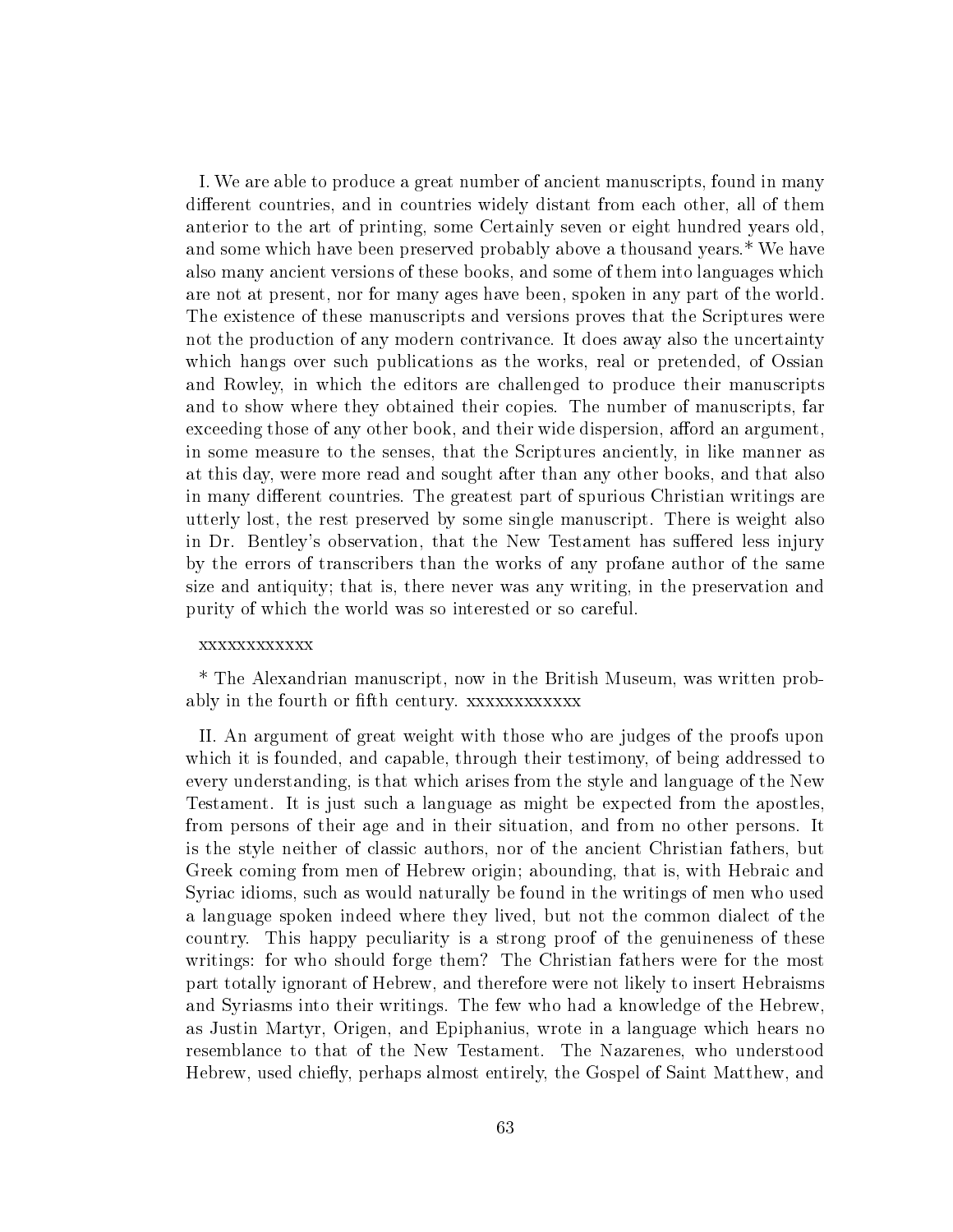therefore cannot be suspected of forging the rest of the sacred writings. The argument, at any rate, proves the antiquity of these books; that they belonged to the age of the apostles; that they could be composed, indeed, in no other.\*

### xxxxxxxxxxxx

\* See this argument stated more at large in Michaelis's Introduction, (Marsh's translation,) vol. i. c. ii. sect. 10, from which these observations are taken. xxxxxxxxxxxx

III. Why should we question the genuineness of these books? Is it for that they contain accounts of supernatural events? I apprehend that this, at the bottom, is the real, though secret, cause of our hesitation about them: for had the writings inscribed with the names of Matthew and John related nothing but ordinary history, there would have been no more doubt whether these writings were theirs than there is concerning the acknowledged works of Josephus or Philo; that is, there would have been no doubt at all. Now it ought to be considered that this reason, however it may apply to the credit which is given to a writer's judgment or veracity, affects the question of genuineness very indirectly. The works of Bede exhibit many wonderful relations: but who, for that reason, doubts that they were written by Bede? The same of a multitude of other authors. To which may be added that we ask no more for our books than what we allow to other books in some sort similar to ours: we do not deny the genuineness of the Koran; we admit that the history of Apollonius Tyanaeus, purporting to be written by Philostratus, was really written by Philostratus.

IV. If it had been an easy thing in the early times of the institution to have forged Christian writings, and to have obtained currency and reception to the forgeries, we should have had many appearing in the name of Christ himself. No writings would have been received with so much avidity and respect as these: consequently none afforded so great a temptation to forgery. Yet have we heard but of one attempt of this sort, deserving of the smallest notice, that in a piece of a very few lines, and so far from succeeding, I mean, from obtaining acceptance and reputation, or an acceptance an reputation in anywise similar to that which can be proved to have attended the books of the New Testament, that it is not so much as mentioned by any writer of the first three centuries. The learned reader need not be informed that I mean the epistle of Christ to Abgarus, king of Edessa, found at present in the work of Eusebius,\* as a piece acknowledged by him, though not without considerable doubt whether the whole passage be not an interpolation, as it is most certain, that, after the publication of Eusebius's work, this epistle was universally rejected. $+$ 

### xxxxxxxxxxxx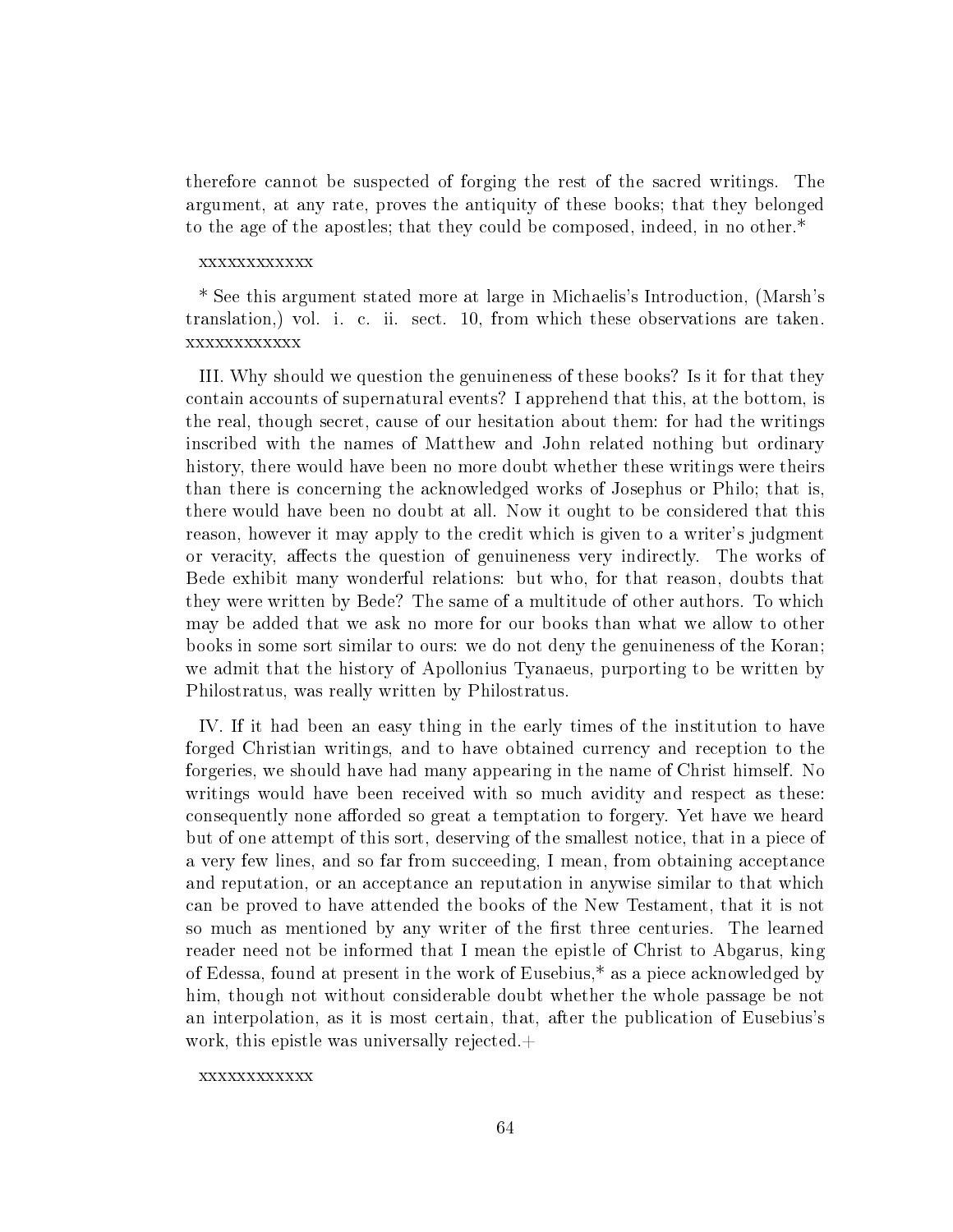<sup>\*</sup> Hist. Eccl. lib. i. c. 15. + Augustin, A.D. 895 (De Consens. Evan. c. 34), had heard that the Pagans pretended to be possessed of an epistle of Christ to Peter and Paul; but he had never seen it, and appears to doubt of the existence of any such piece either genuine or spurious. No other ancient writer mentions it. He also, and he alone, notices, and that in order to condemn it, an epistle ascribed to Christ by the Manichees, A.D. 270, and a short hymn attributed to him by the Priscillianists, A.D. 378 (cont. Faust. Man. Lib xxviii, c,4). The lateness of the writer who notices these things, the manner in which he notices them, and above all, the silence of every preceding writer, render them unworthy on of consideration. xxxxxxxxxxxx

V. If the ascription of the Gospels to their respective authors had been arbitrary or conjectural, they would have been ascribed to more eminent men. This observation holds concerning the first three Gospels, the reputed authors of which were enabled, by their situation, to obtain true intelligence, and were likely to deliver an honest account of what they knew, but were persons not distinguished in the history by extraordinary marks of notice or commendation. Of the apostles, I hardly know any one of whom less is said than of Matthew, or of whom the little that is said is less calculated to magnify his character. Of Mark, nothing is said in the Gospels; and what is said of any person of that name in the Acts, and in the epistles, in no part bestows praise or eminence upon him. The name of Luke is mentioned only in St Paul's epistles,\* and that very transiently. The judgment, therefore, which assigned these writings to these authors proceeded, it may be presumed, upon proper knowledge and evidence, and not upon a voluntary choice of names.

VI. Christian writers and Christian churches appear to have soon arrived at a very general agreement upon the subject, and that without the interposition of any public authority. When the diversity of opinion which prevailed, and prevails among Christians in other points, is considered, their concurrence in the canon of Scripture is remarkable, and of great weight, especially as it seems to have been the result of private and free inquiry. We have no knowledge of any interference of authority in the question before the council of Laodicea in the year 363. Probably the decree of this council rather declared than regulated the public judgment, or, more properly speaking, the judgment of some neighbouring churches; the council itself consisting of no more than thirty or forty bishops of Lydia and the adjoining countries. $+$  Nor does its authority seem to have extended further; for we find numerous Christian writers, after this time, discussing the question, "What books were entitled to be received as Scripture," with great freedom, upon proper grounds of evidence, and without any reference to the decision at Laodicea.

xxxxxxxxxxxx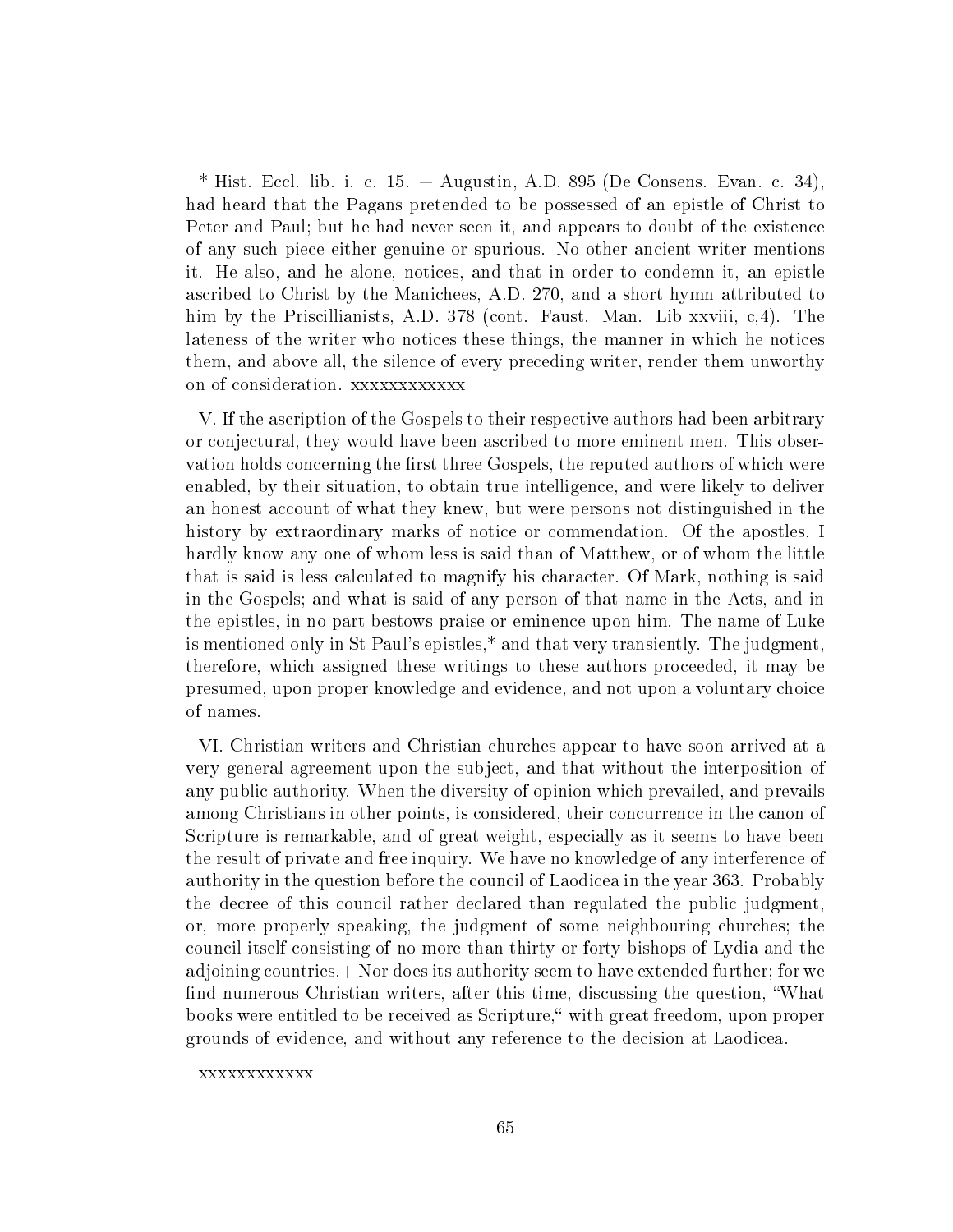$*$  Col. iv. 14. 2Tim. iv. 11. Philem. 24. + Lardner, Cred. vol. viii. P.291, et seq. xxxxxxxxxxxx

These considerations are not to be neglected: but of an argument concerning the genuineness of ancient writings, the substance, undoubtedly, and strength, is ancient testimony.

This testimony it is necessary to exhibit somewhat in detail; for when Christian advocates merely tell us that we have the same reason for believing the Gospels to be written by the evangelists whose names they bear as we have for believing the Commentaries to be Caesar's, the Aeneid Virgil's, or the Orations Cicero's, they content themselves with an imperfect representation. They state nothing more than what is true, but they do not state the truth correctly. In the number, variety, and early date of our testimonies, we far exceed all other ancient books. For one which the most celebrated work of the most celebrated Greek or Roman writer can allege, we produce many. But then it is more requisite in our books than in theirs to separate and distinguish them from spurious competitors. The result, I am convinced, will be satisfactory to every fair inquirer: but this circumstance renders an inquiry necessary.

In a work, however, like the present, there is a difficulty in finding a place for evidence of this kind. To pursue the details of proof throughout, would be to transcribe a great part of Dr. Lardner's eleven octavo volumes: to leave the argument without proofs is to leave it without effect; for the persuasion produced by this species of evidence depends upon a view and induction of the particulars which compose it.

The method which I propose to myself is, first, to place before the reader, in one view, the propositions which comprise the several heads of our testimony, and afterwards to repeat the same propositions in so many distinct sections, with the necessary authorities subjoined to each.\*

### xxxxxxxxxxxx

\* The reader, when he has the propositions before him, will observe that the argument, if he should omit the sections, proceeds connectedly from this point. xxxxxxxxxxxx

The following, then, are the allegations upon the subject which are capable of being established by proof:

I. That the historical books of the New Testament, meaning thereby the four Gospels and the Acts of the Apostles, are quoted, or alluded to, by a series of Christian writers, beginning with those who were contemporary with the apostles,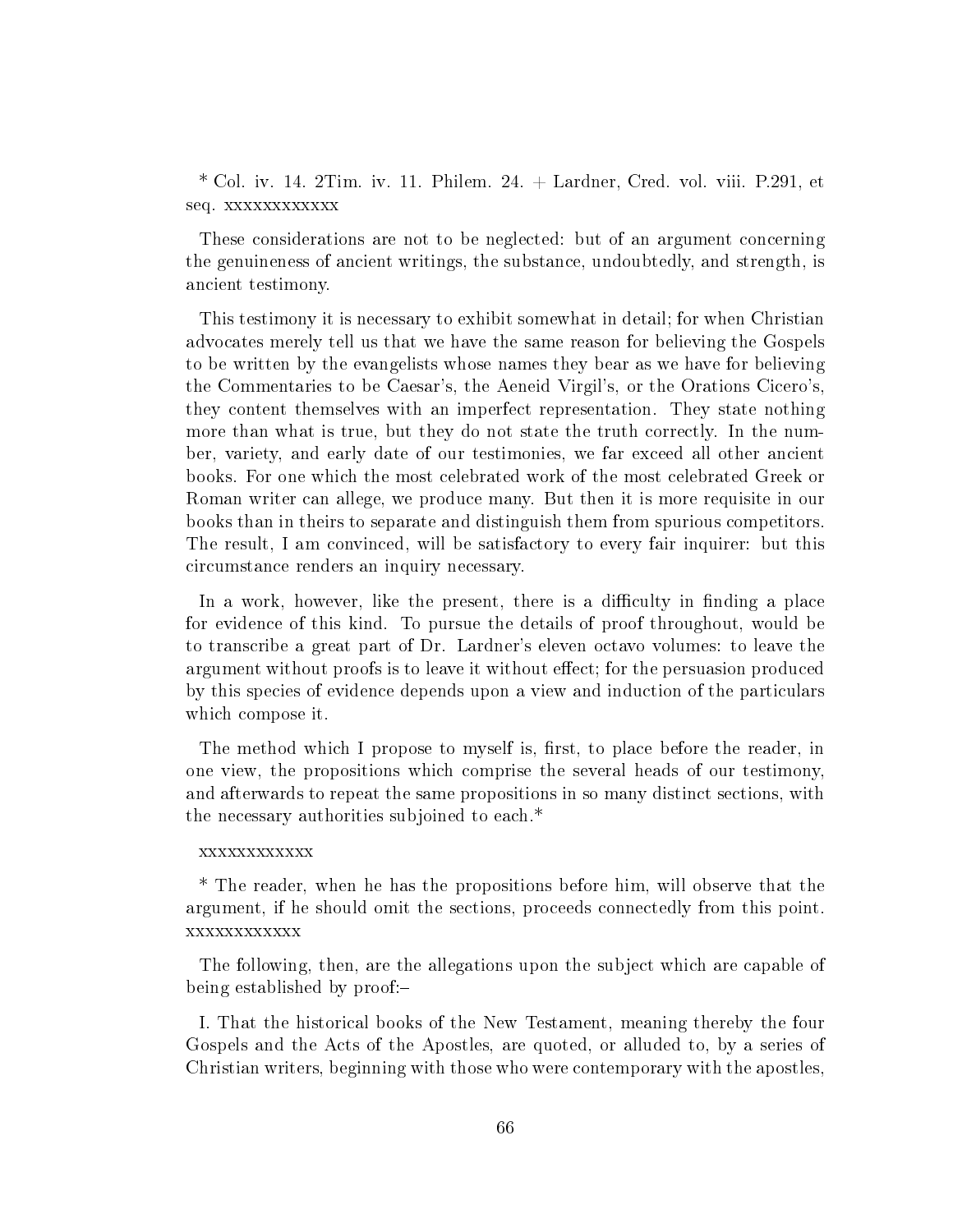or who immediately followed them, and proceeding in close and regular succession from their time to the present.

II. That when they are quoted, or alluded to, they are quoted or alluded to with peculiar respect, as books 'sui generis'; as possessing an authority which belonged to no other books, and as conclusive in all questions and controversies amongst Christians.

III. That they were, in very early times, collected into a distinct volume.

IV. That they were distinguished by appropriate names and titles of respect.

V. That they were publicly read and expounded in the religious assemblies of the early Christians.

VI. That commentaries were written upon them, harmonies formed out of them, different copies carefully collated, and versions of them made into different languages.

VII. That they were received by Christians of different sects, by many heretics as well as Catholics, and usually appealed to by both sides in the controversies which arose in those days.

VIII. That the four Gospels, the Acts of the Apostles, thirteen Epistles of Saint Paul, the first epistle of John, and the first of-Peter, were received without doubt by those who doubted concerning the other books which are included in our present canon.

IX. That the Gospels were attacked by the early adversaries of Christianity, as books containing the accounts upon which the religion was founded.

X. That formal catalogues of authentic Scriptures were published; in all which our present sacred histories were included.

XI. That these propositions cannot be affirmed of any other books claiming to be books of Scripture; by which are meant those books which are commonly called apocryphal books of the New Testament.

# SECTION I.

The historical books of the New Testament, meaning thereby the four Gospels and the Acts of the Apostles, are quoted, or alluded to, by a series of Christian writers, beginning with those who were contemporary with the apostles, or who immediately followed them, and proceeding in close and regular succession from their time to the present.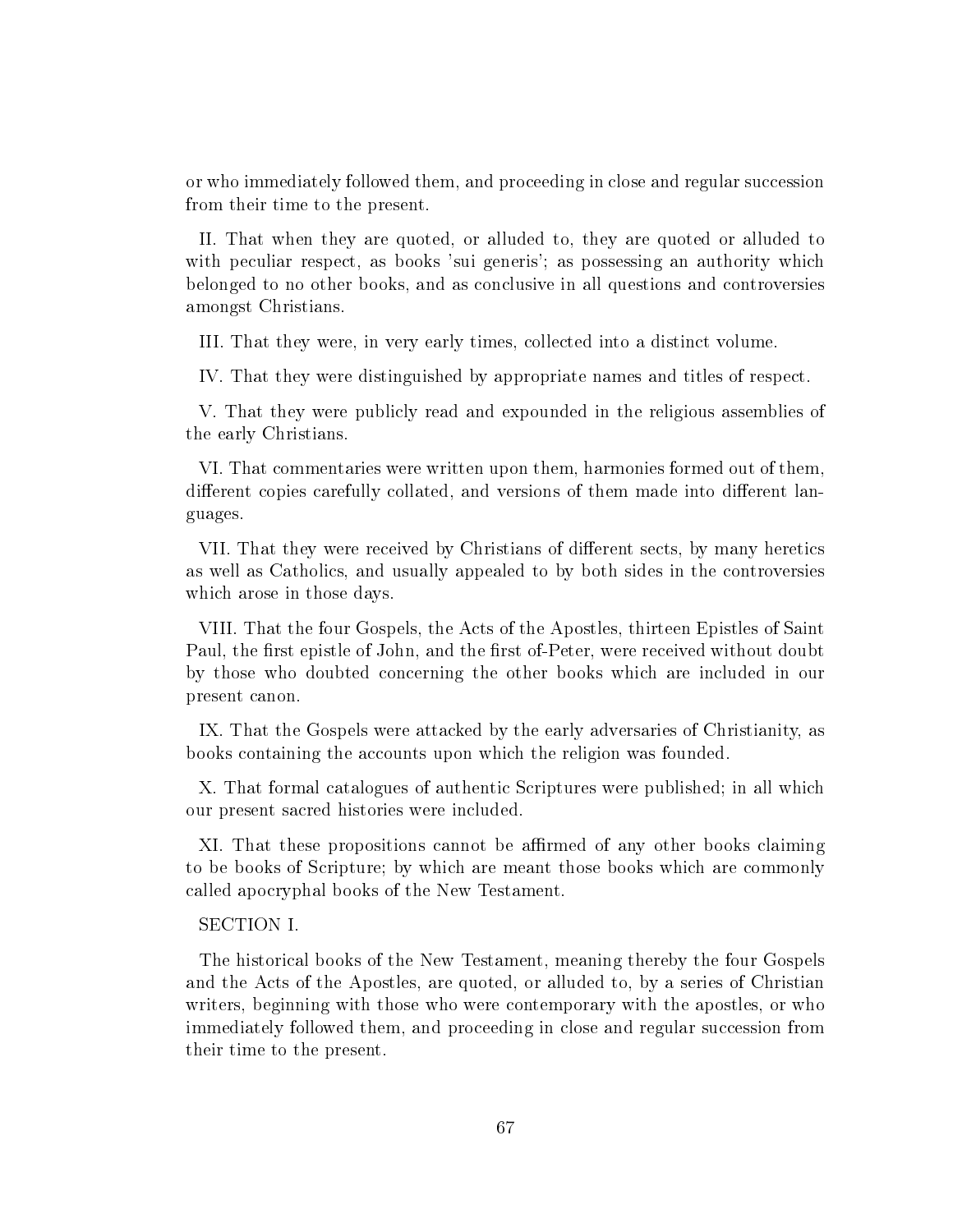The medium of proof stated in this proposition is, of all others, the most unquestionable, the least liable to any practices of fraud, and is not diminished by the lapse of ages. Bishop Burnet, in the History of his Own Times, inserts various extracts from Lord Clarendon's History. One such insertion is a proof that Lord Clarendon's History was extant at the time when Bishop Burnet wrote, that it had been read by Bishop Burnet, that it was received by Bishop Burnet as a work of Lord Clarendon, and also regarded by him as an authentic account of the transactions which it relates; and it will be a proof of these points a thousand years hence, or as long as the books exist. Quintilian having quoted as Cicero's, (Quint, lib. xl. c. l.) that well known trait of dissembled vanity:—"Si quid est in me ingenii, Judices, quod sentio quam sit exiguum; the quotation would be strong evidence, were there any doubt, that the oration, which opens with this address, actually came from Cicero's pen. These instances, however simple, may serve to point out to a reader who is little accustomed to such researches the nature and value of the argument.

The testimonies which we have to bring forward under this proposition are the following:

I. There is extant an epistle ascribed to Barnabas,\* the companion of Paul. It is quoted as the epistle of Barnabas, by Clement of Alexandria, A.D. CXCIV; by Origen, A.D. CCXXX. It is mentioned by Eusebius, A.D. CCCXV, and by Jerome, A.D. CCCXCII, as an ancient work in their time, bearing the name of Barnabas, and as well known and read amongst Christians, though not accounted a part of Scripture. It purports to have been written soon after the destruction of Jerusalem, during the calamities which followed that disaster; and it bears the character of the age to which it professes to belong.

### xxxxxxxxxxxx

\* Lardner, Cred. edit. 1755, vol. i. p. 23, et seq. The reader will observe from the references, that the materials of these sections are almost entirely extracted from Dr. Lardner's work; my office consisted in arrangement and selection. xxxxxxxxxxx

In this epistle appears the following remarkable passage: "Let us, therefore, beware lest it come upon us, as it is written; There are many called, few chosen. From the expression, "as it is written," we infer with certainty, that at the time when the author of this epistle lived, there was a book extant, well known to Christians, and of authority amongst them, containing these words: $\mathcal{N}$ any are called, few chosen." Such a book is our present Gospel of Saint Matthew, in which this text is twice found, (Matt xx. 16; xxii. 14.) and is found in no other book now known. There is a further observation to be made upon the terms of the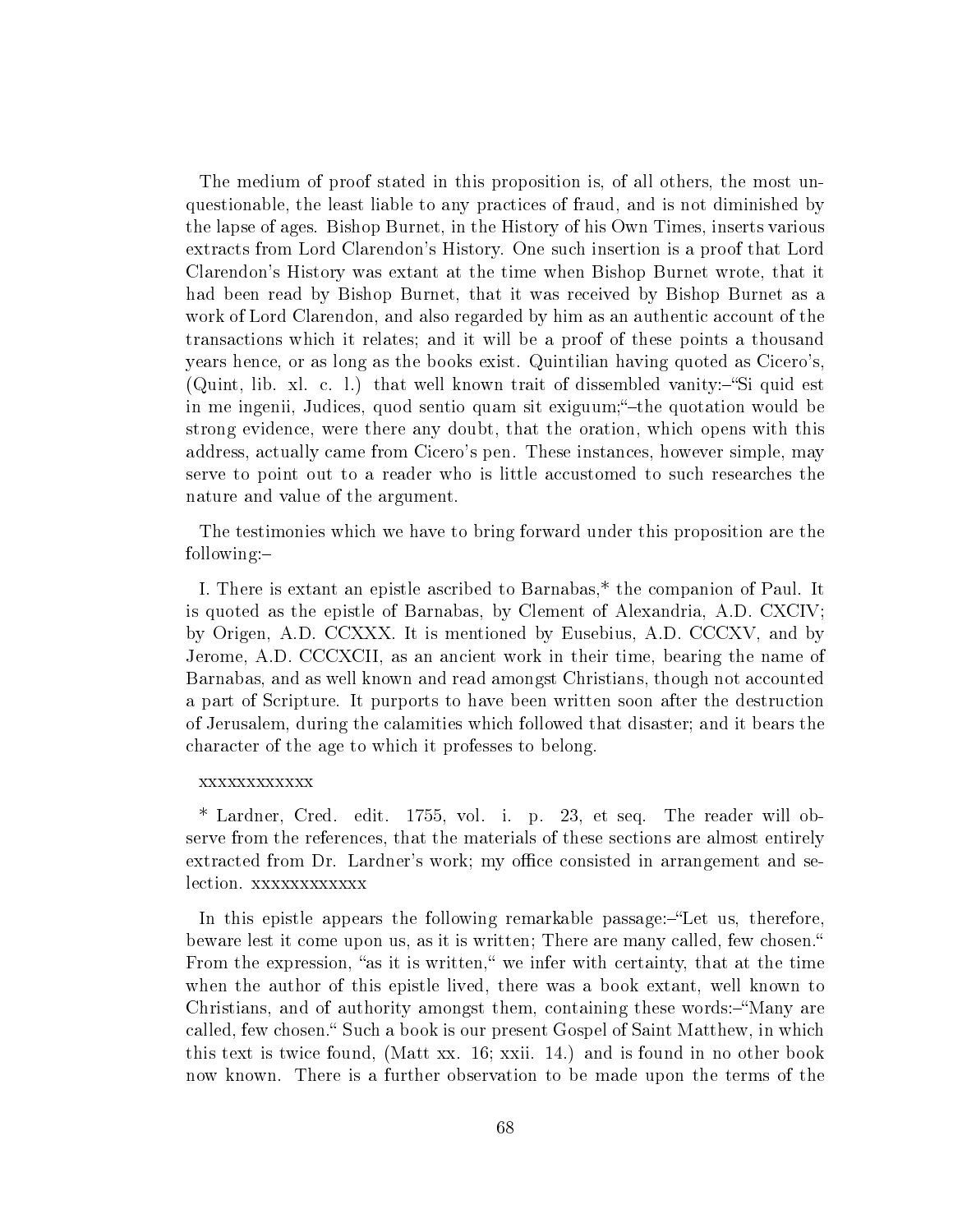quotation. The writer of the epistle was a Jew. The phrase "it is written" was the very form in which the Jews quoted their Scriptures. It is not probable, therefore, that he would have used this phrase, and without qualification, of any book but what had acquired a kind of Scriptural authority. If the passage remarked in this ancient writing had been found in one of Saint Paul's Epistles, it would have been esteemed by every one a high testimony to Saint Matthew's Gospel. It ought, therefore, to be remembered, that the writing in which it is found was probably by very few years posterior to those of Saint Paul.

Beside this passage, there are also in the epistle before us several others, in which the sentiment is the same with what we meet with in Saint Matthew's Gospel, and two or three in which we recognize the same words. In particular, the author of the epistle repeats the precept, "Give to every one that asketh thee;" (Matt. v. 42.) and saith that Christ chose as his apostles, who were to preach the Gospel, men who were great sinners, that he might show that he came "not to call the righteous, but sinners to repentance." (Matt. Ix. 13.)

II. We are in possession of an epistle written by Clement, bishop of Rome, (Lardner, Cred. vol. p. 62, et seq.) whom ancient writers, without any doubt or scruple, assert to have been the Clement whom Saint Paul mentions, Phil. iv. 3; "with Clement also, and other my fellow-labourers, whose names are in the book of life. This epistle is spoken of by the ancients as an epistle acknowledged by all; and, as Irenaeus well represents its value, "written by Clement, who had seen the blessed apostles, and conversed with them; who had the preaching of the apostles still sounding in his ears, and their traditions before his eyes. It is addressed to the church of Corinth; and what alone may seem almost decisive of its authenticity, Dionysius, bishop of Corinth, about the year 170, i. e. about eighty or ninety years after the epistle was written, bears witness, "that it had been wont to be read in that church from ancient times."

This epistle affords, amongst others, the following valuable passages: "Especially remembering the words of the Lord Jesus, which he spake teaching gentleness and long-suffering: for thus he said:\* Be ye merciful, that ye may obtain mercy; forgive, that it my be forgiven unto you; as you do, so shall it be done unto you; as you give, so shall it be given unto you; as ye judge, so shall ye be judged; as ye show kindness, so shall kindness be shown unto you; with what measure ye mete, with the same shall it be measured to you. By this command, and by these rules, let us establish ourselves, that we may always walk obediently to his holy words.

### xxxxxxxxxxxx

\* "Blessed are the merciful, for they shall obtain mercy." Matt. v. 7.-"Forgive,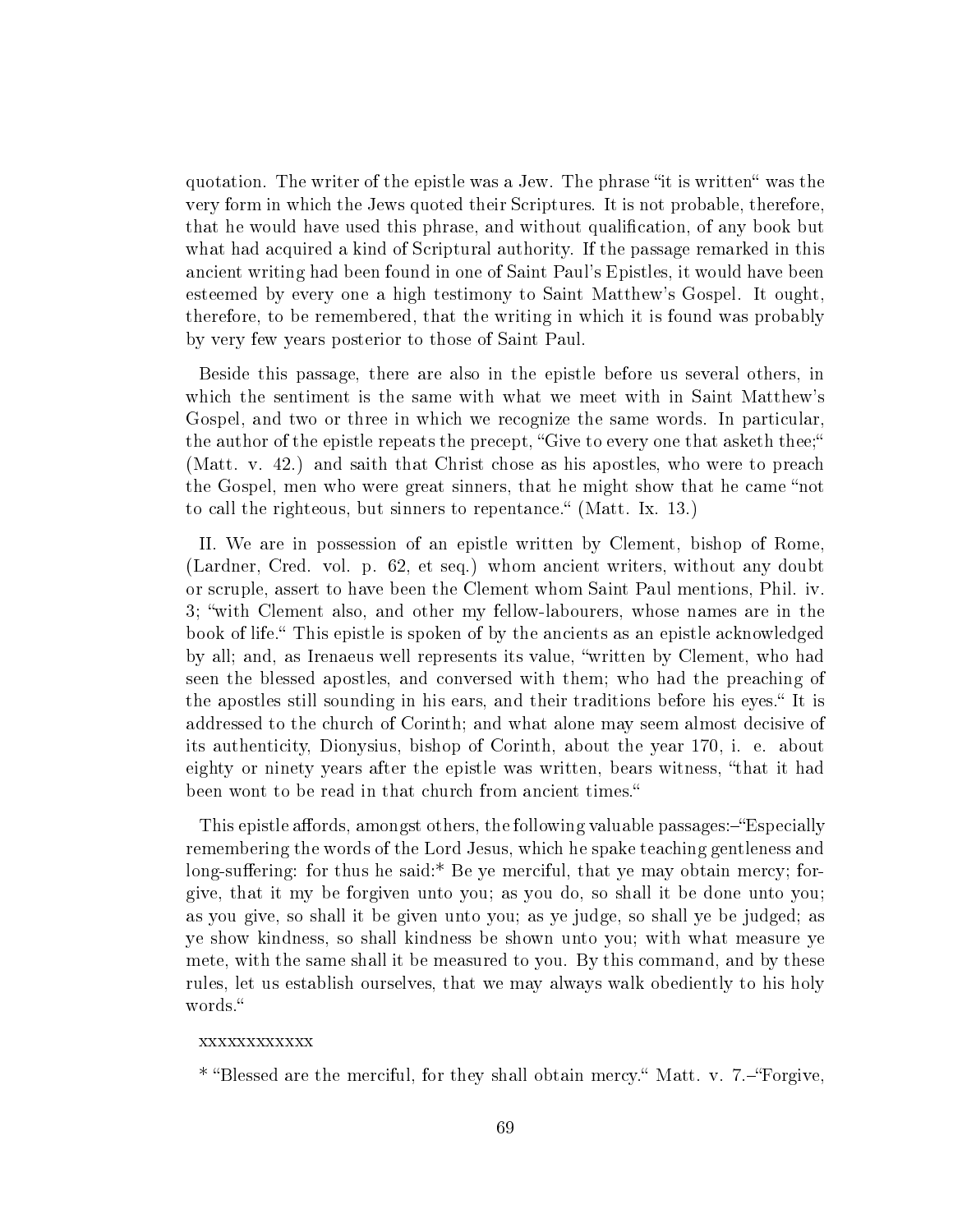and ye shall be forgiven; give, and it shall be given unto you." Luke vi. 37, 38.-Judge not, that ye be not judged; for with what judgment ye judge, ye shall be judged; and with what measure ye mete, it shall be measured to you again. Matt. vii. 1, 2. xxxxxxxxxxxx

Again; "Remember the words of the Lord Jesus, for he said, Woe to that man by whom offences come; it were better for him that he had not been born, than that he should offend one of my elect; it were better for him that a millstone should be tied about his neck, and that he should be drowned in the sea, than that he should offend one of my little ones."\*

### xxxxxxxxxxxx

\* Matt. xviii. 6. "But whoso shall offend one of these little ones which believe in me, it were better for him that a mill-stone were hanged about his neck, and that he were cast into the sea." The latter part of the passage in Clement agrees exactly with Luke xvii. 2; "It were better for him that a mill-stone were hanged about his neck, and he cast into the sea, than that he should offend one of these little ones." xxxxxxxxxxx

In both these passages we perceive the high respect paid to the words of Christ as recorded by the evangelists; "Remember the words of the Lord Jesus;-by this command, and by these rules, let us establish ourselves, that we may always walk obediently to his holy words." We perceive also in Clement a total unconsciousness of doubt whether these were the real words of Christ, which are read as such in the Gospels. This observation indeed belongs to the whole series of testimony, and especially to the most ancient part of it. Whenever anything now read in the Gospels is met with in an early Christian writing, it is always observed to stand there as acknowledged truth, i. e. to be introduced without hesitation, doubt, or apology. It is to be observed also, that, as this epistle was written in the name of the church of Rome, and addressed to the church of Corinth, it ought to be taken as exhibiting the judgment not only of Clement, who drew up the letter, but of these churches themselves, at least as to the authority of the books referred to.

It may be said that, as Clement has not used words of quotation, it is not certain that he refers to any book whatever. The words of Christ which he has put down, he might himself have heard from the apostles, or might have received through the ordinary medium of oral tradition. This has been said: but that no such inference can be drawn from the absence of words of quotation, is proved by the three following considerations:-First, that Clement, in the very same manner, namely, without any mark of reference, uses a passage now found in the epistle to the Romans; (Rom. i. 29.) which passage, from the peculiarity of the words which compose it, and from their order, it is manifest that he must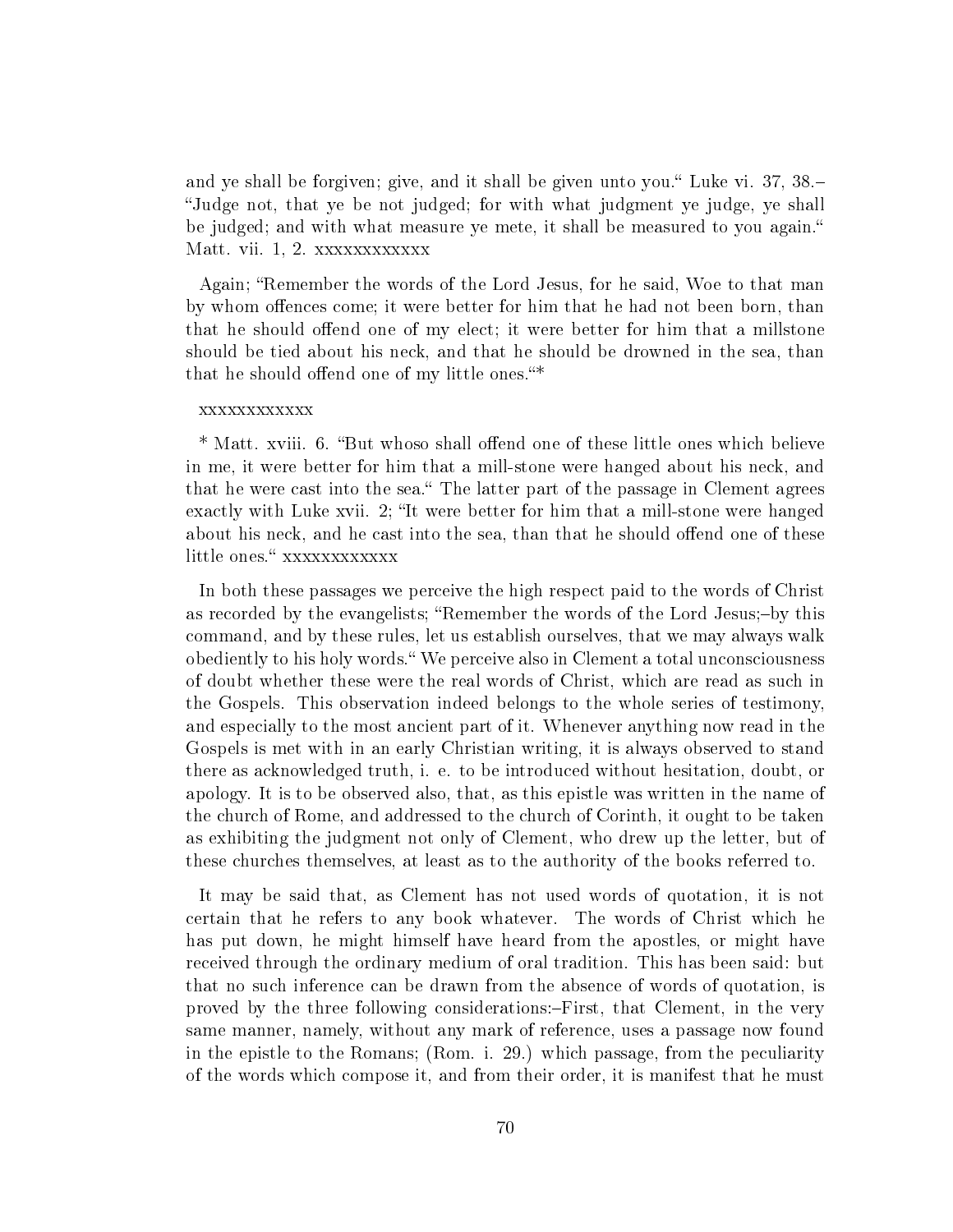have taken from the book. The same remark may be repeated of some very singular sentiments in the Epistle to the Hebrews. Secondly, that there are many sentences of Saint Paul's First Epistle to the Corinthians standing in Clement's epistle without any sign of quotation, which yet certainly are quotations; because it appears that Clement had Saint Paul's epistle before him, inasmuch as in one place he mentions it in terms too express to leave us in any doubt:-"Take into your hands the epistle of the blessed apostle Paul." Thirdly, that this method of adopting words of Scripture without reference or acknowledgment was, as will appear in the sequel, a method in general use amongst the most ancient Christian writers. These analogies not only repel the objection, but cast the presumption on the other side, and afford a considerable degree of positive proof, that the words in question have been borrowed from the places of Scripture in which we now find them. But take it if you will the other way, that Clement had heard these words from the apostles or first teachers of Christianity; with respect to the precise point of our argument, viz. that the Scriptures contain what the apostles taught, this supposition may serve almost as well.

III. Near the conclusion of the epistle to the Romans, Saint Paul, amongst others, sends the following salutation: Salute Asyncritus, Phlegon, Hermas, Patrobas, Hermes, and the brethren which are with them." Of Hermas, who appears in this catalogue of Roman Christians as contemporary with Saint Paul, a book bearing the name, and it is most probably rightly, is still remaining. It is called the Shepherd, (Lardner, Cred. vol. i. p. 111.) or pastor of Hermas. Its antiquity is incontestable, from the quotations of it in Irenaeus, A.D. 178; Clement of Alexandria, A.D. 194; Tertullian, A.D. 200; Origen, A.D. 230. The notes of time extant in the epistle itself agree with its title, and with the testimonies concerning it, for it purports to have been written during the life-time of Clement.

In this place are tacit allusions to Saint Matthew's, Saint Luke's, and Saint John's Gospels; that is to say, there are applications of thoughts and expressions found in these Gospels, without citing the place or writer from which they were taken. In this form appear in Hermas the confessing and denying of Christ; (Matt. x. :i2, 33, or, Luke xli. 8, 9.) the parable of the seed sown (Matt. xiii. 3, or, Luke viii. 5); the comparison of Christ's disciples to little children; the saying "he that putteth away his wife, and marrieth another, committeth adultery" (Luke xvi. 18.); The singular expression, "having received all power from his Father," in probable allusion to Matt. xxviii.  $18$ ; and Christ being the "gate," or only way of coming "to God," in plain allusion to John xiv.  $6$ ; x. 7, 9. There is also a probable allusion to Acts v. 32.

This piece is the representation of a vision, and has by many been accounted a weak and fanciful performance. I therefore observe, that the character of the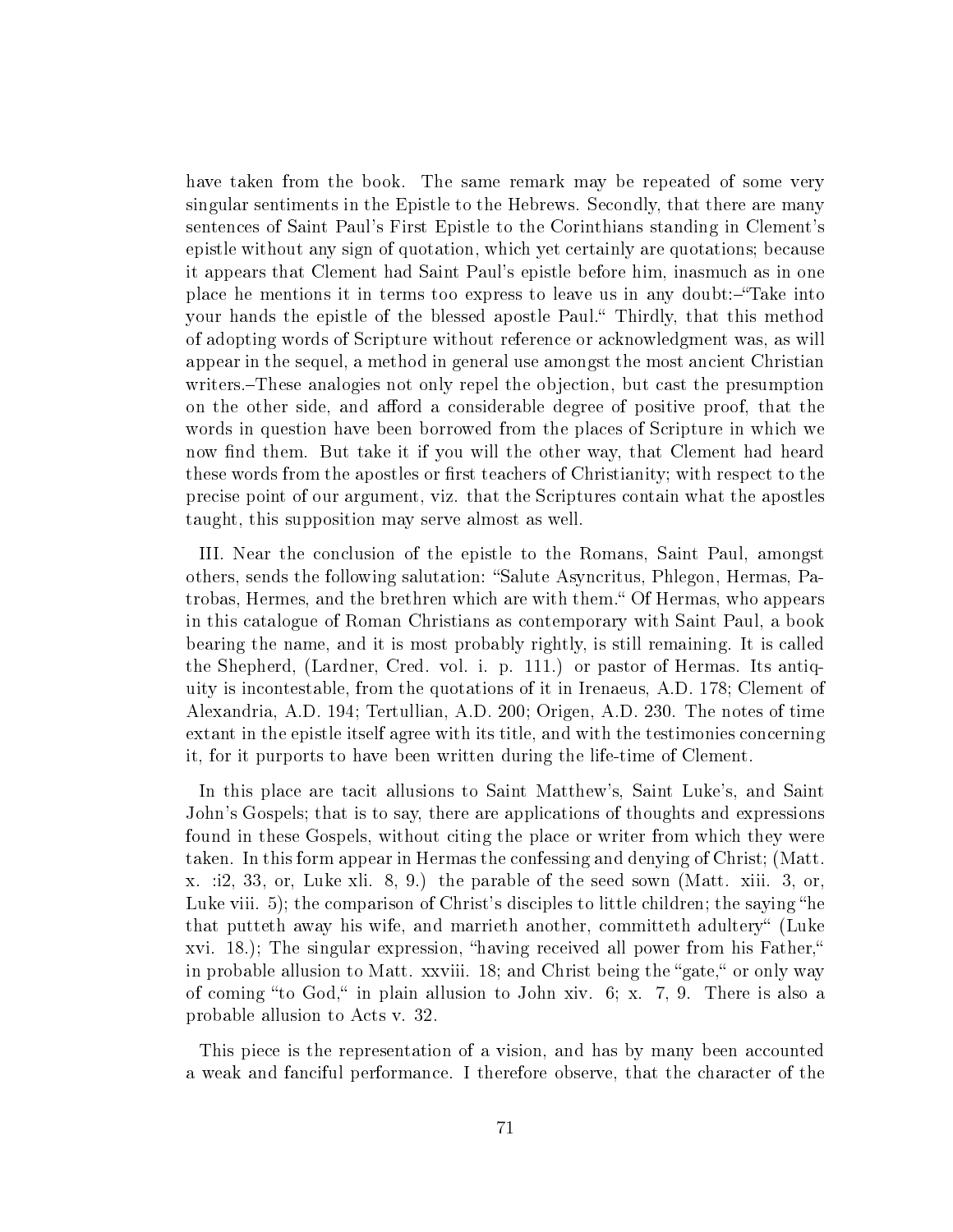writing has little to do with the purpose for which we adduce it. It is the age in which it was composed that gives the value to its testimony.

IV. Ignatius, as it is testified by ancient Christian writers, became bishop of Antioch about thirty-seven years after Christ's ascension; and, therefore, from his time, and place, and station, it is probable that he had known and conversed with many of the apostles. Epistles of Ignatius are referred to by Polycarp, his contemporary. Passages found in the epistles now extant under his name are quoted by Irenaeus, A.D. 178; by Origen, A.D. 230; and the occasion of writing the epistles is given at large by Eusebius and Jerome. What are called the smaller epistles of Ignatius are generally deemed to be those which were read by Irenaeus, Origen, and Eusebius (Lardner, Cred. vol. i. p. 147.).

In these epistles are various undoubted allusions to the Gospels of Saint Matthew and Saint John; yet so far of the same form with those in the preceding articles, that, like them, they are not accompanied with marks of quotation.

Of these allusions the following are clear specimens:

Matt.<sup>\*</sup>: "Christ was baptized of John, that all righteousness might be fulfilled by him." "Be ye wise as serpents in all things, and harmless as a dove."

John+: Yet the Spirit is not deceived, being from God: for it knows whence it comes and whither it goes." "He (Christ) is the door of the Father, by which enter in Abraham and Isaac, and Jacob, and the apostles, and the church.

### xxxxxxxxxxxx

\* Chap. iii. 15. "For thus it becometh us to fulfil all righteousness." Chap. x. 16. "Be ye therefore wise as serpents, and harmless as doves."

 $+$  Chap. iii. 8. "The wind bloweth where it listeth and thou hearest the sound thereof, but canst not tell whence it cometh, and whither it goeth; so is everyone that is born of the Spirit. Chap. x. 9. If am the door; by me if any man enter in he shall be saved." xxxxxxxxxxxx

As to the manner of quotation, this is observable;-Ignatius, in one place, speaks of St. Paul in terms of high respect, and quotes his Epistle to the Ephesians by name; yet, in several other places, he borrows words and sentiments from the same epistle without mentioning it; which shows that this was his general manner of using and applying writings then extant, and then of high authority.

V. Polycarp (Lardner, Cred. vol. i. 192.) had been taught by the apostles; had conversed with many who had seen Christ; was also by the apostles appointed bishop of Smyrna. This testimony concerning Polycarp is given by Irenaeus,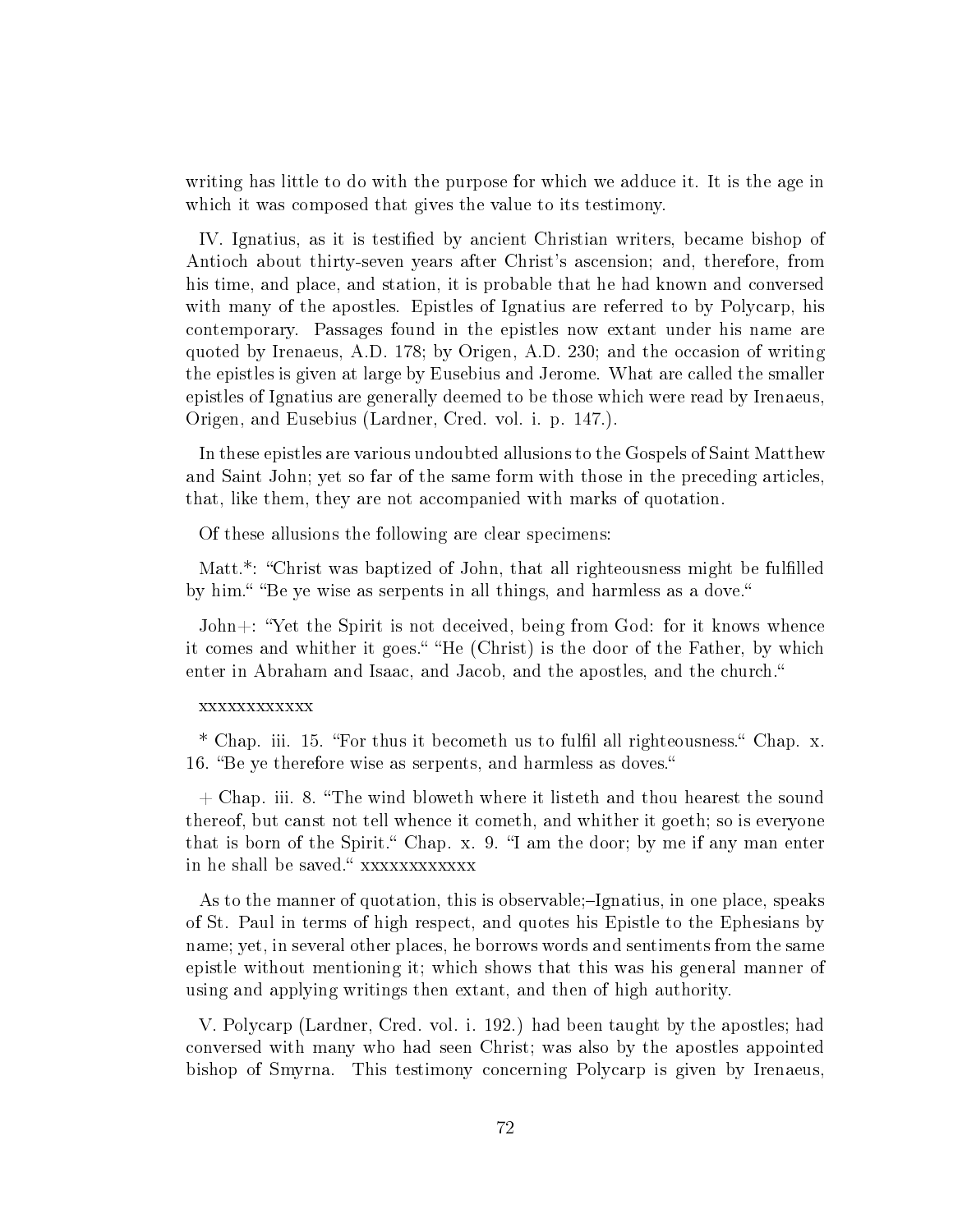who in his youth had seen him:-"I can tell the place," saith Irenaeus, "in which the blessed Polycarp sat and taught, and his going out and coming in, and the manner of his life, and the form of his person, and the discourses he made to the people, and how he related his conversation with John, and others who had seen the Lord, and how he related their sayings, and what he had heard concerning the Lord, both concerning his miracles and his doctrine, as he had received them from the eyewitnesses of the word of life: all which Polycarp related agreeable to the Scriptures.

Of Polycarp, whose proximity to the age and country and persons of the apostles is thus attested, we have one undoubted epistle remaining. And this, though a short letter, contains nearly forty clear allusions to books of the New Testament; which is strong evidence of the respect which Christians of that age bore for these books.

Amongst these, although the writings of St. Paul are more frequently used by Polycarp than any other parts of Scripture, there are copious allusions to the Gospel of St. Matthew, some to passages found in the Gospels both of Matthew and Luke, and some which more nearly resemble the words in Luke.

I select the following as fixing the authority of the Lord's prayer, and the use of it amongst the primitive Christians: "If therefore we pray the Lord, that he will forgive us, we ought also to forgive.

With supplication beseeching the all-seeing God not to lead us into temptation.

And the following, for the sake of repeating an observation already made, that words of our Lord found in our Gospels were at this early day quoted as spoken by him; and not only so, but quoted with so little question or consciousness of doubt about their being really his words, as not even to mention, much less to canvass, the authority from which they were taken:

But remembering what the Lord said, teaching, Judge not, that ye be not judged; forgive, and ye shall be forgiven; be ye merciful, that ye may obtain mercy; with what measure ye mete, it shall be measured to you again." (Matt. vii. 1, 2; v. 7; Luke vi. 37, 38.)

Supposing Polycarp to have had these words from the books in which we now find them, it is manifest that these books were considered by him, and, as he thought, considered by his readers, us authentic accounts of Christ's discourses; and that that point was incontestible sic.

The following is a decisive, though what we call a tacit reference to St. Peter's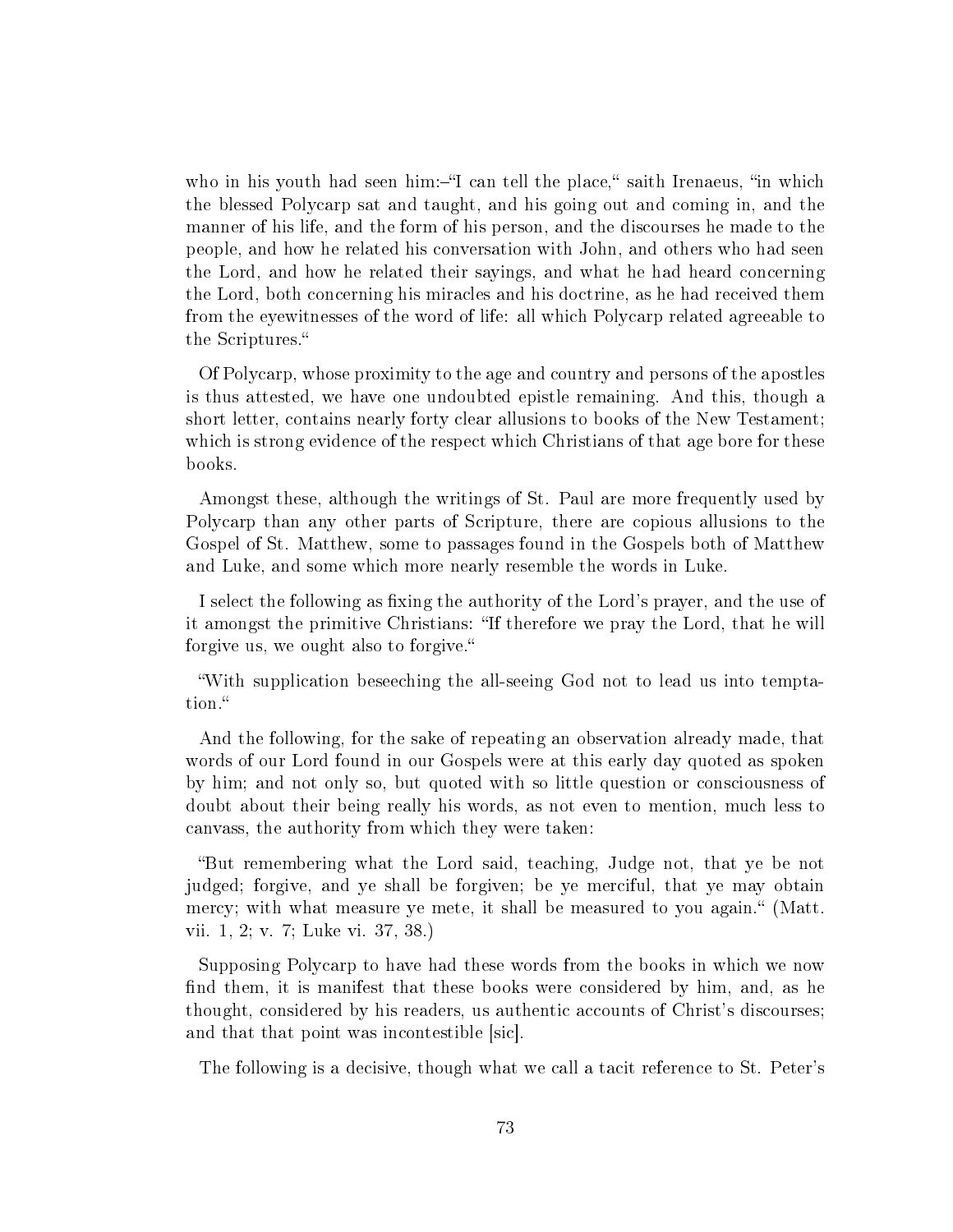speech in the Acts of the Apostles:-"whom God hath raised, having loosed the pains of death." (Acts ii. 24.)

VI. Papias, (Lardner, Cred. vol. i. p. 239.) a hearer of John, and companion of Polycarp, as Irenaeus attests, and of that age, as all agree, in a passage quoted by Eusebius, from a work now lost, expressly ascribes the respective Gospels to Matthew and Mark; and in a manner which proves that these Gospels must have publicly borne the names of these authors at that time, and probably long before; for Papias does not say that one Gospel was written by Matthew, and another by Mark; but, assuming this as perfectly well known, he tells us from what materials Mark collected his account, viz. from Peter's preaching, and in what language Matthew wrote, viz. in Hebrew. Whether Papias was well informed in this statement, or not; to the point for which I produce this testimony, namely, that these books bore these names at this time, his authority is complete.

The writers hitherto alleged had all lived and conversed with some of the apostles. The works of theirs which remain are in general very short pieces, yet rendered extremely valuable by their antiquity; and none, short as they are, but what contain some important testimony to our historical Scriptures.<sup>\*</sup>

#### xxxxxxxxxxxx

\* That the quotations are more thinly strewn in these than in the writings of the next and of succeeding ages, is in a good measure accounted for by the observation, that the Scriptures of the New Testament had not yet, nor by their recency hardly could have, become a general part of Christian education; read as the Old Testament was by Jews and Christians from their childhood, and thereby intimately mixing, as that had long done, with all their religious ideas, and with their language upon religious subjects. In process of time, and as soon perhaps as could be expected, this came to be the case. And then we perceive the effect, in a proportionably greater frequency, as well as copiousness of allusion.—Mich. Introd. c. ii. sect. vi. xxxxxxxxxxxx

VII. Not long after these, that is, not much more than twenty years after the last, follows Justin Martyr (Lardner, Cred. vol. i. p. 258.). His remaining works are much larger than any that have yet been noticed. Although the nature of his two principal writings, one of which was addressed to heathens, and the other was a conference with a Jew, did not lead him to such frequent appeals to Christian books as would have appeared in a discourse intended for Christian readers; we nevertheless reckon up in them between twenty and thirty quotations of the Gospels and Acts of the Apostles, certain, distinct, and copious: if each verse be counted separately, a much greater number; if each expression, a very great one.\*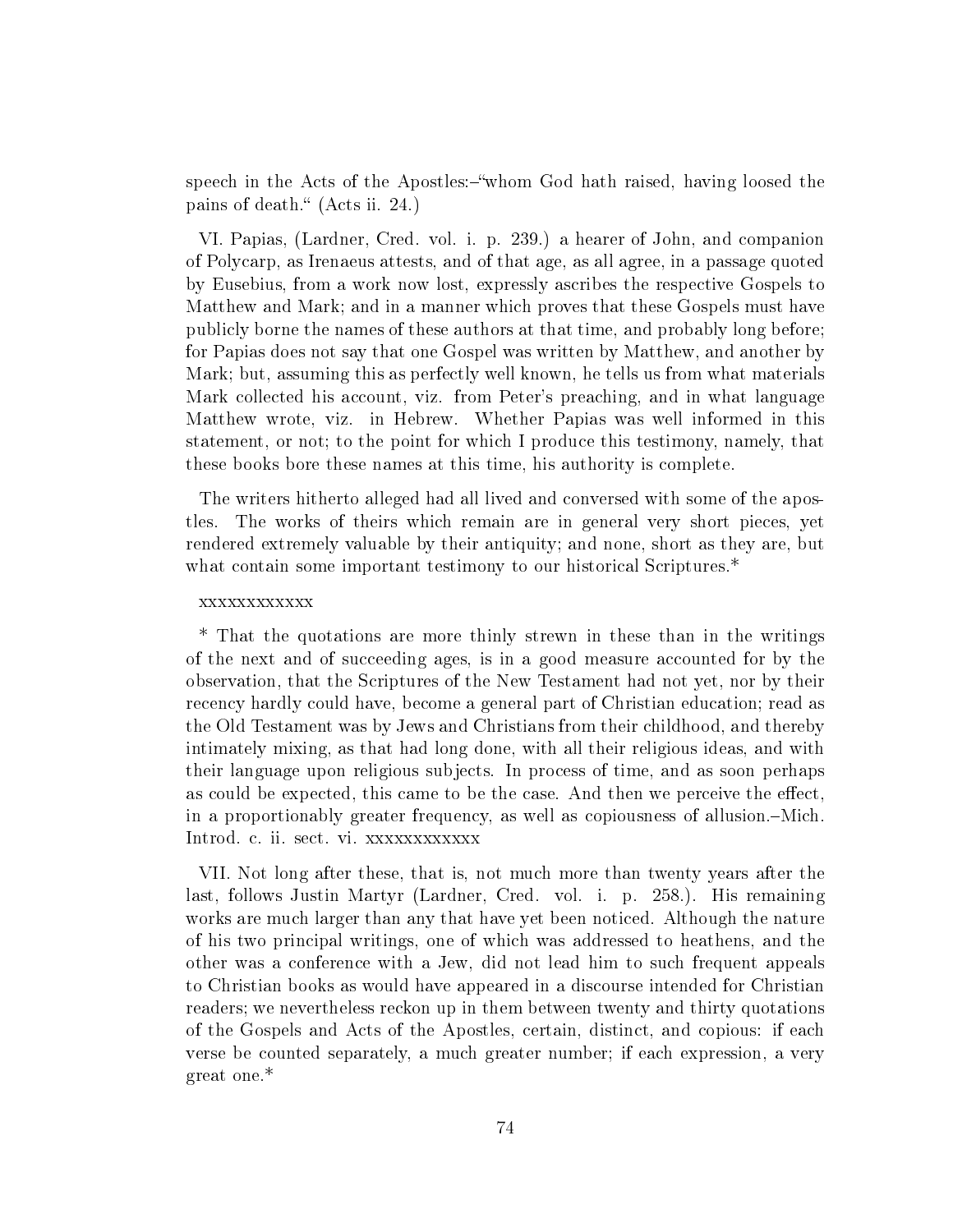#### xxxxxxxxxxxx

\* He cites our present canon, and particularly our four Gospels, continually, I dare say, above two hundred times." Jones's New and Full Method. Append. vol. i. p. 589, ed. 1726. xxxxxxxxxxxx

We meet with quotations of three of the Gospels within the compass of half a page: And in other words he says, Depart from me into outer darkness, which the Father hath prepared for Satan and his angels," (which is from Matthew xxv. 41.) "And again he said, in other words, I give unto you power to tread upon serpents and scorpions, and venomous beasts, and upon all the power of the enemy." (This from Luke x. 19.) "And before he was crucified, he said, The Son of Man must suffer many things, and be rejected of the Scribes and Pharisees, and be crucified, and rise again the third day." (This from Mark viii. 31.)

In another place Justin quotes a passage in the history of Christ's birth, as delivered by Matthew and John, and fortifies his quotation by this remarkable testimony: "As they have taught, who have written the history of all things concerning our Saviour Jesus Christ; and we believe them. Quotations are also found from the Gospel of Saint John. What moreover seems extremely material to be observed is, that in all Justin's works, from which might be extracted almost a complete life of Christ, there are but two instances in which he refers to anything as said or done by Christ, which is not related concerning him in our present Gospels: which shows, that these Gospels, and these, we may say, alone, were the authorities from which the Christians of that day drew the information upon which they depended. One of these instances is of a saying of Christ, not met with in any book now extant.+

### xxxxxxxxxxxx

 $+$  "Wherefore also our Lord Jesus Christ has said, In whatsoever I shall find you, in the same I will also judge you." Possibly Justin designed not to quote any text, but to represent the sense of many of our Lord's sayings. Fabrieius has observed, that this saying has been quoted by many writers, and that Justin is the only one who ascribes it to our Lord, and that perhaps by a slip of his memory. Words resembling these are read repeatedly in Ezekiel; "I will judge them according to their ways; (chap. vii. 3; xxxiii. 20.) It is remarkable that Justin had just before expressly quoted Ezekiel. Mr. Jones upon this circumstance founded a conjecture, that Justin wrote only "the Lord hath said," intending to quote the words of God, or rather the sense of those words in Ezekiel; and that some transcriber, imagining these to be the words of Christ, inserted in his copy the addition "Jesus Christ." Vol. 1. p. 539. xxxxxxxxxxxx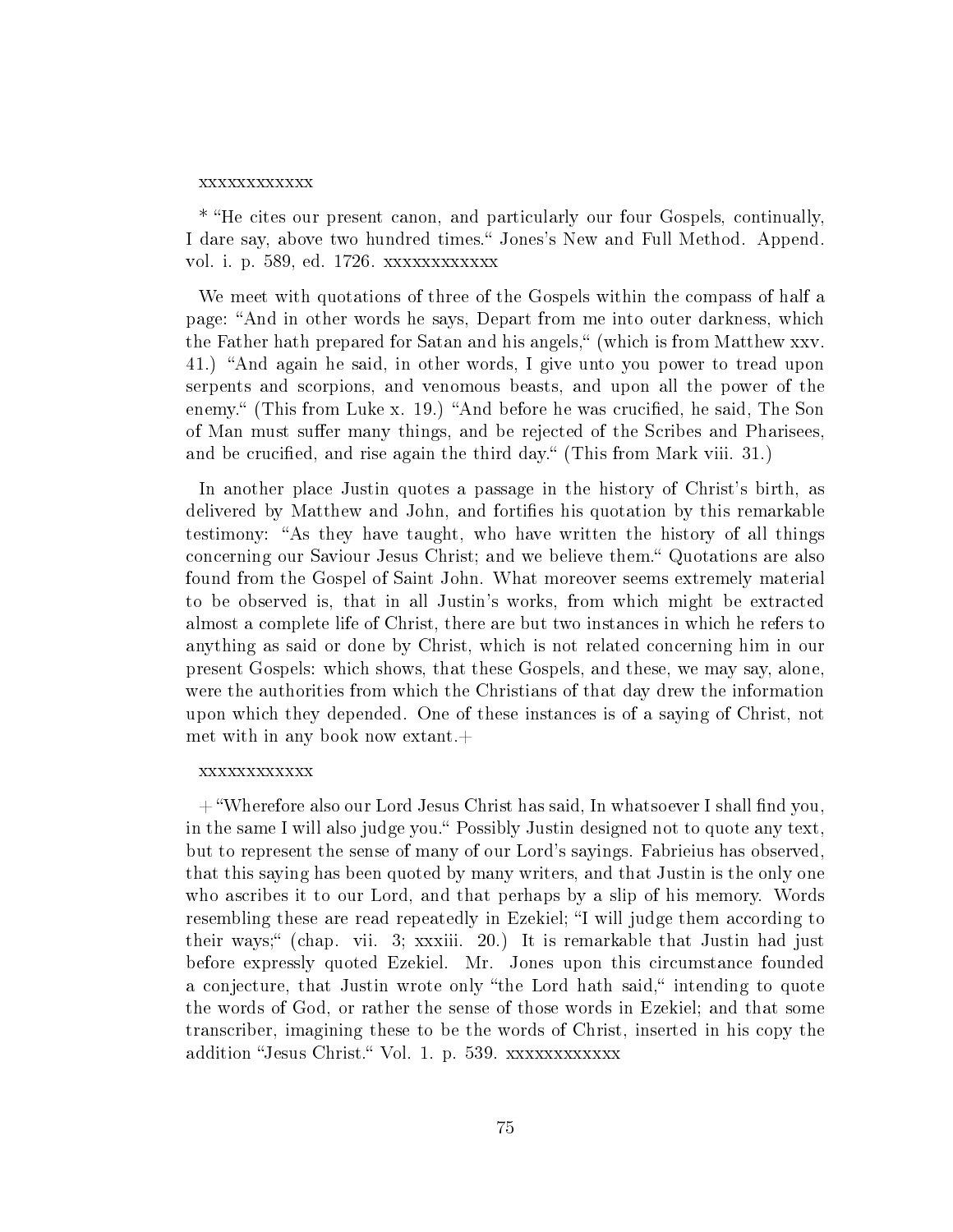The other of a circumstance in Christ's baptism, namely, a fiery or luminous appearance upon the water, which, according to Epiphanius, is noticed in the Gospel of the Hebrews: and which might be true: but which, whether true or false, is mentioned by Justin, with a plain mark of diminution when compared with what he quotes as resting upon Scripture authority. The reader will advert to this distinction: "and then, when Jesus came to the river Jordan, where John was baptizing, as Jesus descended into the water, a fire also was kindled in Jordan: and when he came up out of the water, (the apostles of this our Christ have written), that the Holy Ghost lighted upon him as a dove."

All the references in Justin are made without mentioning the author; which proves that these books were perfectly notorious, and that there were no other accounts of Christ then extant, or, at least, no other so received and credited as to make it necessary to distinguish these from the rest.

But although Justin mentions not the author's name, he calls the books, "Memoirs composed by the Apostles;" "Memoirs composed by the Apostles and their Companions; which descriptions, the latter especially, exactly suit with the titles which the Gospels and Acts of the Apostles now bear.

VIII. Hegesippus (Lardner, Cred. vol. i. p. 314.) came about thirty years after Justin. His testimony is remarkable only for this particular; that he relates of himself that, travelling from Palestine to Rome, he visited, on his journey, many bishops; and that, "in every succession, and in every city, the same doctrine is taught, which the Law and the Prophets, and the Lord teacheth." This is an important attestation, from good authority, and of high antiquity. It is generally understood that by the word "Lord," Hegesippus intended some writing or writings, containing the teaching of Christ; in which sense alone the term combines with the other term "Law and Prophets," which denote writings; and together with them admit of the verb "teacheth" in the present tense. Then, that these writings were some or all of the books of the New Testament, is rendered probable from hence, that in the fragments of his works, which are preserved in Eusebius, and in a writer of the ninth century, enough, though it be little, is left to show, that Hegesippus expressed divers thing in the style of the Gospels, and of the Acts of the Apostles; that he referred to the history in the second chapter of Matthew, and recited a text of that Gospel as spoken by our Lord.

IX. At this time, viz. about the year 170, the churches of Lyons and Vienne, in France, sent a relation of the sufferings of their martyrs to the churches of Asia and Phrygia. (Lardner, Cred. vol. i. p. 332.) The epistle is preserved entire by Eusebius. And what carries in some measure the testimony of these churches to a higher age, is, that they had now for their bishop, Pothinus, who was ninety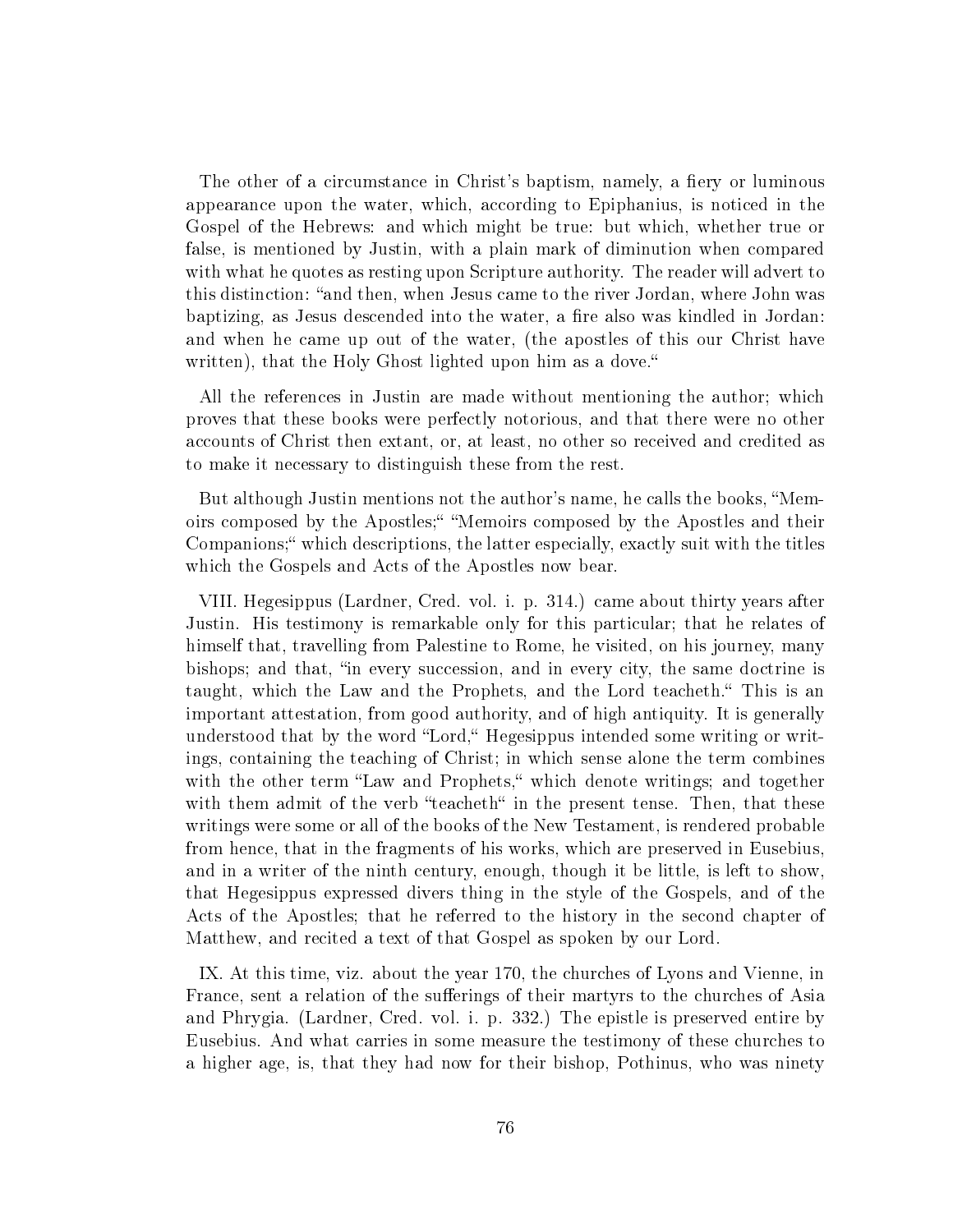years old, and whose early life consequently must have immediately joined on with the times of the apostles. In this epistle are exact references to the Gospels of Luke and John, and to the Acts of the Apostles; the form of reference the same as in all the preceding articles. That from Saint John is in these words: Then was fulfilled that which was spoken by the Lord, that whosoever killeth you, will think that he doeth God service." (John xvi. 2.)

X. The evidence now opens upon us full and clear. Irenaeus (Lardner, vol. i. p. 344.) succeeded Pothinus as bishop of Lyons. In his youth he had been a disciple of Polycarp, who was a disciple of John. In the time in which he lived, he was distant not much more than a century from the publication of the Gospels; in his instruction only by one step separated from the persons of the apostles. He asserts of himself and his contemporaries, that they were able to reckon up, in all the principal churches, the succession of bishops from the first. (Adv. Haeres. 1. iii. c. 3.) I remark these particulars concerning Irenaeus with more formality than usual, because the testimony which this writer affords to the historical books of the New Testament, to their authority, and to the titles which they bear, is express, positive, and exclusive. One principal passage, in which this testimony is contained, opens with a precise assertion of the point which we have laid down as the foundation of our argument, viz., that the story which the Gospels exhibit is the story which the apostles told. "We have not received," saith Irenaeus, "the knowledge of the way of our salvation by any others than those by whom the Gospel has been brought to us. Which Gospel they first preached, and afterwards, by the will of God, committed to writing, that it might be for time to come the foundation and pillar of our faith.–For after that our Lord arose from the dead, and they (the apostles) were endowed from above with the power of the Holy Ghost coming down upon them, they received a perfect knowledge of all things. They then went forth to all the ends of the earth, declaring to men the Message of heavenly peace, having all of them, and every one, alike the Gospel of God. Matthew then, among the Jews, wrote a Gospel in their own language, while Peter and Paul were preaching the Gospel at Rome, and founding a church there: and after their exit, Mark also, the disciple and interpreter of Peter, delivered to us in writing the things that had been preached by Peter and Luke, the companion of Paul, put down in a book the Gospel preached by him (Paul). Afterwards John, the disciple of the Lord, who also leaned upon his breast, he likewise published a Gospel while he dwelt at Ephesus in Asia." If any modern divine should write a book upon the genuineness of the Gospels, he could not assert it more expressly, or state their original more distinctly, than Irenaeus hath done within little more than a hundred years after they were published.

The correspondency, in the days of Irenaeus, of the oral and written tradition,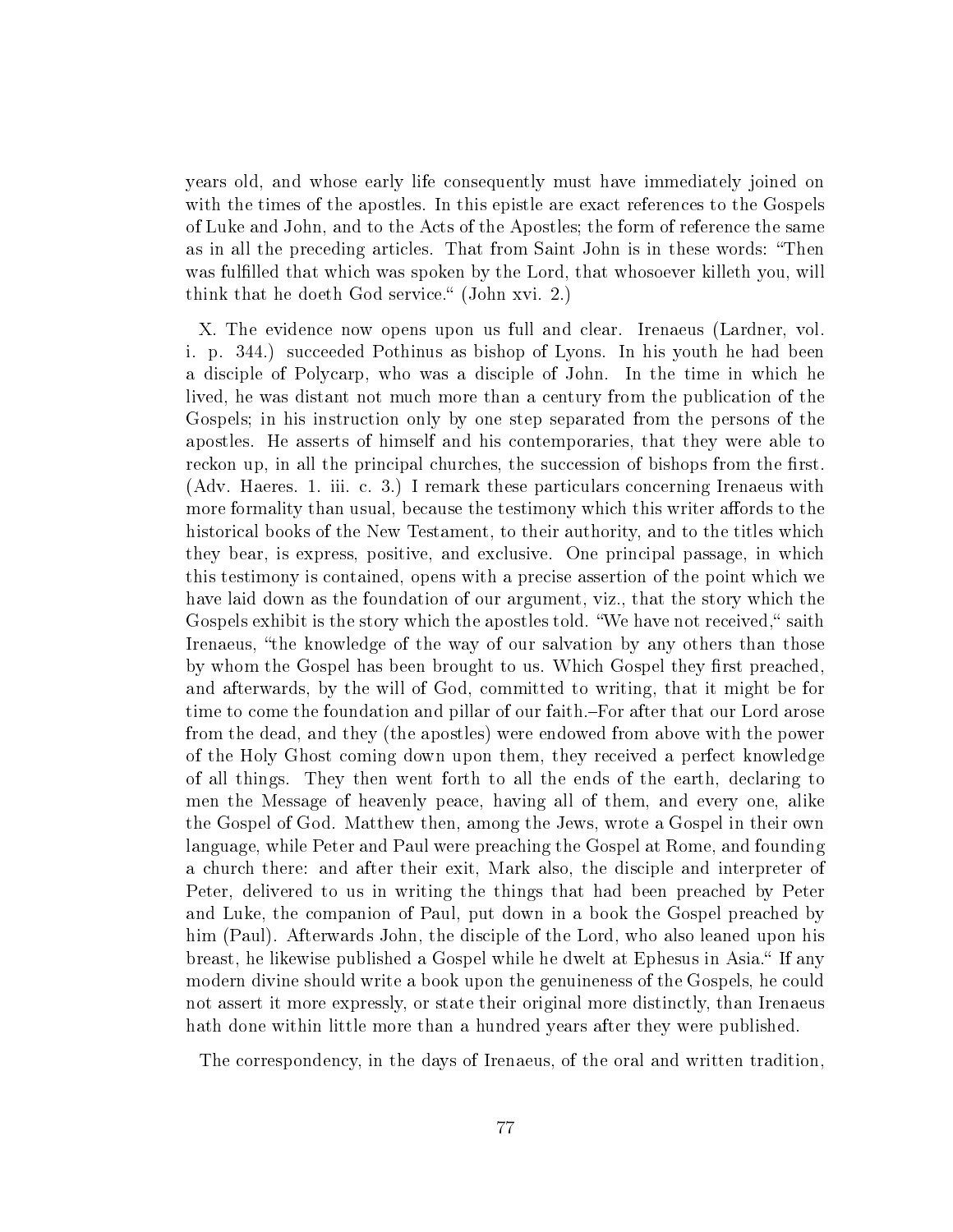and the deduction of the oral tradition through various channels from the age of the apostles, which was then lately passed, and, by consequence, the probability that the books truly delivered what the apostles taught, is inferred also with strict regularity from another passage of his works. "The tradition of the apostles," this father saith, "hath spread itself over the whole universe; and all they who search after the sources of truth will find this tradition to be held sacred in every church, We might enumerate all those who have been appointed bishops to these churches by the apostles, and all their successors, up to our days. It is by this uninterrupted succession that we have received the tradition which actually exists in the church, as also the doctrines of truth, as it was preached by the apostles. (Iren. in Haer. I. iii. c. 3.) The reader will observe upon this, that the same Irenaeus, who is now stating the strength and uniformity of the tradition, we have before seen recognizing, in the fullest manner, the authority of the written records; from which we are entitled to conclude, that they were then conformable to each other.

I have said that the testimony of Irenaeus in favour of our Gospels is exclusive of all others. I allude to a remarkable passage in his works, in which, for some reasons sufficiently fanciful, he endeavours to show that there could he neither more nor fewer Gospels than four. With his argument we have no concern. The position itself proves that four, and only four, Gospels were at that time publicly read and acknowledged. That these were our Gospels, and in the state in which we now have them, is shown from many other places of this writer beside that which we have already alleged. He mentions how Matthew begins his Gospel, bow Mark begins and ends his, and their supposed reasons for so doing. He enumerates at length the several passages of Christ's history in Luke, which are not found in any of the other evangelists. He states the particular design with which Saint John composed his Gospel, and accounts for the doctrinal declarations which precede the narrative.

To the book of the Acts of the Apostles, its author, and credit, the testimony of Irenaeus is no less explicit. Referring to the account of Saint Paul's conversion and vocation, in the ninth chapter of that book, "Nor can they," says he, meaning the parties with whom he argues, "show that he is not to be credited, who has related to us the truth with the greatest exactness." In another place, he has actually collected the several texts, in which the writer of the history is represented as accompanying Saint Paul; which leads him to deliver a summary of almost the whole of the last twelve chapters of the book.

In an author thus abounding with references and allusions to the Scriptures, there is not one to any apocryphal Christian writing whatever. This is a broad line of distinction between our sacred books and the pretensions of all others.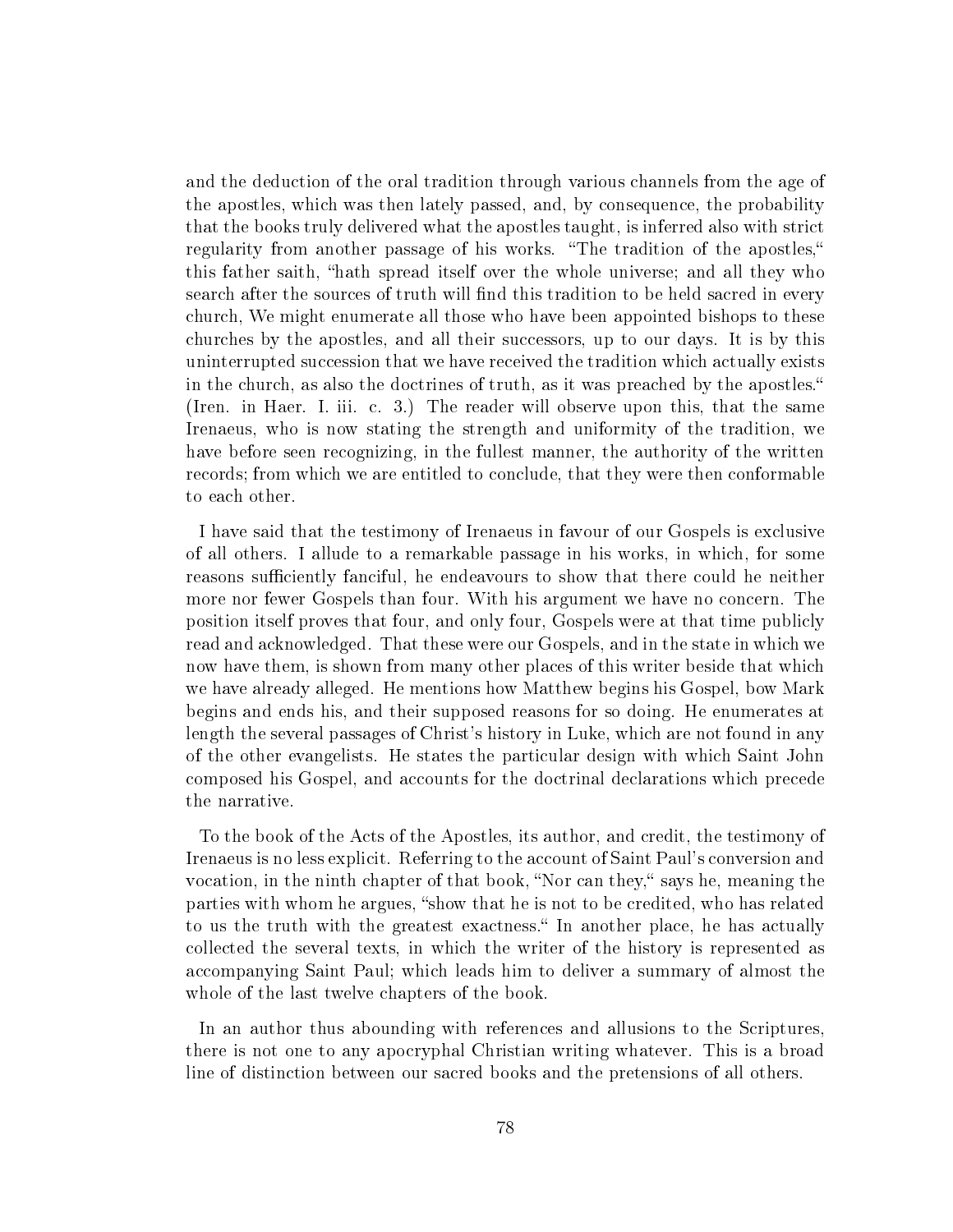The force of the testimony of the period which we have considered is greatly strengthened by the observation, that it is the testimony, and the concurring testimony, of writers who lived in countries remote from one another. Clement flourished at Rome, Ignatius at Antioch, Polycarp at Smyrna, Justin Martyr in Syria, and Irenaeus in France.

XI. Omitting Athenagoras and Theophilus, who lived about this time; (Lardner, vol. i. p.  $400 \& 422$ .) in the remaining works of the former of whom are clear references to Mark and Luke; and in the works of the latter, who was bishop of Antioch, the sixth in succession from the apostles, evident allusions to Matthew and John, and probable allusions to Luke (which, considering the nature of the compositions, that they were addressed to heathen readers, is as much as could be expected); observing also, that the works of two learned Christian writers of the same age, Miltiades and Pantaenus, (Lardner, vol. i. p.413, 450.) are now lost: of which Miltiades Eusebius records, that his writings "were monuments of zeal for the Divine Oracles; and which Pantaenus, as Jerome testifies, was a man of prudence and learning, both in the Divine Scriptures and secular literature, and had left many commentaries upon the Holy Scriptures then extant. Passing by these without further remark, we come to one of the most voluminous of ancient Christian writers, Clement of Alexandria (Lardner, vol. ii. p. 469.). Clement followed Irenaeus at the distance of only sixteen years, and therefore may be said to maintain the series of testimony in an uninterrupted continuation.

In certain of Clement's works, now lost, but of which various parts are recited by Eusebius, there is given a distinct account of the order in which the four Gospels were written. The Gospels which contain the genealogies were (he says) written first; Mark's next, at the instance of Peter's followers; and John's the last; and this account he tells us that he had received from presbyters of more ancient times. This testimony proves the following points; that these Gospels were the histories of Christ then publicly received and relied upon; and that the dates, occasions, and circumstances, of their publication were at that time subjects of attention and inquiry amongst Christians. In the works of Clement which remain, the four Gospels are repeatedly quoted by the names of their authors, and the Acts of the Apostles is expressly ascribed to Luke. In one place, after mentioning a particular circumstance, he adds these remarkable words: "We have not this passage in the four Gospels delivered to us, but in that according to the Egyptians; which puts a marked distinction between the four Gospels and all other histories, or pretended histories, of Christ. In another part of his works, the perfect confidence with which he received the Gospels is signified by him in these words: "That this is true appears from hence, that it is written in the Gospel according to Saint Luke;" and again, "I need not use many words, but only to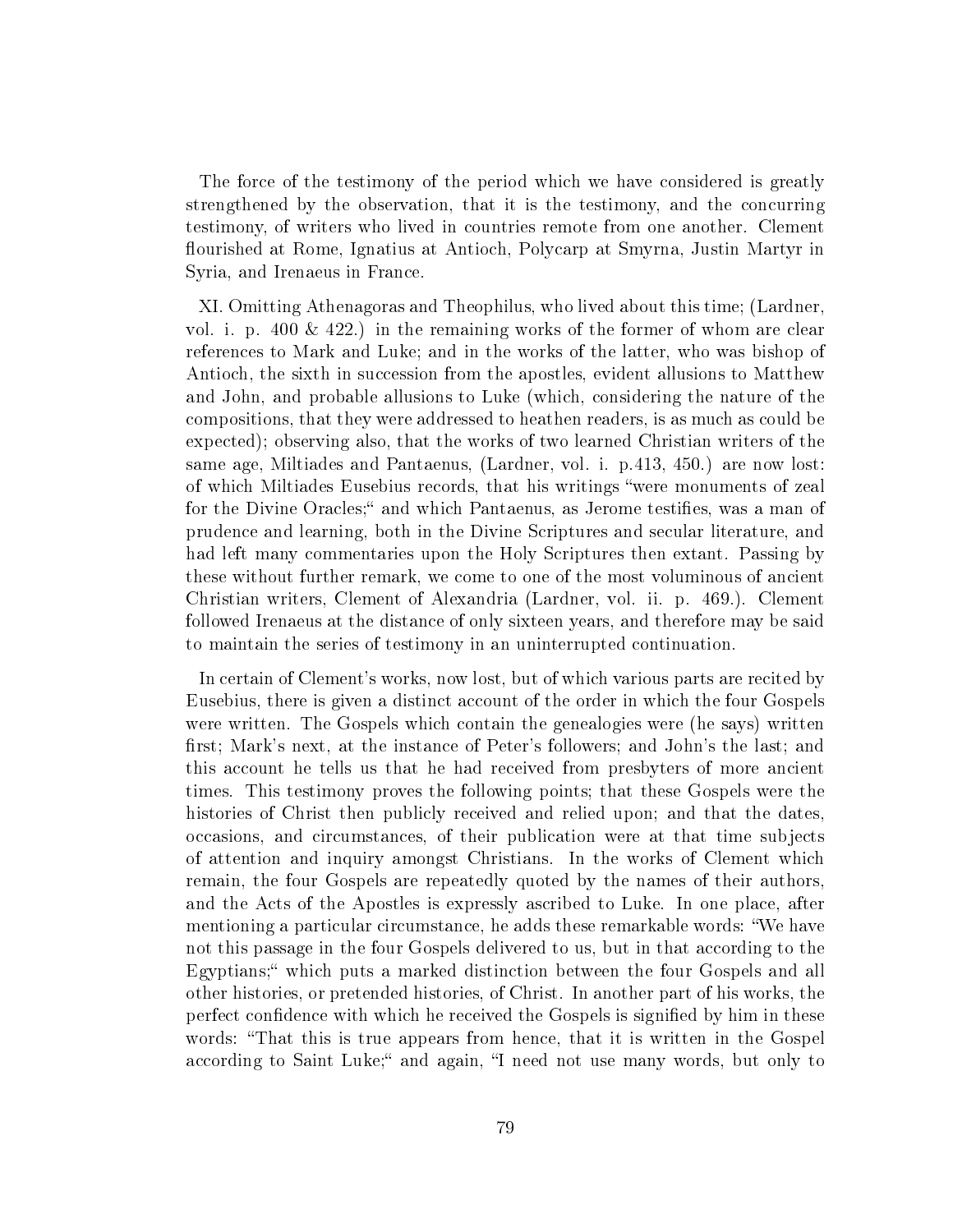allege the evangelic voice of the Lord." His quotations are numerous. The sayings of Christ, of which he alleges many, are all taken from our Gospels; the single exception to this observation appearing to be a loose quotation of a passage in Saint Matthew's Gospel.\*

### xxxxxxxxxxxx

\* Ask great things and the small shall be added unto you. Clement rather chose to expound the words of Matthew (chap. vi. 33), than literally to cite them; and this is most undeniably proved by another place in the same Clement, where he both produces the text and these words am an exposition:-"Seek ye first the kingdom of heaven and its righteousness, for these are the great things; but the small things, and things relating to this life, shall be added unto you. Jones's New and Full Method, vol. i. p. 553. xxxxxxxxxxxx

XII. In the age in which they lived, (Lardner, vol. ii. p. 561.) Tertullian joins on with Clement. The number of the Gospels then received, the names of the evangelists, and their proper descriptions, are exhibited by this writer in one short sentence:—"Among the apostles John and Matthew teach us the faith; among apostolical men, Luke and Mark refresh it. The next passage to be taken from Tertullian affords as complete an attestation to the authenticity of our books as can be well imagined. After enumerating the churches which had been founded by Paul at Corinth, in Galatia, at Philippi, Thessalonica, and Ephesus; the church of Rome established by Peter and Paul, and other churches derived from John; he proceeds thus:-"I say, then, that with them, but not with them only which are apostolical, but with all who have fellowship with them in the same faith, is that Gospel of Luke received from its first publication, which we so zealously maintain: and presently afterwards adds, "The same authority of the apostolical churches will support the other Gospels which we have from them and according to them, I mean John's and Matthew's; although that likewise which Mark published may be said to be Peter's, whose interpreter Mark was. In another place Tertullian affirms, that the three other Gospels were in the hands of the churches from the beginning, as well as Luke's. This noble testimony fixes the universality with which the Gospels were received and their antiquity; that they were in the hands of all, and had been so from the first. And this evidence appears not more than one hundred and fty years after the publication of the books. The reader must be given to understand that, when Tertullian speaks of maintaining or defending (tuendi) the Gospel of Saint Luke, he only means maintaining or defending the integrity of the copies of Luke received by Christian churches, in opposition to certain curtailed copies used by Marcion, against whom he writes.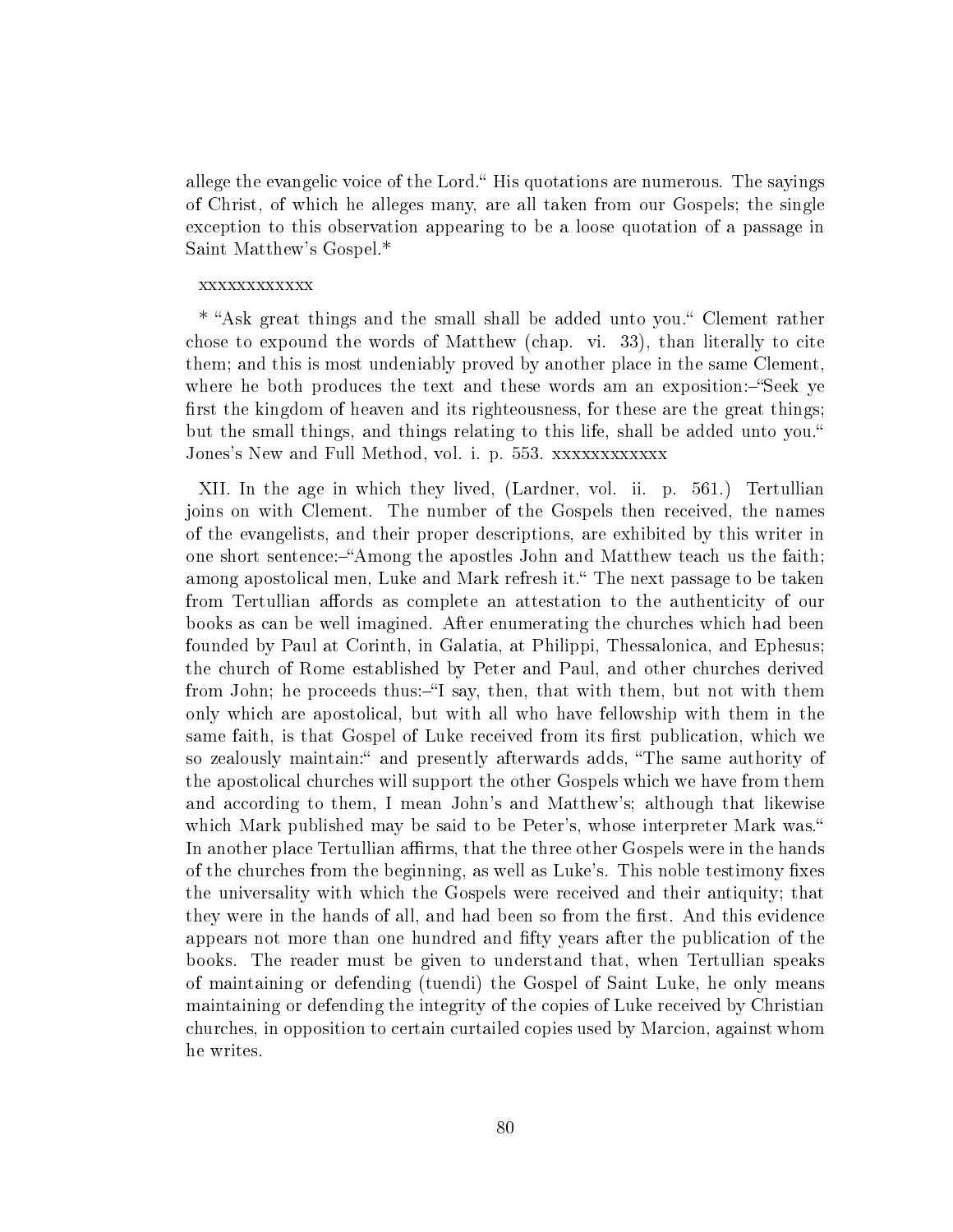This author frequently cites the Acts of the Apostles under that title, once calls it Luke's Commentary, and observes how Saint Paul's epistles confirm it.

After this general evidence, it is unnecessary to add particular quotations. These, however, are so numerous and ample as to have led Dr. Lardner to observe, that there are more and larger quotations of the small volume of the New Testament in this one Christian author, than there are of all the works of Cicero in writers of all characters for several ages. (Lardner, vol ii. p. 647.)

Tertullian quotes no Christian writing as of equal authority with the Scriptures, and no spurious books at all; a broad line of distinction, we may once more observe, between our sacred books and all others.

We may again likewise remark the wide extent through which the reputation of the Gospels, and of the Acts of the Apostles had spread, and the perfect consent, in this point, of distant and independent societies. It is now only about one hundred and fifty years since Christ was crucified; and within this period. to say nothing of the apostolical fathers who have been noticed already, we have Justin Martyr at Neapolis, Theophilus at Antioch, Irenaeus in France, Clement at Alexandria, Tertullian at Carthage, quoting the same books of historical Scriptures, and I may say, quoting these alone.

XIII. An interval of only thirty years, and that occupied by no small number of Christian writers, (Minucius Felix, Apollonius, Caius, Asterius Urbanus Alexander bishop of Jerusalem, Hippolytus, Ammonius Julius Africanus) whose works only remain in fragments and quotations, and in every one of which is some reference or other to the Gospels (and in one of them, Hippolytus, as preserved in Theodoret, is an abstract of the whole Gospel history), brings us to a name of great celebrity in Christian antiquity, Origen (Lardner, vol. iii. p. 234.) of Alexandria, who in the quantity of his writings exceeded the most laborious of the Greek and Latin authors. Nothing can be more peremptory upon the subject now under consideration, and, from a writer of his learning and information, more satisfactory, than the declaration of Origen, preserved, in an extract from his works, by Eusebius; "That the four Gospels alone are received without dispute by the whole church of God under heaven: to which declaration is immediately subjoined a brief history of the respective authors to whom they were then, as they are now, ascribed. The language holden concerning the Gospels, throughout the works of Origen which remain, entirely corresponds with the testimony here cited. His attestation to the Acts of the Apostles is no less Positive: "And Luke also once more sounds the trumpet, relating the acts of the apostles." The universality with which the Scriptures were then read is well signified by this writer in a passage in which he has occasion to observe against Celsus, That it is not in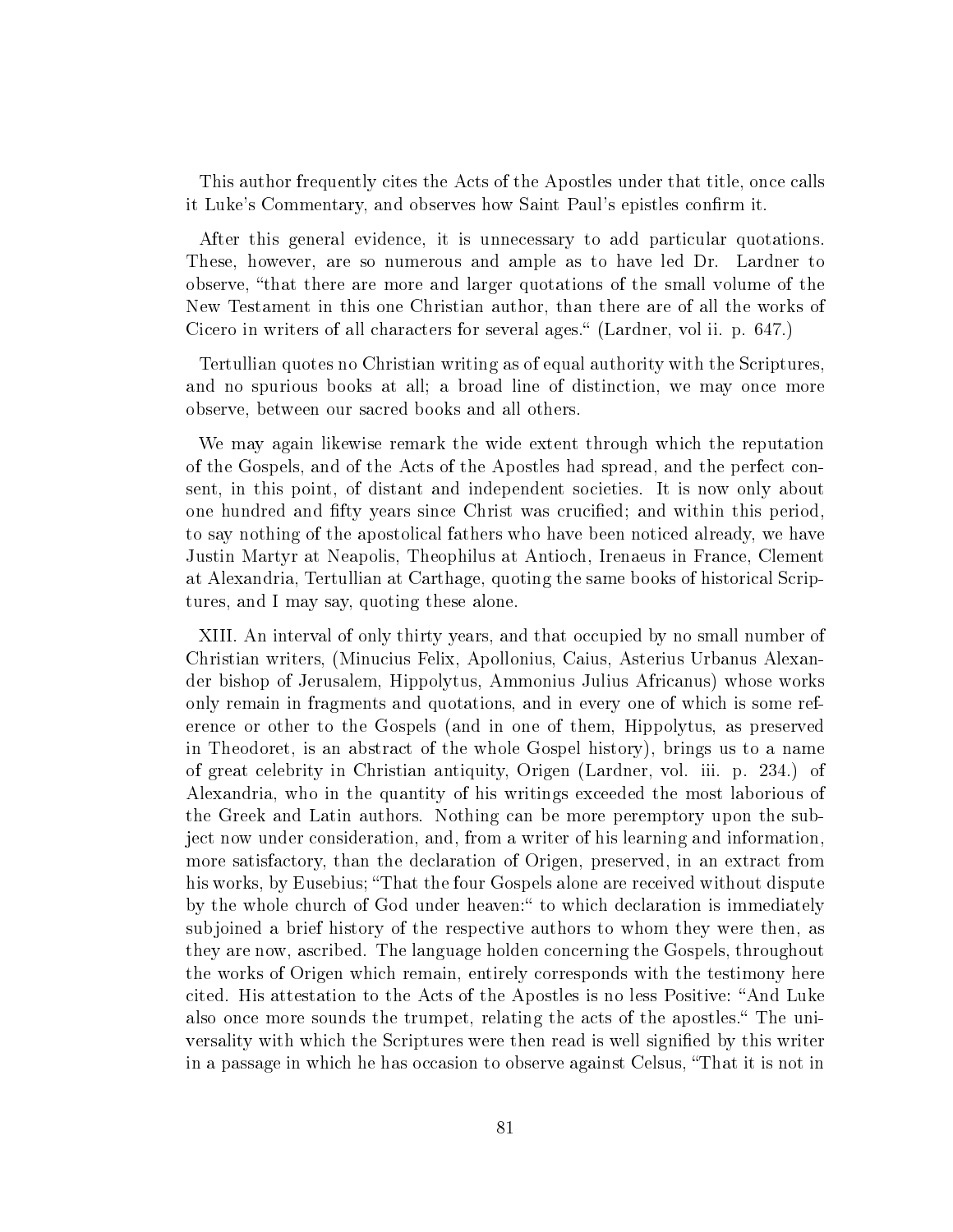any private books, or such as are read by a few only, and those studious persons, but in books read by everybody, That it is written, The invisible things of God from the creation of the world are clearly seen, being understood by things that are made." It is to no purpose to single out quotations of Scripture from such a writer as this. We might as well make a selection of the quotations of Scripture in Dr. Clarke's Sermons. They are so thickly sown in the works of Origen, that Dr. Mill says, "If we had all his works remaining, we should have before us almost the whole text of the Bible." (Mill, Proleg. esp. vi. p. 66.)

Origen notices, in order to censure, certain apocryphal Gospels. He also uses four writings of this sort; that is, throughout his large works he once or twice, at the most, quotes each of the four; but always with some mark, either of direct reprobation or of caution to his readers, manifestly esteeming them of little or no authority.

XIV. Gregory, bishop of Neocaesaea, and Dionysius of Alexandria, were scholars of Origen. Their testimony, therefore, though full and particular, may be reckoned a repetition only of his. The series, however, of evidence is continued by Cyprian, bishop of Carthage, who flourished within twenty years after Origen. "The church," said this father, "is watered, like Paradise, by four rivers, that is, by four Gospels. The Acts of the Apostles is also frequently quoted by Cyprian under that name, and under the name of the "Divine Scriptures." In his various writings are such constant and copious citations of Scripture, as to place this part of the testimony beyond controversy. Nor is there, in the works of this eminent African bishop, one quotation of a spurious or apocryphal Christian writing.

 $XV$ . Passing over a crowd<sup>\*</sup> of writers following Cyprian at different distances. but all within forty years of his time; and who all, in the perfect remains of their works, either cite the historical Scriptures of the New Testament, or speak of them in terms of profound respect: I single out Victorin, bishop of Pettaw, in Germany, merely on account of the remoteness of his situation from that of Origen and Cyprian, who were Africans; by which circumstance his testimony, taken in conjunction with theirs, proves that the Scripture histories, and the same histories, were known and received from one side of the Christian world to the other. This bishop (Lardner, vol. v. p. 214.) lived about the year 290: and in a commentary upon this text of the Revelation, "The first was like a lion, the second was like a calf, the third like a man, and the fourth like a flying eagle,  $\mu$  he makes out that by the four creatures are intended the four Gospels; and, to show the propriety of the symbols, he recites the subject with which each evangelist opens his history. The explication is fanciful, but the testimony positive. He also expressly cites the Acts of the Apostles.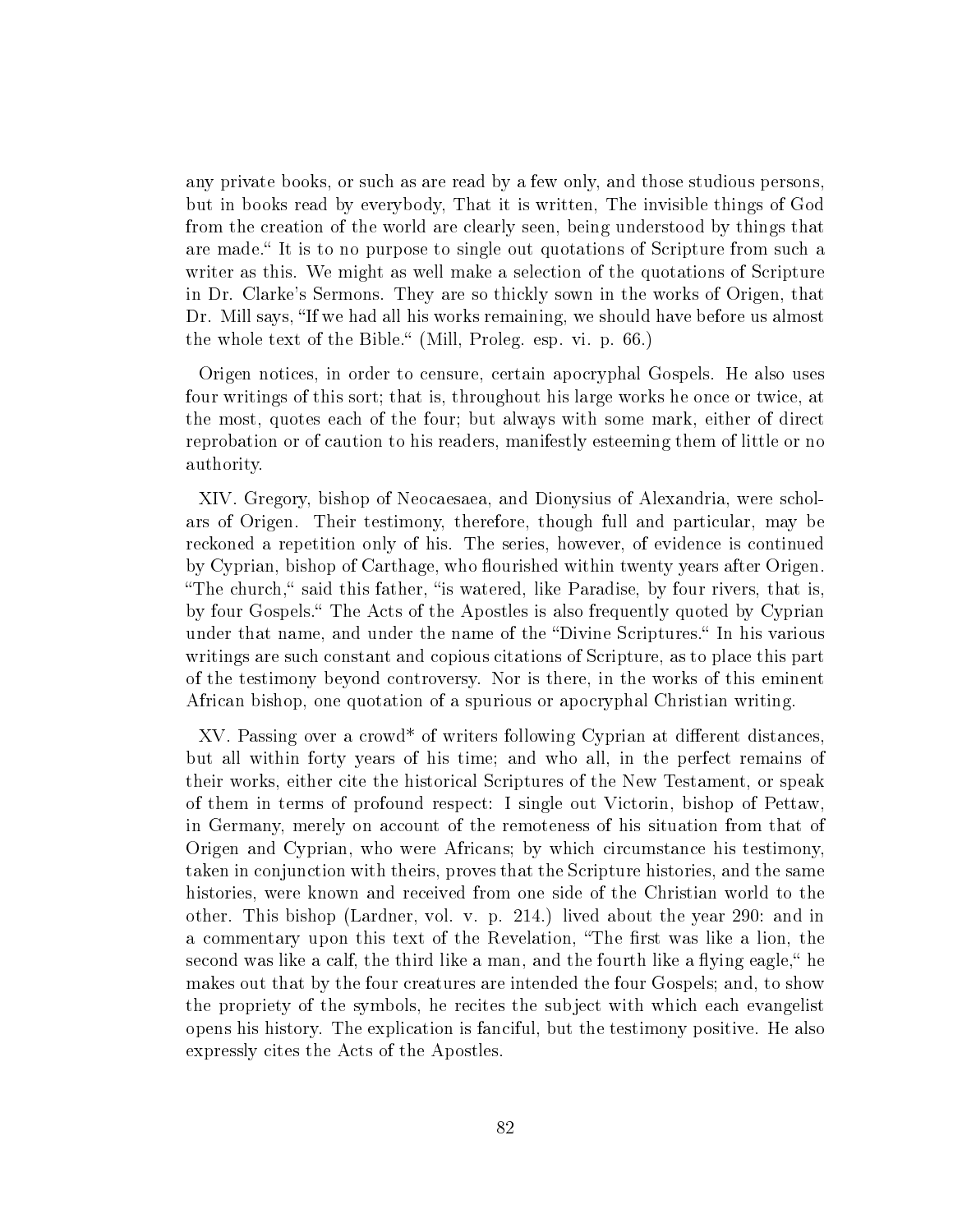#### xxxxxxxxxxxx

\* Novatus, Rome, A.D. 251; Dionysius, Rome, A.D. 259; Commodian, A.D. 270; Anatolius, Laodicea, A.D. 270; Theognostus A.D. 282; Methodius Lycia, A.D. 290; Phileas, Egypt, A.D. 296. xxxxxxxxxxxx

XVI. Arnobius and Lactantius (Lardner, vol. viii. p. 43, 201.), about the year 300, composed formal arguments upon the credibility of the Christian religion. As these arguments were addressed to Gentiles, the authors abstain from quoting Christian books by name, one of them giving this very reason for his reserve; but when they came to state, for the information of their readers, the outlines of Christ's history, it is apparent that they draw their accounts from our Gospels, and from no other sources; for these statements exhibit a summary of almost everything which is related of Christ's actions and miracles by the four evangelists. Arnobius vindicates, without mentioning their names, the credit of these historians; observing that they were eye-witnesses of the facts which they relate, and that their ignorance of the arts of composition was rather a confirmation of their testimony, than an objection to it. Lactantius also argues in defence of the religion, from the consistency, simplicity, disinterestedness, and sufferings of the Christian historians, meaning by that term our evangelists.

XVII. We close the series of testimonies with that of Eusebius, (Lardner, vol. viii. p. 33.) bishop of Caesarea who flourished in the year  $315$ , contemporary with, or posterior only by fifteen years to, the authors last cited. This voluminous writer, and most diligent collector of the writings of others, beside a variety of large works, composed a history of the affairs of Christianity from its origin to his own time. His testimony to the Scriptures is the testimony of a man much conversant in the works of Christian authors, written during the first three centuries of its era, and who had read many which are now lost. In a passage of his Evangelical Demonstration, Eusebius remarks, with great nicety, the delicacy of two of the evangelists, in their manner of noticing any circumstance which regarded themselves; and of Mark, as writing under Peter's direction, in the circumstances which regarded him. The illustration of this remark leads him to bring together long quotations from each of the evangelists: and the whole passage is a proof that Eusebius, and the Christians of those days, not only read the Gospels, but studied them with attention and exactness. In a passage of his ecclesiastical History, he treats, in form, and at large, of the occasions of writing the four Gospels, and of the order in which they were written. The title of the chapter is, "Of the Order of the Gospels;" and it begins thus: "Let us observe the writings of this apostle John, which are not contradicted by any: and, first of all, must be mentioned, as acknowledged by all, the Gospel according to him, well-known to all the churches under heaven; and that it has been justly placed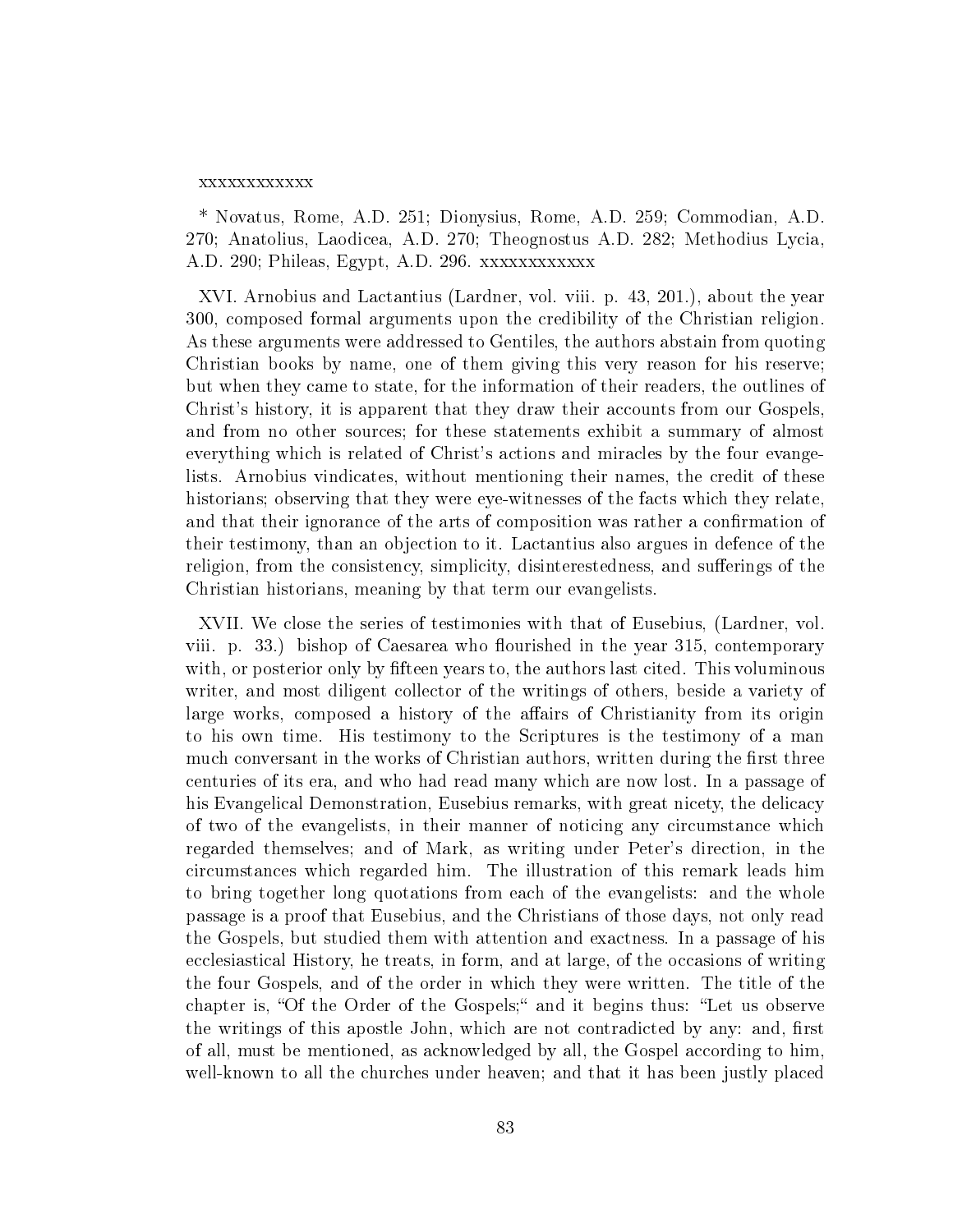by the ancients the fourth in order, and after the other three, may be made evident in this manner."-Eusebius then proceeds to show that John wrote the last of the four, and that his Gospel was intended to supply the omissions of the others; especially in the part of our Lord's ministry which took place before the imprisonment of John the Baptist. He observes, "that the apostles of Christ were not studious of the ornaments of composition, nor indeed forward to write at all, being wholly occupied with their ministry."

This learned author makes no use at all of Christian writings, forged with the names of Christ's apostle, or their companions. We close this branch of our evidence here, because, after Eusebius, there is no room for any question upon the subject; the works of Christian writers being as full of texts of Scripture, and of references to Scripture, as the discourses of modern divines. Future testimonies to the books of Scripture could only prove that they never lost their character or authority.

# SECTION II.

When the Scriptures are quoted, or alluded to, they are quoted with peculiar respect, as books sui generis; as possessing an authority which belonged to no other books, and as conclusive in all questions and controversies amongst Christians.

Beside the general strain of reference and quotation, which uniformly and strongly indicates this distinction, the following may be regarded as specific testimonies:

I. Theophilus, (Lardner, Cred. part ii. vol. i. p. 429.) bishop of Antioch, the sixth in succession from the apostles, and who flourished little more than a century after the books of the New Testament were written, having occasion to quote one of our Gospels, writes thus: These things the Holy Scriptures teach us, and all who were moved by the Holy Spirit, among whom John says, In the beginning was the Word, and the Word was with God." Again: "Concerning" the righteousness which the law teaches, the like things are to be found in the prophets and the Gospels, because that all, being inspired, spoke by one and the same Spirit of God." (Lardner, Cred. part ii. vol. i. p. 448.) No words can testify more strongly than these do, the high and peculiar respect in which these books were holden.

II. A writer against Artemon, (Lardner, Cred. part ii. vol. iii. p. 40.) who may be supposed to come about one hundred and fifty-eight years after the publication of the Scripture, in a passage quoted by Eusebius, uses these expressions: "Possibly what they (our adversaries) say, might have been credited, if first of all the Divine Scriptures did not contradict them; and then the writings of certain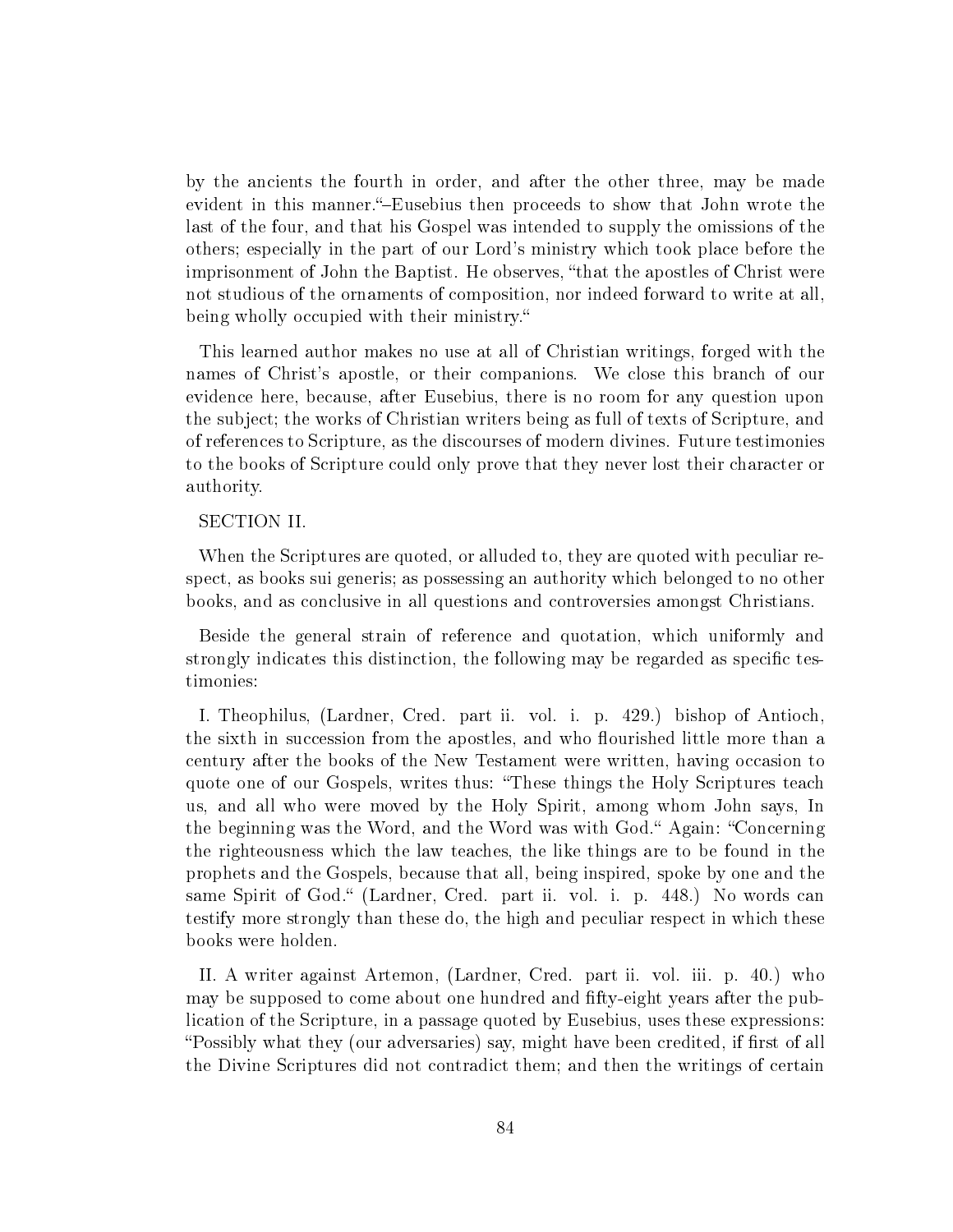brethren more ancient than the times of Victor." The brethren mentioned by name are Justin, Miltiades, Tatian, Clement, Irenaeus, Melito, with a general appeal to many more not named. This passage proves, first, that there was at that time a collection called Divine Scriptures; secondly, that these Scriptures were esteemed of higher authority than the writings of the most early and celebrated Christians.

III. In a piece ascribed to Hippolytus, (Lardner, Cred. vol. iii. p. 112.) who lived near the same time, the author professes, in giving his correspondent instruction in the things about which he inquires, "to draw out of the sacredfountain, and to set before him from the Sacred Scriptures what may afford him satisfaction." He then quotes immediately Paul's epistles to Timothy, and afterwards many books of the New Testament. This preface to the quotations carries in it a marked distinction between the Scriptures and other books.

IV. "Our assertions and discourses," saith Origen, (Lardner, Cred. vol. iii. pp. 287-289.) "are unworthy of credit; we must receive the Scriptures as witnesses." After treating of the duty of prayer, he proceeds with his argument thus: What we have said, may be proved from the Divine Scriptures." In his books against Celsus we find this passage: "That our religion teaches us to seek after wisdom, shall be shown, both out of the ancient Jewish Scriptures which we also use, and out of those written since Jesus, which are believed in the churches to be divine." These expressions afford abundant evidence of the peculiar and exclusive authority which the Scriptures possessed.

V. Cyprian, bishop of Carthage, (Lardner, Cred. vol. vi. p. 840.) whose age lies close to that of Origen, earnestly exhorts Christian teachers, in all doubtful cases, "to go back to the fountain; and, if the truth has in any case been shaken. to recur to the Gospels and apostolic writings."-The precepts of the Gospel," says he in another place, "are nothing less than authoritative divine lessons, the foundations of our hope, the supports of our faith, the guides of our way, the safeguards of our course to heaven."

VI. Novatus, (Lardner, Cred. vol. v. p. 102.) a Roman contemporary with Cyprian, appeals to the Scriptures, as the authority by which all errors were to be repelled, and disputes decided. "That Christ is not only man, but God also, is proved by the sacred authority of the Divine Writings."-"The Divine Scripture easily detects and confutes the frauds of heretics."-"It is not by the fault of the heavenly Scriptures, which never deceive." Stronger assertions than these could not be used.

VII. At the distance of twenty years from the writer last cited, Anatolius (Lardner, Cred. vol. v. p. 146.), a learned Alexandrian, and bishop of Laedicea,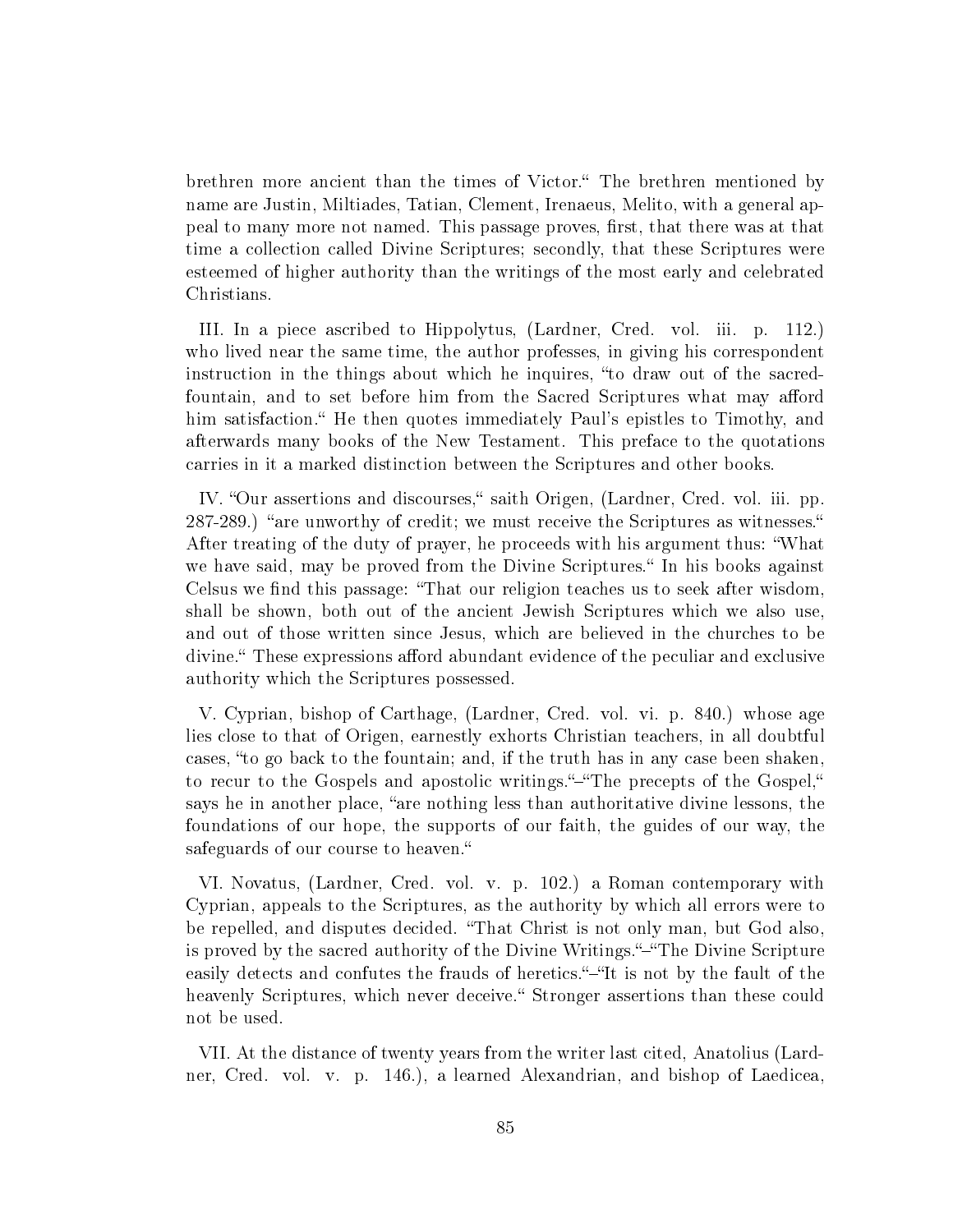speaking of the rule for keeping Easter, a question at that day agitated with much earnestness, says of those whom he opposed, "They can by no means prove their point by the authority of the Divine Scripture.

VIII. The Arians, who sprung up about fty years after this, argued strenuously against the use of the words consubstantial, and essence, and like phrases; "because they were not in Scripture." (Lardner, Cred. vol. vii. pp. 283-284.) And in the same strain one of their advocates opens a conference with Augustine, after the following manner: "If you say what is reasonable, I must submit. If you allege anything from the Divine Scriptures which are common to both, I must hear. But unscriptural expressions (quae extra Scripturam sunt) deserve no regard.

Athanasius, the great antagonist of Arianism, after having enumerated the books of the Old and New Testament, adds, "These are the fountain of salvation, that he who thirsts may be satisfied with the oracles contained in them. In these alone the doctrine of salvation is proclaimed. Let no man add to them, or take anything from them." (Lardner, Cred. vol. xii. p. 182.)

IX. Cyril, bishop of Jerusalem (Lardner, Cred. vol. viii. p. 276.), who wrote about twenty years after the appearance of Arianism, uses these remarkable words: "Concerning the divine and holy mysteries of faith, not the least article ought to be delivered without the Divine Scriptures." We are assured that Cyril's Scriptures were the same as ours, for he has left us a catalogue of the books included under that name.

X. Epiphanius, (Lardner, Cred. vol. viii. p. 314.) twenty years after Cyril, challenges the Arians, and the followers of Origen, "to produce any passage of the Old and New Testament favouring their sentiments."

XI. Poebadius, a Gallic bishop, who lived about thirty years after the council of Nice, testifies, that "the bishops of that council first consulted the sacred volumes, and then declared their faith." (Lardner, Cred. vol. ix. p. 52.)

XII. Basil, bishop of Caesarea, in Cappadocia, contemporary with Epiphanius, says, that "hearers instructed in the Scriptures ought to examine what is said by their teachers, and to embrace what is agreeable to the Scriptures, and to reject what is otherwise." (Lardner, Cred. vol. ix. p. 124.)

XIII. Ephraim, the Syrian, a celebrated writer of the same times, bears this conclusive testimony to the proposition which forms the subject of our present chapter: the truth written in the Sacred Volume of the Gospel is a perfect rule. Nothing can be taken from it nor added to it, without great guilt." (Lardner, Cred. vol. ix. p. 202.)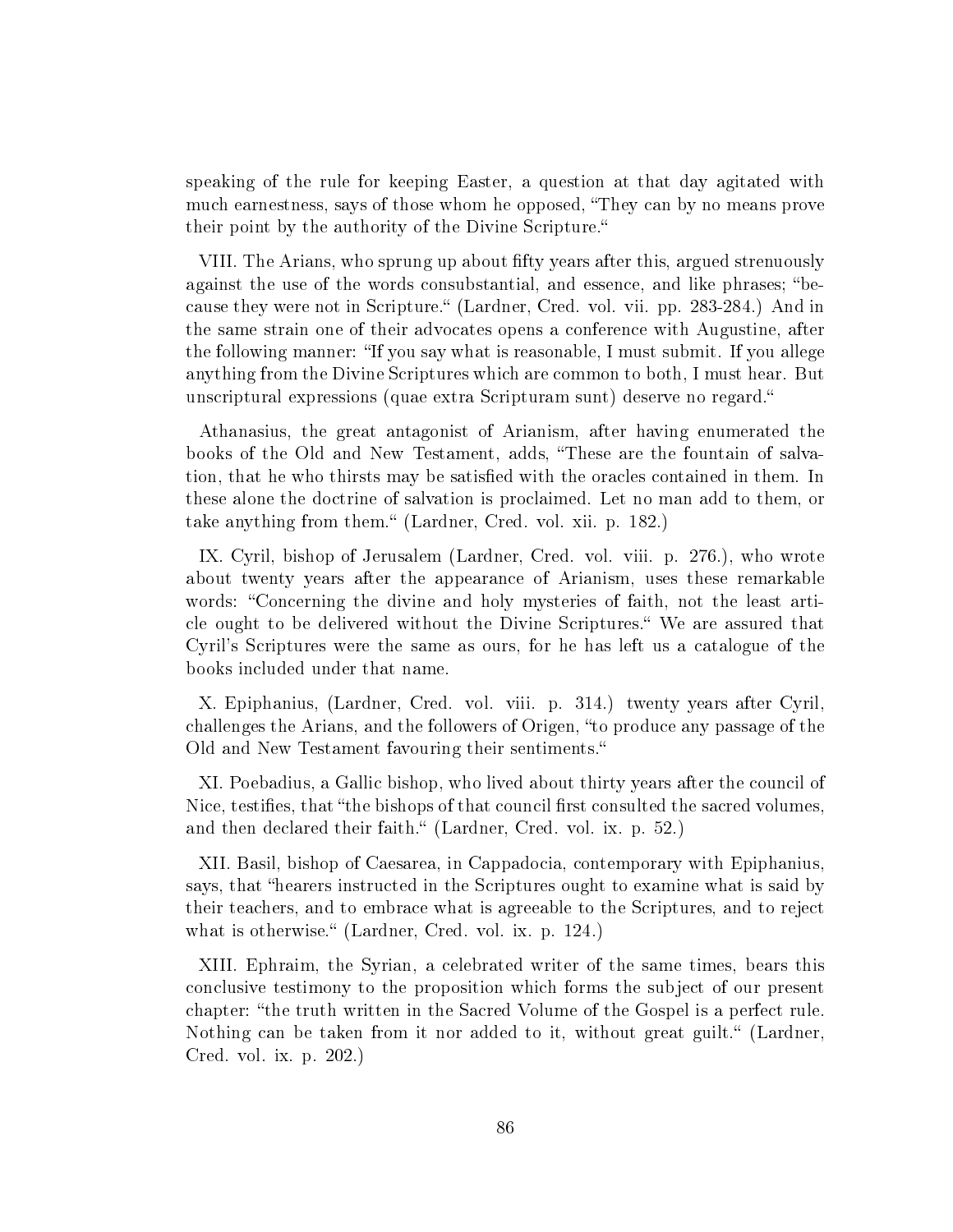XIV. If we add Jerome to these, it is only for the evidence which he affords of the judgment of preceding ages. Jerome observes, concerning the quotations of ancient Christian writers, that is, of writers who were ancient in the year 400, that they made a distinction between books; some they quoted as of authority, and others not: which observation relates to the books of Scripture, compared with other writings, apocryphal or heathen. (Lardner, Cred. vol. x. pp. 123-124.)

### SECTION III.

The Scriptures were in very early times collected into a distinct volume.

Ignatius, who was bishop of Antioch within forty years after the Ascension, and who had lived and conversed with the apostles, speaks of the Gospel and of the apostles in terms which render it very probable that he meant by the Gospel the book or volume of the Gospels, and by the apostles the book or volume of their Epistles. His words in one place are, (Lardner, Cred. part ii. vol. i. p. 180.) "Fleeing to the Gospel as the flesh of Jesus, and to the apostles as the presbytery of the church;" that is, as Le Clere interprets them, "in order to understand the will of God, he fled to the Gospels, which he believed no less than if Christ in the flesh had been speaking to him; and to the writings of the apostles, whom he esteemed as the presbytery of the whole Christian church." It must be observed, that about eighty years after this we have direct proof, in the writings of Clement of Alexandria, (Lardner, Cred. part ii. vol. ii. p. 516.) that these two names, "Gospel," and "Apostles," were the names by which the writings of the New Testament, and the division of these writings, were usually expressed.

Another passage from Ignatius is the following:—"But the Gospel has somewhat in it more excellent, the appearance of our Lord Jesus Christ, his passion and resurrection." (Lardner, Cred. part ii. vol. ii. p. 182.)

And a third: Ye ought to hearken to the Prophets, but especially to the gospel, in which the passion has been manifested to us, and the resurrection perfected. In this last passage, the Prophets and the Gospel are put in conjunction; and as Ignatius undoubtedly meant by the prophets a collection of writings, it is probable that he meant the same by the Gospel, the two terms standing in evident parallelism with each other.

This interpretation of the word "Gospel," in the passages above quoted from Ignatius, is confirmed by a piece of nearly equal antiquity, the relation of the martyrdom of Polycarp by the church of Smyrna. "All things," say they, "that went before, were done, that the Lord might show us a martyrdom according to the Gospel, for he expected to be delivered up as the Lord also did." (Ignat. Ep. c.i.) And in another place, "We do not commend those who offer themselves,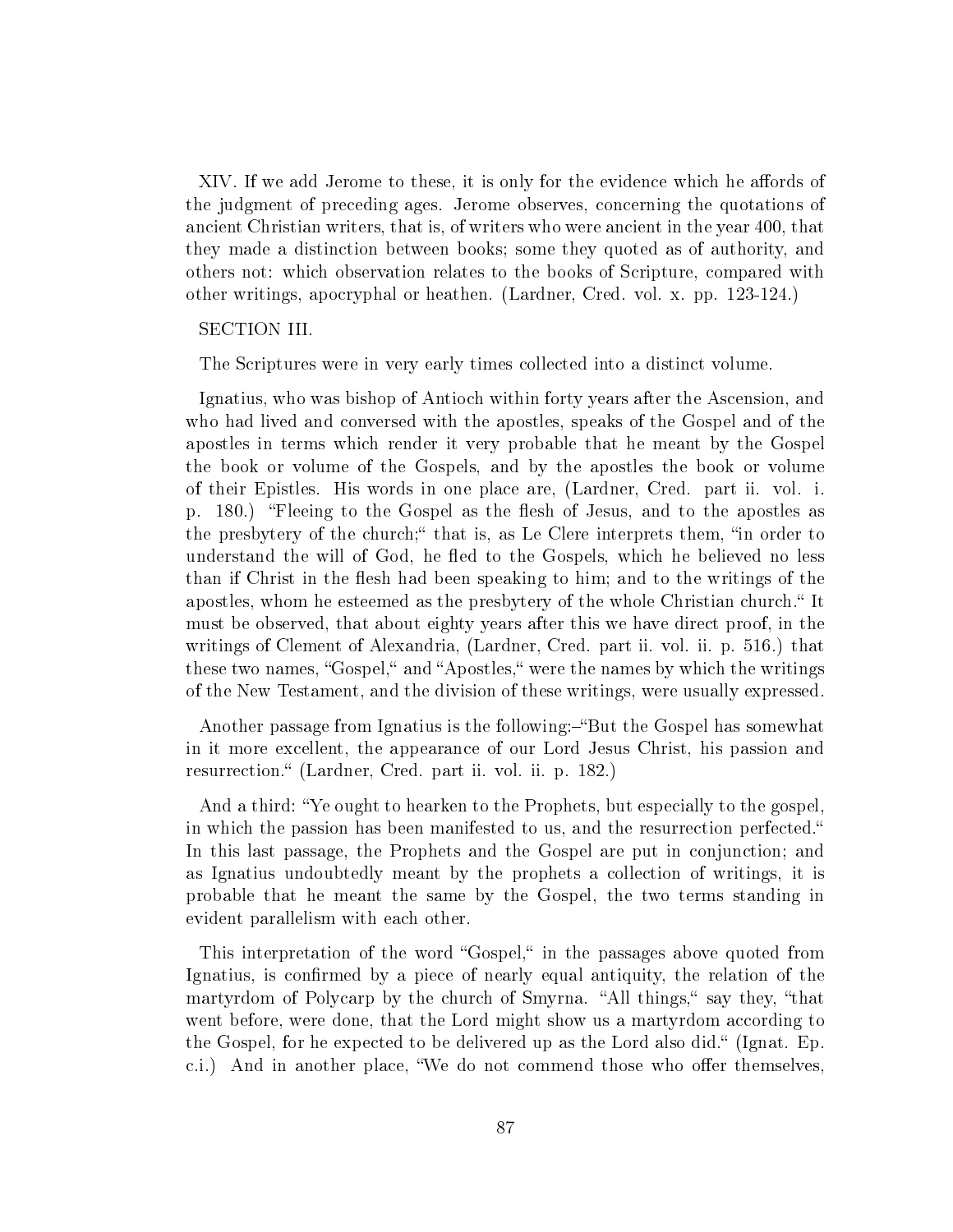forasmuch as the Gospel, teaches us no such thing." (Ignat. Ep. c. iv.) In both these places, what is called the Gospel seems to be the history of Jesus Christ, and of his doctrine.

If this be the true sense of the passages, they are not only evidences of our proposition, by strong and very ancient proofs of the high esteem in which the books of the New Testament were holden.

II. Eusebius relates, that Quadratus and some others, who were the immediate successors of the apostles, travelling abroad to preach Christ, carried the Gospels with them, and delivered them to their converts. The words of Eusebius are: Then travelling abroad, they performed the work of evangelists, being ambitious to preach Christ, and deliver the Scripture of the divine Gospels." (Lardner, Cred. part ii. vol. i. p. 236.) Eusebius had before him the writings both of Quadratus himself, and of many others of that age, which are now lost. It is reasonable, therefore to believe that he had good grounds for his assertion. What is thus recorded of the Gospels took place within sixty, or at the most seventy, years after they were published: and it is evident that they must, before this time (and, it is probable, long before this time), have been in general use and in high esteem in the churches planted by the apostles, inasmuch as they were now, we find, collected into a volume: and the immediate successors of the apostles, they who preached the religion of Christ to those who had not already heard it, carried the volume with them, and delivered it to their converts.

III. Irenaeus, in the year 178, (Lardner, Cred. part ii. vol. i. p. 383.) puts the evangelic and apostolic writings in connexion with the Law and the Prophets, manifestly intending by the one a code or collection of Christian sacred writings, as the other expressed the code or collection of Jewish sacred writings. And,

IV. Melito, at this time bishop of Sardis, writing to one Onesimus, tells his correspondent, (Lardner, Cred. vol. i. p. 331.) that he had procured an accurate account of the books of the Old Testament. The occurrence in this message of the term Old Testament has been brought to prove, and it certainly does prove, that there was then a volume or collection of writings called the New Testament.

V. In the time of Clement of Alexandria, about fifteen years after the last quoted testimony, it is apparent that the Christian Scriptures were divided into two parts, under the general titles of the Gospels and Apostles; and that both these were regarded as of the highest authority. One out of many expressions of Clement, alluding to this distribution, is the following: There is a consent and harmony between the Law and the Prophets, the Apostles and the Gospel. (Lardner, Cred. vol. ii. p. 516.)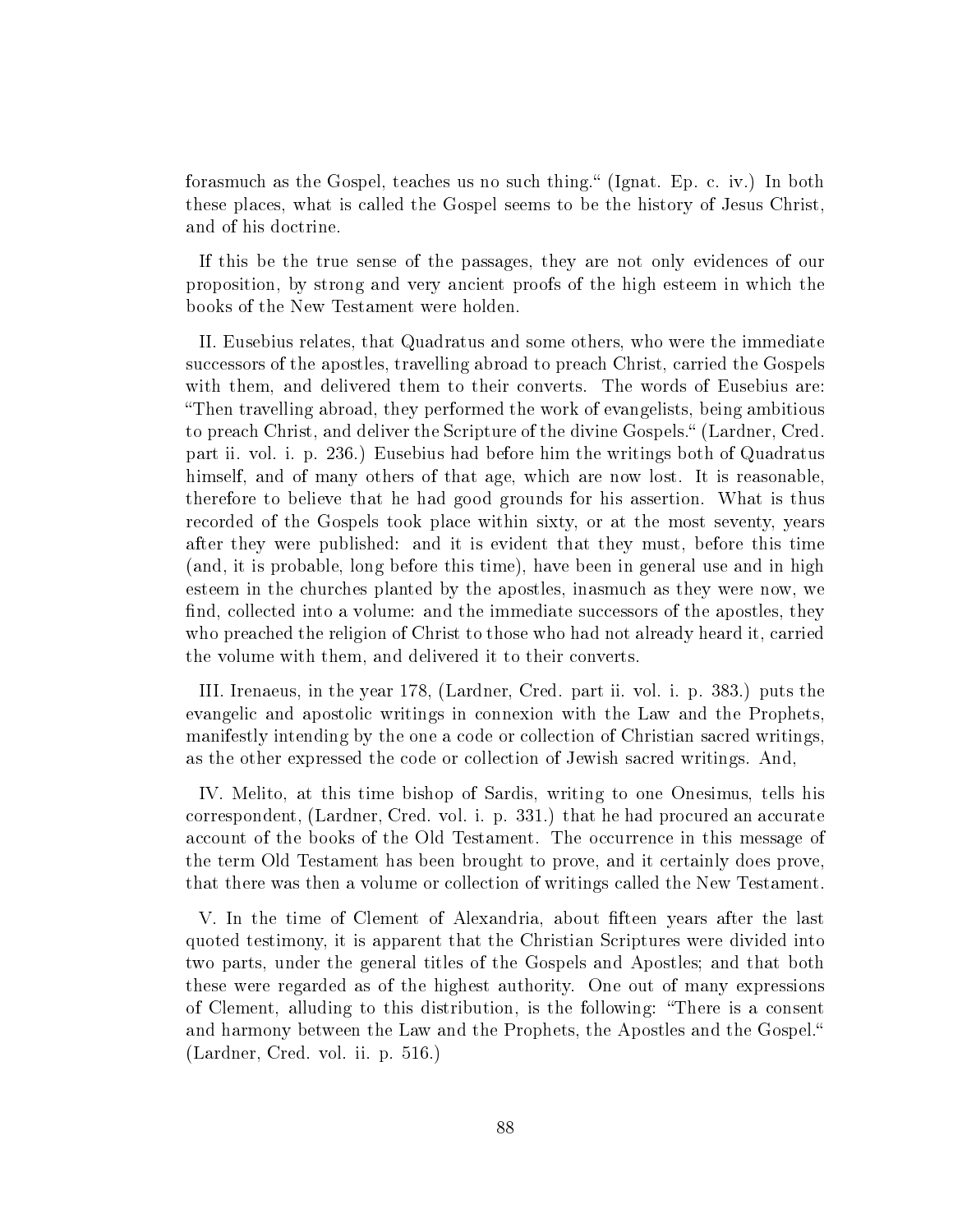VI. The same division, "Prophets, Gospels, and Apostles," appears in Tertullian, the contemporary of Clement. The collection of the Gospels is likewise called by this writer the "Evangelic Instrument;" the whole volume the "New Testament;" and the two parts, the "Gospels and Apostles." (Lardner, Cred. vol. ii. pp. 631,574 & 632.)

VII. From many writers also of the third century, and especially from Cyprian, who lived in the middle of it, it is collected that the Christian Scriptures were divided into two cedes or volumes, one called the "Gospels or Scriptures of the Lord, the other the "Apostles, or Epistles of the Apostles" (Lardner, Cred. vol. iv. p. 846.)

VIII. Eusebius, as we have already seen, takes some pains to show that the Gospel of Saint John had been justly placed by the ancients, "the fourth in order, and after the other three." (Lardner, Cred. vol. viii. p. 90.) These are the terms of his proposition: and the very introduction of such an argument proves incontestably, that the four Gospels had been collected into a volume, to the exclusion of every other: that their order in the volume had been adjusted with much consideration; and that this had been done by those who were called ancients in the time of Eusebius.

In the Diocletian persecution, in the year 303, the Scriptures were sought out and burnt: (Lardner, Cred. vol. vii. pp. 214 et seq.) many suffered death rather than deliver them up; and those who betrayed them to the persecutors were accounted as lapsed and apostate. On the other hand, Constantine, after his conversion, gave directions for multiplying copies of the Divine Oracles, and for magnificently adorning them at the expense of the imperial treasury. (Lardner, Cred. vol. vii. p. 432.) What the Christians of that age so richly embellished in their prosperity, and, which is more, so tenaciously preserved under persecution, was the very volume of the New Testament which we now read.

# SECTION IV.

Our present Sacred Writings were soon distinguished by appropriate names and titles of respect.

Polycarp. "I trust that ye are well exercised in the Holy Scriptures;-as in these Scriptures it is said, Be ye angry and sin not, and let not the sun go down upon your wrath." (Lardner, Cred. vol. i. p. 203.) This passage is extremely important; because it proves that, in the time of Polycarp, who had lived with the apostles, there were Christian writings distinguished by the name of "Holy" Scriptures," or Sacred Writings. Moreover, the text quoted by Polycarp is a text found in the collection at this day. What also the same Polycarp hath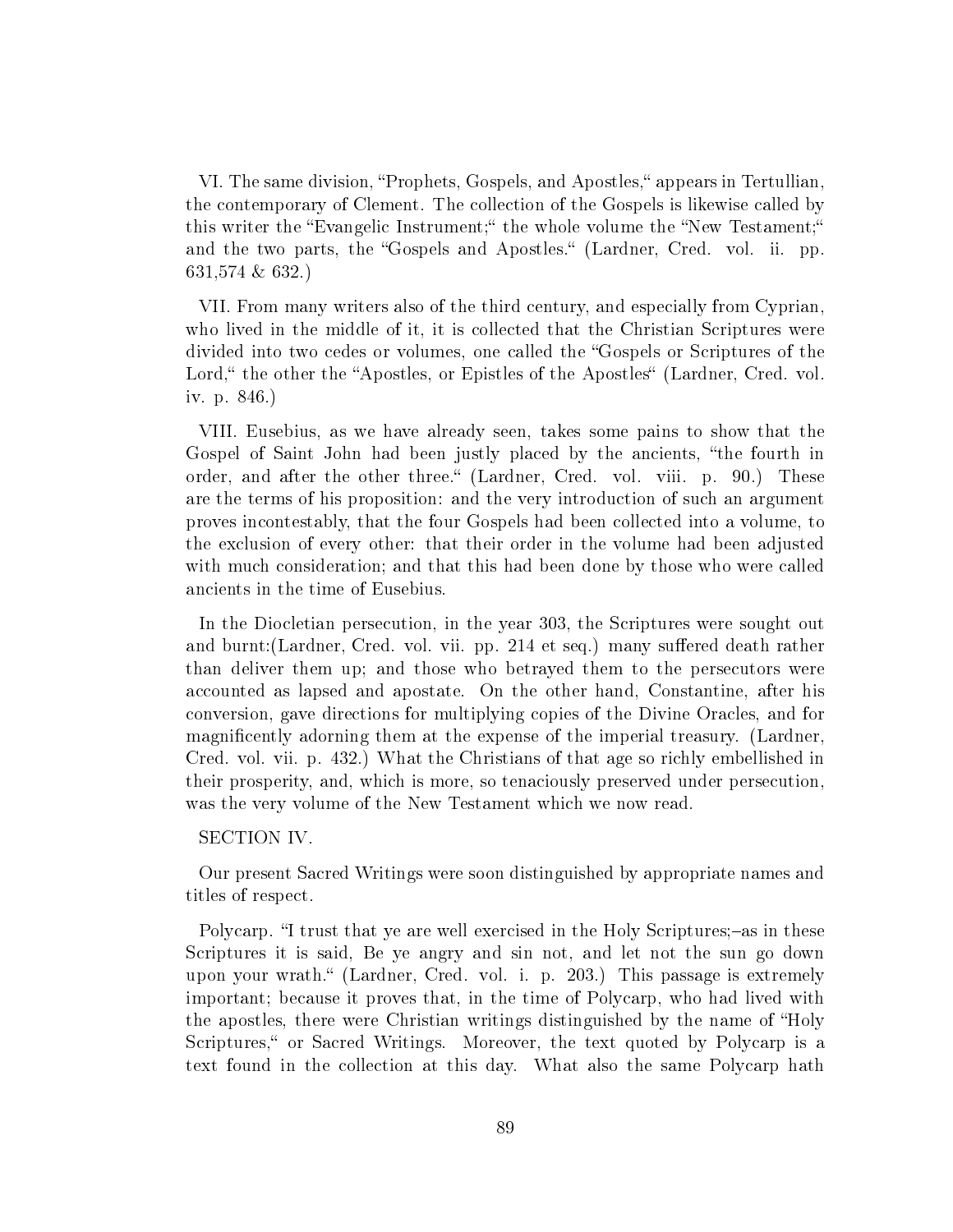elsewhere quoted in the same manner, may be considered as proved to belong to the collection; and this comprehends Saint Matthew's and, probably, Saint Luke's Gospel, the Acts of the Apostles, ten epistles of Paul, the First Epistle of Peter, and the First of John. (Lardner, Cred. vol. i. p. 223.) In another place, Polycarp has these words: Whoever perverts the Oracles of the Lord to his own lusts, and says there is neither resurrection nor judgment, he is the first born of Satan." (Lardner, Cred. vol. i. p. 223.)–It does not appear what else Polycarp could mean by the "Oracles of the Lord," but those same "Holy Scriptures," or Sacred Writings, of which he had spoken before.

II. Justin Martyr, whose apology was written about thirty years after Polycarp's epistle, expressly cites some of our present histories under the title of Gospel, and that not as a name by him first ascribed to them, but as the name by which they were generally known in his time. His words are these:-"For the apostles in the memoirs composed by them, which are called Gospels, have thus delivered it, that Jesus commanded them to take bread, and give thanks." (Lardner, Cred. vol. i. p. 271.) There exists no doubt, but that, by the memoirs above-mentioned, Justin meant our present historical Scriptures; for throughout his works he quotes these and no others.

III. Dionysius, bishop of Corinth, who came thirty years after Justin, in a passage preserved in Eusebius (for his works are lost), speaks "of the Scriptures of the Lord." (Lardner, Cred. vol. i. p. 298.)

IV. And at the same time, or very nearly so, by Irenaeus, bishop of Lyons in France, (The reader will observe the remoteness of these two writers in country and situation) they are called "Divine Scriptures,"-"Divine Oracles,"-"Scriptures of the Lord, "-"Evangelic and Apostolic writings." (Lardner, Cred. vol. i. p. 343, et seq.) The quotations of Irenaeus prove decidedly, that our present Gospels, and these alone, together with the Acts of the Apostles, were the historical books comprehended by him under these appellations.

V. Saint Matthew's Gospel is quoted by Theophilus, bishop of Antioch, contemporary with Irenaeus, under the title of the Evangelic voice; (Lardner, Cred. vol. i. p. 427.) and the copious works of Clement of Alexandria, published within fifteen years of the same time, ascribe to the books of the New Testament the various titles of "Sacred Books,"-"Divine Scriptures,"-"Divinely inspired Scriptures,"- "Scriptures of the Lord,"-"the true Evangelical Canon." (Lardner, Cred. vol. ii. p. 515.)

VI. Tertullian, who joins on with Clement, beside adopting most of the names and epithets above noticed, calls the Gospels "our Digesta," in allusion, as it should seem, to some collection of Roman laws then extant. (Lardner, Cred. vol.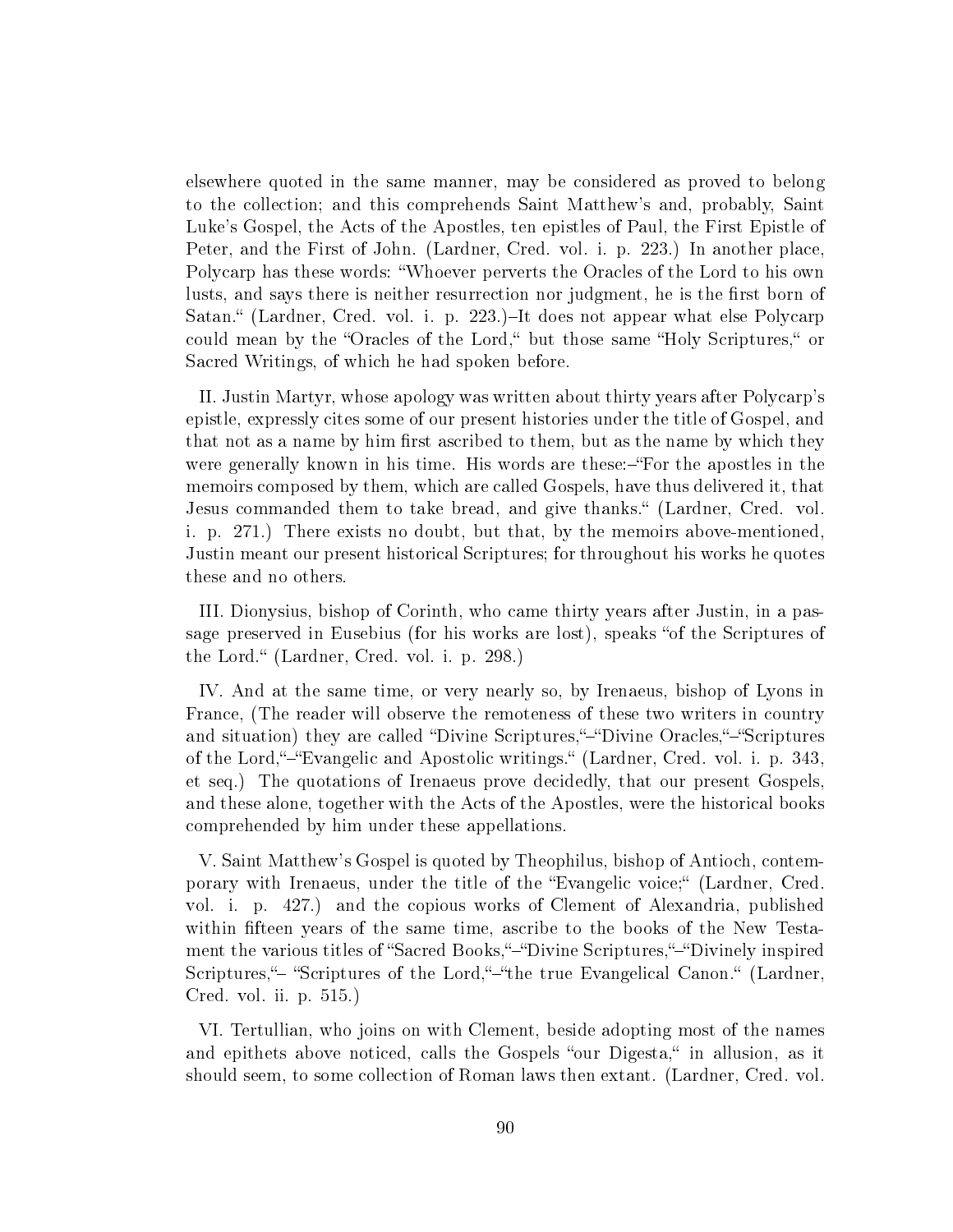ii. p. 630.)

VII. By Origen, who came thirty years after Tertullian, the same, and other no less strong titles, are applied to the Christian Scriptures: and, in addition thereunto, this writer frequently speaks of the "Old and New Testament,"-"the Ancient and New Scriptures,"-"the Ancient and New Oracles." (Lardner, Cred. vol. iii. p. 230.)

VIII. In Cyprian, who was not twenty years later, they are "Books of the Spirit,"-"Divine Fountains,"-"Fountains of the Divine Fulness." (Lardner, Cred. vol. iv. p. 844.)

The expressions we have thus quoted are evidences of high and peculiar respect. They all occur within two centuries from the publication of the books. Some of them commence with the companions of the apostles; and they increase in number and variety, through a series of writers touching upon one another, and deduced from the first age of the religion.

SECTION V.

Our Scriptures were publicly read and expounded in the religious assemblies of the early Christians. Justin MARTYR, who wrote in the year 140, which was seventy or eighty years after some, and less, probably, after others of the Gospels were published, giving, in his first apology an account, to the Emperor, of the Christian worship has this remarkable passage:

The Memoirs of the Apostles, or the Writings of the Prophets, are read according as the time allows: and, when the reader has ended, the president makes a discourse, exhorting to the imitation of so excellent things." (Lardner, Cred. vol. i. p. 273.)

A few short observations will show the value of this testimony.

1. The "Memoirs of the Apostles," Justin in another place expressly tells us, are what are called "Gospels:" and that they were the Gospels which we now use, is made certain by Justin's numerous quotations of them, and his silence about any others.

2. Justin describes the general usage of the Christian church.

3. Justin does not speak of it as recent or newly instituted, but in the terms in which men speak of established customs.

II. Tertullian, who followed Justin at the distance of about fty years, in his account of the religious assemblies of Christians as they were conducted in his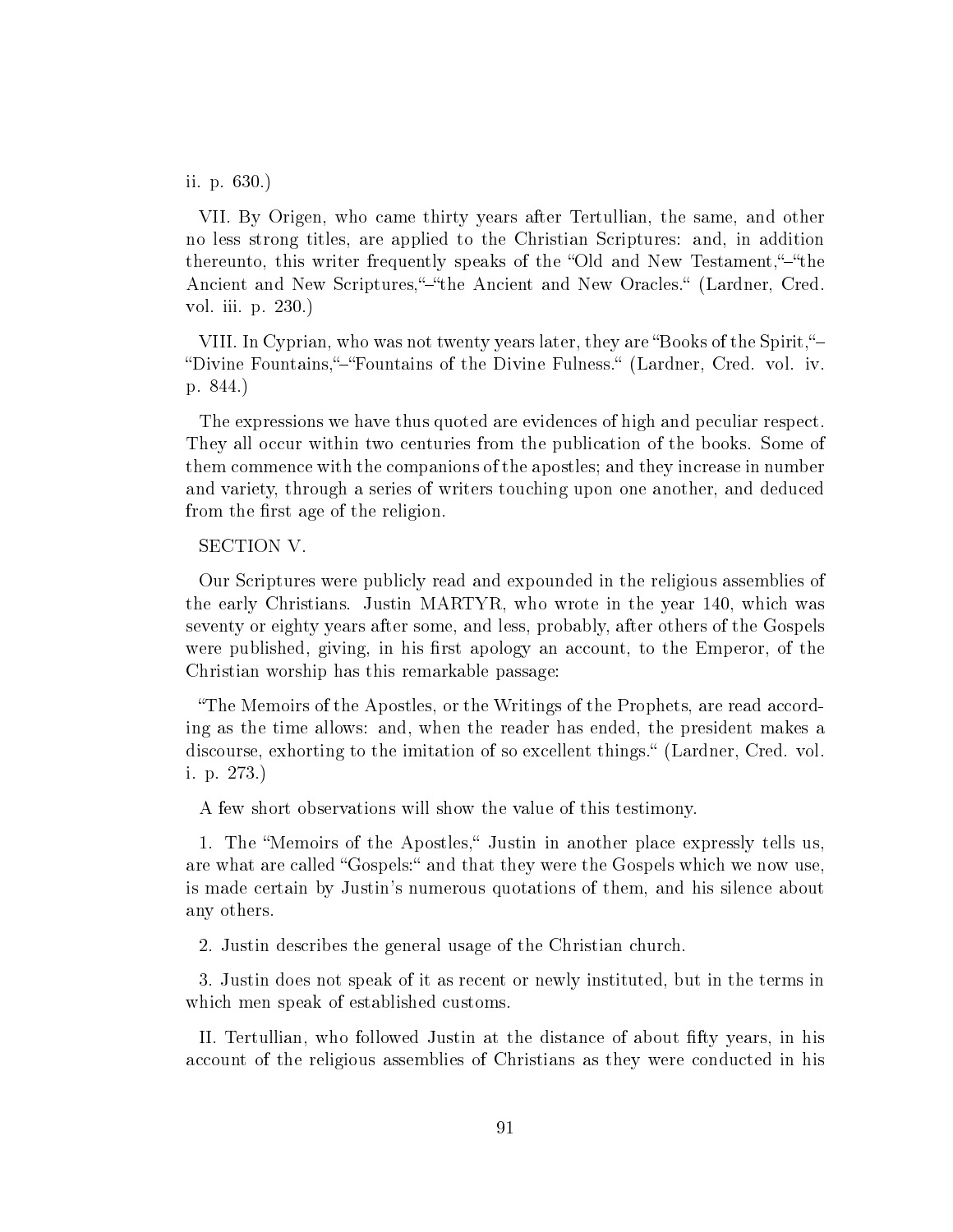time, says, We come together to recollect the Divine Scriptures; we nourish our faith, raise our hope, confirm our trust, by the Sacred Word." (Lardner, Cred. vol. ii. p. 628.)

III. Eusebius records of Origen, and cites for his authority the letters of bishops contemporary with Origen, that when he went into Palestine about the year 216, which was only sixteen years after the date of Tertullian's testimony, he was desired by the bishops of that country to discourse and expound the Scriptures publicly in the church, though he was not yet ordained a presbyter. (Lardner, Cred. vol. iii. p. 68.) This anecdote recognises the usage, not only of reading, but of expounding the Scriptures; and both as subsisting in full force. Origen also himself bears witness to the same practice: "This," says he, "we do, when the Scriptures are read in the church, and when the discourse for explication is delivered to the people. (Lardner, Cred. vol. iii. p. 302.) And what is a still more ample testimony, many homilies of his upon the Scriptures of the New Testament, delivered by him in the assemblies of the church, are still extant.

IV. Cyprian, whose age was not twenty years lower than that of Origen, gives his people an account of having ordained two persons, who were before confessors, to be readers; and what they were to read appears by the reason which he gives for his choice; "Nothing," says Cyprian, "can be more fit than that he who has made a glorious confession of the Lord should read publicly in the church; that he who has shown himself willing to die a martyr should read the Gospel of Christ by which martyrs are made." (Lardner, Cred. vol. iv. p. 842.)

V. Intimations of the same custom may be traced in a great number of writers in the beginning and throughout the whole of the fourth century. Of these testimonies I will only use one, as being, of itself, express and full. Augustine, who appeared near the conclusion of the century, displays the benefit of the Christian religion on this very account, the public reading of the Scriptures in the churches, "where," says he, "is a consequence of all sorts of people of both sexes; and where they hear how they ought to live well in this world, that they may deserve to live happily and eternally in another." And this custom he declares to be universal: The canonical books of Scripture being read every where, the miracles therein recorded are well known to all people. (Lardner, Cred. vol. x. p. 276, et seq.)

It does not appear that any books, other than our present Scriptures were thus publicly read, except that the epistle of Clement was read in the church of Corinth, to which it had been addressed, and in some others; and that the Shepherd of Hennas was read in many churches. Nor does it subtract much from the value of the argument, that these two writings partly come within it, because we allow them to be the genuine writings of apostolical men. There is not the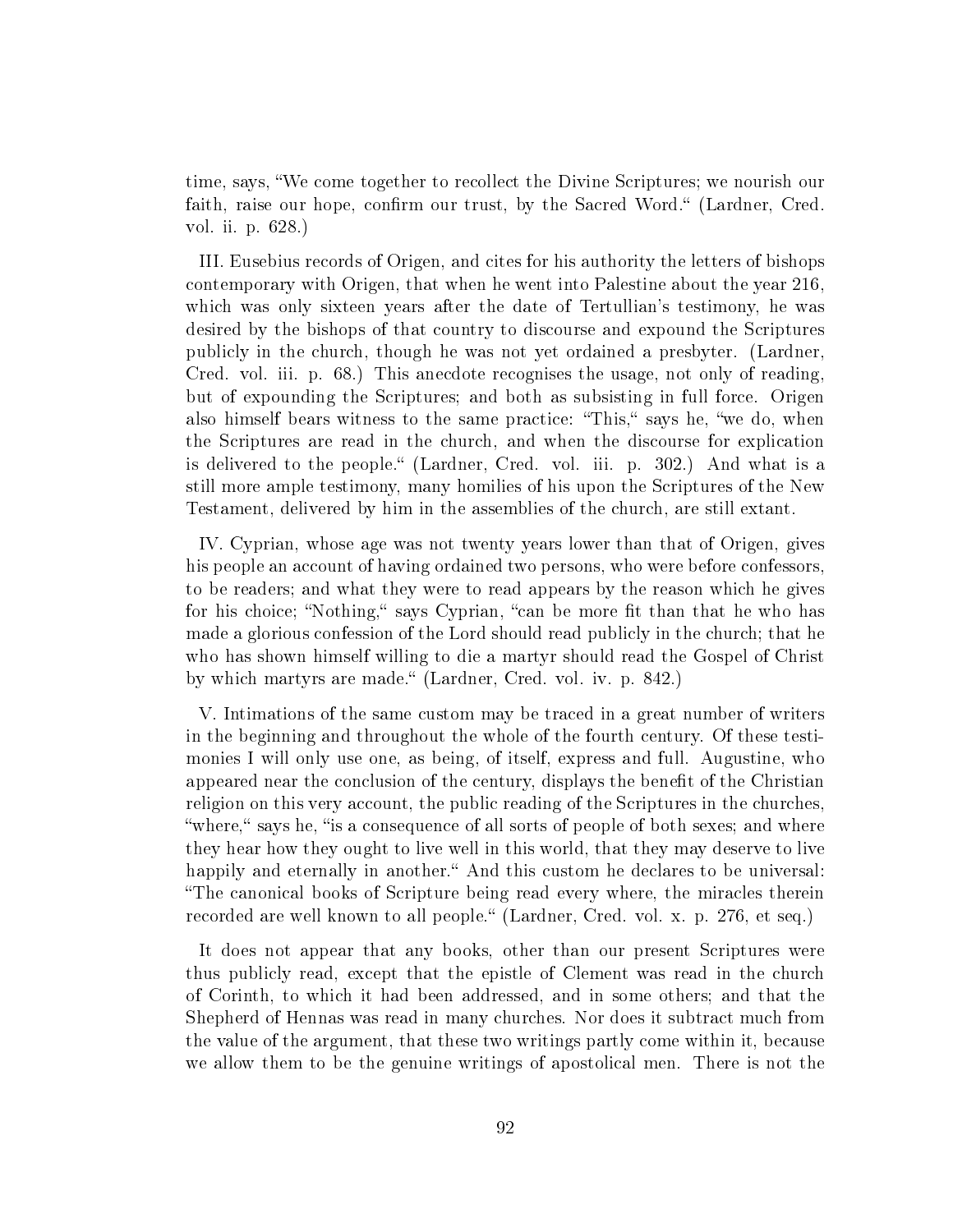least evidence, that any other Gospel than the four which we receive was ever admitted to this distinction.

# SECTION VI.

Commentaries were anciently written upon the Scriptures; harmonies formed out of them; different copies carefully collated; and versions made of them into different languages.

No greater proof can be given of the esteem in which these books were holden by the ancient Christians, or of the sense then entertained of their value and importance, than the industry bestowed upon them. And it ought to be observed that the value and importance of these books consisted entirely in their genuineness and truth. There was nothing in them, as works of taste or as compositions, which could have induced any one to have written a note upon them. Moreover, it shows that they were even then considered as ancient books. Men do not write comments upon publications of their own times: therefore the testimonies cited under this head afford an evidence which carries up the evangelic writings much beyond the age of the testimonies themselves, and to that of their reputed authors.

I. Tatian, a follower of Justin Martyr, and who flourished about the year 170, composed a harmony, or collation of the Gospels, which he called Diatessaron, of the four. The title, as well as the work, is remarkable; because it shows that then, as now, there were four, and only four, Gospels in general use with Christians. And this was little more than a hundred years after the publication of some of them. (Lardner, Cred. vol. i. p. 307.)

II. Pantaenus, of the Alexandrian school, a man of great reputation and learning, who came twenty years after Tatian, wrote many commentaries upon the Holy Scriptures, which, as Jerome testifies, were extant in his time. (Lardner, Cred.) vol. i. p. 455.)

III. Clement of Alexandria wrote short explications of many books of the Old and New Testament. (Lardner, Cred. vol. ii. p. 462.)

IV. Tertullian appeals from the authority of a later version, then in use, to the authentic Greek. (Lardner, Cred. vol. ii. p. 638.)

V. An anonymous author, quoted by Eusebius, and who appears to have written about the year 212, appeals to the ancient copies of the Scriptures, in refutation of some corrupt readings alleged by the followers of Artemon. (Lardner, Cred. vol. iii. p. 46.)

VI. The same Eusebius, mentioning by name several writers of the church who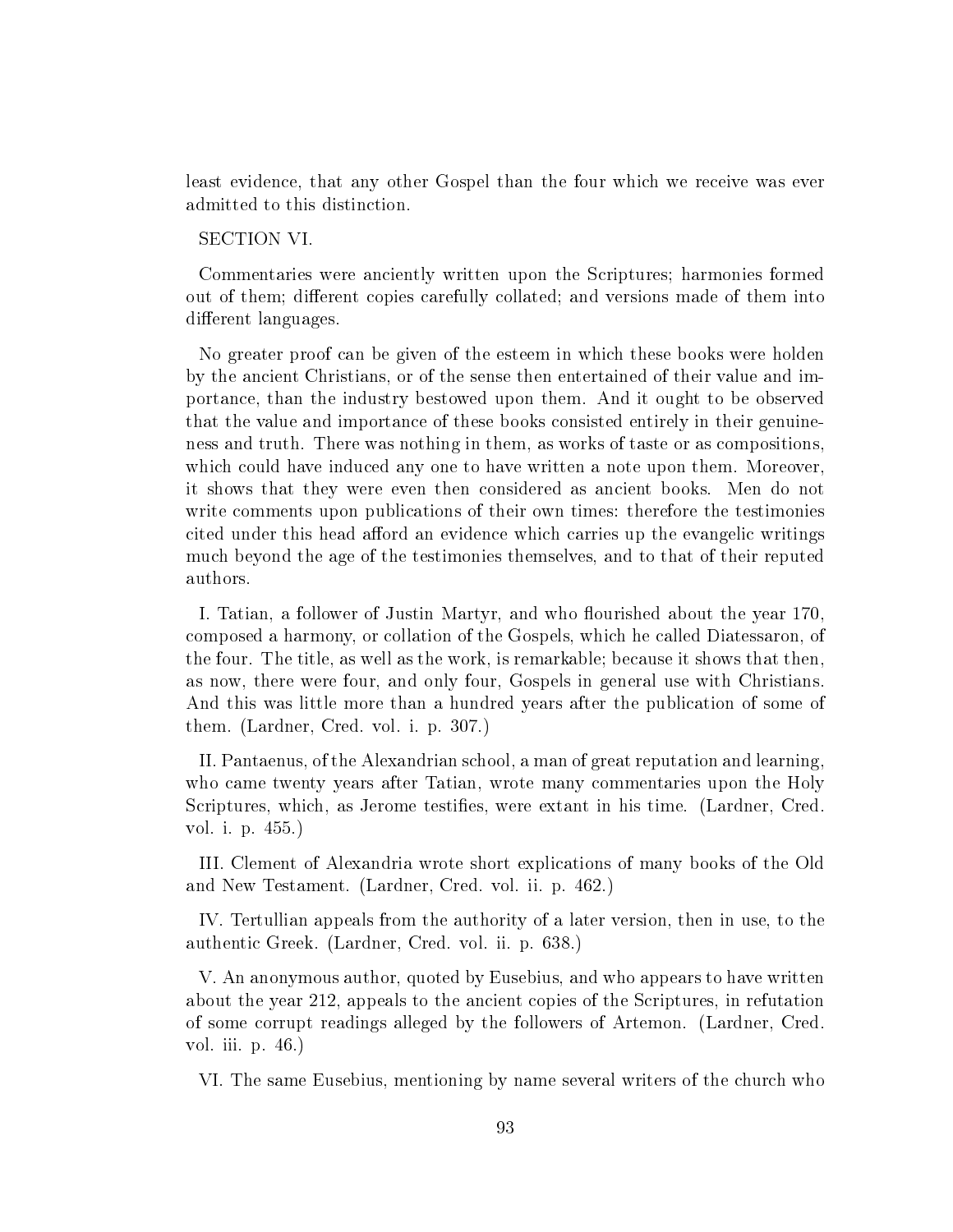lived at this time, and concerning whom he says, "There still remain divers monuments of the laudable industry of those ancient and ecclesiastical men," (i. e. of Christian writers who were considered as ancient in the year 300,) adds, There are, besides, treatises of many others, whose names we have not been able to learn, orthodox and ecclesiastical men, as the interpretations of the Divine Scriptures given by each of them show." (Lardner, Cred. vol. ii. p. 551.)

VII. The last five testimonies may be referred to the year 200; immediately after which, a period of thirty years gives us Julius Africanus, who wrote an epistle upon the apparent difference in the genealogies in Matthew and Luke, which he endeavours to reconcile by the distinction of natural and legal descent, and conducts his hypothesis with great industry through the whole series of generations. (Lardner, Cred. vol. iii. p. 170.)

Ammonius, a learned Alexandrian, who composed, as Tatian had done, a harmony of the four Gospels, which proves, as Tatian's work did, that there were four Gospels, and no more, at this time in use in the church. It affords also on instance of the zeal of Christians for those writings, and of their solicitude about them. (Lardner, Cred. vol. iii. p. 122.)

And, above both these, Origen, who wrote commentaries, or homilies, upon most of the books included in the New Testament, and upon no other books but these. In particular, he wrote upon Saint John's Gospel, very largely upon Saint Matthew's, and commentaries, or homilies, upon the Acts of the Apostles. (Lardner, Cred. vol. iii. pp. 352, 192, 202 & 245.)

VIII. In addition to these, the third century likewise contains–Dionysius of Alexandria, a very learned man, who compared, with great accuracy, the accounts in the four Gospels of the time of Christ's resurrection, adding a reflection which showed his opinion of their authority: "Let us not think that the evangelists disagree or contradict each other, although there be some small difference; but let us honestly and faithfully endeavour to reconcile what we read." (Lardner, Cred. vol. iv. p. 166.)

Victorin, bishop of Pettaw, in Germany, who wrote comments upon Saint Matthew's Gospel. (Lardner, Cred. vol. iv. p. 195.)

Lucian, a presbyter of Antioch; and Hesychius, an Egyptian bishop, who put forth editions of the New Testament.

IX. The fourth century supplies a catalogue\* of fourteen writers, who expended their labours upon the books of the New Testament, and whose works or names are come down to our times; amongst which number it may be sufficient, for the purpose of showing the sentiments and studies of learned Christians of that age,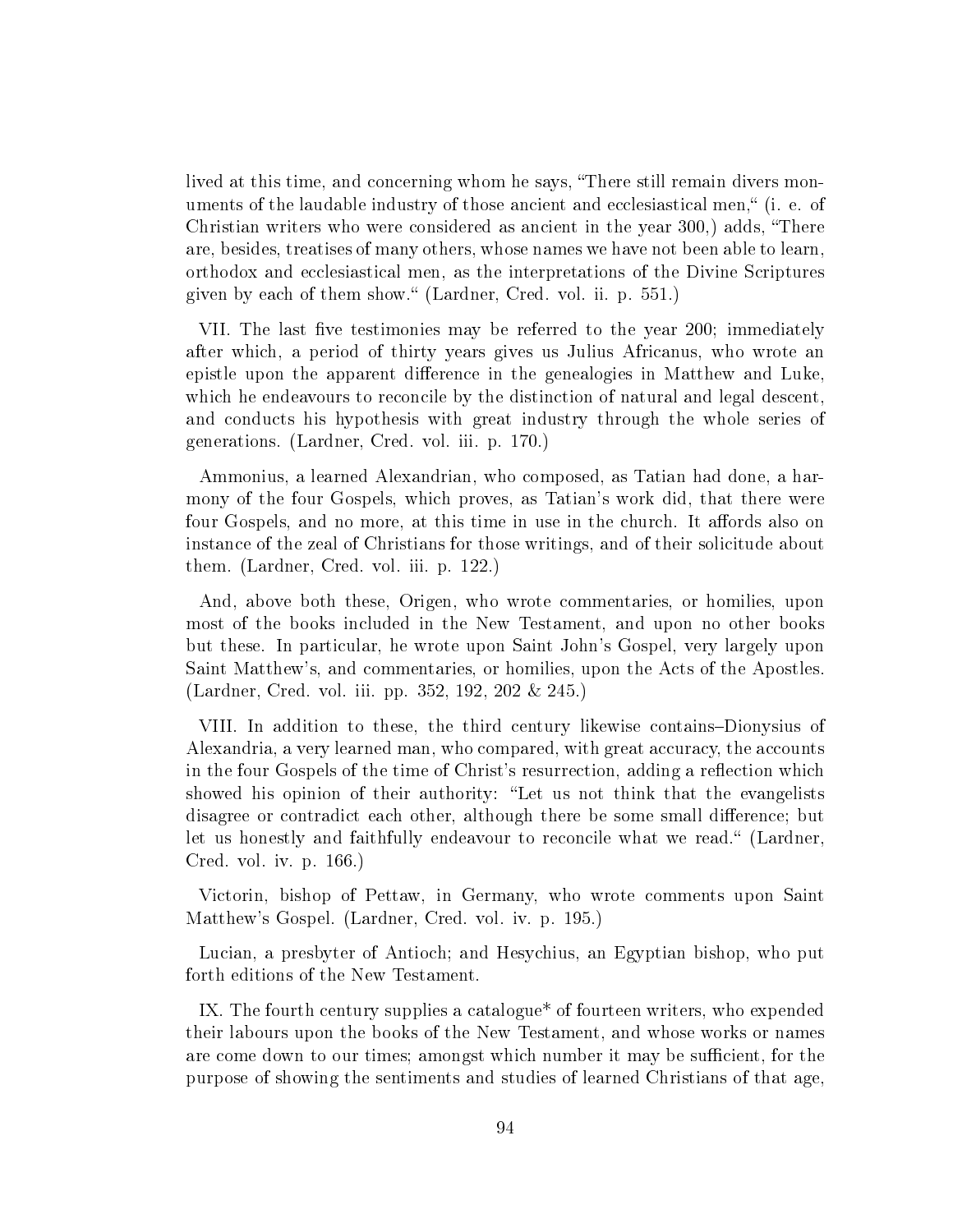to notice the following:

### xxxxxxxxxxxx

\* Eusebius ...... A.D. 315 Juvencus, Spain ..... 330 Theodore, Thrace .... 334 Hilary, Poletiers .... 340 Fortunatus ..... 354 Apollinarius of Loadicea 362 Damasus, Rome ..... 366 Gregory, Nyssen .... 371 Didimus of Alex, . . . . 370 Ambrose of Milan ..... 374 Diodore of Tarsus ..... 378 Gaudent of Brescia .... 387 Theodore of Cilicia .... 395 Jerome ........ 392 Chrysostom ...... 398 xxxxxxxxxxxxx

Eusebius, in the very beginning of the century, wrote expressly upon the discrepancies observable in the Gospels, and likewise a treatise, in which he pointed out what things are related by four, what by three, what by two, and what by one evangelist. (Lardner, Cred. vol. viii. p. 46.) This author also testifies what is certainly a material piece of evidence, that the writings of the apostles had obtained such an esteem as to be translated into every language both of Greeks and Barbarians, and to be diligently studied by all nations." (Lardner, Cred. vol. viii. p. 201.) This testimony was given about the year 300; how long before that date these translations were made does not appear.

Damasus, bishop of Rome, corresponded with Saint Jerome upon the exposition of difficult texts of Scripture; and, in a letter still remaining, desires Jerome to give him a clear explanation of the word Hosanna, found in the New Testament; "He (Damasus) having met with very different interpretations of it in the Greek and Latin commentaries of Catholic writers which he had read." (Lardner, Cred. vol. ix. P. 108) This last clause shows the number and variety of commentaries then extant.

Gregory of Nyssen, at one time, appeals to the most exact copies of Saint Mark's Gospel; at another time, compares together, and proposes to reconcile, the several accounts of the Resurrection given by the four Evangelists; which limitation proves that there were no other histories of Christ deemed authentic beside these, or included in the same character with these. This writer observes, acutely enough, that "the disposition of the clothes in the sepulchre, the napkin that was about our Saviour's head, not lying with the linen clothes, but wrapped together in a place by itself, did not bespeak the terror and hurry of thieves, and therefore refutes the story of the body being stolen." (Lardner, Cred. vol. ix. p. 163.)

Ambrose, bishop of Milan, remarked various readings in the Latin copies of the New Testament, and appeals to the original Greek;

And Jerome, towards the conclusion of this century, put forth an edition of the New Testament in Latin, corrected, at least as to the Gospels, by Greek copies,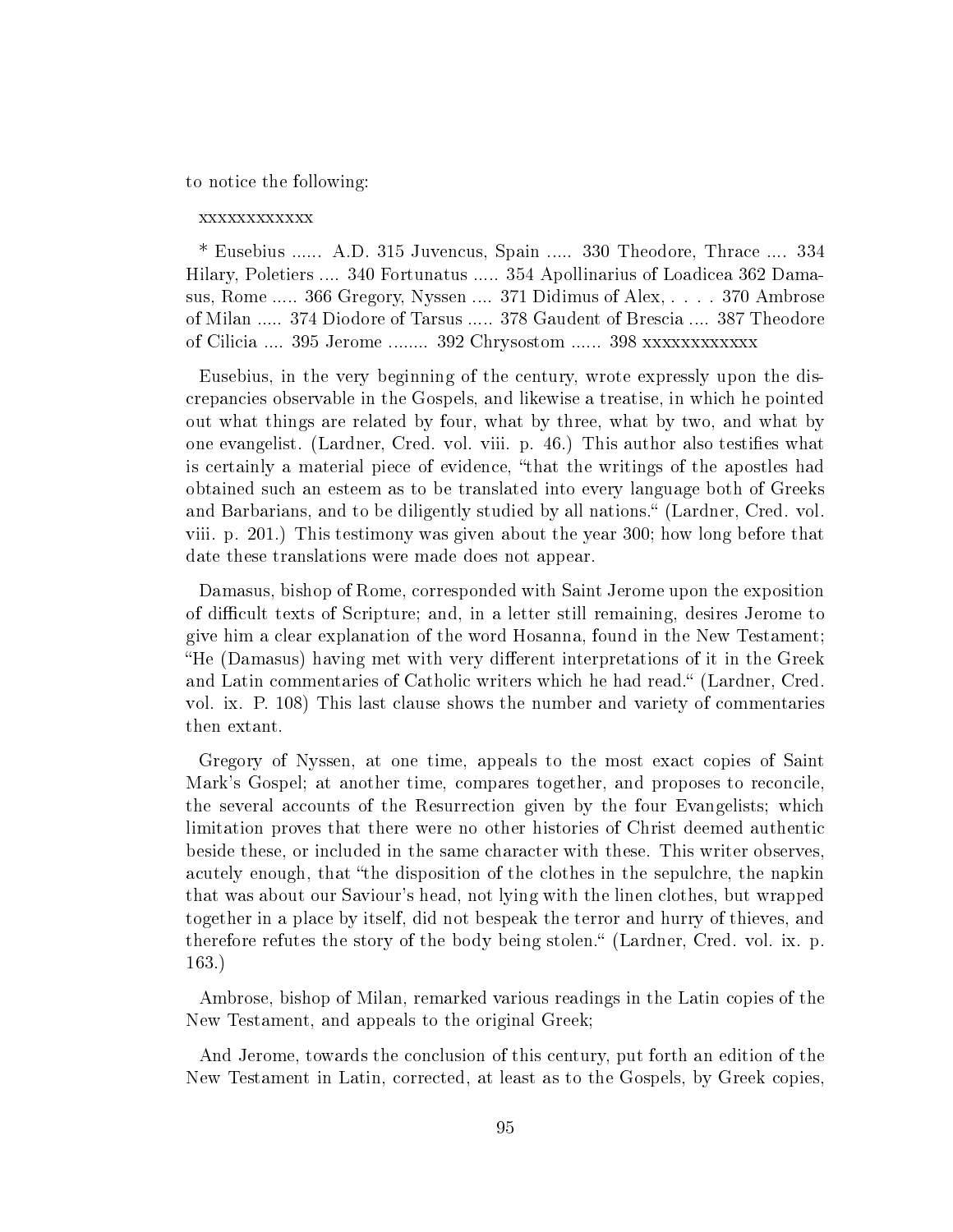and "those (he says) ancient."

Lastly, Chrysostom, it is well known, delivered and published a great many homilies, or sermons, upon the Gospels and the Acts of the Apostles.

It is needless to bring down this article lower, but it is of importance to add, that there is no example of Christian writers of the first three centuries composing comments upon any other books than those which are found in the New Testament, except the single one of Clement of Alexandria commenting upon a book called the Revelation of Peter.

Of the ancient versions of the New Testament, one of the most valuable is the Syriac. Syriac was the language of Palestine when Christianity was there first established. And although the books of Scripture were written in Greek, for the purpose of a more extended circulation than within the precincts of Judea, yet it is probable that they would soon be translated into the vulgar language of the country where the religion first prevailed. Accordingly, a Syriac translation is now extant, all along, so far as it appears, used by the inhabitants of Syria, bearing many internal marks of high antiquity, supported in its pretensions by the uniform tradition of the East, and confirmed by the discovery of many very ancient manuscripts in the libraries of Europe, It is about 200 years since a bishop of Antioch sent a copy of this translation into Europe to be printed; and this seems to be the first time that the translation became generally known to these parts of the world. The bishop of Antioch's Testament was found to contain all our books, except the second epistle of Peter, the second and third of John, and the Revelation; which books, however, have since been discovered in that language in some ancient manuscripts of Europe. But in this collection, no other book, besides what is in ours, appears ever to have had a place. And, which is very worthy of observation, the text, though preserved in a remote country, and without communication with ours, differs from ours very little, and in nothing that is important (Jones on the Canon, vol. i. e. 14.).

#### SECTION VII.

Our Scriptures were received by ancient Christians of different sects and persuasions, but many Heretics as well as Catholics, and were usually appealed to by both sides in the controversies which arose in those days.

The three most ancient topics of controversy amongst Christians were, the authority of the Jewish constitution, the origin of evil, and the nature of Christ. Upon the first of these we find, in very early times, one class of heretics rejecting the Old Testament entirely; another contending for the obligation of its law, in all its parts, throughout its whole extent, and over every one who sought acceptance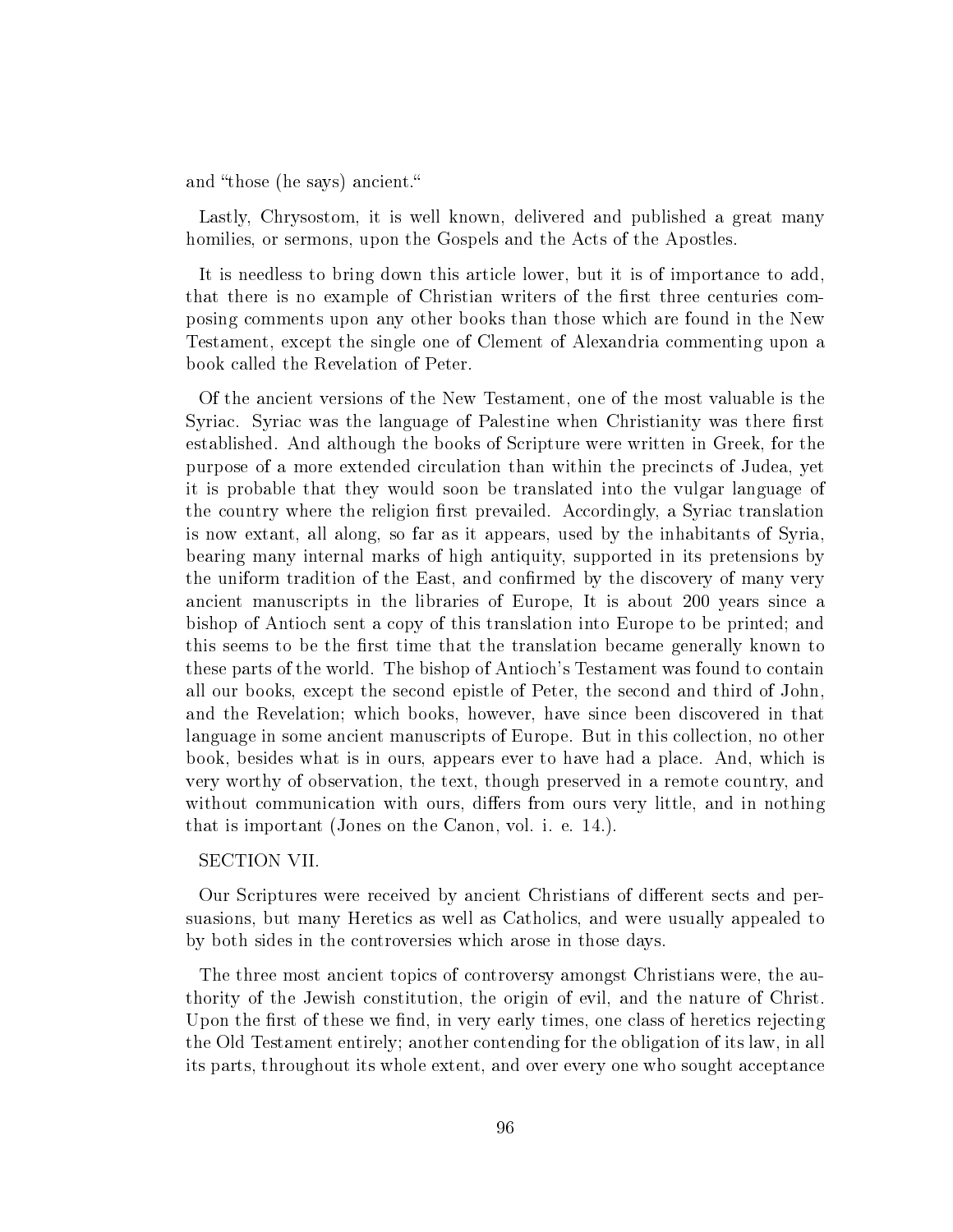with God. Upon the two latter subjects, a natural, perhaps, and venial, but a fruitless, eager, and impatient curiosity, prompted by the philosophy and by the scholastic habits of the age, which carried men much into bold hypotheses and conjectural solutions, raised, amongst some who professed Christianity, very wild and unfounded opinions. I think there is no reason to believe that the number of these bore any considerable proportion to the body of the Christian church; and, amidst the disputes which such opinions necessarily occasioned, it is a great satisfaction to perceive what, in a vast plurality of instances, we do perceive, all sides recurring to the same Scriptures.

\*I. Basilides lived near the age of the apostles, about the year 120, or, perhaps, sooner. (Lardner, vol. ix. p. 271.) He rejected the Jewish institution, not as spurious, but as proceeding from a being inferior to the true God; and in other respects advanced a scheme of theology widely different from the general doctrine of the Christian church, and which, as it gained over some disciples, was warmly opposed by Christian writers of the second and third century. In these writings there is positive evidence that Basilides received the Gospel of Matthew; and there is no sufficient proof that he rejected any of the other three: on the contrary, it appears that he wrote a commentary upon the Gospel, so copious as to be divided into twenty-four books. (Lardner, vol. ix. ed. 1788, p. 305, 306.)

## xxxxxxxxxxxx

\* The materials of the former part of this section are taken from Dr. Lardner's History of the Heretics of the first two centuries, published since his death, with additions, by the Rev. Mr. Hogg, of Exeter, and inserted into the ninth volume of his works, of the edition of 1778. xxxxxxxxxxxx

II. The Valentinians appeared about the same time. Their heresy consisted in certain notions concerning angelic natures, which can hardly be rendered intelligible to a modern reader. They seem, however, to have acquired as much importance as any of the separatists of that early age. Of this sect, Irenaeus, who wrote A.D. 172, expressly records that they endeavoured to fetch arguments for their opinions from the evangelic and apostolic writings. Heracleon, one of the most celebrated of the sect, and who lived probably so early as the year 125, wrote commentaries upon Luke and John. Some observations also of his upon Matthew are preserved by Origen. Nor is there any reason to doubt that he received the whole New Testament. (Lardner, vol. ix. ed. 1788, pp. 350-351; vol. i. p. 383; vol. ix. ed. 1788, p. 352-353.)

III. The Carpocratians were also an early heresy, little, if at all, later than the two preceding. Some of their opinions resembled what we at this day mean by Socinianism. With respect to the Scriptures, they are specifically charged, by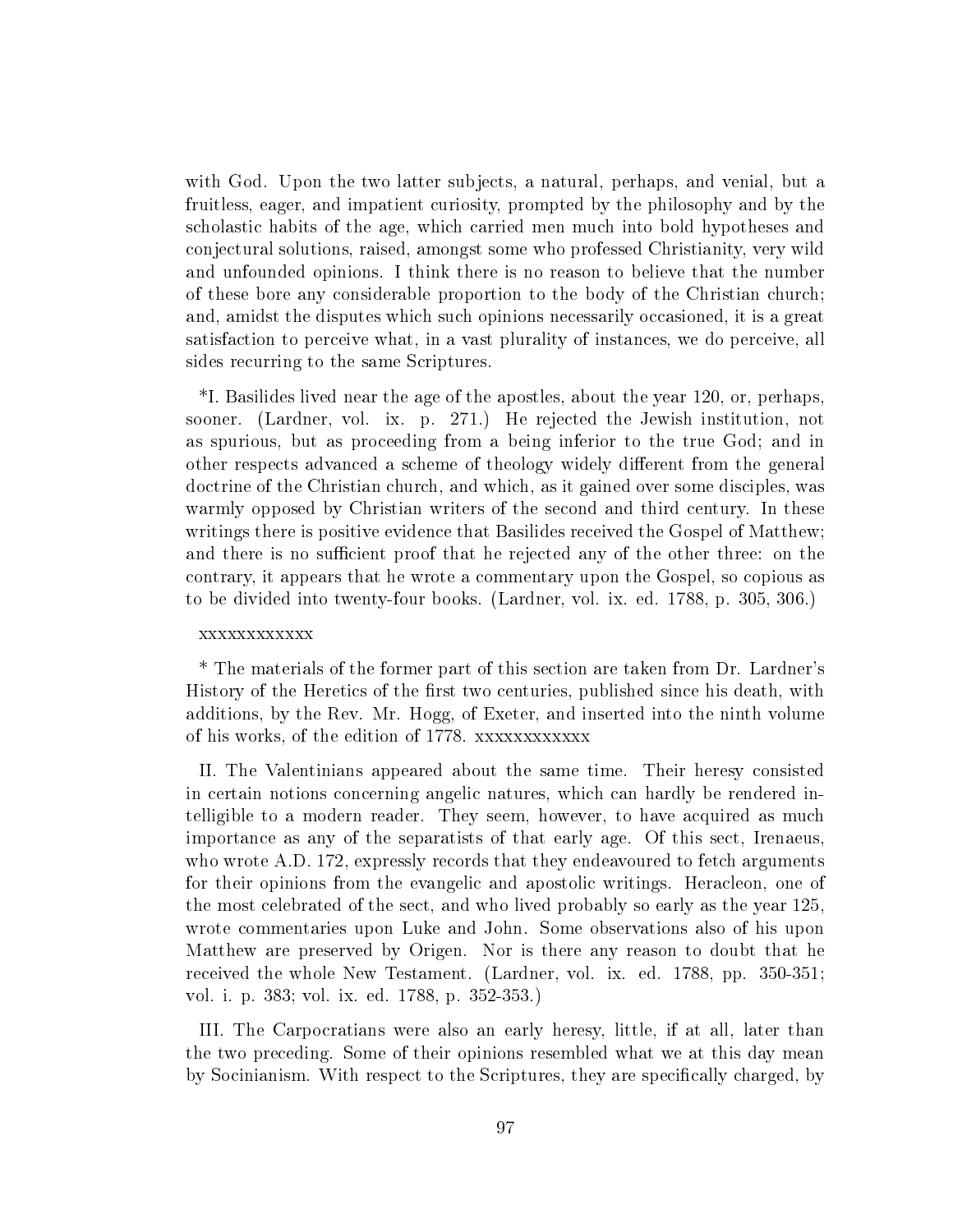Irenaeus and by Epiphanius, with endeavouring to pervert a passage in Matthew, which amounts to a positive proof that they received that Gospel. Negatively, they are not accused, by their adversaries, of rejecting any part of the New Testament. (Lardner, vol. ix. ed. 1788, pp. 309 & 318.)

IV. The Sethians, A.D. 150; the Montanists, A.D. 156; the Marcosigns, A.D. 160; Hermogenes, A.D. 180; Praxias, A.D. 196; Artemon, A.D. 200; Theodotus, A.D. 200; all included under the denomination of heretics, and all engaged in controversies with Catholic Christians, received the Scriptures of the New Testament. (Lardner, vol. ix. ed. 1788, pp. 455, 482, 348, 473, 433, 466.)

V. Tatian, who lived in the year 172, went into many extravagant opinions, was the founder of a sect called Encratites, and was deeply involved in disputes with the Christians of that age; yet Tatian so received the four Gospels as to compose a harmony from them.

VI. From a writer quoted by Eusebius, of about the year 200, it is apparent that they who at that time contended for the mere humanity of Christ, argued from the Scriptures; for they are accused by this writer of making alterations in their copies in order to favour their opinions. (Lardner, vol. iii. P. 46.)

VII. Origen's sentiments excited great controversies,-the bishops of Rome and Alexandria, and many others, condemning, the bishops of the east espousing them; yet there is not the smallest question but that both the advocates and adversaries of these opinions acknowledged the same authority of Scripture. In his time, which the reader will remember was about one hundred and fifty years after the Scriptures were published, many dissensions subsisted amongst Christians, with which they were reproached by Celsus; yet Origen, who has recorded this accusation without contradicting it, nevertheless testies, that the four Gospels were received without dispute, by the whole church of God under heaven. (Lardner, vol. iv. ed. 1788, p. 642.)

VIII. Paul of Samosata, about thirty years after Origen, so distinguished himself in the controversy concerning the nature of Christ as to be the subject of two councils or synods, assembled at Antioch, upon his opinions. Yet he is not charged by his adversaries with rejecting any book of the New Testament. On the contrary, Epiphanius, who wrote a history of heretics a hundred years afterwards, says, that Paul endeavoured to support his doctrine by texts of Scripture. And Vincentius Lirinensis, A.D. 434, speaking of Paul and other heretics of the same age, has these words: "Here, perhaps, some one may ask whether heretics also urge the testimony of Scripture. They urge it, indeed, explicitly and vehemently; for you may see them flying through every book of the sacred law." (Lardner, vol. ix. p. 158.)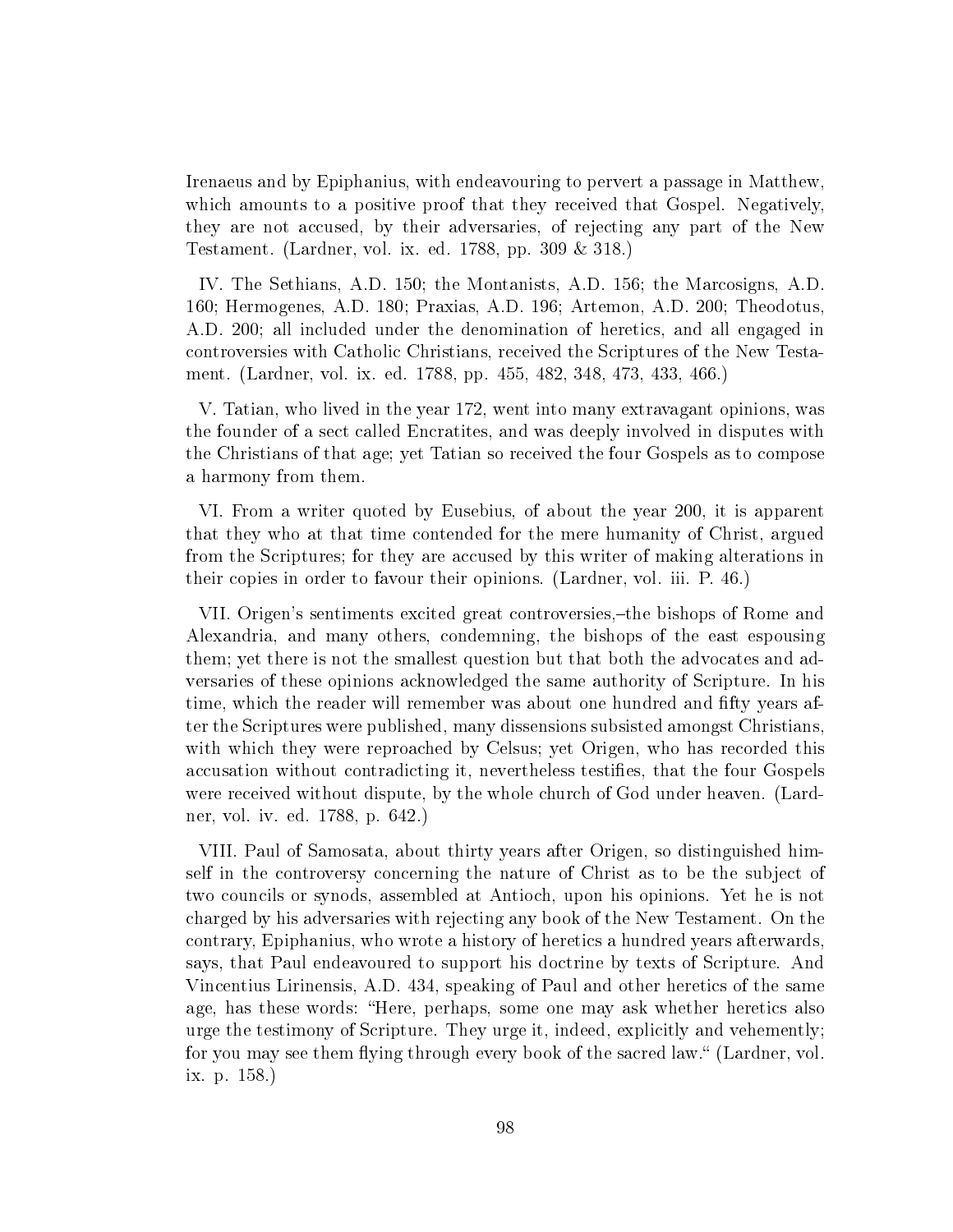IX. A controversy at the same time existed with the Noetians or Sabellians, who seem to have gone into the opposite extreme from that of Paul of Samosata and his followers. Yet according to the express testimony of Epiphanius, Sabellius received all the Scriptures. And with both sects Catholic writers constantly allege the Scriptures, and reply to the arguments which their opponents drew from particular texts.

We have here, therefore, a proof, that parties who were the most opposite and irreconcilable to one another acknowledged the authority of Scripture with equal deference.

X. And as a general testimony to the same point, may be produced what was said by one of the bishops of the council of Carthage, which was holden a little before this time:—"I am of opinion that blasphemous and wicked heretics, who pervert the sacred and adorable words of the Scripture, should be execrated. Undoubtedly, what they perverted they received. (Lardner, vol. ix. p. 839.)

XI. The Millennium, Novatianism, the baptism of heretics, the keeping of Easter, engaged also the attention and divided the opinions of Christians, at and before that time (and, by the way, it may be observed, that such disputes, though on some accounts to be blamed, showed how much men were in earnest upon the subject.); yet every one appealed for the grounds of his opinion to Scripture authority. Dionysius of Alexandria, who flourished A.D. 247, describing a conference or public disputation, with the Millennarians of Egypt, confesses of them, though their adversary, "that they embrace whatever could be made out by good arguments, from the Holy Scriptures. (Lardner, vol. iv. p. 666.) Novatus, A.D. 251, distinguished by some rigid sentiments concerning the reception of those who had lapsed, and the founder of a numerous sect, in his few remaining works quotes the Gospel with the same respect as other Christians did; and concerning his followers, the testimony of Socrates, who wrote about the year 440, is positive, viz. That in the disputes between the Catholics and them, each side endeavoured to support itself by the authority of the Divine Scriptures (Lardner, vol. v. p. 105.)

XII. The Donatists, who sprung up in the year 328, used the same Scriptures as we do. "Produce," saith Augustine, "some proof from the Scriptures, whose authority is common to us both" (Lardner, vol. vii. p. 243.)

XIII. It is perfectly notorious, that in the Arian controversy, which arose soon after the year 300, both sides appealed to the same Scriptures, and with equal professions of deference and regard. The Arians, in their council of Antioch, A.D. 341, pronounce that "if any one, contrary to the sound doctrine of the Scriptures. say, that the Son is a creature, as one of the creatures, let him be an anathema.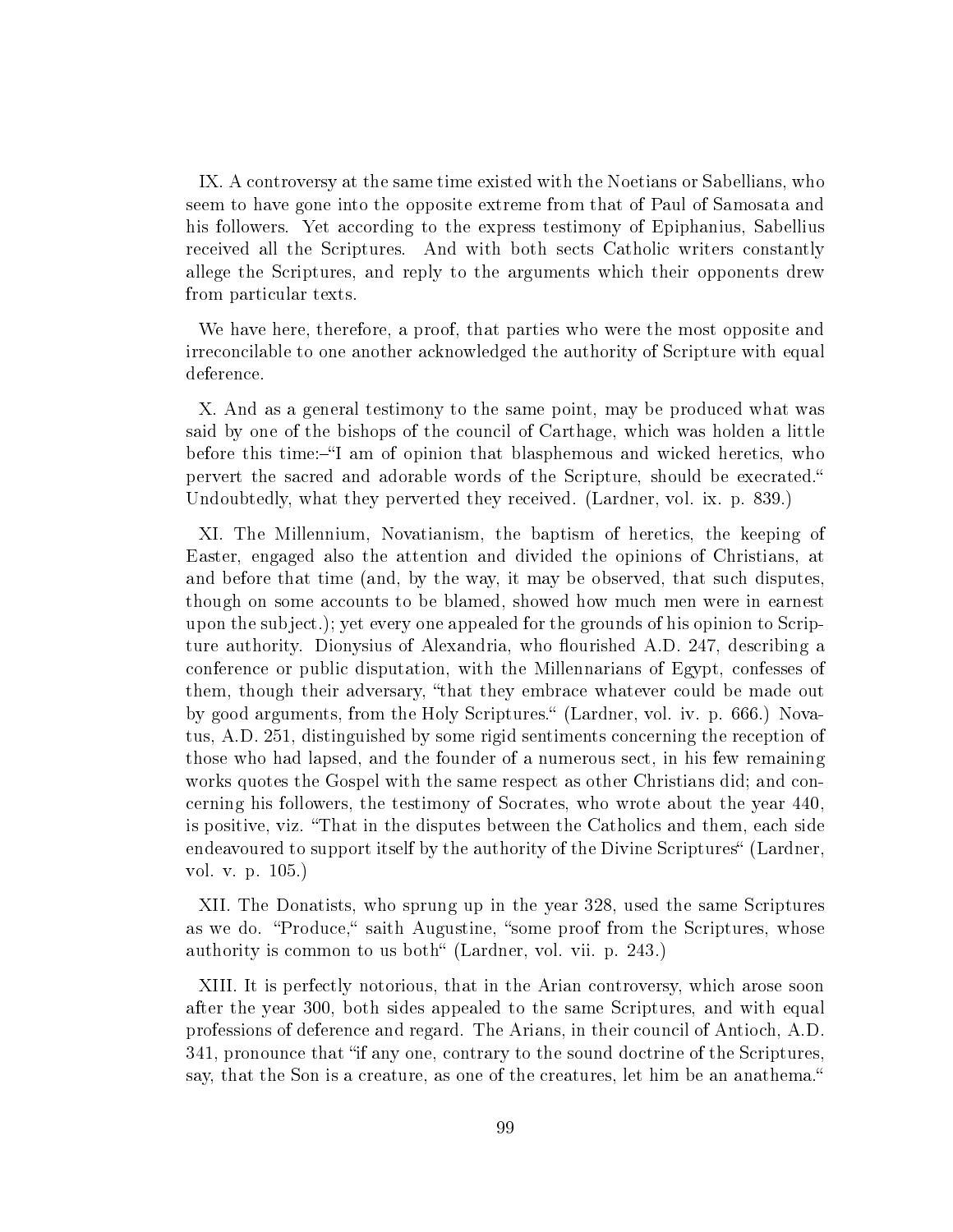(Lardner, vol. vii. p. 277.) They and the Athanasians mutually accuse each other of using unscriptural phrases; which was a mutual acknowledgment of the conclusive authority of Scripture.

XIV. The Priscillianists, A.D. 378, the Pelagians, A.D. 405 received the same Scriptures as we do. (Lardner, vol. ix. p. 325; vol. xi p. 52.)

XV. The testimony of Chrysostom, who lived near the year 400, is so positive in affirmation of the proposition which we maintain, that it may form a proper conclusion of the argument. The general reception of the Gospels is a proof that their history is true and consistent; for, since the writing of the Gospels, many here sies have arisen, holding opinions contrary to what is contained in them, who yet receive the Gospels either entire or in part. (Lardner, vol. x. p. 316.) I am not moved by what may seem a deduction from Chrysostom's testimony, the words, "entire or in part;" for if all the parts which were ever questioned in our Gospels were given up, it would not affect the miraculous origin of the religion in the smallest degree: e.g.

Cerinthus is said by Epiphanius to have received the Gospel of Matthew, but not entire. What the omissions were does not appear. The common opinion, that he rejected the first two chapters, seems to have been a mistake. (Lardner, vol. ix. ed. 1788, p. 322.) It is agreed, however, by all who have given any account of Cerinthus, that he taught that the Holy Ghost (whether he meant by that name a person or a power) descended upon Jesus at his baptism; that Jesus from this time performed many miracles, and that he appeared after his death. He must have retained therefore the essential parts of the history.

Of all the ancient heretics, the most extraordinary was Marcion. (Lardner, vol. ix. sect. ii. c. x. Also Michael vol. i. c. i. sect. xviii.) One of his tenets was the rejection of the Old Testament, as proceeding from an inferior and imperfect Deity; and in pursuance of this hypothesis, he erased from the New, and that, as it should seem, without entering into any critical reasons, every passage which recognised the Jewish Scriptures. He spared not a text which contradicted his opinion. It is reasonable to believe that Marcion treated books as he treated texts: yet this rash and wild controversialist published a recension, or chastised edition of Saint Luke's Gospel, containing the leading facts, and all which is necessary to authenticate the religion. This example affords proof that there were always some points, and those the main points, which neither wildness nor rashness, neither the fury of opposition nor the intemperance of controversy, would venture to call in question. There is no reason to believe that Marcion, though full of resentment against the Catholic Christians, ever charged them with forging their books. "The Gospel of Saint Matthew, the Epistle to the Hebrews, with those of Saint Peter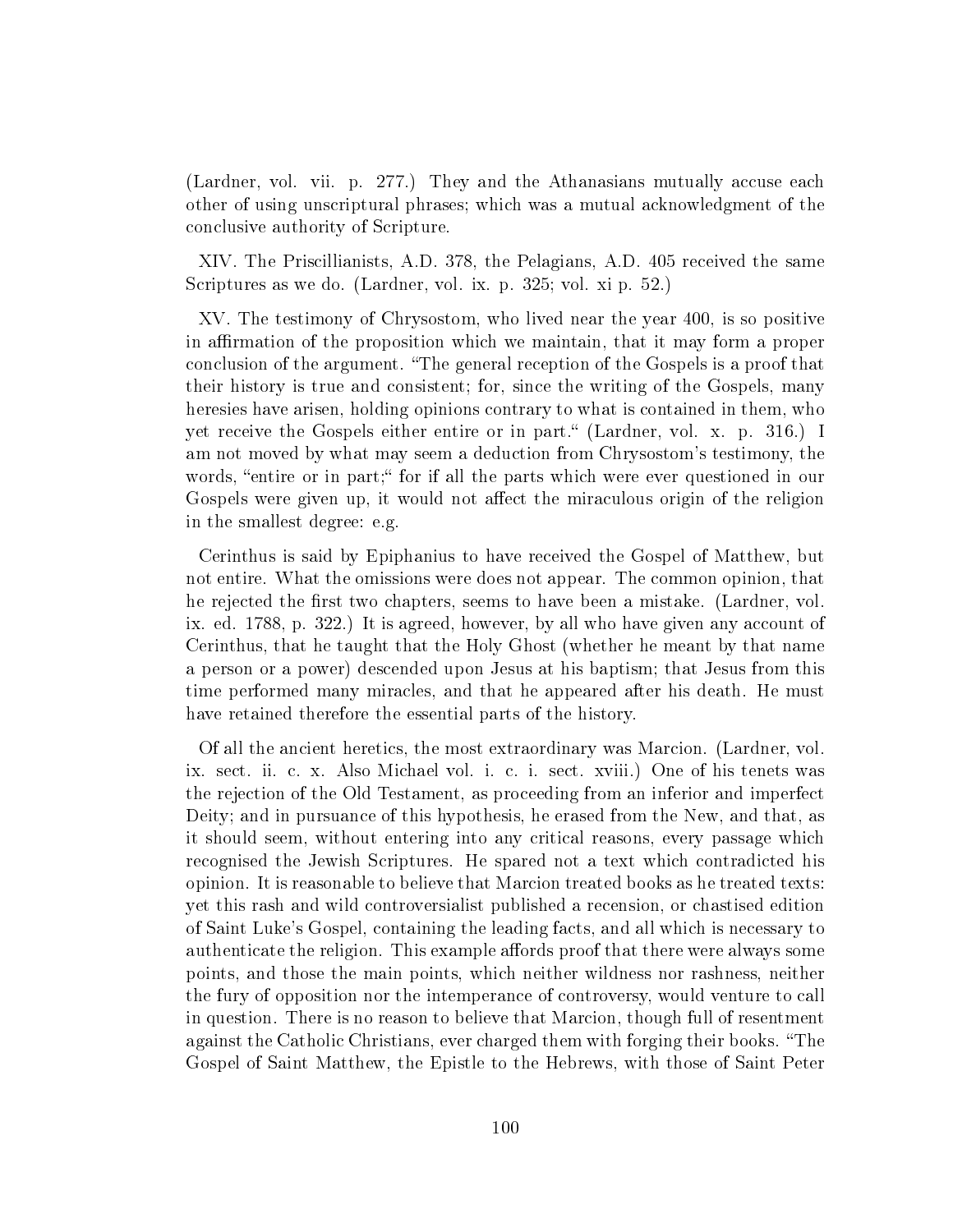and Saint James, as well as the Old Testament in general he said, "were writings" not for Christians but for Jews." This declaration shows the ground upon which Marcion proceeded in his mutilation of the Scriptures, viz., his dislike of the passages or the books. Marcion flourished about the year  $130.*$ 

### xxxxxxxxxxxx

\* I have transcribed this sentence from Michaelis (p. 38), who has not, however, referred to the authority upon which he attributes these words to Marcion. xxxxxxxxxxxx

Dr. Lardner, in his General Review, sums up this head of evidence in the following words:-"Noitus, Paul of Samosata, Sabellius, Marcelins, Photinus, the Novatiana, Donatists, Manicheans (This must be with an exception, however, of Faustus, who lived so late us the year 354), Priscillianists, beside Artemon, the Audians, the Arians, and divers others, all received most of all the same books of the New Testament which the Catholics received; and agreed in a like respect for them as written by apostles, or their disciples and companions. (Lardner, vol. iii. p. 12.Dr. Lardner's future inquiries supplied him with many other instances.)

#### SECTION VIII.

The four Gospels, the Acts of the Apostles, thirteen Epistles of Saint Paul the First Epistle of John, and the First of Peter, were received without doubt by those who doubted concerning the other books which are included in our present Canon.

I state this proposition, because, if made out, it shows that the authenticity of their books was a subject amongst the early Christians of consideration and inquiry; and that, where there was cause of doubt, they did doubt; a circumstance which strengthens very much their testimony to such books as were received by them with full acquiescence.

I. Jerome, in his account of Caius, who was probably a presbyter of Rome, and who flourished near the year  $200$ , records of him, that, reckoning up only thirteen epistles of Paul, he says the fourteenth, which is inscribed to the Hebrews, is not his: and then Jerome adds, With the Romans to this day it is not looked upon as Paul's." This agrees in the main with the account given by Eusebius of the same ancient author and his work; except that Eusebius delivers his own remark in more guarded terms: "And indeed to this very time, by some of the Romans, this epistle is not thought to be the apostle's." (Lardner, vol. iii. p. 240.)

II. Origen, about twenty years after Caius, quoting the Epistle to the Hebrews,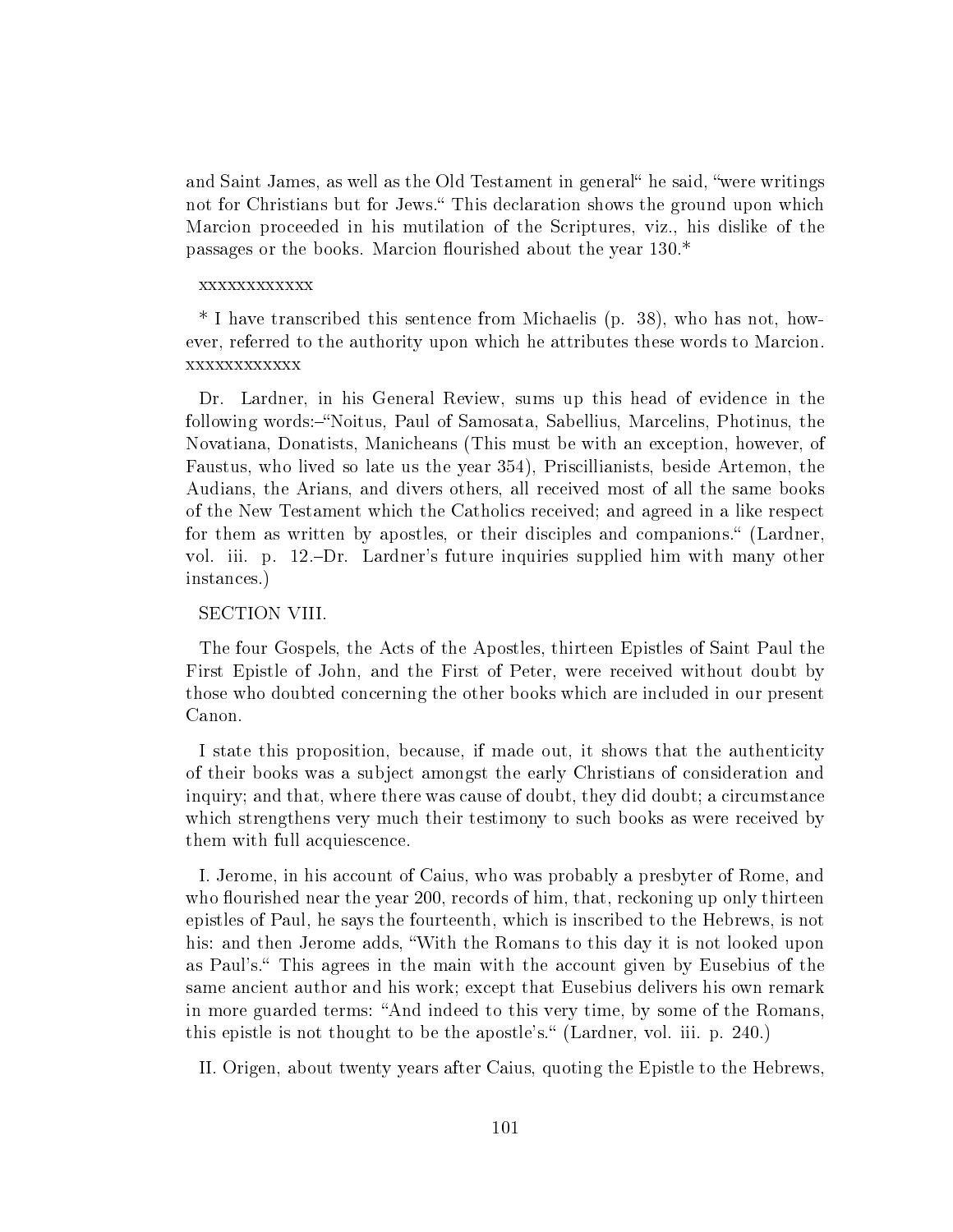observes that some might dispute the authority of that epistle; and therefore proceeds to quote to the same point, as undoubted books of Scripture, the Gospel of Saint Matthew, the Acts of the Apostles, and Paul's First Epistle to the Thessalonians. (Lardner, vol. iii. p. 246.) and in another place, this author speaks of the Epistle to the Hebrews thus: The account come down to us is various; some saying that Clement who was bishop of Rome, wrote this epistle; others, that it was Luke, the same who wrote the Gospel and the Acts." Speaking also, in the same paragraph, of Peter, "Peter," says he, "has left one epistle, acknowledged; let it be granted likewise that he wrote a second, for it is doubted of. And of John, "He has also left one epistle, of a very few lines; grant also a second and a third, for all do not allow them to be genuine. Now let it be noted, that Origen, who thus discriminates, and thus confesses his own doubts and the doubts which subsisted in his time, expressly witnesses concerning the four Gospels, "that they alone are received without dispute by the whole church of God under heaven. (Lardner, vol. iii. p. 234.)

III. Dionysius of Alexandria, in the year 247, doubts concerning the Book of Revelation, whether it was written by Saint John; states the grounds of his doubt, represents the diversity of opinion concerning it, in his own time, and before his time. (Lardner, vol. iv. p. 670.) Yet the same Dionysius uses and collates the four Gospels in a manner which shows that he entertained not the smallest suspicion of their authority, and in a manner also which shows that they, and they alone, were received as authentic histories of Christ. (Lardner, vol. iv. p. 661.)

IV. But this section may be said to have been framed on purpose to introduce to the reader two remarkable passages extant in Eusebius's Ecclesiastical History. The first passage opens with these words:-"Let us observe the writings of the apostle John which are uncontradicted: and first of all must be mentioned, as acknowledged of all, the Gospel according to him, well known to all the churches under heaven." The author then proceeds to relate the occasions of writing the Gospels, and the reasons for placing Saint John's the last, manifestly speaking of all the four as parallel in their authority, and in the certainty of their original. (Lardner, vol. viii. p. 90.) The second passage is taken from a chapter, the title of which is, "Of the Scriptures universally acknowledged, and of those that are not such." Eusebius begins his enumeration in the following manner:-"In the first place are to be ranked the sacred four Gospels; then the book of the Acts of the Apostles; after that are to be reckoned the Epistles of Paul. In the next place, that called the First Epistle of John, and the Epistle of Peter, are to be esteemed authentic. After this is to be placed, if it be thought fit, the Revelation of John, about which we shall observe the different opinions at proper seasons. Of the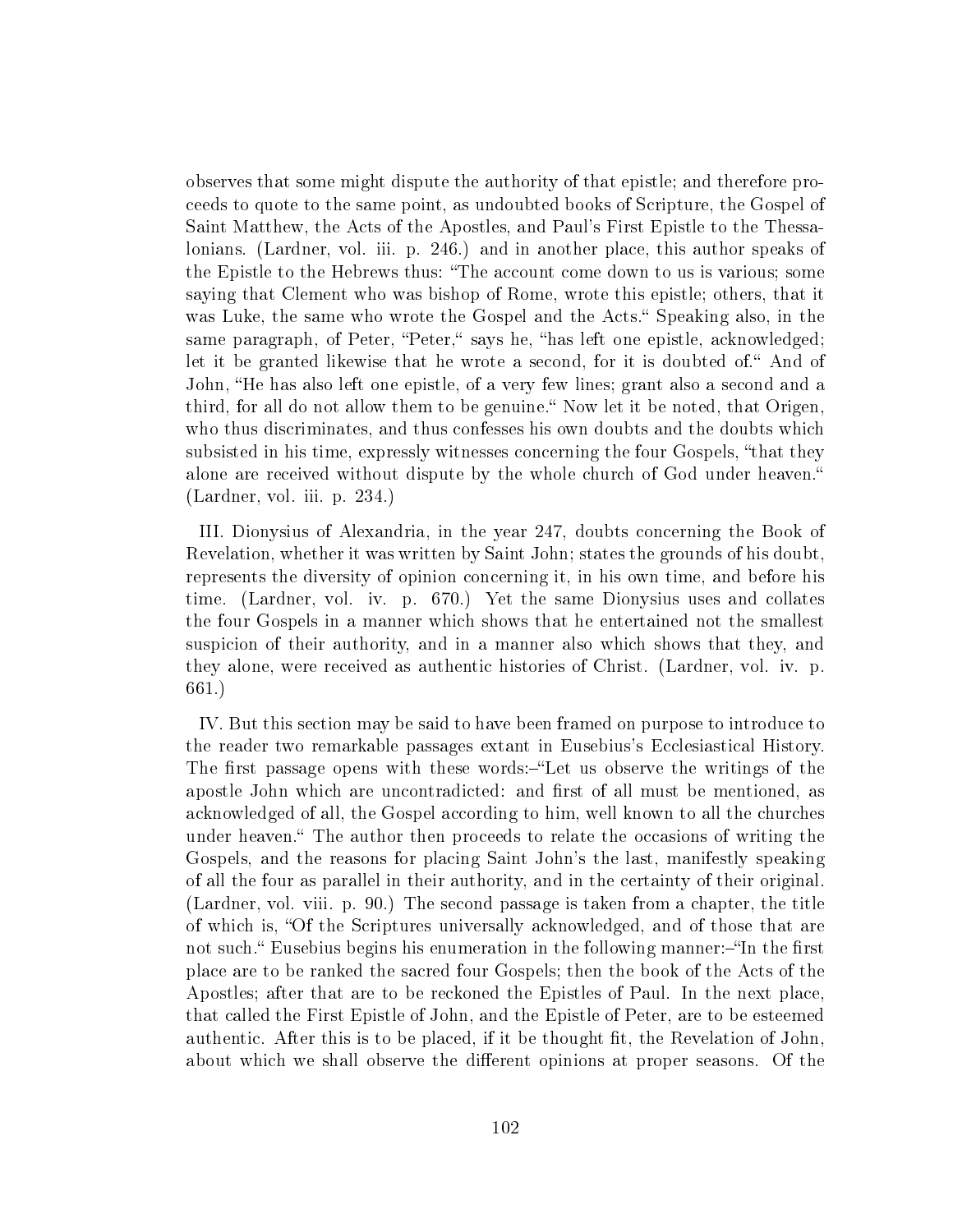controverted, but yet well known or approved by the most, are, that called the Epistle of James, and that of Jude, and the Second of Peter, and the Second and Third of John, whether they are written by the evangelist, or another of the same name." (Lardner, vol. viii. p. 39.) He then proceeds to reckon up five others, not in our canon, which he calls in one place spurious, in another controverted, meaning, as appears to me, nearly the same thing by these two words.\*

#### xxxxxxxxxxxx

\* That Eusebius could not intend, by the word rendered 'spurious' what we at present mean by it, is evident from a clause in this very chapter where, speaking of the Gospels of Peter, and Thomas and Matthias, and some others, he says, "They the are not so much as to be reckoned among the spurious, but are altogether absurd and impious." (Lardner, vol. viii. p. 99.) xxxxxxxxxxxx

It is manifest from this passage, that the four Gospels, and the Acts of the Apostles (the parts of Scripture with which our concern principally lies), were acknowledged without dispute, even by those who raised objections, or entertained doubts, about some other parts of the same collection. But the passage proves something more than this. The author was extremely conversant in the writings of Christians which had been published from the commencement of the institution to his own time: and it was from these writings that he drew his knowledge of the character and reception of the books in question. That Eusebius recurred to this medium of information, and that he had examined with attention this species of proof, is shown, first, by a passage in the very chapter we are quoting, in which, speaking of the books which he calls spurious, "None," he says, "of the ecclesiastical writers, in the succession of the apostles, have vouchsafed to make any mention of them in their writings;" and, secondly, by another passage of the same work, wherein, speaking of the First Epistle of Peter, This, he says, "the presbyters of ancient times have quoted in their writings as undoubtedly genuine; (Lardner, vol. viii. p. 99.) and then, speaking of some other writings bearing the name of Peter, "We know," he says, "that they have not been delivered down to us in the number of Catholic writings, forasmuch as no ecclesiastical writer of the ancients, or of our times, has made use of testimonies out of them." "But in the progress of this history," the author proceeds, "we shall make it our business to show, together with the successions from the apostles, what ecclesiastical writers, in every age, have used such writings as these which are contradicted, and what they have said with regard to the Scriptures received in the New Testament, and acknowledged by all, and with regard to those which are not such." (Lardner, vol. viii. p. 111)

After this it is reasonable to believe that when Eusebius states the four Gospels,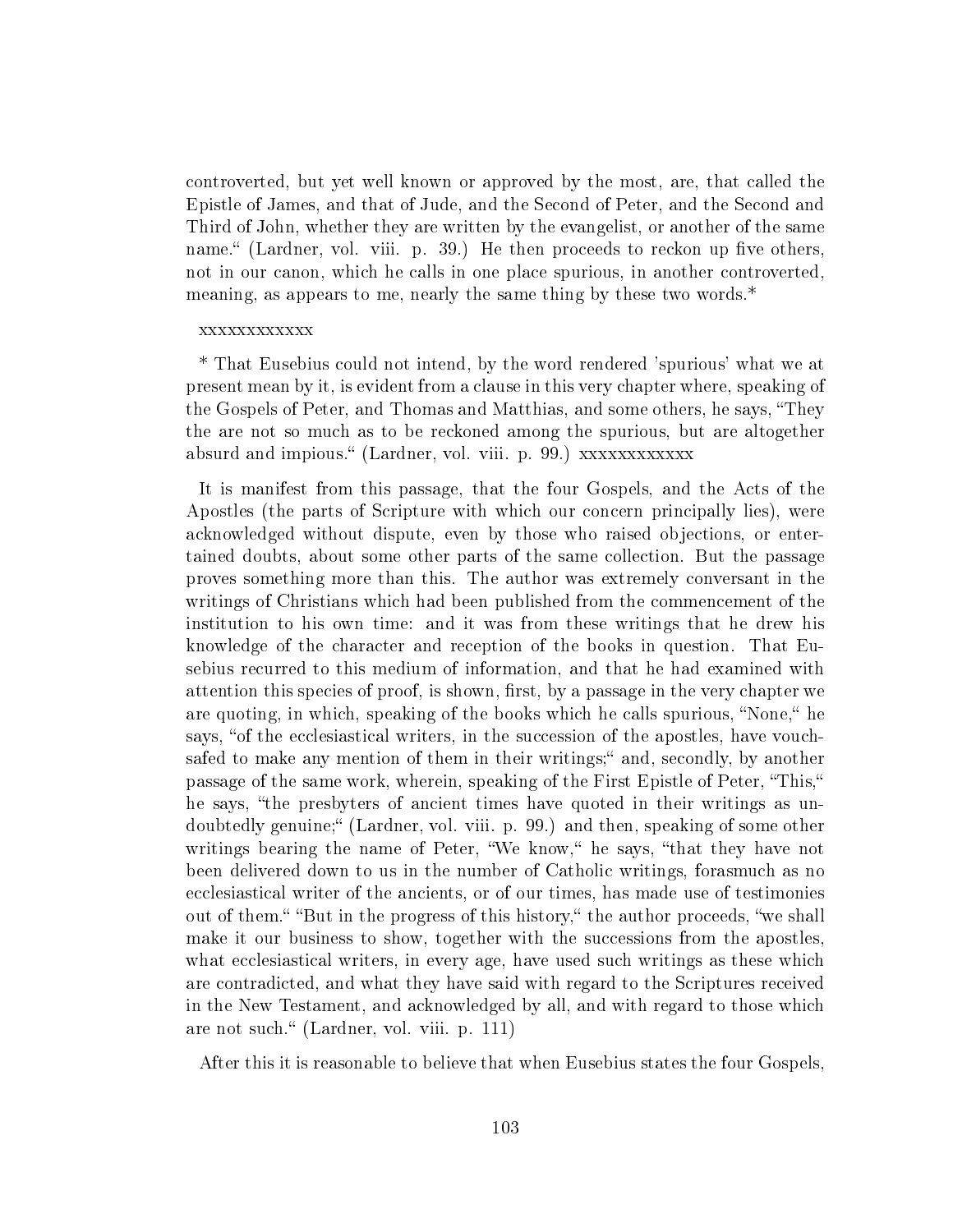and the Acts of the Apostles, as uncontradicted, uncontested, and acknowledged by all; and when he places them in opposition, not only to those which were spurious, in our sense of that term, but to those which were controverted, and even to those which were well known and approved by many, yet doubted of by some; he represents not only the sense of his own age, but the result of the evidence which the writings of prior ages, from the apostles' time to his own, had furnished to his inquiries. The opinion of Eusebius and his contemporaries appears to have been founded upon the testimony of writers whom they then called ancient: and we may observe, that such of the works of these writers as have come down to our times entirely confirm the judgment, and support the distinction which Eusebius proposes. The books which he calls "books universally acknowledged are in fact used and quoted in time remaining works of Christian writers, during the 250 years between the apostles' time and that of Eusebius, much more frequently than, and in a different manner from, those the authority of which, he tells us, was disputed.

# SECTION IX.

Our historical Scriptures were attacked by the early adversaries of Christianity, as containing the accounts upon which the Religion was founded.

Near the middle of the second century, Celsus, a heathen philosopher, wrote a professed treatise against Christianity. To this treatise Origen, who came about fifty years after him, published an answer, in which he frequently recites his adversary's words and arguments. The work of Celsus is lost; but that of Origen remains. Origen appears to have given us the words of Celsus, where he professes to give them, very faithfully; and amongst other reasons for thinking so, this is one, that the objection, as stated by him from Celsus, is sometimes stronger than his own answer. I think it also probable that Origen, in his answer, has retailed a large portion of the work of Celsus:

"That it may not be suspected," he says, "that we pass by any chapters because we have no answers at hand, I have thought it best, according to my ability, to confute everything proposed by him, not so much observing the natural order of things, as the order which he has taken himself." (Orig. cont. Cels. I. i. sect. 41.)

Celsus wrote about one hundred years after the Gospels were published; and therefore any notices of these books from him are extremely important for their antiquity. They are, however, rendered more so by the character of the author; for the reception, credit, and notoriety of these books must have been well established amongst Christians, to have made them subjects of animadversion and opposition by strangers and by enemies. It evinces the truth of what Chrysostom, two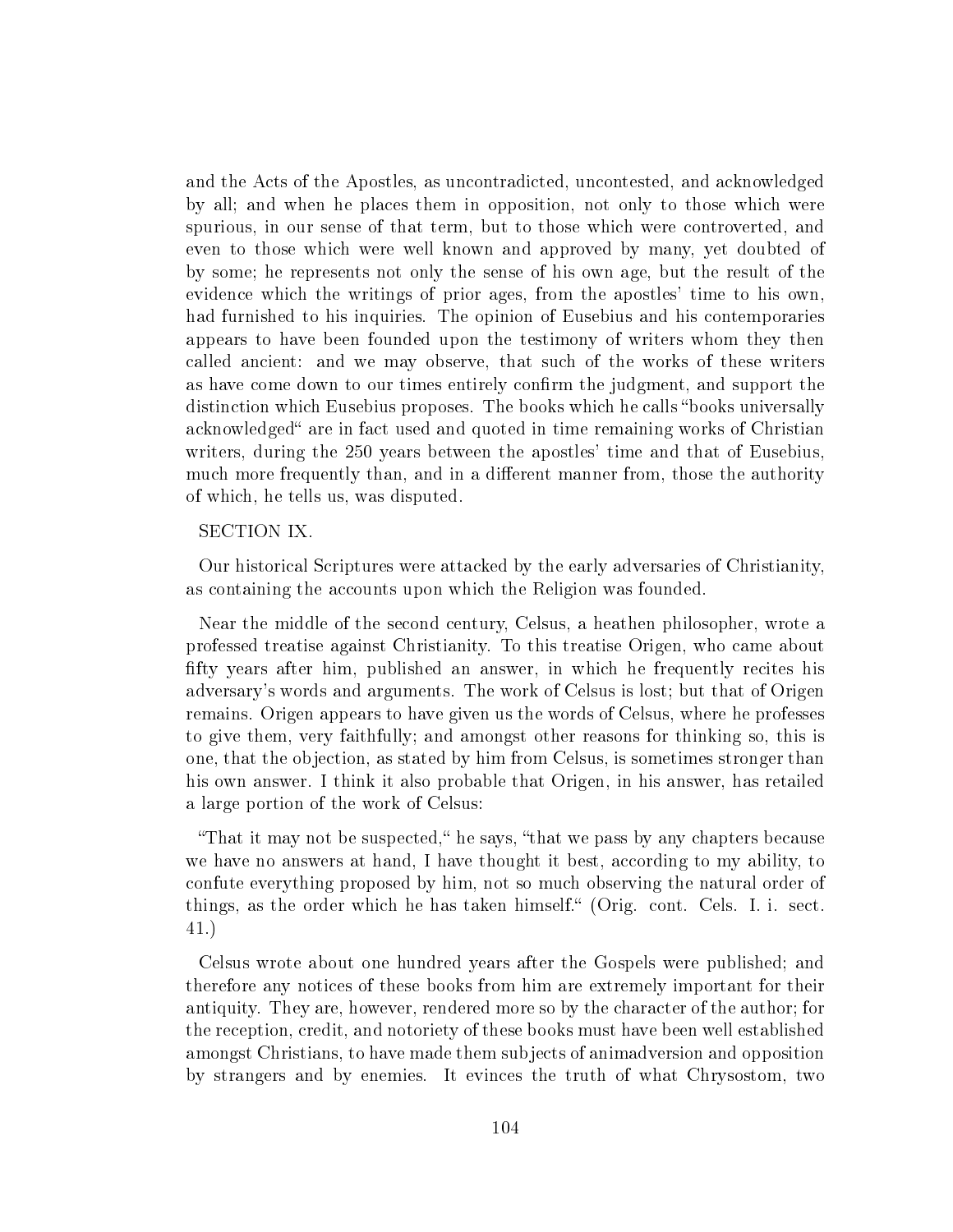centuries afterwards, observed, that "the Gospels, when written, were not hidden in a corner or buried in obscurity, but they were made known to all the world, before enemies as well as others, even as they are now. (In Matt. Hom. I. 7.)

1. Celsus, or the Jew whom he personates, uses these words: "I could say many things concerning the affairs of Jesus, and those, too, different from those written by the disciples of Jesus; but I purposely omit them." (Lardner, Jewish and Heathen Test. vol. ii. p. 274.) Upon this passage it has been rightly observed, that it is not easy to believe, that if Celsus could have contradicted the disciples upon good evidence in any material point, he would have omitted to do so, and that the assertion is, what Origen calls it, a mere oratorical flourish.

It is sufficient, however, to prove that, in the time of Celsus, there were books well known, and allowed to be written by the disciples of Jesus, which books contained a history of him. By the term disciples, Celsus does not mean the followers of Jesus in general; for them he calls Christians, or believers, or the like; but those who had been taught by Jesus himself, i.e. his apostles and companions.

2. In another passage, Celsus accuses the Christians of altering the Gospel. (Lardner, Jewish and Heathen Test. Vol. ii. p. 275.) The accusation refers to some variations in the readings of particular passages: for Celsus goes on to object, that when they are pressed hard, and one reading has been confuted, they disown that, and fly to another. We cannot perceive from Origen, that Celsus specified any particular instances, and without such specification the charge is of no value. But the true conclusion to be drawn from it is, that there were in the hands of the Christians histories which were even then of some standing: for various readings and corruptions do not take place in recent productions.

The former quotation, the reader will remember, proves that these books were composed by the disciples of Jesus, strictly so called; the present quotation shows, that though objections were taken by the adversaries of the religion to the integrity of these books, none were made to their genuineness.

3. In a third passage, the Jew whom Celsus introduces shuts up an argument in this manner:-"these things then we have alleged to you out of your own writings. not needing any other weapons." (Lardner, vol. ii. p. 276.) It is manifest that this boast proceeds upon the supposition that the books over which the writer affects to triumph possessed an authority by which Christians confessed themselves to be bound.

4. That the books to which Celsus refers were no other than our present Gospels, is made out by his allusions to various passages still found in these Gospels. Celsus takes notice of the genealogies, which fixes two of these Gospels; of the precepts,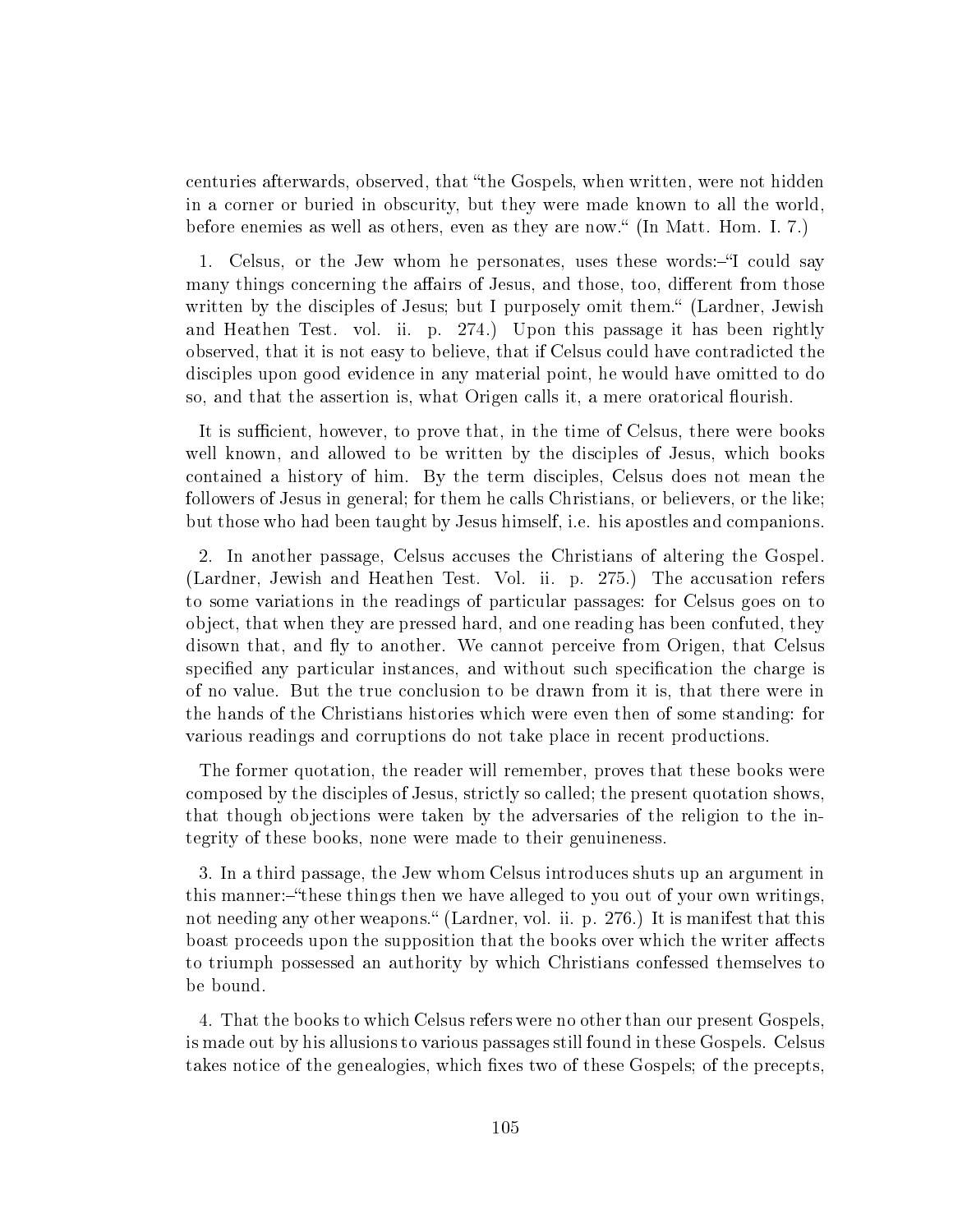Resist not him that injures you, and if a man strike thee on the one cheek, offer to him the other also; of the woes denounced by Christ; of his predictions; of his saying, That it is impossible to serve two masters; ( Lardner, vol. ii. pp. 276-277.) Of the purple robe, the crown of thorns, and the reed in his hand; of the blood that flowed from the body of Jesus upon the cross, which circumstance is recorded by John alone; and (what is instar omnium for the purpose for which we produce it) of the difference in the accounts given of the resurrection by the evangelists, some mentioning two angels at the sepulchre, ethers only one. (Lardner, vol. ii. pp. 280, 281, & 283.)

It is extremely material to remark, that Celsus not only perpetually referred to the accounts of Christ contained in the four Gospels, but that he referred to no other accounts; that he founded none of his objections to Christianity upon any thing delivered in spurious Gospels. (The particulars, of which the above are only a few, are well collected by Mr. Bryant, p. 140.)

II. What Celsus was in the second century, Porphyry became in the third. His work, which was a large and formal treatise against the Christian religion, is not extant. We must be content, therefore, to gather his objections from Christian writers, who have noticed in order to answer them; and enough remains of this species of information to prove completely, that Porphyry's animadversions were directed against the contents of our present Gospels, and of the Acts of the Apostles; Porphyry considering that to overthrow them was to overthrow the religion. Thus he objects to the repetition of a generation in Saint Matthew's genealogy; to Matthew's call; to the quotation of a text from Isaiah, which is found in a psalm ascribed to Asaph; to the calling of the lake of Tiberius a sea; to the expression of Saint Matthew, "the abomination of desolation;" to the variation in Matthew and Mark upon the text, "the voice of one crying in the wilderness," Matthew citing it from Isaias, Mark from the Prophets; to John's application of the term "Word;" to Christ's change of intention about going up to the feast of Tabernacles (John vii. 8); to the judgment denounced by Saint Peter upon Ananias and Sapphira, which he calls an "imprecation of death." (Jewish and Heathen Test. Vol. iii. p. 166, et seq.)

The instances here alleged serve, in some measure, to show the nature of Porphyry's objections, and prove that Porphyry had read the Gospels with that sort of attention which a writer would employ who regarded them as the depositaries of the religion which he attacked. Besides these specifications, there exists, in the writings of ancient Christians, general evidence that the places of Scripture upon which Porphyry had remarked were very numerous.

In some of the above-cited examples, Porphyry, speaking of Saint Matthew,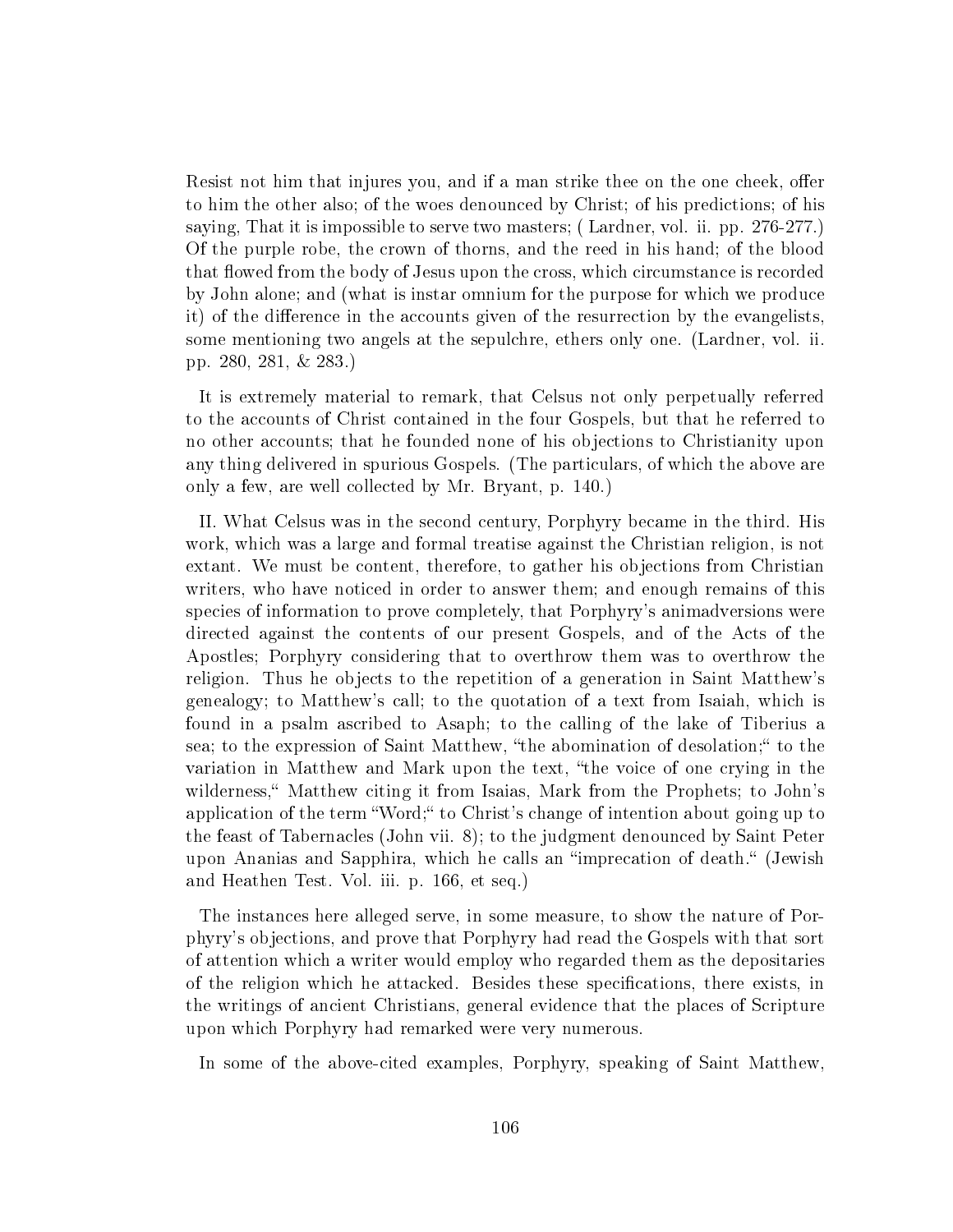calls him your Evangelist; he also uses the term evangelists in the plural number. What was said of Celsus is true likewise of Porphyry, that it does not appear that he considered any history of Christ except these as having authority with Christians.

III. A third great writer against the Christian religion was the emperor Julian, whose work was composed about a century after that of Porphyry.

In various long extracts, transcribed from this work by Cyril and Jerome, it appears, (Jewish and Heathen Test. vol. iv. p. 77, et seq.) that Julian noticed by name Matthew and Luke, in the difference between their genealogies of Christ that he objected to Matthew's application of the prophecy, "Out of Egypt have I called my son (ii. 15), and to that of  $A$  virgin shall conceive (i. 23); that he recited sayings of Christ, and various passages of his history, in the very words of the evangelists; in particular, that Jesus healed lame and blind people, and exorcised demoniacs in the villages of Bethsaida and Bethany; that he alleged that none of Christ's disciples ascribed to him the creation of the world, except John; that neither Paul, nor Matthew, nor Luke, nor Mark, have dared to call Jesus God; that John wrote later than the other evangelists, and at a time when a great number of men in the cities of Greece and Italy were converted; that he alludes to the conversion of Cornelius and of Sergius Paulus, to Peter's vision, to the circular letter sent by the apostles and elders at Jerusalem, which are all recorded in the Acts of the Apostles: by which quoting of the four Gospels and the Acts of the Apostles, and by quoting no other, Julian shows that these were the historical books, and the only historical books, received by Christians as of authority, and as the authentic memoirs of Jesus Christ, of his apostles, and of the doctrines taught by them. But Julian's testimony does something more than represent the judgment of the Christian church in his time. It discovers also his own. He himself expressly states the early date of these records; he calls them by the names which they now bear. He all along supposes, he nowhere attempts to question, their genuineness.

The argument in favour of the books of the New Testament, drawn from the notice taken of their contents by the early writers against the religion, is very considerable. It proves that the accounts which Christians had then were the accounts which we have now; that our present Scriptures were theirs. It proves, moreover, that neither Celsus in the second, Porphyry in the third, nor Julian in the fourth century, suspected the authenticity of these books, or ever insinuated that Christians were mistaken in the authors to whom they ascribed them. Not one of them expressed an opinion upon this subject different from that which was holden by Christians. And when we consider how much it would have availed them to have cast a doubt upon this point, if they could; and how ready they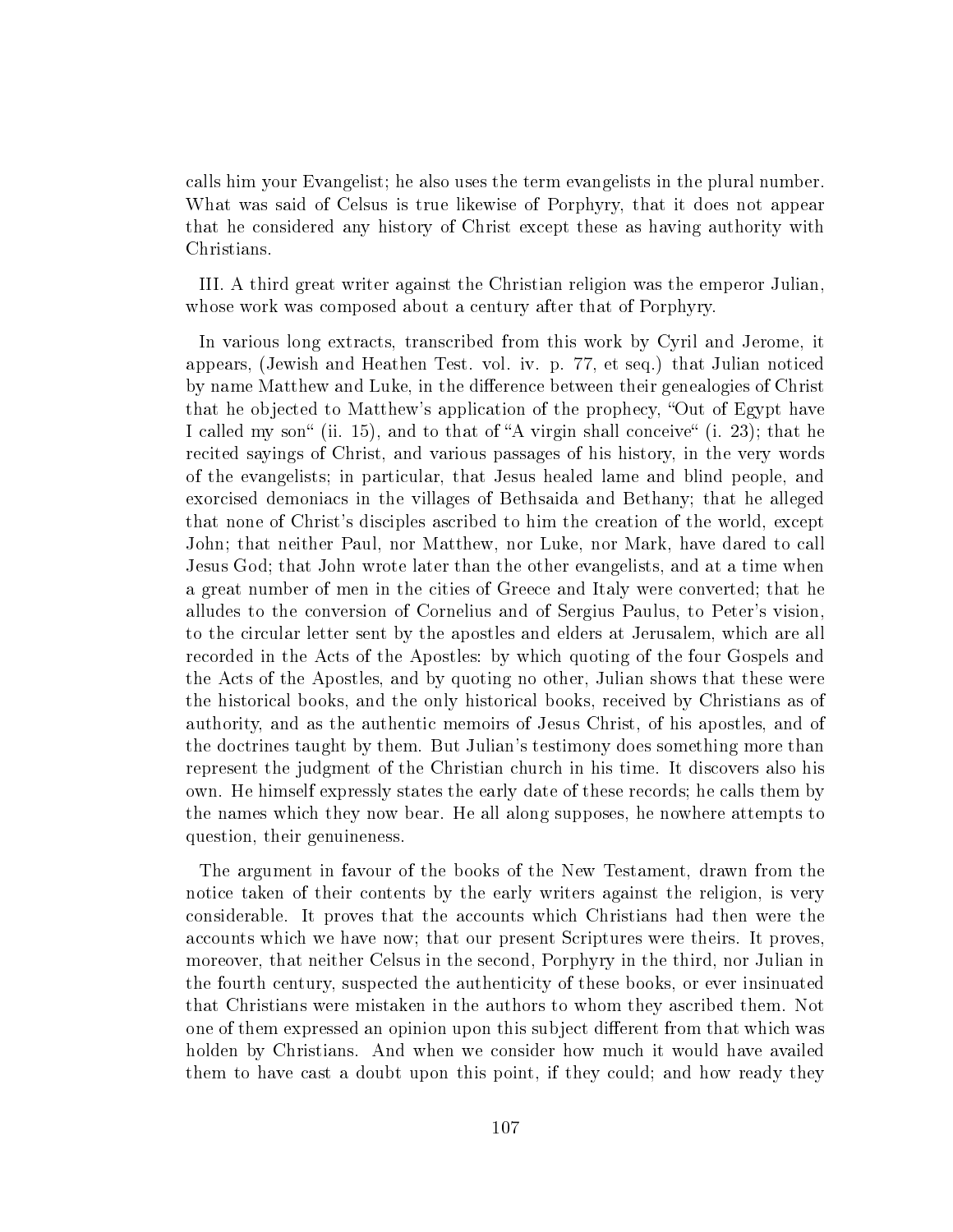showed themselves to be to take every advantage in their power; and that they were all men of learning and inquiry: their concession, or rather their suffrage, upon the subject is extremely valuable.

In the case of Porphyry, it is made still stronger, by the consideration that he did in fact support himself by this species of objection when he saw any room for it, or when his acuteness could supply any pretence for alleging it. The prophecy of Daniel he attacked upon this very ground of spuriousness, insisting that it was written after the time of Antiochus Epiphanes, and maintains his charge of forgery by some far-fetched indeed, but very subtle criticisms. Concerning the writings of the New Testament, no trace of this suspicion is anywhere to be found in him. (Michaelis's Introduction to the New Testament, vol. i. p. 43. Marsh's Translation.)

# SECTION X.

Formal catalogues of authentic Scriptures were published, in all which our present sacred histories were included.

This species of evidence comes later than the rest; as it was not natural that catalogues of any particular class of books should be put forth until Christian writings became numerous; or until some writings showed themselves, claiming titles which did not belong to them, and thereby rendering it necessary to separate books of authority from others. But, when it does appear, it is extremely satisfactory; the catalogues, though numerous, and made in countries at a wide distance from one another, differing very little, differing in nothing which is material, and all containing the four Gospels. To this last article there is no exception.

I. In the writings of Origen which remain, and in some extracts preserved by Eusebius, from works of his which are now lost, there are enumerations of the books of Scriptures, in which the Four Gospels and the Acts of the Apostles are distinctly and honourably specified, and in which no books appear beside what are now received. The reader, by this time, will easily recollect that the date of Origen's works is A.D. 230. (Lardner, Cred. vol. iii. p. 234, et seq.; vol. viii. p. 196.)

II. Athanasias, about a century afterwards, delivered a catalogue of the books of the New Testament in form, containing our Scriptures and no others; of which he says, "In these alone the doctrine of Religion is taught; let no man add to them, or take anything from them. (Lardner, Cred. vol. ii. p. 223.)

III. About twenty years after Athanasius, Cyril, bishop of Jerusalem, set forth a catalogue of the books of Scripture, publicly read at that time in the church of Jerusalem, exactly the same as ours, except that the "Revelation" is omitted.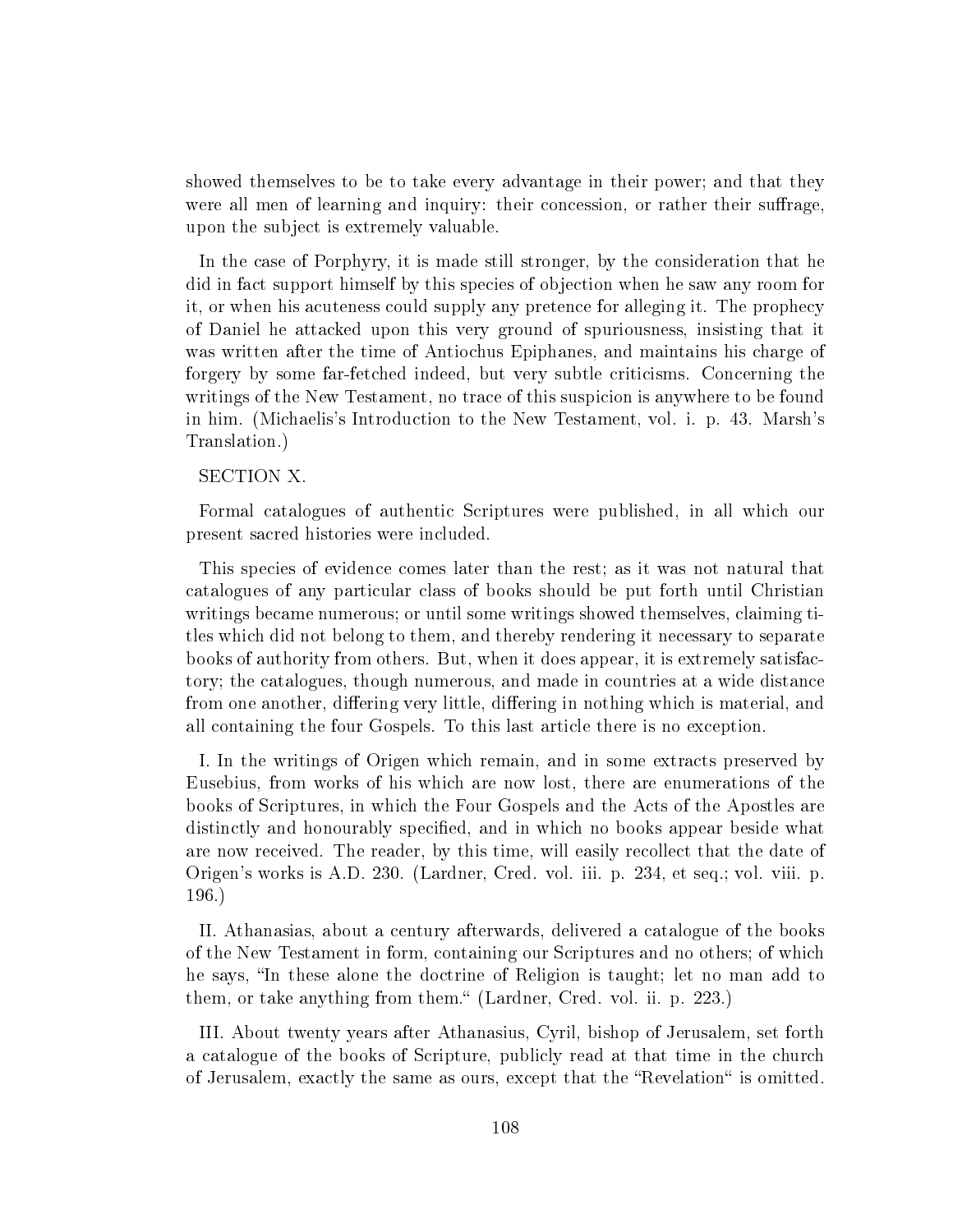(Lardner, Cred. vol. ii. p. 270.)

IV. And fifteen years after Cyril, the council of Laodicea delivered an authoritative catalogue of canonical Scripture, like Cyril's, the same as ours with the omission of the "Revelation."

V. Catalogues now became frequent. Within thirty years after the last date, that is, from the year 363 to near the conclusion of the fourth century, we have catalogues by Epiphanius, (Lardner, Cred. vol. ii. p. 368.) by Gregory Nazianzen, by Philaster, bishop of Breseia in Italy, (Lardner, Cred. vol. ix. p. 132 & 373.) by Amphilochius, bishop of Iconium; all, as they are sometimes called, clean catalogues (that is, they admit no books into the number beside what we now receive); and all, for every purpose of historic evidence, the same as ours. (Epiphanius omits the Acts of the Apostles. This must have been an accidental mistake, either in him or in some copyist of his work; for he elsewhere expressly refers to this book, and ascribes it to Luke.)

VI. Within the same period Jerome, the most learned Christian writer of his age, delivered a catalogue of the hooks of the New Testament, recognising every book now received, with the intimation of a doubt concerning the Epistle to the Hebrews alone, and taking not the least notice of any book which is not now received. (Lardner, Cred. vol. x. p. 77.)

VII. Contemporary with Jerome, who lived in Palestine, was St. Augustine, in Africa, who published likewise a catalogue, without joining to the Scriptures, as books of authority, any other ecclesiastical writing whatever, and without omitting one which we at this day acknowledge. (Lardner, Cred. vol. x. p. 213.)

VIII. And with these concurs another contemporary writer, Rufen, presbyter of Aquileia, whose catalogue, like theirs, is perfect and unmixed, and concludes with these remarkable words: "These are the volumes which the fathers have included in the canon, and out of which they would have us prove the doctrine of our faith." (Lardner, Cred. vol. x. p. 187.)

## SECTION XI.

These propositions cannot be predicated of any of those books which are commonly called Apocryphal Books of the New Testament.

I do not know that the objection taken from apocryphal writings is at present much relied upon by scholars. But there are many, who, hearing that various Gospels existed in ancient times under the names of the apostles, may have taken up a notion, that the selection of our present Gospels from the rest was rather an arbitrary or accidental choice, than founded in any clear and certain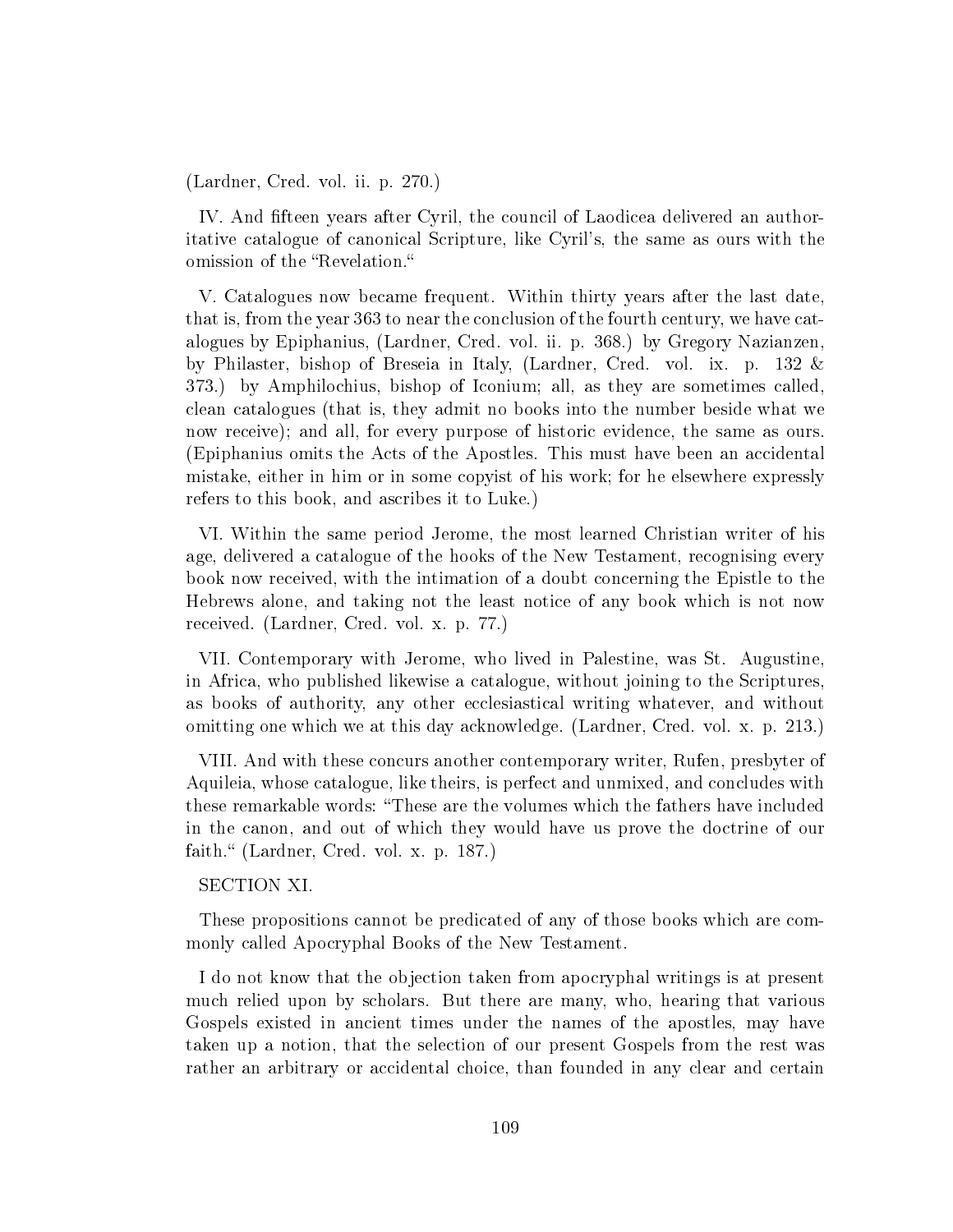cause of preference. To these it may be very useful to know the truth of the case. I observe, therefore:

I. That, beside our Gospels and the Acts of the Apostles, no Christian history, claiming to be written by an apostle or apostolical man, is quoted within three hundred years after the birth of Christ, by any writer now extant or known; or, if quoted, is not quoted but with marks of censure and rejection.

I have not advanced this assertion without inquiry; and I doubt not but that the passages cited by Mr. Jones and Dr. Lardner, under the several titles which the apocryphal books bear; or a reference to the places where they are mentioned as collected in a very accurate table, published in the year 1773, by the Rev. J. Atkinson, will make out the truth of the proposition to the satisfaction of every fair and competent judgment. If there be any book which may seem to form an exception to the observation, it is a Hebrew Gospel, which was circulated under the various titles of, the Gospel according to the Hebrews, the Gospel of the Nazarenes, of the Ebionites, sometimes called of the Twelve, by some ascribed to St Matthew. This Gospel is once, and only once, cited by Clemeus Alexandrinus, who lived, the reader will remember, in the latter part of the second century, and which same Clement quotes one or other of our four Gospels in almost every page of his work. It is also twice mentioned by Origen, A.D. 230; and both times with marks of diminution and discredit. And this is the ground upon which the exception stands. But what is still more material to observe is, that this Gospel, in the main, agreed with our present Gospel of Saint Matthew. (In applying to this Gospel what Jerome in the latter end of the fourth century has mentioned of a Hebrew Gospel, I think it probable that we sometimes confound it with a Hebrew copy of St. Matthew's Gospel, whether an original or version, which was then extant.)

Now if, with this account of the apocryphal Gospels, we compare what we have read concerning the canonical Scriptures in the preceding sections; or even recollect that general but well-founded assertion of Dr. Lardner, "That in the remaining works of Irenaeus, Clement of Alexandria, and Tertullian, who all lived in the first two centuries, there are more and larger quotations of the small volume of the New Testament than of all the works of Cicero, by writers of all characters, for several ages; (Lardner, Cred. vol. xii. p. 53.) and if to this we add that, notwithstanding the loss of many works of the primitive times of Christianity, we have, within the above-mentioned period, the remains of Christian writers who lived in Palestine, Syria, Asia Minor, Egypt, the part of Africa that used the Latin tongue, in Crete, Greece, Italy, and Gaul, in all which remains references are found to our evangelists; I apprehend that we shall perceive a clear and broad line of division between those writings and all others pretending to similar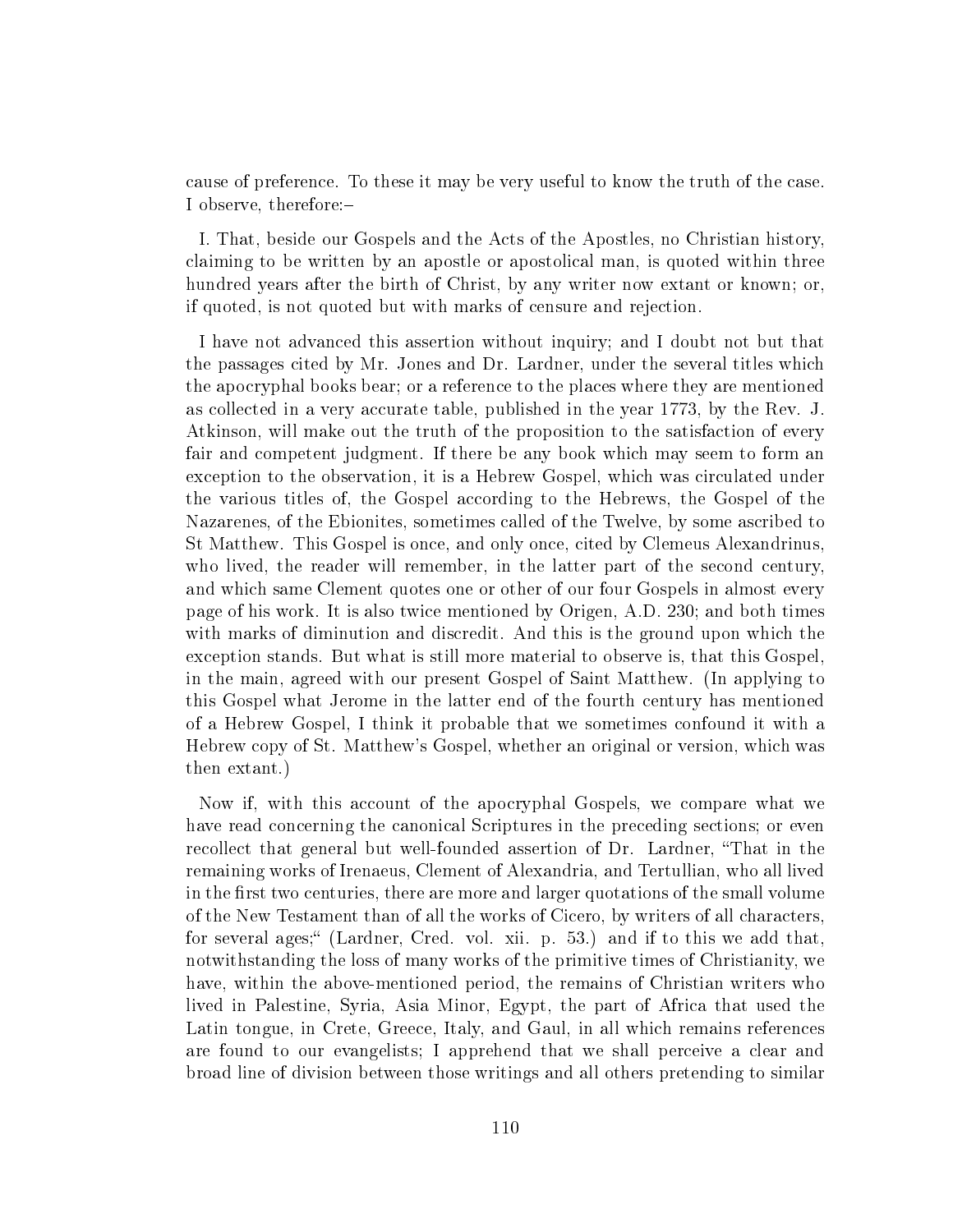authority.

II. But beside certain histories which assumed the names of apostles, and which were forgeries properly so called, there were some other Christian writings, in the whole or in part of an historical nature, which, though not forgeries, are denominated apocryphal, as being of uncertain or of no authority.

Of this second class of writings, I have found only two which are noticed by any author of the first three centuries without express terms of condemnation: and these are, the one a book entitled the Preaching of Peter, quoted repeatedly by Clemens Alexandrinus, A.D. 196; the other a book entitled the Revelation of Peter, upon which the above-mentioned Clemens Alexandrinus is said by Eusebius to have written notes; and which is twice cited in a work still extant, ascribed to the same author.

I conceive, therefore, that the proposition we have before advanced, even after it hath been subjected to every exception of every kind that can be alleged, separates, by a wide interval, our historical Scriptures from all other writings which profess to give an account of the same subject.

We may be permitted however to add,-

1. That there is no evidence that any spurious or apocryphal books whatever existed in the first century of the Christian era, in which century all our historical books are proved to have been extant. There are no quotations of any such books in the apostolical fathers, by whom I mean Barnabas, Clement of Rome, Hermas, Ignatius, and Polycarp, whose writings reach from about the year of our Lord 70 to the year 108 (and some of whom have quoted each and every one of our historical Scriptures): I say this," adds Dr. Lardner, "because I think it has been proved." (Lardner, Cred. vol. xii. p. 158.)

2. These apocryphal writings were not read in the churches of Christians;

3. Were not admitted into their volume;

4. Do not appear in their catalogues;

5. Were not noticed by their adversaries;

6. Were not alleged by different parties, as of authority in their controversies;

7. Were not the subjects, amongst them, of commentaries, versions, collections, expositions.

Finally; beside the silence of three centuries, or evidence within that time of their rejection, they were, with a consent nearly universal, reprobated by Chris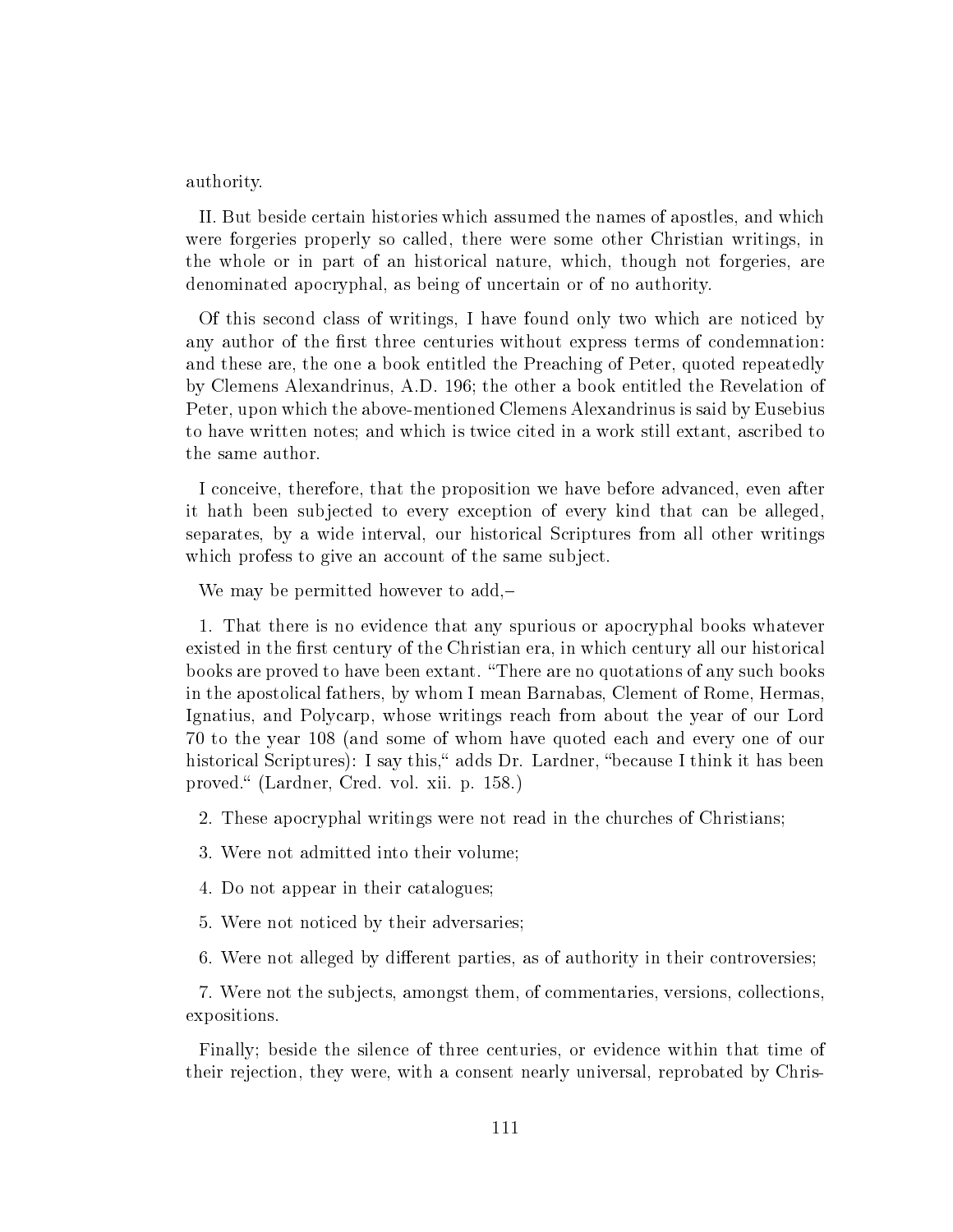tian writers of succeeding ages.

Although it be made out by these observations that the books in question never obtained any degree of credit and notoriety which can place them in competition with our Scriptures; yet it appears from the writings of the fourth century, that many such existed in that century, and in the century preceding it. It may be difficult at this distance of time to account for their origin.

Perhaps the most probable explication is, that they were in general composed with a design of making a profit by the sale. Whatever treated of the subject would find purchasers. It was an advantage taken of the pious curiosity of unlearned Christians. With a view to the same purpose, there were many of them adapted to the particular opinions of particular sects, which would naturally promote their circulation amongst the favourers of those opinions. After all, they were probably much more obscure than we imagine. Except the Gospel according to the Hebrews, there is none of which we hear more than the Gospel of the Egyptians; yet there is good reason to believe that Clement, a presbyter of Alexandria in Egypt, A.D. 184, and a man of almost universal reading, had never seen it. (Jones, vol. i. p. 243.) A Gospel according to Peter was another of the most ancient books of this kind; yet Serapion, bishop of Antioch, A.D. 200, had not read it, when he heard of such a book being in the hands of the Christians of Rhossus in Cillcia; and speaks of obtaining a sight of this Gospel from some sectaries who used it. (Lardner, Cred. vol. ii. p. 557.) Even of the Gospel of the Hebrews, which confessedly stands at the head of the catalogue, Jerome, at the end of the fourth century, was glad to procure a copy by the favour of the Nazarenes of Berea. Nothing of this sort ever happened, or could have happened, concerning our Gospels.

One thing is observable of all the apocryphal Christian writings, viz. that they proceed upon the same fundamental history of Christ and his apostles as that which is disclosed in our Scriptures. The mission of Christ, his power of working miracles, his communication of that power to the apostles, his passion, death, and resurrection, are assumed or asserted by every one of them. The names under which some of them came forth are the names of men of eminence in our histories. What these books give are not contradictions, but unauthorised additions. The principal facts are supposed, the principal agents the same; which shows that these points were too much fixed to be altered or disputed.

If there be any book of this description which appears to have imposed upon some considerable number of learned Christians, it is the Sibylline oracles; but when we reflect upon the circumstances which facilitated that imposture, we shall cease to wonder either at the attempt or its success. It was at that time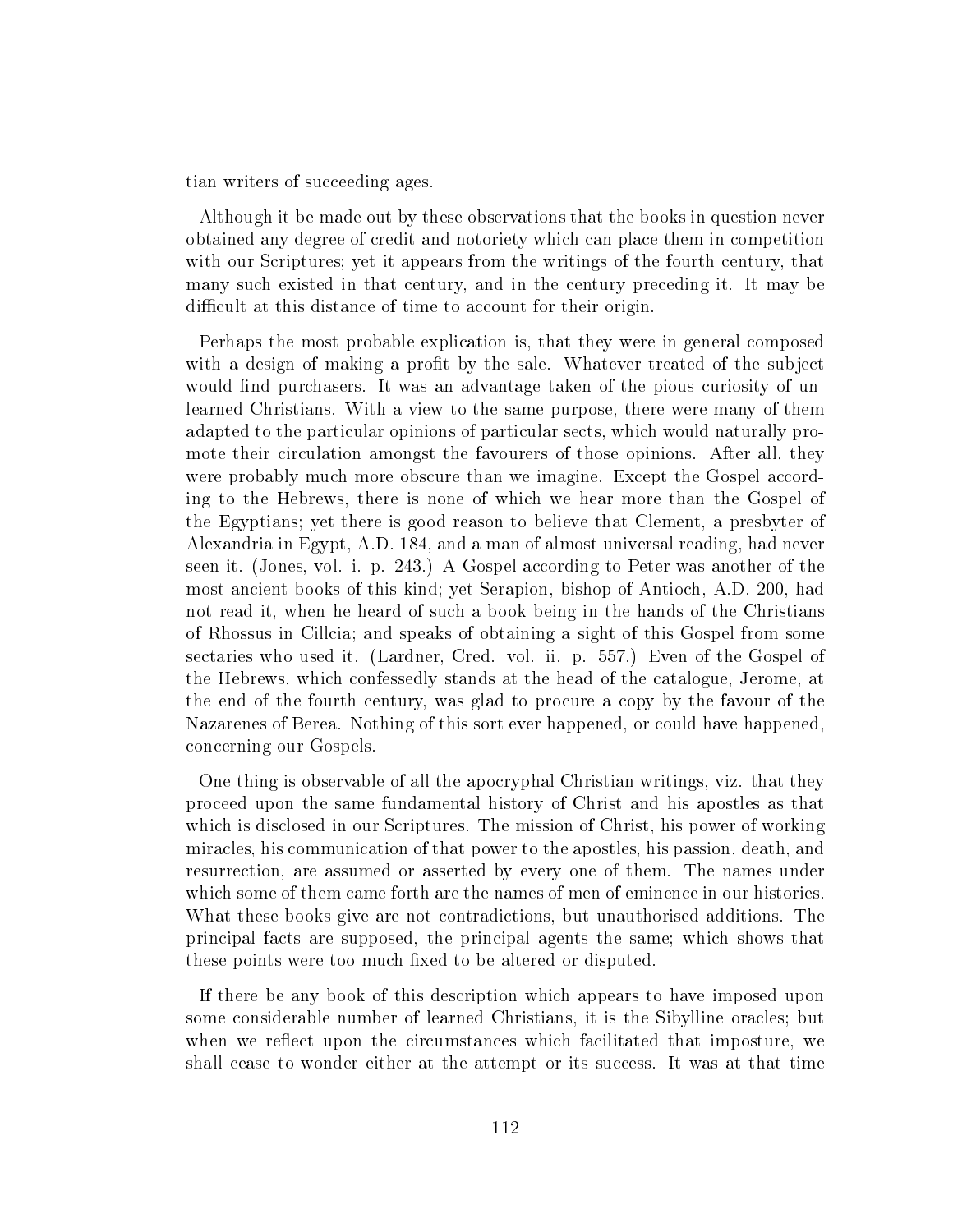universally understood that such a prophetic writing existed. Its contents were kept secret. This situation afforded to some one a hint, as well as an opportunity, to give out a writing under this name, favourable to the already established persuasion of Christians, and which writing, by the aid and recommendation of these circumstances, would in some degree, it is probable, be received. Of the ancient forgery we know but little; what is now produced could not, in my opinion, have imposed upon any one. It is nothing else than the Gospel history woven into verse; perhaps was at first rather a fiction than a forgery; an exercise of ingenuity, more than an attempt to deceive.

## CHAPTER X.

#### RECAPITULATION.

The reader will now be pleased to recollect, that the two points which form the subject of our present discussion are, first, that the Founder of Christianity, his associates, and immediate followers, passed their lives in labours, dangers, and sufferings; secondly, that they did so in attestation of the miraculous history recorded in our Scriptures, and solely in consequence of their belief of the truth of that history.

The argument, by which these two propositions have been maintained by us, stands thus:

No historical fact, I apprehend, is more certain, than that the original propagators of Christianity voluntarily subjected themselves to lives of fatigue, danger, and suffering, in the prosecution of their undertaking. The nature of the undertaking; the character of the persons employed in it; the opposition of their tenets to the fixed opinions and expectations of the country in which they first advanced them; their undissembled condemnation of the religion of all other countries; their total want of power, authority, or force-render it in the highest degree probable that this must have been the case. The probability is increased by what we know of the fate of the Founder of the institution, who was put to death for his attempt; and by what we also know of the cruel treatment of the converts to the institution, within thirty years after its commencement: both which points are attested by heathen writers, and, being once admitted, leave it very incredible that the primitive emissaries of the religion, who exercised their ministry, first, amongst the people who had destroyed their Master, and, afterwards, amongst those who persecuted their converts, should themselves escape with impunity, or pursue their purpose in ease and safety. This probability, thus sustained by foreign testimony, is advanced, I think, to historical certainty, by the evidence of our own books; by the accounts of a writer who was the companion of the persons whose sufferings he relates; by the letters of the persons themselves by predictions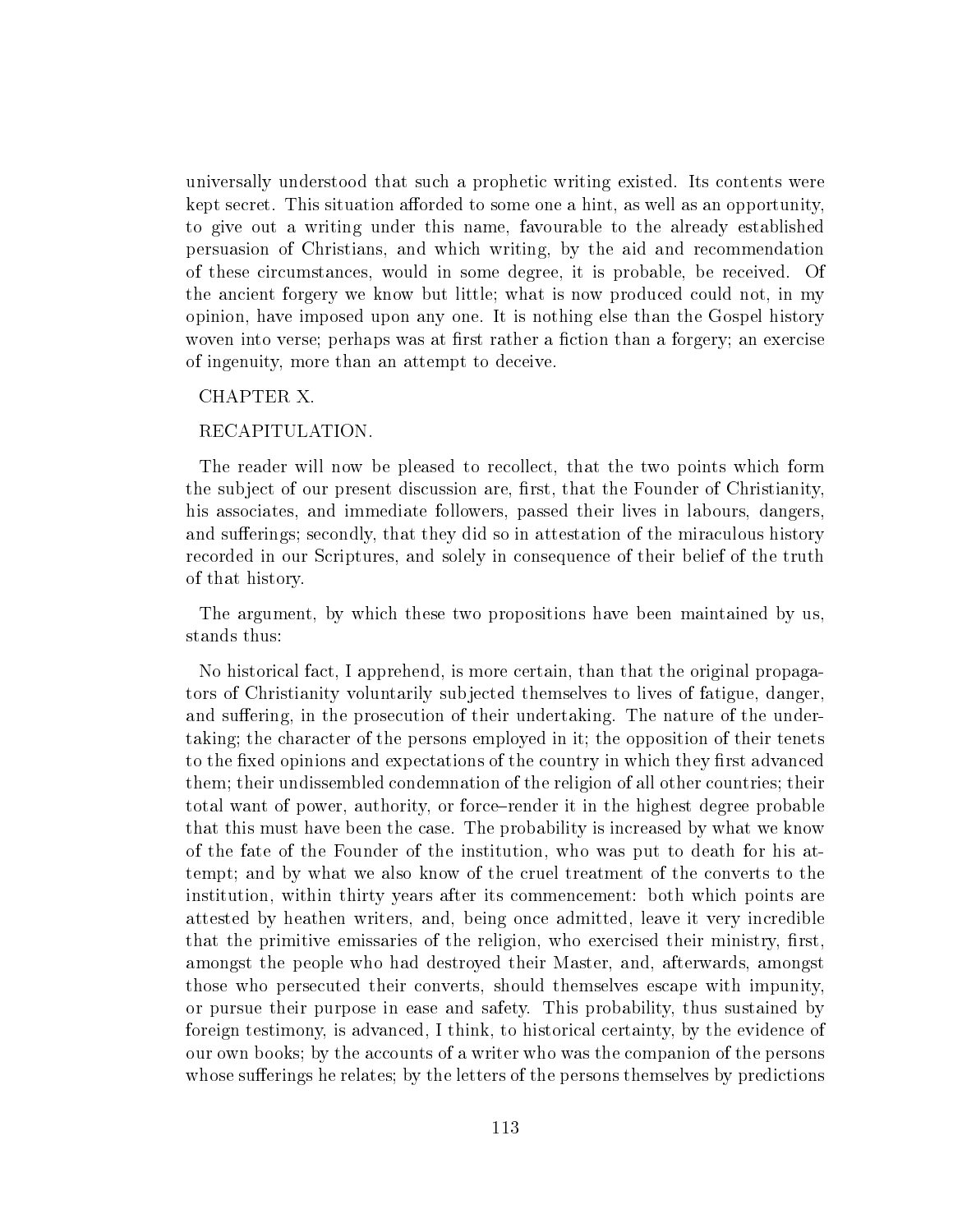of persecutions ascribed to the Founder of the religion, which predictions would not have been inserted in his history, much less have been studiously dwelt upon, if they had not accorded with the event, and which, even if falsely ascribed to him, could only have been so ascribed, because the event suggested them; lastly, by incessant exhortations to fortitude and patience, and by an earnestness, repetition, and urgency upon the subject, which were unlikely to have appeared if there had not been, at the time, some extraordinary call for the exercise of these virtues.

It is made out also, I think, with sufficient evidence, that both the teachers and converts of the religion, in consequence of their new profession, took up a new course of life and behaviour.

The next great question is, what they did this FOR. That it was for a miraculous story of some kind or other, is to my apprehension extremely manifest; because, as to the fundamental article, the designation of the person, viz. that this particular person, Jesus of Nazareth, ought to be received as the Messiah, or as a messenger from God, they neither had, nor could have, anything but miracles to stand upon. That the exertions and sufferings of the apostles were for the story which we have now, is proved by the consideration that this story is transmitted to us by two of their own number, and by two others personally connected with them; that the particularity of the narrative proves that the writers claimed to possess circumstantial information, that from their situation they had full opportunity of acquiring such information, that they certainly, at least, knew what their colleagues, their companions, their masters taught; that each of these books contains enough to prove the truth of the religion; that if any one of them therefore be genuine, it is sufficient; that the genuineness, however, of all of them is made out, as well by the general arguments which evince the genuineness of the most undisputed remains of antiquity, as also by peculiar and specific proofs, viz. by citations from them in writings belonging to a period immediately contiguous to that in which they were published; by the distinguished regard paid by early Christians to the authority of these books; (which regard was manifested by their collecting of them into a volume, appropriating to that volume titles of peculiar respect, translating them into various languages, digesting them into harmonies, writing commentaries upon them, and, still more conspicuously, by the reading of them in their public assemblies in all parts of the world) by an universal agreement with respect to these books, whilst doubts were entertained concerning some others; by contending sects appealing to them; by the early adversaries of the religion not disputing their genuineness, but, on the contrary, treating them as the depositaries of the history upon which the religion was founded; by many formal catalogues of these, as of certain and authoritative writings, published in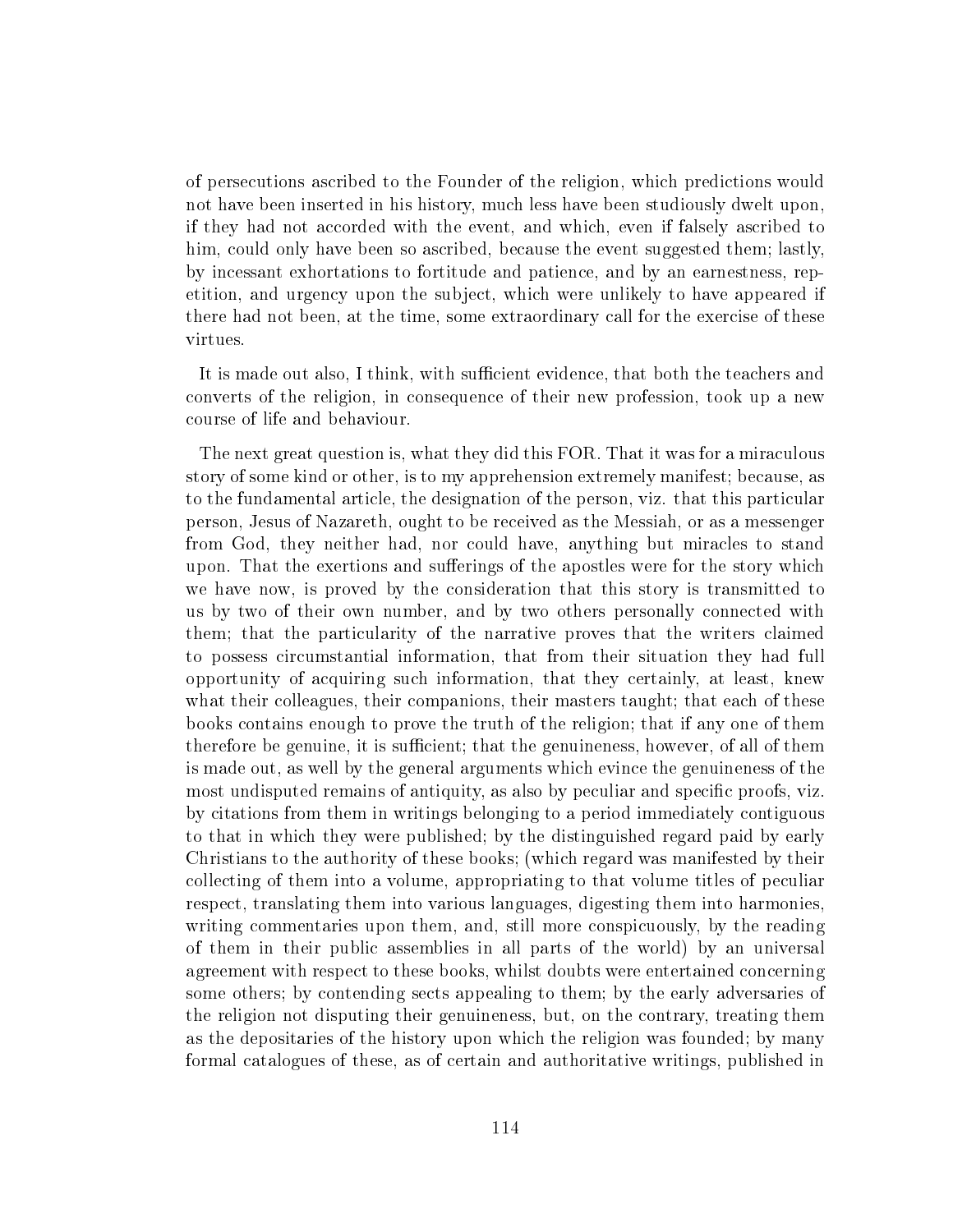different and distant parts of the Christian world; lastly, by the absence or defect of the above-cited topics of evidence, when applied to any other histories of the same subject.

These are strong arguments to prove that the books actually proceeded from the authors whose names they bear (and have always borne, for there is not a particle of evidence to show that they ever went under any other); but the strict genuineness of the books is perhaps more than is necessary to the support of our proposition. For even supposing that, by reason of the silence of antiquity, or the loss of records, we knew not who were the writers of the four Gospels, yet the fact that they were received as authentic accounts of the transaction upon which the religion rested, and were received as such by Christians at or near the age of the apostles, by those whom the apostles had taught, and by societies which the apostles had founded; this fact, I say, connected with the consideration that they are corroborative of each other's testimony, and that they are further corroborated by another contemporary history taking up the story where they had left it, and, in a narrative built upon that story, accounting for the rise and production of changes in the world, the effects of which subsist at this day; connected, moreover, with the confirmation which they receive from letters written by the apostles themselves, which both assume the same general story, and, as often as occasions lead them to do so, allude to particular parts of it; and connected also with the reflection, that if the apostles delivered any different story it is lost; (the present and no other being referred to by a series of Christian writers, down from their age to our own; being like-wise recognised in a variety of institutions, which prevailed early and universally, amongst the disciples of the religion;) and that so great a change as the oblivion of one story and the substitution of another, under such circumstances, could not have taken place: this evidence would be deemed, I apprehend, sufficient to prove concerning these books, that, whoever were the authors of them, they exhibit the story which the apostles told, and for which, consequently, they acted and they suffered.

If it be so, the religion must be true. These men could not be deceivers. By only not bearing testimony, they might have avoided all these sufferings, and have lived quietly. Would men in such circumstances pretend to have seen what they never saw; assert facts which they had no knowledge of; go about lying to teach virtue; and, though not only convinced of Christ's being an impostor, but having seen the success of his imposture in his crucifixion, yet persist in carrying it on; and so persist, as to bring upon themselves for nothing, and with a full knowledge of the consequence, enmity and hatred, danger and death?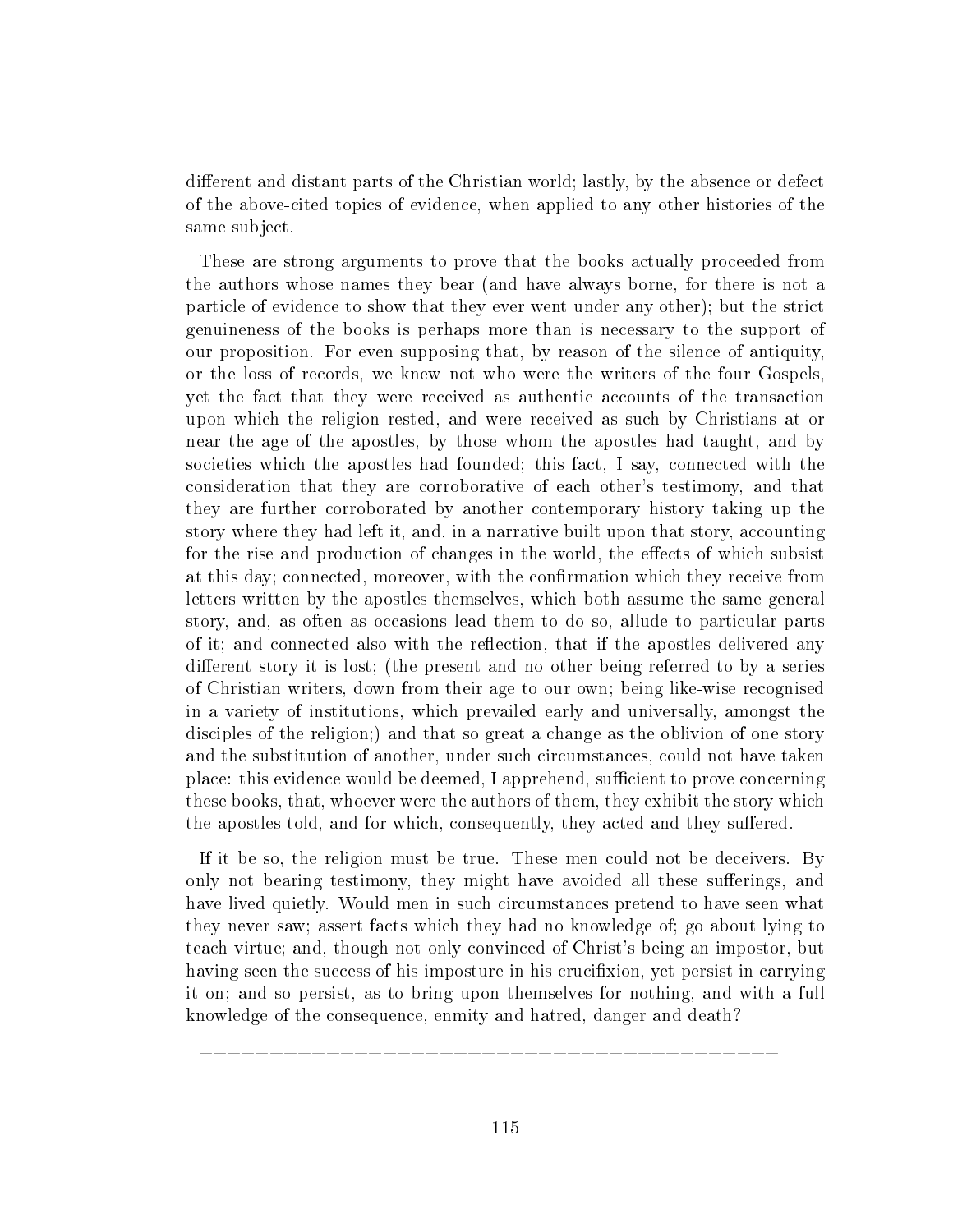## OF THE DIRECT HISTORICAL EVIDENCE OF CHRISTIANITY.

## PROPOSITION II.

# CHAPTER I.

Our first proposition was, That there is satisfactory evidence that many pretending to be original witnesses of the Christian miracles, passed their lives in labours, dangers, and sufferings, voluntarily undertaken and undergone in attestation of the accounts which they delivered, and solely in consequence of their belief of the truth of those accounts; and that they also submitted, from the same motives, to new rules of conduct.

Our second proposition, and which now remains to be treated of, is, That there is NOT satisfactory evidence, that persons pretending to be original witnesses of any other similar miracles have acted in the same manner, in attestation of the accounts which they delivered, and solely in consequence of their belief of the truth of those accounts.

I enter upon this part of my argument, by declaring how far my belief in miraculous accounts goes. If the reformers in the time of Wickliffe, or of Luther; or those of England in the time of Henry the Eighth, or of Queen Mary; or the founders of our religious sects since, such as were Mr. Whiteld and Mr. Wesley in our times-had undergone the life of toil and exertion, of danger and sufferings, which we know that many of them did undergo, for a miraculous story; that is to say, if they had founded their public ministry upon the allegation of miracles wrought within their own knowledge, and upon narratives which could not be resolved into delusion or mistake; and if it had appeared that their conduct really had its origin in these accounts, I should have believed them. Or, to borrow an instance which will be familiar to every one of my readers, if the late Mr. Howard had undertaken his labours and journeys in attestation, and in consequence of a clear and sensible miracle, I should have believed him also. Or, to represent the same thing under a third supposition; if Socrates had professed to perform public miracles at Athens; if the friends of Socrates, Phaedo, Cebes, Crito, and Simmias, together with Plato, and many of his followers, relying upon the attestations which these miracles afforded to his pretensions, had, at the hazard of their lives, and the certain expense of their ease and tranquillity, gone about Greece, after his death, to publish and propagate his doctrines: and if these things had come to our knowledge, in the same way as that in which the life of Socrates is now transmitted to us through the hands of his companions and disciples, that is, by writings received without doubt as theirs, from the age in which they were published to the present, I should have believed this likewise. And my belief would, in each case, be much strengthened, if the subject of the mission were of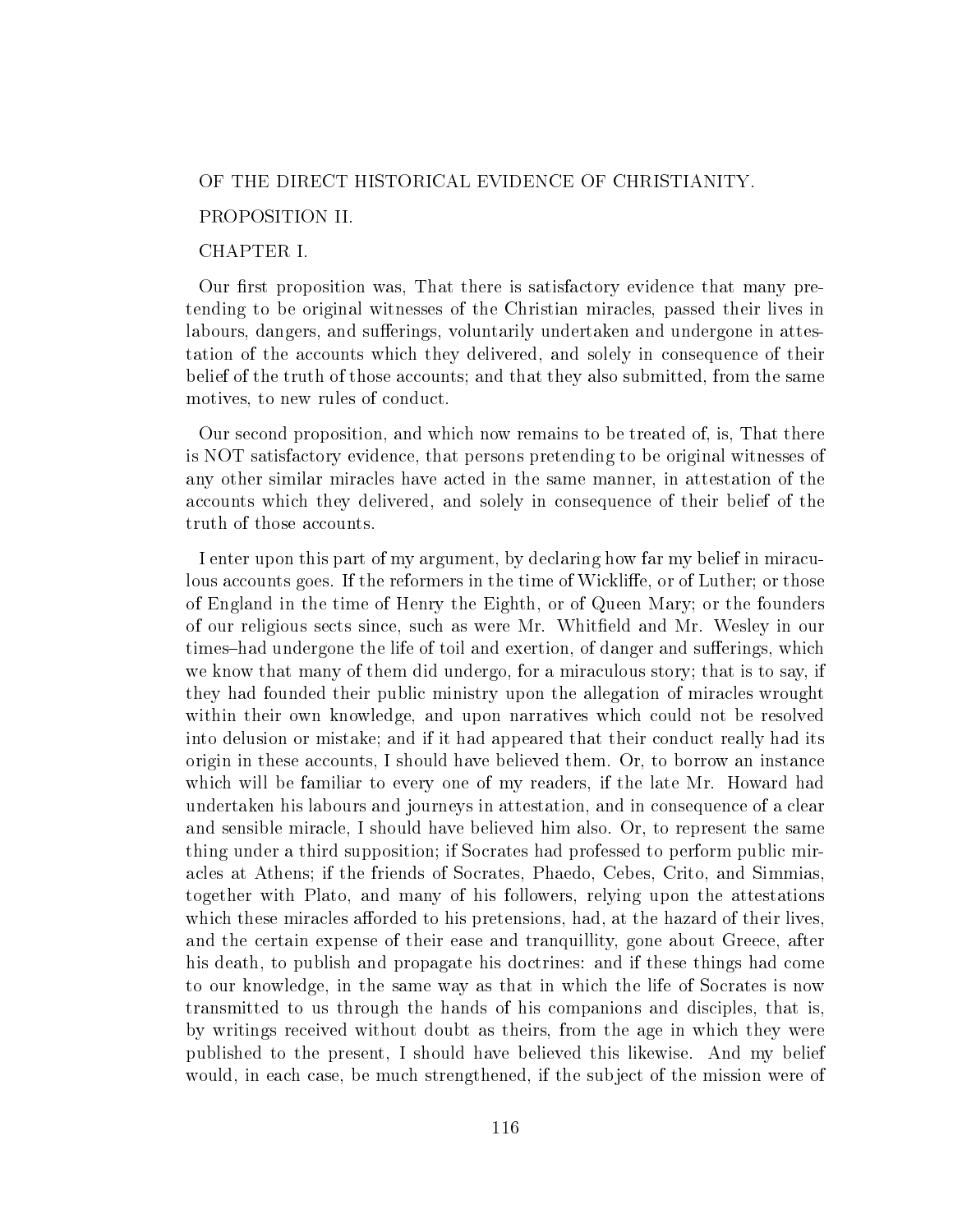importance to the conduct and happiness of human life; if it testied anything which it behoved mankind to know from such authority; if the nature of what it delivered required the sort of proof which it alleged; if the occasion was adequate to the interposition, the end worthy of the means. In the last ease, my faith would be much confirmed if the effects of the transaction remained; more especially if a change had been wrought, at the time, in the opinion and conduct of such numbers as to lay the foundation of an institution, and of a system of doctrines, which had since overspread the greatest part of the civilized world. I should have believed, I say, the testimony in these cases; yet none of them do more than come up to the apostolic history.

If any one choose to call assent to its evidence credulity, it is at least incumbent upon him to produce examples in which the same evidence hath turned out to be fallacious. And this contains the precise question which we are now to agitate.

In stating the comparison between our evidence, and what our adversaries may bring into competition with ours, we will divide the distinctions which we wish to propose into two kinds,-those which relate to the proof, and those which relate to the miracles. Under the former head we may lay out of the case:

I. Such accounts of supernatural events as are found only in histories by some ages posterior to the transaction; and of which it is evident that the historian could know little more than his reader. Ours is contemporary history. This difference alone removes out of our way the miraculous history of Pythagoras, who lived five hundred years before the Christian era, written by Porphyry and Jamblicus, who lived three hundred years after that era; the prodigies of Livy's history; the fables of the heroic ages; the whole of the Greek and Roman, as well as of the Gothic mythology; a great part of the legendary history of Popish saints, the very best attested of which is extracted from the certificates that are exhibited during the process of their canonization, a ceremony which seldom takes place till a century after their deaths. It applies also with considerable force to the miracles of Apollonius Tyaneus, which are contained in a solitary history of his life, published by Philostratus above a hundred years after his death; and in which, whether Philostratus had any prior account to guide him, depends upon his single unsupported assertion. Also to some of the miracles of the third century, especially to one extraordinary instance, the account of Gregory, bishop of Neocesarea, called Thaumaturgus, delivered in the writings of Gregory of Nyssen, who lived one hundred and thirty years after the subject of his panegyric.

The value of this circumstance is shown to have been accurately exemplified in the history of Ignatius Loyola, founder of the order of Jesuits. (Douglas's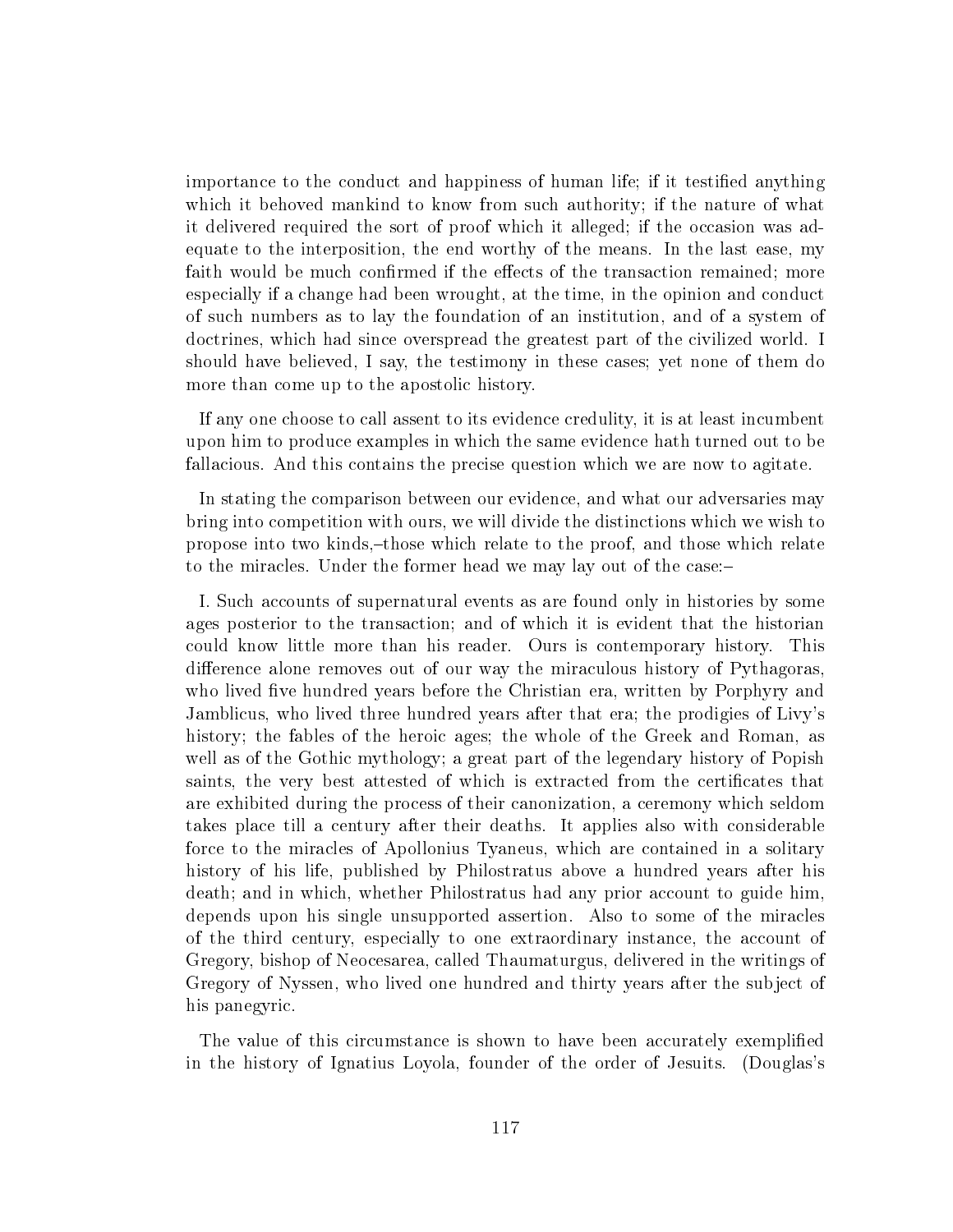Criterion of Miracles, p. 74.) His life, written by a companion of his, and by one of the order, was published about fteen years after his death. In which life, the author, so far from ascribing any miracles to Ignatius, industriously states the reasons why he was not invested with any such power. The life was republished fteen years afterwards, with the addition of many circumstances which were the fruit, the author says, of further inquiry, and of diligent examination; but still with a total silence about miracles. When Ignatius had been dead nearly sixty years, the Jesuits, conceiving a wish to have the founder of their order placed in the Roman calendar, began, as it should seem, for the first time, to attribute to him a catalogue of miracles which could not then be distinctly disproved; and which there was, in those who governed the church, a strong disposition to admit upon the slenderest proofs.

II. We may lay out of the case accounts published in one country, of what passed in a distant country, without any proof that such accounts were known or received at home. In the case of Christianity, Judea, which was the scene of the transaction, was the centre of the mission. The story was published in the place in which it was acted. The church of Christ was first planted at Jerusalem itself. With that church others corresponded. From thence the primitive teachers of the institution went forth; thither they assembled. The church of Jerusalem, and the several churches of Judea, subsisted from the beginning, and for many ages; received also the same books and the same accounts as other churches did. (The succession of many eminent bishops of Jerusalem in the first three centuries is distinctly preserved; as Alexander, A.D. 212, who succeeded Narcissus, then 116 years old.)

This distinction disposes, amongst others, of the above-mentioned miracles of Apollonius Tyaneus, most of which are related to have been performed in India; no evidence remaining that either the miracles ascribed to him, or the history of those miracles, were ever heard of in India. Those of Francis Xavier, the Indian missionary, with many others of the Romish breviary, are liable to the same objection, viz. that the accounts of them were published at a vast distance from the supposed scene of the wonders. (Douglas's Crit. p. 84.)

III. We lay out of the case transient rumours. Upon the first publication of an extraordinary account, or even of an article of ordinary intelligence, no one who is not personally acquainted with the transaction can know whether it be true or false, because any man may publish any story. It is in the future confirmation, or contradiction, of the account; in its permanency, or its disappearance; its dying away into silence, or its increasing in notoriety; its being followed up by subsequent accounts, and being repeated in different and independent accountsthat solid truth is distinguished from fugitive lies. This distinction is altogether on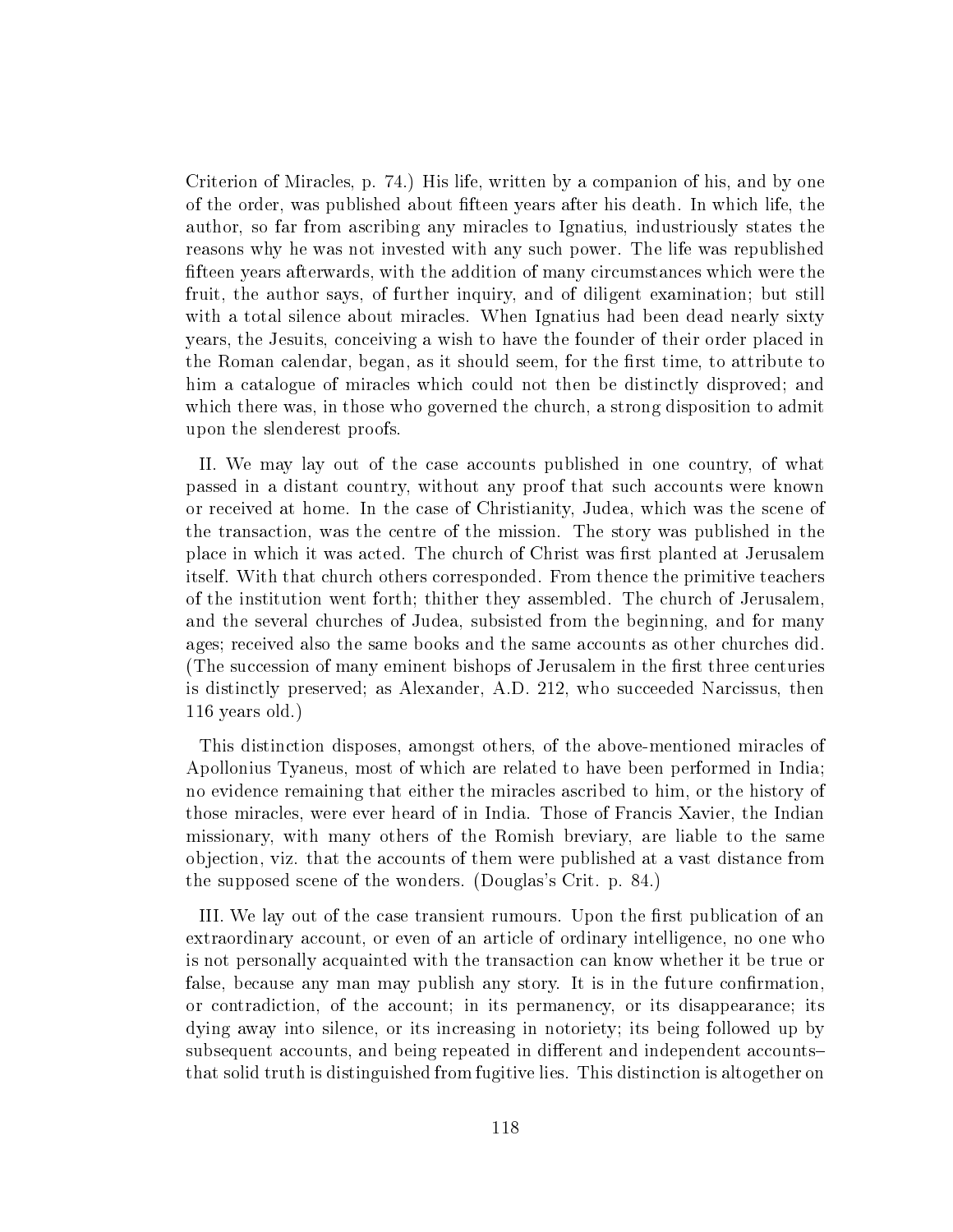the side of Christianity. The story did not drop. On the contrary, it was succeeded by a train of action and events dependent upon it. The accounts which we have in our hands were composed after the first reports must have subsided. They were followed by a train of writings upon the subject. The historical testimonies of the transaction were many and various, and connected with letters, discourses, controversies, apologies, successively produced by the same transaction.

IV. We may lay out of the case what I call naked history. It has been said, that if the prodigies of the Jewish history had been found only in fragments of Manetho, or Berosus, we should have paid no regard to them: and I am willing to admit this. If we knew nothing of the fact, but from the fragment; if we possessed no proof that these accounts had been credited and acted upon, from times, probably, as ancient as the accounts themselves; if we had no visible effects connected with the history, no subsequent or collateral testimony to confirm it; under these circumstances I think that it would be undeserving of credit. But this certainly is not our case. In appreciating the evidence of Christianity, the books are to be combined with the institution; with the prevalency of the religion at this day; with the time and place of its origin, which are acknowledged points; with the circumstances of its rise and progress, as collected from external history; with the fact of our present books being received by the votaries of the institution from the beginning; with that of other books coming after these, filled with accounts of effects and consequences resulting from the transaction, or referring to the transaction, or built upon it; lastly, with the consideration of the number and variety of the books themselves, the different writers from which they proceed, the different views with which they were written, so disagreeing as to repel the suspicion of confederacy, so agreeing as to show that they were founded in a common original, i. e. in a story substantially the same. Whether this proof be satisfactory or not, it is properly a cumulation of evidence, by no means a naked or solitary record.

V. A mark of historical truth, although only a certain way, and to a certain degree, is particularity in names, dates, places, circumstances, and in the order of events preceding or following the transaction: of which kind, for instance, is the particularity in the description of St. Paul's voyage and shipwreck, in the 27th chapter of the Acts, which no man, I think, can read without being convinced that the writer was there; and also in the account of the cure and examination of the blind man in the 9th chapter of St. John's Gospel, which bears every mark of personal knowledge on the part of the historian. (Both these chapters ought to be read for the sake of this very observation.) I do not deny that fiction has often the particularity of truth; but then it is of studied and elaborate fiction, or of a formal attempt to deceive, that we observe this. Since, however, experience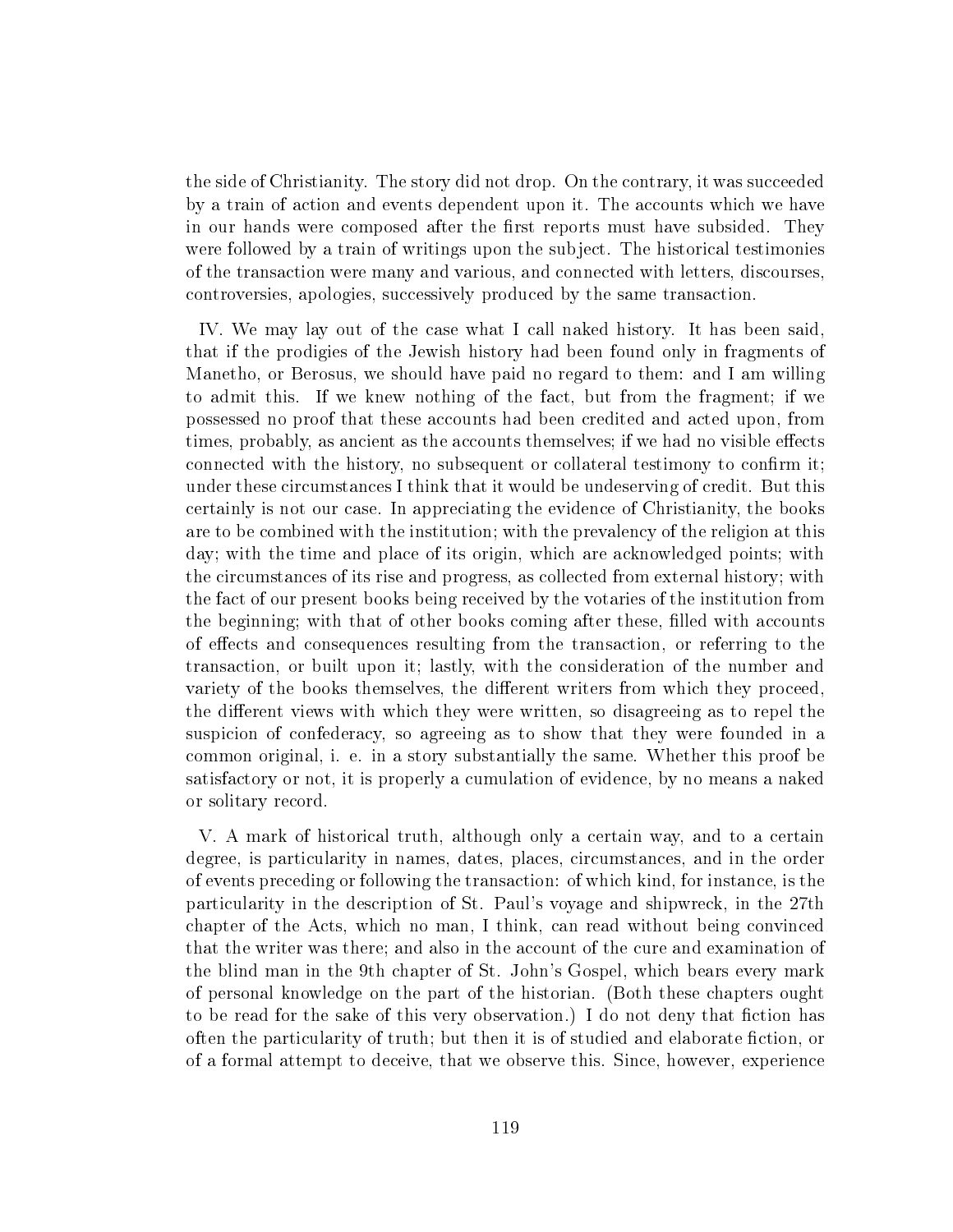proves that particularity is not confined to truth, I have stated that it is a proof of truth only to a certain extent, i. e. it reduces the question to this, whether we can depend or not upon the probity of the relater? which is a considerable advance in our present argument; for an express attempt to deceive, in which case alone particularity can appear without truth, is charged upon the evangelists by few. If the historian acknowledge himself to have received his intelligence from others, the particularity of the narrative shows, prima facie, the accuracy of his inquiries, and the fulness of his information. This remark belongs to St. Luke's history. Of the particularity which we allege, many examples may be found in all the Gospels. And it is very difficult to conceive that such numerous particularities as are almost everywhere to be met with in the Scriptures should be raised out of nothing, or be spun out of the imagination without any fact to go upon.\*

#### xxxxxxxxxxxx

\* There is always some truth where there are considerable particularities related, and they always seem to bear some proportion to one another. Thus, there is a great want of the particulars of time, place, and persons in Manetho's account of the Egyptian Dynasties, Etesias's of the Assyrian Kings, and those which the technical chronologers have given of the ancient kingdoms of Greece; and, agreeably thereto, the accounts have much fiction and falsehood, with some truth: whereas Thucydides's History of the Peloponnesian War, and Caesar's of the War in Gaul, in both which the particulars of time, place, and persons are mentioned, are universally esteemed true to a great degree of exactness." Hartley, vol. ii. p. 109. xxxxxxxxxxxx

It is to be remarked, however, that this particularity is only to be looked for in direct history. It is not natural in references or allusions, which yet, in other respects, often afford, as far as they go, the most unsuspicious evidence.

VI. We lay out of the case such stories of supernatural events as require, on the part of the hearer, nothing more than an otiose assent; stories upon which nothing depends, in which no interest is involved, nothing is to be done or changed in consequence of believing them. Such stories are credited, if the careless assent that is given to them deserve that name, more by the indolence of the hearer, than by his judgment: or, though not much credited, are passed from one to another without inquiry or resistance. To this case, and to this case alone, belongs what is called the love of the marvellous. I have never known it carry men further. Men do not suffer persecution from the love of the marvellous. Of the indifferent nature we are speaking of are most vulgar errors and popular superstition: most, for instance, of the current reports of apparitions. Nothing depends upon their being true or false. But not, surely, of this kind were the alleged miracles of Christ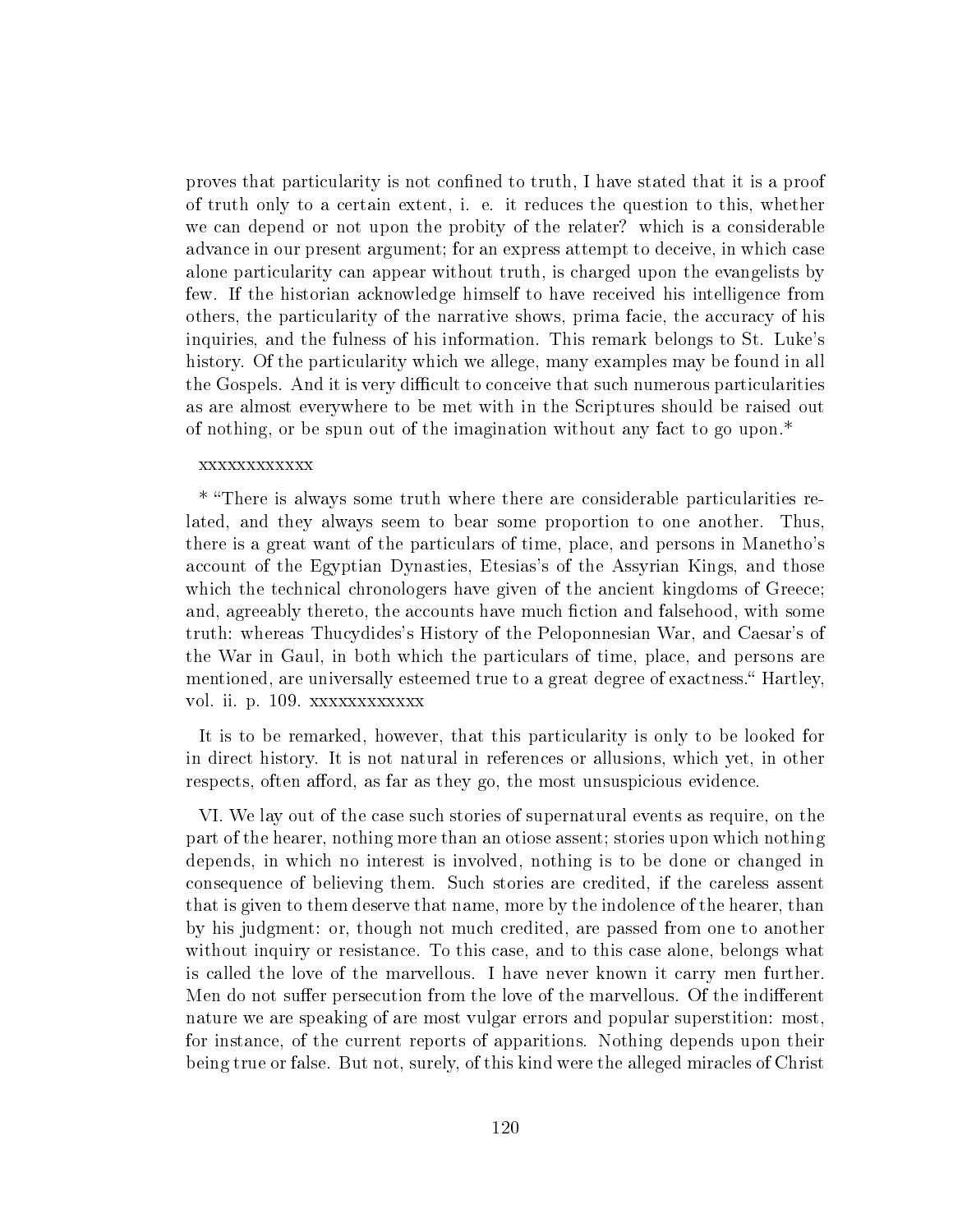and his apostles. They decided, if true, the most important question upon which the human mind can fix its anxiety. They claimed to regulate the opinions of mankind upon subjects in which they are not only deeply concerned, but usually refractory and obstinate. Men could not be utterly careless in such a case as this. If a Jew took up the story, he found his darling partiality to his own nation and law wounded; if a Gentile, he found his idolatry and polytheism reprobated and condemned. Whoever entertained the account, whether Jew or Gentile, could not avoid the following reflection:—"If these things be true, I must give up the opinions and principles in which I have been brought up, the religion in which my fathers lived and died. It is not conceivable that a man should do this upon any idle report or frivolous account, or, indeed, without being fully satisfied and convinced of the truth and credibility of the narrative to which he trusted. But it did not stop at opinions. They who believed Christianity acted upon it. Many made it the express business of their lives to publish the intelligence. It was required of those who admitted that intelligence to change forthwith their conduct and their principles, to take up a different course of life, to part with their habits and gratifications, and begin a new set of rules and system of behaviour. The apostles, at least, were interested not to sacrifice their ease, their fortunes, and their lives for an idle tale; multitudes beside them were induced, by the same tale, to encounter opposition, danger, and sufferings.

If it be said, that the mere promise of a future state would do all this; I answer, that the mere promise of a future state, without any evidence to give credit or assurance to it, would do nothing. A few wandering fishermen talking of a resurrection of the dead could produce no effect. If it be further said that men easily believe what they anxiously desire; I again answer that in my opinion, the very contrary of this is nearer to the truth. Anxiety of desire, earnestness of expectation, the vastness of an event, rather causes men to disbelieve, to doubt, to dread a fallacy, to distrust, and to examine. When our Lord's resurrection was first reported to the apostles, they did not believe, we are told, for joy. This was natural, and is agreeable to experience.

VII. We have laid out of the case those accounts which require no more than a simple assent; and we now also lay out of the case those which come merely in affirmance of opinions already formed. This last circumstance is of the utmost importance to notice well. It has long been observed, that Popish miracles happen in Popish countries; that they make no converts; which proves that stories are accepted when they fall in with principles already fixed, with the public sentiments, or with the sentiments of a party already engaged on the side the miracle supports, which would not be attempted to be produced in the face of enemies, in opposition to reigning tenets or favourite prejudices, or when, if they be believed,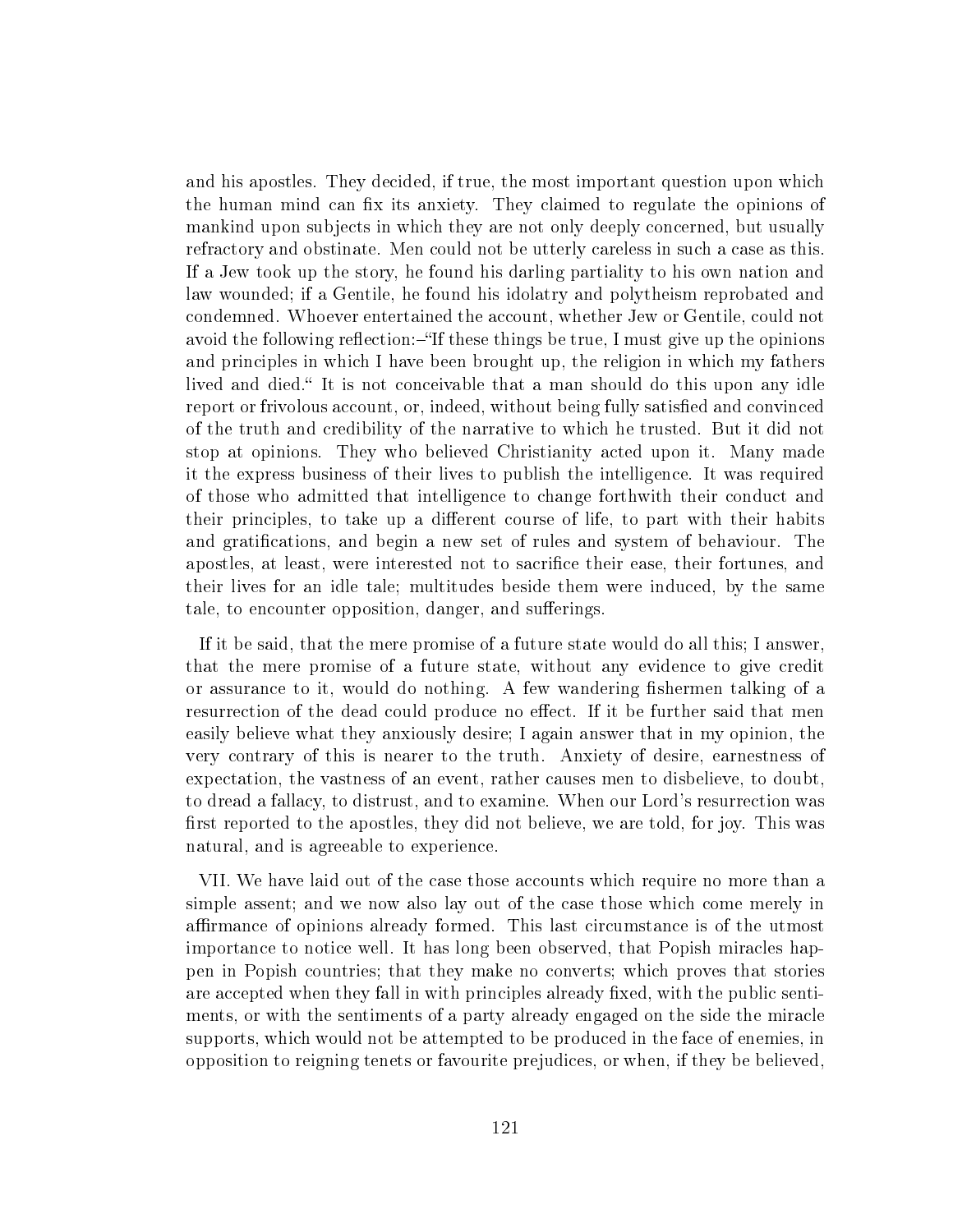the belief must draw men away from their preconceived and habitual opinions, from their modes of life and rules of action. In the former case, men may not only receive a miraculous account, but may both act and suffer on the side, and, in the cause, which the miracle supports, yet not act or suffer for the miracle, but in pursuance of a prior persuasion. The miracle, like any other argument which only confirms what was before believed, is admitted with little examination. In the moral, as in the natural world, it is change which requires a cause. Men are easily fortified in their old opinions, driven from them with great difficulty. Now how does this apply to the Christian history? The miracles there recorded were wrought in the midst of enemies, under a government, a priesthood, and a magistracy decidedly and vehemently adverse to them, and to the pretensions which they supported. They were Protestant miracles in a Popish country; they were Popish miracles in the midst of Protestants. They produced a change; they established a society upon the spot, adhering to the belief of them; they made converts; and those who were converted gave up to the testimony their most fixed opinions and most favourite prejudices. They who acted and suffered in the cause acted and suffered for the miracles: for there was no anterior persuasion to induce them, no prior reverence, prejudice, or partiality to take hold of Jesus had not one follower when he set up his claim. His miracles gave birth to his sect. No part of this description belongs to the ordinary evidence of Heathen or Popish miracles. Even most of the miracles alleged to have been performed by Christians, in the second and third century of its era, want this confirmation. It constitutes indeed a line of partition between the origin and the progress of Christianity. Frauds and fallacies might mix themselves with the progress, which could not possibly take place in the commencement of the religion; at least, according to any laws of human conduct that we are acquainted with. What should suggest to the first propagators of Christianity, especially to fishermen, tax-gatherers, and husbandmen, such a thought as that of changing the religion of the world; what could bear them through the difficulties in which the attempt engaged them; what could procure any degree of success to the attempt? are questions which apply, with great force, to the setting out of the institution-with less, to every future stage of it.

To hear some men talk, one would suppose the setting up a religion by miracles to be a thing of every day's experience: whereas the whole current of history is against it. Hath any founder of a new sect amongst Christians pretended to miraculous powers, and succeeded by his pretensions? Were these powers claimed or exercised by the founders of the sects of the Waldenses and Albigenses? Did Wickliffe in England pretend to it? Did Huss or Jerome in Bohemia? Did Luther in Germany, Zuinglius in Switzerland, Calvin in France, or any of the reformers advance this plea<sup> $\chi$ </sup> (Campbell on Miracles, p. 120, ed. 1766.) The French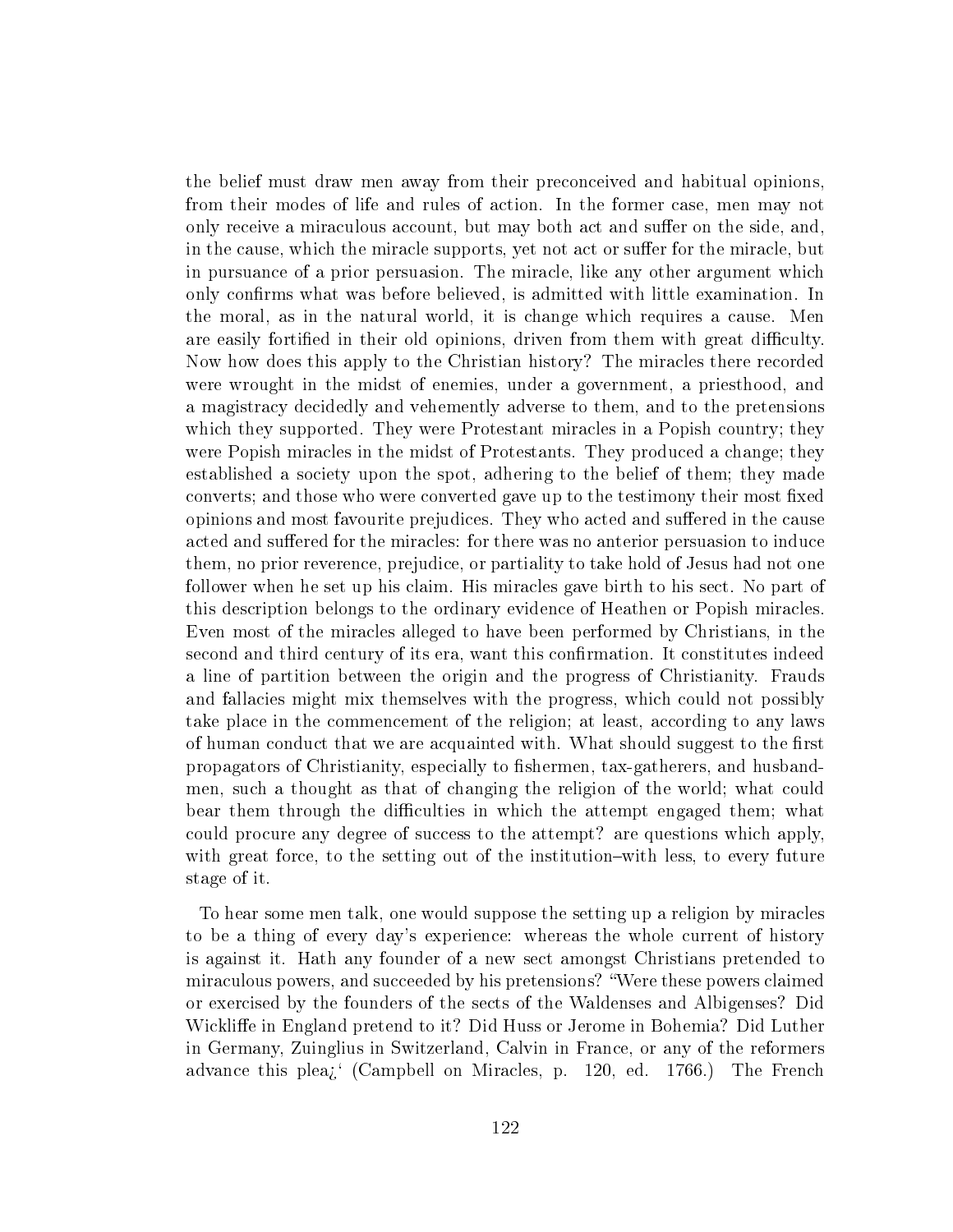prophets, in the beginning of the present century, (the eighteenth) ventured to allege miraculous evidence, and immediately ruined their cause by their temerity. Concerning the religion of ancient Rome, of Turkey, of Siam, of China, a single miracle cannot be named that was ever offered as a test of any of those religions before their establishment." (Adams on Mir. p. 75.)

We may add to what has been observed of the distinction which we are considering, that, where miracles are alleged merely in affirmance of a prior opinion, they who believe the doctrine may sometimes propagate a belief of the miracles which they do not themselves entertain. This is the case of what are called pious frauds; but it is a case, I apprehend, which takes place solely in support of a persuasion already established. At least it does not hold of the apostolical history. If the apostles did not believe the miracles, they did not believe the religion; and without this belief, where was the piety, what place was there for anything which could bear the name or colour of piety, in publishing and attesting miracles in its behalf? If it be said that many promote the belief of revelation, and of any accounts which favour that belief, because they think them, whether well or ill founded, of public and political utility; I answer, that if a character exist which can with less justice than another be ascribed to the founders of the Christian religion, it is that of politicians, or of men capable of entertaining political views. The truth is, that there is no assignable character which will account for the conduct of the apostles, supposing their story to be false. If bad men, what could have induced them to take such pains to promote virtue? If good men, they would not have gone about the country with a string of lies in their mouths.

In appreciating the credit of any miraculous story, these are distinctions which relate to the evidence. There are other distinctions, of great moment in the question, which relate to the miracles themselves. Of which latter kind the following ought carefully to be retained.

I. It is not necessary to admit as a miracle what can be resolved into a false perception. Of this nature was the demon of Socrates; the visions of Saint Anthony, and of many others; the vision which Lord Herbert of Cherbury describes himself to have seen; Colonel Gardiner's vision, as related in his life, written by Dr. Doddridge. All these may be accounted for by a momentary insanity; for the characteristic symptom of human madness is the rising up in the mind of images not distinguishable by the patient from impressions upon the senses. (Batty on Lunacy.) The cases, however, in which the possibility of this delusion exists are divided from the cases in which it does not exist by many, and those not obscure marks. They are, for the most part, cases of visions or voices. The object is hardly ever touched. The vision submits not to be handled. One sense does not confirm another. They are likewise almost always cases of a solitary witness. It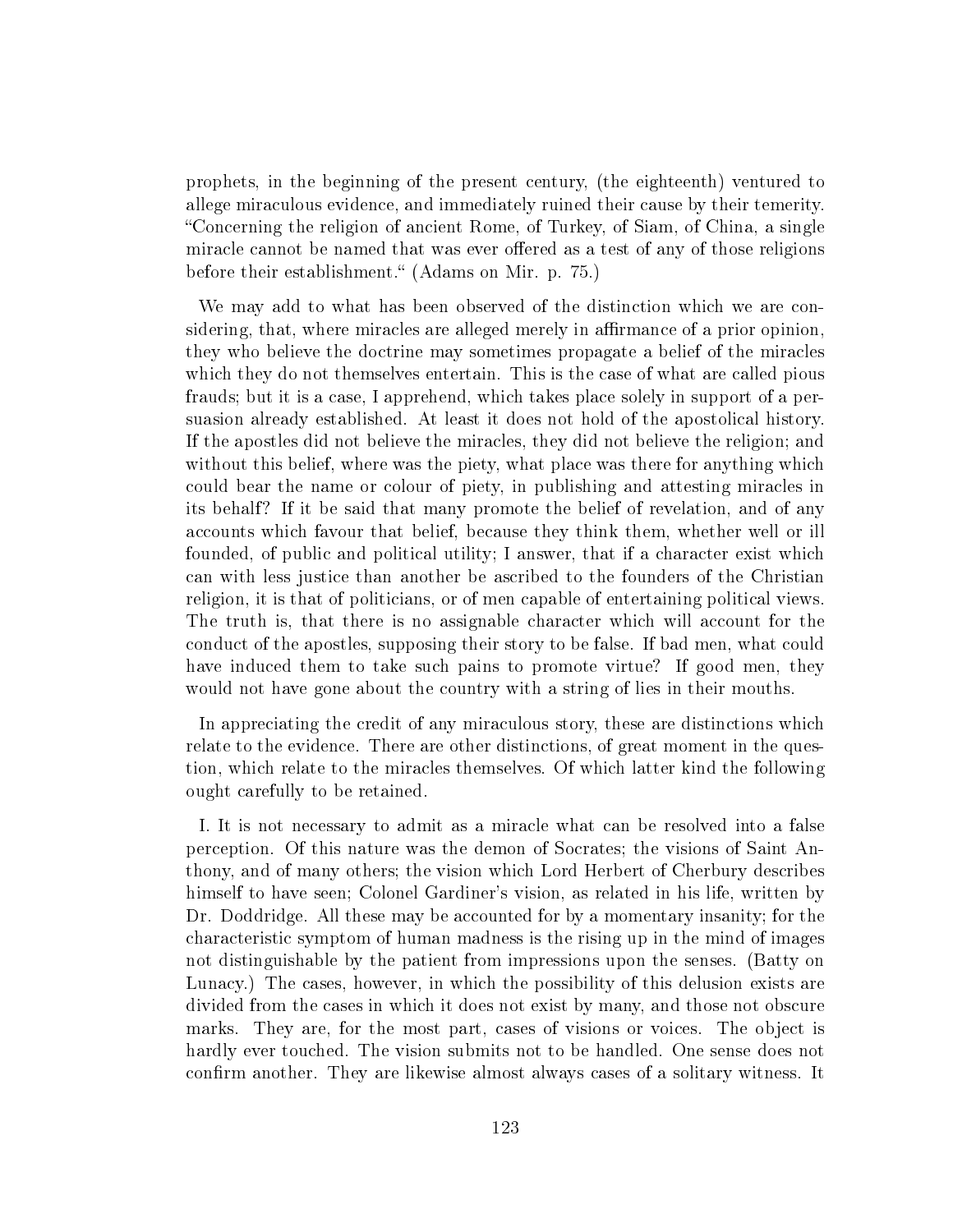is in the highest degree improbable, and I know not, indeed, whether it hath ever been the fact, that the same derangement of the mental organs should seize different persons at the same time; a derangement, I mean, so much the same, as to represent to their imagination the same objects. Lastly, these are always cases of momentary miracles; by which term I mean to denote miracles of which the whole existence is of short duration, in contradistinction to miracles which are attended with permanent effects. The appearance of a spectre, the hearing of a supernatural sound, is a momentary miracle. The sensible proof is gone when the apparition or sound is over. But if a person born blind be restored to sight, a notorious cripple to the use of his limbs, or a dead man to life, here is a permanent effect produced by supernatural means. The change indeed was instantaneous, but the proof continues. The subject of the miracle remains. The man cured or restored is there: his former condition was known, and his present condition may be examined. This can by no possibility be resolved into false perception: and of this kind are by far the greater part of the miracles recorded in the New Testament. When Lazarus was raised from the dead, he did not merely move, and speak, and die again; or come out of the grave, and vanish away. He returned to his home and family, and there continued; for we find him some time afterwards in the same town, sitting at table with Jesus and his sisters; visited by great multitudes of the Jews as a subject of curiosity; giving, by his presence, so much uneasiness to the Jewish rulers as to beget in them a design of destroying him. (John xii. 1, 2, 9, 10.) No delusion can account for this. The French prophets in England, some time since, gave out that one of their teachers would come to life again; but their enthusiasm never made them believe that they actually saw him alive. The blind man whose restoration to sight at Jerusalem is recorded in the ninth chapter of Saint John's Gospel did not quit the place or conceal himself from inquiry. On the contrary, he was forthcoming, to answer the call, to satisfy the scrutiny, and to sustain the browbeating of Christ's angry and powerful enemies. When the cripple at the gate of the temple was suddenly cured by Peter, (Acts iii. 2.) he did not immediately relapse into his former lameness, or disappear out of the city; but boldly and honestly produced himself along with the apostles, when they were brought the next day before the Jewish council. (Acts iv. 14.) Here, though the miracle was sudden, the proof was permanent. The lameness had been notorious, the cure continued. This, therefore, could not be the effect of any momentary delirium, either in the subject or in the witnesses of the transaction. It is the same with the greatest number of the Scripture miracles. There are other cases of a mixed nature, in which, although the principal miracle be momentary, some circumstance combined with it is permanent. Of this kind is the history of Saint Paul's conversion. (Acts ix.) The sudden light and sound, the vision and the voice upon the road to Damascus, were momentary: but Paul's blindness for three days in consequence of what had happened;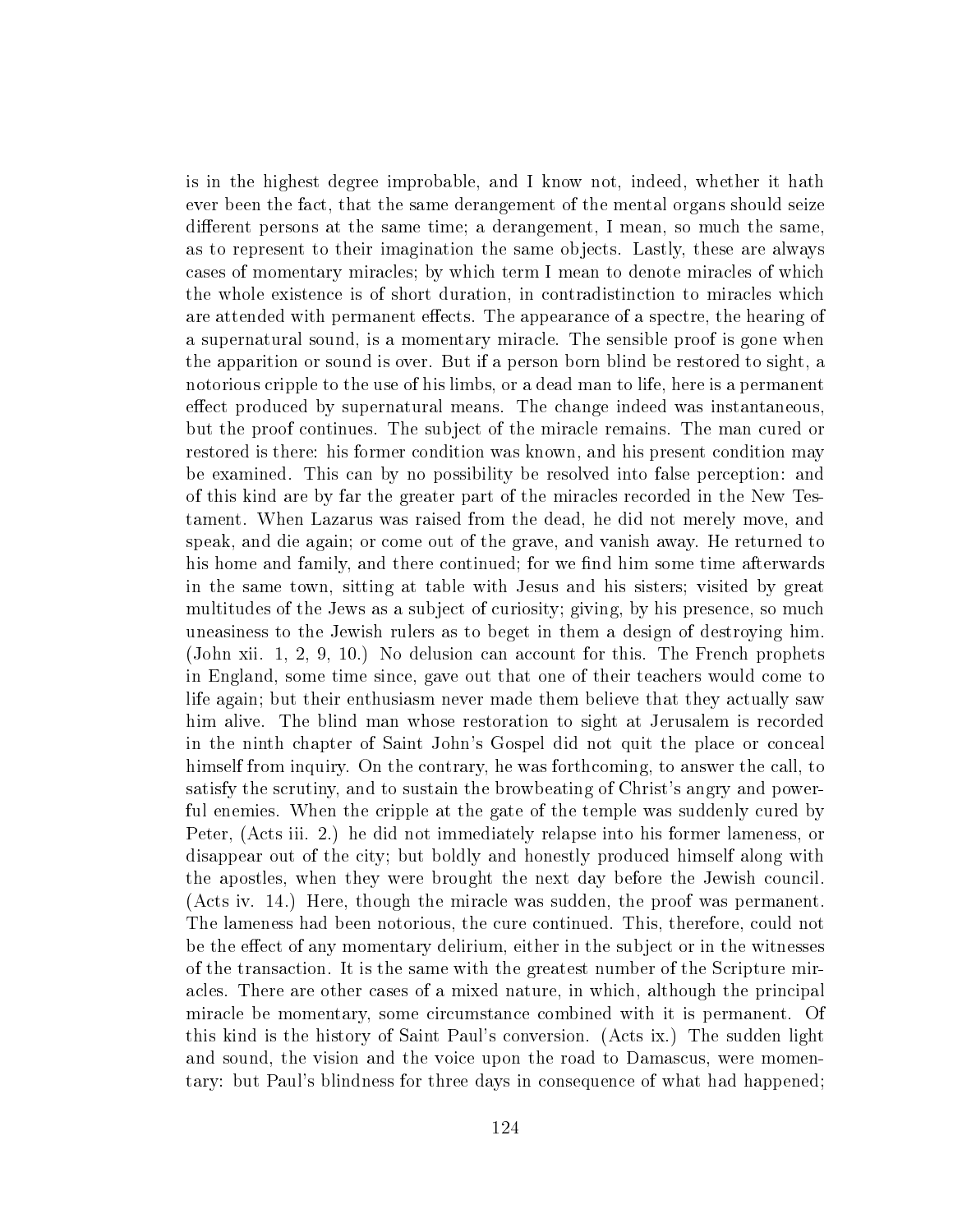the communication made to Ananias in another place, and by a vision independent of the former; Ananias finding out Paul in consequence of intelligence so received, and finding him in the condition described, and Paul's recovery of his sight upon Ananias laying his hands upon him; are circumstances which take the transaction, and the principal miracle as included in it, entirely out of the case of momentary miracles, or of such as may be accounted for by false perceptions. Exactly the same thing may be observed of Peter's vision preparatory to the call of Cornelius, and of its connexion with what was imparted in a distant place to Cornelius himself, and with the message despatched by Cornelius to Peter. The vision might be a dream; the message could not. Either communication taken separately, might be a delusion; the concurrence of the two was impossible to happen without a supernatural cause.

Beside the risk of delusion which attaches upon momentary miracles, there is also much more room for imposture. The account cannot be examined at the moment: and when that is also a moment of hurry and confusion, it may not be difficult for men of influence to gain credit to any story which they may wish to have believed. This is precisely the case of one of the best attested of the miracles of Old Rome, the appearance of Castor and Pollux in the battle fought by Posthumius with the Latins at the lake Regillus. There is no doubt but that Posthumius, after the battle, spread the report of such an appearance. No person could deny it whilst it was said to last. No person, perhaps, had any inclination to dispute it afterwards; or, if they had, could say with positiveness what was or what was not seen by some or other of the army, in the dismay and amidst the tumult of a battle.

In assigning false perceptions as the origin to which some miraculous accounts may be referred, I have not mentioned claims to inspiration, illuminations, secret notices or directions, internal sensations, or consciousnesses of being acted upon by spiritual influences, good or bad, because these, appealing to no external proof, however convincing they may be to the persons themselves, form no part of what can be accounted miraculous evidence. Their own credibility stands upon their alliance with other miracles. The discussion, therefore, of all such pretensions may be omitted.

II. It is not necessary to bring into the comparison what may be called tentative miracles; that is, where, out of a great number of trials, some succeed; and in the accounts of which, although the narrative of the successful cases be alone preserved, and that of the unsuccessful cases sunk, yet enough is stated to show that the cases produced are only a few out of many in which the same means have been employed. This observation bears with considerable force upon the ancient oracles and auguries, in which a single coincidence of the event with the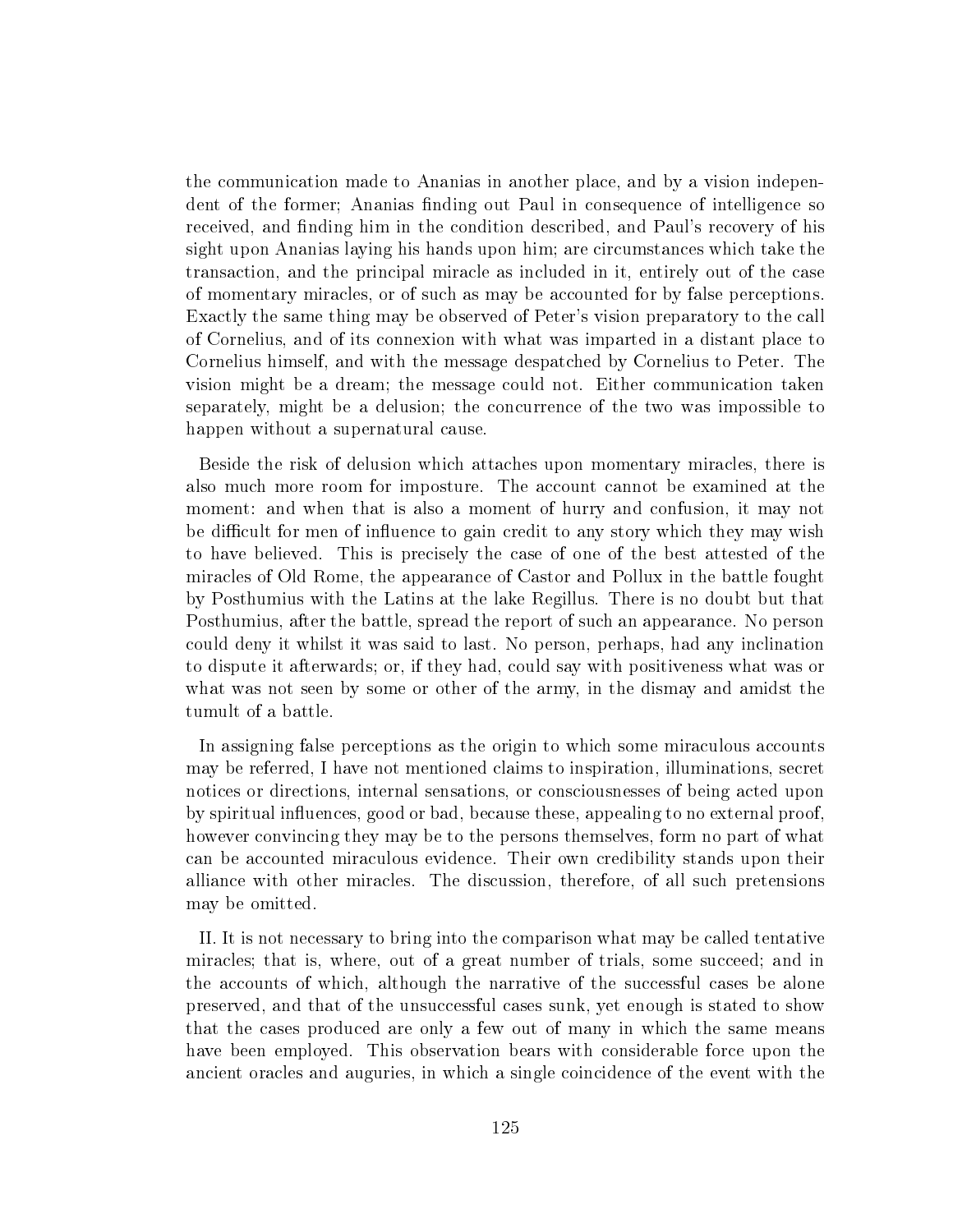prediction is talked of and magnied, whilst failures are forgotten, or suppressed, or accounted for. It is also applicable to the cures wrought by relics, and at the tombs of saints. The boasted efficacy of the king's touch, upon which Mr. Hume lays some stress, falls under the same description. Nothing is alleged concerning it which is not alleged of various nostrums, namely, out of many thousands who have used them, certified proofs of a few who have recovered after them. No solution of this sort is applicable to the miracles of the Gospel. There is nothing in the narrative which can induce, or even allow, us to believe, that Christ attempted cures in many instances, and succeeded in a few; or that he ever made the attempt in vain. He did not profess to heal everywhere all that were sick; on the contrary, he told the Jews, evidently meaning to represent his own case, that, "although many widows were in Israel in the days of Elias, when the heaven was shut up three years and six months, when great famine was throughout all the land, yet unto none of them was Elias sent, save unto Sarepta, a city of Sidon, unto a woman that was a widow:" and that "many lepers were in Israel in the time of Eliseus the prophet, and none of them was cleansed saving Naaman the Syrian. (Luke iv. 25.) By which examples he gave them to understand, that it was not the nature of a Divine interposition, or necessary to its purpose, to be general; still less to answer every challenge that might be made, which would teach men to put their faith upon these experiments. Christ never pronounced the word, but the effect followed.\*

# xxxxxxxxxxxx

\*One, and only one, instance may be produced in which the disciples of Christ do seem to have attempted a cure, and not to have been able to perform it. The story is very ingenuously related by three of the evangelists. (Matt. xvii. 14. Mark ix. 14. Luke ix. 33.) The patient was afterwards healed by Christ himself; and the whole transaction seems to have been intended, as it was well suited, to display the superiority of Christ above all who performed miracles in his name, a distinction which, during his presence in the world, it might be necessary to inculcate by some such proof as this. xxxxxxxxxxxx

It was not a thousand sick that received his benediction, and a few that were benefited; a single paralytic is let down in his bed at Jesus's feet, in the midst of a surrounding multitude; Jesus bid him walk, and he did so. (Mark ii. 3.) A man with a withered hand is in the synagogue; Jesus bid him stretch forth his hand in the presence of the assembly, and it was "restored whole like the other." (Matt. xii. 10.) There was nothing tentative in these cures; nothing that can be explained by the power of accident.

We may observe, also, that many of the cures which Christ wrought, such as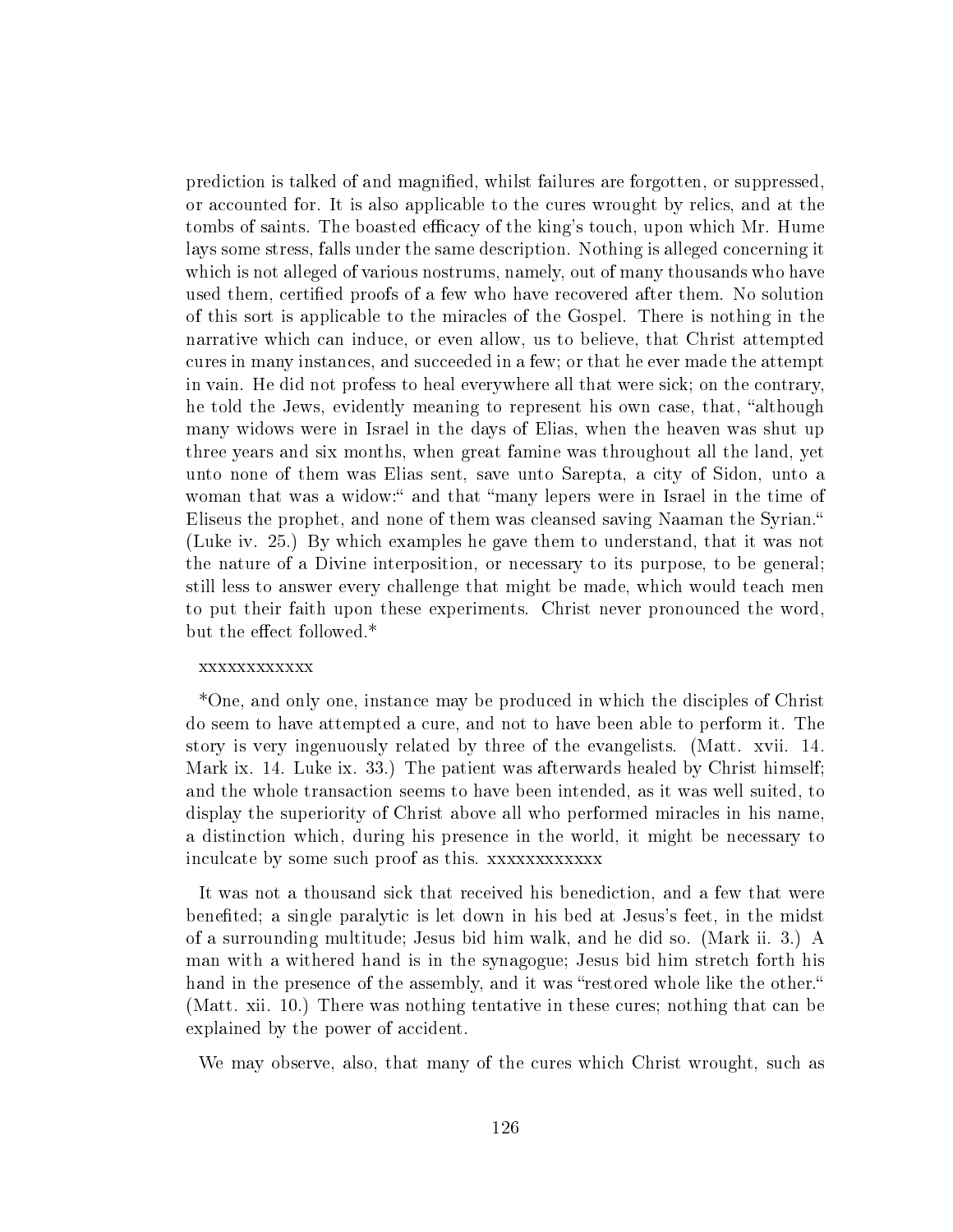that of a person blind from his birth; also many miracles besides cures, as raising the dead, walking upon the sea, feeding a great multitude with a few loaves and fishes, are of a nature which does not in anywise admit of the supposition of a fortunate experiment.

III. We may dismiss from the question all accounts in which, allowing the phenomenon to be real, the fact to be true, it still remains doubtful whether a miracle were wrought. This is the case with the ancient history of what is called the thundering legion, of the extraordinary circumstances which obstructed the rebuilding of the temple at Jerusalem by Julian; the circling of the flames and fragrant smell at the martyrdom of Polycarp; the sudden shower that extinguished the fire into which the Scriptures were thrown in the Diocletian persecution; Constantine's dream; his inscribing in consequence of it the cross upon his standard and the shields of his soldiers; his victory, and the escape of the standard-bearer; perhaps, also, the imagined appearance of the cross in the heavens, though this last circumstance is very deficient in historical evidence. It is also the case with the modern annual exhibition of the liquefaction of the blood of Saint Januarius at Naples. It is a doubt, likewise, which ought to be excluded by very special circumstances from those narratives which relate to the supernatural cure of hypochondriacal and nervous complaints, and of all diseases which are much affected by the imagination. The miracles of the second and third century are, usually, healing the sick and casting out evil spirits, miracles in which there is room for some error and deception. We hear nothing of causing the blind to see, the lame to walk, the deaf to hear, the lepers to be cleansed. (Jortin's Remarks, vol. ii. p. 51.) There are also instances in Christian writers of reputed miracles, which were natural operations, though not known to be such at the time; as that of articulate speech after the loss of a great part of the tongue.

IV. To the same head of objection, nearly, may also be referred accounts in which the variation of a small circumstance may have transformed some extraordinary appearance, or some critical coincidence of events, into a miracle; stories, in a word, which may be resolved into exaggeration. The miracles of the Gospel can by no possibility be explained away in this manner. Total fiction will account for anything; but no stretch of exaggeration that has any parallel in other histories, no force of fancy upon real circumstances, could produce the narratives which we now have. The feeding of the five thousand with a few loaves and fishes surpasses all bounds of exaggeration. The raising of Lazarus, of the widow's son at Nain, as well as many of the cures which Christ wrought, come not within the compass of misrepresentation. I mean that it is impossible to assign any position of circumstances however peculiar, any accidental effects however extraordinary, any natural singularity, which could supply an origin or foundation to these accounts.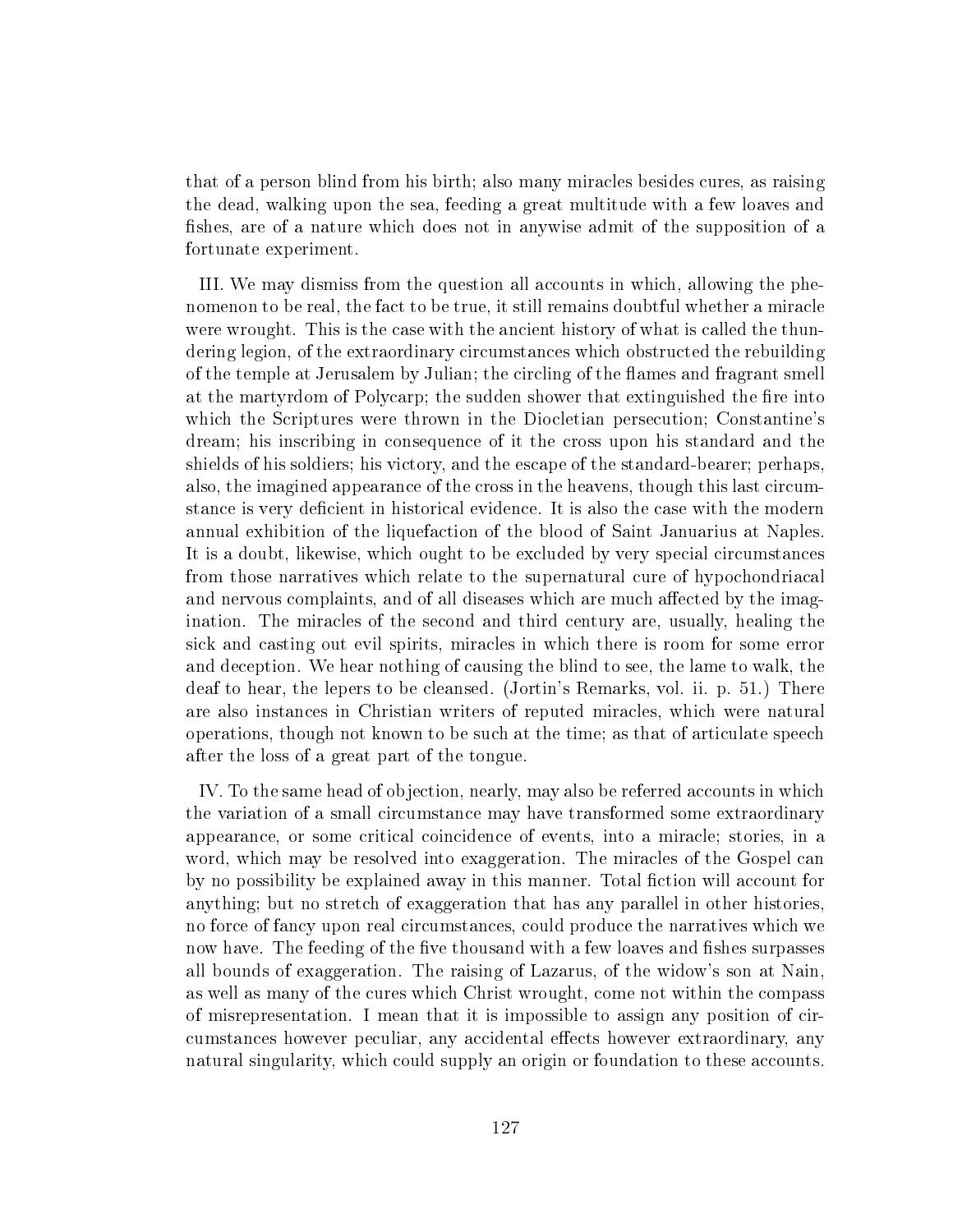Having thus enumerated several exceptions which may justly be taken to relations of miracles, it is necessary, when we read the Scriptures, to bear in our minds this general remark; that although there be miracles recorded in the New Testament, which fall within some or other of the exceptions here assigned, yet that they are united with others, to which none of the same exceptions extend, and that their credibility stands upon this union. Thus the visions and revelations which Saint Paul asserts to have been imparted to him may not, in their separate evidence, be distinguishable from the visions and revelations which many others have alleged. But here is the difference. Saint Paul's pretensions were attested by external miracles wrought by himself, and by miracles wrought in the cause to which these visions relate; or, to speak more properly, the same historical authority which informs us of one informs us of the other. This is not ordinarily true of the visions of enthusiasts, or even of the accounts in which they are contained. Again, some of Christ's own miracles were momentary; as the transfiguration, the appearance and voice from Heaven at his baptism, a voice from the clouds on one occasion afterwards (John xii. 28), and some others. It is not denied, that the distinction which we have proposed concerning miracles of this species applies, in diminution of the force of the evidence, as much to these instances as to others. But this is the case not with all the miracles ascribed to Christ, nor with the greatest part, nor with many. Whatever force therefore there may be in the objection, we have numerous miracles which are free from it; and even those to which it is applicable are little affected by it in their credit, because there are few who, admitting the rest, will reject them. If there be miracles of the New Testament which come within any of the other heads into which we have distributed the objections, the same remark must be repeated. And this is one way in which the unexampled number and variety of the miracles ascribed to Christ strengthen the credibility of Christianity. For it precludes any solution, or conjecture about a solution, which imagination, or even which experience might suggest, concerning some particular miracles, if considered independently of others. The miracles of Christ were of various kinds,\* and performed in great varieties of situation, form, and manner; at Jerusalem, the metropolis of the Jewish nation and religion; in different parts of Judea and Galilee; in cities and villages; in synagogues, in private houses; in the street, in highways; with preparation, as in the case of Lazarus; by accident, as in the case of the widow's son of Nain; when attended by multitudes, and when alone with the patient; in the midst of his disciples, and in the presence of his enemies; with the common people around him, and before Scribes and Pharisees, and rulers of the synagogues.

### xxxxxxxxxxxx

\* Not only healing every species of disease, but turning water into wine (John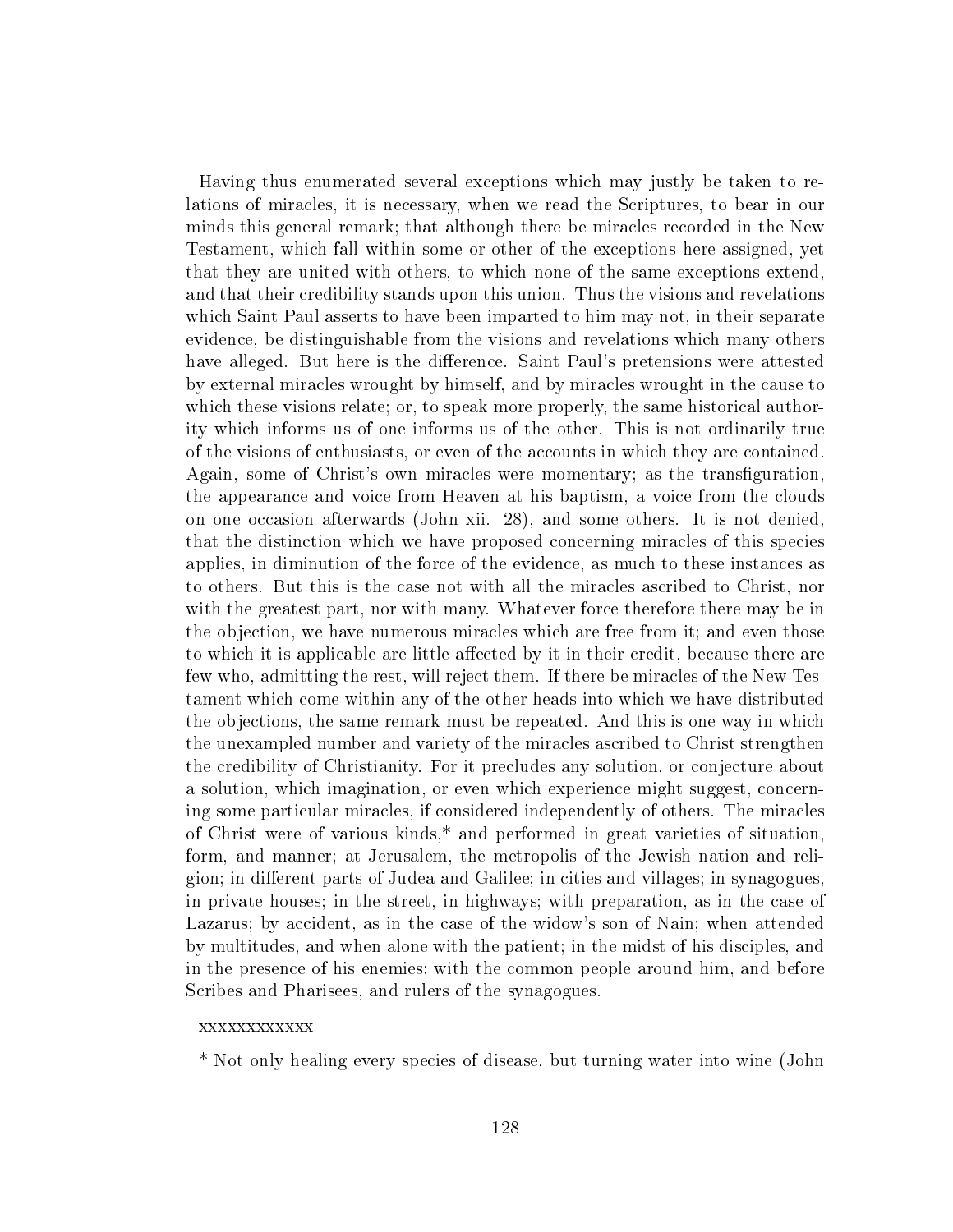ii.); feeding multitudes with a few loaves and fishes (Matt. xiv.  $15$ ; Mark vi.  $35$ ; Luke ix. 12; John vi. 5); walking on the sea (Matt. xiv. 25); calming a storm (Matt. viii. 26; Luke viii. 24); a celestial voice at his baptism, and miraculous appearance (Matt. iii. 16; afterwards John xii. 28); his transguration (Matt. xvii. 18; Mark ix. 2; Luke ix. 28; 2 Peter i. 16, 17); raising the dead in three distinct instances (Matt. ix. 18; Mark v. 22; Luke vii. 14; viii. 41; John xi.). xxxxxxxxxxxx

I apprehend that, when we remove from the comparison the cases which are fairly disposed of by the observations that have been stated, many cases will not remain. To those which do remain, we apply this final distinction; "that there is not satisfactory evidence that persons pretending to be original witnesses of the miracles passed their lives in labours, dangers, and sufferings, voluntarily undertaken and undergone in attestation of the accounts which they delivered, and properly in consequence of their belief of the truth of those accounts.

## CHAPTER II.

But they with whom we argue have undoubtedly a right to select their own examples. The instances with which Mr. Hume has chosen to confront the miracles of the New Testament, and which, therefore, we are entitled to regard as the strongest which the history of the world could supply to the inquiries of a very acute and learned adversary, are the three following:

I. The cure of a blind and of a lame man of Alexandria, by the emperor Vespasian, as related by Tacitus;

II. The restoration of the limb of an attendant in a Spanish church, as told by Cardinal de Retz; and,

III. The cures said to be performed at the tomb of the abbe Paris in the early part of the eighteenth century.

I. The narrative of Tacitus is delivered in these terms: "One of the common people of Alexandria, known to be diseased in his eyes, by the admonition of the god Serapis, whom that superstitious nation worship above all other gods, prostrated himself before the emperor, earnestly imploring from him a remedy for his blindness, and entreating that he would deign to anoint with his spittle his cheeks and the balls of his eyes. Another, diseased in his hand, requested, by the admonition of the same god, that he might be touched by the foot of the emperor. Vespasian at first derided and despised their application; afterwards, when they continued to urge their petitions, he sometimes appeared to dread the imputation of vanity; at other times, by the earnest supplication of the patients, and the persuasion of his flatterers, to be induced to hope for success. At length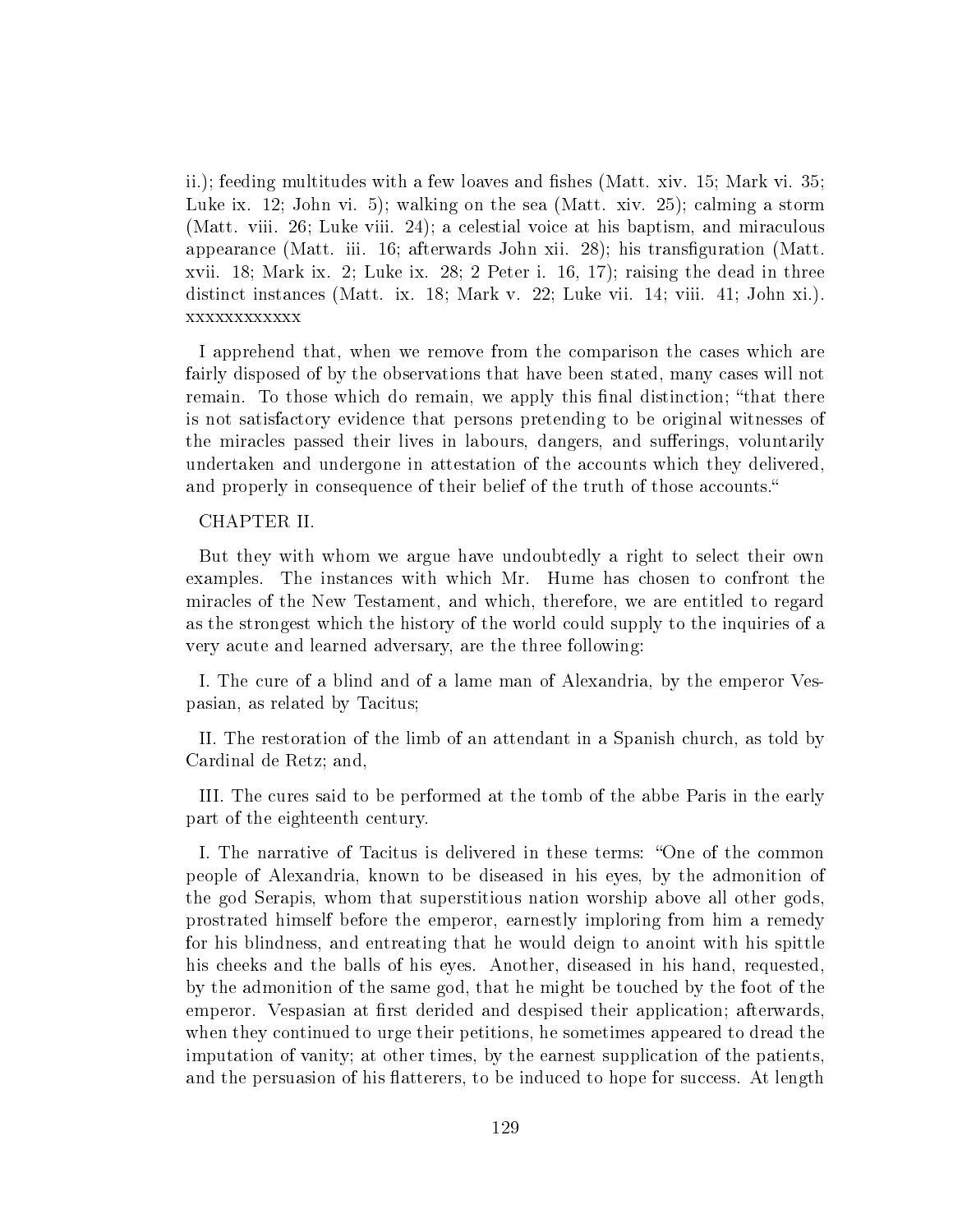he commanded an inquiry to be made by the physicians, whether such a blindness and debility were vincible by human aid. The report of the physicians contained various points: that in the one, the power of vision was not destroyed, but would return if the obstacles were removed; that in the other, the diseased joints might be restored, if a healing power were applied; that it was, perhaps, agreeable to the gods to do this; that the emperor was elected by divine assistance; lastly, that the credit of the success would be the emperor's, the ridicule of the disappointment would fall upon the patients. Vespasian believing that everything was in the power of his fortune, and that nothing was any longer incredible, whilst the multitude which stood by eagerly expected the event, with a countenance expressive of joy, executed what he was desired to do. Immediately the hand was restored to its use, and light returned to the blind man. They who were present relate both these cures, even at this time, when there is nothing to be gained by lying. (Tacit. Hist. lib. iv.)

Now, though Tacitus wrote this account twenty-seven years after the miracle is said to have been performed, and wrote at Rome of what passed at Alexandria, and wrote also from report; and although it does not appear that he had examined the story or that he believed it, (but rather the contrary,) yet I think his testimony sufficient to prove that such a transaction took place: by which I mean, that the two men in question did apply to Vespasian; that Vespasian did touch the diseased in the manner related; and that a cure was reported to have followed the operation. But the affair labours under a strong and just suspicion, that the whole of it was a concerted imposture brought about by collusion between the patients, the physician, and the emperor. This solution is probable, because there was everything to suggest, and everything to facilitate such a scheme. The miracle was calculated to confer honour upon the emperor, and upon the god Serapis. It was achieved in the midst of the emperor's flatterers and followers; in a city and amongst a populace before-hand devoted to his interest, and to the worship of the god: where it would have been treason and blasphemy together to have contradicted the fame of the cure, or even to have questioned it. And what is very observable in the account is, that the report of the physicians is just such a report as would have been made of a case in which no external marks of the disease existed, and which, consequently, was capable of being easily counterfeited; viz. that in the first of the patients the organs of vision were not destroyed, that the weakness of the second was in his joints. The strongest circumstance in Tacitus's narration is, that the first patient was "notus tabe oculorum," remarked or notorious for the disease in his eyes. But this was a circumstance which might have found its way into the story in its progress from a distant country, and during an interval of thirty years; or it might be true that the malady of the eyes was notorious, yet that the nature and degree of the disease had never been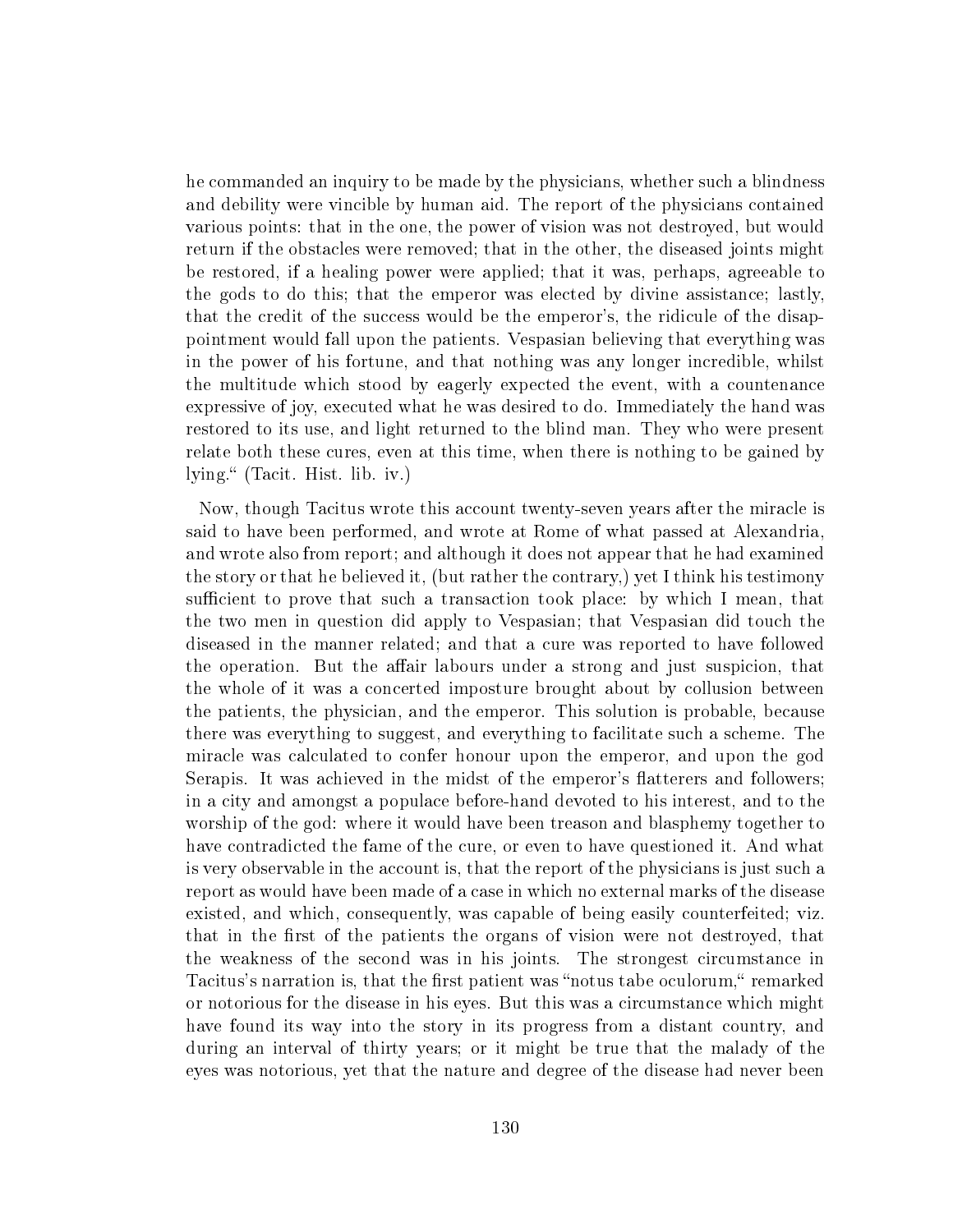ascertained; a case by no means uncommon. The emperor's reserve was easily affected: or it is possible he might not be in the secret. There does not seem to be much weight in the observation of Tacitus, that they who were present continued even then to relate the story when there was nothing to be gained by the lie. It only proves that those who had told the story for many years persisted in it. The state of mind of the witnesses and spectators at the time is the point to be attended to. Still less is there of pertinency in Mr. Hume's eulogium on the cautious and penetrating genius of the historian; for it does not appear that the historian believed it. The terms in which he speaks of Serapis, the deity to whose interposition the miracle was attributed, scarcely suffer us to suppose that Tacitus thought the miracle to be real: "by the admonition of the god Serapis, whom that superstitious nation (dedita superstitionibus gens) worship above all other gods. To have brought this supposed miracle within the limits of comparison with the miracles of Christ, it ought to have appeared that a person of a low and private station, in the midst of enemies, with the whole power of the country opposing him, with every one around him prejudiced or interested against his claims and character, pretended to perform these cures, and required the spectators, upon the strength of what they saw, to give up their firmest hopes and opinions, and follow him through a life of trial and danger; that many were so moved as to obey his call, at the expense both of every notion in which they had been brought up, and of their ease, safety, and reputation; and that by these beginnings a change was produced in the world, the effects of which remain to this day: a case, both in its circumstances and consequences, very unlike anything we find in Tacitus's relation.

II. The story taken from the Memoirs of Cardinal de Retz, which is the second example alleged by Mr. Hume, is this: "In the church of Saragossa in Spain, the canons showed me a man whose business it was to light the lamps; telling me, that he had been several years at the gate with one leg only. I saw him with two." (Liv. iv. A.D. 1654.)

It is stated by Mr. Hume, that the cardinal who relates this story did not believe it; and it nowhere appears that he either examined the limb, or asked the patient, or indeed any one, a single question about the matter. An artificial leg, wrought with art, would be sufficient, in a place where no such contrivance had ever before been heard of, to give origin and currency to the report. The ecclesiastics of the place would, it is probable, favour the story, inasmuch as it advanced the honour of their image and church. And if they patronized it, no other person at Saragossa, in the middle of the last century, would care to dispute it. The story likewise coincided not less with the wishes and preconceptions of the people than with the interests of their ecclesiastical rulers: so that there was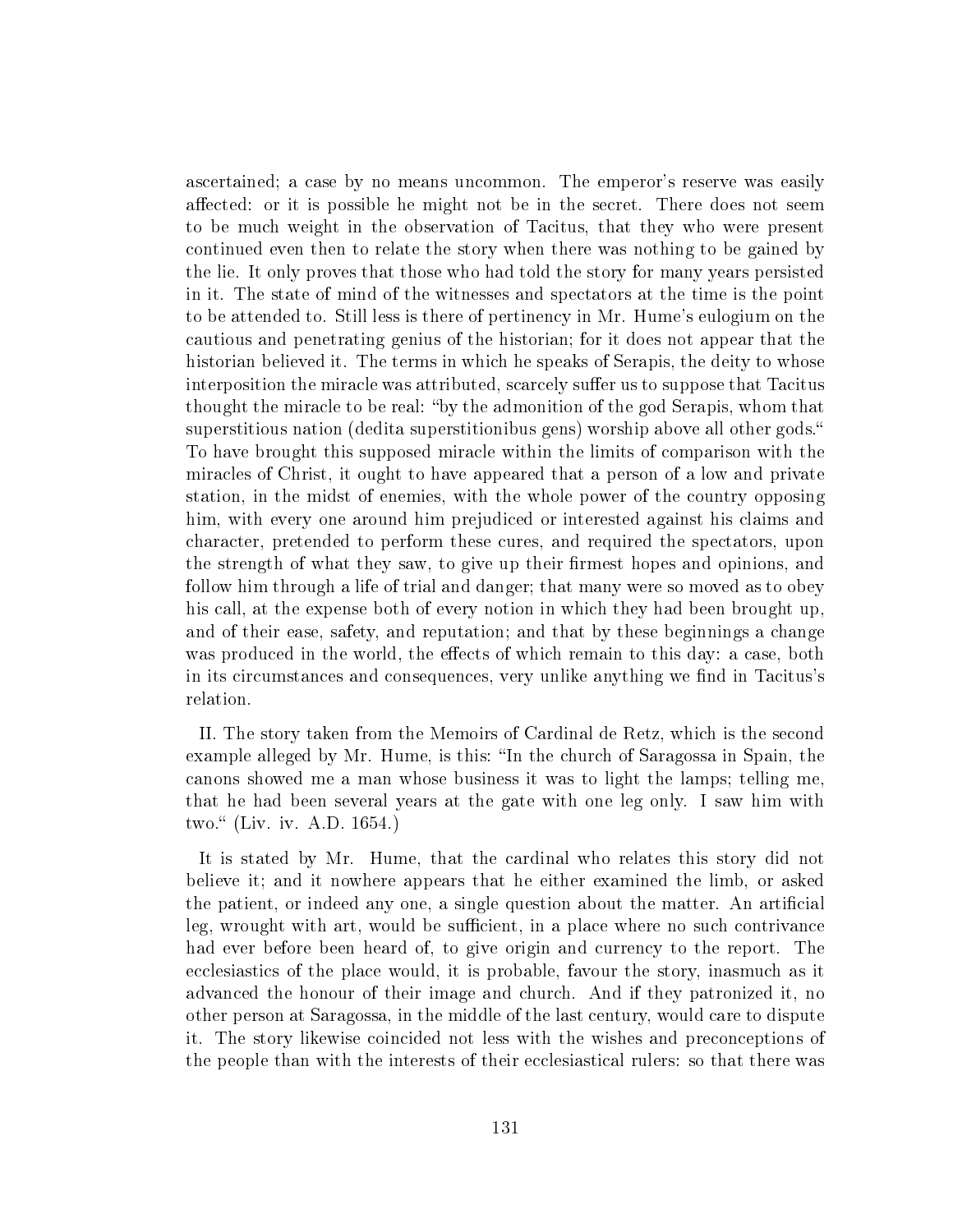prejudice backed by authority, and both operating upon extreme ignorance, to account for the success of the imposture. If, as I have suggested, the contrivance of an articial limb was then new, it would not occur to the cardinal himself to suspect it; especially under the carelessness of mind with which he heard the tale, and the little inclination he felt to scrutinize or expose its fallacy.

III. The miracles related to have been wrought at the tomb of the abbe Paris admit in general of this solution. The patients who frequented the tomb were so affected by their devotion, their expectation, the place, the solemnity, and, above all, by the sympathy of the surrounding multitude, that many of them were thrown into violent convulsions, which convulsions, in certain instances, produced a removal of disorder, depending upon obstruction. We shall, at this day, have the less difficulty in admitting the above account, because it is the very same thing as hath lately been experienced in the operations of animal magnetism: and the report of the French physicians upon that mysterious remedy is very applicable to the present consideration, viz. that the pretenders to the art, by working upon the imaginations of their patients, were frequently able to produce convulsions; that convulsions so produced are amongst the most powerful, but, at the same time, most uncertain and unmanageable applications to the human frame which can be employed.

Circumstances which indicate this explication, in the case of the Parisian miracles, are the following:

1. They were tentative. Out of many thousand sick, infirm, and diseased persons who resorted to the tomb, the professed history of the miracles contains only nine cures.

2. The convulsions at the tomb are admitted.

3. The diseases were, for the most part, of that sort which depends upon inaction and obstruction, as dropsies, palsies, and some tumours.

4. The cures were gradual; some patients attending many days, some several weeks, and some several months.

5. The cures were many of them incomplete.

6. Others were temporary. (The reader will find these particulars verified in the detail, by the accurate inquiries of the present bishop of Sarum, in his Criterion of Miracles, p. 132, et seq.)

So that all the wonder we are called upon to account for is, that out of an almost innumerable multitude which resorted to the tomb for the cure of their complaints, and many of whom were there agitated by strong convulsions, a very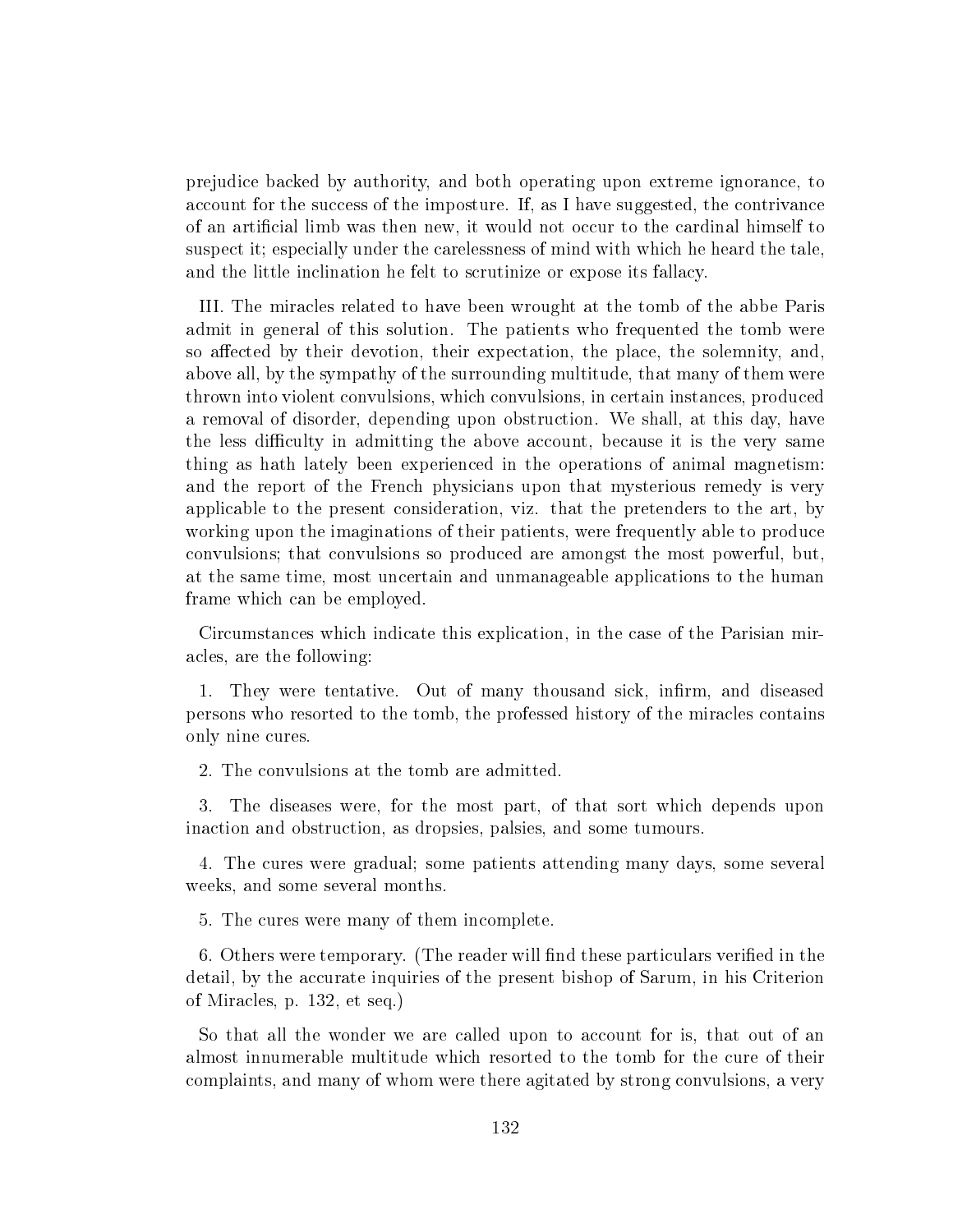small proportion experienced a beneficial change in their constitution, especially in the action of the nerves and glands.

Some of the cases alleged do not require that we should have recourse to this solution. The first case in the catalogue is scarcely distinguishable from the progress of a natural recovery. It was that of a young man who laboured under an inflammation of one eye, and had lost the sight of the other. The inflamed eye was relieved, but the blindness of the other remained. The inflammation had before been abated by medicine; and the young man, at the time of his attendance at the tomb, was using a lotion of laudanum. And, what is a still more material part of the case, the inflammation, after some interval, returned. Another case was that of a young man who had lost his sight by the puncture of an awl, and the discharge of the aqueous humour through the wound. The sight, which had been gradually returning, was much improved during his visit to the tomb, that is, probably in the same degree in which the discharged humour was replaced by fresh secretions. And it is observable, that these two are the only cases which, from their nature, should seem unlikely to be affected by convulsions.

In one material respect I allow that the Parisian miracles were different from those related by Tacitus, and from the Spanish miracle of the cardinal de Retz. They had not, like them, all the power and all the prejudice of the country on their side to begin with. They were alleged by one party against another, by the Jansenists against the Jesuits. These were of course opposed and examined by their adversaries. The consequence of which examination was that many falsehoods were detected, that with something really extraordinary much fraud appeared to be mixed. And if some of the cases upon which designed misrepresentation could not be charged were not at the time satisfactorily accounted for, it was because the efficacy of strong spasmodic affections was not then sufficiently known. Finally, the cause of Jansenism did not rise by the miracles, but sunk, although the miracles had the anterior persuasion of all the numerous adherents of that cause to set out with.

These, let us remember, are the strongest examples which the history of ages supplies. In none of them was the miracle unequivocal; by none of them were established prejudices and persuasions overthrown; of none of them did the credit make its way, in opposition to authority and power; by none of them were many induced to commit themselves, and that in contradiction to prior opinions, to a life of mortification, danger, and sufferings; none were called upon to attest them at the expense of their fortunes and safety.\*

### xxxxxxxxxxxx

\* It may be thought that the historian of the Parisian miracles, M. Montgeron,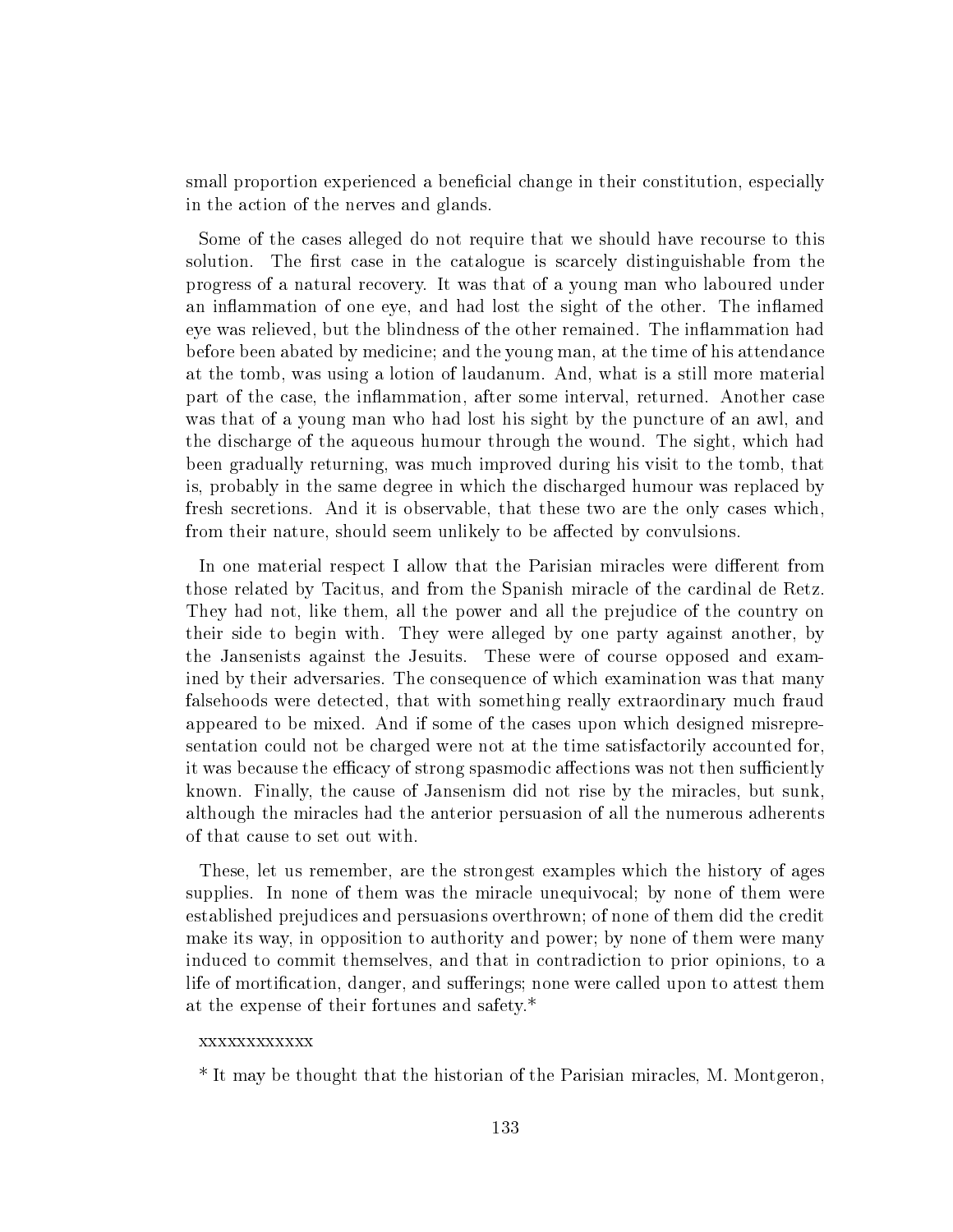forms an exception to this last assertion. He presented his book (with a suspicion, as it should seem, of the danger of what he was doing) to the king; and was shortly afterwards committed to prison; from which he never came out. Had the miracles been unequivocal, and had M. Montgeron been originally convinced by them, I should have allowed this exception. It would have stood, I think, alone in the argument of our adversaries. But, beside what has been observed of the dubious nature of the miracles, the account which M. Montgeron has himself left of his conversion shows both the state of his mind and that his persuasion was not built upon external miracles.—"Scarcely had he entered the churchyard when he was struck," he tells us, "with awe and reverence, having never before heard prayers pronounced with so much ardour and transport as he observed amongst the supplicants at the tomb. Upon this, throwing himself on his knees, resting his elbows on the tombstone and covering his face with his hands, he spake the following prayer. O thou, by whose intercession so many miracles are said to be performed, if it be true that a part of thee surviveth the grave, and that thou hast influence with the Almighty, have pity on the darkness of my understanding, and through his mercy obtain the removal of it." Having prayed thus, "many thoughts," as he sayeth, "began to open themselves to his mind; and so profound was his attention that he continued on his knees four hours, not in the least disturbed by the vast crowd of surrounding supplicants. During this time, all the arguments which he ever heard or read in favour of Christianity occurred to him with so much force, and seemed so strong and convincing, that he went home fully satisfied of the truth of religion in general, and of the holiness and power of that person who," as he supposed, "had engaged the Divine Goodness to enlighten his understanding so suddenly." (Douglas's Crit of Mir. p. 214.)

#### xxxxxxxxxxxx

PART II.

# OF THE AUXILIARY EVIDENCES OF CHRISTIANITY

## CHAPTER I.

## PROPHECY.

Isaiah iii. 13; liii. "Behold, my servant shall deal prudently; he shall be exalted and extolled, and be very high. As many were astonished at thee; his visage was so marred more than any man, and his form more than the sons of men: so shall he sprinkle many nations; the kings shall shut their mouths at him: for that which had not been told them shall they see; and that which they had not heard shall they consider. Who hath believed our report? and to whom is the arm of the Lord revealed? For he shall grow up before him as a tender plant, and as a root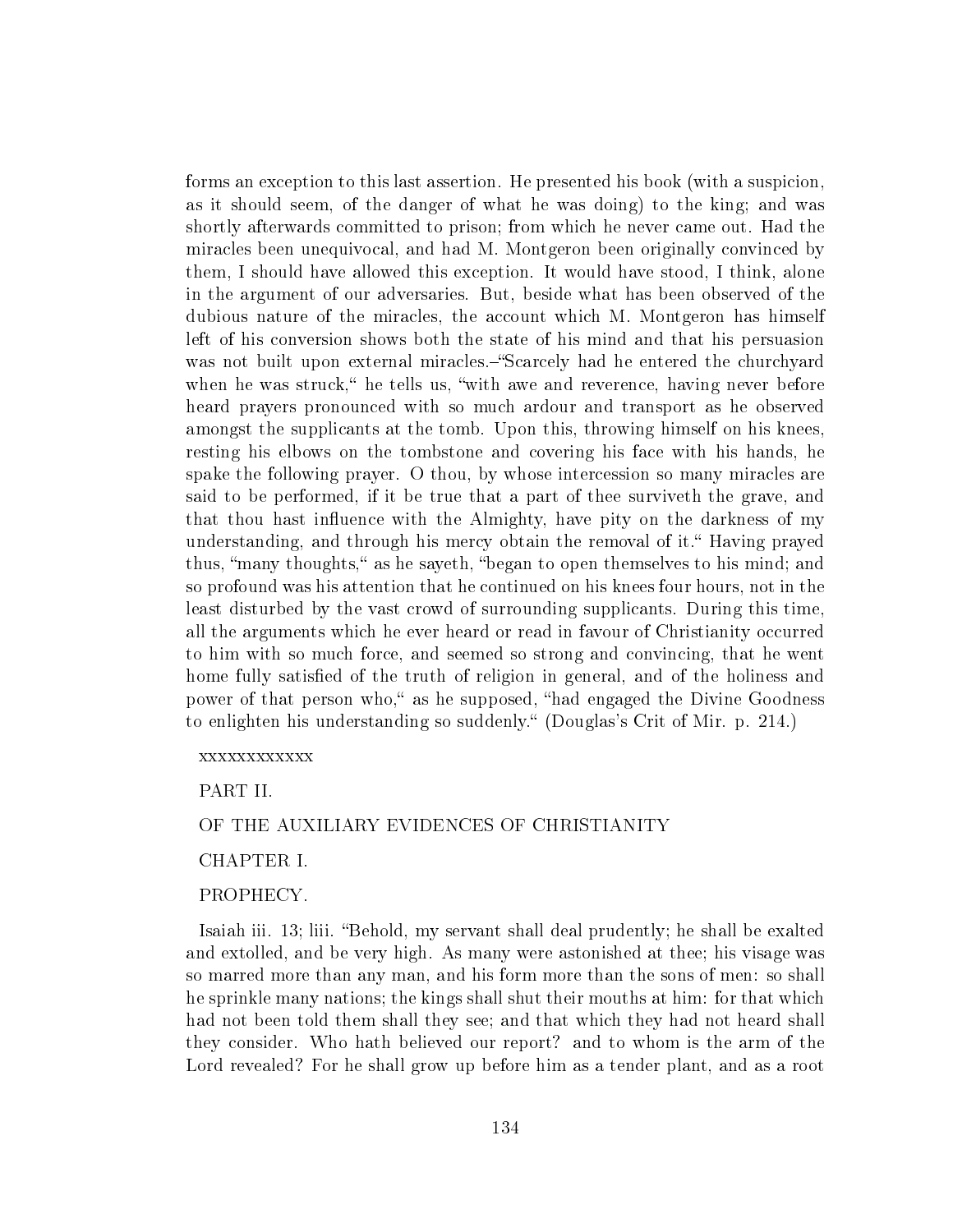out of a dry ground: he hath no form nor comeliness; and when we shall see him, there is no beauty that we should desire him. He is despised and rejected of men, a man of sorrows, and acquainted with grief: and we hid, as it were, our faces from him: he was despised, and we esteemed him not. Surely he hath borne our griefs, and carried our sorrows: yet we did esteem him stricken, smitten of God, and afflicted. But he was wounded for our transgressions, he was bruised for our iniquities, the chastisement of our peace was upon him; and with his stripes we are healed. All we like sheep have gone astray; we have turned every one to his own way; and the Lord hath laid on him the iniquity of us all. He was oppressed, and he was afflicted, yet he opened not his mouth: he is brought as a lamb to the slaughter, and as a sheep before her shearers is dumb, so he opened not his mouth. He was taken from prison and from judgment; and who shall declare his generation? for he was cut off out of the land of the living: for the transgression of my people was he stricken. And he made his grave with the wicked, and with the rich in his death; because he had done no violence, neither was any deceit in his mouth. Yet it pleased the Lord to bruise him; he hath put him to grief. When thou shalt make his soul an offering for sin, he shall see his seed, he shall prolong his days, and the pleasure of the Lord shall prosper in his hand. He shall see of the travail of his soul, and shall be satisfied: by his knowledge shall my righteous servant justify many; for he shall bear their iniquities. Therefore will I divide him a portion with the great, and he shall divide the spoil with the strong; because he hath poured out his soul unto death; and he was numbered with the transgressors, and he bare the sin of many, and made intercession for the transgressors.

These words are extant in a book purporting to contain the predictions of a writer who lived seven centuries before the Christian era.

That material part of every argument from prophecy, namely, that the words alleged were actually spoken or written before the fact to which they are applied took place, or could by any natural means be foreseen, is, in the present instance, incontestable. The record comes out of the custody of adversaries. The Jews, as an ancient father well observed, are our librarians. The passage is in their copies as well as in ours. With many attempts to explain it away, none has ever been made by them to discredit its authenticity.

And what adds to the force of the quotation is, that it is taken from a writing declaredly prophetic; a writing professing to describe such future transactions and changes in the world as were connected with the fate and interests of the Jewish nation. It is not a passage in an historical or devotional composition, which, because it turns out to be applicable to some future events, or to some future situation of affairs, is presumed to have been oracular. The words of Isaiah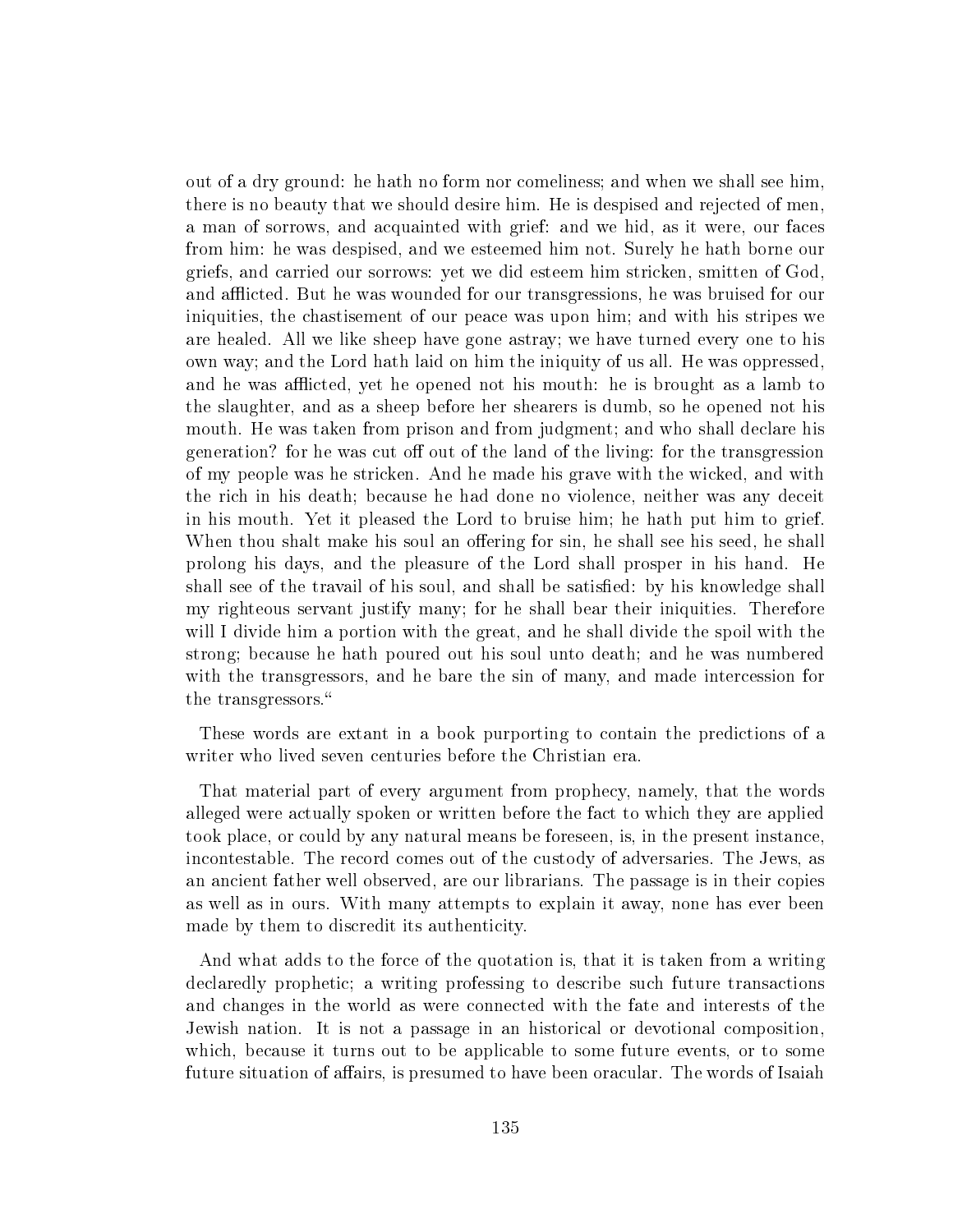were delivered by him in a prophetic character, with the solemnity belonging to that character: and what he so delivered was all along understood by the Jewish reader to refer to something that was to take place after the time of the author. The public sentiments of the Jews concerning the design of Isaiah's writings are set forth in the book of Ecclesiasticus:\* "He saw by an excellent spirit what should come to pass at the last, and he comforted them that mourned in Sion. He showed what should come to pass for ever, and secret things or ever they came."

### xxxxxxxxxxxx

# \* Chap. xlviii. ver. 24. xxxxxxxxxxxx

It is also an advantage which this prophecy possesses, that it is intermixed with no other subject. It is entire, separate, and uninterruptedly directed to one scene of things.

The application of the prophecy to the evangelic history is plain and appropriate. Here is no double sense; no figurative language but what is sufficiently intelligible to every reader of every country. The obscurities (by which I mean the expressions that require a knowledge of local diction, and of local allusion) are few, and not of great importance. Nor have I found that varieties of reading, or a different construing of the original, produce any material alteration in the sense of the prophecy. Compare the common translation with that of Bishop Lowth, and the difference is not considerable. So far as they do differ, Bishop Lowth's corrections, which are the faithful result of an accurate examination, bring the description nearer to the New Testament history than it was before. In the fourth verse of the fifty-third chapter, what our bible renders "stricken" he translates "judicially stricken:" and in the eighth verse, the clause "he was taken from prison and from judgment," the bishop gives "by an oppressive judgment he was taken off." The next words to these, "who shall declare his generation $\iota$ " are much cleared up in their meaning by the bishop's version; "his manner of life who would declare; i. e. who would stand forth in his defence? The former part of the ninth verse, "and he made his grave with the wicked, and with the rich in his death," which inverts the circumstances of Christ's passion, the bishop brings out in an order perfectly agreeable to the event; "and his grave was appointed with the wicked, but with the rich man was his tomb." The words in the eleventh verse, "by his knowledge shall my righteous servant justify many," are, in the bishop's version, "by the knowledge of him shall my righteous servant justify many."

It is natural to inquire what turn the Jews themselves give to this prophecy.\* There is good proof that the ancient Rabbins explained it of their expected Messiah:+ but their modern expositors concur, I think, in representing it as a description of the calamitous state, and intended restoration, of the Jewish people,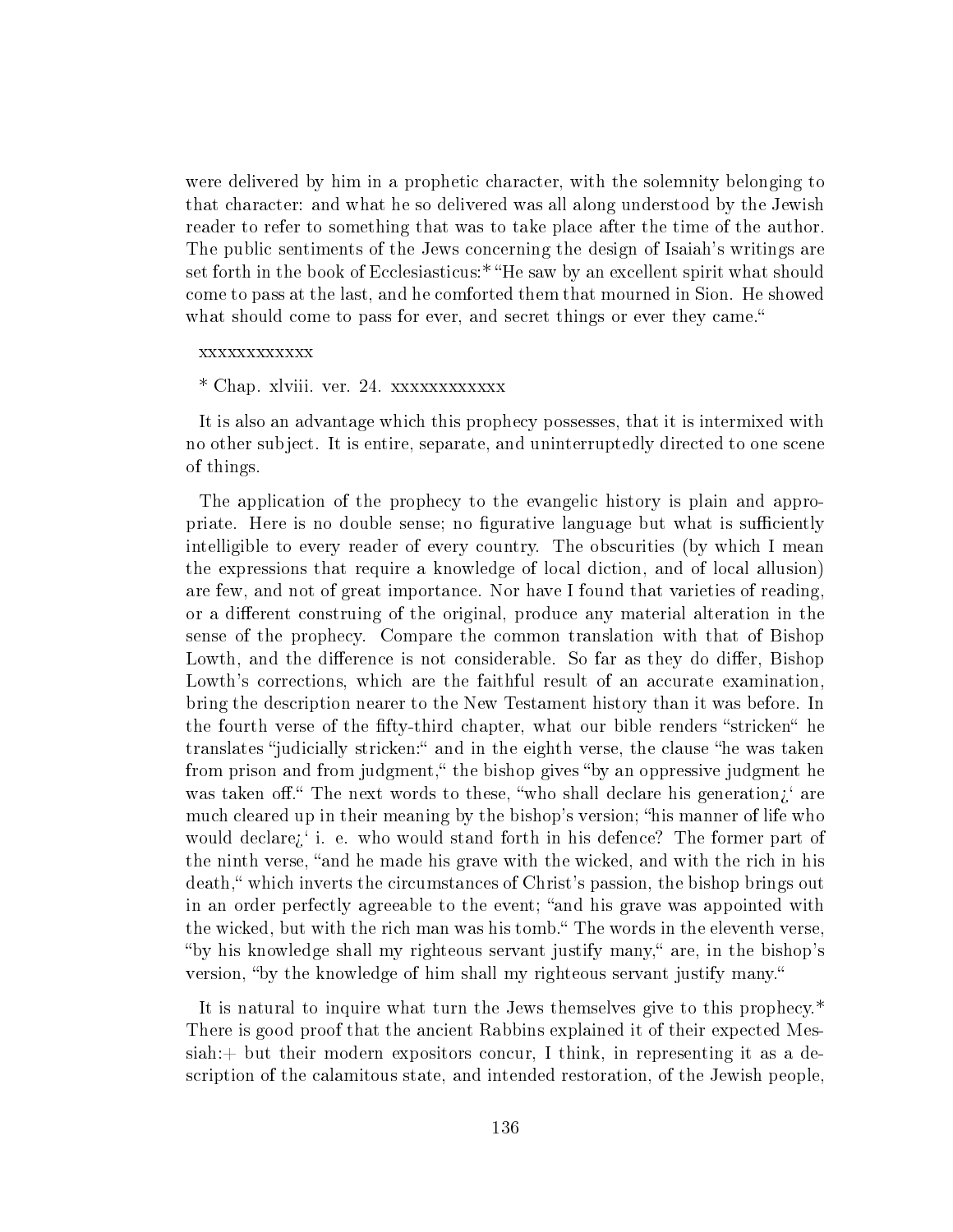who are here, as they say, exhibited under the character of a single person. I have not discovered that their exposition rests upon any critical arguments, or upon these in any other than in a very minute degree.

#### xxxxxxxxxxxx

\* Vaticinium hoc Esaiae est carnicina Rabbinorum, de quo aliqui Judaei mihi confessi sunt, Rabbinos suos ex propheticis scripturis facile se extricare potuisse, modo; Esaias tacuisset." Hulse, Theol. Jud. P. 318, quoted by Poole, in loc.

## $+$  Hulse, Theol. Jud. p. 430. xxxxxxxxxxxx

The clause in the ninth verse, which we render "for the transgression of my people was he stricken," and in the margin, "was the stroke upon him," the Jews read "for the transgression of my people was the stroke upon them." And what they allege in support of the alteration amounts only to this, that the Hebrew pronoun is capable of a plural as well as of a singular signication; that is to say, is capable of their construction as well as ours.\* And this is all the variation contended for; the rest of the prophecy they read as we do. The probability, therefore, of their exposition is a subject of which we are as capable of judging as themselves. This judgment is open indeed to the good sense of every attentive reader. The application which the Jews contend for appears to me to labour under insuperable difficulties; in particular, it may be demanded of them to explain in whose name or person, if the Jewish people he the sufferer, does the prophet speak, when he says, "He hath borne our griefs, and carried our sorrows, yet we did esteem him stricken, smitten of God, and afflicted; but he was wounded for our transgressions, he was bruised for our iniquities, the chastisement of our peace was upon him, and with his stripes we are healed. Again, the description in the seventh verse, "he was oppressed and he was afflicted, yet he opened not his mouth; he is brought as a lamb to the slaughter, and as a sheep before her shearers is dumb, so he opened not his mouth," quadrates with no part of the Jewish history with which we are acquainted. The mention of the "grave" and the "tomb," in the ninth verse, is not very applicable to the fortunes of a nation; and still less so is the conclusion of the prophecy in the twelfth verse, which expressly represents the sufferings as voluntary, and the sufferer as interceding for the offenders; "because he hath poured out his soul unto death, and he was numbered with the transgressors, and he bare the sin of many, and made intercession for the transgressors.

### xxxxxxxxxxxx

\* Bishop Lowth adopts in this place the reading of the seventy, which gives smitten to death, "for the transgression of my people was he smitten to death."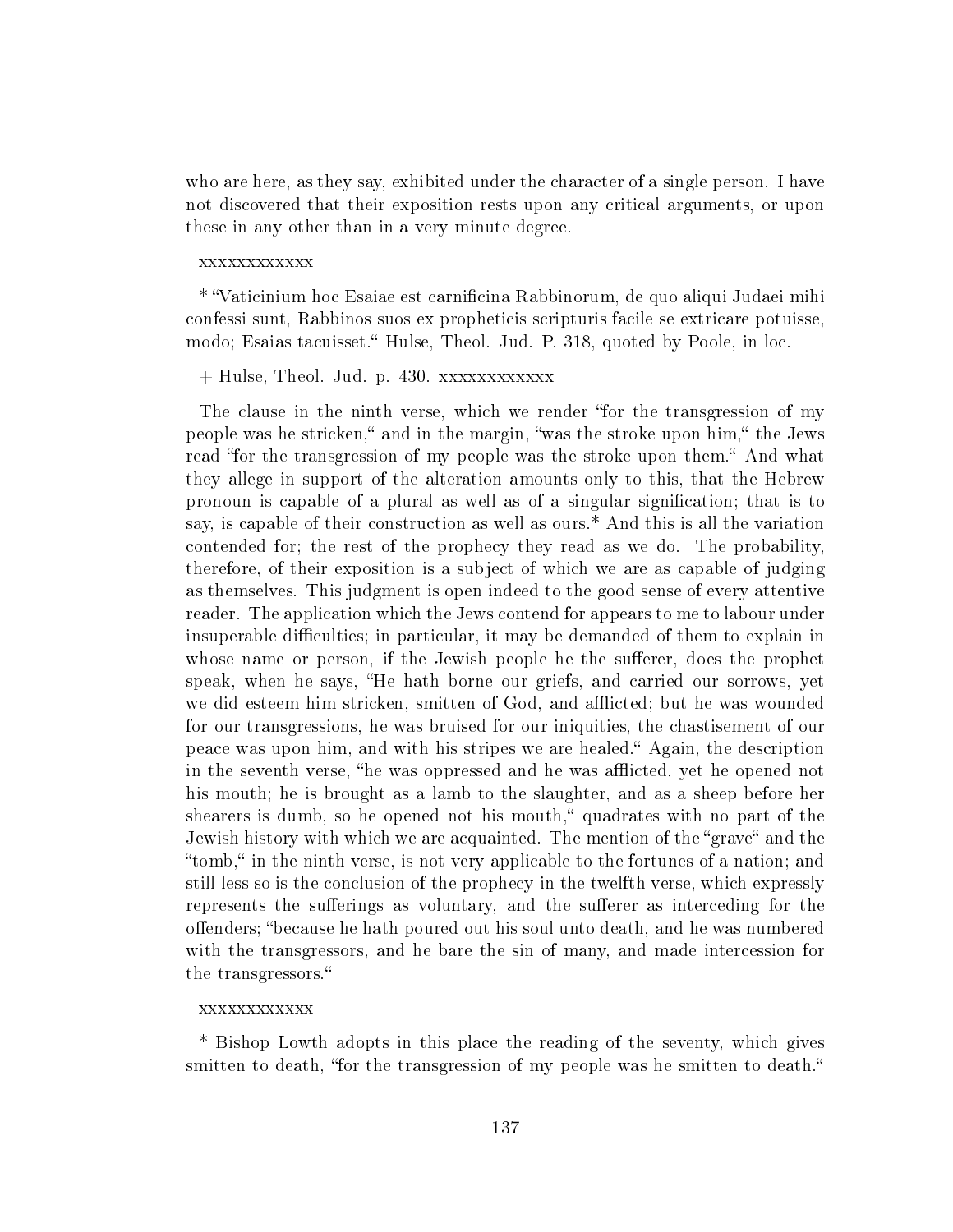The addition of the words "to death" makes an end of the Jewish interpretation of the clause. And the authority upon which this reading (though not given by the present Hebrew text) is adopted, Dr. Kennicot has set forth by an argument not only so cogent, but so clear and popular, that I beg leave to transcribe the substance of it into this note:—"Origen, after having quoted at large this prophecy concerning the Messiah, tells us that, having once made use of this passage, in a dispute against some that were accounted wise amongst the Jews, one of them replied that the words did not mean one man, but one people, the Jews, who were smitten of God, and dispersed among the Gentiles for their conversion; that he then urged many parts of this prophecy to show the absurdity of this interpretation, and that he seemed to press them the hardest by this sentence, 'for the transgression of my people was he smitten to death." Now as Origen, the author of the Hexapla, must have understood Hebrew, we cannot suppose that he would have urged this last text as so decisive, if the Greek version had not agreed here with the Hebrew text; nor that these wise Jews would have been at all distressed by this quotation, unless the Hebrew text had read agreeably to the words "to death," on which the argument principally depended; for by quoting it immediately, they would have triumphed over him, and reprobated his Greek version. This, whenever they could do it was their constant practice in their disputes with the Christians. Origen himself, who laboriously compared the Hebrew text with the Septuagint, has recorded the necessity of arguing with the Jews from such passages only as were in the Septuagint agreeable to the Hebrew. Wherefore, as Origen had carefully compared the Greek version of the Septuagint with the Hebrew text; and as he puzzled and confounded the learned Jews, by urging upon them the reading "to death" in this place; it seems almost impossible not to conclude, both from Origen's argument and the silence of his Jewish adversaries, that the Hebrew text at that time actually had the word agreeably to the version of the seventy. Lowth's Isaiah, p. 242. xxxxxxxxxxxx

There are other prophecies of the Old Testament, interpreted by Christians to relate to the Gospel history, which are deserving both of great regard and of a very attentive consideration: but I content myself with stating the above, as well because I think it the clearest and the strongest of all, as because most of the rest, in order that their value might be represented with any tolerable degree of delity, require a discussion unsuitable to the limits and nature of this work. The reader will find them disposed in order, and distinctly explained, in Bishop Chandler's treatise on the subject; and he will bear in mind, what has been often, and, I think, truly, urged by the advocates of Christianity, that there is no other eminent person to the history of whose life so many circumstances can be made to apply. They who object that much has been done by the power of chance, the ingenuity of accommodation, and the industry of research, ought to try whether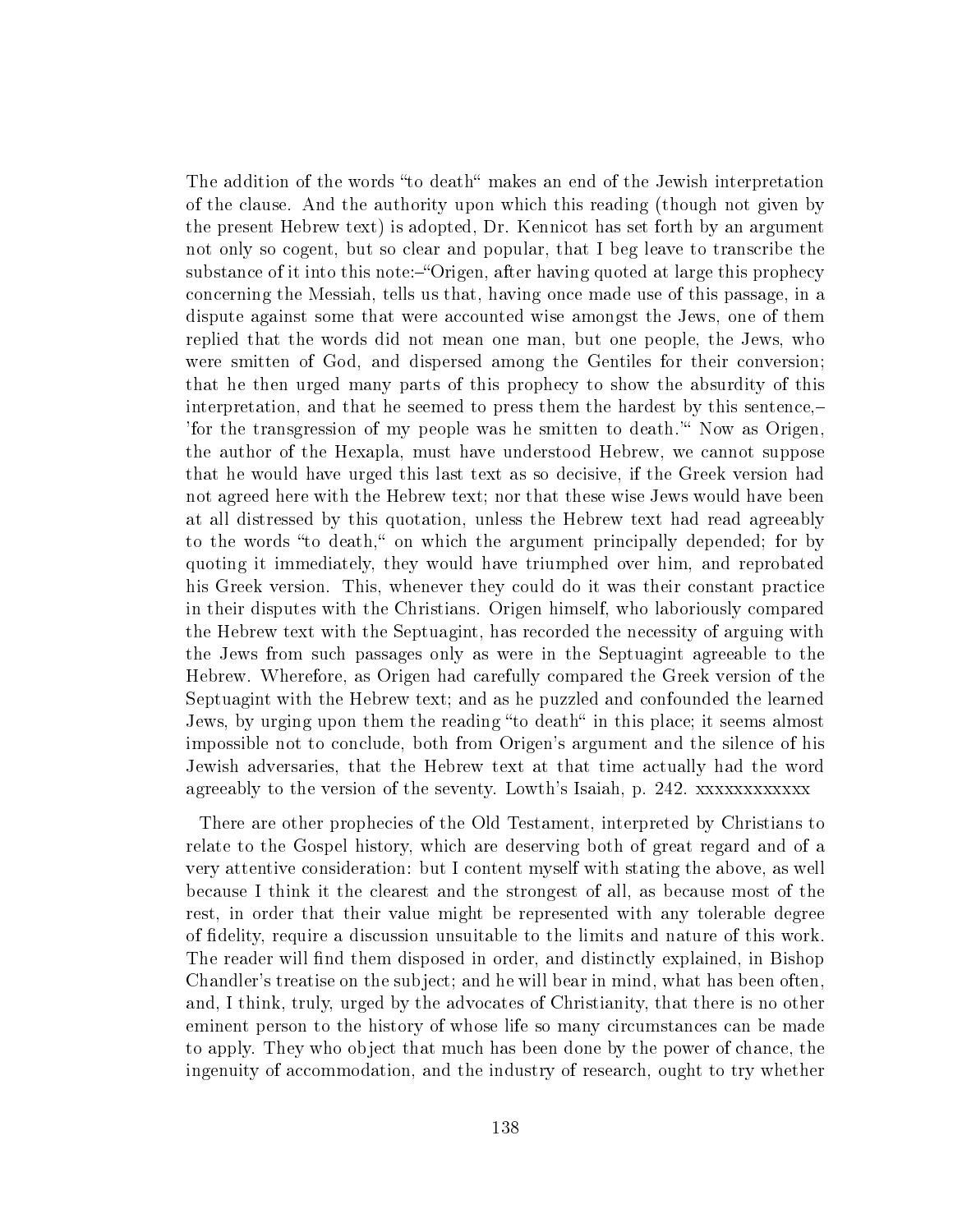the same, or anything like it, could be done, if Mahomet, or any other person, were proposed as the subject of Jewish prophecy.

II. A second head of argument from prophecy is founded upon our Lord's predictions concerning the destruction of Jerusalem, recorded by three out of the four evangelists.

Luke xxi. 5-25. "And as some spake of the temple, how it was adorned with goodly stones and gifts, he said, As for these things which ye behold, the days will come in which there shall not be left one stone upon another, that shall not be thrown down. And they asked him, saying, Master, but when shall these things be? and what sign will there be when these things shall come to pass? And he said, Take heed that ye be not deceived; for many shall come in my name, saying, I am Christ; and the time draweth near; go ye not therefore after them. But when ye shall hear of wars and commotions, be not terrified: for these things must first come to pass; but the end is not by-and-by. Then said he unto them, Nation shall rise against nation, and kingdom against kingdom; and great earth-quakes shall be in divers places, and famines and pestilences; and fearful sights, and great signs shall there be from heaven. But before all these, they shall lay their hands on you, and persecute you, delivering you up to the synagogues, and into prisons, being brought before kings and rulers for my name's sake. And it shall turn to you for a testimony. Settle it therefore in your hearts not to meditate before what ye shall answer: for I will give you a mouth and wisdom, which all your adversaries shall not be able to gainsay nor resist. And ye shall be betrayed both by parents, and brethren, and kinsfolk, and friends; and some of you shall they cause to be put to death. And ye shall be hated of all men for my name's sake. But there shall not an hair of your head perish. In your patience possess ye your souls. And when ye shall see Jerusalem compassed with armies, then know that the desolation thereof is nigh. Then let them which are in Judea flee to the mountains; and let them which are in the midst of it depart out; and let not them that are in the countries enter thereinto. For these be the days of vengeance, that all things which are written may be fulfilled. But woe unto them that are with child and to them that give suck in those days: for there shall be great distress in the land, and wrath upon this people. And they shall fall by the edge of the sword, and shall be led away captive into all nations: and Jerusalem shall be trodden down by the Gentiles, until the times of the Gentiles be fulfilled."

In terms nearly similar, this discourse is related in the twenty-fourth chapter of Matthew and the thirteenth of Mark. The prospect of the same evils drew from our Saviour, on another occasion, the following affecting expressions of concern, which are preserved by St. Luke  $(xix. 41-44)$ : "And when he was come near, he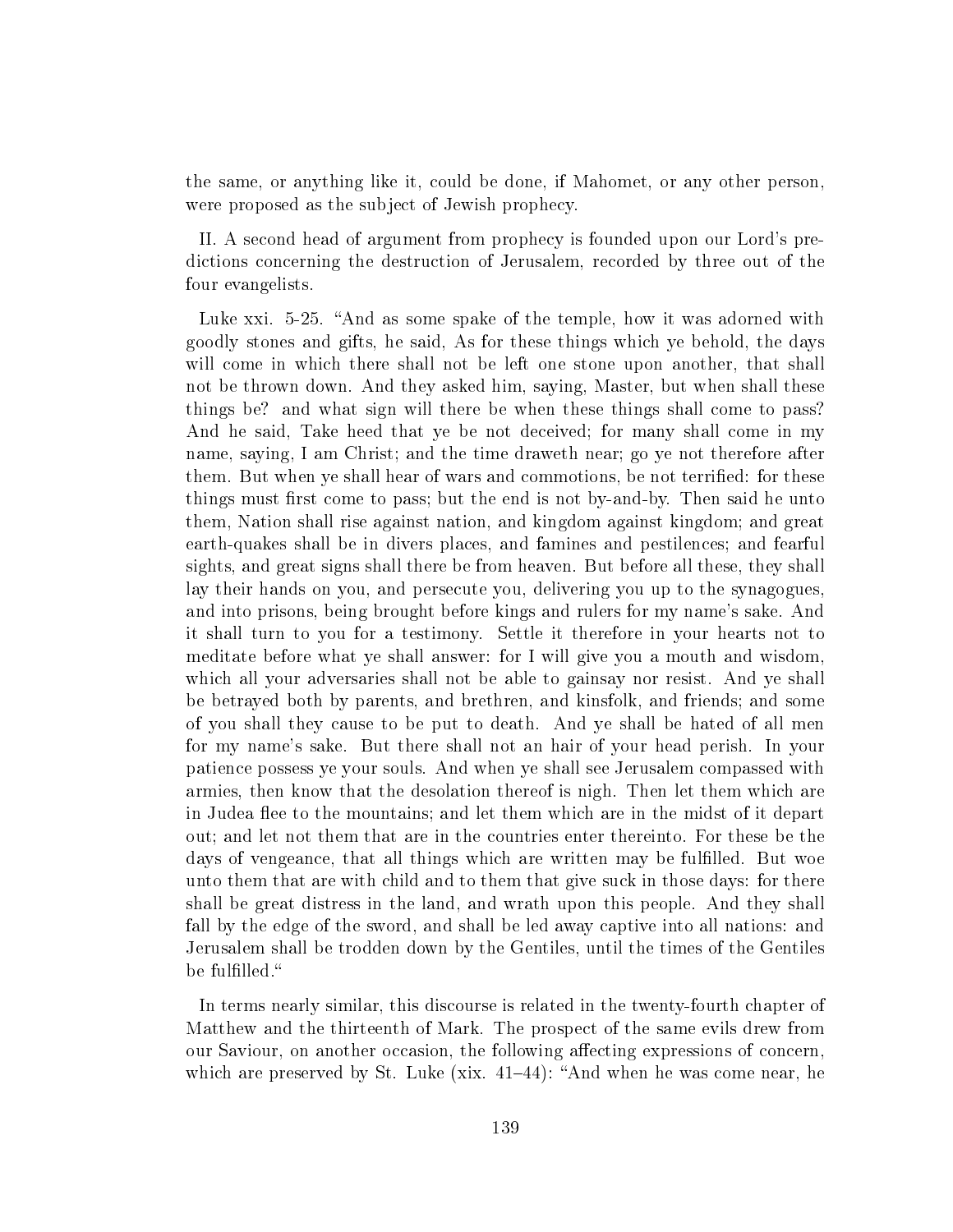beheld the city and wept over it, saying, If thou hadst known, even thou, at least in this thy day, the things which belong unto thy peace! but now they are hid from thine eyes. For the day shall come upon thee, that thine enemies shall cast a trench about thee, and compass thee round and keep thee in on every side, and shall lay thee even with the ground, and thy children within thee; and they shall not leave in thee one stone upon another; because thou knowest not the time of thy visitation – These passages are direct and explicit predictions. References to the same event, some plain, some parabolical, or otherwise figurative, are found in divers other discourses of our Lord. (Matt. xxi. 33-46; xxii. 1-7. Mark xii. 1-12. Luke xiii. 1-9; xx. 9-20; xxi. 5-13.)

The general agreement of the description with the event, viz. with the ruin of the Jewish nation, and the capture of Jerusalem under Vespasian, thirty-six years after Christ's death, is most evident; and the accordancy in various articles of detail and circumstances has been shown by many learned writers. It is also an advantage to the inquiry, and to the argument built upon it, that we have received a copious account of the transaction from Josephus, a Jewish and contemporary historian. This part of the case is perfectly free from doubt. The only question which, in my opinion, can be raised upon the subject is, whether the prophecy was really delivered before the event? I shall apply, therefore, my observations to this point solely.

1. The judgment of antiquity, though varying in the precise year of the publication of the three Gospels, concurs in assigning them a date prior to the destruction of Jerusalem. (Lardner, vol. xiii.)

2. This judgment is confirmed by a strong probability arising from the course of human life. The destruction of Jerusalem took place in the seventieth year after the birth of Christ. The three evangelists, one of whom was his immediate companion, and the other two associated with his companions, were, it is probable, not much younger than he was. They must, consequently, have been far advanced in life when Jerusalem was taken; and no reason has been given why they should defer writing their histories so long.

3. (Le Clerc, Diss. III. de Quat. Evang. num. vii. p. 541.) If the evangelists, at the time of writing the Gospels, had known of the destruction of Jerusalem, by which catastrophe the prophecies were plainly fulfilled, it is most probable that. in recording the predictions, they would have dropped some word or other about the completion; in like manner as Luke, after relating the denunciation of a dearth by Agabus, adds, "which came to pass in the days of Claudius Caesar;" (Acts xi. 28.) whereas the prophecies are given distinctly in one chapter of each of the first three Gospels, and referred to in several different passages of each, and in none of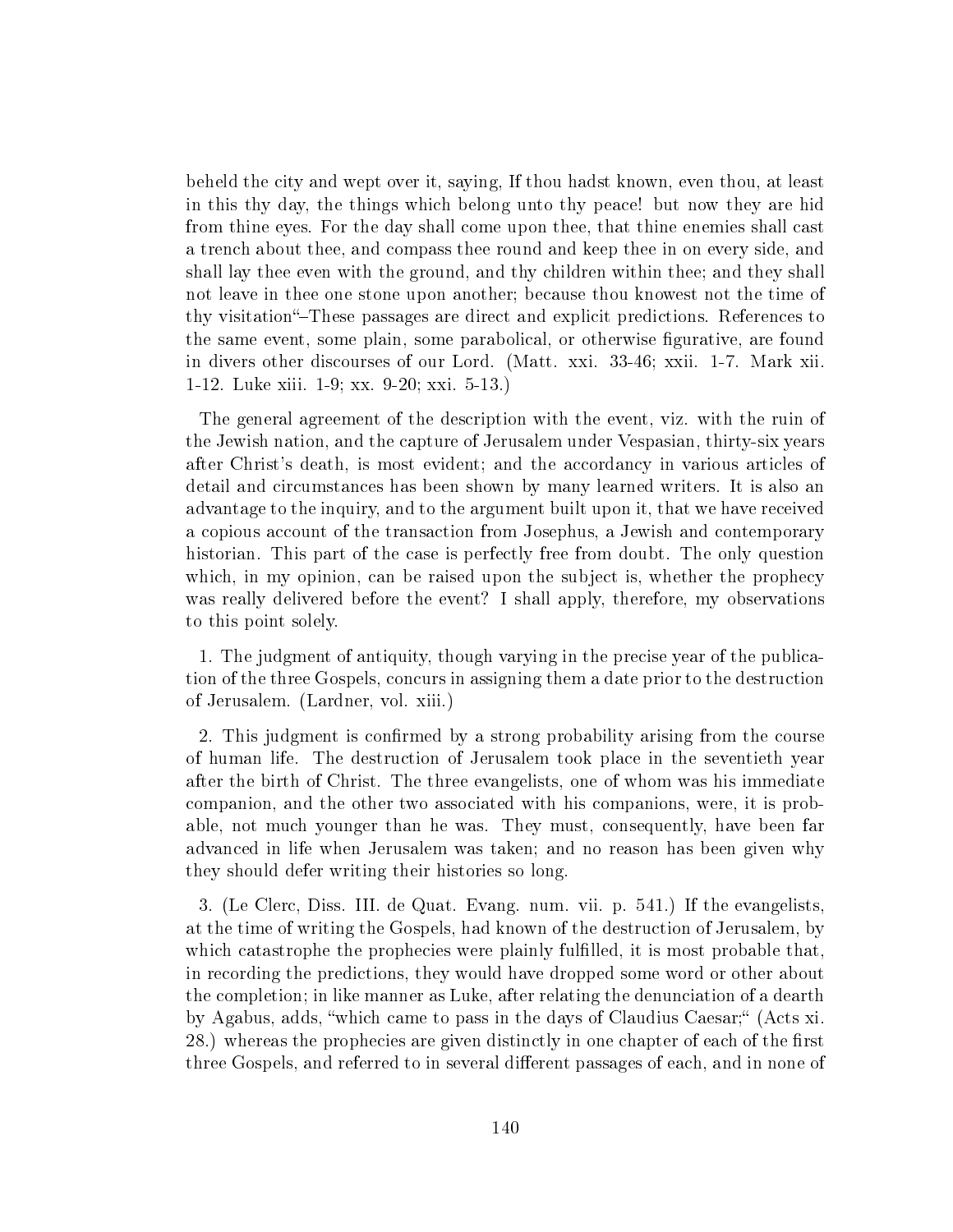all these places does there appear the smallest intimation that the things spoken of had come to pass. I do admit that it would have been the part of an impostor, who wished his readers to believe that this book was written before the event, when in truth it was written after it, to have suppressed any such intimation carefully. But this was not the character of the authors of the Gospel. Cunning was no quality of theirs. Of all writers in the world, they thought the least of providing against objections. Moreover, there is no clause in any one of them that makes a profession of their having written prior to the Jewish wars, which a fraudulent purpose would have led them to pretend. They have done neither one thing nor the other; they have neither inserted any words which might signify to the reader that their accounts were written before the destruction of Jerusalem, which a sophist would have done; nor have they dropped a hint of the completion of the prophecies recorded by them, which an undesigning writer, writing after the event, could hardly, on some or other of the many occasions that presented themselves, have missed of doing.

4. The admonitions\* which Christ is represented to have given to his followers to save themselves by ight are not easily accounted for on the supposition of the prophecy being fabricated after the event. Either the Christians, when the siege approached, did make their escape from Jerusalem, or they did not: if they did, they must have had the prophecy amongst them: if they did not know of any such prediction at the time of the siege, if they did not take notice of any such warning, it was an improbable fiction, in a writer publishing his work near to that time (which, on any, even the lowest and most disadvantageous supposition, was the case with the gospels now in our hands), and addressing his work to Jews and to Jewish converts (which Matthew certainly did), to state that the followers of Christ had received admonition of which they made no use when the occasion arrived, and of which experience then recent proved that those who were most concerned to know and regard them were ignorant or negligent. Even if the prophecies came to the hands of the evangelists through no better vehicle than tradition, it must have been by a tradition which subsisted prior to the event. And to suppose that without any authority whatever, without so much as even any tradition to guide them, they had forged these passages, is to impute to them a degree of fraud and imposture from every appearance of which their compositions are as far removed as possible.

#### xxxxxxxxxxxx

\* When ye shall see Jerusalem compassed with armies, then know that the desolation thereof is nigh; then let them which are in Judea flee to the mountains; then let them which are in the midst of it depart out, and let not them that are in the countries enter thereinto."-Luke xxi. 20, 21. "When ye shall see Jerusalem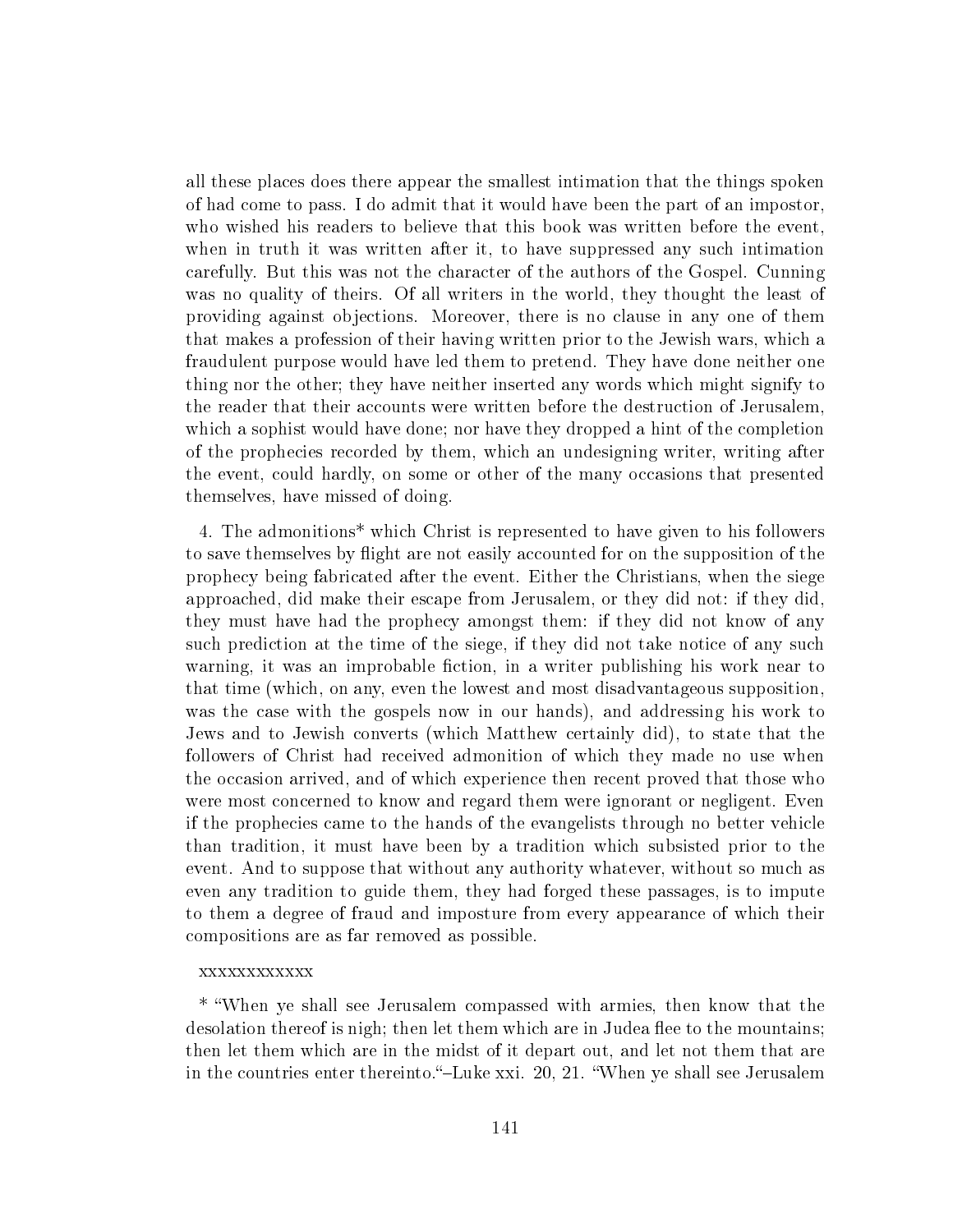compassed with armies, then let them which be in Judea flee unto the mountains; let him which is on the house-top not come down to take anything out of his house; neither let him which is in the field return back to take his clothes. "-Matt. xiv. 18. xxxxxxxxxxxx

5. I think that, if the prophecies had been composed after the event, there would have been more specification. The names or descriptions of the enemy, the general, the emperor, would have been found in them. The designation of the time would have been more determinate. And I am fortified in this opinion by observing that the counterfeited prophecies of the Sibylline oracles, of the twelve patriarchs, and, I am inclined to believe, most others of the kind, are mere transcripts of the history, moulded into a prophetic form.

It is objected that the prophecy of the destruction of Jerusalem is mixed or connected with expressions which relate to the final judgment of the world; and so connected as to lead an ordinary reader to expect that these two events would not be far distant from each other. To which I answer, that the objection does not concern our present argument. If our Saviour actually foretold the destruction of Jerusalem, it is sufficient; even although we should allow that the narration of the prophecy had combined what had been said by him on kindred subjects, without accurately preserving the order, or always noticing the transition of the discourse.

## CHAPTER II.

# THE MORALITY OF THE GOSPEL.

Is stating the morality of the Gospel as an argument of its truth, I am willing to admit two points; first, that the teaching of morality was not the primary design of the mission; secondly, that morality, neither in the Gospel, nor in any other book, can be a subject, properly speaking, of discovery.

If I were to describe in a very few words the scope of Christianity as a revelation,\* I should say that it was to influence the conduct of human life, by establishing the proof of a future state of reward and punishment,—"to bring life and immortality to light. The direct object, therefore, of the design is, to supply motives, and not rules; sanctions, and not precepts. And these were what mankind stood most in need of. The members of civilised society can, in all ordinary cases, judge tolerably well how they ought to act: but without a future state, or, which is the same thing, without credited evidence of that state, they want a motive to their duty; they want at least strength of motive sufficient to bear up against the force of passion, and the temptation of present advantage. Their rules want authority. The most important service that can be rendered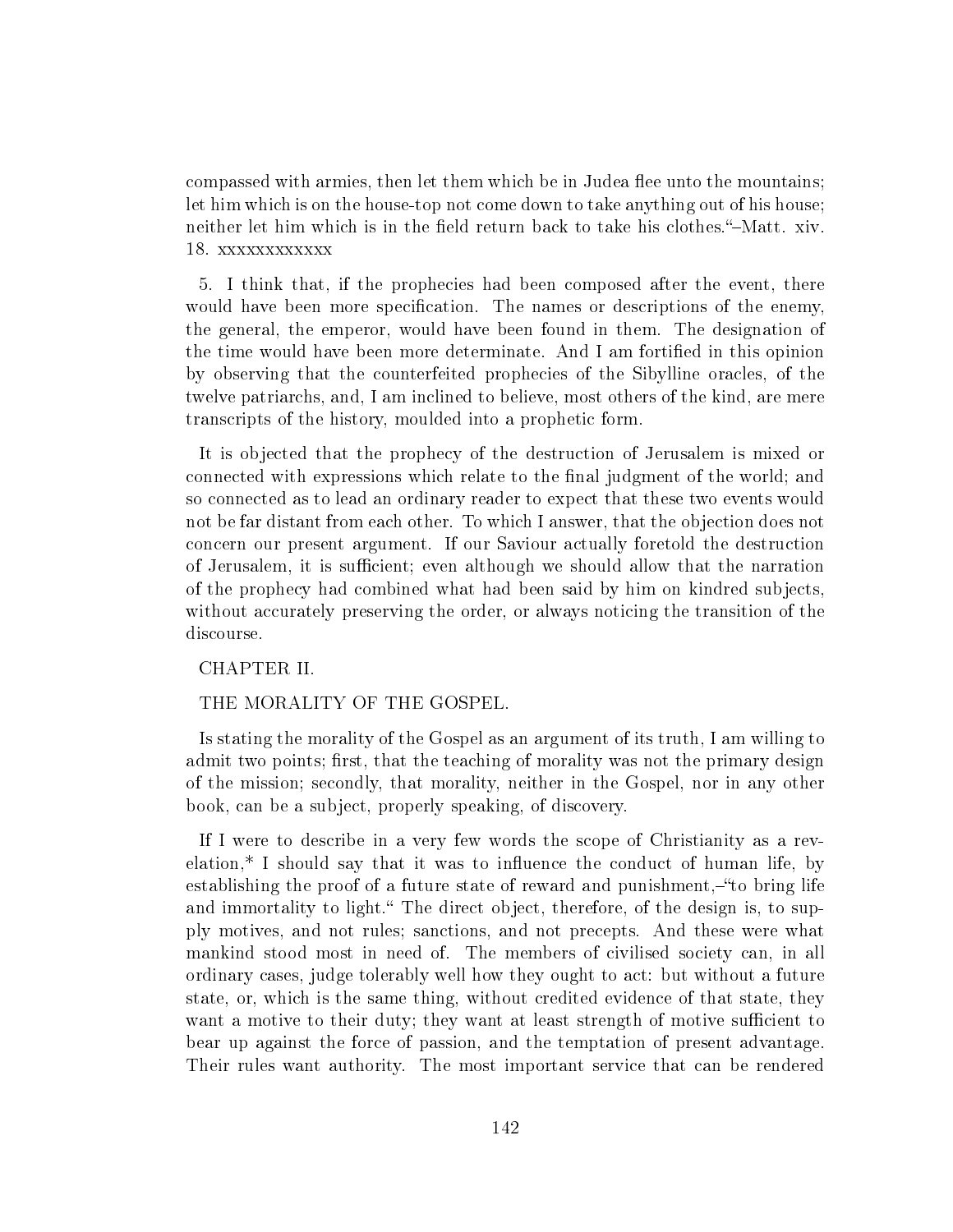to human life, and that consequently which one might expect beforehand would be the great end and office of a revelation from God, is to convey to the world authorised assurances of the reality of a future existence. And although in doing this, or by the ministry of the same person by whom this is done, moral precepts or examples, or illustrations of moral precepts, may be occasionally given and be highly valuable, yet still they do not form the original purpose of the mission.

#### xxxxxxxxxxxx

\* Great and inestimably beneficial effects may accrue from the mission of Christ, and especially from his death, which do not belong to Christianity as a revelation: that is, they might have existed, and they might have been accomplished, though we had never, in this life, been made acquainted with them. These effects may be very extensive; they may be interesting even to other orders of intelligent beings. I think it is a general opinion, and one to which I have long come, that the beneficial effects of Christ's death extend to the whole human species. It was the redemption of the world. He is the propitiation for our sins, and not for ours only, but for the whole world; 1 John ii. 2. Probably the future happiness, perhaps the future existence of the species, and more gracious terms of acceptance extended to all, might depend upon it or be procured by it. Now these effects, whatever they be, do not belong to Christianity as a revelation; because they exist with respect to those to whom it is not revealed. xxxxxxxxxxxx

Secondly; morality, neither in the Gospel nor in any other book, can be a subject of discovery, properly so called. By which proposition I mean that there cannot, in morality, be anything similar to what are called discoveries in natural philosophy, in the arts of life, and in some sciences; as the system of the universe, the circulation of the blood, the polarity of the magnet, the laws of gravitation, alphabetical writing, decimal arithmetic, and some other things of the same sort; facts, or proofs, or contrivances, before totally unknown and unthought of. Whoever, therefore, expects in reading the New Testament to be struck with discoveries in morals in the manner in which his mind was affected when he first came to the knowledge of the discoveries above mentioned: or rather in the manner in which the world was affected by them, when they were first published; expects what, as I apprehend, the nature of the subject renders it impossible that he should meet with. And the foundation of my opinion is this, that the qualities of actions depend entirely upon their effects, which effects must all along have been the subject of human experience.

When it is once settled, no matter upon what principle, that to do good is virtue, the rest is calculation. But since the calculation cannot be instituted concerning each particular action, we establish intermediate rules; by which proceeding, the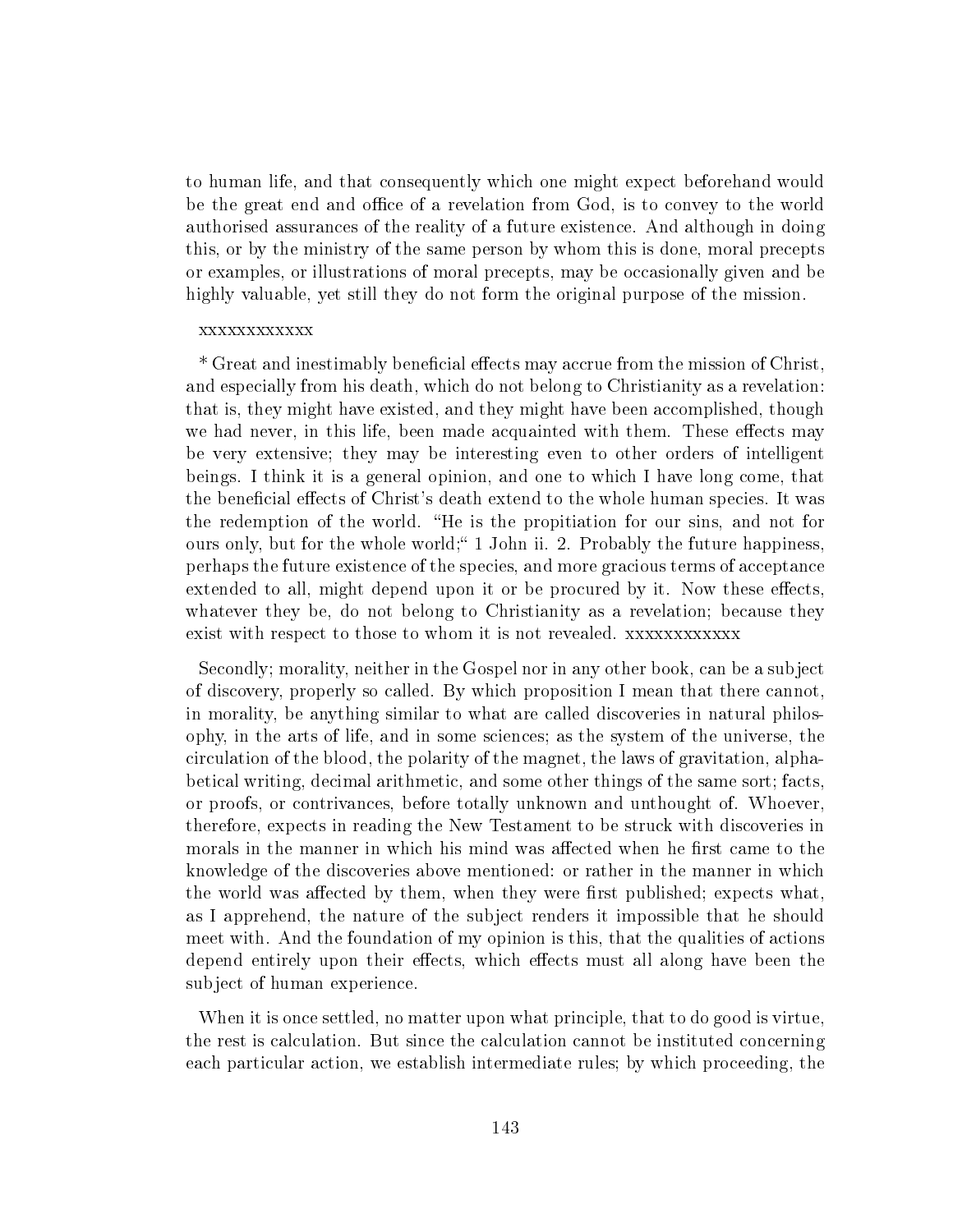business of morality is much facilitated, for then it is concerning our rules alone that we need inquire, whether in their tendency they be beneficial; concerning our actions, we have only to ask whether they be agreeable to the rules. We refer actions to rules, and rules to public happiness. Now, in the formation of these rules, there is no place for discovery, properly so called, but there is ample room for the exercise of wisdom, judgment, and prudence.

As I wish to deliver argument rather than panegyric, I shall treat of the morality of the Gospel in subjection to these observations. And after all, I think it such a morality as, considering from whom it came, is most extraordinary; and such as, without allowing some degree of reality to the character and pretensions of the religion, it is difficult to account for: or, to place the argument a little lower in the scale, it is such a morality as completely repels the supposition of its being the tradition of a barbarous age or of a barbarous people, of the religion being founded in folly, or of its being the production of craft; and it repels also, in a great degree, the supposition of its having been the effusion of an enthusiastic mind.

The division under which the subject may be most conveniently treated is that of the things taught, and the manner of teaching.

Under the first head, I should willingly, if the limits and nature of my work admitted of it, transcribe into this chapter the whole of what has been said upon the morality of the Gospel by the author of The Internal Evidence of Christianity; because it perfectly agrees with my own opinion, and because it is impossible to say the same things so well. This acute observer of human nature, and, as I believe, sincere convert to Christianity, appears to me to have made out satisfactorily the two following positions, viz.

I. That the Gospel omits some qualies which have usually engaged the praises and admiration of mankind, but which, in reality, and in their general effects, have been Prejudicial to human happiness.

II. That the Gospel has brought forward some virtues which possess the highest intrinsic value, but which have commonly been overlooked and contemned.

The first of these propositions he exemplifies in the instances of friendship, patriotism, active courage; in the sense in which these qualities are usually understood, and in the conduct which they often produce.

The second, in the instances of passive courage or endurance of sufferings, patience under affronts and injuries, humility, irresistance, placability.

The truth is, there are two opposite descriptions of character under which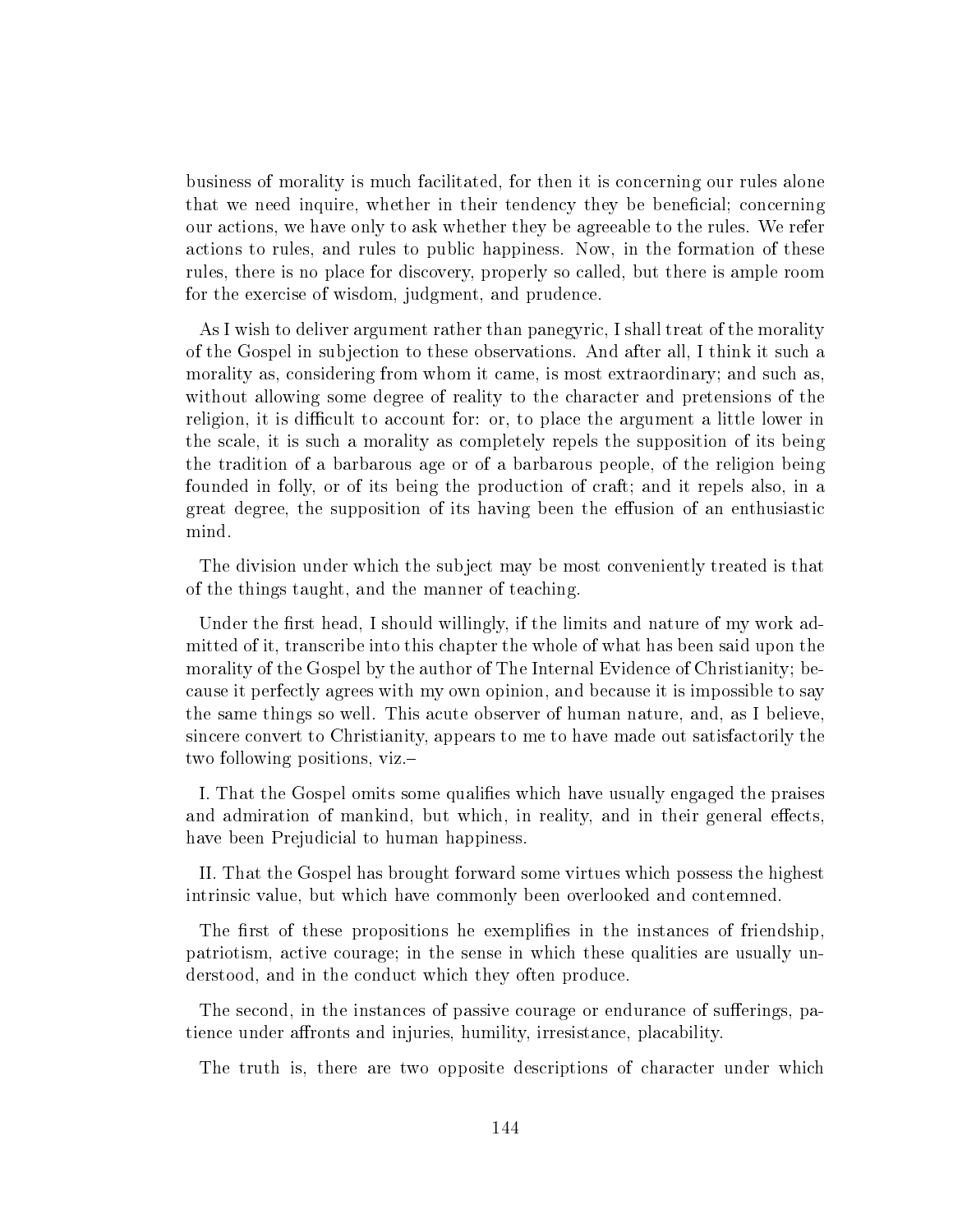mankind may generally be classed. The one possesses rigour, firmness, resolution; is daring and active, quick in its sensibilities, jealous of its fame, eager in its attachments, inflexible in its purpose, violent in its resentments.

The other meek, yielding, complying, forgiving; not prompt to act, but willing to suffer; silent and gentle under rudeness and insult, suing for reconciliation where others would demand satisfaction, giving way to the pushes of impudence, conceding and indulgent to the prejudices, the wrong-headedness, the intractability of those with whom it has to deal.

The former of these characters is, and ever hath been, the favourite of the world. It is the character of great men. There is a dignity in it which universally commands respect.

The latter is poor-spirited, tame, and abject. Yet so it hath happened, that with the Founder of Christianity this latter is the subject of his commendation, his precepts, his example; and that the former is so in no part of its composition. This, and nothing else, is the character designed in the following remarkable passages: "Resist not evil: but whosoever shall smite thee on the right cheek, turn to him the other also; and if any man will sue thee at the law, and take away thy coat, let him have thy cloak also: and whosoever shall compel thee to go a mile, go with him twain: love your enemies, bless them that curse you, do good to them that hate you, and pray for them which despitefully use you and persecute you." This certainly is not commonplace morality. It is very original. It shows at least (and it is for this purpose we produce it) that no two things can be more different than the Heroic and the Christian characters.

Now the author to whom I refer has not only marked this difference more strongly than any preceding writer, but has proved, in contradiction to first impressions, to popular opinion, to the encomiums of orators and poets, and even to the suffrages of historians and moralists, that the latter character possesses the most of true worth, both as being most difficult either to be acquired or sustained, and as contributing most to the happiness and tranquillity of social life. The state of his argument is as follows:

I. If this disposition were universal, the case is clear; the world would be a society of friends. Whereas, if the other disposition were universal, it would produce a scene of universal contention. The world could not hold a generation of such men.

II. If, what is the fact, the disposition be partial; if a few be actuated by it, amongst a multitude who are not; in whatever degree it does prevail, in the same proportion it prevents, allays, and terminates quarrels, the great disturbers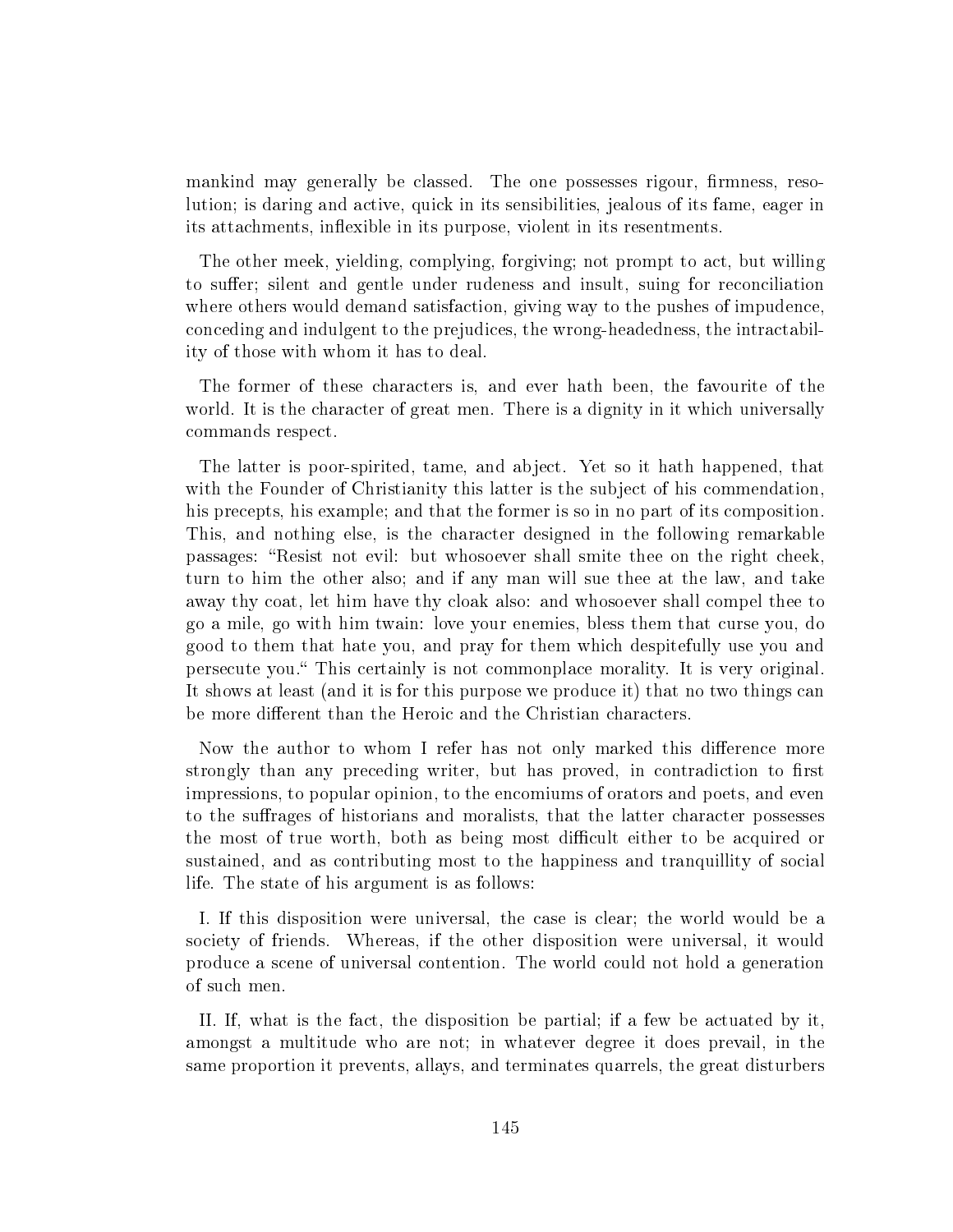of human happiness, and the great sources of human misery, so far as man's happiness and misery depend upon man. Without this disposition enmities must not only be frequent, but, once begun, must be eternal: for, each retaliation being a fresh injury, and consequently requiring a fresh satisfaction, no period can be assigned to the reciprocation of affronts, and to the progress of hatred, but that which closes the lives, or at least the intercourse, of the parties.

I would only add to these observations, that although the former of the two characters above described may be occasionally useful; although, perhaps, a great general, or a great statesman, may be formed by it, and these may be instruments of important benefits to mankind, yet is this nothing more than what is true of many qualities which are acknowledged to be vicious. Envy is a quality of this sort: I know not a stronger stimulus to exertion; many a scholar, many an artist, many a soldier, has been produced by it; nevertheless, since in its general effects it is noxious, it is properly condemned, certainly is not praised, by sober moralists.

It was a portion of the same character as that we are defending, or rather of his love of the same character, which our Saviour displayed in his repeated correction of the ambition of his disciples; his frequent admonitions that greatness with them was to consist in humility; his censure of that love of distinction and greediness of superiority which the chief persons amongst his countrymen were wont, on all occasions, great and little, to betray. They (the Scribes and Pharisees) love the uppermost rooms at feasts, and the chief seats in the synagogues, and greetings in the markets, and to be called of men Rabbi, Rabbi. But be not ye called Rabbi, for one is your Master, even Christ, and all ye are brethren: and call no man your father upon the earth, for one is your father, which is in heaven; neither be ye called master, for one is your Master, even Christ; but he that is greatest among you shall be your servant; and whosoever shall exalt himself shall be abased, and he that shall humble himself shall be exalted." (Matt. xxiii. 6. See also Mark xii. 39; Luke xx. 46; xiv. 7.) I make no further remark upon these passages (because they are, in truth, only a repetition of the doctrine, different expressions of the principle, which we have already stated), except that some of the passages, especially our Lord's advice to the guests at an entertainment, (Luke iv. 7.) seem to extend the rule to what we call manners; which was both regular in point of consistency, and not so much beneath the dignity of our Lord's mission as may at first sight be supposed, for bad manners are bad morals.

It is sufficiently apparent that the precepts we have tired, or rather the disposition which these precepts inculcate, relate to personal conduct from personal motives; to cases in which men act from impulse, for themselves and from themselves. When it comes to be considered what is necessary to be done for the sake of the public, and out of a regard to the general welfare (which consideration, for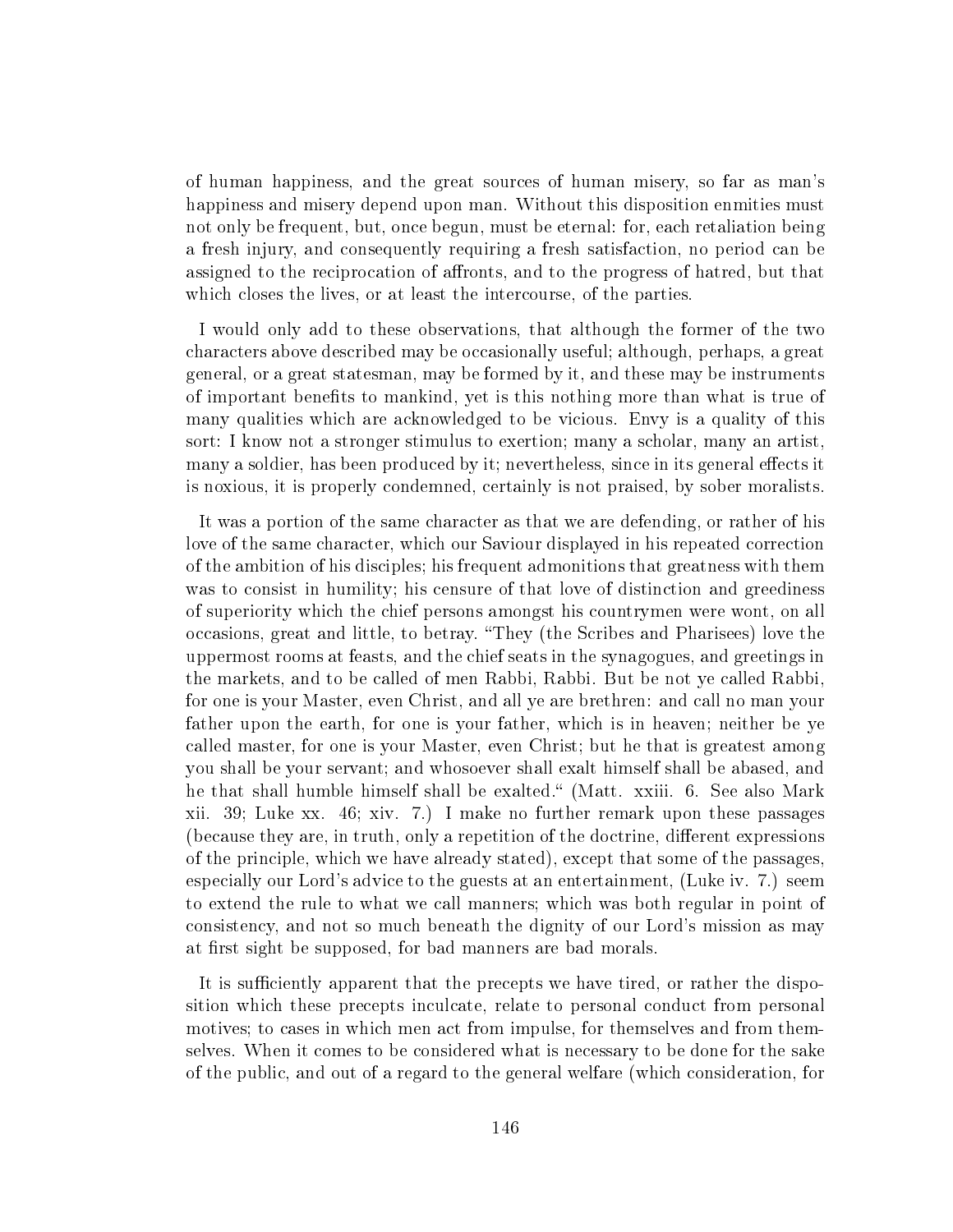the most part, ought exclusively to govern the duties of men in public stations), it comes to a case to which the rules do not belong. This distinction is plain; and if it were less so the consequence would not be much felt: for it is very seldom that in time intercourse of private life men act with public views. The personal motives from which they do act the rule regulates.

The preference of time patient to the heroic cheer, which we have here noticed, and which the reader will find explained at large in the work to which we have referred him, is a peculiarity in the Christian institution, which I propose as an argument of wisdom, very much beyond the situation and natural character of the person who delivered it.

II. A second argument, drawn from the morality of the New Testament, is the stress which is laid by our Saviour upon the regulation of the thoughts; and I place this consideration next to the other because they are connected. The other related to the malicious passions; this to the voluptuous. Together, they comprehend the whole character.

"Out of the heart proceed evil thoughts, murders, adulteries, fornications," &c. "These are the things which defile a man." (Matt. xv. 19.)

Wo unto you, Scribes and Pharisees, hypocrites! for ye make clean the outside of the cup and of the platter, but within they are full of extortion and excess.Ye are like unto whited sepulchres, which indeed appear beautiful outward, but are within full of dead men's bones, and of all uncleanness; even so ye also outwardly appear righteous unto men, but within ye are full of hypocrisy and iniquity (Matt. xxiii. 25, 27)

And more particularly that strong expression, (Matt. v. 28.) "Whosoever looketh on a woman to lust after her, hath committed adultery with her already in his heart.

There can be no doubt with any reflecting mind but that the propensities of our nature must be subject to regulation; but the question is, where the check ought to be placed, upon the thought, or only upon the action? In this question our Saviour, in the texts here quoted, has pronounced a decisive judgment. He makes the control of thought essential. Internal purity with him is everything. Now I contend that this is the only discipline which can succeed; in other words, that a moral system which prohibits actions, but leaves the thoughts at liberty, will be ineffectual, and is therefore unwise. I know not how to go about the proof of a point which depends upon experience, and upon a knowledge of the human constitution, better than by citing the judgment of persons who appear to have given great attention to the subject, and to be well qualified to form a true opinion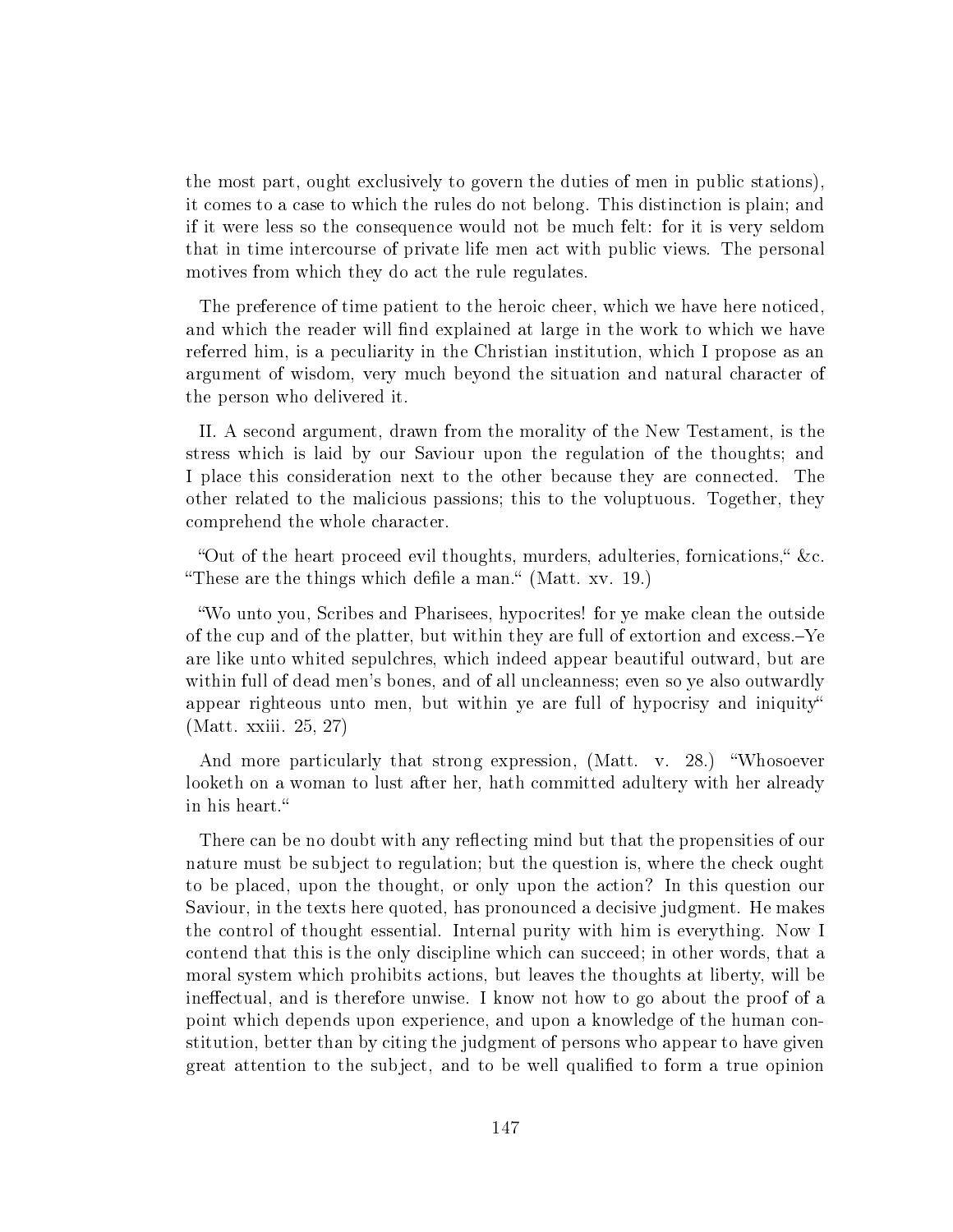about it. Boerhaave, speaking of this very declaration of our Saviour, Whosoever looketh on a woman to lust after her, hath already committed adultery with her in his heart," and understanding it, as we do, to contain an injunction to lay the check upon the thoughts, was wont to say that "our Saviour knew mankind" better than Socrates. Hailer, who has recorded this saying of Boerhaave, adds to it the following remarks of his own:-(Letters to his Daughter.) "It did not escape the observation of our Saviour that the rejection of any evil thoughts was the best defence against vice: for when a debauched person fills his imagination with impure pictures, the licentious ideas which he recalls fail not to stimulate his desires with a degree of violence which he cannot resist. This will be followed by gratification, unless some external obstacle should prevent him from the commission of a sin which he had internally resolved on." "Every moment of time," says our author, "that is spent in meditations upon sin increases the power of the dangerous object which has possessed our imagination. I suppose these reflections will be generally assented to.

III. Thirdly, had a teacher of morality been asked concerning a general principle of conduct, and for a short rule of life; and had he instructed the person who consulted him, "constantly to refer his actions to what he believed to be the will of his Creator, and constantly to have in view not his own interest and gratification alone, but the happiness and comfort of those about him," he would have been thought, I doubt not, in any age of the world, and in any, even the most improved state of morals, to have delivered a judicious answer; because, by the first direction, he suggested the only motive which acts steadily and uniformly, in sight and out of sight, in familiar occurrences and under pressing temptations; and in the second he corrected what of all tendencies in the human character stands most in need of correction, selfishness, or a contempt of other men's conveniency and satisfaction. In estimating the value of a moral rule, we are to have regard not only to the particular duty, but the general spirit; not only to what it directs us to do, but to the character which a compliance with its direction is likely to form in us. So, in the present instance, the rule here recited will never fail to make him who obeys it considerate not only of the rights, but of the feelings of other men, bodily and mental, in great matters and in small; of the ease, the accommodation, the self-complacency of all with whom he has any concern, especially of all who are in his power, or dependent upon his will.

Now what, in the most applauded philosopher of the most enlightened age of the world, would have been deemed worthy of his wisdom, and of his character, to say, our Saviour hath said, and upon just such an occasion as that which we have feigned.

Then one of them, which was a lawyer, asked him a question, tempting him,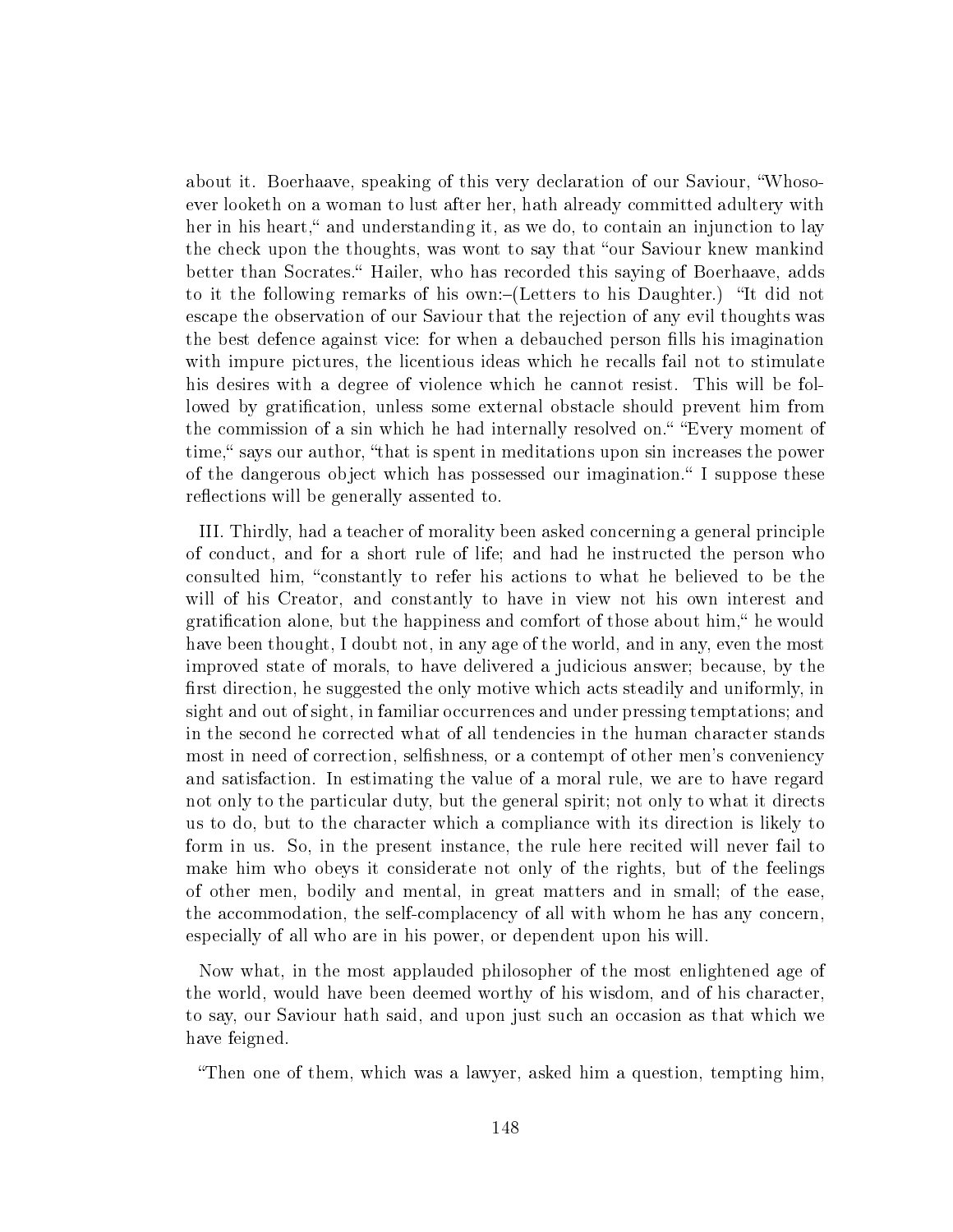and saying, Master, which is the great commandment in the law? Jesus said unto him, Thou shalt love the Lord thy God with all thy heart, and with all thy soul, and with all thy mind; this is the first and great commandment: and the second is like unto it, Thou shalt love thy neighbour as thyself: on these two commandments hang all the law and the prophets." (Matt. xxii. 35-40.)

The second precept occurs in St. Matthew (xix. 16), on another occasion similar to this; and both of them, on a third similar occasion, in Luke (x. 27). In these two latter instances the question proposed was, What shall I do to inherit eternal life;

Upon all these occasions I consider the words of our Saviour as expressing precisely the same thing as what I have put into the mouth of the moral philosopher. Nor do I think that it detracts much from the merit of the answer, that these precepts are extant in the Mosaic code: for his laying his nger, if I may so say, upon these precepts; his drawing them out from the rest of that voluminous institution; his stating of them, not simply amongst the number, but as the greatest and the sum of all the others; in a word, his proposing of them to his hearers for their rule and principle, was our Saviour's own.

And what our Saviour had said upon the subject appears to me to have fixed the sentiment amongst his followers.

Saint Paul has it expressly, "If there be any other commandment, it is briefly comprehended in this saying, Thou shalt love thy neighbour as thyself; (Rom. xiii. 9.) and again, For all the law is fullled in one word, even in this, Thou shalt love thy neighbour as thyself.  $(Gal. v. 14.)$ 

Saint John, in like manner, "This commandment have we from him, that he who loveth God love his brother also."  $(1$  John iv. 21.)

Saint Peter, not very differently: "Seeing that ye have purified your souls in obeying the truth through the Spirit, unto unfeigned love of the brethren, see that ye love one another with a pure heart fervently." (I Peter i, 22.)

And it is so well known as to require no citations to verify it, that this love, or charity, or, in other words, regard to the welfare of others, runs in various forms through all the preceptive parts of the apostolic writings. It is the theme of all their exhortations, that with which their morality begins and ends, from which all their details and enumerations set out, and into which they return.

And that this temper, for some time at least, descended in its purity to succeeding Christians, is attested by one of the earliest and best of the remaining writings of the apostolical fathers, the epistle of the Roman Clement. The meekness of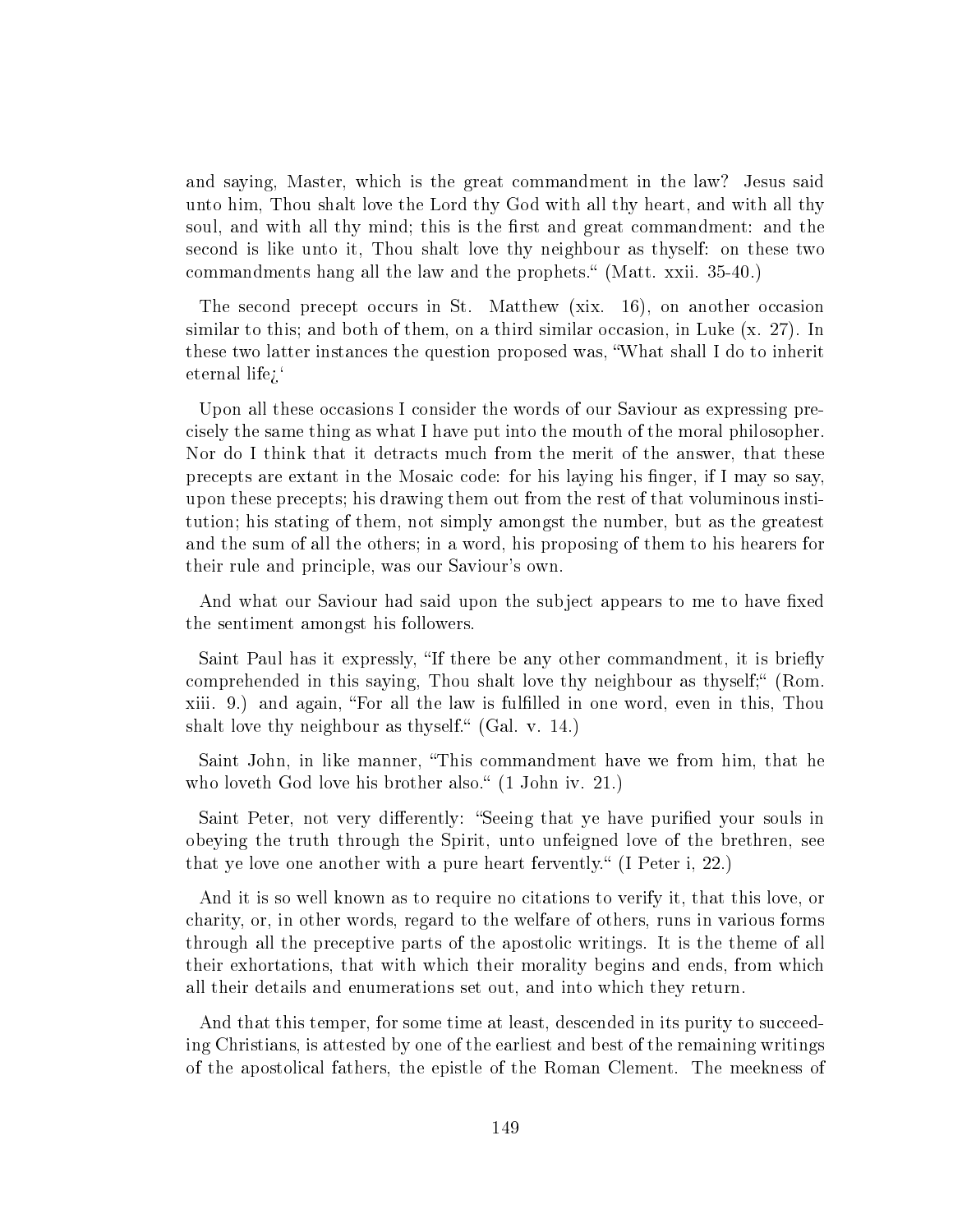the Christian character reigns throughout the whole of that excellent piece. The occasion called for it. It was to compose the dissensions of the church of Corinth. And the venerable hearer of the apostles does not fall short, in the display of this principle, of the nest passages of their writings. He calls to the remembrance of the Corinthian church its former character in which "ye were all of you," he tells them, "humble-minded, not boasting of anything, desiring rather to be subject than to govern, to give than to receive, being content with the portion God had dispensed to you and hearkening diligently to his word; ye were enlarged in your bowels, having his sufferings always before your eyes. Ye contended day and night for the whole brotherhood, that with compassion and a good conscience the number of his elect might be saved. Ye were sincere, and without offence towards each other. Ye bewailed every one his neighbour's sins, esteeming their defects your own." His prayer for them was for the "return of peace, long-suffering, and patience. (Ep. Clem. Rom. c.  $2 \& 53$ ; Abp. Wake's Translation.) And his advice to those who might have been the occasion of difference in the society is conceived in the true spirit, and with a perfect knowledge of the Christian character: Who is there among you that is generous? who that is compassionate? Who that has any charity? Let him say, If this sedition, this contention, and these schisms be upon my account, I am ready to depart, to go away whithersoever ye please, and do whatsoever ye shall command me; only let the flock of Christ be in peace with the elders who are set over it. He that shall do this shall get to himself a very great honour in the Lord; and there is no place but what will he ready to receive him; for the earth is the Lord's and the fullness thereof. These things they who have their conversation towards God, not to be repented of, both have done, and will always be ready to do."  $(Ep.$  Clem. Rom. c. 54; Abp. Wake's Translation.)

This sacred principle, this earnest recommendation of forbearance, lenity, and forgiveness, mixes with all the writings of that age. There are more quotations in the apostolical fathers of texts which relate to these points than of any other. Christ's sayings had struck them. "Not rendering," said Polycarp, the disciple of John, "evil for evil, or railing for railing, or striking for striking, or cursing for cursing." Again, speaking of some whose behaviour had given great offence, "Be ye moderate, says he, "on this occasion, and look not upon such as enemies, but call them back as suffering and erring members, that ye save your whole body. (Pol. Ep. ad Phil. c. 2 & 11.)

"Be ye mild at their anger," saith Ignatius, the companion of Polycarp, "humble at their boastings, to their blasphemies return your prayers, to their error your firmness in the faith; when they are cruel, be ye gentle; not endeavouring to imitate their ways, let us be their brethren in all kindness and moderation: but let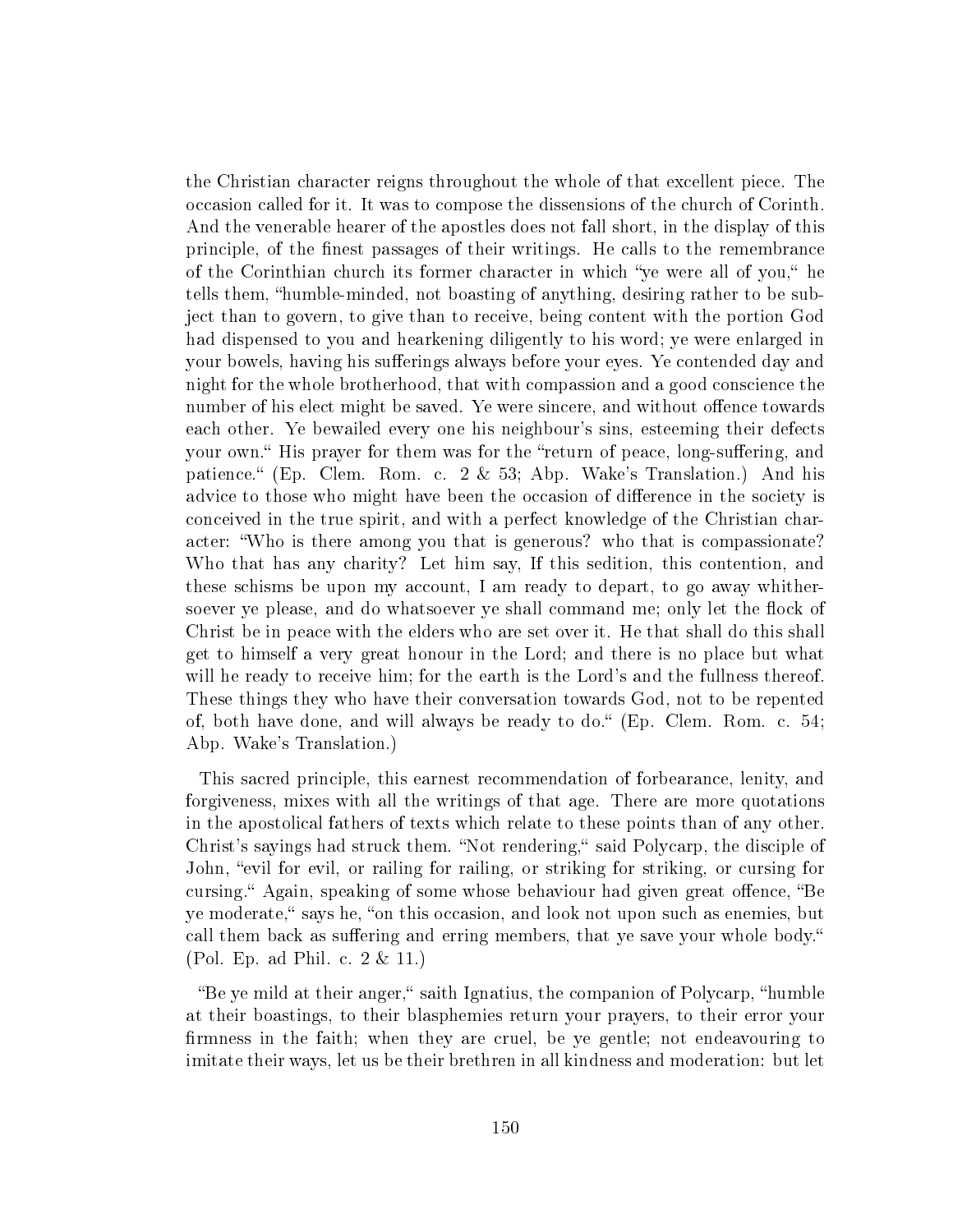us be followers of the Lord; for who was ever more unjustly used, more destitute, more despised;

IV. A fourth quality by which the morality of the Gospel is distinguished is the exclusion of regard to fame and reputation.

Take heed that ye do not your alms before men, to be seen of them, otherwise ye have no reward of your father which is in heaven." "When thou prayest, enter into thy closet, and when thou hast shut the door, pray to thy father which is in secret; and thy Father which seeth in secret shall reward thee openly." (Matt. vi. 1 & 6.)

And the rule, by parity of reason, is extended to all other virtues.

I do not think that either in these or in any other passage of the New Testament, the pursuit of fame is stated as a vice; it is only said that an action, to be virtuous, must be independent of it. I would also observe that it is not publicity, but ostentation, which is prohibited; not the mode, but the motive of the action, which is regulated. A good man will prefer that mode, as well as those objects of his beneficence, by which he can produce the greatest effect; and the view of this purpose may dictate sometimes publication, and sometimes concealment. Either the one or the other may be the mode of the action, according as the end to be promoted by it appears to require. But from the motive, the reputation of the deed, and the fruits and advantage of that reputation to ourselves, must be shut out, or, in whatever proportion they are not so, the action in that proportion fails of being virtuous.

This exclusion of regard to human opinion is a difference not so much in the duties to which the teachers of virtue would persuade mankind, as in the manner and topics of persuasion. And in this view the difference is great. When we set about to give advice, our lectures are full of the advantages of character, of the regard that is due to appearances and to opinion; of what the world, especially of what the good or great, will think and say; of the value of public esteem, and of the qualities by which men acquire it. Widely different from this was our Saviour's instruction; and the difference was founded upon the best reasons. For, however the care of reputation, the authority of public opinion, or even of the opinion of good men, the satisfaction of being well received and well thought of, the benefit of being known and distinguished, are topics to which we are fain to have recourse in our exhortations; the true virtue is that which discards these considerations absolutely, and which retires from them all to the single internal purpose of pleasing God. This at least was the virtue which our Saviour taught. And in teaching this, he not only confined the views of his followers to the proper measure and principle of human duty, but acted in consistency with his office as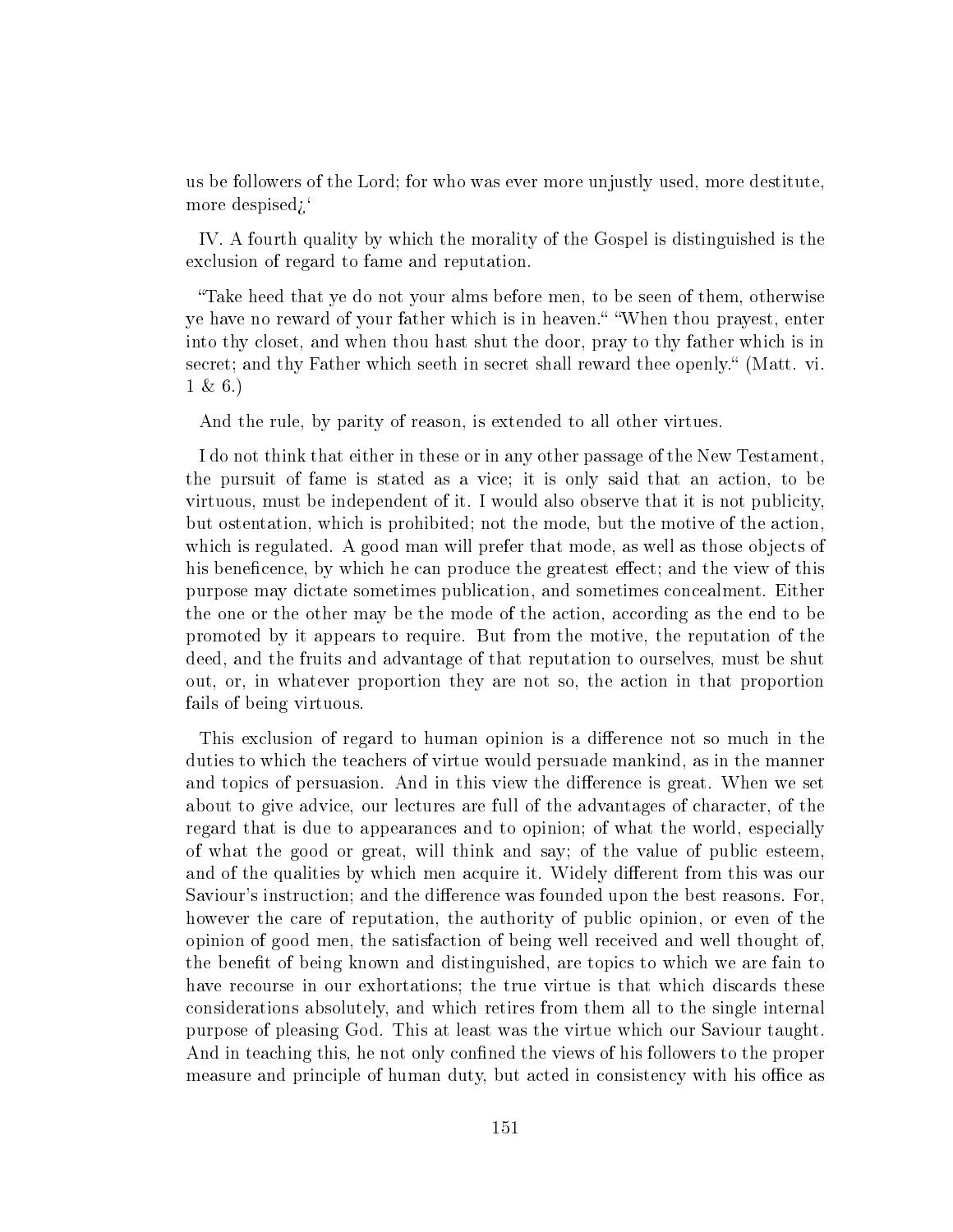a monitor from heaven.

Next to what our Saviour taught, may be considered the manner of his teaching; which was extremely peculiar, yet, I think, precisely adapted to the peculiarity of his character and situation. His lessons did not consist of disquisitions; of anything like moral essays, or like sermons, or like set treatises upon the several points which he mentioned. When he delivered a precept, it was seldom that he added any proof or argument; still more seldom that he accompanied it with what all precepts require, limitations and distinctions. His instructions were conceived in short, emphatic, sententious rules, in occasional reflections, or in round maxims. I do not think that this was a natural, or would have been a proper method for a philosopher or a moralist; or that it is a method which can be successfully imitated by us. But I contend that it was suitable to the character which Christ assumed, and to the situation in which, as a teacher, he was placed. He produced himself as a messenger from God. He put the truth of what he taught upon authority. (I say unto you, Swear not at all; I say auto you, Resist not evil; I say unto you, Love your enemies.—Matt. v. 34, 39, 44.) In the choice, therefore, of his mode of teaching, the purpose by him to be consulted was impression: because conviction, which forms the principal end of our discourses, was to arise in the minds of his followers from a different source, from their respect to his person and authority. Now, for the purpose of impression singly and exclusively, (I repeat again, that we are not here to consider the convincing of the understanding,) I know nothing which would have so great force as strong ponderous maxims, frequently urged and frequently brought back to the thoughts of the hearers. I know nothing that could in this view be said better, than "Do unto others as ye would that others should do unto you:" "The first and great commandment is, Thou shalt love the Lord thy God: and the second is like unto it, Thou shalt love thy neighbour as thyself. It must also be remembered, that our Lord's ministry, upon the supposition either of one year or three, compared with his work, was of short duration; that, within this time, he had many places to visit, various audiences to address; that his person was generally besieged by crowds of followers; that he was, sometimes, driven away from the place where he was teaching by persecution, and at other times thought fit to withdraw himself from the commotions of the populace. Under these circumstances, nothing appears to have been so practicable, or likely to be so efficacious, as leaving, wherever he came, concise lessons of duty. These circumstances at least show the necessity he was under of comprising what he delivered within a small compass. In particular, his sermon upon the mount ought always to be considered with a view to these observations. The question is not, whether a fuller, a more accurate, a more systematic, or a more argumentative discourse upon morals might not have been pronounced; but whether more could have been said in the same room better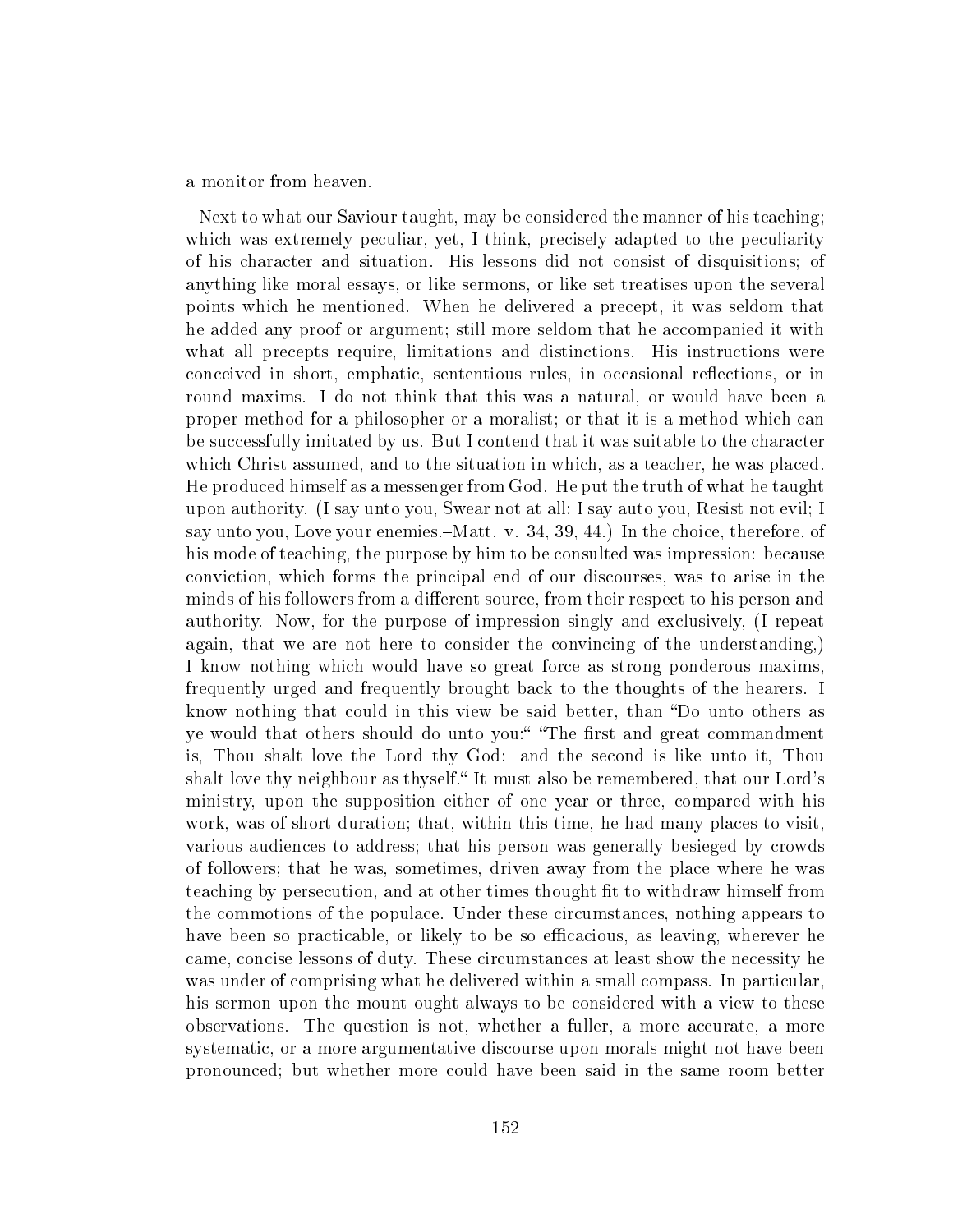adapted to the exigencies of the hearers, or better calculated for the purpose of impression? Seen in this light, it has always appeared to me to be admirable. Dr. Lardner thought that this discourse was made up of what Christ had said at different times, and on different occasions, several of which occasions are noticed in St Luke's narrative.

I can perceive no reason for this opinion. I believe that our Lord delivered this discourse at one time and place, in the manner related by Saint Matthew, and that he repeated the same rules and maxims at different times, as opportunity or occasion suggested; that they were often in his mouth, and were repeated to different audiences, and in various conversations.

It is incidental to this mode of moral instruction, which proceeds not by proof but upon authority, not by disquisition but by precept, that the rules will be conceived in absolute terms, leaving the application and the distinctions that attend it to the reason of the hearer. It is likewise to be expected that they will be delivered in terms by so much the more forcible and energetic, as they have to encounter natural or general propensities. It is further also to be remarked, that many of those strong instances which appear in our Lord's sermon, such as, "If any man will smite thee on the right cheek, turn to him the other also:" If any man will sue thee at the law, and take away thy coat, let him have thy cloak also:" "Whosoever shall compel thee to go a mile, go with him twain:" though they appear in the form of specific precepts, are intended as descriptive of disposition and character. A specific compliance with the precepts would be of little value, but the disposition which they inculcate is of the highest. He who should content himself with waiting for the occasion, and with literally observing the rule when the occasion offered, would do nothing, or worse than nothing: but he who considers the character and disposition which is hereby inculcated, and places that disposition before him as the model to which he should bring his own, takes, perhaps, the best possible method of improving the benevolence, and of calming and rectifying the vices of his temper.

If it be said that this disposition is unattainable, I answer, so is all perfection: ought therefore a moralist to recommend imperfections? One excellency, however, of our Saviour's rules is, that they are either never mistaken, or never so mistaken as to do harm. I could feign a hundred cases in which the literal application of the rule, "of doing to others as we would that others should do unto us," might mislead us; but I never yet met with the man who was actually misled by it. Notwithstanding that our Lord bade his followers, "not to resist evil," and to forgive the enemy who should trespass against them, not till seven times, but till seventy times seven," the Christian world has hitherto suffered little by too much placability or forbearance. I would repeat once more, what has already been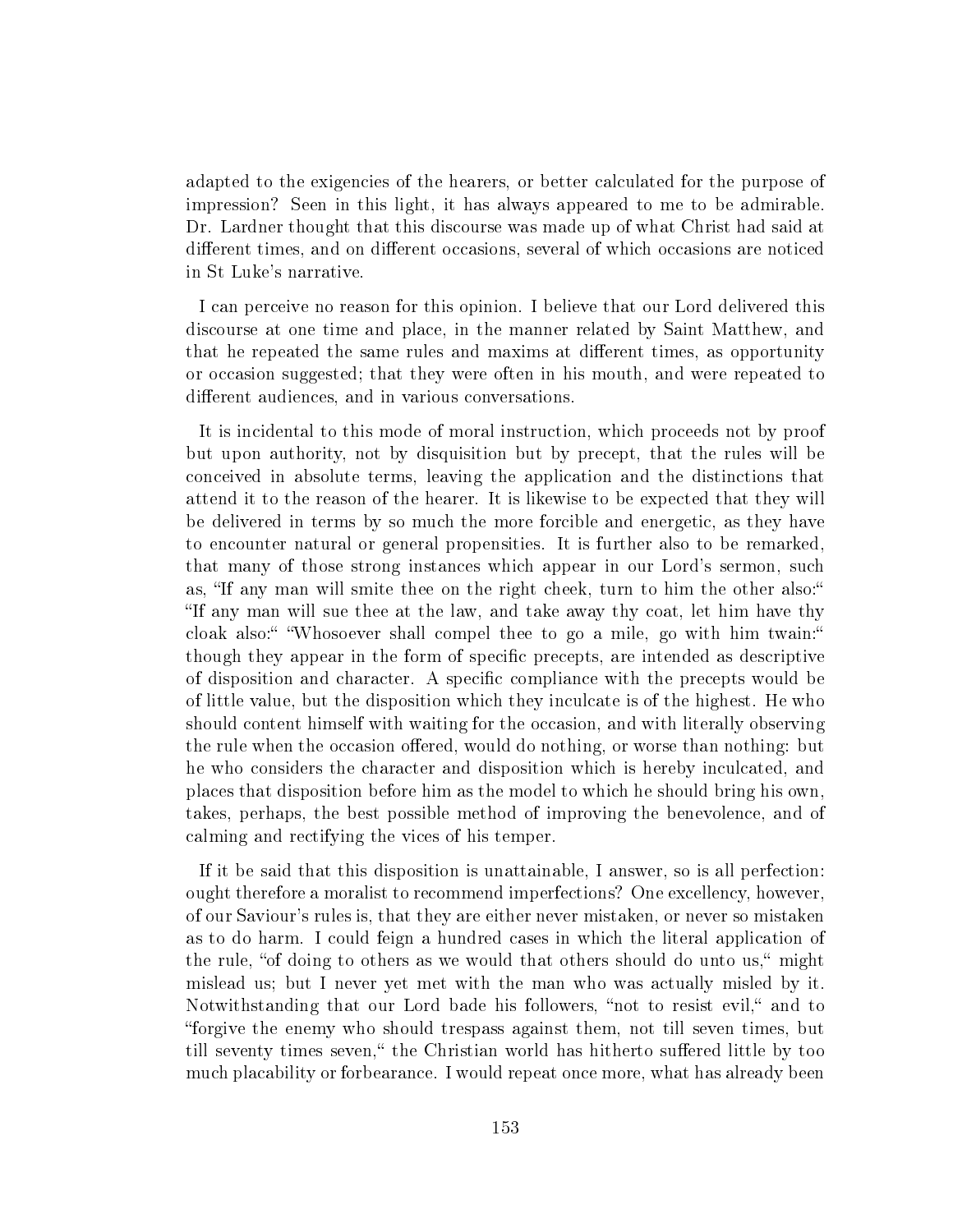twice remarked, that these rules were designed to regulate personal conduct from personal motives, and for this purpose alone. I think that these observations will assist us greatly in placing our Saviour's conduct as a moral teacher in a proper point of view; especially when it is considered, that to deliver moral disquisitions was no part of his design,-to teach morality at all was only a subordinate part of it; his great business being to supply what was much more wanting than lessons of morality, stronger moral sanctions, and clearer assurances of a future judgment.\*

#### xxxxxxxxxxxx

\* Some appear to require in a religious system, or in the books which profess to deliver that system, minute directions for every case and occurrence that may arise. This, say they, is necessary to render a revelation perfect, especially one which has for its object the regulation of human conduct. Now, how prolix, and yet how incomplete and unavailing, such an attempt must have been, is proved by one notable example: The Indoo and Mussulman religions are institutes of civil law, regulating the minutest questions, both of property and of all questions which come under the cognizance of the magistrate. And to what length details of this kind are necessarily carried when once begun, may be understood from an anecdote of the Mussulman code, which we have received from the most respectable authority, that not less than seventy-five thousand traditional precepts have been promulgated. (Hamilton's translation of Hedays, or Guide.) xxxxxxxxxxxx

The parables of the New Testament are, many of them, such as would have done honour to any book in the world: I do not mean in style and diction, but in the choice of the subjects, in the structure of the narratives, in the aptness, propriety, and force of the circumstances woven into them; and in some, as that of the Good Samaritan, the Prodigal Son, the Pharisee and the Publican, in an union of pathos and simplicity, which in the best productions of human genius is the fruit only of a much exercised and well cultivated judgment.

The Lord's Prayer, for a succession of solemn thoughts, for fixing the attention upon a few great points, for suitableness to every condition, for sufficiency, for conciseness without obscurity, for the weight and real importance of its petitions, is without an equal or a rival.

From whence did these come? Whence had this man his wisdom? Was our Saviour, in fact, a well instructed philosopher, whilst he is represented to us as an illiterate peasant? Or shall we say that some early Christians of taste and education composed these pieces and ascribed them to Christ? Beside all other incredibilities in this account, I answer, with Dr. Jortin, that they could not do it. No specimens of composition which the Christians of the first century have left us authorise us to believe that they were equal to the task. And how little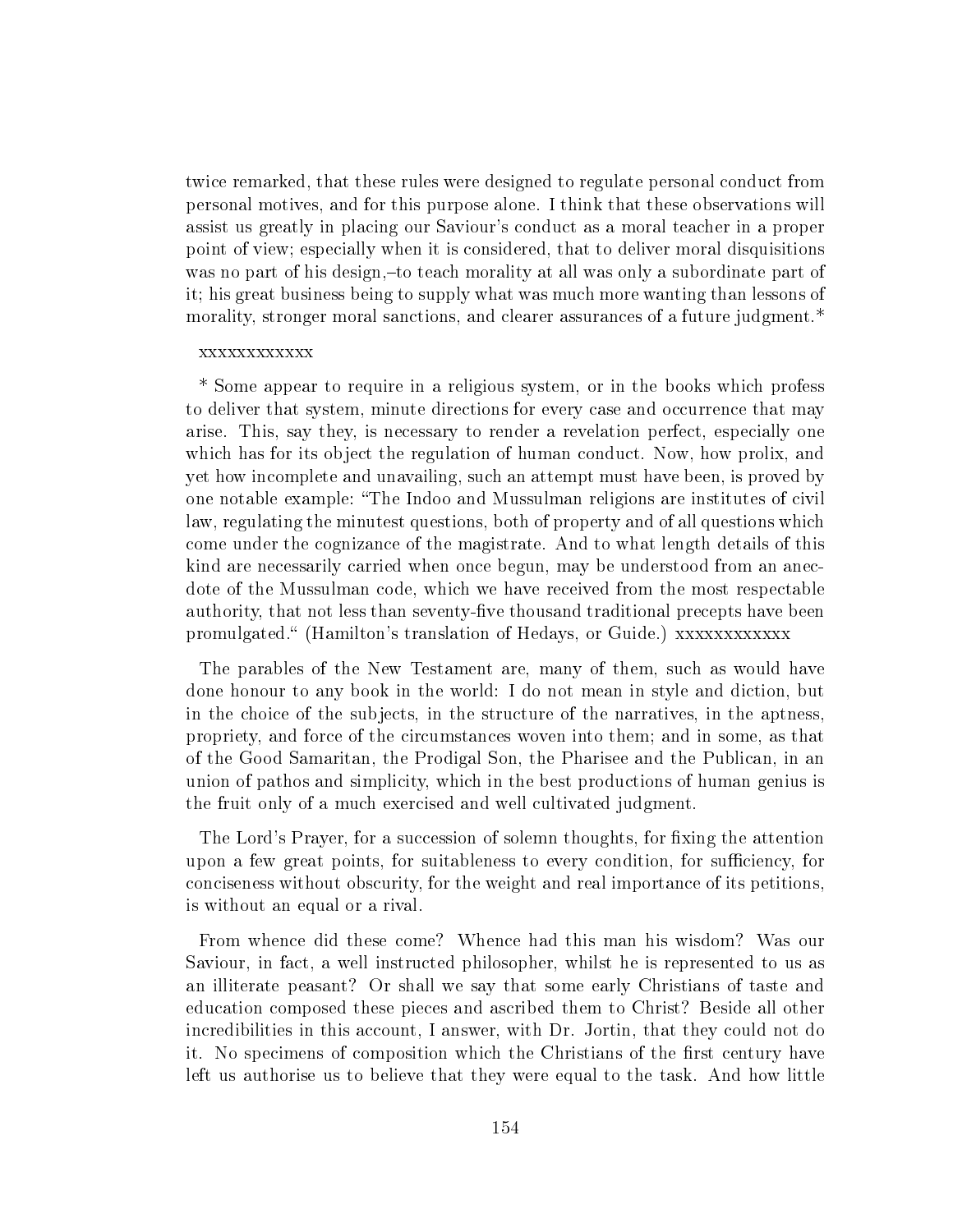qualied the Jews, the countrymen and companions of Christ, were to assist him in the undertaking, may be judged of from the traditions and writings of theirs which were the nearest to that age. The whole collection of the Talmud is one continued proof into what follies they fell whenever they left their Bible; and how little capable they were of furnishing out such lessons as Christ delivered.

But there is still another view in which our Lord's discourses deserve to be considered; and that is, in their negative character,-not in what they did, but in what they did not, contain. Under this head the following reflections appear to me to possess some weight.

I. They exhibit no particular description of the invisible world. The future happiness of the good, and the misery of the bad, which is all we want to be assured of, is directly and positively affirmed, and is represented by metaphors and comparisons, which were plainly intended as metaphors and comparisons, and as nothing more. As to the rest, a solemn reserve is maintained. The question concerning the woman who had been married to seven brothers, Whose shall she be on the resurrection $\chi^{\prime}$  was of a nature calculated to have drawn from Christ a more circumstantial account of the state of the human species in their future existence. He cuts short, however, the inquiry by an answer, which at once rebuked intruding curiosity, and was agreeable to the best apprehensions we are able to form upon the subject, viz. That they who are accounted worthy of that resurrection, shall be as the angels of God in heaven. I lay a stress upon this reserve, because it repels the suspicion of enthusiasm: for enthusiasm is wont to expatiate upon the condition of the departed, above all other subjects, and with a wild particularity. It is moreover a topic which is always listened to with greediness. The teacher, therefore, whose principal purpose is to draw upon himself attention, is sure to be full of it. The Koran of Mahomet is half made up of it.

II. Our Lord enjoined no austerities. He not only enjoined none as absolute duties, but he recommended none as carrying men to a higher degree of Divine favour. Place Christianity, in this respect, by the side of all institutions which have been founded in the fanaticism either of their author or of his first followers: or, rather, compare in this respect Christianity, as it came from Christ, with the same religion after it fell into other hands-with the extravagant merit very soon ascribed to celibacy, solitude, voluntary poverty; with the rigours of an ascetic, and the vows of a monastic life; the hair-shirt, the watchings, the midnight prayers, the obmutescence, the gloom and mortication of religious orders, and of those who aspired to religious perfection.

III. Our Saviour uttered no impassioned devotion. There was no heat in his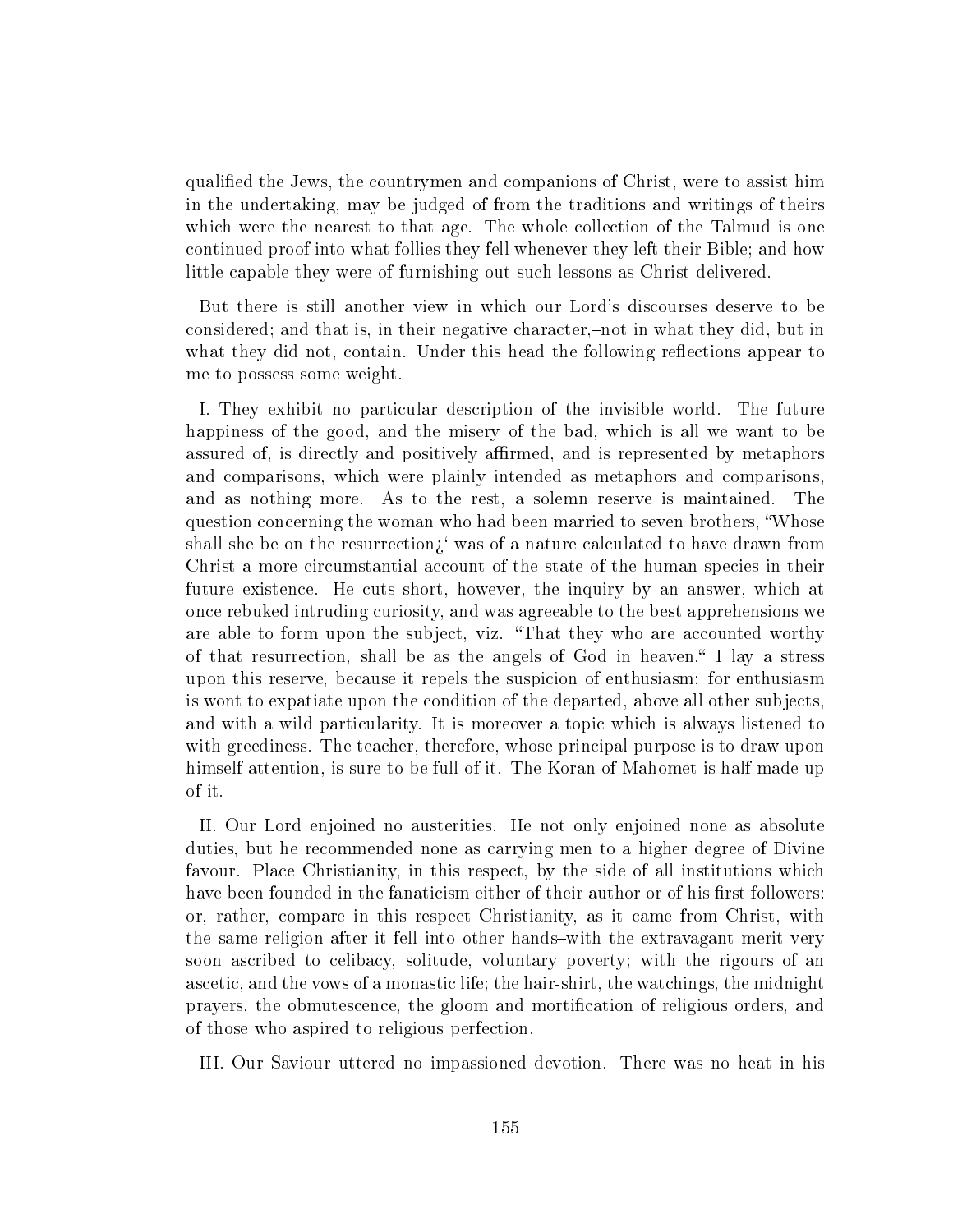piety, or in the language in which he expressed it; no vehement or rapturous ejaculations, no violent urgency, in his prayers. The Lord's Prayer is a model of calm devotion. His words in the garden are unaffected expressions of a deep, indeed, but sober piety. He never appears to have been worked up into anything like that elation, or that emotion of spirits which is occasionally observed in most of those to whom the name of enthusiast can in any degree be applied. I feel a respect for Methodists, because I believe that there is to be found amongst them much sincere piety, and availing though not always well-informed Christianity: yet I never attended a meeting of theirs but I came away with the reflection, how different what I heard was from what I read! I do not mean in doctrine, with which at present I have no concern, but in manner how different from the calmness, the sobriety, the good sense, and I may add, the strength and authority of our Lord's discourses!

IV. It is very usual with the human mind to substitute forwardness and fervency in a particular cause for the merit of general and regular morality; and it is natural, and politic also, in the leader of a sect or party, to encourage such a disposition in his followers. Christ did not overlook this turn of thought; yet, though avowedly placing himself at the head of a new institution, he notices it only to condemn it. Not every one that saith unto me, Lord, Lord, shall enter into the kingdom of heaven; but he that doeth the will of my Father which is in heaven. Many will say unto me in that day, Lord, Lord, have we not prophesied in thy name? and in thy name have cast out devils? and in thy name done many wonderful works? And then will I profess unto you, I never knew you: depart from me, ye that work iniquity." (Matt. vii. 21, 22.) So far was the Author of Christianity from courting the attachment of his followers by any sacrice of principle, or by a condescension to the errors which even zeal in his service might have inspired. This was a proof both of sincerity and judgment.

V. Nor, fthly, did he fall in with any of the depraved fashions of his country, or with the natural bias of his own education. Bred up a Jew, under a religion extremely technical, in an age and amongst a people more tenacious of the ceremonies than of any other part of that religion, he delivered an institution containing less of ritual, and that more simple, than is to be found in any religion which ever prevailed amongst mankind. We have known, I do allow, examples of an enthusiasm which has swept away all external ordinances before it. But this spirit certainly did not dictate our Saviour's conduct, either in his treatment of the religion of his country, or in the formation of his own institution. In both he displayed the soundness and moderation of his judgment. He censured an overstrained scrupulousness, or perhaps an affectation of scrupulousness, about the Sabbath: but how did he censure it? not by contemning or decrying the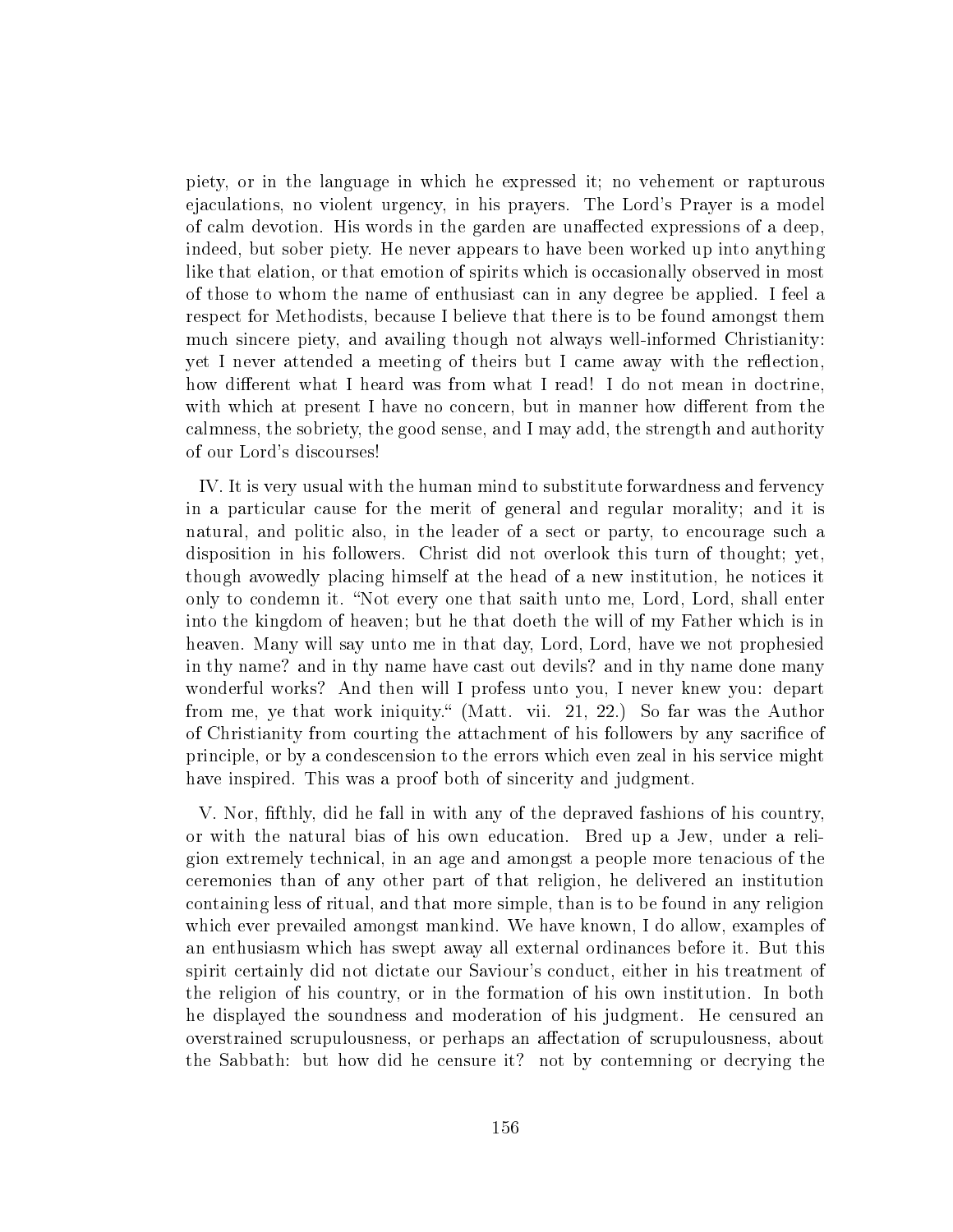institution itself, but by declaring that "the Sabbath was made for man, not man for the Sabbath;" that is to say, that the Sabbath was to be subordinate to its purpose, and that that purpose was the real good of those who were the subjects of the law. The same concerning the nicety of some of the Pharisees, in paying tithes of the most trifling articles, accompanied with a neglect of justice, fidelity, and mercy. He finds fault with them for misplacing their anxiety. He does not speak disrespectfully of the law of tithes, nor of their observance of it; but he assigns to each class of duties its proper station in the scale of moral importance. All this might be expected perhaps from a well-instructed, cool, and judicious philosopher, but was not to be looked for from an illiterate Jew; certainly not from an impetuous enthusiast.

VI. Nothing could be more quibbling than were the comments and expositions of the Jewish doctors at that time; nothing so puerile as their distinctions. Their evasion of the fth commandment, their exposition of the law of oaths, are specimens of the bad taste in morals which then prevailed. Whereas, in a numerous collection of our Saviour's apophthegms, many of them referring to sundry precepts of the Jewish law, there is not to be found one example of sophistry, or of false subtlety, or of anything approaching thereunto.

VII. The national temper of the Jews was intolerant, narrow-minded, and excluding. In Jesus, on the contrary, whether we regard his lessons or his example, we see not only benevolence, but benevolence the most enlarged and comprehensive. In the parable of the Good Samaritan, the very point of the story is, that the person relieved by him was the national and religious enemy of his benefactor. Our Lord declared the equity of the Divine administration, when he told the Jews, (what, probably, they were surprised to hear,) "That many should come from the east and west, and should sit down with Abraham, Isaac, and Jacob, in the kingdom of heaven; but that the children of the kingdom should be cast into outer darkness. (Matt. viii. 11.) His reproof of the hasty zeal of his disciples, who would needs call down fire from heaven to revenge an affront put upon their Master, shows the lenity of his character, and of his religion: and his opinion of the manner in which the most unreasonable opponents ought to be treated, or at least of the manner in which they ought not to be treated. The terms in which his rebuke was conveyed deserve to be noticed:-"Ye know not what manner of spirit ye are of." (Luke ix.  $55$ .)

VIII. Lastly, amongst the negative qualities of our religion, as it came out of the hands of its Founder and his apostles, we may reckon its complete abstraction from all views either of ecclesiastical or civil policy; or, to meet a language much in fashion with some men, from the politics either of priests or statesmen. Christ's declaration, that "his kingdom was not of this world," recorded by Saint John;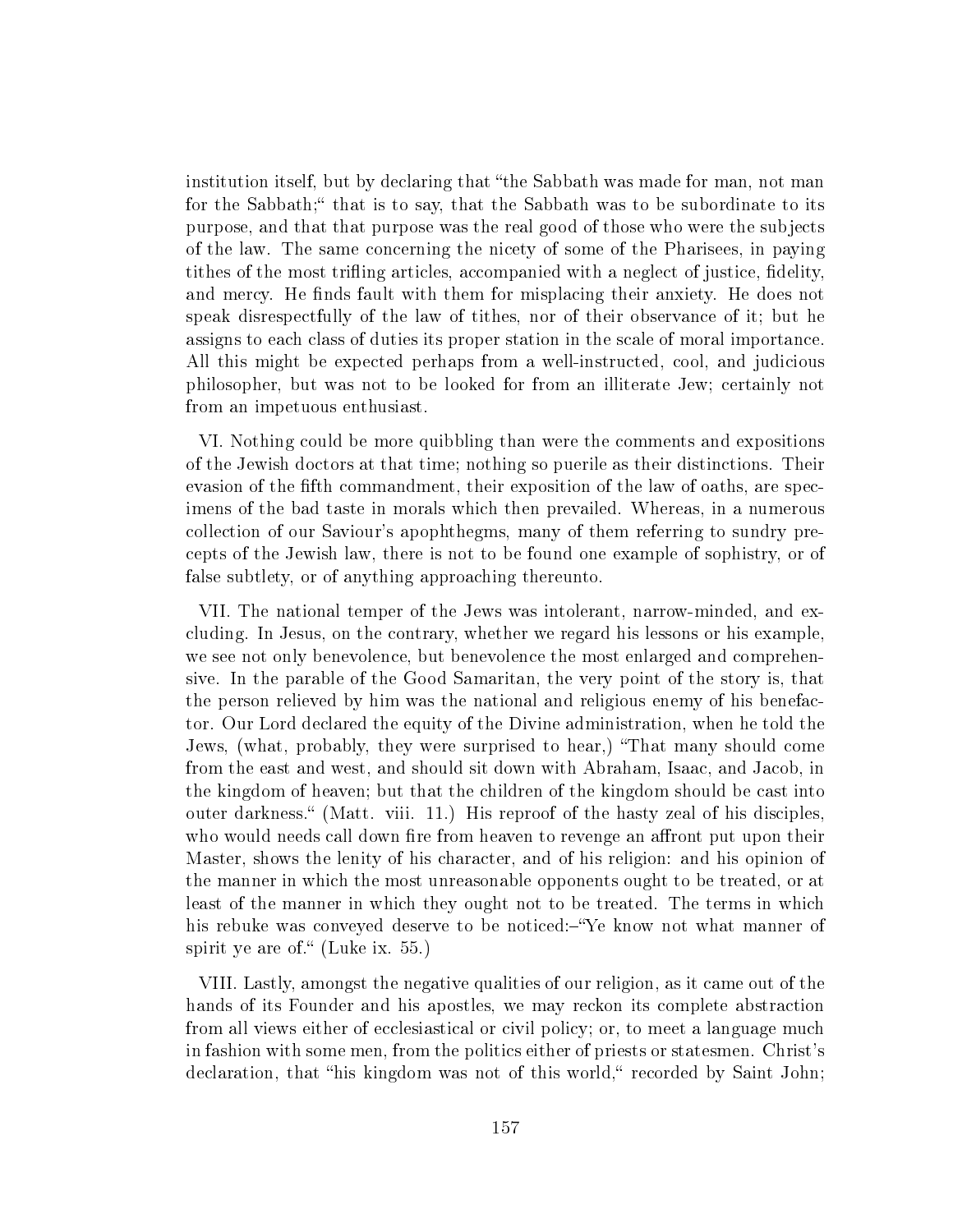his evasion of the question, whether it was lawful or not to give tribute unto Caesar, mentioned by the three other evangelists; his reply to an application that was made to him, to interpose his authority in a question of property; "Man, who made me a ruler or a judge over you<sub> $i$ </sub> ascribed to him by St. Luke; his declining to exercise the office of a criminal judge in the case of the woman taken in adultery, as related by John, are all intelligible signications of our Saviour's sentiments upon this head. And with respect to politics, in the usual sense of that word, or discussions concerning different forms of government, Christianity declines every question upon the subject. Whilst politicians are disputing about monarchies, aristocracies, and republics, the Gospel is alike applicable, useful, and friendly to them all; inasmuch, as, 1stly, it tends to make men virtuous, and as it is easier to govern good men than bad men under any constitution; as, 2ndly, it states obedience to government, in ordinary cases, to be not merely a submission to force, but a duty of conscience; as, 3rdly, it induces dispositions favourable to public tranquillity, a Christian's chief care being to pass quietly through this world to a better; as, 4thly, it prays for communities, and, for the governors of communities, of whatever description or denomination they be, with a solicitude and fervency proportioned to the influence which they possess upon human happiness. All which, in my opinion, is just as it should be. Had there been more to be found in Scripture of a political nature, or convertible to political purposes, the worst use would have been made of it, on whichever side it seemed to lie.

When, therefore, we consider Christ as a moral teacher (remembering that this was only a secondary part of his office; and that morality, by the nature of the subject, does not admit of discovery, properly so called)-when we consider either what he taught, or what he did not teach, either the substance or the manner of his instruction; his preference of solid to popular virtues, of a character which is commonly despised to a character which is universally extolled; his placing, in our licentious vices, the check in the right place, viz. upon the thoughts; his collecting of human duty into two well-devised rules, his repetition of these rules, the stress he laid upon them, especially in comparison with positive duties, and his fixing thereby the sentiments of his followers; his exclusion of all regard to reputation in our devotion and alms, and by parity of reason in our other virtues;-when we consider that his instructions were delivered in a form calculated for impression, the precise purpose in his situation to be consulted; and that they were illustrated by parables, the choice and structure of which would have been admired in any composition whatever;-when we observe him free from the usual symptoms of enthusiasm, heat and vehemence in devotion, austerity in institutions, and a wild particularity in the description of a future state; free also from the depravities of his age and country; without superstition amongst the most superstitious of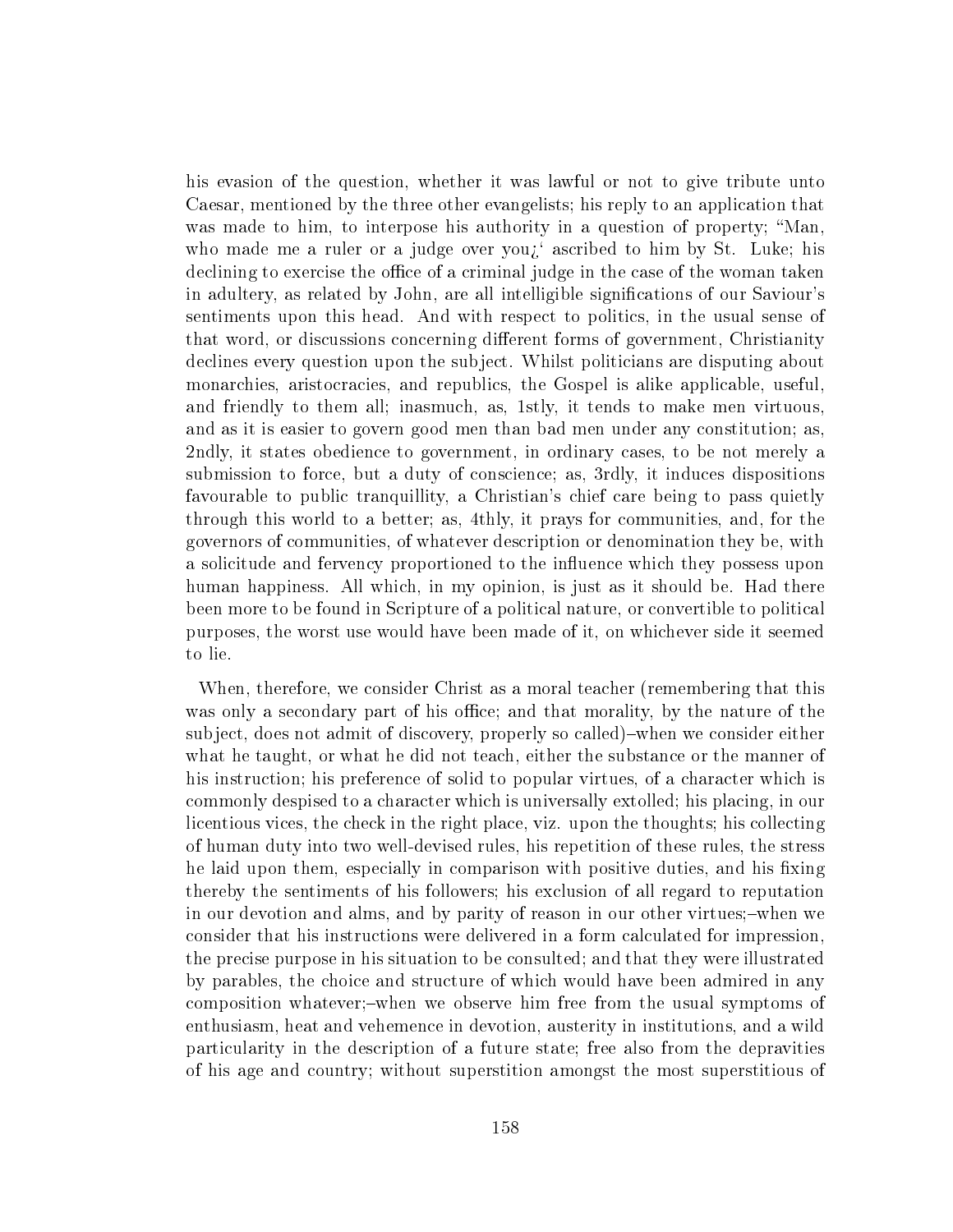men, yet not decrying positive distinctions or external observances, but soberly calling them to the principle of their establishment, and to their place in the scale of human duties; without sophistry or trifling, amidst teachers remarkable for nothing so much as frivolous subtleties and quibbling expositions; candid and liberal in his judgment of the rest of mankind, although belonging to a people who affected a separate claim to Divine favour, and in consequence of that opinion prone to uncharitableness, partiality, and restriction;-when we find in his religion no scheme of building up a hierarchy, or of ministering to the views of human governments;-in a word, when we compare Christianity, as it came from its Author, either with other religions, or with itself in other hands, the most reluctant understanding will be induced to acknowledge the probity, I think also the good sense, of those to whom it owes its origin; and that some regard is due to the testimony of such men, when they declare their knowledge that the religion proceeded from God; and when they appeal for the truth of their assertion, to miracles which they wrought, or which they saw.

Perhaps the qualities which we observe in the religion may be thought to prove something more. They would have been extraordinary had the religion come from any person; from the person from whom it did come, they are exceedingly so. What was Jesus in external appearance? A Jewish peasant, the son of a carpenter, living with his father and mother in a remote province of Palestine, until the time that he produced himself in his public character. He had no master to instruct or prompt him; he had read no books but the works of Moses and the prophets; he had visited no polished cities; he had received no lessons from Socrates or Plato,-nothing to form in him a taste or judgment different from that of the rest of his countrymen, and of persons of the same rank of life with himself. Supposing it to be true, which it is not, that all his points of morality might be picked out of Greek and Roman writings, they were writings which he had never seen. Supposing them to be no more than what some or other had taught in various times and places, he could not collect them together.

Who were his coadjutors in the undertaking, the persons into whose hands the religion came after his death? A few fishermen upon the lake of Tiberias. persons just as uneducated, and, for the purpose of framing rules of morality, as unpromising as himself. Suppose the mission to be real, all this is accounted for; the unsuitableness of the authors to the production, of the characters to the undertaking, no longer surprises us: but without reality, it is very difficult to explain how such a system should proceed from such persons. Christ was not like any other carpenter; the apostles were not like any other fishermen.

But the subject is not exhausted by these observations. That portion of it which is most reducible to points of argument has been stated, and, I trust, truly.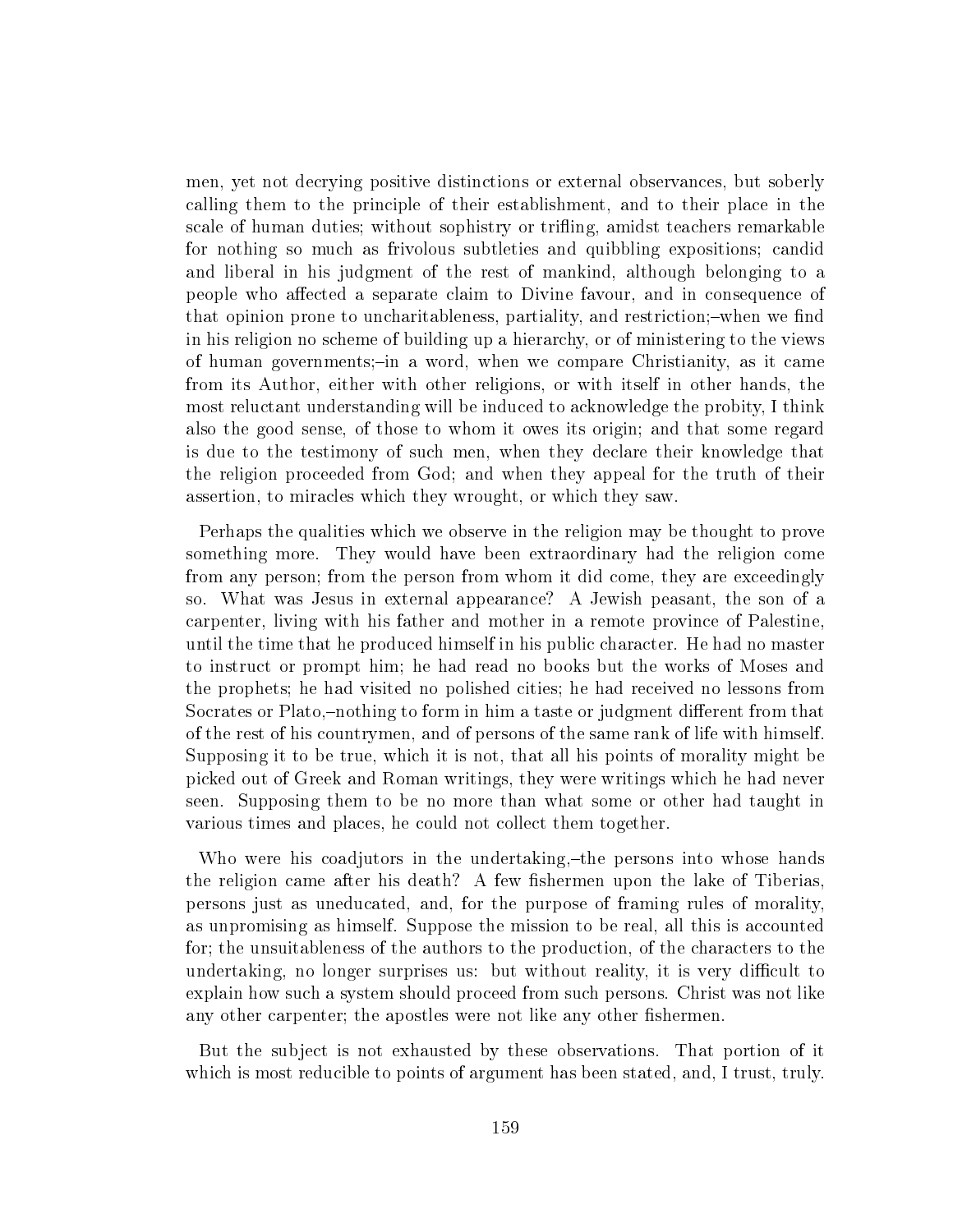There are, however, some topics of a more diffuse nature, which yet deserve to be proposed to the reader's attention.

The character of Christ is a part of the morality of the Gospel: one strong observation upon which is, that, neither as represented by his followers, nor as attacked by his enemies, is he charged with any personal vice. This remark is as old as Origen: Though innumerable lies and calumnies had been forged against the venerable Jesus, none had dared to charge him with an intemperance." (Or. Ep. Cels. 1. 3, num. 36, ed. Bened.) Not a reflection upon his moral character, not an imputation or suspicion of any offence against purity and chastity, appears for five hundred years after his birth. This faultlessness is more peculiar than we are apt to imagine. Some stain pollutes the morals or the morality of almost every other teacher, and of every other lawgiver.\* Zeno the stoic, and Diogenes the cynic, fell into the foulest impurities; of which also Socrates himself was more than suspected. Solon forbade unnatural crimes to slaves. Lycurgus tolerated theft as a part of education. Plato recommended a community of women. Aristotle maintained the general right of making war upon barbarians. The elder Cato was remarkable for the ill usage of his slaves; the younger gave up the person of his wife. One loose principle is found in almost all the Pagan moralists; is distinctly, however, perceived in the writings of Plato, Xenophon, Cicero, Seneca, Epictetus; and that is, the allowing, and even the recommending to their disciples, a compliance with the religion, and with the religious rites, of every country into which they came. In speaking of the founders of new institutions we cannot forget Mahomet. His licentious transgressions of his own licentious rules; his abuse of the character which he assumed, and of the power which he had acquired, for the purposes of personal and privileged indulgence; his avowed claim of a special permission from heaven of unlimited sensuality, is known to every reader, as it is confessed by every writer of the Moslem story.

#### xxxxxxxxxxxx

\* See many instances collected by Grotius, de Veritate Christianae Religionis, in the notes to his second book, p. 116. Pocock's edition. xxxxxxxxxxxx

Secondly, in the histories which are left us of Jesus Christ, although very short, and although dealing in narrative, and not in observation or panegyric, we perceive, beside the absence of every appearance of vice, traces of devotion, humility, benignity, mildness, patience, prudence. I speak of traces of these qualities, because the qualities themselves are to be collected from incidents; inasmuch as the terms are never used of Christ in the Gospels, nor is any formal character of him drawn in any part of the New Testament.

Thus we see the devoutness of his mind in his frequent retirement to solitary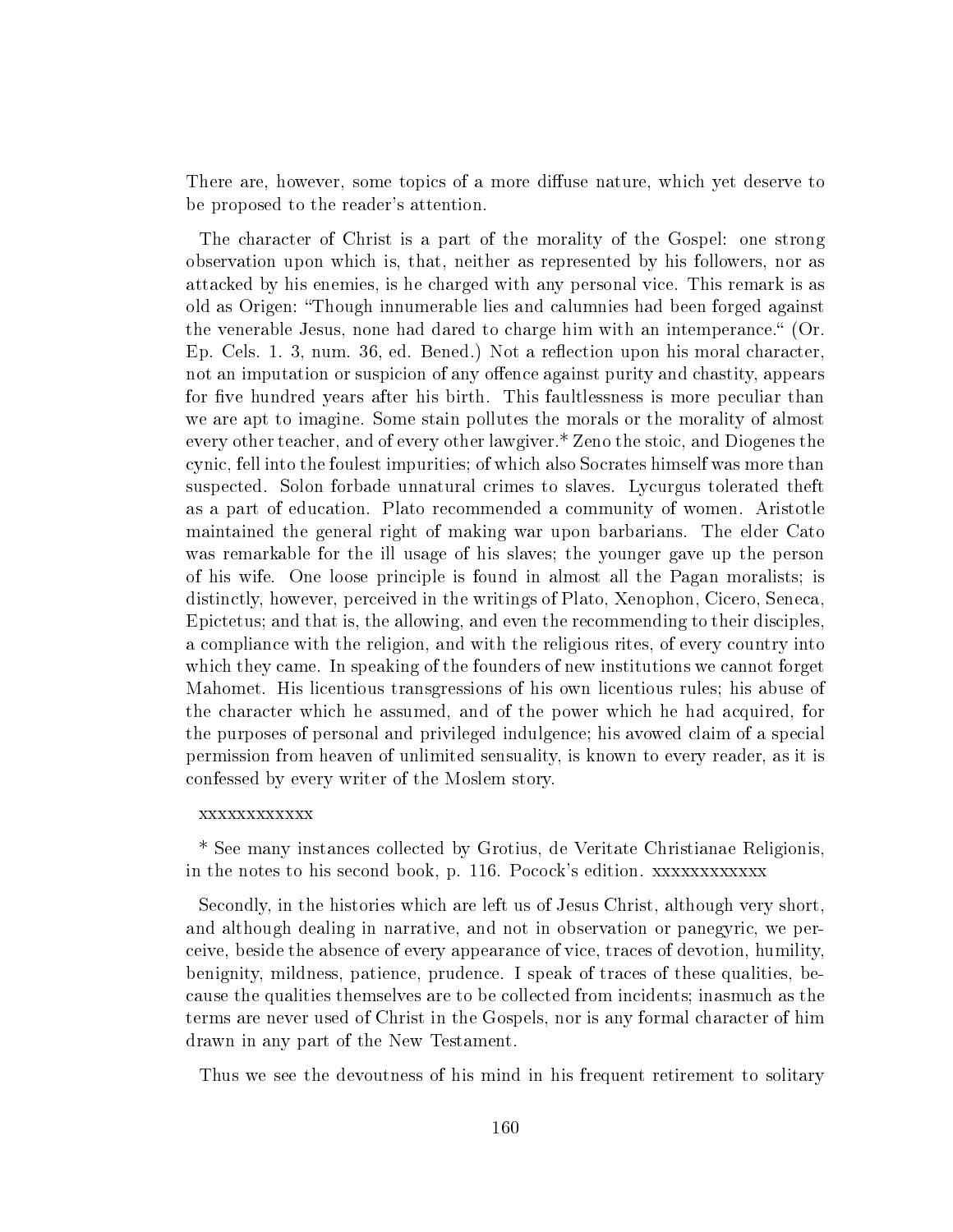prayer; (Matt. xiv. 23. Luke ix. 28. Matt. xxvi. 36.) in his habitual giving of thanks; (Matt. xi. 25. Mark viii. 6. John vi. 23. Luke xxii. 17.) in his reference of the beauties and operations of nature to the bounty of Providence; (Matt. vi,  $26-28$ .) in his earnest addresses to his Father, more particularly that short but solemn one before the raising of Lazarus from the dead; (John xi. 41.) and in the deep piety of his behaviour in the garden on the last evening of his life:(Matt. xxvi. 86–47.) his humility in his constant reproof of contentions for superiority: (Mark ix. 33.) the benignity and affectionateness of his temper in his kindness to children; (Mark x. 16.) in the tears which he shed over his falling country, (Luke xix. 41.) and upon the death of his friend; (John xi. 35.) in his noticing of the widow's mite; (Mark xii. 42.) in his parables of the good Samaritan, of the ungrateful servant, and of the Pharisee and publican, of which parables no one but a man of humanity could have been the author: the mildness and lenity of his character is discovered in his rebuke of the forward zeal of his disciples at the Samaritan village; (Luke ix. 55.) in his expostulation with Pilate; (John xix. 11.) in his prayer for his enemies at the moment of his suffering, (Luke xxiii. 34.) which, though it has been since very properly and frequently imitated, was then, I apprehend, new. His prudence is discerned, where prudence is most wanted, in his conduct on trying occasions, and in answers to artful questions. Of these the following are examples:-His withdrawing in various instances from the first symptoms of tumult, (Matt. xiv. 22. Luke v.  $15$ ,  $16$ . John v.  $13$ ; vi. 15.) and with the express care, as appears from Saint Matthew, (Chap. xii. 19.) of carrying on his ministry in quietness; his declining of every species of interference with the civil affairs of the country, which disposition is manifested by his behaviour in the case of the woman caught in adultery, (John viii. 1.) and in his repulse of the application which was made to him to interpose his decision about a disputed inheritance:(Luke xii. 14.) his judicious, yet, as it should seem, unprepared answers, will be confessed in the case of the Roman tribute (Matt.  $xxii.$  19.) in the difficulty concerning the interfering relations of a future state, as proposed to him in the instance of a woman who had married seven brethren; (Matt. xxii. 28.) and more especially in his reply to those who demanded from him an explanation of the authority by which he acted, which reply consisted in propounding a question to them, situated between the very difficulties into which they were insidiously endeavouring to draw him. (Matt. xxi. 23, et seq.)

Our Saviour's lessons, beside what has already been remarked in them, touch, and that oftentimes by very affecting representations, upon some of the most interesting topics of human duty, and of human meditation; upon the principles by which the decisions of the last day will be regulated; (Matt. xxv. 31, et seq.) upon the superior, or rather the supreme importance of religion; ( Mark viii. 35. Matt. vi. 31–33. Luke xii. 4, 5, 16–21.) upon penitence, by the most pressing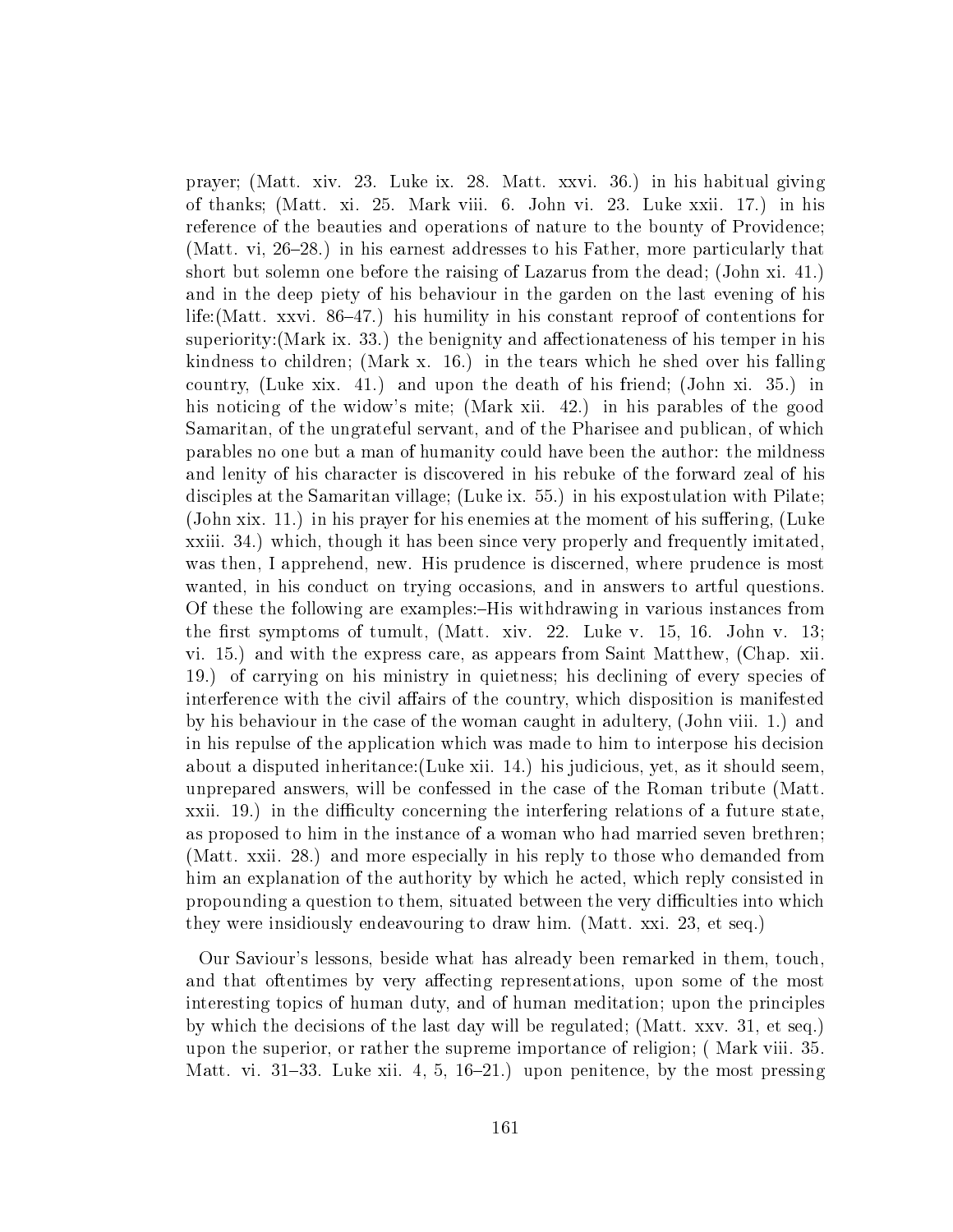calls, and the most encouraging invitations; (Luke xv.) upon self-denial, (Matt. v. 29.) watchfulhess, (Mark xiii. 37. Matt. xxiv. 42; xxv. 13.) placability, (Luke xvii. 4. Matt. xviii. 33, et seq.) confidence in God, (Matt. vi. 25–30.) the value of spiritual, that is, of mental worship, (John iv. 23, 24.) the necessity of moral obedience, and the directing of that obedience to the spirit and principle of the law, instead of seeking for evasions in a technical construction of its terms. (Matt. v. 21.)

If we extend our argument to other parts of the New Testament, we may offer, as amongst the best and shortest rules of life, or, which is the same thing, descriptions of virtue, that have ever been delivered, the following passages:

"Pure religion, and undefiled, before God and the Father, is this; to visit the fatherless and widows in their affliction, and to keep himself unspotted from the world."  $(James i. 27.)$ 

Now the end of the commandment is charity, out of a pure heart and a good conscience, and faith unfeigned." (I Tim. i. 5.)

For the grace of God that bringeth salvation hath appeared to all men, teaching us that, denying ungodliness and worldly lusts, we should live soberly, righteously, and godly, in this present world." (Tit. ii. 11, 12.)

Enumerations of virtues and vices, and those sufficiently accurate and unquestionably just, are given by St. Paul to his converts in three several epistles. (Gal. v. 19. Col. iii. 12. 1 Cor. xiii.)

The relative duties of husbands and wives, of parents and children, of masters and servants, of Christian teachers and their flocks, of governors and their subjects, are set forth by the same writer,  $(Eph. v. 33; vi. 1-5. 2 Cor. vi. 6, 7.$ Rom. xiii.) not indeed with the copiousness, the detail, or the distinctness of a moralist who should in these days sit down to write chapters upon the subject, but with the leading rules and principles in each; and, above all, with truth and with authority.

Lastly, the whole volume of the New Testament is replete with piety; with what were almost unknown to heathen moralists, devotional virtues, the most profound veneration of the Deity, an habitual sense of his bounty and protection, a firm confidence in the final result of his counsels and dispensations, a disposition to resort upon all occasions to his mercy for the supply of human wants, for assistance in danger, for relief from pain, for the pardon of sin.

CHAPTER III.

THE CANDOUR OF THE WRITERS OF THE NEW TESTAMENT.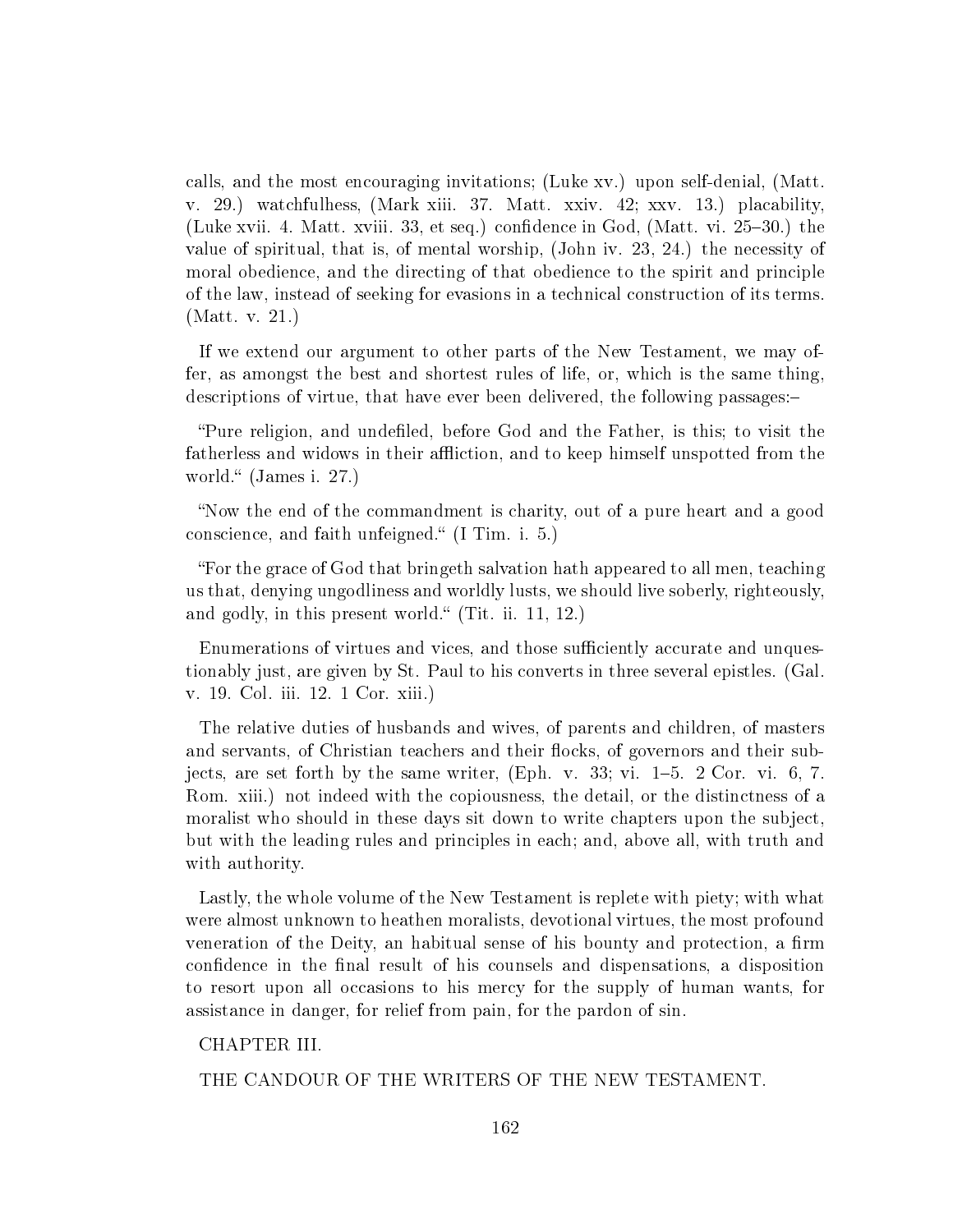I make this candour to consist in their putting down many passages, and noticing many circumstances, which no writer whatever was likely to have forged; and which no writer would have chosen to appear in his book who had been careful to present the story in the most unexceptionable form, or who had thought himself at liberty to carve and mould the particulars of that story according to his choice, or according to his judgment of the effect.

A strong and well-known example of the fairness of the evangelists offers itself in their account of Christ's resurrection, namely, in their unanimously stating that after he was risen he appeared to his disciples alone. I do not mean that they have used the exclusive word alone; but that all the instances which they have recorded of his appearance are instances of appearance to his disciples; that their reasonings upon it, and allusions to it, are confined to this supposition; and that by one of them Peter is made to say, Him God raised up the third day, and showed him openly, not to all the people, but to witnesses chosen before of God, even to us who did eat and drink with him after he rose from the dead." (Acts x. 40, 41.) The most common understanding must have perceived that the history of the resurrection would have come with more advantage if they had related that Jesus appeared, after he was risen, to his foes as well as his friends, to the scribes and Pharisees, the Jewish council, and the Roman governor: or even if they had asserted the public appearance of Christ in general unqualified terms, without noticing, as they have done, the presence of his disciples on each occasion, and noticing it in such a manner as to lead their readers to suppose that none but disciples were present. They could have represented in one way as well as the other. And if their point had been to have their religion believed, whether true or false; if they had fabricated the story ab initio; or if they had been disposed either to have delivered their testimony as witnesses, or to have worked up their materials and information as historians, in such a manner as to render their narrative as specious and unobjectionable as they could; in a word, if they had thought of anything but of the truth of the case, as they understood and believed it; they would in their account of Christ's several appearances after his resurrection, at least have omitted this restriction. At this distance of time, the account as we have it is perhaps more credible than it would have been the other way; because this manifestation of the historians' candour is of more advantage to their testimony than the difference in the circumstances of the account would have been to the nature of the evidence. But this is an effect which the evangelists would not foresee: and I think that it was by no means the case at the time when the books were composed.

Mr. Gibbon has argued for the genuineness of the Koran, from the confessions which it contains, to the apparent disadvantage of the Mahometan cause. (Vol.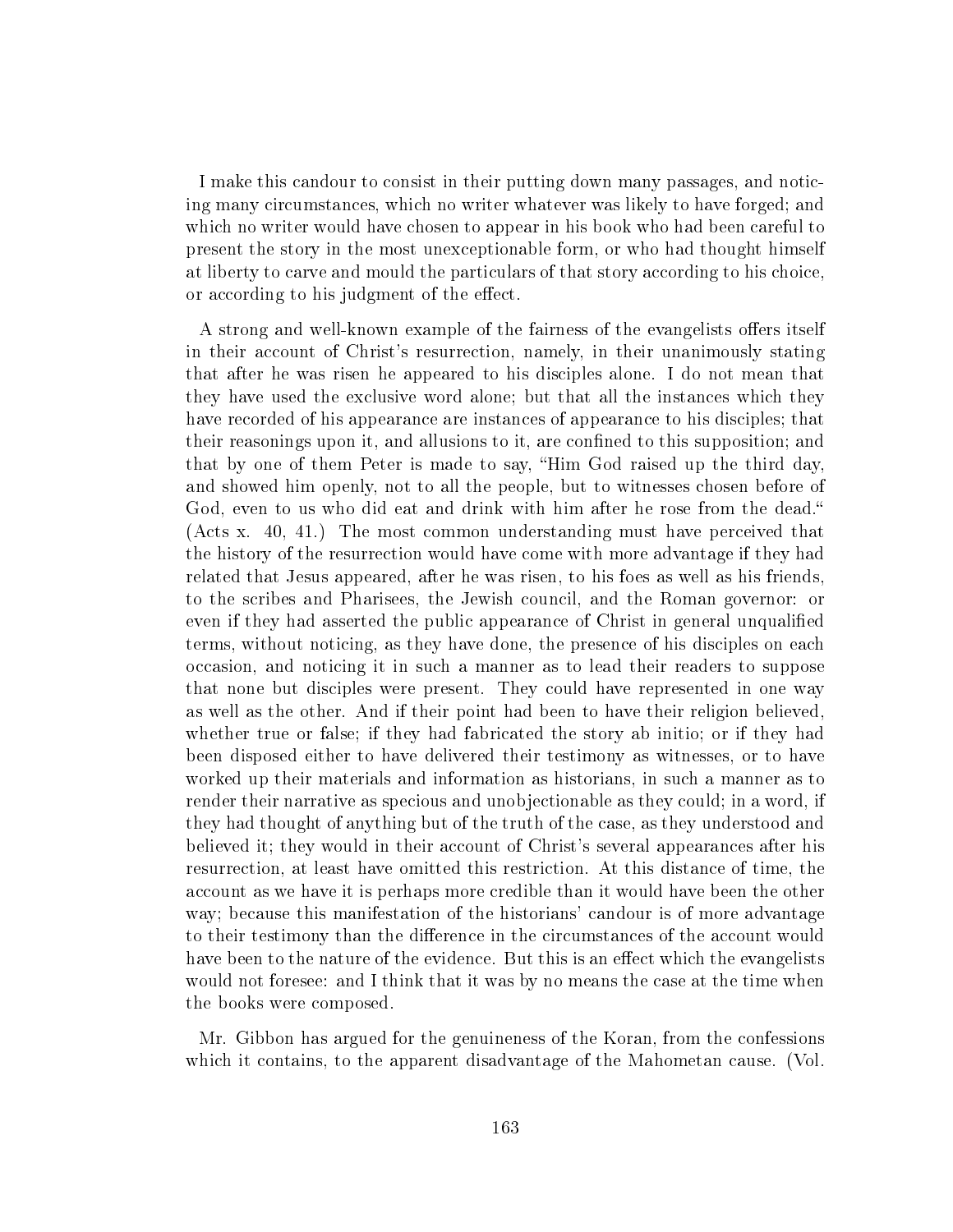ix. c. 50, note 96.) The same defence vindicates the genuineness of our Gospels, and without prejudice to the cause at all.

There are some other instances in which the evangelists honestly relate what they must have perceived would make against them.

Of this kind is John the Baptist's message preserved by Saint Matthew (xi. 2) and Saint Luke (vii. 18): "Now when John had heard in the prison the works of Christ, he sent two of his disciples, and said unto him, Art thou he that should come, or look we for another $\zeta$  To confess, still more to state, that John the Baptist had his doubts concerning the character of Jesus, could not but afford a handle to cavil and objection. But truth, like honesty, neglects appearances. The same observation, perhaps, holds concerning the apostacy of Judas.\*

#### xxxxxxxxxxxx

\* I had once placed amongst these examples of fair concession the remarkable words of Saint Matthew in his account of Christ's appearance upon the Galilean mountain: "And when they saw him they worshipped him; but some doubted." (Chap. xxviii. 17.) I have since, however, been convinced, by what is observed concerning this passage in Dr. Townshend's Discourse (Page 177.) upon the Resurrection, that the transaction, as related by Saint Matthew, was really this: "Christ appeared first at a distance; the greater part of the company, the moment they saw him, worshipped, but some as yet, i.e. upon this first distant view of his person, doubted; whereupon Christ came up to them, and spake to them,  $+$  $\&c.:$  that the doubt, therefore, was a doubt only at first for a moment, and upon his being seen at a distance, and was afterwards dispelled by his nearer approach, and by his entering into conversation with them.

+ Saint Matthew's words are: kai proselthon o Iesous elalesen autois [and having come toward them, Jesus spoke. This intimates that when he first appeared it was at a distance, at least from many of the spectators. Ib. p. 197. xxxxxxxxxxxx

John vi. 66. "From that time, many of his disciples went back, and walked no more with him." Was it the part of a writer who dealt in suppression and disguise to put down this anecdote? Or this, which Matthew has preserved (xii. 58)? He did not many mighty works there, because of their unbelief."

Again, in the same evangelist (v. 17, 18): Think not that I am come to destroy the law or the prophets: I am not come to destroy, but to fulfil; for, verily, I say unto you, till heaven and earth pass, one jot, or one tittle, shall in no wise pass from the law, till all be fulfilled." At the time the Gospels were written, the apparent tendency of Christ's mission was to diminish the authority of the Mosaic code, and it was so considered by the Jews themselves. It is very improbable,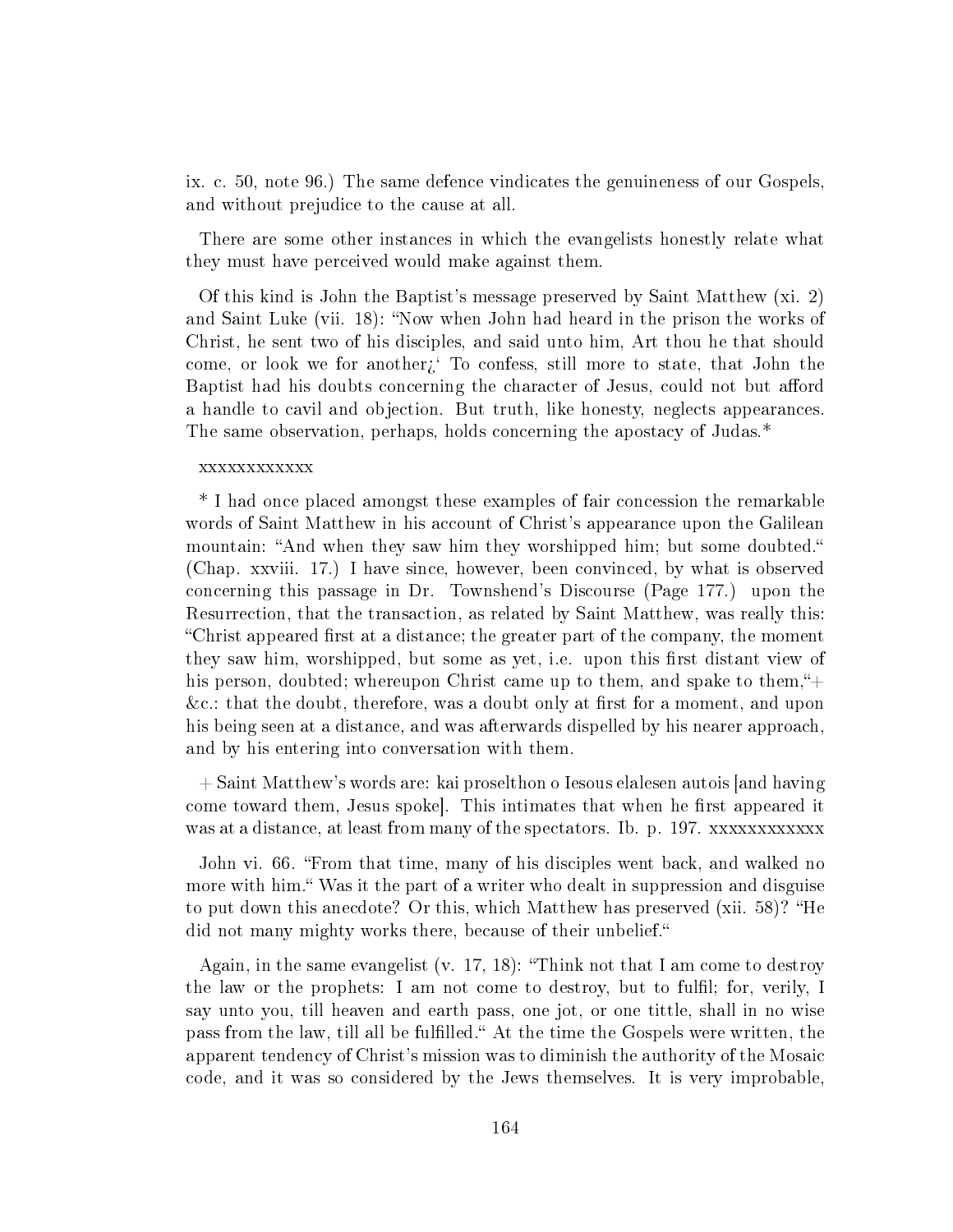therefore, that, without the constraint of truth, Matthew should have ascribed a saying to Christ, which, primo intuitu, militated with the judgment of the age in which his Gospel was written. Marcion thought this text so objectionable, that he altered the words, so as to invert the sense. (Lardner, Cred., vol. xv. p. 422.)

Once more (Acts xxv. 18): They brought none accusation against him of such things as I supposed; but had certain questions against him of their own superstition, and of one Jesus which was dead, whom Paul affirmed to be alive. Nothing could be more in the character of a Roman governor than these words. But that is not precisely the point I am concerned with. A mere panegyrist, or a dishonest narrator, would not have represented his cause, or have made a great magistrate represent it, in this manner, i.e. in terms not a little disparaging, and bespeaking, on his part, much unconcern and indifference about the matter. The same observation may be repeated of the speech which is ascribed to Gallio (Acts xviii. 15): "If it be a question of words and names, and of your law, look ye to it; for I will be no judge of such matters.

Lastly, where do we discern a stronger mark of candour, or less disposition to extol and magnify, than in the conclusion of the same history? in which the evangelist, after relating that Paul, on his first arrival at Rome, preached to the Jews from morning until evening, adds, "And some believed the things which were spoken, and some believed not.

The following, I think, are passages which were very unlikely to have presented themselves to the mind of a forger or a fabulist.

Matt. xxi. 21. "Jesus answered and said unto them, Verily I say unto you, If ye have faith, and doubt not, ye shall not only do this which is done unto the figtree, but also, if ye shall say unto this mountain, Be thou removed, and be thou east into the sea, it shall be done; all things whatsoever ye shall ask in prayer, believing, it shall be done." (See also chap. xvii. 20. Luke xvii. 6.) It appears to me very improbable that these words should have been put into Christ's mouth, if he had not actually spoken them. The term "faith," as here used, is perhaps rightly interpreted of confidence in that internal notice by which the apostles were admonished of their power to perform any particular miracle. And this exposition renders the sense of the text more easy. But the words undoubtedly, in their obvious construction, carry with them a difficulty which no writer would have brought upon himself officiously.

Luke ix. 59. "And he said unto another, Follow me: but he said, Lord, suffer me first to go and bury my father. Jesus said unto him, Let the dead bury their dead, but go thou and preach the kingdom of God." (See also Matt. viii. 21.) This answer, though very expressive of the transcendent importance of religious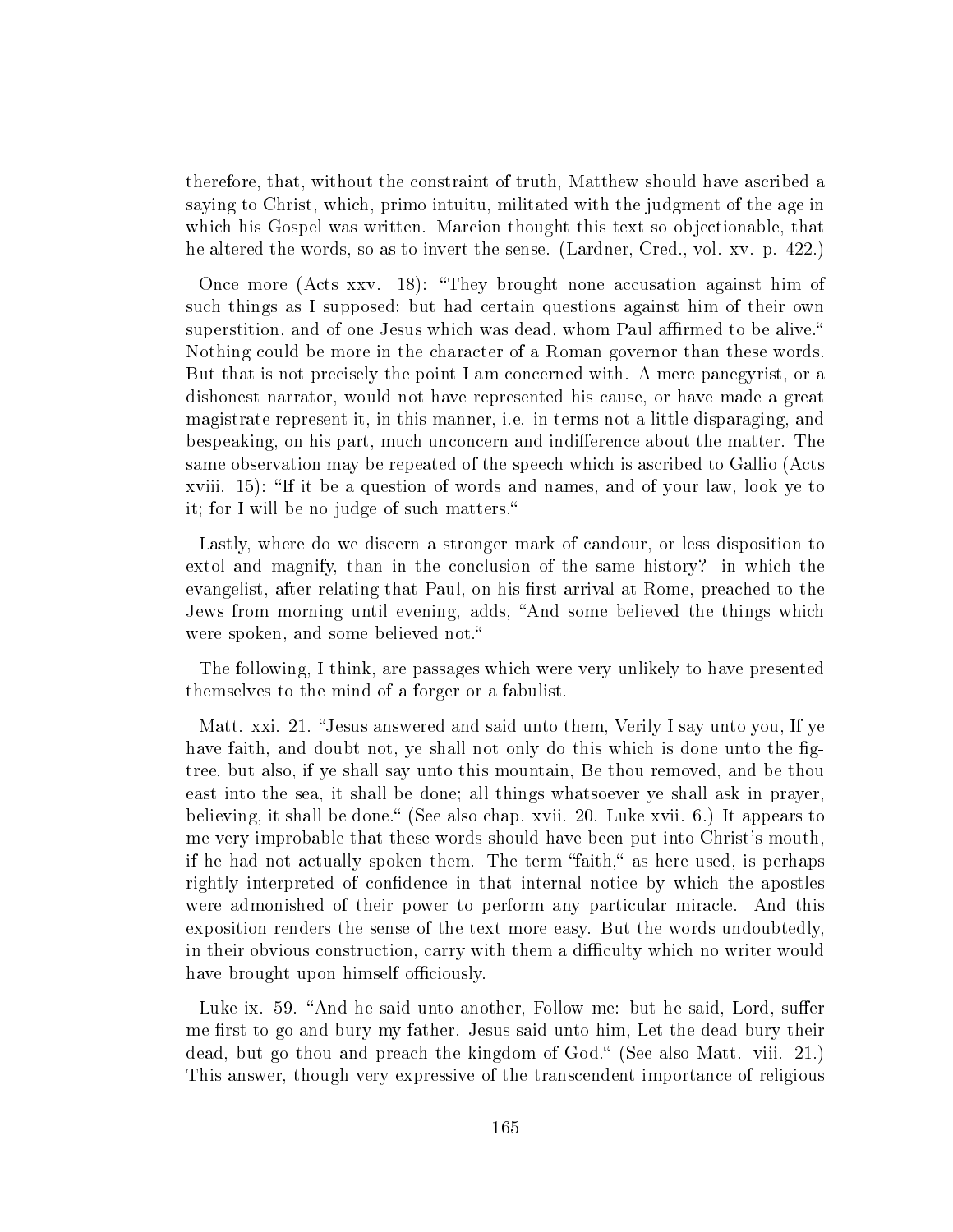concerns, was apparently harsh and repulsive; and such as would not have been made for Christ if he had not really used it. At least some other instance would bare been chosen.

The following passage, I, for the same reason, think impossible to have been the production of artifice, or of a cold forgery:-"But I say unto you, that whosoever is angry with his brother without a cause shall be in danger of the judgment; and whosoever shall say to his brother, Raca, shall be in danger of the council; but whosoever shall say, Thou fool, shall be in danger of hell-fire (Gehennae). Matt. v. 22. It is emphatic, cogent, and well calculated for the purpose of impression; but is inconsistent with the supposition of art or wariness on the part of the relator.

The short reply of our Lord to Mary Magdalen, after his resurrection (John xx. 16, 17), Touch me not, for I am not yet ascended unto my Father, in my opinion must have been founded in a reference or allusion to some prior conversation, for the want of knowing which his meaning is hidden from us. This very obscurity, however, is a proof of genuineness. No one would have forged such an answer.

John vi. The whole of the conversation recorded in this chapter is in the highest degree unlikely to be fabricated, especially the part of our Saviour's reply between the fiftieth and the fifty-eighth verse. I need only put down the first sentence: If am the living bread which came down from heaven: if any man eat of this bread he shall live for ever: and the bread that I will give him is my flesh, which I will give for the life of the world." Without calling in question the expositions that have been given of this passage, we may be permitted to say, that it labours under an obscurity, in which it is impossible to believe that any one, who made speeches for the persons of his narrative, would have voluntarily involved them. That this discourse was obscure, even at the time, is confessed by the writer who had preserved it, when he tells us, at the conclusion, that many of our Lord's disciples, when they had heard this, said, "This is a hard saying; who can hear it $i^{\prime}$ 

Christ's taking of a young child, and placing it in the midst of his contentious disciples (Matt. xviii. 2), though as decisive a proof as any could be of the benignity of his temper, and very expressive of the character of the religion which he wished to inculcate, was not by any means an obvious thought. Nor am I acquainted with anything in any ancient writing which resembles it.

The account of the institution of the eucharist bears strong internal marks of genuineness. If it had been feigned, it would have been more full; it would have come nearer to the actual mode of celebrating the rite as that mode obtained very early in the Christian churches; and it would have been more formal than it is.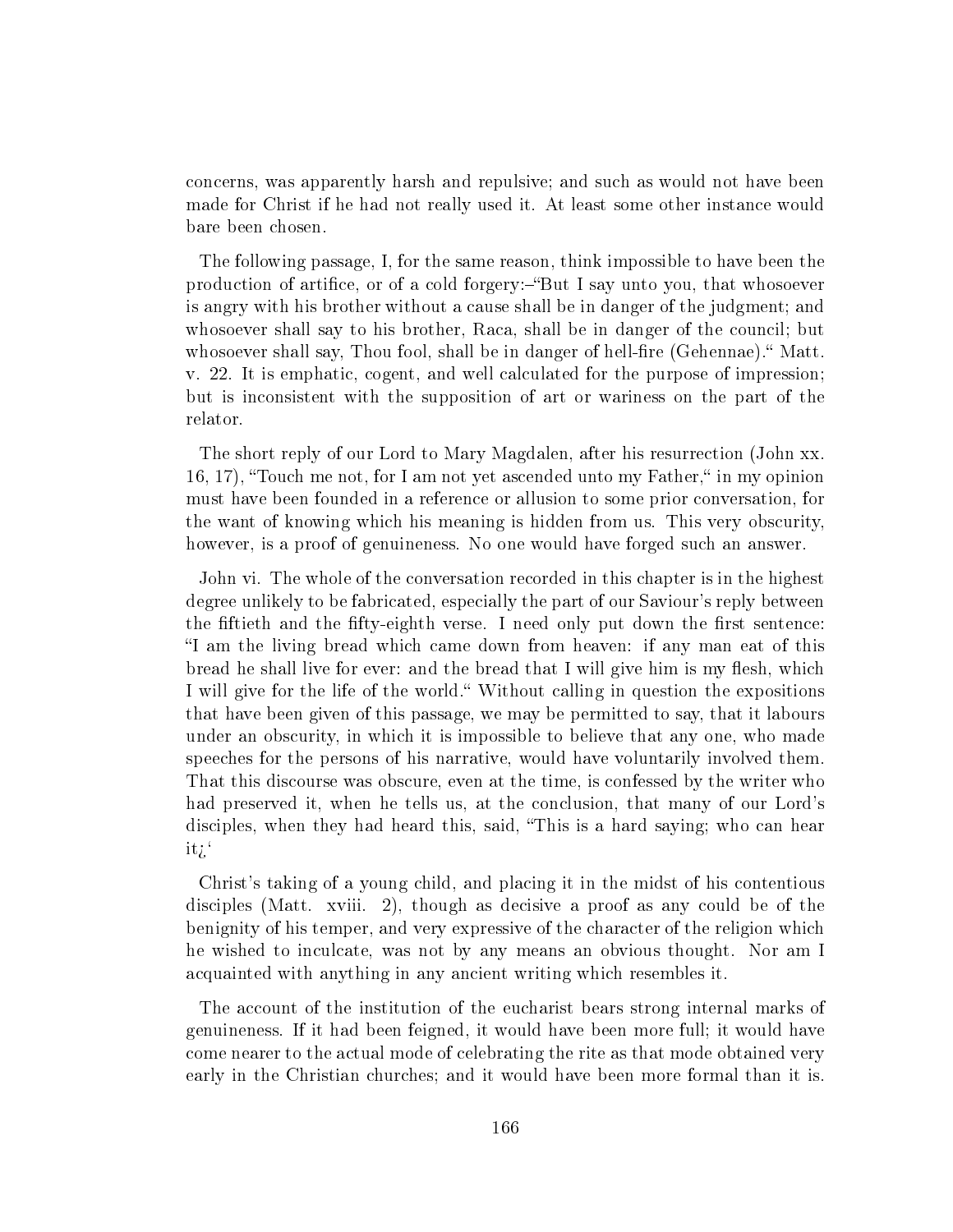In the forged piece called the Apostolic Constitutions, the apostles are made to enjoin many parts of the ritual which was in use in the second and third centuries, with as much particularity as a modern rubric could have done. Whereas, in the history of the Lord's Supper, as we read it in Saint Matthew's Gospel, there is not so much as the command to repeat it. This, surely, looks like undesignedness. I think also that the difficulty arising from the conciseness of Christ's expression, This is my body, would have been avoided in a made-up story. I allow that the explication of these words given by Protestants is satisfactory; but it is deduced from a diligent comparison of the words in question with forms of expression used in Scripture, and especially by Christ upon other occasions. No writer would arbitrarily and unnecessarily have thus cast in his reader's way a difficulty which, to say the least, it required research and erudition to clear up.

Now it ought to be observed that the argument which is built upon these examples extends both to the authenticity of the books, and to the truth of the narrative; for it is improbable that the forger of a history in the name of another should have inserted such passages into it: and it is improbable, also, that the persons whose names the books hear should have fabricated such passages; or even have allowed them a place in their work, if they had not believed them to express the truth.

The following observation, therefore, of Dr. Lardner, the most candid of all advocates, and the most cautious of all inquirers, seems to be well founded: Christians are induced to believe the writers of the Gospel by observing the evidences of piety and probity that appear in their writings, in which there is no deceit, or artifice, or cunning, or design." "No remarks," as Dr. Beattie hath properly said, "are thrown in to anticipate objections; nothing of that caution which never fails to distinguish the testimony of those who are conscious of imposture; no endeavour to reconcile the reader's mind to what may be extraordinary in the narrative.

I beg leave to cite also another author, (Duchal, pp. 97, 98.) who has well expressed the reflection which the examples now brought forward were intended to suggest. "It doth not appear that ever it came into the mind of these writers to consider how this or the other action would appear to mankind, or what objections might be raised upon them. But without at all attending to this, they lay the facts before you, at no pains to think whether they would appear credible or not. If the reader will not believe their testimony, there is no help for it: they tell the truth and attend to nothing else. Surely this looks like sincerity, and that they published nothing to the world but that they believed themselves.

As no improper supplement to this chapter, I crave a place here for observing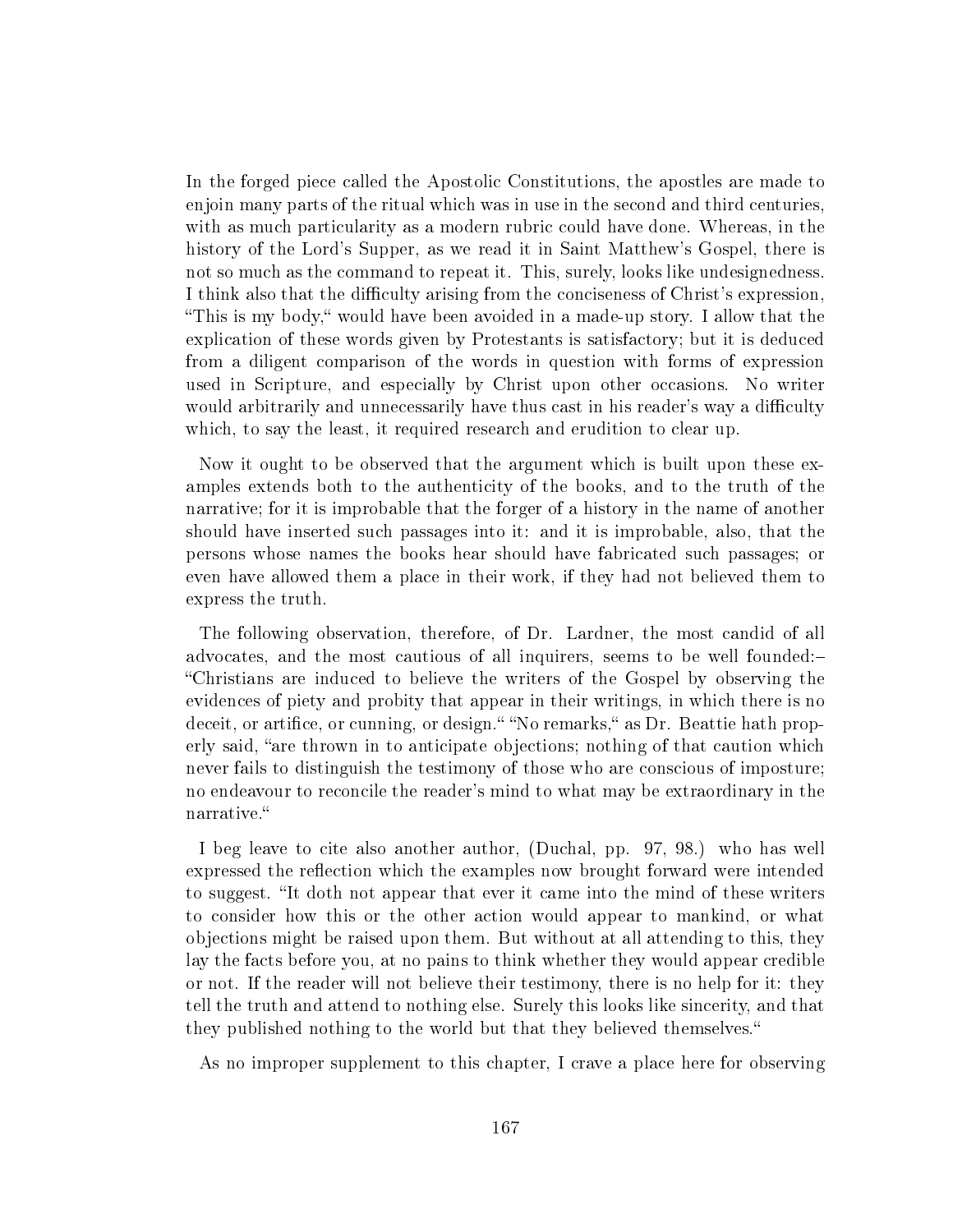the extreme naturalness of some of the things related in the New Testament.

Mark ix. 23. "Jesus said unto him, If thou canst believe, all things are possible to him that believeth. And straightway the father of the child cried out, and said with tears, Lord, I believe; help thou mine unbelief. This struggle in the father's heart, between solicitude for the preservation of his child, and a kind of involuntary distrust of Christ's power to heal him, is here expressed with an air of reality which could hardly be counterfeited.

Again (Matt. xxi. 9), the eagerness of the people to introduce Christ into Jerusalem, and their demand, a short time afterwards, of his crucifixion, when he did not turn out what they expected him to be, so far from affording matter of objection, represents popular favour in exact agreement with nature and with experience, as the flux and reflux of a wave.

The rulers and Pharisees rejecting Christ, whilst many of the common people received him, was the effect which, in the then state of Jewish prejudices, I should have expected. And the reason with which they who rejected Christ's mission kept themselves in countenance, and with which also they answered the arguments of those who favoured it, is precisely the reason which such men usually give:—"Have any of the Scribes or Pharisees believed on  $\lim_{\lambda}$  (John vii. 48.)

In our Lord's conversation at the well (John iv. 29), Christ had surprised the Samaritan woman with an allusion to a single particular in her domestic situation, "Thou hast had five husbands; and he whom thou now hast is not thy husband." The woman, soon after this, ran back to the city, and called out to her neighbours, "Come, see a man which told me all things that ever I did." This exaggeration appears to me very natural; especially in the hurried state of spirits into which the woman may be supposed to have been thrown.

The lawyer's subtilty in running a distinction upon the word neighbour, in the precept, "Thou shalt love thy neighbour as thyself," was no less natural than our Saviour's answer was decisive and satisfactory. (Luke x. 20.) The lawyer of the New Testament, it must be observed, was a Jewish divine.

The behaviour of Gallio (Acts xviii. 12-17), and of Festus (xxv. 18, 19), have been observed upon already.

The consistency of Saint Paul's character throughout the whole of his history (viz. the warmth and activity of his zeal, first against, and then for, Christianity) carries with it very much of the appearance of truth.

There are also some properties, as they may be called, observable in the Gospels; that is, circumstances separately suiting with the situation, character, and inten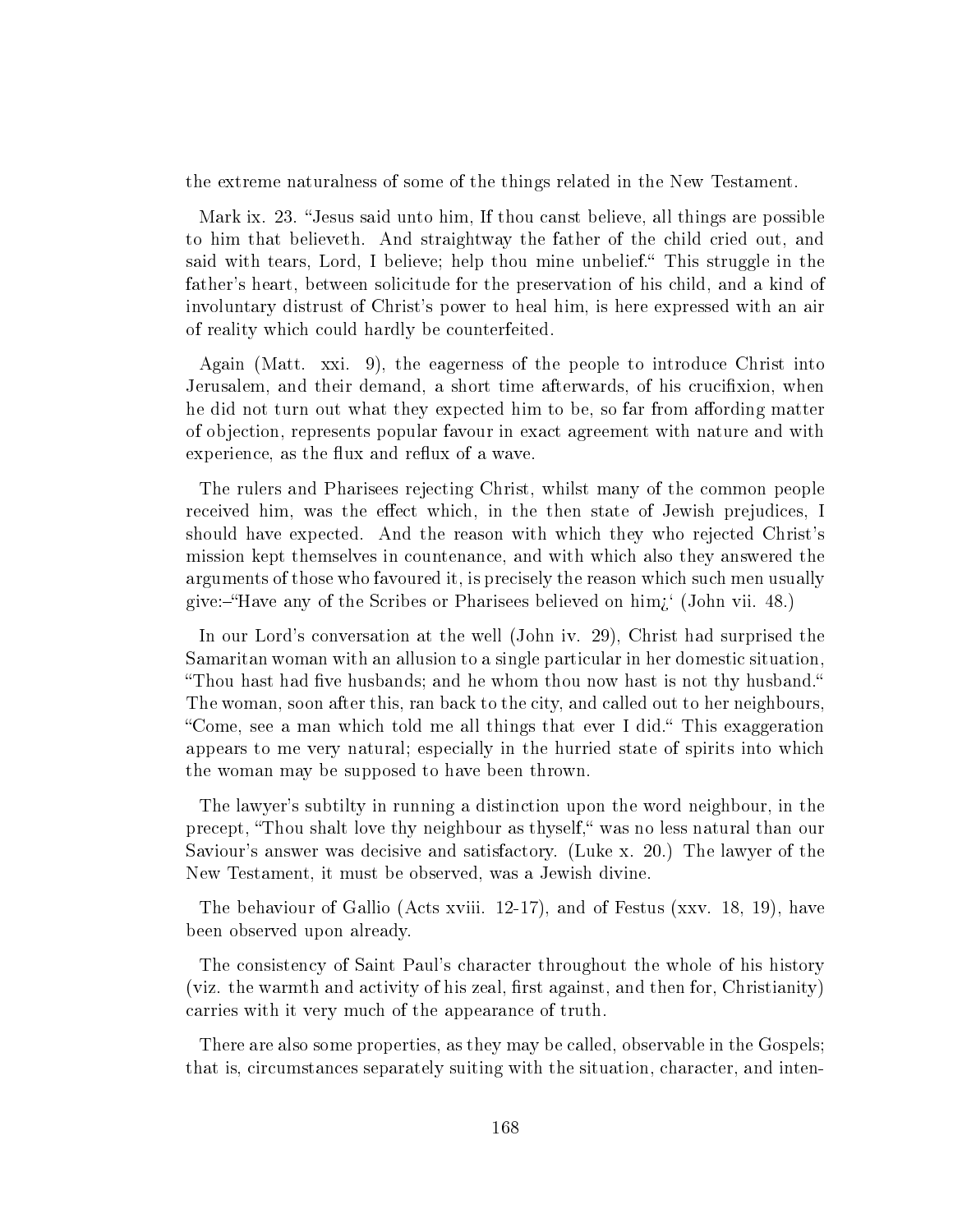tion of their respective authors.

Saint Matthew, who was an inhabitant of Galilee, and did not join Christ's society until some time after Christ had come into Galilee to preach, has given us very little of his history prior to that period. Saint John, who had been converted before, and who wrote to supply omissions in the other Gospels, relates some remarkable particulars which had taken place before Christ left Judea, to go into Galilee. (Hartley's Observations, vol. ii. p. 103.)

Saint Matthew (xv. 1) has recorded the cavil of the Pharisees against the disciples of Jesus, for eating "with unclean hands." Saint Mark has also (vii. 1) recorded the same transaction (taken probably from Saint Matthew), but with this addition: For the Pharisees, and all the Jews, except they wash their hands often, eat not, holding the tradition of the elders: and when they come from the market, except they wash, they eat not: and many other things there be which they have received to hold, as the washing of cups and pots, brazen vessels, and of tables." Now Saint Matthew was not only a Jew himself, but it is evident, from the whole structure of his Gospel, especially from his numerous references to the Old Testament, that he wrote for Jewish readers. The above explanation, therefore, in him, would have been unnatural, as not being wanted by the readers whom he addressed. But in Mark, who, whatever use he might make of Matthew's Gospel, intended his own narrative for a general circulation, and who himself travelled to distant countries in the service of the religion, it was properly added.

## CHAPTER IV.

# IDENTITY OF CHRIST'S CHARACTER.

THE argument expressed by this title I apply principally to the comparison of the first three Gospels with that of Saint John. It is known to every reader of Scripture that the passages of Christ's history preserved by Saint John are, except his passion and resurrection, for the most part different from those which are delivered by the other evangelists. And I think the ancient account of this difference to be the true one, viz., that Saint John wrote after the rest, and to supply what he thought omissions in their narratives, of which the principal were our Saviour's conferences with the Jews of Jerusalem, and his discourses to his apostles at his last supper. But what I observe in the comparison of these several accounts is, that, although actions and discourses are ascribed to Christ by Saint John in general different from what are given to him by the other evangelists, yet, under this diversity, there is a similitude of manner, which indicates that the actions and discourses proceeded from the same person. I should have laid little stress upon the repetition of actions substantially alike, or of discourses containing many of the same expressions, because that is a species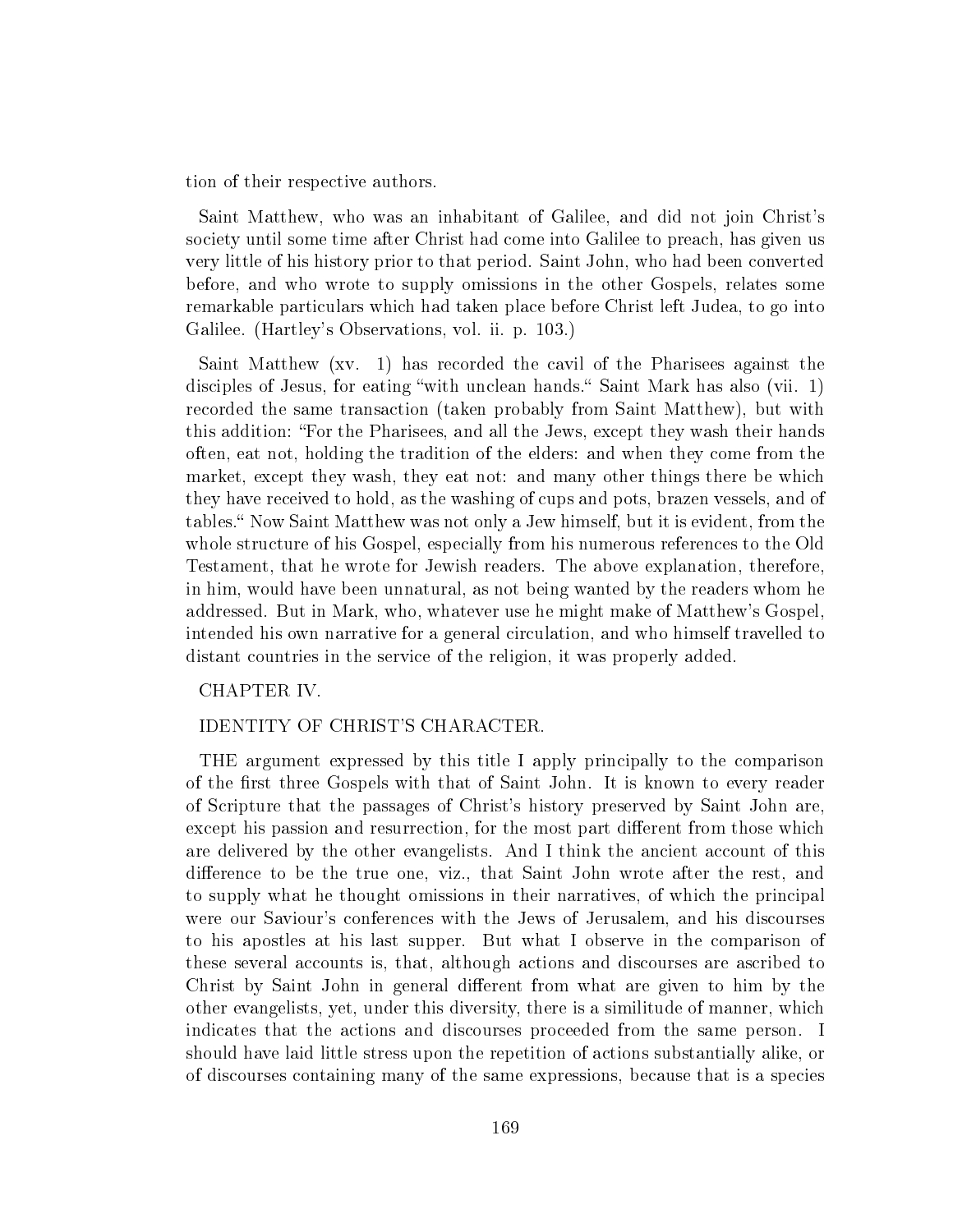of resemblance which would either belong to a true history, or might easily be imitate in a false one. Nor do I deny that a dramatic writer is able to sustain propriety and distinction of character through a great variety of separate incidents and situations. But the evangelists were not dramatic writers; nor possessed the talents of dramatic writers; nor will it, I believe, be suspected that they studied uniformity of character, or ever thought of any such thing in the person who was the subject of their histories. Such uniformity, if it exist, is on their part casual; and if there be, as I contend there is, a perceptible resemblance of manner, in passages, and between discourses, which are in themselves extremely distinct, and are delivered by historians writing without any imitation of, or reference to, one another, it affords a just presumption that these are what they profess to be, the actions and the discourses of the same real person; that the evangelists wrote from fact, and not from imagination.

The article in which I find this agreement most strong is in our Saviour's mode of teaching, and in that particular property of it which consists in his drawing of his doctrine from the occasion; or, which is nearly the same thing, raising reflections from the objects and incidents before him, or turning a particular discourse then passing into an opportunity of general instruction.

It will be my business to point out this manner in the first three evangelists; and then to inquire whether it do not appear also in several examples of Christ's discourses preserved by Saint John.

The reader will observe in the following quotations that the Italic letter contains the reflection; the common letter the incident or occasion from which it springs.

Matt. xii. 47–50. "Then they said unto him, Behold, thy mother and thy brethren stand without, desiring to speak with thee. But he answered and said unto him that told him, Who is my mother; and who are my brethren? And he stretched forth his hand towards his disciples, and said, Behold my mother and my brethren: for whosoever shall do the will of my Father which is in heaven, the same is my brother, and sister, and mother.

Matt. xvi. 5. "And when his disciples were come to the other side, they had forgotten to take bread; then Jesus said unto them, Take heed, and beware of the leaven of the Pharisees and of the Sadducees. And they reasoned among themselves, saying, It is because we have taken no bread.How is it that ye do not understand, that I speak it not to you concerning bread, that ye shall beware of the leaven of the Pharisees and of the Sadducees? Then understood they how that he bade them not beware of the leaven of bread, but of the DOCTRINE of the Pharisees and of the Sadducees.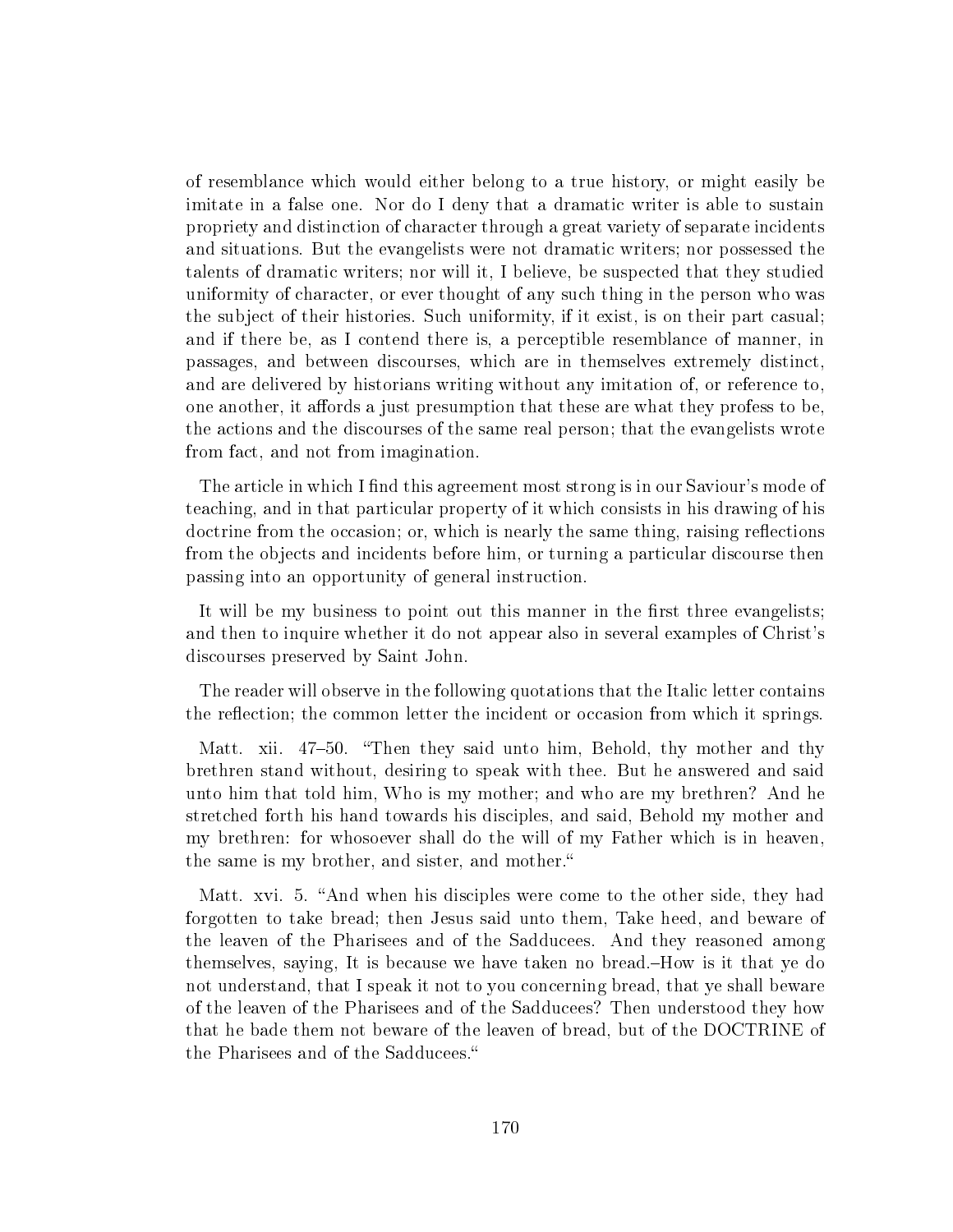Matt. xv. 1, 2; 10, 11;  $15-20$ . "Then came to Jesus scribes and Pharisees, which were of Jerusalem, saying, Why do thy disciples transgress the traditions of the elders? for they wash not their hands when they eat bread.—And he called the multitude, and said unto them, Hear and understand: Not that which goeth into the mouth defileth a man, but that which cometh out of the mouth, this defileth the man.-Then answered Peter, and said unto him, Declare unto us this parable. And Jesus said, Are ye also yet without understanding? Do ye not understand that whatsoever entereth in at the mouth goeth into the belly, and is cast out into the draught? but those things which proceed out of the mouth come forth from the heart, and they defile the man: for out of the heart proceed evil thoughts, murders, adulteries, fornications, thefts, false witness, blasphemies; these are the things which defile a man: BUT TO EAT WITH UNWASHEN HANDS DEFILETH NOT A MAN." Our Saviour, on this occasion, expatiates rather more at large than usual, and his discourse also is more divided; but the concluding sentence brings back the whole train of thought to the incident in the first verse, viz. the objurgatory question of the Pharisees, and renders it evident that the whole sprang from that circumstance.

Mark x. 13, 14, 15. "And they brought young children to him, that he should touch them; and his disciples rebuked those that brought them: but when Jesus saw it, he was much displeased, and said unto them, Suffer the little children to come unto me, and forbid them not; for of such is the kingdom of God: verily I say unto you, whosoever shall not receive the kingdom of God as a little child, he shall not enter therein.

Mark i. 16, 17. "Now as he walked by the sea of Galilee, he saw Simon and Andrew his brother casting a net into the sea, for they were fishers: and Jesus said unto them, Come ye after me, and I will make you fishers of men."

Luke xi. 27. "And it came to pass as he spake these things, a certain woman of the company lifted up her voice, and said unto him, Blessed is the womb that bare thee, and the paps which thou hast sucked: but he said, Yea, rather, blessed are they that hear the word of God and keep it.

Luke xiii.  $1-3$ . "There were present at that season some that told him of the Galileans, whose blood Pilate had mingled with their sacrifices; and Jesus answering said unto them, Suppose ye, that these Galileans were sinners above all the Galileans, because they suffered such things? I tell you, Nay: but, except ye repent, ye shall all likewise perish.

Luke xiv. 15. "And when one of them that sat at meat with him heard these things, he said unto him, Blessed is he that shall eat bread in the kingdom of God. Then said he unto him, A certain man made a great supper, and bade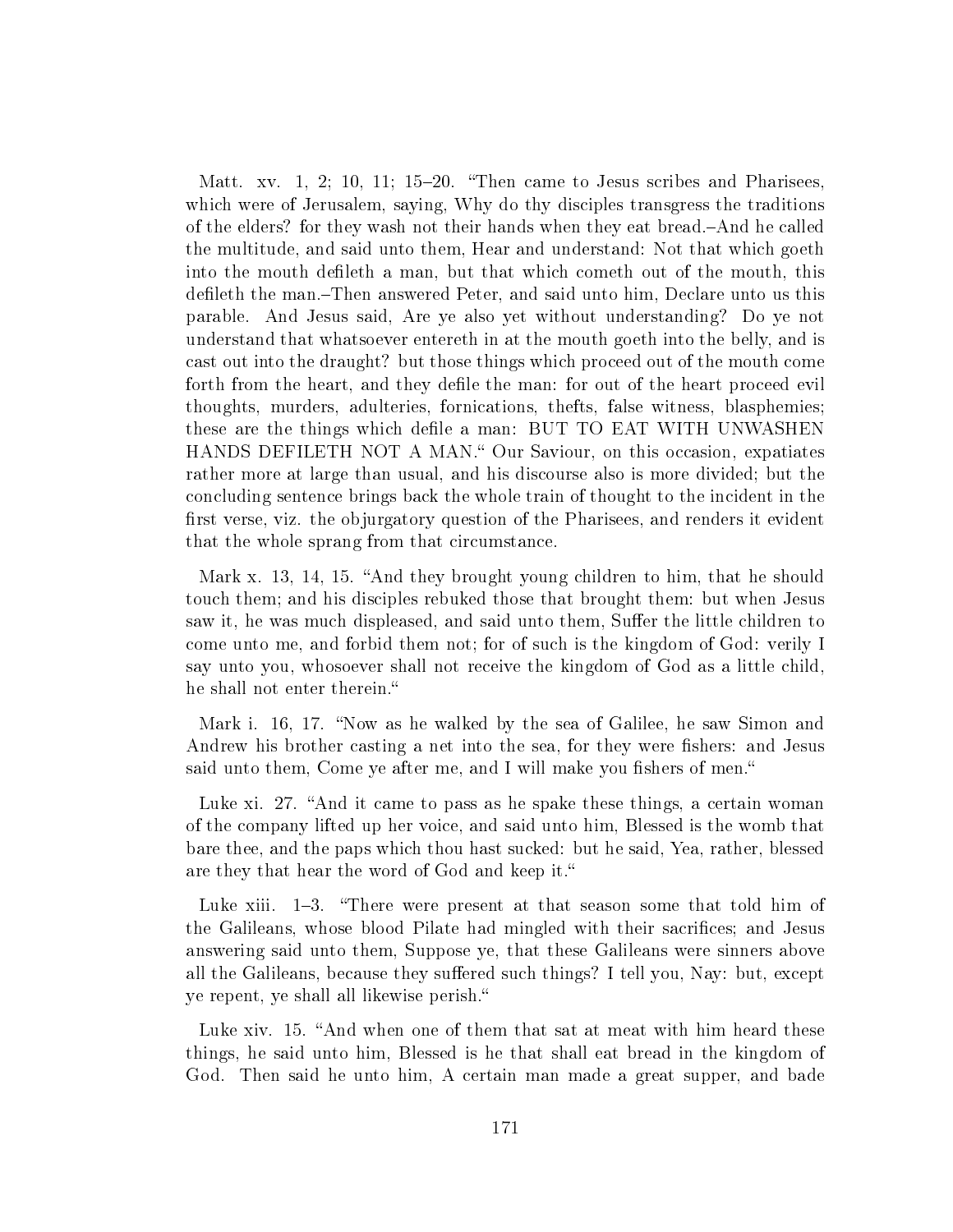many," &c. The parable is rather too long for insertion, but affords a striking instance of Christ's manner of raising a discourse from the occasion. Observe also in the same chapter two other examples of advice, drawn from the circumstances of the entertainment and the behaviour of the guests.

We will now see how this manner discovers itself in Saint John's history of Christ.

John vi. 25. "And when they had found him on the other side of the sea, they said unto him, Rabbi, when camest thou hither? Jesus answered them and said, Verily I say unto you, ye seek me not because ye saw the miracles, but because ye did eat of the loaves and were filled. Labour not for the meat which perisheth, but for that meat which endureth unto everlasting life, which the Son of man shall give unto you.

John iv. 12. "Art thou greater than our father Abraham, who gave us the well, and drank thereof himself, and his children, and his cattle? Jesus answered, and said unto her (the woman of Samaria), Whosoever drinketh of this water shall thirst again; but whosoever drinketh of the water that I shall give him, shall never thirst; but the water that I shall give him shall be in him a well of water, springing up into everlasting life."

John iv. 31. "In the mean while, his disciples prayed him, saying, Master, eat; but he said unto them, I have meat to eat that ye know not of. Therefore said the disciples one to another, Hath any man brought him aught to eat? Jesus saith unto them, My meat is to do the will of Him that sent me, and to finish his work."

John ix. 1–5. "And as Jesus passed by, he saw a man which was blind from his birth: and his disciples asked him, saying, Who did sin, this man or his parents, that he was born blind? Jesus answered, Neither hath this man sinned, nor his parents, but that the works of God should be made manifest in him. I must work the works of Him that sent me while it is day; the night cometh when no man can work. As long as I am in the world, I am the light of the world.

John ix. 35–40. "Jesus heard that they had cast him (the blind man above mentioned) out: and when he had found him, he said unto him, Dost thou believe on the Son of God? And he answered and said, Who is he, Lord, that I might believe on him? And Jesus said unto him, Thou hast both seen him, and it is he that talketh with thee. And he said, Lord, I believe; and he worshipped him. And Jesus said. For judgment I am come into this world, that they which see not might see; and that they which see might be made blind."

All that the reader has now to do, is to compare the series of examples taken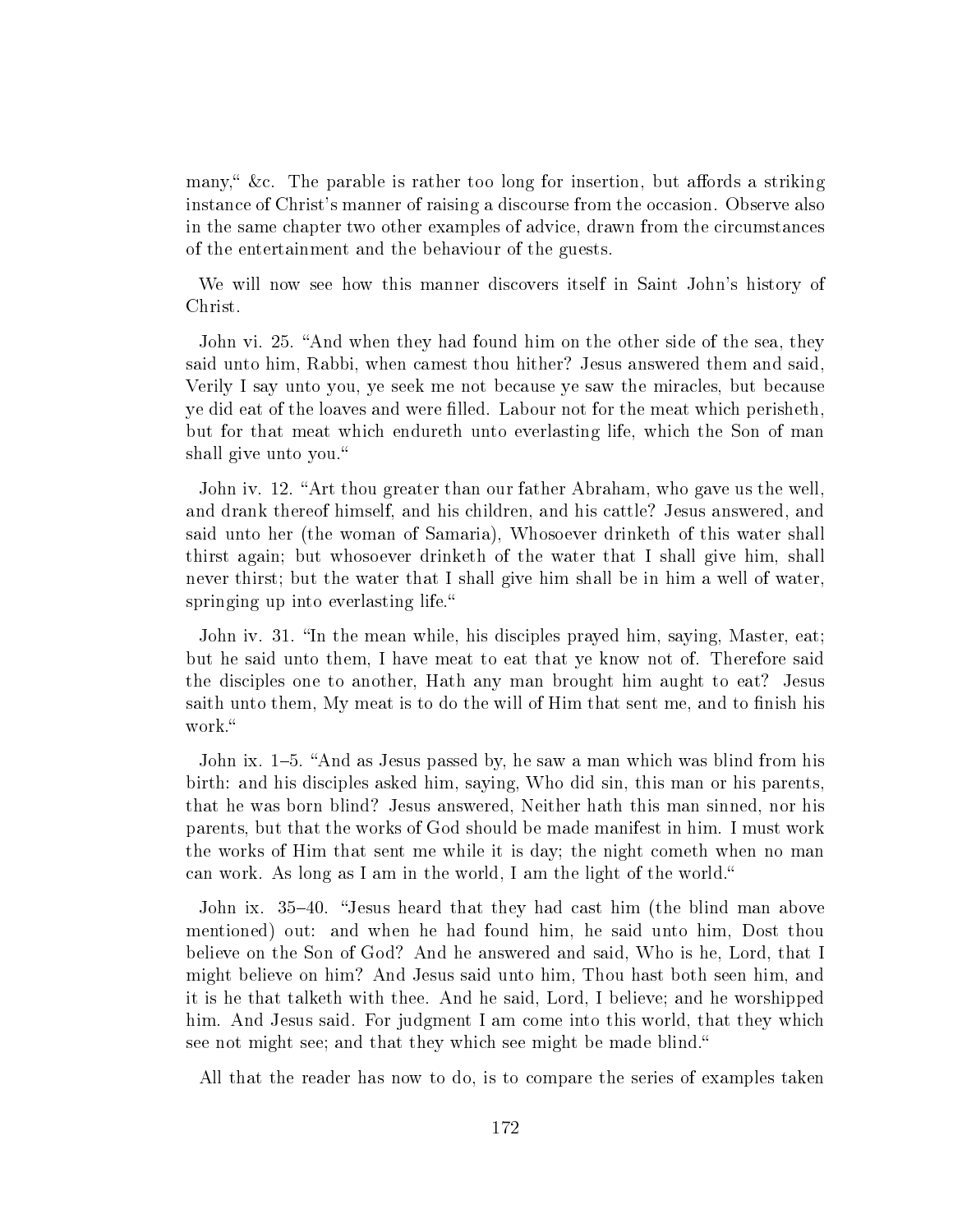from Saint John with the series of examples taken from the other evangelists, and to judge whether there be not a visible agreement of manner between them. In the above-quoted passages, the occasion is stated, as well as the reflection. They seem, therefore, the most proper for the purpose of our argument. A large, however, and curious collection has been made by different writers, (Newton on Daniel, p. 148, note a. Jottin, Dis., p. 218. Bishop Law's Life of Christ.) of instances in which it is extremely probable that Christ spoke in allusion to some object, or some occasion then before him, though the mention of the occasion, or of the object, be omitted in the history. I only observe that these instances are common to Saint John's Gospel with the other three.

I conclude this article by remarking, that nothing of this manner is perceptible in the speeches recorded in the Acts, or in any other but those which are attributed to Christ, and that, in truth, it was a very unlikely manner for a forger or fabulist to attempt; and a manner very difficult for any writer to execute, if he had to supply all the materials, both the incidents and the observations upon them, out of his own head. A forger or a fabulist would have made for Christ, discourses exhorting to virtue and dissuading from vice in general terms. It would never have entered into the thoughts of either, to have crowded together such a number of allusions to time, place, and other little circumstances, as occur, for instance, in the sermon on the mount, and which nothing but the actual presence of the objects could have suggested (See Bishop Law's Life of Christ).

II. There appears to me to exist an affinity between the history of Christ's placing a little child in the midst of his disciples, as related by the first three evangelists, (Matt. xviii. 1. Mark ix. 33. Luke ix. 46.) and the history of Christ's washing his disciples' feet, as given by Saint John. (Chap. xiii. 3.) In the stories themselves there is no resemblance. But the affinity which I would point out consists in these two articles: First, that both stories denote the emulation which prevailed amongst Christ's disciples, and his own care and desire to correct it; the moral of both is the same. Secondly, that both stories are specimens of the same manner of teaching, viz., by action; a mode of emblematic instruction extremely peculiar, and, in these passages, ascribed, we see, to our Saviour by the first three evangelists, and by Saint John, in instances totally unlike, and without the smallest suspicion of their borrowing from each other.

III. A singularity in Christ's language which runs through all the evangelists, and which is found in those discourses of Saint John that have nothing similar to them in the other Gospels, is the appellation of "the Son of man;" and it is in all the evangelists found under the peculiar circumstance of being applied by Christ to himself, but of never being used of him, or towards him, by any other person. It occurs seventeen times in Matthew's Gospel, twenty times in Mark's, twenty-one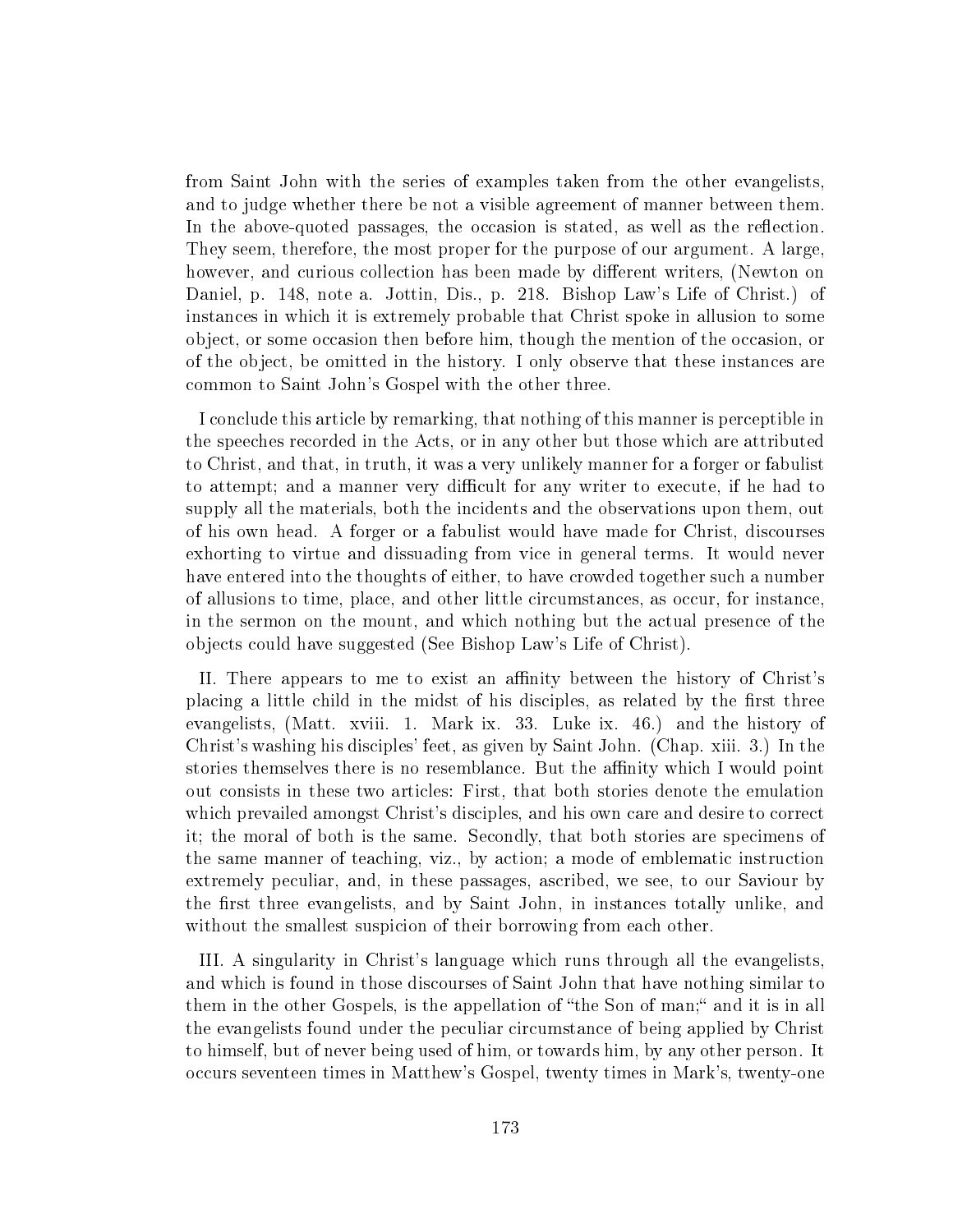times in Luke's and eleven times in John's, and always with this restriction.

IV. A point of agreement in the conduct of Christ, as represented by his different historians, is that of his withdrawing himself out of the way whenever the behaviour of the multitude indicated a disposition to tumult.

Matt. xiv. 22. "And straightway Jesus constrained his disciples to get into a ship, and to go before him unto the other side, while he sent the multitude away. And when he had sent the multitude away, he went up into a mountain apart to pray.

Luke v. 15, 16. "But so much the more went there a fame abroad of him, and great multitudes came together to hear, and to be healed by him of their infirmities; and he withdrew himself into the wilderness and prayed." With these quotations compare the following from Saint John: Chap. v. 13. "And he that was healed wist not who it was, for Jesus had conveyed himself away, a multitude being in that place."

Chap. vi. 15. When Jesus therefore perceived that they would come and take him by force, to make him a king, he departed again into a mountain himself alone.

In this last instance, Saint John gives the motive of Christ's conduct, which is left unexplained by the other evangelists, who have related the conduct itself.

V. Another, and a more singular circumstance in Christ's ministry, was the reserve which, for some time, and upon some occasions at least, he used in declaring his own character, and his leaving it to be collected from his works rather than his professions. Just reasons for this reserve have been assigned. (See Locke's Reasonableness of Christianity.) But it is not what one would have expected. We meet with it in Saint Matthew's Gospel (chap. xvi. 20): Then charged he his disciples that they should tell no man that he was Jesus the Christ." Again, and upon a different occasion, in Saint Mark's (chap. iii. 11): "And unclean spirits, when they saw him, fell down before him, and cried, saying, Thou art the Son of God: and he straitly charged them that they should not make him known. Another instance similar to this last is recorded by Saint Luke (chap. iv. 41). What we thus find in the three evangelists, appears also in a passage of Saint John (chap. x. 24, 25): "Then came the Jews round about him, and said unto him, How long dost thou make us to doubt: If thou be the Christ, tell us plainly." The occasion here was different from any of the rest; and it was indirect. We only discover Christ's conduct through the upbraidings of his adversaries. But all this strengthens the argument. I had rather at any time surprise a coincidence in some oblique allusion than read it in broad assertions.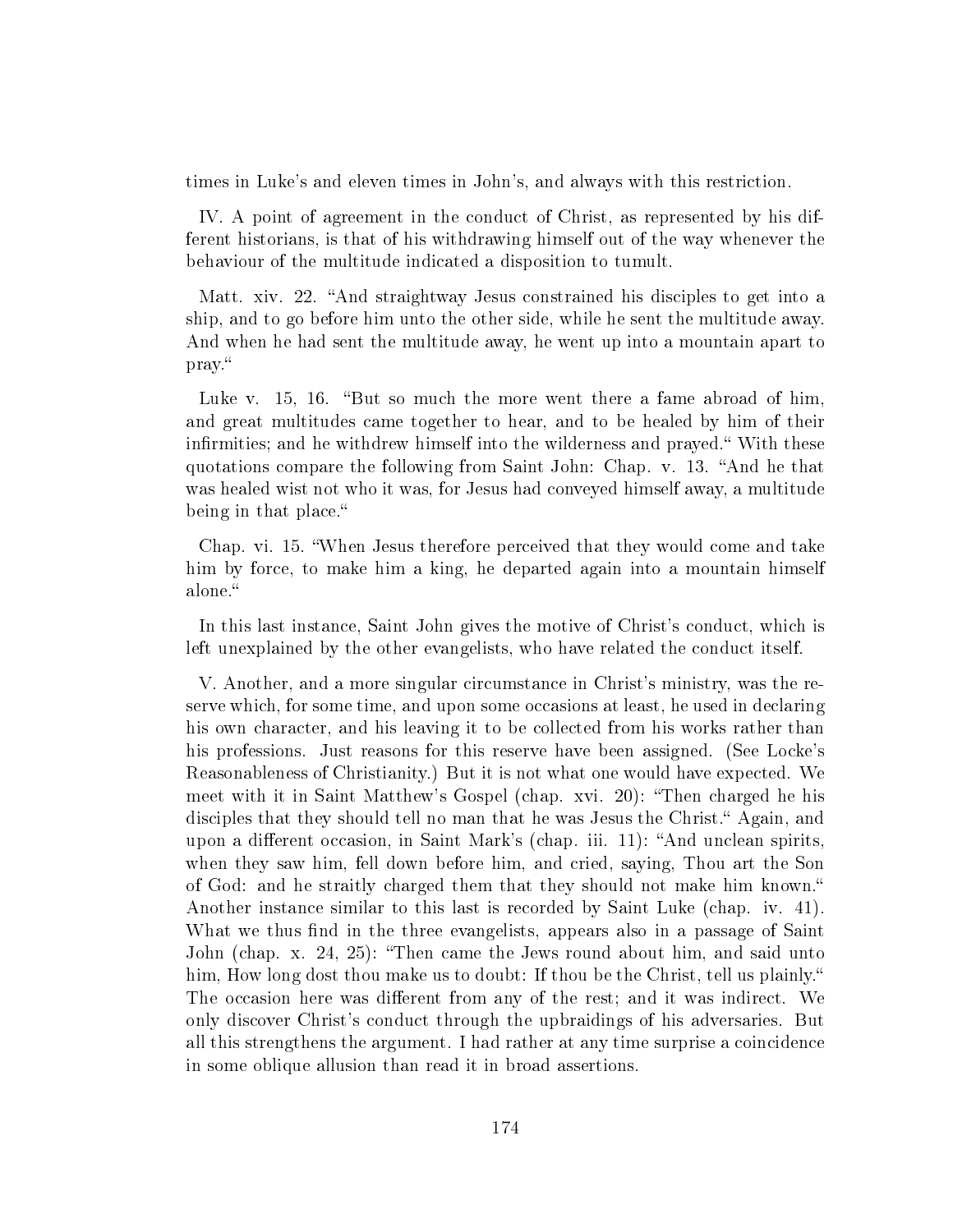VI. In our Lord's commerce with his disciples, one very observable particular is the difficulty which they found in understanding him when he spoke to them of the future part of his history, especially of what related to his passion or resurrection. This difficulty produced, as was natural, a wish in them to ask for further explanation: from which, however, they appear to have been sometimes kept back by the fear of giving offence. All these circumstances are distinctly noticed by Mark and Luke, upon the occasion of his informing them (probably for the first time) that the Son of man should be delivered into the hands of men. "They understood not," the evangelists tell us, "this saying, and it was hid from them, that they perceived it not; and they feared to ask him of that saying." Luke ix. 45; Mark ix. 32. In Saint John's Gospel we have, on a different occasion, and in a different instance, the same difficulty of apprehension, the same curiosity, and the same restraint:-"A little while and ye shall not see me; and again, a little while and ye shall see me, because I go to the Father. Then said some of his disciples among themselves, What is this that he saith unto us? A little while and ye shall not see me: and again, a little while and ye shall see me: and, Because I go to the Father? They said, therefore, What is this that he saith? A little while? We cannot tell what he saith. Now Jesus knew that they were desirous to ask him, and said unto them, " &c. John xvi. 16, et seq.

VII. The meekness of Christ during his last sufferings, which is conspicuous in the narratives of the first three evangelists, is preserved in that of Saint John under separate examples. The answer given by him, in Saint John, (Chap. xviii.  $20, 21.$ ) when the high priest asked him of his disciples and his doctrine; "I spake openly to the world: I ever taught in the synagogue, and in the temple, whither the Jews always resort; and in secret have I said nothing. Why askest thou me? ask them which heard me what I have said unto them," is very much of a piece with his reply to the armed party which seized him, as we read it in Saint Mark's Gospel, and in Saint Luke's: (Mark xiv. 48. Luke xxii. 52.) "Are you come out as against a thief, with swords and with staves to take me? I was daily with you in the temple teaching, and ye took me not." In both answers we discern the same tranquillity, the same reference to his public teaching. His mild expostulation with Pilate, on two several occasions, as related by Saint John, (Chap. xviii. 34; xix. 11.) is delivered with the same unruffled temper as that which conducted him through the last scene of his life, as described by his other evangelists. His answer, in Saint John's Gospel, to the officer who struck him with the palm of his hand, "If I have spoken evil, bear witness of the evil; but if well, why smitest thou me<sub>i</sub>. (Chap. xviii. 23.) was such an answer as might have been looked for from the person who, as he proceeded to the place of execution, bid his companions (as we are told by Saint Luke; Chap. xxiii. 28.) weep not for him, but for themselves, their posterity, and their country; and who, whilst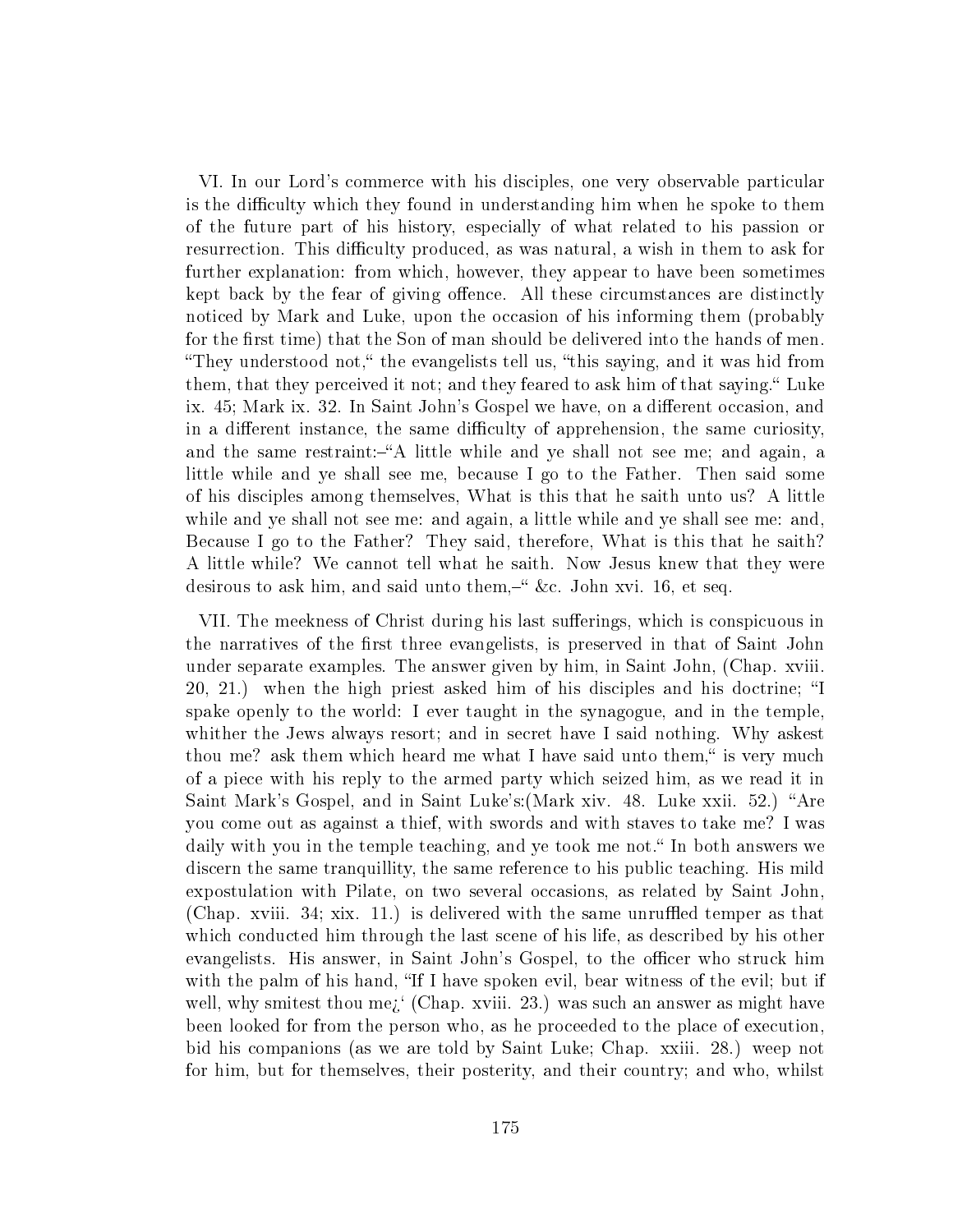he was suspended upon the cross, prayed for his murderers, "for they know not," said he, "what they do." The urgency also of his judges and his prosecutors to extort from him a defence to the accusation, and his unwillingness to make any (which was a peculiar circumstance), appears in Saint John's account, as well as in that of the other evangelists. (See John xix. 9. Matt. xxvii. 14. Luke xxiii. 9.)

There are, moreover, two other correspondencies between Saint John's history of the transaction and theirs, of a kind somewhat different from those which we have been now mentioning.

The first three evangelists record what is called our Saviour's agony, i.e. his devotion in the garden immediately before he was apprehended; in which narrative they all make him pray "that the cup might pass from him." This is the particular metaphor which they all ascribe to him. Saint Matthew adds, "O, my Father, if this cup may not pass away from me, except I drink it, thy will be done. (Chap, xxvi. 42.) Now Saint John does not give the scene in the garden: but when Jesus was seized, and some resistance was attempted to be made by Peter, Jesus, according to his account, checked the attempt, with this reply: "Put up thy sword into the sheath; the cup which my Father hath given me, shall I not drink it; (Chap. xviii. 11.) This is something more than consistency—it is coincidence; because it is extremely natural that Jesus, who, before he was apprehended, had been praying his Father that "that cup might pass from him," yet with such a pious retraction of his request as to have added, "If this cup may not pass from me, thy will be done;" it was natural, I say, for the same person, when he actually was apprehended, to express the resignation to which he had already made up his thoughts, and to express it in the form of speech which he had before used, "The cup which my Father hath given me, shall I not drink it $\ddot{\iota}$ ." This is a coincidence between writers in whose narratives there is no imitation, but great diversity.

A second similar correspondency is the following: Matthew and Mark make the charge upon which our Lord was condemned to be a threat of destroying the temple; We heard him say, I will destroy this temple made with hands, and within three days I will build another made without hands:" (Mark xiv. 58.) but they neither of them inform us upon what circumstance this calumny was founded. Saint John, in the early part of the history, (Chap. ii. 19.) supplies us with this information; for he relates, that on our Lord's first journey to Jerusalem, when the Jews asked him What sign showest thou unto us, seeing that thou doest these things? He answered, Destroy this temple, and in three days I will raise it up." This agreement could hardly arise from anything but the truth of the case. From any care or design in Saint John to make his narrative tally with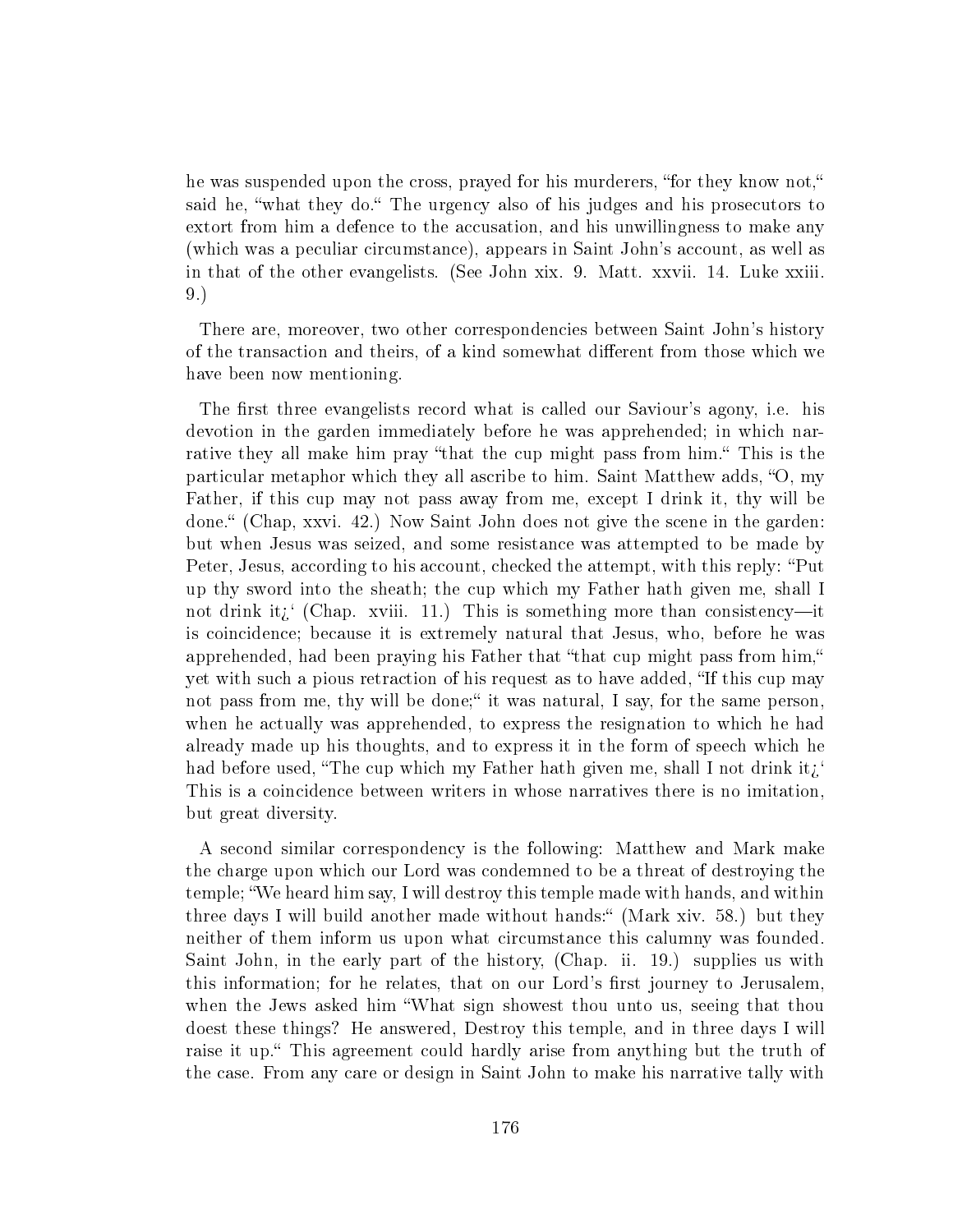the narratives of other evangelists, it certainly did not arise, for no such design appears, but the absence of it.

A strong and more general instance of agreement is the following.—The first three evangelists have related the appointment of the twelve apostles; (Matt. x. 1. Mark iii. 14. Luke vi. 12.) and have given a catalogue of their names in form. John, without ever mentioning the appointment, or giving the catalogue, supposes, throughout his whole narrative, Christ to be accompanied by a select party of disciples; the number of these to be twelve; (Chap. vi. 70.) and whenever he happens to notice any one as of that number, (Chap. xx, 24; vi. 71.) it is one included in the catalogue of the other evangelists: and the names principally occurring in the course of his history of Christ are the names extant in their list. This last agreement, which is of considerable moment, runs through every Gospel, and through every chapter of each. All this bespeaks reality.

# CHAPTER V.

### ORIGINALITY OF OUR SAVIOUR'S CHARACTER.

The Jews, whether right or wrong, had understood their prophecies to foretell the advent of a person who by some supernatural assistance should advance their nation to independence, and to a supreme degree of splendour and prosperity. This was the reigning opinion and expectation of the times. Now, had Jesus been an enthusiast, it is probable that his enthusiasm would have fallen in with the popular delusion, and that, while he gave himself out to be the person intended by these predictions, he would have assumed the character to which they were universally supposed to relate.

Had he been an impostor, it was his business to have flattered the prevailing hopes, because these hopes were to be the instruments of his attraction and success.

But what is better than conjectures is the fact, that all the pretended Messiahs actually did so. We learn from Josephus that there were many of these. Some of them, it is probable, might be impostors, who thought that an advantage was to be taken of the state of public opinion. Others, perhaps, were enthusiasts, whose imagination had been drawn to this particular object by the language and sentiments which prevailed around them. But whether impostors or enthusiasts, they concurred in producing themselves in the character which their countrymen looked for, that is to say, as the restorers and deliverers of the nation, in that sense in which restoration and deliverance were expected by the Jews.

Why therefore Jesus, if he was, like them, either an enthusiast or impostor, did not pursue the same conduct as they did, in framing his character and pretensions,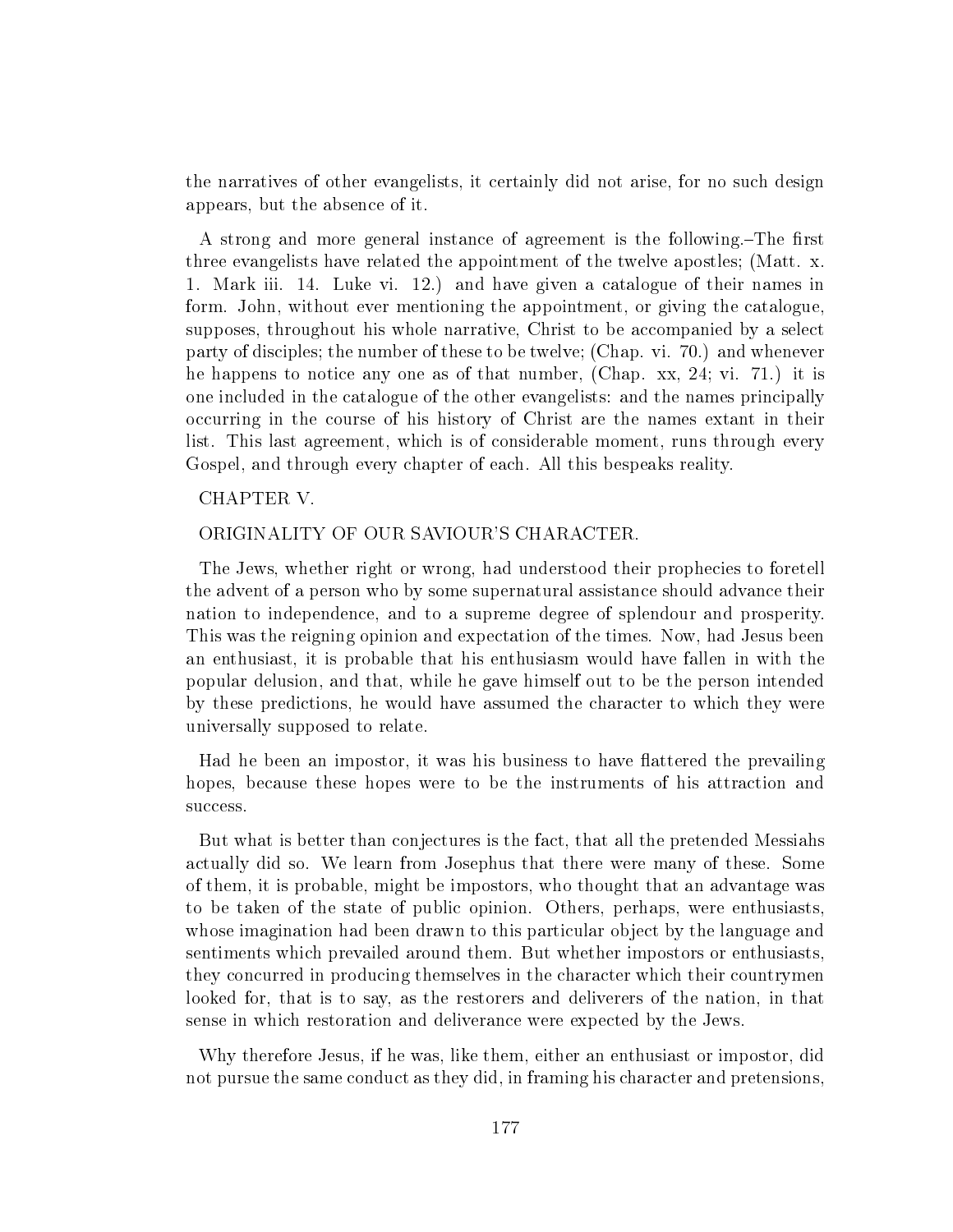it will be found difficult to explain. A mission, the operation and benefit of which was to take place in another life, was a thing unthought of as the subject of these prophecies. That Jesus, coming to them as their Messiah, should come under a character totally different from that in which they expected him; should deviate from the general persuasion, and deviate into pretensions absolutely singular and original-appears to be inconsistent with the imputation of enthusiasm or imposture, both which by their nature I should expect would, and both which, throughout the experience which this very subject furnishes, in fact, have followed the opinions that obtained at the time.

If it be said that Jesus, having tried the other plan, turned at length to this; I answer, that the thing is said without evidence; against evidence; that it was competent to the rest to have done the same, yet that nothing of this sort was thought of by any.

# CHAPTER VI.

One argument which has been much relied upon (but not more than its just weight deserves) is the conformity of the facts occasionally mentioned or referred to in Scripture with the state of things in those times, as represented by foreign and independent accounts; which conformity proves, that the writers of the New Testament possessed a species of local knowledge which could belong only to an inhabitant of that country and to one living in that age. This argument, if well made out by examples, is very little short of proving the absolute genuineness of the writings. It carries them up to the age of the reputed authors, to an age in which it must have been difficult to impose upon the Christian public forgeries in the names of those authors, and in which there is no evidence that any forgeries were attempted. It proves, at least, that the books, whoever were the authors of them, were composed by persons living in the time and country in which these things were transacted; and consequently capable, by their situation, of being well informed of the facts which they relate. And the argument is stronger when applied to the New Testament, than it is in the case of almost any other writings, by reason of the mixed nature of the allusions which this book contains. The scene of action is not confined to a single country, but displayed in the greatest cities of the Roman empire. Allusions are made to the manners and principles of the Greeks, the Romans, and the Jews. This variety renders a forgery proportionably more difficult, especially to writers of a posterior age. A Greek or Roman Christian who lived in the second or third century would have been wanting in Jewish literature; a Jewish convert in those ages would have been equally deficient in the knowledge of Greece and Rome. (Michaelis's Introduction to the New Testament [Marsh's translation], c. ii. sect. xi.)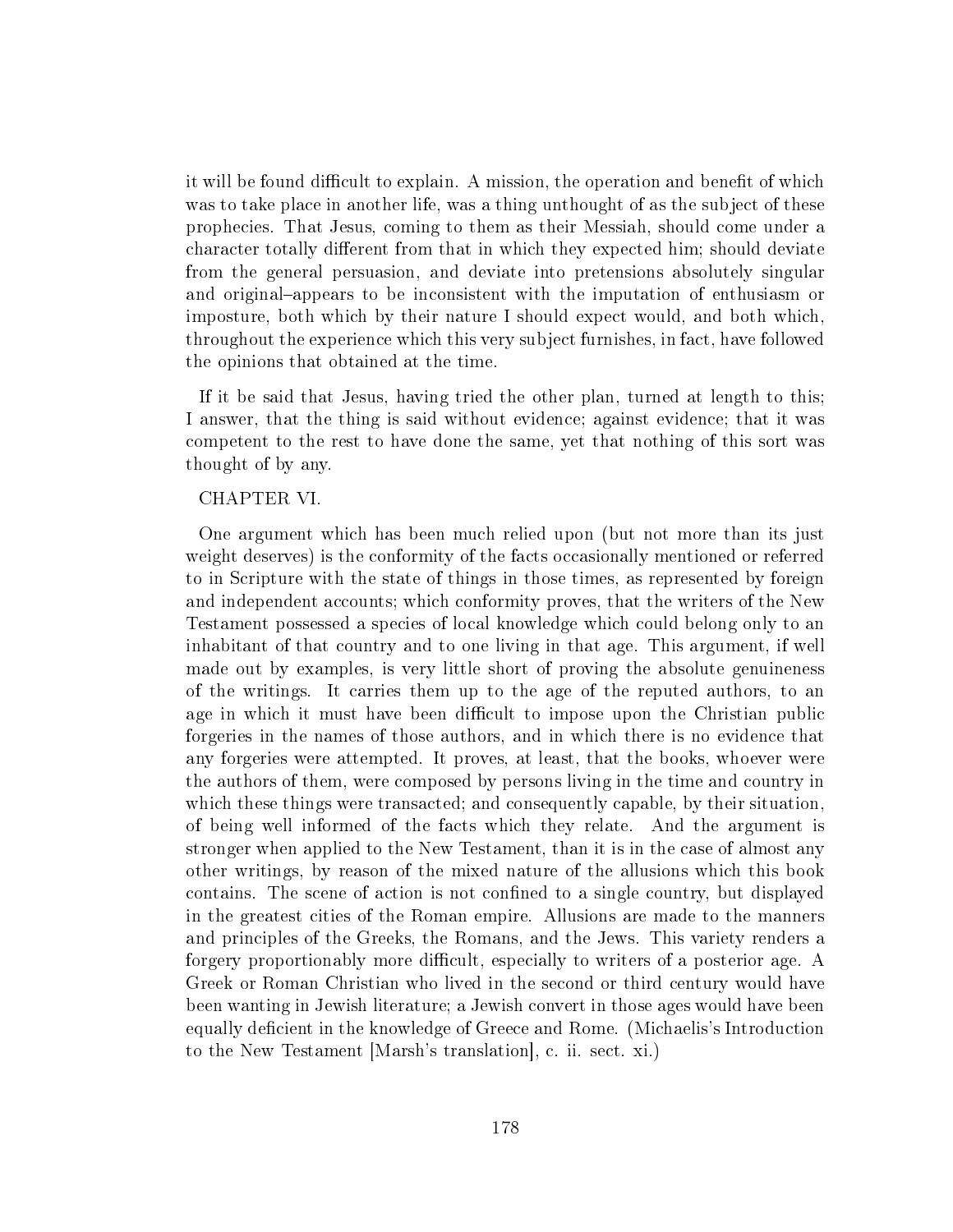This, however, is an argument which depends entirely upon an induction of particulars; and as, consequently, it carries with it little force without a view of the instances upon which it is built, I have to request the reader's attention to a detail of examples, distinctly and articulately proposed. In collecting these examples I have done no more than epitomise the first volume of the first part of Dr. Lardner's Credibility of the Gospel History. And I have brought the argument within its present compass, first, by passing over some of his sections in which the accordancy appeared to me less certain, or upon subjects not sufficiently appropriate or circumstantial; secondly, by contracting every section into the fewest words possible, contenting myself for the most part with a mere apposition of passages; and, thirdly, by omitting many disquisitions, which, though learned and accurate, are not absolutely necessary to the understanding or verification of the argument.

The writer principally made use of in the inquiry is Josephus. Josephus was born at Jerusalem four years after Christ's ascension. He wrote his history of the Jewish war some time after the destruction of Jerusalem, which happened in the year of our Lord LXX, that is, thirty-seven years after the ascension; and his history of the Jews he finished in the year xciii, that is, sixty years after the ascension. At the head of each article I have referred, by figures included in brackets, to the page of Dr. Lardner's volume where the section from which the abridgment is made begins. The edition used is that of 1741.

I. [p. 14.] Matt. ii. 22. When he (Joseph) heard that Archclaus did reign in Judea in the room of his father Herod, he was afraid to go thither: notwithstanding, being warned of God in a dream, he turned aside into the parts of Galilee.

II. In this passage it is asserted that Archclaus succeeded Herod in Judea; and it is implied that his power did not extend to Galilee. Now we learn from Josephus that Herod the Great, whose dominion included all the land of Israel, appointed Archelaus his successor in Judea, and assigned the rest of his dominions to other sons; and that this disposition was ratified, as to the main parts of it, by the Roman emperor (Ant. lib. xvi. c. 8, sect. 1.).

Saint Matthew says that Archclaus reigned, was king, in Judea. Agreeably to this, we are informed by Josephus, not only that Herod appointed Archclaus his successor in Judea, but that he also appointed him with the title of King; and the Greek verb basileuei, which the evangelist uses to denote the government and rank of Archclaus, is used likewise by Josephus (De Bell. lib. i. c. 3,3, sect. 7.).

The cruelty of Archelaus's character, which is not obscurely intimated by the evangelist, agrees with divers particulars in his history preserved by Josephus: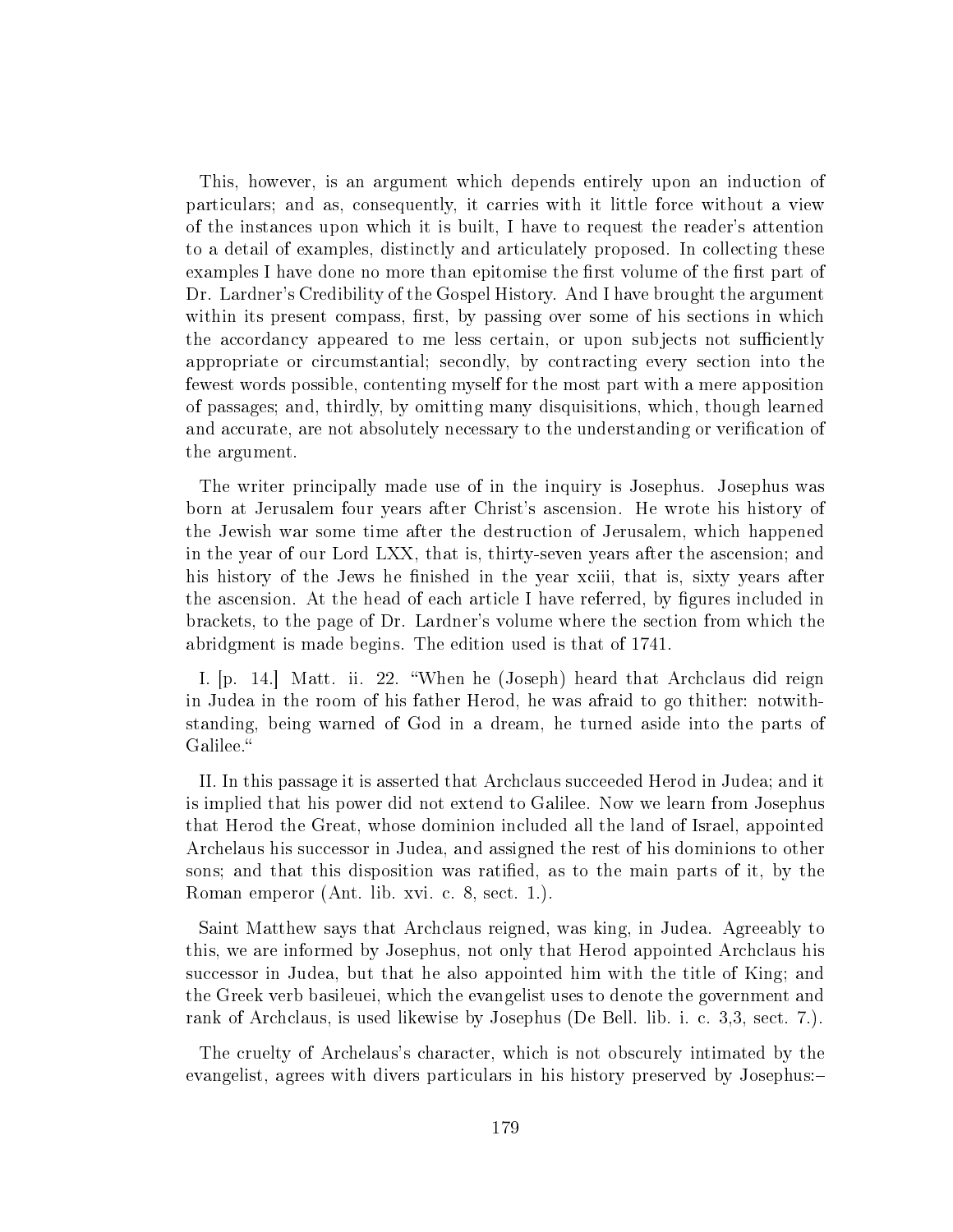In the tenth year of his government, the chief of the Jews and Samaritans, not being able to endure his cruelty and tyranny, presented complaints against him to Caesar."  $(Ant, lib. xii. 13, sect. 1.)$ 

II. p. 19. Luke iii. 1. "In the fifteenth year of the reign of Tiberius Caesar-Herod being tetrarch of Galilee, and his brother Philip tetrarch of Iturea, and of the region of Trachonitis-the word of God came unto John."

By the will of Herod the Great, and the decree of Augustus thereupon, his two sons were appointed, one (Herod Antipus) tetrarch of Galilee and Peraea, and the other (Philip) tetrarch of Trachonitis and the neighbouring countries. (Ant. lib. xvii. c. 8, sect. 1.) We have, therefore, these two persons in the situations in which Saint Luke places them; and also, that they were in these situations in the fteenth year of Tiberius; in other words, that they continued in possession of their territories and titles until that time, and afterwards, appears from a passage of Josephus, which relates of Herod, that he was removed by Caligula, the successor of Tiberius; (Ant. lib. xviii. c. 8, sect. 2.) and of Philip, that he died in the twentieth year of Tiberius, when he had governed Trachonitis and Batanea and Gaulanitis thirty-seven years. (Ant. lib. xviii. c. 5, sect. 6.)

III. [p. 20.] Mark vi. 17. "Herod had sent forth, and laid hold upon John, and bound him in prison, for Heredias' sake, his brother Philip's wife: for he had married her." (See also Matt. xiv.  $1-13$ ; Luke iii. 19.)

With this compare Joseph. Antiq. 1. xviii. c. 6, sect. 1:- $H$ e (Herod the tetrareh) made a visit to Herod his brother.-Here, failing in love with Herodias. the wife of the said Herod, he ventured to make her proposals of marriage.<sup>\*\*</sup>

### xxxxxxxxxxxx

\* The affinity of the two accounts is unquestionable; but there is a difference in the name of Herodias's first husband, which in the evangelist is Philip; in Josephus, Herod. The difficulty, however, will not appear considerable when we recollect how common it was in those times for the same persons to bear two names. "Simon, which is called Peter; Lebbeus, whose surname is Thaddeus; Thomas, which is called Didymus; Simeon, who was called Niger; Saul, who was also called Paul. The solution is rendered likewise easier in the present case by the consideration that Herod the Great had children by seven or eight wives; that Josephus mentions three of his sons under the name of Herod; that it is nevertheless highly probable that the brothers bore some additional name by which they were distinguished from one another. Lardner, vol. ii. p. 897. xxxxxxxxxxxx

Again, Mark vi. 22. "And when the daughter of the said Herodias came in and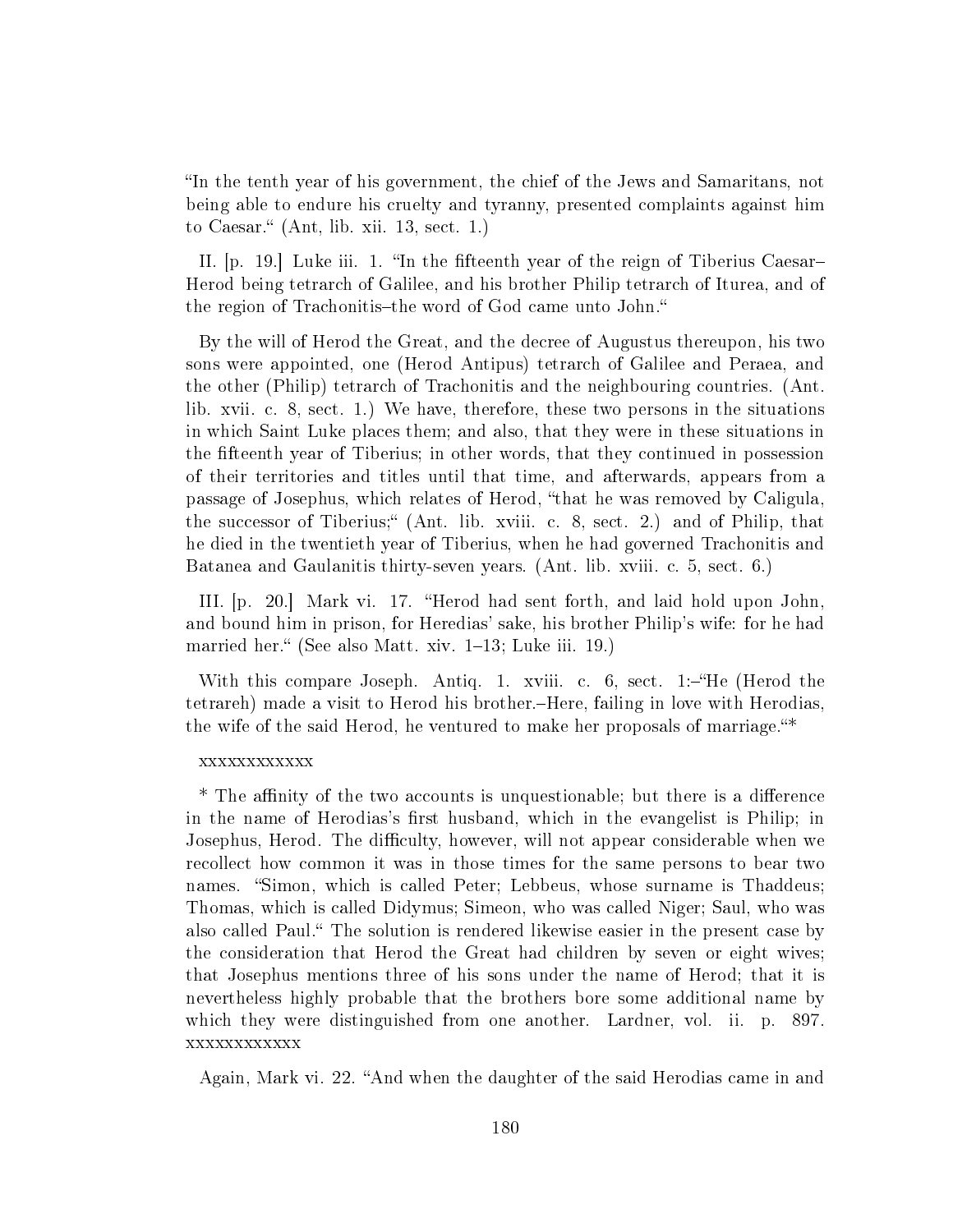danced.

With this also compare Joseph. Antiq. 1. xviii. c. 6, sect. 4. "Herodias was married to Herod, son of Herod the Great. They had a daughter, whose name was Salome; after whose birth Herodias, in utter violation of the laws of her country, left her husband, then living, and married Herod the tetrarch of Galilee, her husband's brother by the father's side.

IV. [p. 29.] Acts xii. 1. "Now, about that time, Herod the king stretched forth his hands, to vex certain of the church.

In the conclusion of the same chapter, Herod's death is represented to have taken place soon after this persecution. The accuracy of our historian, or, rather, the unmeditated coincidence which truth of its own accord produces, is in this instance remarkable. There was no portion of time for thirty years before, nor ever afterwards, in which there was a king at Jerusalem, a person exercising that authority in Judea, or to whom that title could be applied, except the last three years of this Herod's life, within which period the transaction recorded in the Acts is stated to have taken place. This prince was the grandson of Herod the Great. In the Acts he appears under his family-name of Herod; by Josephus he was called Agrippa. For proof that he was a king, properly so called, we have the testimony of Josephus, in full and direct terms:-"Sending for him to his palace, Caligula put a crown upon his head, and appointed him king of the tetrarchie of Philip, intending also to give him the tetrarchie of Lysanias. (Antiq. xviii. c. 7, sect. 10.) And that Judea was at last, but not until the last, included in his dominions, appears by a subsequent passage of the same Josephus, wherein he tells us that Claudius, by a decree, confirmed to Agrippa the dominion which Caligula had given him; adding also Judea and Samaria, in the utmost extent, as possessed by his grandfather Herod (Antiq. xix. c. 5, sect. 1.).

V. [p. 32.] Acts xii. 19–23. "And he (Herod) went down from Judea to Cesarea. and there abode. And on a set day Herod, arrayed in royal apparel, sat upon his throne, and made an oration unto them: and the people gave a shout, saying, It is the voice of a god, and not of a man; and immediately the angel of the Lord smote him, because he gave not God the glory: and he was eaten of worms, and gave up the ghost.

Joseph. Antiq. lib. xix. c. 8, sect. 2. "He went to the city of Cesarea. Here he celebrated shows in honour of Caesar. On the second day of the shows, early in the morning, he came into the theatre, dressed in a robe of silver, of most curious workmanship. The rays of the rising sun, reflected from such a splendid garb, gave him a majestic and awful appearance. They called him a god; and intreated him to be propitious to them, saying, Hitherto we have respected you as a man;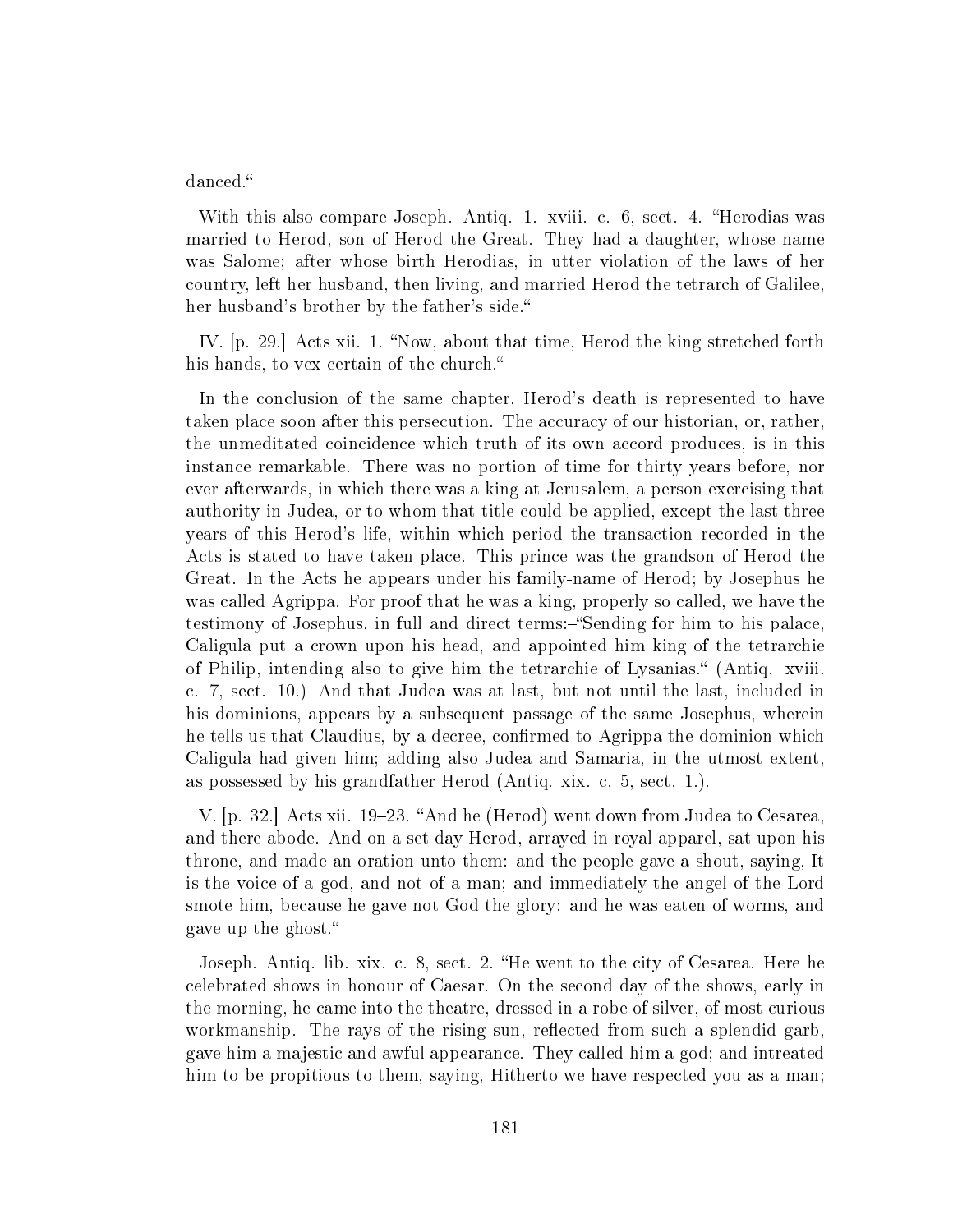but now we acknowledge you to be more than mortal. The king neither reproved these persons, nor rejected the impious flattery. Immediately after this he was seized with pains in his bowels, extremely violent at the very first. He was carried therefore with all haste to his palace. These pains continually tormenting him, he expired in five days' time."

The reader will perceive the accordancy of these accounts in various particulars. The place (Cesarea), the set day, the gorgeous dress, the acclamations of the assembly, the peculiar turn of the flattery, the reception of it, the sudden and critical incursion of the disease, are circumstances noticed in both narratives. The worms mentioned by Saint Luke are not remarked by Josephus; but the appearance of these is a symptom not unusually, I believe, attending the disease which Josephus describes, viz., violent affections of the bowels.

VI. [p. 41.] Acts xxiv. 24. "And after certain days, when Felix came with his wife Drusilla, which was a Jewess, he sent for Paul.

Joseph. Antiq. lib. xx. c. 6, sect. 1, 2. "Agrippa gave his sister Drusilla in marriage to Azizus, king of the Emesenes, when he had consented to be circumcised. But this marriage of Drusilla with Azizus was dissolved in a short time after, in this manner:-When Felix was procurator of Judea, having had a sight of her. he was mightily taken with her.–She was induced to transgress the laws of her country, and marry Felix.

Here the public station of Felix, the name of his wife, and the singular circumstance of her religion, all appear in perfect conformity with the evangelist.

VII. [p. 46.] Acts xxv. 13. "And after certain days king Agrippa and Berenice came to Cesarea to salute Festus." By this passage we are in effect told that Agrippa was a king, but not of Judea; for he came to salute Festus, who at this time administered the government of that country at Cesarea.

Now, how does the history of the age correspond with this account? The Agrippa here spoken of was the son of Herod Agrippa, mentioned in the last article; but that he did not succeed to his father's kingdom, nor ever recovered Judea, which had been a part of it, we learn by the information of Josephus, who relates of him that when his father was dead Claudius intended at first to have put him immediately in possession of his father's dominions; but that, Agrippa being then but seventeen years of age, the emperor was persuaded to alter his mind, and appointed Cuspius Fadus prefect of Judea and the whole kingdom; (Antiq. xi. c. 9 ad fin.) which Fadus was succeeded by Tiberius Alexander, Cumanus, Felix, Festus. (Antiq. xx. de Bell. lib. ii.) But that, though disappointed of his father's kingdom, in which was included Judea, he was, nevertheless, rightly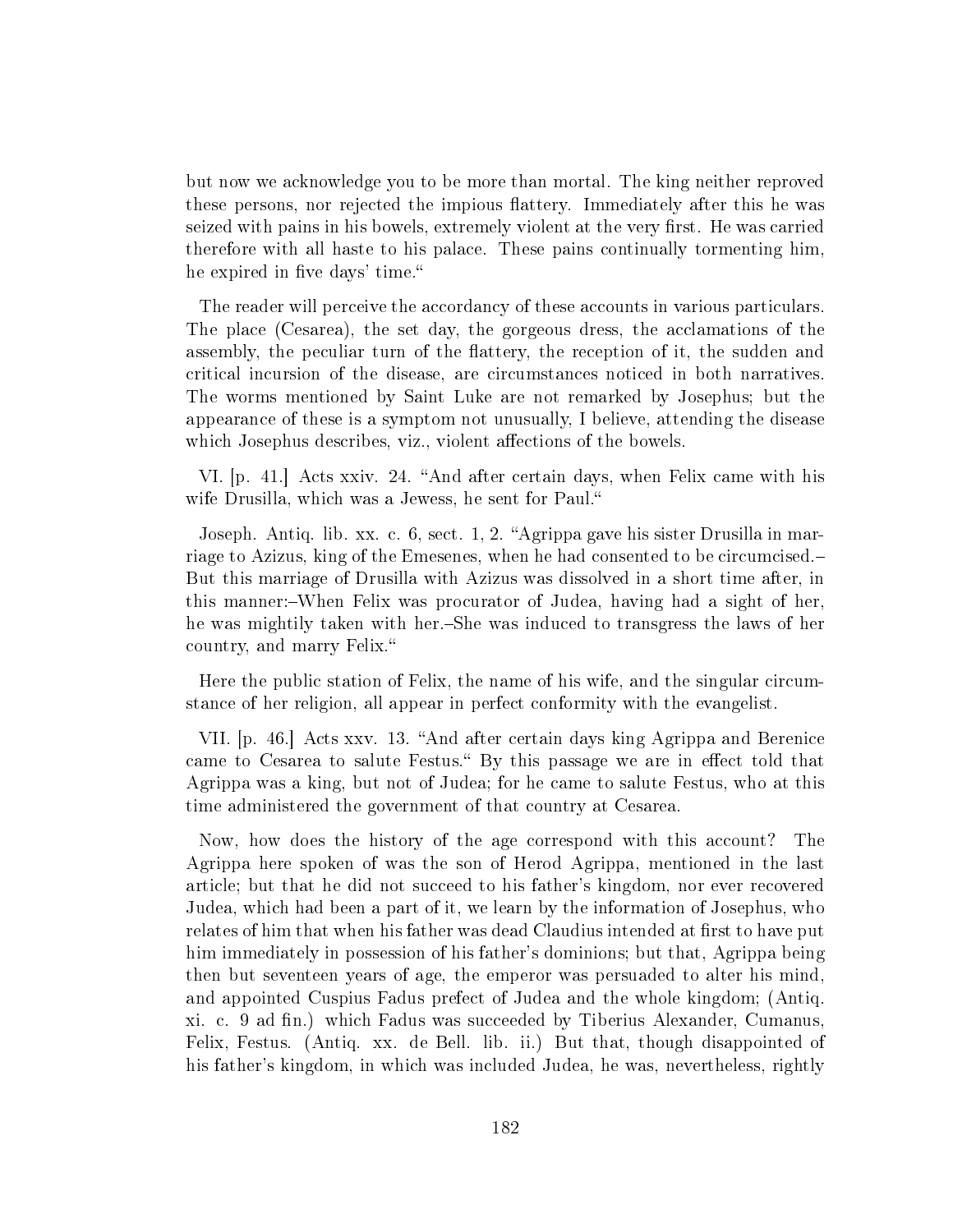styled King Agrippa, and that he was in possession of considerable territories, bordering upon Judea, we gather from the same authority: for, after several successive donations of country, Claudius, at the same time that he sent Felix to be procurator of Judea, promoted Agrippa from Chalcis to a greater kingdom, giving to him the tetrarchie which had been Philip's; and he added, moreover, the kingdom of Lysanias, and the province that had belonged to Varus. (De Bell. lib. li. c.  $12$  ad fin.)

Saint Paul addresses this person as a Jew: "King Agrippa, believest thou the prophets? I know that thou believest." As the son of Herod Agrippa, who is described by Josephus to have been a zealous Jew, it is reasonable to suppose that he maintained the same profession. But what is more material to remark, because it is more close and circumstantial, is, that Saint Luke, speaking of the father (Acts xii.  $1-3$ ), calls him Herod the, king, and gives an example of the exercise of his authority at Jerusalem: speaking of the son (xxv. 13), he calls him king, but not of Judea; which distinction agrees correctly with the history.

VIII. [p. 51.] Acts xiii. 6. "And when they had gone through the isle (Cyprus) to Paphos, they found a certain sorcerer, a false prophet, a Jew, whose name was Bar-jesus, which was with the deputy of the country, Sergius Paulus, a prudent man."

The word which is here translated deputy, signifies and upon this word our observation is founded. The provinces of the Roman empire were of two kinds; those belonging the emperor, in which the governor was called proprietor; those belonging to the senate, in which the governor was proconsul. And this was a regular distinction. Now it appears from Dio Cassius, (Lib. liv. ad A. U. 732.) that the province of Cyprus, which, in original distribution, was assigned to the emperor, had transferred to the senate, in exchange for some others; and after this exchange, the appropriate title of the Roman was proconsul.

Ib. xviii. 12. [p. 55.] "And when Gallio was deputy (proconsul) of Achaia."

The propriety of the title "proconsul" is in this still more critical. For the province of Achaia, after passing from the senate to the emperor, had been restored again by the emperor Claudius to the senate (and consequently its government had become proconsular) only six or seven years before the time in which this transaction is said to have taken place. (Suet. in Claud. c. xxv. Dio, lib. lxi.) And what confines with strictness the appellation to the time is, that Achaia under the following reign ceased to be a Roman province at all.

IX. [p. 152.] It appears, as well from the general constitution of a Roman province, as from what Josephus delivers concerning the state of Judea in partic-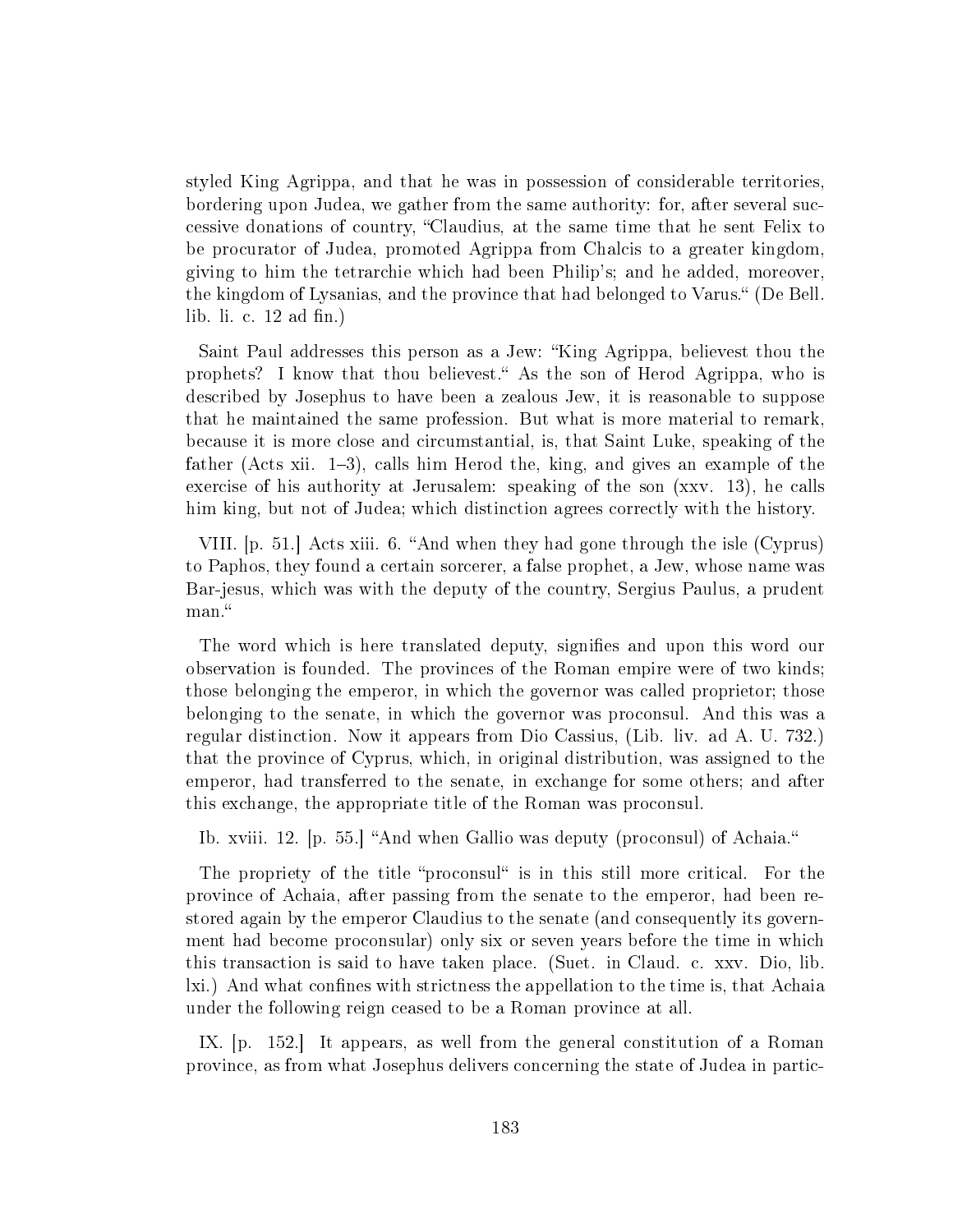ular, (Antiq. lib. xx. c. 8, sect. 5; c. 1, sect. 2.) that the power of life and death resided exclusively in the Roman governor; but that the Jews, nevertheless, had magistrates and a council, invested with a subordinate and municipal authority. This economy is discerned in every part of the Gospel narrative of our Saviour's crucifixion.

X. p. 203. Acts ix. 31. "Then had the churches rest throughout all Judea and Galilee and Samaria.

This rest synchronises with the attempt of Caligula to place his statue in the temple of Jerusalem; the threat of which outrage produced amongst the Jews a consternation that, for a season, diverted their attention from every other object. (Joseph. de Bell lib. Xi. c. 13, sect. 1, 3, 4.)

XI. [p. 218.] Acts xxi. 30. "And they took Paul, and drew him out of the temple; and forthwith the doors were shut. And as they went about to kill him, tidings came to the chief captain of the band that all Jerusalem was in an uproar. Then the chief captain came near, and took him and commanded him to be bound with two chains, and demanded who he was, and what he had done; and some cried one thing, and some another, among the multitude: and, when he could not know the certainty for the tumult, he commanded him to be carried into the castle. And when he came upon the stairs, so it was, that he was borne of the soldiers for the violence of the people."

In this quotation we have the band of Roman soldiers at Jerusalem, their office (to suppress tumults), the castle, the stairs, both, as it should seem, adjoining to the temple. Let us inquire whether we can find these particulars in any other record of that age and place.

Joseph. de. Ball. lib. v. e. 5, sect. 8. "Antonia was situated at the angle of the western and northern porticoes of the outer temple. It was built upon a rock fifty cubits high, steep on all sides.—On that side where it joined to the porticoes of the temple, there were stairs reaching to each portico, by which the guard descended; for there was always lodged here a Roman legion; and posting themselves in their armour in several places in the porticoes, they kept a watch on the people on the feast-days to prevent all disorders; for as the temple was a guard to the city, so was Antonia to the temple.

XII. [p. 224.] Acts iv. 1. "And as they spake unto the people, the priests, and the captain of the temple, and the Sadducees, came upon them. Here we have a public officer, under the title of captain of the temple, and he probably a Jew, as he accompanied the priests and Sadducees in apprehending the apostles.

Joseph. de Bell. lib. ii. c. 17, sect. 2. "And at the temple, Eleazer, the son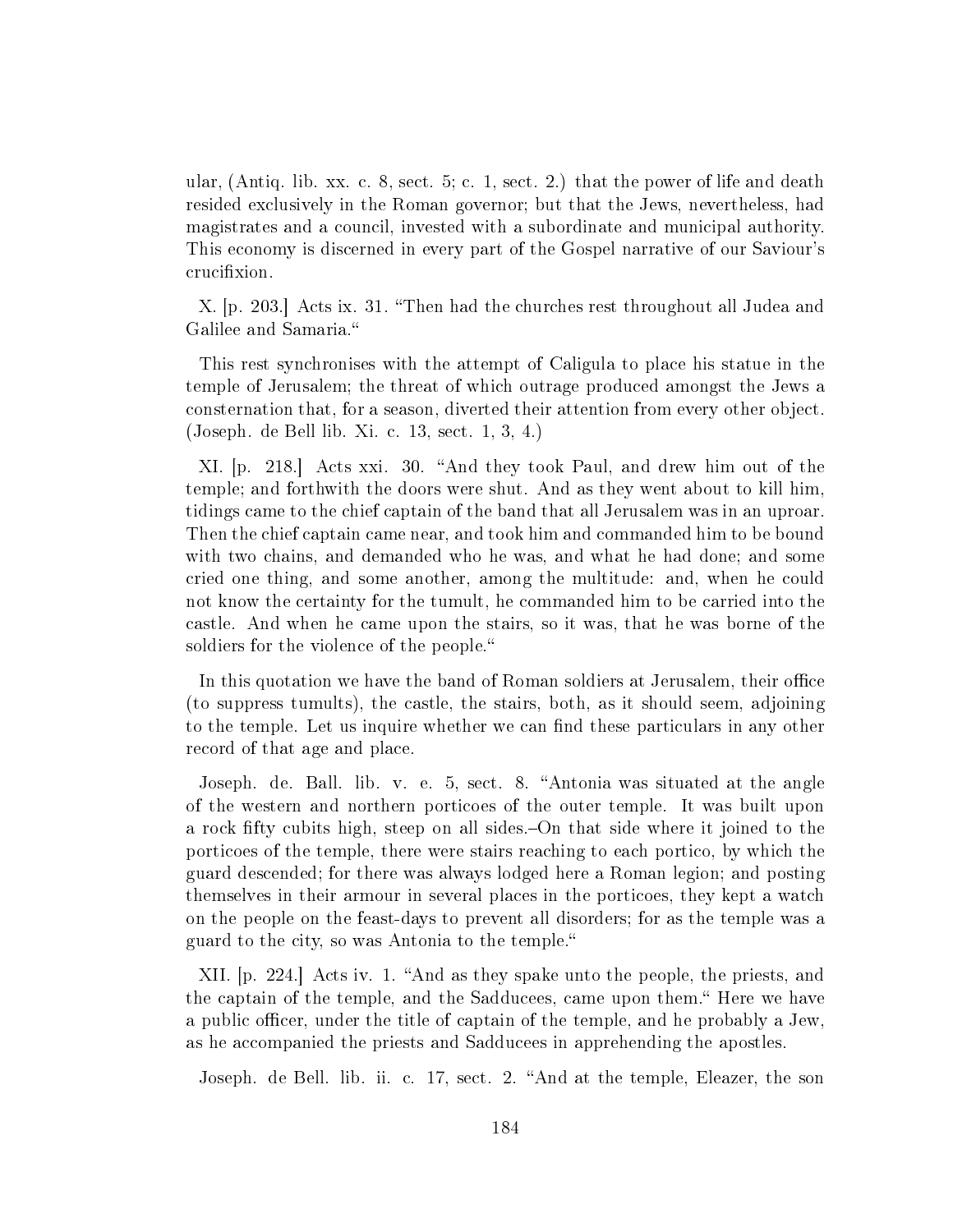of Ananias the high priest, a young man of a bold and resolute disposition, then captain, persuaded those who performed the sacred ministrations not to receive the gift or sacrifice of any stranger."

XIII. [p. 225.] Acts xxv. 12. Then Festus, when he had conferred with the council, answered, Hast thou appealed unto Caesar? unto Caesar shalt thou go. That it was usual for the Roman presidents to have a council consisting of their friends, and other chief Romans in the province, appears expressly in the following passage of Cicero's oration against Verres:—"Illud negare posses, aut nunc negabis, te, concilio tuo dimisso, viris primariis, qui in consilio C. Sacerdotis fuerant, tibique esse volebant, remotis, de re judicata judicasse;

 $XIV.$  [p. 235.] Acts xvi. 13. "And (at Philippi) on the Sabbath we went out of the city by a river-side, where prayer was wont to be made, "or where a proseuche. oratory, or place of prayer was allowed. The particularity to be remarked is, the situation of the place where prayer was wont to be made, viz. by a river-side.

Philo, describing the conduct of the Jews of Alexandria, on a certain public occasion, relates of them, that, "early in the morning, flocking out of the gates of the city, they go to the neighbouring shores, (for the proseuchai were destroyed,) and, standing in a most pure place, they lift up their voices with one accord. (Philo in Flacc. p. 382.)

Josephus gives us a decree of the city of Halicarnassus, permitting the Jews to build oratories; a part of which decree runs thus:—"We ordain that the Jews. who are willing, men and women, do observe the Sabbaths, and perform sacred rites, according to the Jewish laws, and build oratories by the sea-side. (Joseph. Antiq. lib. xiv. c. 10, sect, 24.)

Tertullian, among other Jewish rites and customs, such as feasts, sabbaths, fasts, and unleavened bread, mentions "orationes literales," that is, prayers by the river-side. (Tertull. ad Nat, lib. i. c. 13.)

XV. [p. 255.] Acts xxvi. 5. "After the most straitest sect of our religion, I lived a Pharisee.

Joseph. de Bell. lib. i. c. 5, sect. 2. "The Pharisees were reckoned the most religious of any of the Jews, and to be the most exact and skilful in explaining the laws.

In the original, there is an agreement not only in the sense but in the expression, it being the same Greek adjective which is rendered "strait" in the Acts, and "exact" in Josephus.

XVI. [p. 255.] Mark vii. 3,4. The Pharisees and all the Jews, except they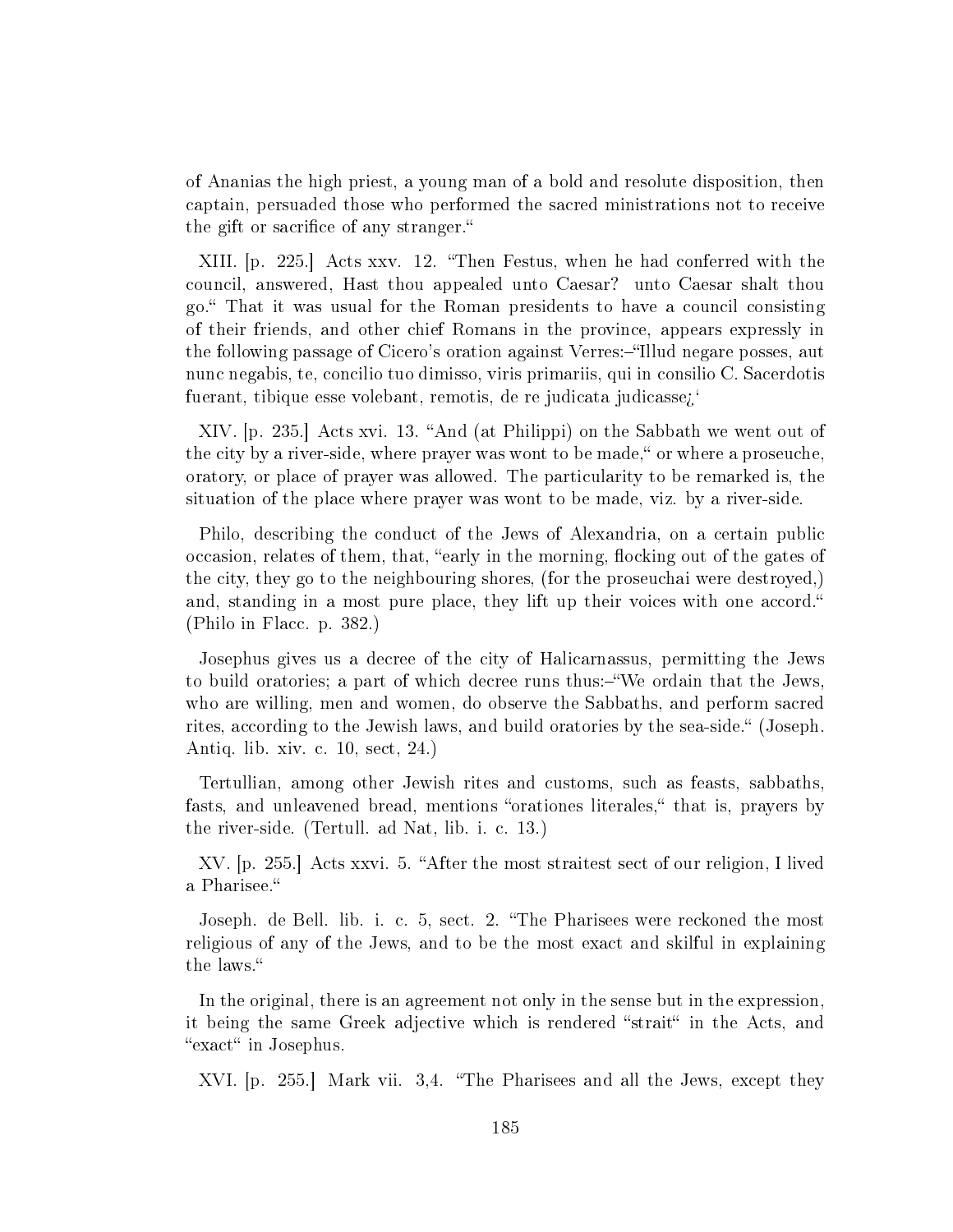wash, eat not, holding the tradition of the elders; and many other things there be which they have received to hold.

Joseph. Antiq. lib. xiii. c. 10, sect. 6. "The Pharisees have delivered up to the people many institutions, as received from the fathers, which are not written in the law of Moses.

XVII. p. 259. Acts xxiii. 8. "For the Sadducees say, that there is no resurrection, neither angel, nor spirit; but the Pharisees confess both.

Joseph. de Bell. lib. ii. c. 8, sect. 14. They (the Pharisees) believe every soul to be immortal, but that the soul of the good only passes into another body, and that the soul of the wicked is punished with eternal punishment. On the other hand (Antiq. lib. xviii. e. 1, sect. 4), "It is the opinion of the Sadducees that souls perish with the bodies."

XVIII. p. 268. Acts v. 17. "Then the high priest rose up, and all they that were with him (which is the sect of the Sadducees), and were filled with indignation. Saint Luke here intimates that the high priest was a Sadducee; which is a character one would not have expected to meet with in that station. This circumstance, remarkable as it is, was not however without examples.

Joseph. Antiq. lib. xiii. c. 10, sect. 6, 7. "John Hyreanus, high priest of the Jews, forsook the Pharisees upon a disgust, and joined himself to the party of the Sadducees. This high priest died one hundred and seven years before the Christian era.

Again (Antiq. lib. xx. e. 8, sect. 1), This Ananus the younger, who, as we have said just now, had received the high priesthood, was fierce and haughty in his behaviour, and, above all men, hold and daring, and, moreover, was of the sect of the Sadducees." This high priest lived little more than twenty years after the transaction in the Acts.

XIX. p. 282. Luke ix. 51. "And it came to pass, when the time was come that he should be received up, he steadfastly set his face to go to Jerusalem, and sent messengers before his face. And they went, and entered into a village of the Samaritans, to make ready for him. And they did not receive him, because his face was as though he would go to Jerusalem.

Joseph. Antiq. lib. xx. c. 5, sect. 1. "It was the custom of the Galileans, who went up to the holy city at the feasts, to travel through the country of Samaria. As they were in their journey, some inhabitants of the village called Ginaea, which lies on the borders of Samaria and the great plain, falling upon them, killed a great many of them.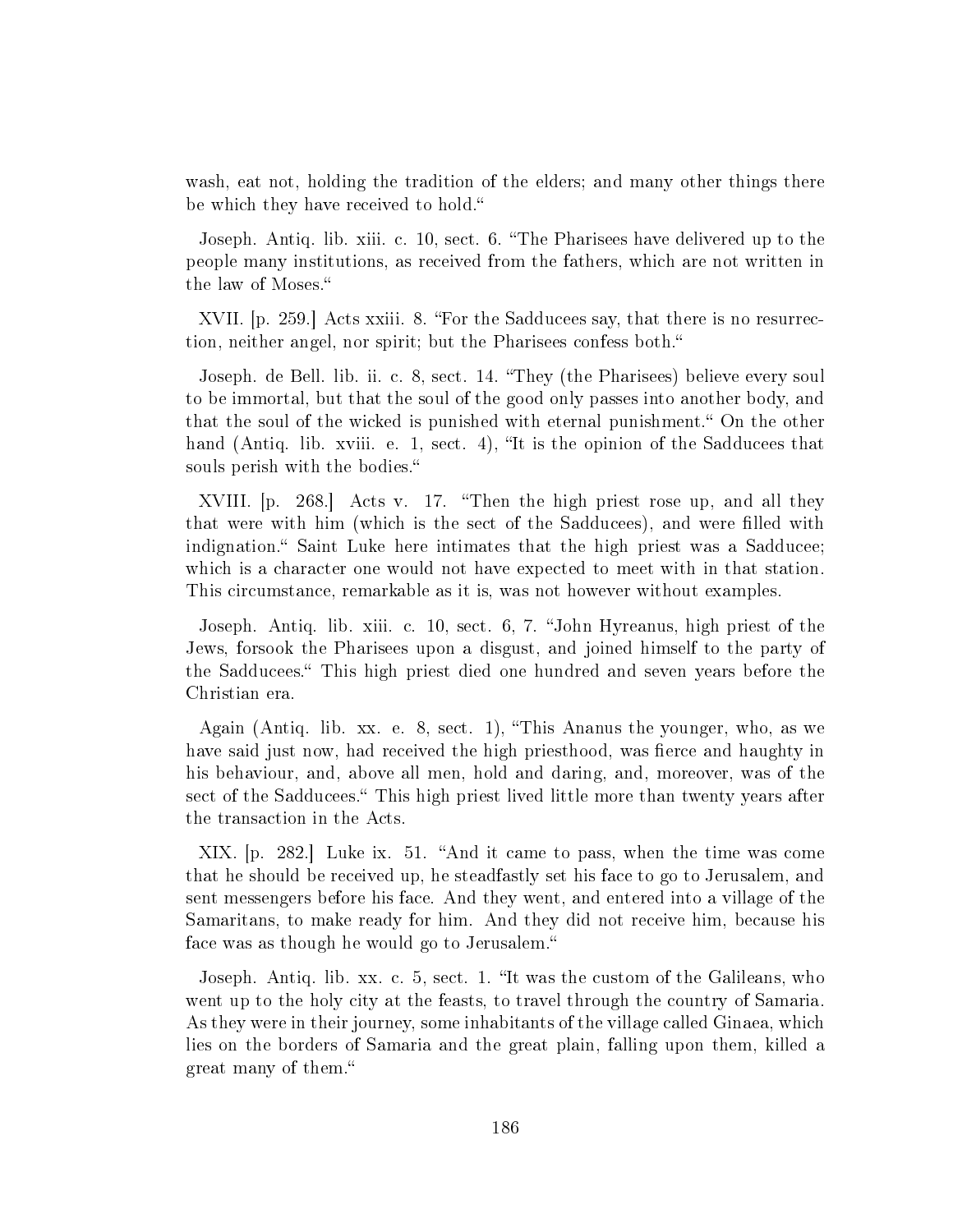XX. [p. 278.] John iv. 20. "Our fathers," said the Samaritan woman, "worshipped in this mountain; and ye say, that Jerusalem is the place where men ought to worship.

Joseph. Antiq. lib. xviii. c. 5, sect. 1. Commanding them to meet him at mount Gerizzim, which is by them (the Samaritans) esteemed the most sacred of all mountains.

XXI. [p. 312.] Matt. xxvi. 3. "Then assembled together the chief priests, and the elders of the people, unto the palace of the high priest, who was called Caiaphas. That Caiaphas was high priest, and high priest throughout the presidentship of Pontius Pilate, and consequently at this time, appears from the following account:-He was made high priest by Valerius Gratus, predecessor of Pontius Pilate, and was removed from his office by Vitellius, president of Syria. after Pilate was sent away out of the province of Judea. Josephus relates the advancement of Caiaphas to the high priesthood in this manner: "Gratus gave the high priesthood to Simon, the son of Camithus. He, having enjoyed this honour not above a year, was succeeded by Joseph, who is also called Caiaphas. (Antiq. lib. xviii. c. 2, sect. 2.) After this, Gratus went away for Rome, having been eleven years in Judea; and Pontius Pilate came thither as his successor. Of the removal of Caiaphas from his office, Josephus likewise afterwards informs us: and connects it with a circumstance which fixes the time to a date subsequent to the determination of Pilate's government-"Vitellius," he tells us; "ordered Pilate to repair to Rome: and after that, went up himself to Jerusalem, and then gave directions concerning several matters. And having done these things he took away the priesthood from the high priest Joseph, who is called Caiaphas." (Antiq. lib. xvii. c. 5, sect 3.)

XXII. (Michaelis, c. xi. sect. 11.) Acts xxiii. 4. "And they that stood by said. Revilest thou God's high priest? Then said Paul, I wist not, brethren, that he was the high priest $\chi^{\prime}$  Now, upon inquiry into the history of the age, it turns out that Ananias, of whom this is spoken, was, in truth, not the high priest, though he was sitting in judgment in that assumed capacity. The case was, that he had formerly holden the office, and had been deposed; that the person who succeeded him had been murdered; that another was not yet appointed to the station; and that during the vacancy, he had, of his own authority, taken upon himself the discharge of the office. (Joseph. Antiq. 1. xx. c. 5, sect. 2; c. 6, sect. 2; c. 9, sect. 2.) This singular situation of the high priesthood took place during the interval between the death of Jonathan, who was murdered by order of Felix, and the accession of Ismael, who was invested with the high priesthood by Agrippa; and precisely in this interval it happened that Saint Paul was apprehended, and brought before the Jewish council.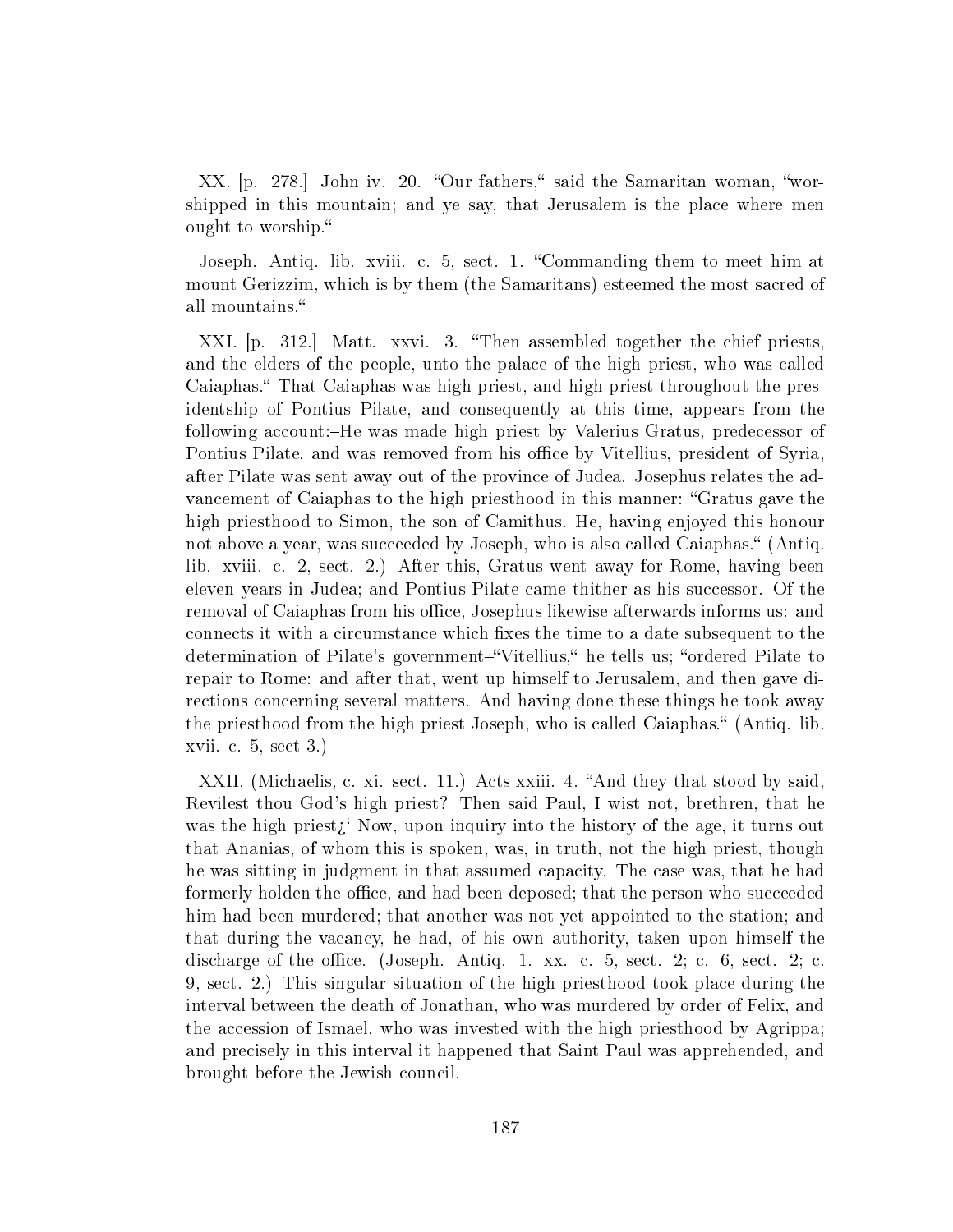XXIII. [p. 323.] Matt. xxvi. 59. "Now the chief priests and elders, and all the council, sought false witness against him.

Joseph. Antiq. lib. xviii. e. 15, sect. 3, 4. "Then might be seen the high priests themselves with ashes on their heads and their breasts naked.

The agreement here consists in speaking of the high priests or chief priests (for the name in the original is the same) in the plural number, when in strictness there was only one high priest: which may be considered as a proof that the evangelists were habituated to the manner of speaking then in use, because they retain it when it is neither accurate nor just. For the sake of brevity, I have put down from Josephus only a single example of the application of this title in the plural number; but it is his usual style.

Ib. [p. 871.] Luke ill. 1. "Now in the fifteenth year of the reign of Tiberius Caesar, Pontius Pilate being governor of Juries, and Herod being tetrarch of Galilee, Annas and Caiaphas being the high priests, the word of God came unto John." There is a passage in Josephus very nearly parallel to this, and which may at least serve to vindicate the evangelist from objection, with respect to his giving the title of high priest specifically to two persons at the same time: "Quadratus" sent two others of the most powerful men of the Jews, as also the high priests Jonathan and Ananias." (De Bell. lib. ix. c. 12, sect. 6.) That Annas was a person in an eminent station, and possessed an authority coordinate with, or next to, that of the high print properly so called, may he inferred from Saint John's Gospel, which in the history of Christ's crucifixion relates that "the soldiers led him away to Annas first." (xviii.13.) And this might be noticed as an example of undesigned coincidence in the two evangelists.

Again, [p. 870.] Acts iv. 6. Annas is called the high priest, though Caiaphas was in the office of the high priesthood. In like manner in Josephus, (Lib. ii. c. 20, sect. 3.) "Joseph the son of Gorion, and the high priest Ananus, were chosen to be supreme governors of all things in the city." Yet Ananus, though here called the high priest Ananus, was not then in the office of the high priesthood. The truth is, there is an indeterminateness in the use of this title in the Gospel:(Mark xiv. 53.) sometimes it is applied exclusively to the person who held the office at the time; sometimes to one or two more, who probably shared with him some of the powers or functions of the office; and sometimes to such of the priests as were eminent by their station or character; and there is the very same indeterminateness in Josephus.

XXIV. [p. 347.] John xix. 19, 20. "And Pilate wrote a title, and put it on the cross. That such was the custom of the Romans on these occasions appears from passages of Suetonius and Dio Cassius: "Pattrem familias-canibus objecit,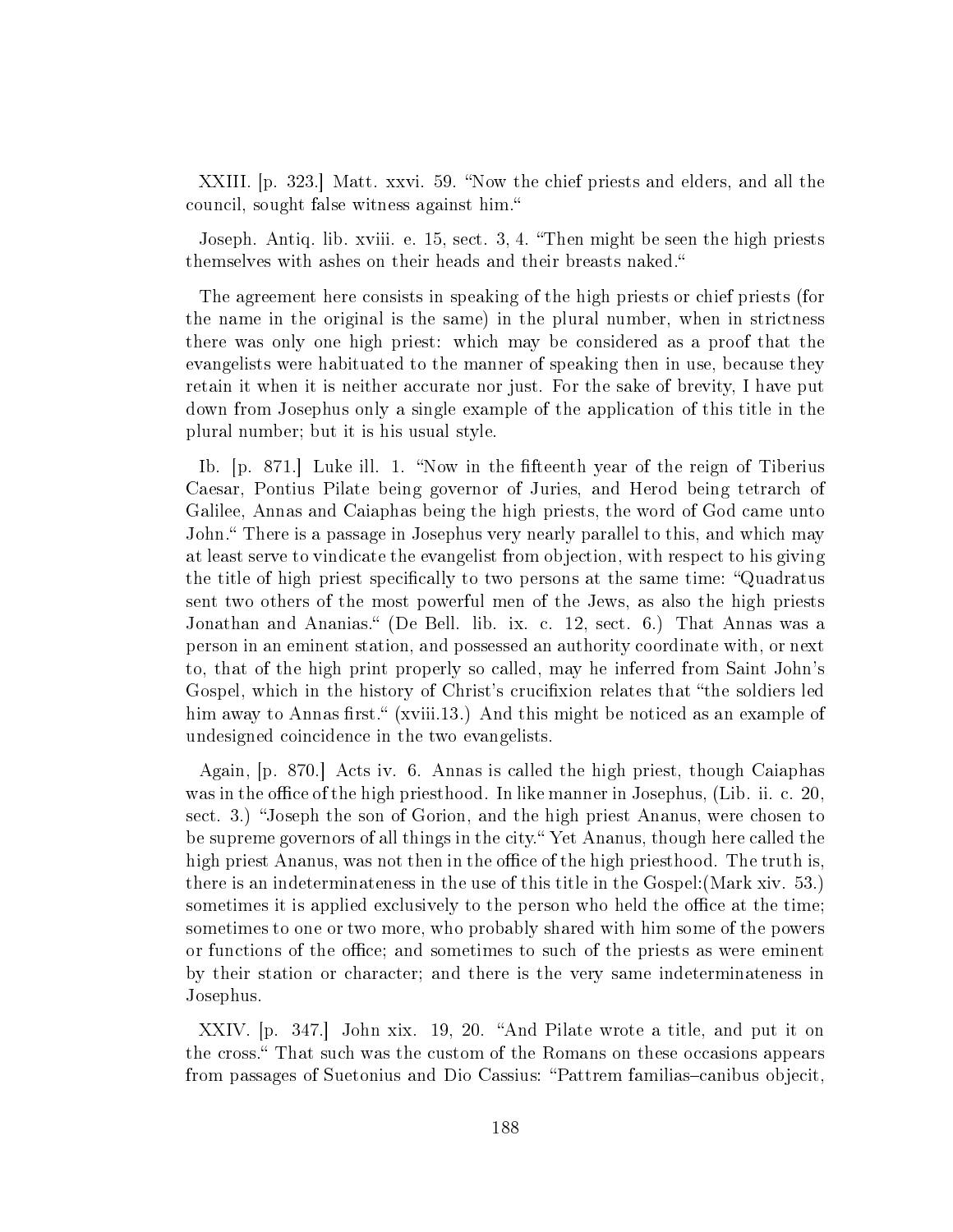cure hoc titulo, Impie locutus parmularius. Suet. Domit. cap. x. And in Dio Cassius we have the following: Having led him through the midst of the court or assembly, with a writing signifying the cause of his death, and afterwards crucifying him." Book liv.

Ib. "And it was written in Hebrew, Greek, and Latin." That it was also usual about this time in Jerusalem to set up advertisements in different languages, is gathered from the account which Josephus gives of an expostulatory message from Titus to the Jews when the city was almost in his hands; in which he says, Did ye not erect pillars with inscriptions on them, in the Greek and in our language, "Let no one pass beyond these bounds"?

XXV. [p. 352.] Matt. xxvii. 26. When he had scourged Jesus, he delivered him to be crucified."

The following passages occur in Josephus:

"Being beaten, they were crucified opposite to the citadel."  $(P. 1247,$  edit. 24 Huds.)

"Whom, having first scourged with whips, he crucified." (P. 1080, edit. 45.)

"He was burnt alive, having been first beaten."  $(P. 1327,$  edit.  $43.)$ 

To which may he added one from Livy, lib. xi. c. 5. "Pro ductique omnes, virgisqus caesi, ac securi percussi.

A modern example may illustrate the use we make of this instance. The preceding of a capital execution by the corporal punishment of the sufferer is a practice unknown in England, but retained, in some instances at least, as appears by the late execution of a regicide in Sweden. This circumstance, therefore, in the account of an English execution, purporting to come from an English writer, would not only bring a suspicion upon the truth of the account, but would in a considerable degree impeach its pretensions of having been written by the author whose name it bore. Whereas, the same circumstance in the account of a Swedish execution would verify the account, and support the authenticity of the book in which it was found, or, at least, would prove that the author, whoever he was, possessed the information and the knowledge which he ought to possess.

XXVI. p. 353. John xix. 16. "And they took Jesus, and led him away; and he bearing his cross went forth.

Plutarch, De iis qui sero puniuntur, p. 554; a Paris, 1624. "Every kind of wickedness produces its own particular torment; just as every malefactor, when he is brought forth to execution, carries his own cross.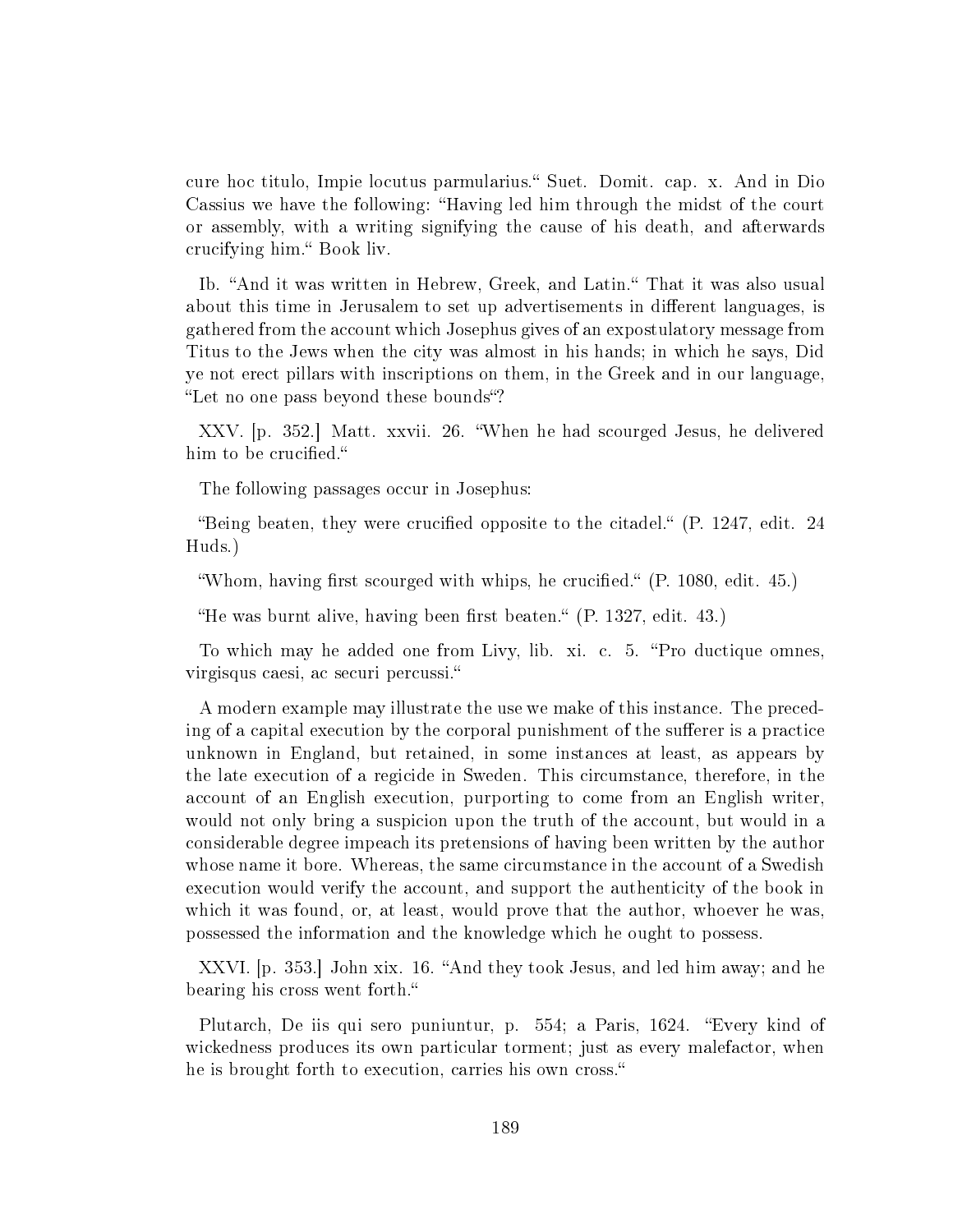XXVII. John xix. 32. "Then came the soldiers and brake the legs of the first, and of the other which was crucified with him."

Constantine abolished the punishment of the cross: in commending which edict, a heathen writer notices this very circumstance of breaking the legs: "Eo pius, ut etiam vetus veterrimumque supplicium, patibulum, et cruribus suringendis, primus removerit." Aur. Vict Ces. cap. xli.

XXVIII. [p. 457.] Acts iii. 1. "Now Peter and John went up together into the temple, at the hour of prayer, being the ninth hour.

Joseph. Antiq. lib xv. e. 7, sect. 8. Twice every day, in the morning and at the ninth hour, the priests perform their, duty at the altar.

XXIX. [p. 462.] Acts xv. 21. "For Moses of old time hath, in every city, them that preach him, being read in the synagogues every Sabbath-day.

Joseph. contra Ap. 1. ii. "He (Moses) gave us the law, the most excellent of all institutions; nor did he appoint that it should be heard once only, or twice, or often, but that, laying aside all other works, we should meet together every week to hear it read, and gain a perfect understanding of it.

XXX. [p. 465.] Acts xxi. 23. We have four men which have a vow on them; them take, and purify thyself with them that they may shave their heads.

Joseph. de Bell. 1. xi. c. 15. "It is customary for those who have been afflicted with some distemper, or have laboured under any other difficulties, to make a vow thirty days before they offer sacrifices, to abstain from wine, and shave the hair of their heads."

Ib. v. 24. "Them take, and purify thyself with them, and be at charges with them, that they may shave their heads.

Joseph. Antiq. 1. xix. c. 6. "He (Herod Agrippa) coming to Jerusalem, offered up sacrifices of thanksgiving, and omitted nothing that was prescribed by the law. For which reason he also ordered a good number of Nazarites to be shaved. We here find that it was an act of piety amongst the Jews to defray for those who were under the Nazaritic vow the expenses which attended its completion; and that the phrase was, "that they might be saved." The custom and the expression are both remarkable, and both in close conformity with the Scripture account.

XXXI.  $[p. 474]$  2 Cor. xi. 24. "Of the Jews, five times received I forty stripes save one."

Joseph. Antiq. iv. c. 8, sect. 21. "He that acts contrary hereto let him receive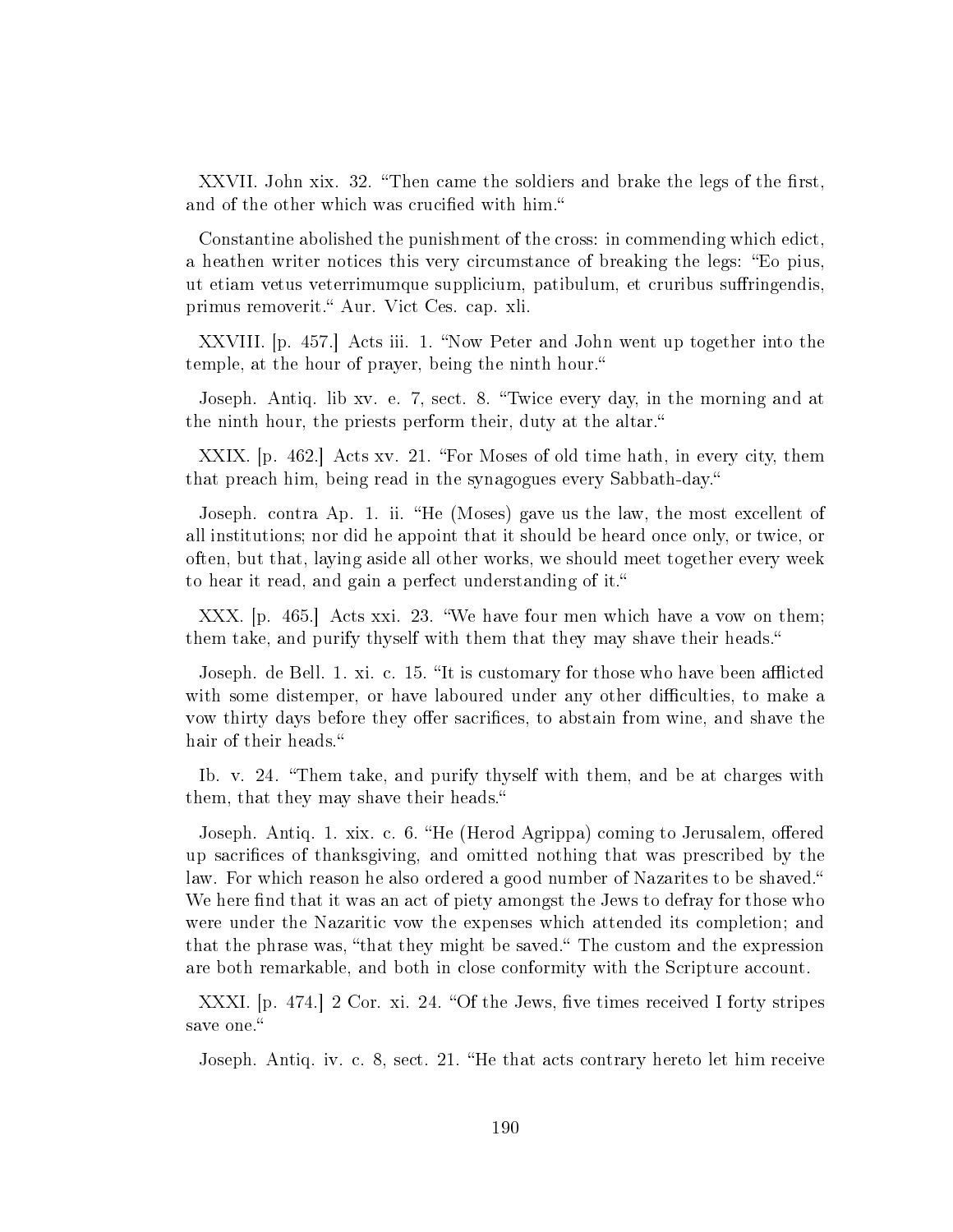forty stripes, wanting one, from the officer."

The coincidence here is singular, because the law allowed forty stripes:-"Forty stripes he may give him and not exceed." Deut. xxv. 3. It proves that the author of the Epistle to the Corinthians was guided not by books, but by facts; because his statement agrees with the actual custom, even when that custom deviated from the written law, and from what he must have learnt by consulting the Jewish code, as set forth in the Old Testament.

XXXII. p. 490. Luke iii. 12. "Then came also publicans to be baptized." From this quotation, as well as from the history of Levi or Matthew (Luke v. 29), and of Zaccheus (Luke xix. 2), it appears that the publicans or tax-gatherers were, frequently at least, if not always, Jews: which, as the country was then under a Roman government, and the taxes were paid to the Romans, was a circumstance not to be expected. That it was the truth, however, of the case appears from a short passage of Josephus.

De Bell. lib. ii. c. 14, sect. 45. "But Florus not restraining these practices by his authority, the chief men of the Jews, among whom was John the publican, not knowing well what course to take, wait upon Florus and give him eight talents of silver to stop the building."

XXXIII. [p. 496.] Acts xxii. 25. "And as they bound him with thongs, Paul said unto the centurion that stood by, Is it lawful for you to scourge a man that is a Roman and uncondemned;

Facinus est vinciri civem Romanum; scelus verberari. Cic. in Verr.

Caedebatur virgis, in medio foro Messanae, civis Romanus, Judices: cum interea nullus gemitus, nulla vox alia, istius miseri inter dolorem crepitumque plagarum audiebatur, nisi haec, Civis Romanus sum.

XXXIV. [p. 513] Acts xxii. 27. "Then the chief captain came, and said unto him (Paul), Tell me, Art thou a Roman? He said Yea." The circumstance to be here noticed is, that a Jew was a Roman citizen.

Joseph. Antiq. lib. xiv. c. 10, sect. 13. "Lucius Lentulna, the consul, declared, I have dismissed from the service the Jewish Roman citizens, who observe the rites of the Jewish religion at Ephesus.

Ib. ver. 28. "And the chief captain answered, with a great sum obtained I this freedom.

Dio Cassius, lib. lx. "This privilege, which had been bought formerly at a great price, became so cheap, that it was commonly said a man might be made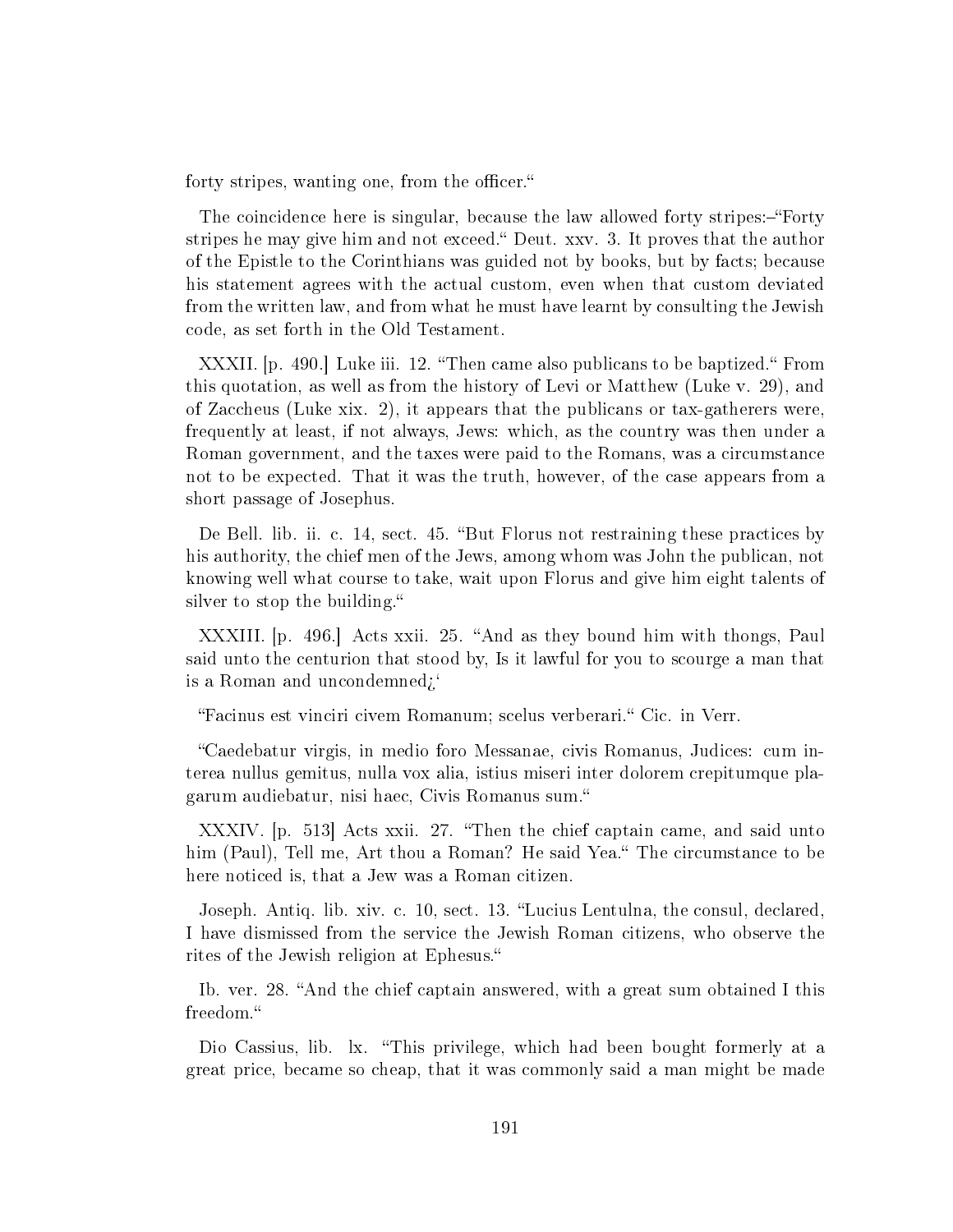a Roman citizen for a few pieces of broken glass.

XXXV.  $[p. 521]$  Acts xxviii. 16. "And when we came to Rome the centurion delivered the prisoners to the captain of the guard; but Paul was suffered to dwell by himself, with a soldier that kept him.

With which join vet. 20. "For the hope of Israel, I am bound with this chain."

Quemadmedum cadem catean et custodiam et militem copulat; sic ista, quae tam dissimilia sunt, pariter incedunt." Seneca, Ep. v.

Proconsul estimare solet, utrum in carcerera recipienda sit persona, an militi tradenda." Ulpian. l. i. sect. De Custod. et Exhib. Reor.

In the confinement of Agrippa by the order of Tiberius, Antonia managed that the centurion who presided over the guards, and the soldier to whom Agrippa was to be bound, might be men of mild character. (Joseph. Antiq. lib. xviii. c. 7, sect. 5.) After the accession of Caligula, Agrippa also, like Paul, was suffered to dwell, yet as a prisoner, in his own house.

XXXVI. p. 531. Acts xxvii. 1. "And when it was determined that we should sail into Italy, they delivered Paul, and certain other prisoners, unto one named Julius." Since not only Paul, but certain other prisoners were sent by the same ship into Italy, the text must be considered as carrying with it an intimation that the sending of persons from Judea to be tried at Rome was an ordinary practice. That in truth it was so, is made out by a variety of examples which the writings of Josephus furnish: and, amongst others, by the following, which comes near both to the time and the subject of the instance in the Acts. "Felix, for some slight offence, bound and sent to Rome several priests of his acquaintance, and very good and honest men, to answer for themselves to Caesar." Joseph. in Vit. sect. 3.

XXXVII.  $[p. 539]$  Acts xi. 27. "And in these days came prophets from Jerusalem unto Antioch; and there stood up one of them, named Agabus, and signied by the Spirit that there should be a great dearth throughout all the world (or all the country); which came to pass in the days of Claudius Caesar."

Joseph. Antiq. 1. xx. c. 4, sect. 2. "In their time (i. e. about the fifth or sixth year of Claudius) a great dearth happened in Judea.

XXXVIII. [p. 555.] Acts xviii. 1, 2. "Because that Claudius had commanded all Jews to depart from Rome.

Suet. Gland. c. xxv. Judeos, impulsero Chresto assidue tumultuantes, Roma expulit."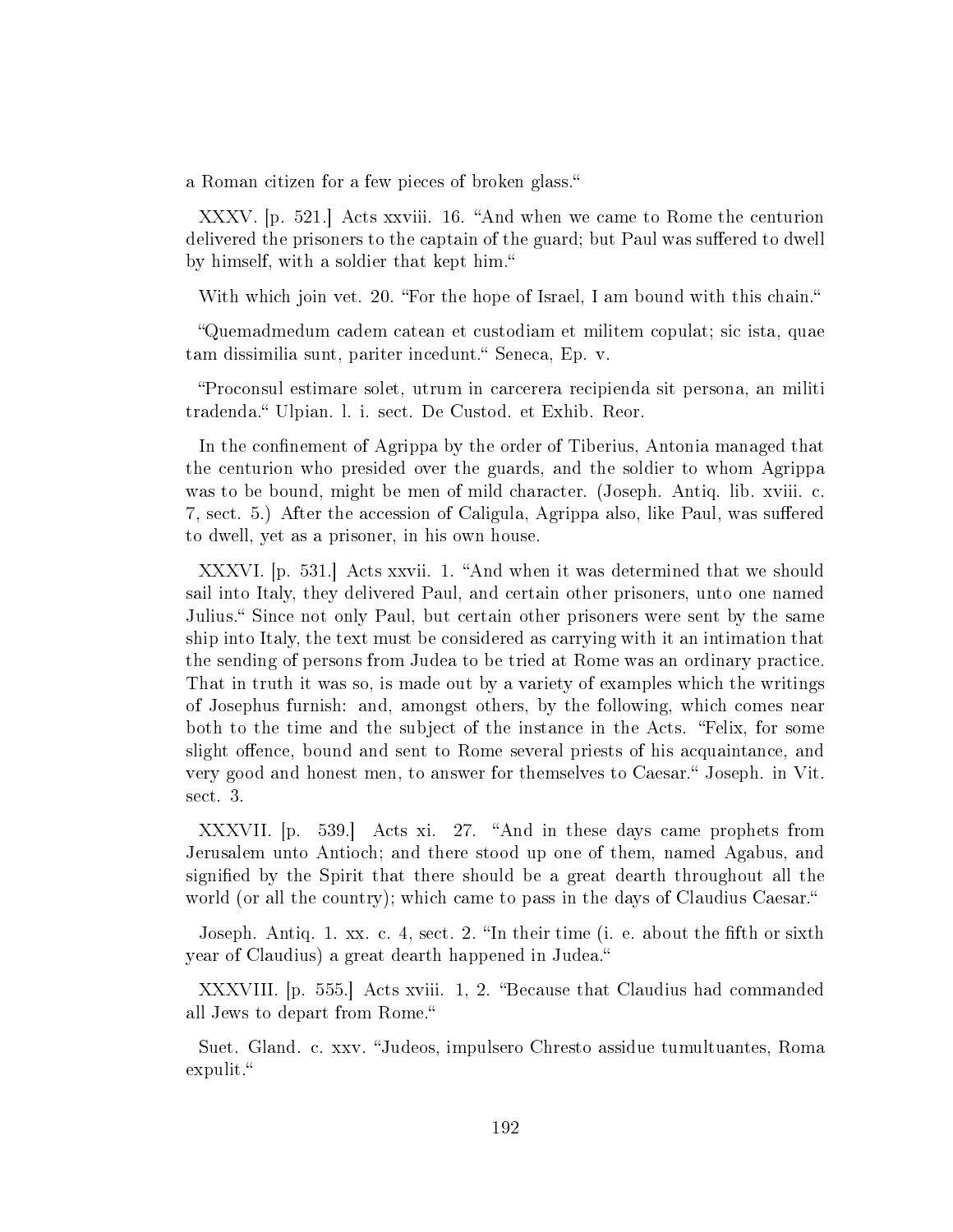XXXIX. [p. 664.] Acts v. 37. "After this man, rose up Judas of Galilee, in the days of the taxing, and drew away much people after him."

Joseph. de Bell. 1. vii. "He (viz. the person who in another place is called, by Josephus, Judas the Galilean, or Judas of Galilee) persuaded not a few to enrol themselves when Cyrenius the censor was sent into Judea.

XL. p. 942. Acts xxi. 38. "Art not thou that Egyptian which, before these days, madest an uproar, and leddest out into the wilderness four thousand men that were murderers<sup>?</sup>

Joseph. de Bell. 1. ii. c. 13, sect. 5. "But the Egyptian false prophet brought a yet heavier disaster upon the Jews; for this impostor, coming into the country, and gaining the reputation of a prophet, gathered together thirty thousand men, who were deceived by him. Having brought them round out of the wilderness, up to the mount of Olives, he intended from thence to make his attack upon Jerusalem; but Felix, coming suddenly upon him with the Roman soldiers, prevented the attack.A great number, or (as it should rather be rendered) the greatest part, of those that were with him were either slain or taken prisoners.

In these two passages, the designation of this impostor, an "Egyptian," without the proper name, "the wilderness ;" his escape, though his followers were destroyed; the time of the transaction, in the presidentship of Felix, which could not be any long time before the words in Luke are supposed to have been spoken; are circumstances of close correspondency. There is one, and only one, point of disagreement, and that is, in the number of his followers, which in the Acts are called four thousand, and by Josephus thirty thousand: but, beside that the names of numbers, more than any other words, are liable to the errors of transcribers, we are in the present instance under the less concern to reconcile the evangelist with Josephus, as Josephus is not, in this point, consistent with himself. For whereas, in the passage here quoted, he calls the number thirty thousand, and tells us that the greatest part, or a great number (according as his words are rendered) of those that were with him were destroyed; in his Antiquities he represents four hundred to have been killed upon this occasion, and two hundred taken prisoners: (Lib. xx. c. 7, sect. 6.) which certainly was not the "greatest" part," nor "a great part," nor "a great number," out of thirty thousand. It is probable, also, that Lysias and Josephus spoke of the expedition in its different stages: Lysias, of those who followed the Egyptian out of Jerusalem; Josephus, of all who were collected about him afterwards, from different quarters.

XLI. (Lardner's Jewish and Heathen Testimonies, vol. iii p. 21.) Acts xvii. 22. Then Paul stood in the midst of Marshill, and said, Ye men of Athens, I perceive that in all things ye are too superstitious; for, as I passed by and beheld your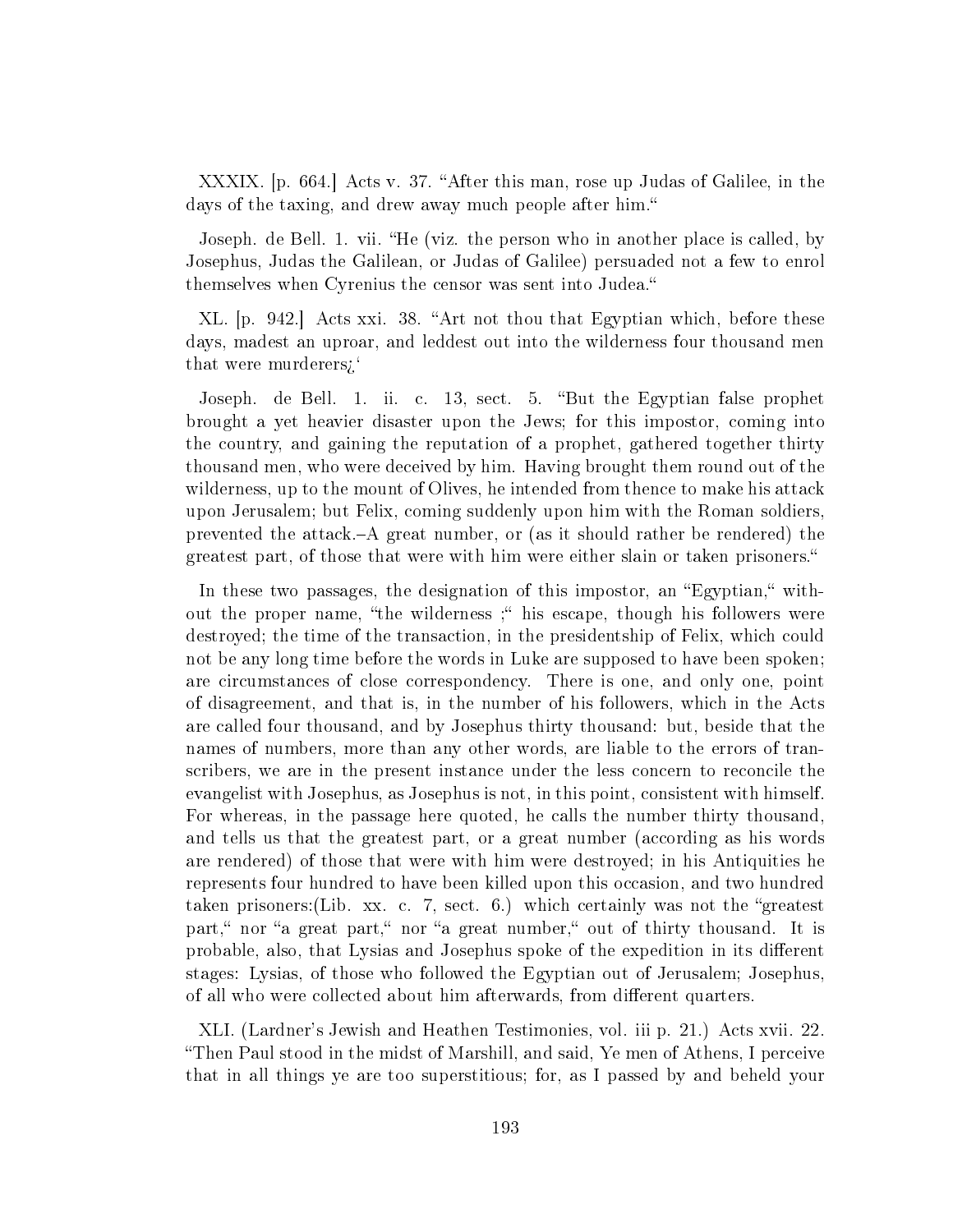devotions, I found an altar with this inscription, TO THE UNKNOWN GOD. Whom therefore ye ignorantly worship, him declare I unto you."

Diogenes Laertius, who wrote about the year 210, in his history of Epimenides, who is supposed to have flourished nearly six hundred years before Christ, relates of him the following story: that, being invited to Athens for the purpose, he delivered the city from a pestilence in this manner;—"Taking several sheep, some black, others white, he had them up to the Areopagus, and then let them go where they would, and gave orders to those who followed them, wherever any of them should lie down, to sacrifice it to the god to whom it belonged; and so the plague ceased.-Hence," says the historian, "it has come to pass, that to this present time may be found in the boroughs of the Athenians ANONYMOUS altars: a memorial of the expiation then made." (In Epimenide,  $l.$  i. segm. 110.) These altars, it may be presumed, were called anonymous because there was not the name of any particular deity inscribed upon them.

Pausanias, who wrote before the end of the second century, in his description of Athens, having mentioned an altar of Jupiter Olympius, adds, "And nigh unto it is an altar of unknown gods. (Paus. l. v. p. 412.) And in another place, he speaks "of altars of gods called unknown." (Paus. l. i. p. 4.)

Philostratus, who wrote in the beginning of the third century; records it as an observation of Apollonius Tyanseus, That it was wise to speak well of all the gods, especially at Athens, where altars of unknown demons were erected. (Philos. Apoll. Tyan. l. vi. c. 3.)

The author of the dialogue Philoparis by many supposed to have been Lucian, who wrote about the year 170, by others some anonymous Heathen writer of the fourth century, makes Critias swear by the unknown god of Athens; and, near time end of the dialogue, has these words, "But let us find out the unknown god at Athens, and, stretching our hands to heaven, offer to him our praises and thanksgivings. (Lucian. in Philop. tom. ii. Graev. pp. 767, 780.)

This is a very curious and a very important coincidence. It appears beyond controversy, that altars with this inscription were existing at Athens at the time when Saint Paul is alleged to have been there. It seems also (which is very worthy of observation) that this inscription was peculiar to the Athenians. There is no evidence that there were altars inscribed "to the unknown god" in any other country. Supposing the history of Saint Paul to have been a fable, how is it possible that such a writer as the author of the Acts of the Apostles was should hit upon a circumstance so extraordinary, and introduce it by an allusion so suitable to Saint Paul's office and character?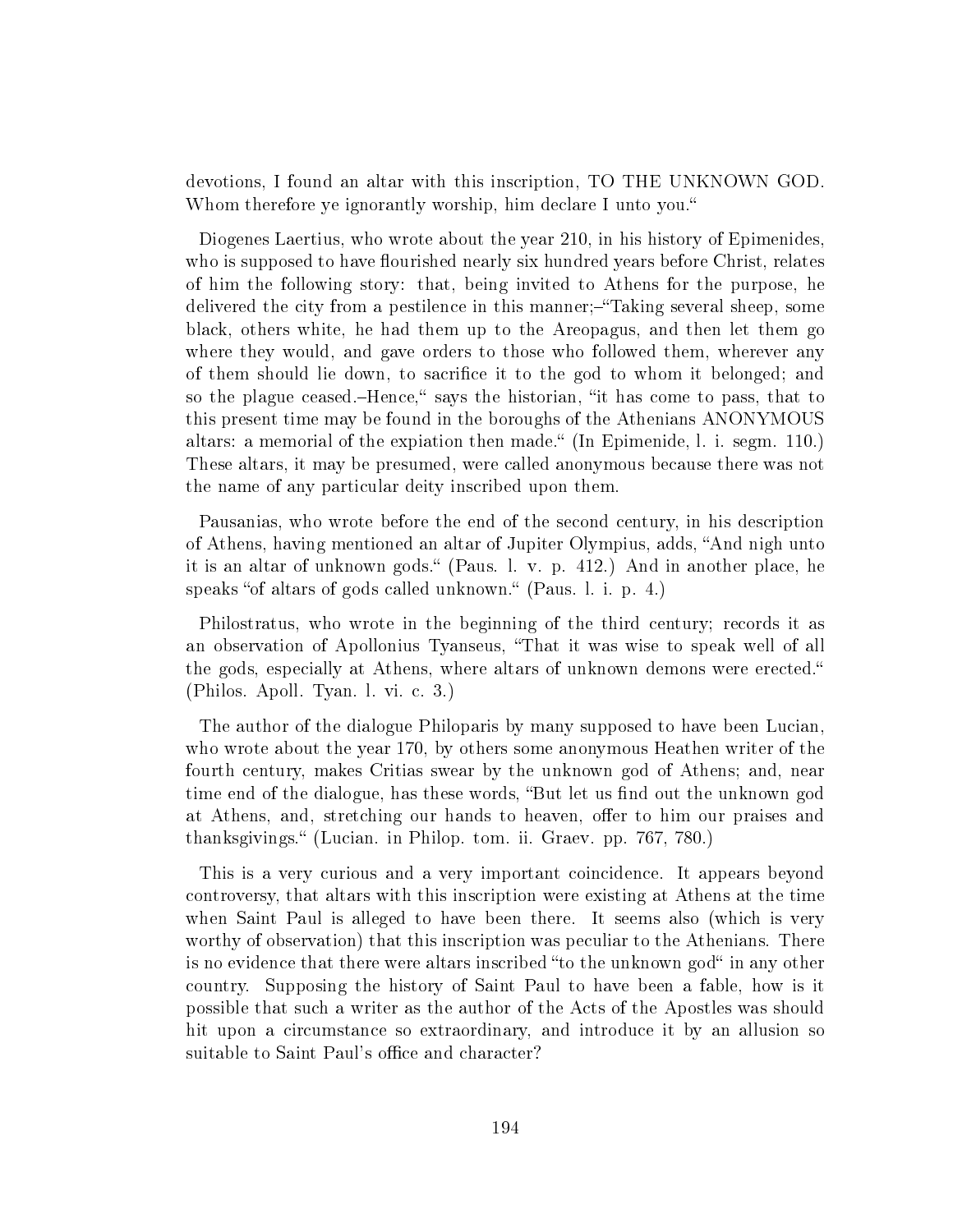The examples here collected will be sufficient, I hope, to satisfy us that the writers of the Christian history knew something of what they were writing about. The argument is also strengthened by the following considerations:

I. That these agreements appear not only in articles of public history, but sometimes in minute, recondite, and very peculiar circumstances, in which, of all others, a forger is most likely to have been found tripping.

II. That the destruction of Jerusalem, which took place forty years after the commencement of the Christian institution, produced such a change in the state of the country, and the condition of the Jews, that a writer who was unacquainted with the circumstances of the nation before that event would find it difficult to avoid mistakes, in endeavouring to give detailed accounts of transactions connected with those circumstances, forasmuch as he could no longer have a living exemplar to copy from.

III. That there appears, in the writers of the New Testament, a knowledge of the affairs of those times which we do not find in authors of later ages. In particular, many of the Christian writers of the second and third centuries, and of the following ages, had false notions concerning the state of Judea between the nativity of Jesus and the destruction of Jerusalem." (Lardner, part i. vol. ii. p. 960.) Therefore they could not have composed our histories.

Amidst so many conformities we are not to wonder that we meet with some difficulties. The principal of these I will put down, together with the solutions which they have received. But in doing this I must be contented with a brevity better suited to the limits of my volume than to the nature of a controversial argument. For the historical proofs of my assertions, and for the Greek criticisms upon which some of them are founded, I refer the reader to the second volume of the first part of Dr. Lardner's large work.

I. The taxing during which Jesus was born was "first made," as we read, according to our translation, in Saint Luke, whilst Cyrenius was governor of Syria. (Chap. ii. ver. 2.) Now it turns out that Cyrenius was not governor of Syria until twelve, or at the soonest, ten years after the birth of Christ; and that a taxing census, or assessment, was made in Judea, in the beginning of his government, The charge, therefore, brought against the evangelist is, that, intending to refer to this taxing, he has misplaced the date of it by an error of ten or twelve years.

The answer to the accusation is founded in his using the word "first:"-"And this taxing was first made: " for, according to the mistake imputed to the evangelist. this word could have no signication whatever; it could have had no place in his narrative; because, let it relate to what it will, taxing, census, enrolment, or as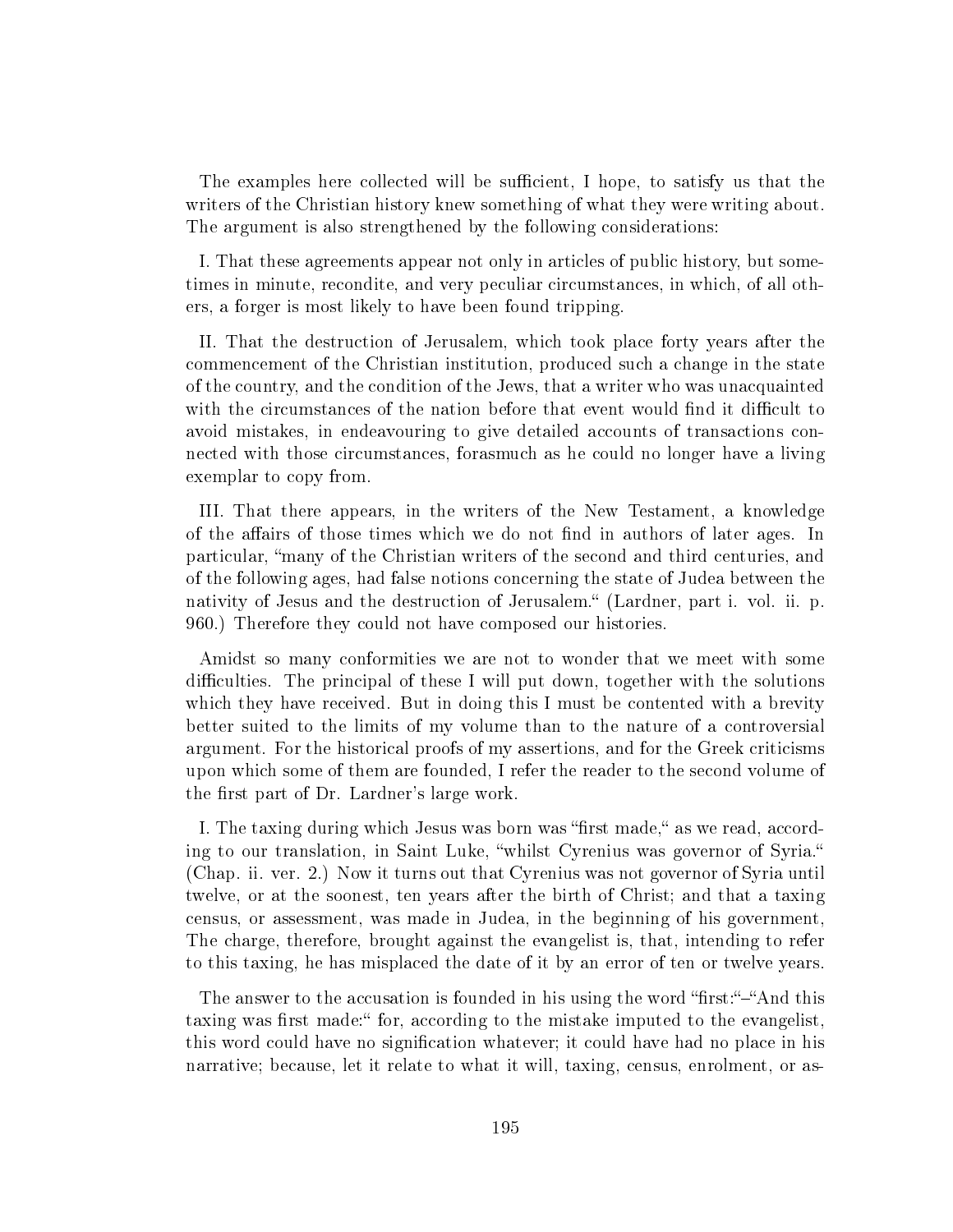sessment, it imports that the writer had more than one of those in contemplation. It acquits him therefore of the charge: it is inconsistent with the supposition of his knowing only of the taxing in the beginning of Cyrenius's government. And if the evangelist knew (which this word proves that he did) of some other taxing beside that, it is too much, for the sake of convicting him of a mistake, to lay it down as certain that he intended to refer to that.

The sentence in Saint Luke may be construed thus: "This was the first assessment (or enrolment) of Cyrenius, governor of Syria;"\* the words "governor of Syria being used after the name of Cyrenius as his addition or title. And this title, belonging to him at the time of writing the account, was naturally enough subjoined to his name, though acquired after the transaction which the account describes. A modern writer who was not very exact in the choice of his expressions, in relating the affairs of the East Indies, might easily say that such a thing was done by Governor Hastings; though, in truth, the thing had been done by him before his advancement to the station from which he received the name of governor. And this, as we contend, is precisely the inaccuracy which has produced the difficulty in Saint Luke.

### xxxxxxxxxxxx

\* If the word which we render "first" be rendered "before," which it has been strongly contended that the Greek idiom shows of, the whole difficulty vanishes: for then the passage would be, "Now this taxing was made before Cyreulus was governor of Syria;" which corresponds with the chronology. But I rather choose to argue, that however the word "first" be rendered, to give it a meaning at all, it militates with the objection. In this I think there can be no mistake. xxxxxxxxxxxx

At any rate it appears from the form of the expression that he had two taxings or enrolments in contemplation. And if Cyrenius had been sent upon this business into Judea before he became governor of Syria (against which supposition there is no proof, but rather external evidence of an enrolment going on about this time under some person or other  $+)$ , then the census on all hands acknowledged to have been made by him in the beginning of his government would form a second, so as to occasion the other to be called the first.

### xxxxxxxxxxxx

+ Josephus (Antiq. xvii. c. 2, sect. 6.) has this remarkable message: When therefore the whole Jewish nation took an oath to be faithful to Caesar, and the interests of the king." This transaction corresponds in the course of the history with the time of Christ's birth. What is called a census, and which we render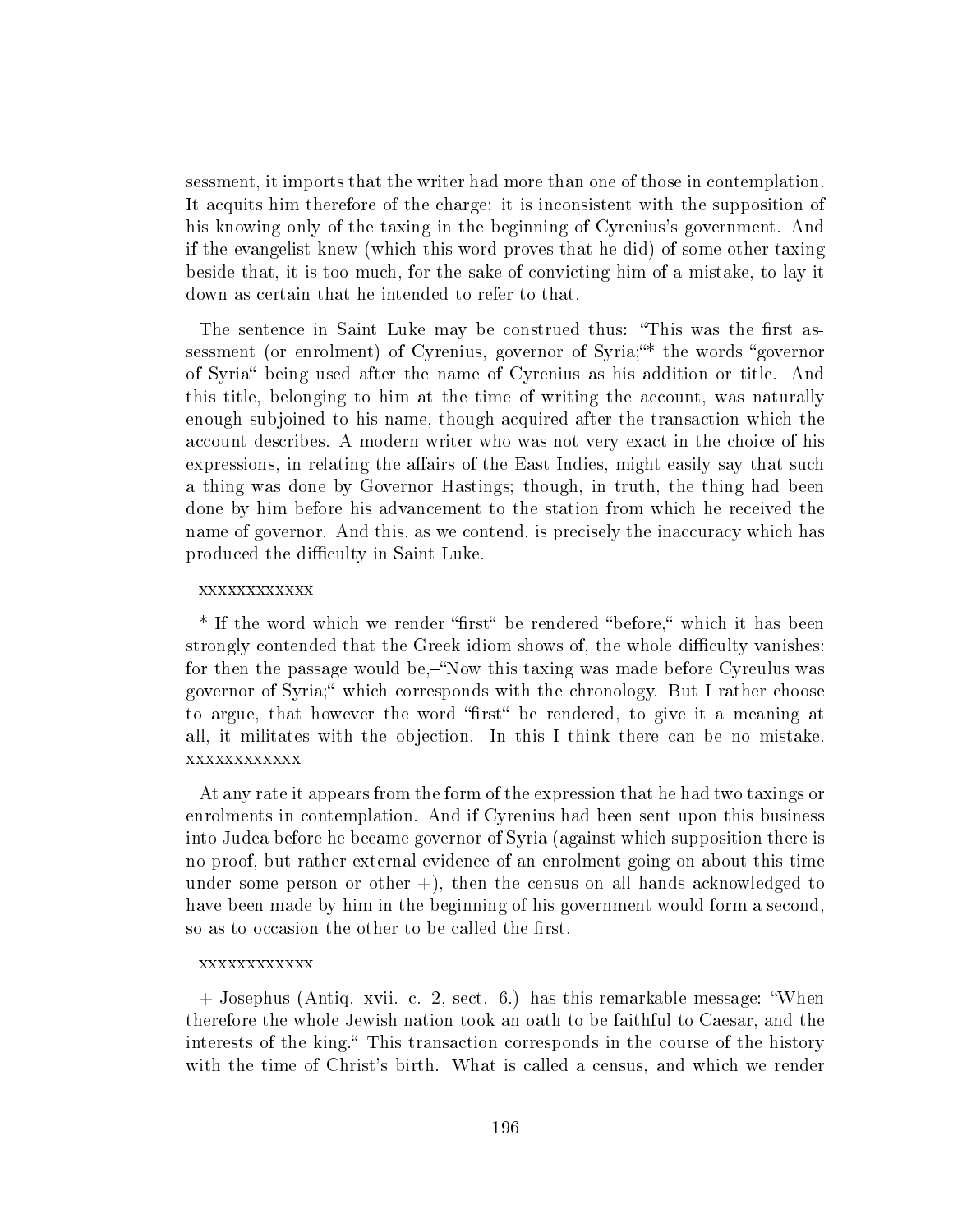taxing, was delivering upon oath an account of their property. This might be accompanied with an oath of delity, or might be mistaken by Josephus for it. xxxxxxxxxxxx

II. Another chronological objection arises upon a date assigned in the beginning of the third chapter of Saint Luke. (Lardner, part i. vol. ii. p. 768.) "Now in the fifteenth year of the reign of Tiberius Caesar,-Jesus began to be about thirty years of age: " for, supposing Jesus to have been born as Saint Matthew and Saint Luke also himself relate, in the time of Herod, he must, according to the dates given in Josephus and by the Roman historians, have been at least thirty-one years of age in the fifteenth year of Tiberius. If he was born, as Saint Matthew's narrative intimates, one or two years before Herod's death, he would have been thirty-two or thirty-three years old at that time.

This is the difficulty: the solution turns upon an alteration in the construction of the Greek. Saint Luke's words in the original are allowed, by the general opinion of learned men, to signify, not that Jesus began to be about thirty years of age," but "that he was about thirty years of age when he began his ministry." This construction being admitted, the adverb "about" gives us all the latitude we want, and more especially when applied, as it is in the present instance, to a decimal number; for such numbers, even without this qualifying addition, are often used in a laxer sense than is here contended for.\*

## xxxxxxxxxxxx

\* Livy, speaking of the peace which the conduct of Romulus had procured to the state, during the whole reign of his successor (Numa), has these words: "Ab illo enim profectis viribus datis tautum valuit, ut, in quaaraginta deiade annos, tutam proem haberet: "yet afterwards in the same chapter, "Romulus," he says, septera et triginta regnavit annos. Numa tres et quadraginta. (Liv. Hist. c. i. sect. 16.) xxxxxxxxxxxx

III. Acts v. 36. For before these days rose up Theudas, boasting himself to be somebody; to whom a number of men, about four hundred, joined themselves: who were slain; and all, as many as obeyed him, were scattered and brought to nought.

Josephus has preserved the account of an impostor of the name of Theudas, who created some disturbances, and was slain; but according to the date assigned to this man's appearance (in which, however, it is very possible that Josephus may have been mistaken), (Michaelis's Introduction to the New Testament [Marsh's translation], vol. i. p. 61.) it must have been, at the least, seven years after Gamaliel's speech, of which this text is a part, was delivered. It has been replied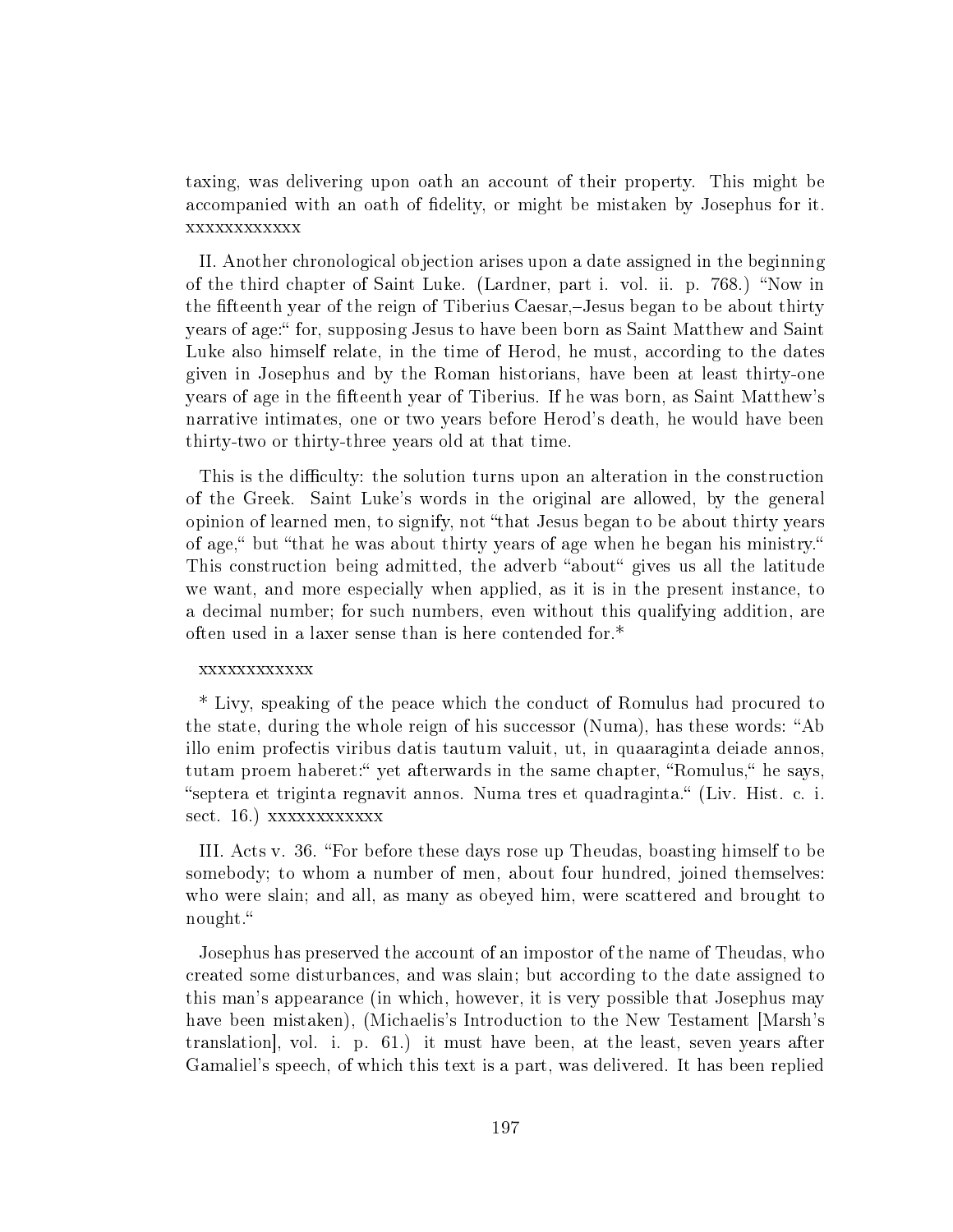to the objection, (Lardner, part i. vol. ii. p. 92.) that there might be two impostors of this name: and it has been observed, in order to give a general probability to the solution, that the same thing appears to have happened in other instances of the same kind. It is proved from Josephus, that there were not fewer than four persons of the name of Simon within forty years, and not fewer than three of the name of Judas within ten years, who were all leaders of insurrections: and it is likewise recorded by this historian, that upon the death of Herod the Great (which agrees very well with the time of the commotion referred to by Gamaliel, and with his manner of stating that time, "before these days") there were innumerable disturbances in Judea. (Antiq. 1. 17, c. 12. sect. 4.) Archbishop Usher was of opinion, that one of the three Judases above mentioned was Gamaliel's Theudas; (Annals, p. 797.) and that with a less variation of the name than we actually find in the Gospel, where one of the twelve apostles is called, by Luke, Judas; and by Mark, Thaddeus. (Luke vi. 16. Mark iii. 18.) Origen, however he came at his information, appears to have believed that there was an impostor of the name of Theudas before the nativity of Christ. (Orig. cont Cels. p. 44.)

IV. Matt. xxiii. 34. Wherefore, behold I send unto you prophets, and wise men, and scribes, and some of them ye shall kill and crucify; and some of them shall ye scourge in your synagogues, and persecute them from city to city; that upon you may come all the righteous blood shed upon the earth, from the blood of righteous Abel unto the blood of Zacharias, son of Barachias, whom ye slew between the temple and the altar.

There is a Zacharias whose death is related in the second book of Chronicles,\* in a manner which perfectly supports our Saviour's allusion. But this Zacharias was the son of Jehoiada.

### xxxxxxxxxxxx

\* And the Spirit of God came upon Zacharias, the son of Jehoiada the priest, which stood above the people, and mid unto them, Thus saith God, Why transgress ye the commandments of the Lord that ye cannot prosper? Because ye hive forsaken the Lord, he hath also forsaken you. And they conspired against him, and stoned him with stones, at the commandment of the king, in the court of the house of the Lord." 2 Chron. xxiv. 20, 21. xxxxxxxxxxxxx

There is also Zacharias the prophet; who was the son of Barachiah, and is so described in the superscription of his prophecy, but of whose death we have no account.

I have little doubt but that the first Zacharias was the person spoken of by our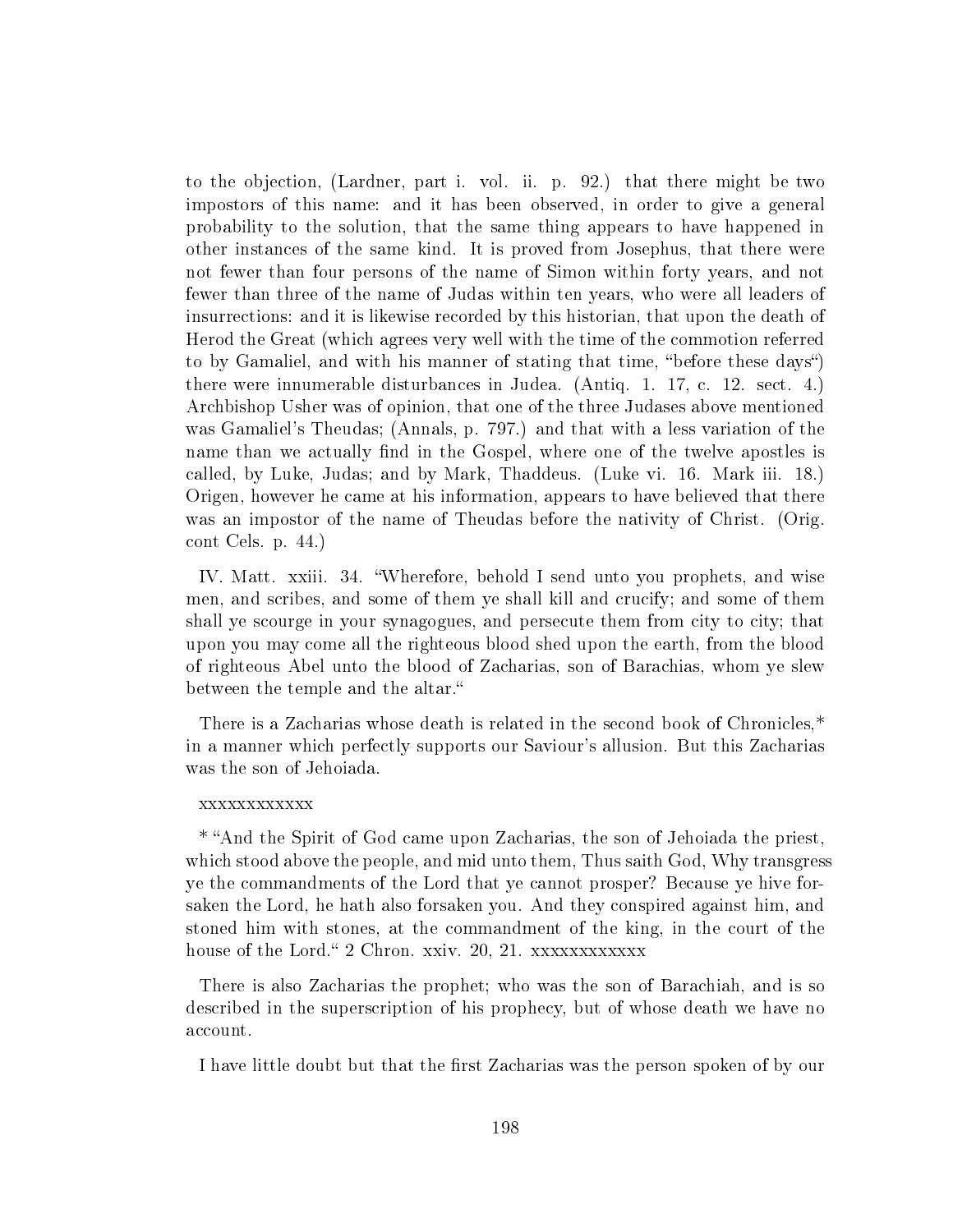Saviour; and that the name of the father has been since added or changed, by some one who took it from the title of the prophecy, which happened to be better known to him than the history in the Chronicles.

There is likewise a Zacharias, the son of Baruch, related by Josephus to have been slain in the temple a few years before the destruction of Jerusalem. It has been insinuated that the words put into our Saviour's mouth contain a reference to this transaction, and were composed by some writer who either confounded the time of the transaction with our Saviour's age, or inadvertently overlooked the anachronism.

Now, suppose it to have been so; suppose these words to have been suggested by the transaction related in Josephus, and to have been falsely ascribed to Christ; and observe what extraordinary coincidences (accidentally as it must in that case have been) attend the forger's mistake.

First, that we have a Zacharias in the book of Chronicles, whose death, and the manner of it, corresponds with the allusion.

Secondly, that although the name of this person's father be erroneously put down in the Gospel, yet we have a way of accounting for the error by showing another Zacharias in the Jewish Scriptures much better known than the former, whose patronymic was actually that which appears in the text.

Every one who thinks upon the subject will find these to be circumstances which could not have met together in a mistake which did not proceed from the circumstances themselves.

I have noticed, I think, all the difficulties of this kind. They are few: some of them admit of a clear, others of a probable solution. The reader will compare them with the number, the variety, the closeness, and the satisfactoriness, of the instances which are to be set against them; and he will remember the scantiness, in many cases, of our intelligence, and that difficulties always attend imperfect information.

## CHAPTER VII.

# UNDESIGNED COINCIDENCES.

Between the letters which bear the name of Saint Paul in our collection and his history in the Acts of the Apostles there exist many notes of correspondency. The simple perusal of the writings is sufficient to prove that neither the history was taken from the letters, nor the letters from the history. And the undesignedness of the agreements (which undesignedness is gathered from their latency, their minuteness, their obliquity, the suitableness of the circumstances in which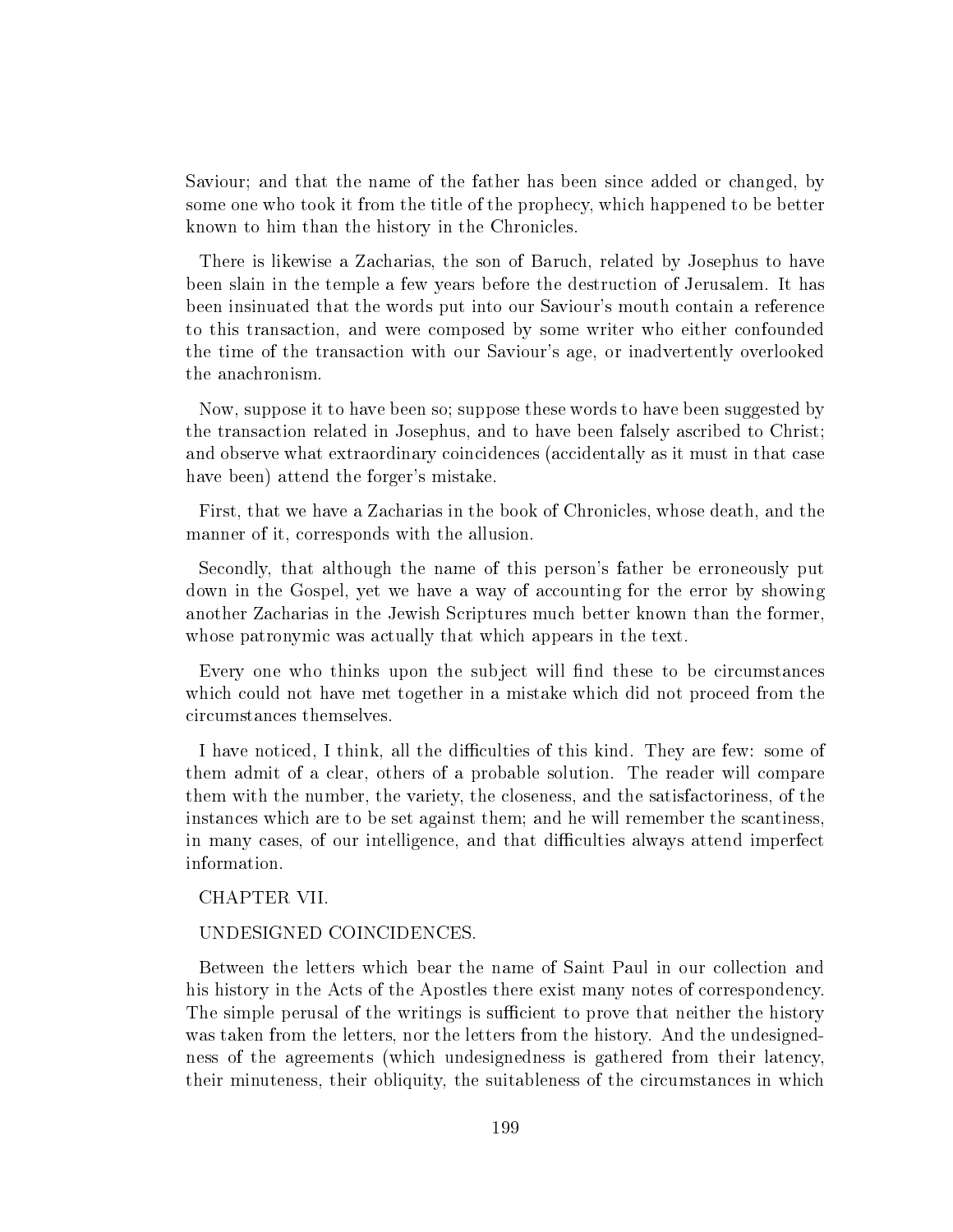they consist to the places in which those circumstances occur, and the circuitous references by which they are traced out) demonstrates that they have not been produced by meditation, or by any fraudulent contrivance. But coincidences, from which these causes are excluded, and which are too close and numerous to be accounted for by accidental concurrences of fiction, must necessarily have truth for their foundation. This argument appeared to my mind of so much value (especially for its assuming nothing beside the existence of the books), that I have pursued it through Saint Paul's thirteen epistles, in a work published by me four years ago, under the title of Horae Paulinae. I am sensible how feebly any argument which depends upon an induction of particulars is represented without examples. On which account I wished to have abridged my own volume, in the manner in which I have treated Dr. Lardner's in the preceding chapter. But, upon making the attempt, I did not find it in my power to render the articles intelligible by fewer words than I have there used. I must be content, therefore, to refer the reader to the work itself. And I would particularly invite his attention to the observations which are made in it upon the first three epistles. I persuade myself that he will find the proofs, both of agreement, and undesignedness, supplied by these epistles, sufficient to support the conclusion which is there maintained, in favour both of the genuineness of the writings and the truth of the narrative.

It remains only, in this place, to point out how the argument bears upon the general question of the Christian history.

First, Saint Paul in these letters affirms, in unequivocal terms, his own performance of miracles, and, what ought particularly to be remembered, That miracles were the signs of an Apostle." (Rom. xv. 18, 19. 2 Cor. xii. 12.) If this testimony come from Saint Paul's own hand, it is invaluable. And that it does so, the argument before us fixes in my mind a firm assurance.

Secondly, it shows that the series of action represented in the epistles of Saint Paul was real; which alone lays a foundation for the proposition which forms the subject of the first part of our present work, viz. that the original witnesses of the Christian history devoted themselves to lives of toil, suffering, and danger, in consequence of their belief of the truth of that history, and for the sake of communicating the knowledge of it to others.

Thirdly, it proves that Luke, or whoever was the author of the Acts of the Apostles (for the argument does not depend upon the name of the author, though I know no reason for questioning it), was well acquainted with Saint Paul's history; and that he probably was, what he professes himself to be, a companion of Saint Paul's travels; which, if true, establishes, in a considerable degree, the credit even of his Gospel, because it shows that the writer, from his time, situation, and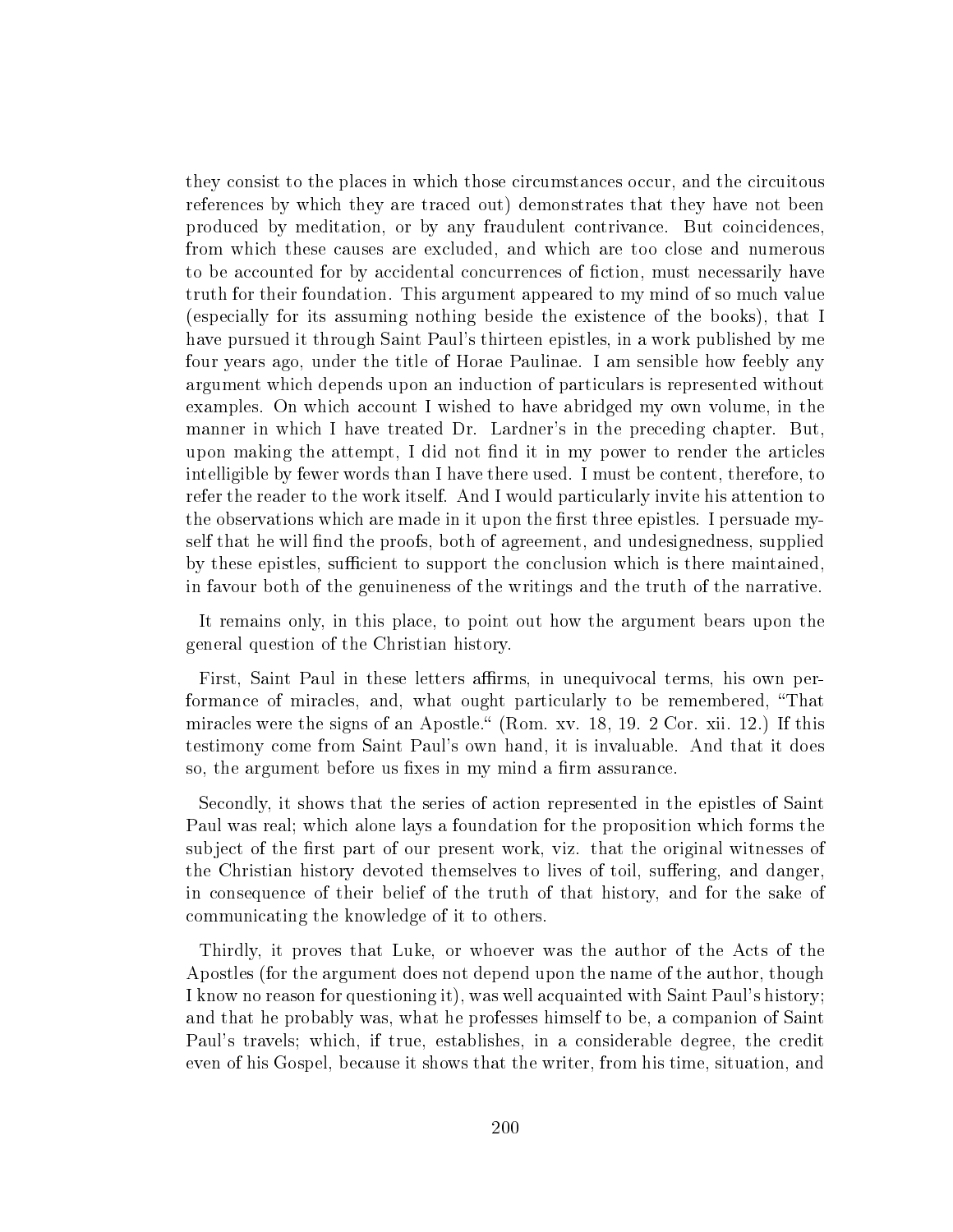connexions, possessed opportunities of informing himself truly concerning the transactions which he relates. I have little difficulty in applying to the Gospel of Saint Luke what is proved concerning the Acts of the Apostles, considering them as two parts of the same history; for though there are instances of second parts being forgeries, I know none where the second part is genuine, and the first not so.

I will only observe, as a sequel of the argument, though not noticed in my work, the remarkable similitude between the style of Saint John's Gospel and of Saint John's Epistle. The style of Saint John's is not at all the style of Saint Paul's Epistles, though both are very singular; nor is it the style of Saint James's or of Saint Peter's Epistles: but it bears a resemblance to the style of the Gospel inscribed with Saint John's name, so far as that resemblance can be expected to appear, which is not in simple narrative, so much as in reflections, and in the representation of discourses. Writings so circumstanced prove themselves, and one another, to be genuine. This correspondency is the more valuable, as the epistle itself asserts, in Saint John's manner, indeed, but in terms sufficiently explicit, the writer's personal knowledge of Christ's history: "That which was from the beginning, which we have heard, which we have seen with our eyes, which we have looked upon, and our hands have handled, of the word of life; that which we have seen and heard, declare we unto you."  $(Ch. i. ver. 1-3.)$ Who would not desire, who perceives not the value of an account delivered by a writer so well informed as this?

# CHAPTER VIII.

## OF THE HISTORY OF THE RESURRECTION.

The history of the resurrection of Christ is a part of the evidence of Christianity: but I do not know whether the proper strength of this passage of the Christian history, or wherein its peculiar value, as a head of evidence, consists, be generally understood. It is not that, as a miracle, the resurrection ought to be accounted a more decisive proof of supernatural agency than other miracles are; it is not that, as it stands in the Gospels, it is better attested than some others; it is not, for either of these reasons, that more weight belongs to it than to other miracles, but for the following, viz., That it is completely certain that the apostles of Christ, and the first teachers of Christianity, asserted the fact. And this would have been certain, if the four Gospels had been lost, or never written. Every piece of Scripture recognizes the resurrection. Every epistle of every apostle, every author contemporary with the apostles, of the age immediately succeeding the apostles, every writing from that age to the present genuine or spurious, on the side of Christianity or against it, concur in representing the resurrection of Christ as an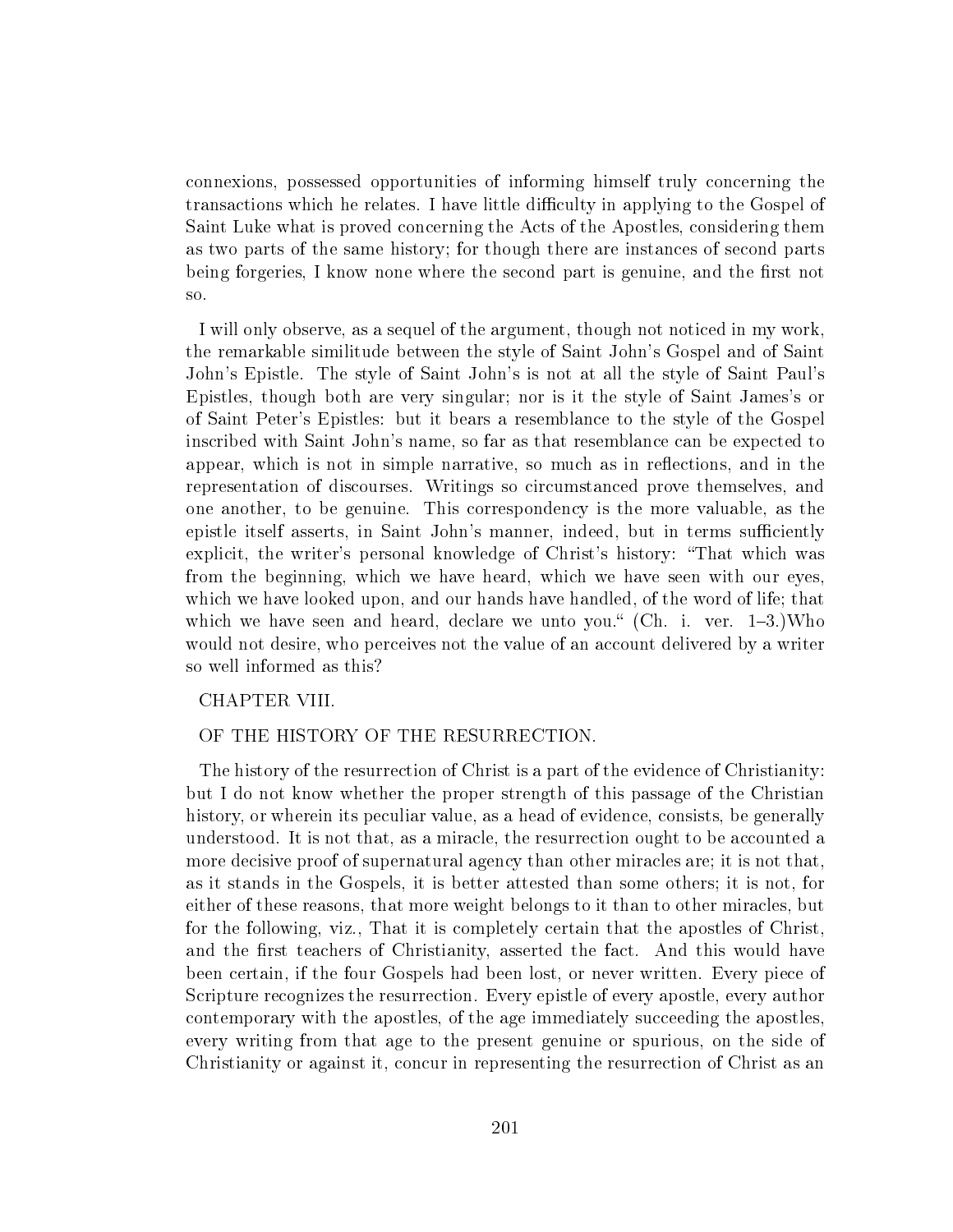article of his history, received without doubt or disagreement by all who called themselves Christians, as alleged from the beginning by the propagators of the institution, and alleged as the centre of their testimony. Nothing, I apprehend, which a man does not himself see or hear can be more certain to him than this point. I do not mean that nothing can be more certain than that Christ rose from the dead; but that nothing can be more certain than that his apostles, and the first teachers of Christianity, gave out that he did so. In the other parts of the Gospel narrative, a question may be made, whether the things related of Christ be the very things which the apostles and first teachers of the religion delivered concerning him? And this question depends a good deal upon the evidence we possess of the genuineness, or rather perhaps of the antiquity, credit, and reception of the books. On the subject of the resurrection, no such discussion is necessary, because no such doubt can be entertained. The only points which can enter into our consideration are, whether the apostles knowingly published a falsehood, or whether they were themselves deceived; whether either of these suppositions be possible. The first, I think, is pretty generally given up. The nature of the undertaking, and of the men; the extreme unlikelihood that such men should engage in such a measure as a scheme; their personal toils, and dangers and sufferings in the cause; their appropriation of their whole time to the object; the warm and seemingly unaffected zeal and earnestness with which they profess their sincerity exempt their memory from the suspicion of imposture. The solution more deserving of notice is that which would resolve the conduct of the apostles into enthusiasm; which would class the evidence of Christ's resurrection with the numerous stories that are extant of the apparitions of dead men. There are circumstances in the narrative, as it is preserved in our histories, which destroy this comparison entirely. It was not one person but many, who saw him; they saw him not only separately but together, not only by night but by day, not at a distance but near, not once but several times; they not only saw him, but touched him, conversed with him, ate with him, examined his person to satisfy their doubts. These particulars are decisive: but they stand, I do admit, upon the credit of our records. I would answer, therefore, the insinuation of enthusiasm, by a circumstance which arises out of the nature of the thing; and the reality of which must be confessed by all who allow, what I believe is not denied, that the resurrection of Christ, whether true or false, was asserted by his disciples from the beginning; and that circumstance is, the non-production of the dead body. It is related in the history, what indeed the story of the resurrection necessarily implies, that the corpse was missing out of the sepulchre: it is related also in the history, that the Jews reported that the followers of Christ had stolen it away.<sup>\*</sup> And this account, though loaded with great improbabilities, such as the situation of the disciples, their fears for their own safety at the time, the unlikelihood of their expecting to succeed, the difficulty of actual success, $+$  and the inevitable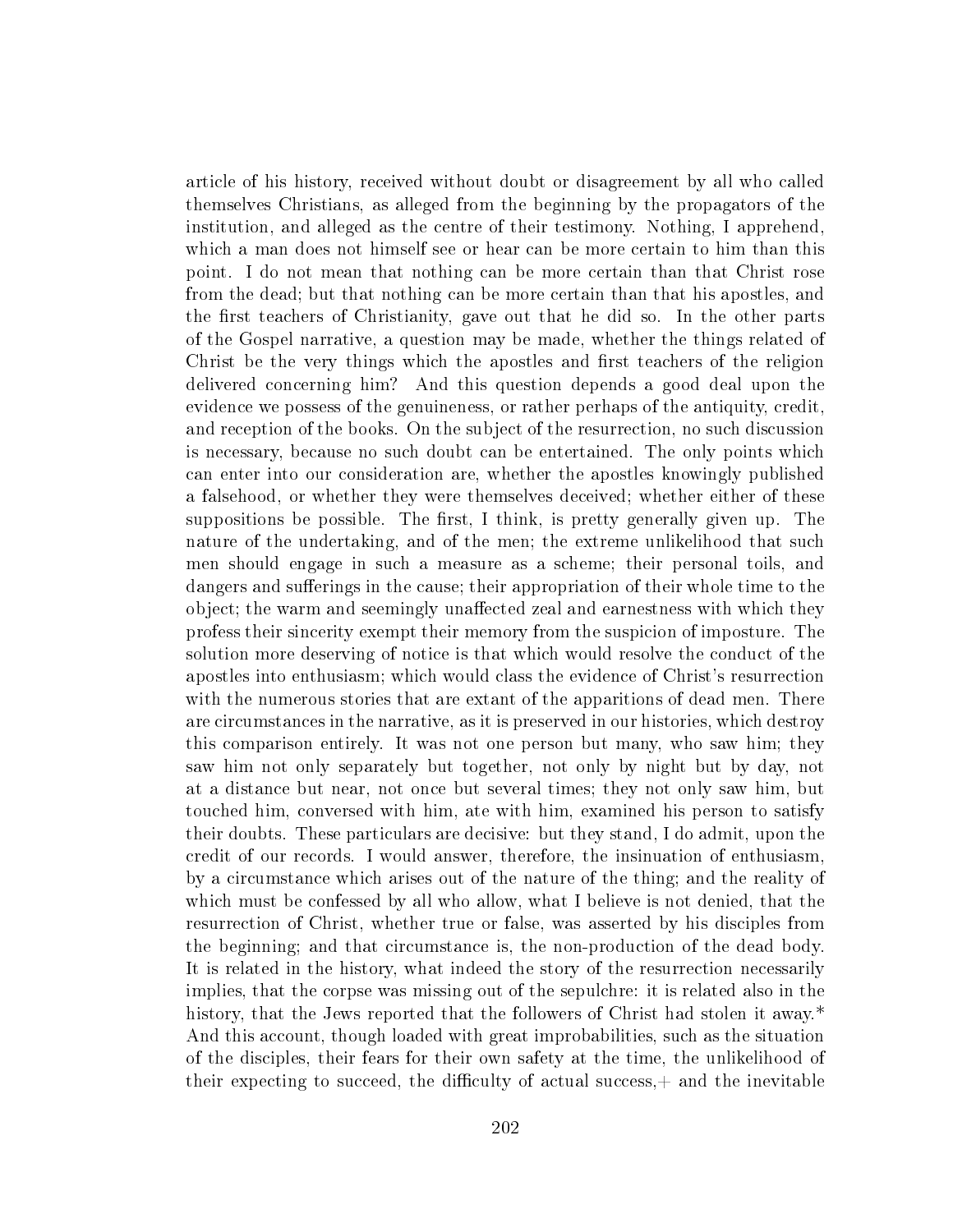consequence of detection and failure, was, nevertheless, the most credible account that could be given of the matter. But it proceeds entirely upon the supposition of fraud, as all the old objections did. What account can be given of the body, upon the supposition of enthusiasm? It is impossible our Lord's followers could believe that he was risen from the dead, if his corpse was lying before them. No enthusiasm ever reached to such a pitch of extravagancy as that: a spirit may be an illusion; a body is a real thing, an object of sense, in which there can be no mistake. All accounts of spectres leave the body in the grave. And although the body of Christ might be removed by fraud, and for the purposes of fraud, yet without any such intention, and by sincere but deluded men (which is the representation of the apostolic character we are now examining), no such attempt could be made. The presence and the absence of the dead body are alike inconsistent with the hypothesis of enthusiasm: for if present, it must have cured their enthusiasm at once; if absent, fraud, not enthusiasm, must have carried it away.

#### xxxxxxxxxxxx

\* "And this saying," Saint Matthew writes, "is commonly reported amongst the Jews until this day" (chap. xxviii. 15). The evangelist may be thought good authority as to this point, even by those who do not admit his evidence in every other point: and this point is sufficient to prove that the body was missing. It has been rightly, I think, observed by Dr. Townshend (Dis. upon the Res. p. 126), that the story of the guards carried collusion upon the face of it:—"His disciples came by night, and stole him away while we slept." Men in their circumstances would not have made such an acknowledgment of their negligence without previous assurances of protection and impunity.

 $+$  "Especially at the full moon, the city full of people, many probably passing the whole night, as Jesus and his disciples had done, in the open air, the sepulchre so near the city as to be now enclosed within the walls." Priestley on the Resurr. p. 24. xxxxxxxxxxxx

But further, if we admit, upon the concurrent testimony of all the histories, so much of the account as states that the religion of Jesus was set up at Jerusalem, and set up with asserting, in the very place in which he had been buried, and a few days after he had been buried, his resurrection out of the grave, it is evident that, if his body could have been found, the Jews would have produced it, as the shortest and completest answer possible to the whole story. The attempt of the apostles could not have survived this refutation a moment. If we also admit, upon the authority of Saint Matthew, that the Jews were advertised of the expectation of Christ's followers, and that they had taken due precaution in consequence of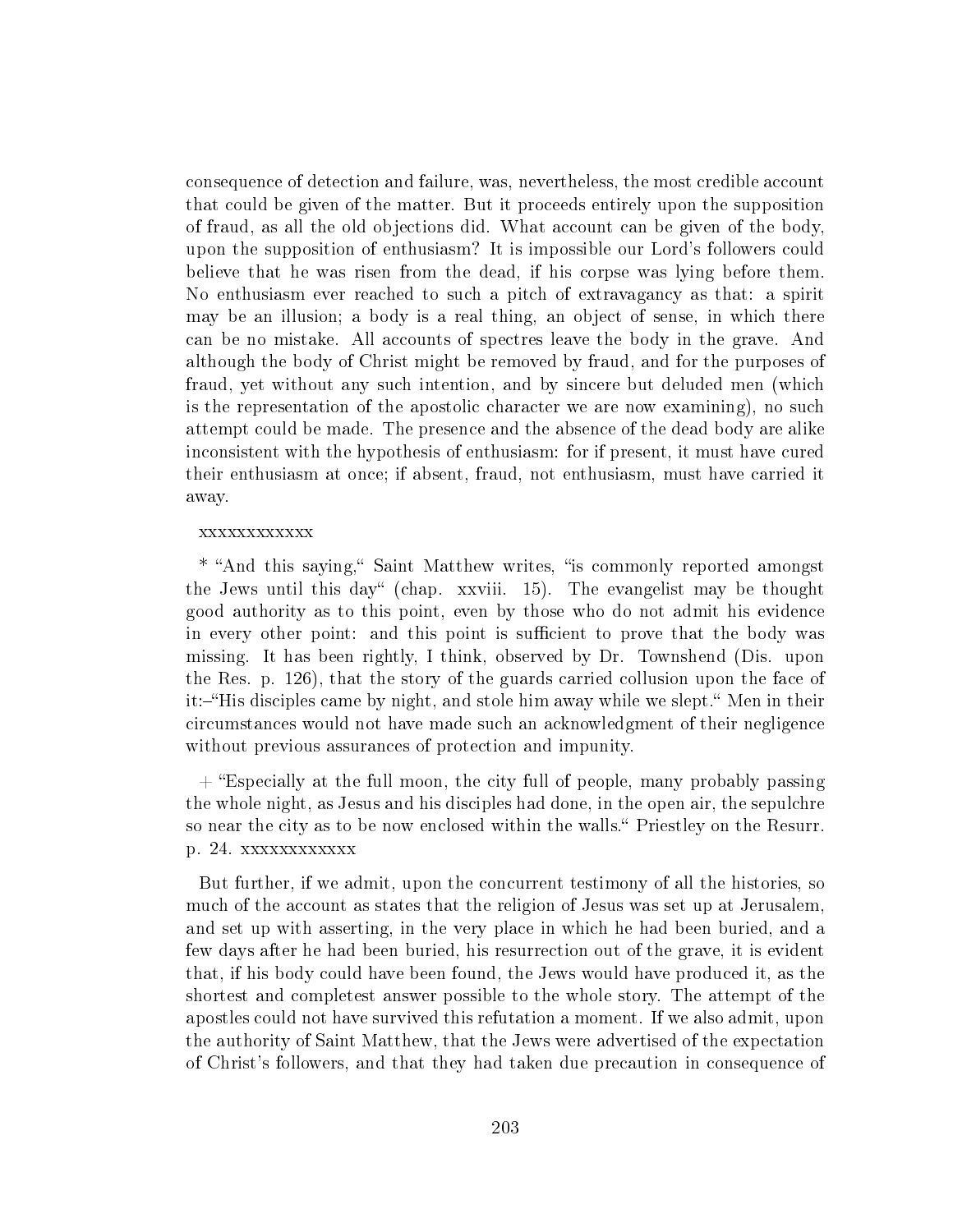this notice, and that the body was in marked and public custody, the observation receives more force still. For notwithstanding their precaution and although thus prepared and forewarned; when the story of the resurrection of Christ came forth, as it immediately did; when it was publicly asserted by his disciples, and made the ground and basis of their preaching in his name, and collecting followers to his religion, the Jews had not the body to produce; but were obliged to meet the testimony of the apostles by an answer not containing indeed any impossibility in itself, but absolutely inconsistent with the supposition of their integrity; that is, in other words, inconsistent with the supposition which would resolve their conduct into enthusiasm.

## CHAPTER IX.

## THE PROPAGATION OF CHRISTIANITY.

In this argument, the first consideration is the fact-in what degree, within what time, and to what extent, Christianity actually was propagated.

The accounts of the matter which can be collected from our books are as follow: A few days after Christ's disappearance out of the world, we find an assembly of disciples at Jerusalem, to the number of "about one hundred and twenty;" (Acts i. 15.) which hundred and twenty were probably a little association of believers, met together not merely as believers in Christ, but as personally connected with the apostles, and with one another. Whatever was the number of believers then in Jerusalem, we have no reason to be surprised that so small a company should assemble: for there is no proof that the followers of Christ were yet formed into a society; that the society was reduced into any order; that it was at this time even understood that a new religion (in the sense which that term conveys to us) was to be set up in the world, or how the professors of that religion were to be distinguished from the rest of mankind. The death of Christ had left, we may suppose, the generality of his disciples in great doubt, both as to what they were to do, and concerning what was to follow.

This meeting was holden, as we have already said, a few days after Christ's ascension: for ten days after that event was the day of Pentecost, when, as our history relates, (Acts ii. 1.) upon a signal display of divine agency attending the persons of the apostles, there were added to the society "about three thousand souls." (Acts ii. 41.) But here, it is not, I think, to be taken, that these three thousand were all converted by this single miracle; but rather that many who before were believers in Christ became now professors of Christianity; that is to say, when they found that a religion was to be established, a society formed and set up in the name of Christ, governed by his laws, avowing their belief in his mission, united amongst themselves, and separated from the rest of the world by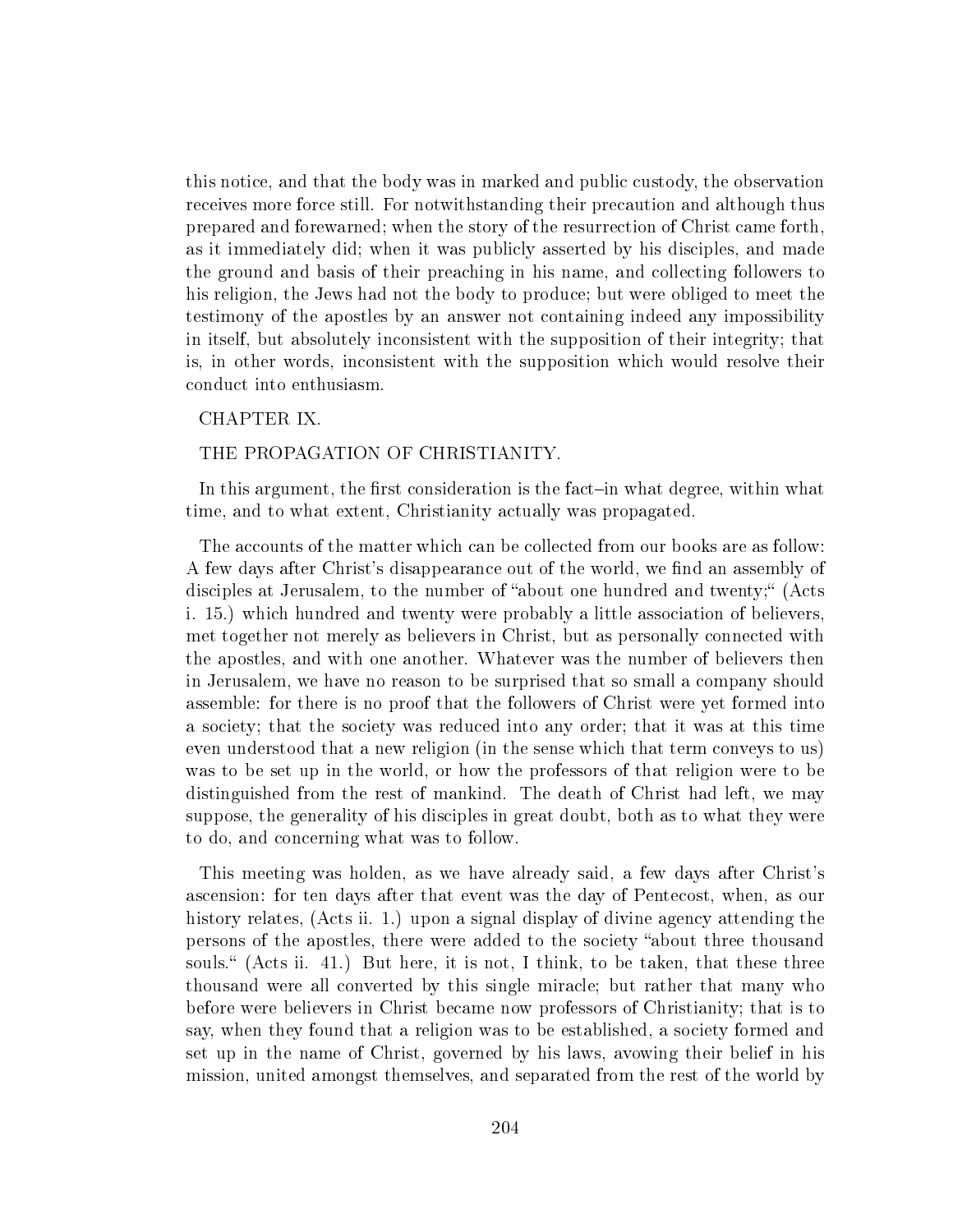visible distinctions; in pursuance of their former conviction, and by virtue of what they had heard and seen, and known of Christ's history, they publicly became members of it.

We read in the fourth chapter (verse  $4$ ) of the Acts, that soon after this, "the number of the men," i. e. the society openly professing their belief in Christ, "was about five thousand." So that here is an increase of two thousand within a very short time. And it is probable that there were many, both now and afterwards, who, although they believed in Christ, did not think it necessary to join themselves to this society; or who waited to see what was likely to become of it. Gamaliel, whose advice to the Jewish council is recorded Acts v. 34, appears to have been of this description; perhaps Nicodemus, and perhaps also Joseph of Arimathea. This class of men, their character and their rank, are likewise pointed out by Saint John, in the twelfth chapter of his Gospel: "Nevertheless, among the chief rulers also many believed on him, but because of the Pharisees they did not confess him, lest they should be put out of the synagogue, for they loved the praise of men more than the praise of God." Persons such as these might admit the miracles of Christ, without being immediately convinced that they were under obligation to make a public profession of Christianity at the risk of all that was dear to them in life, and even of life itself.\*

### xxxxxxxxxxxx

\* Beside those who professed, and those who rejected and opposed, Christianity, there were in all probability multitudes between both, neither perfect Christians nor yet unbelievers. They had a favourable opinion of the Gospel, but worldly considerations made them unwilling to own it. There were many circumstances which inclined them to think that Christianity was a divine revelation, but there were many inconveniences which attended the open profession of it; and they could not find in themselves courage enough to bear them to disoblige their friends and family, to ruin their fortunes, to lose their reputation, their liberty, and their life, for the sake of the new religion. Therefore they were willing to hope, that if they endeavoured to observe the great principles of morality which Christ had represented as the principal part, the sum and substance of religion; if they thought honourably of the Gospel; if they offered no injury to the Christians; if they did them all the services that they could safely perform, they were willing to hope that God would accept this, and that He would excuse and forgive the rest. Jortin's Dis. on the Christ. Rel. p. 91, ed. 4. xxxxxxxxxxxx

Christianity, however, proceeded to increase in Jerusalem by a progress equally rapid with its first success; for in the next chapter of our history, we read that "believers were the more added to the Lord, multitudes both of men and women.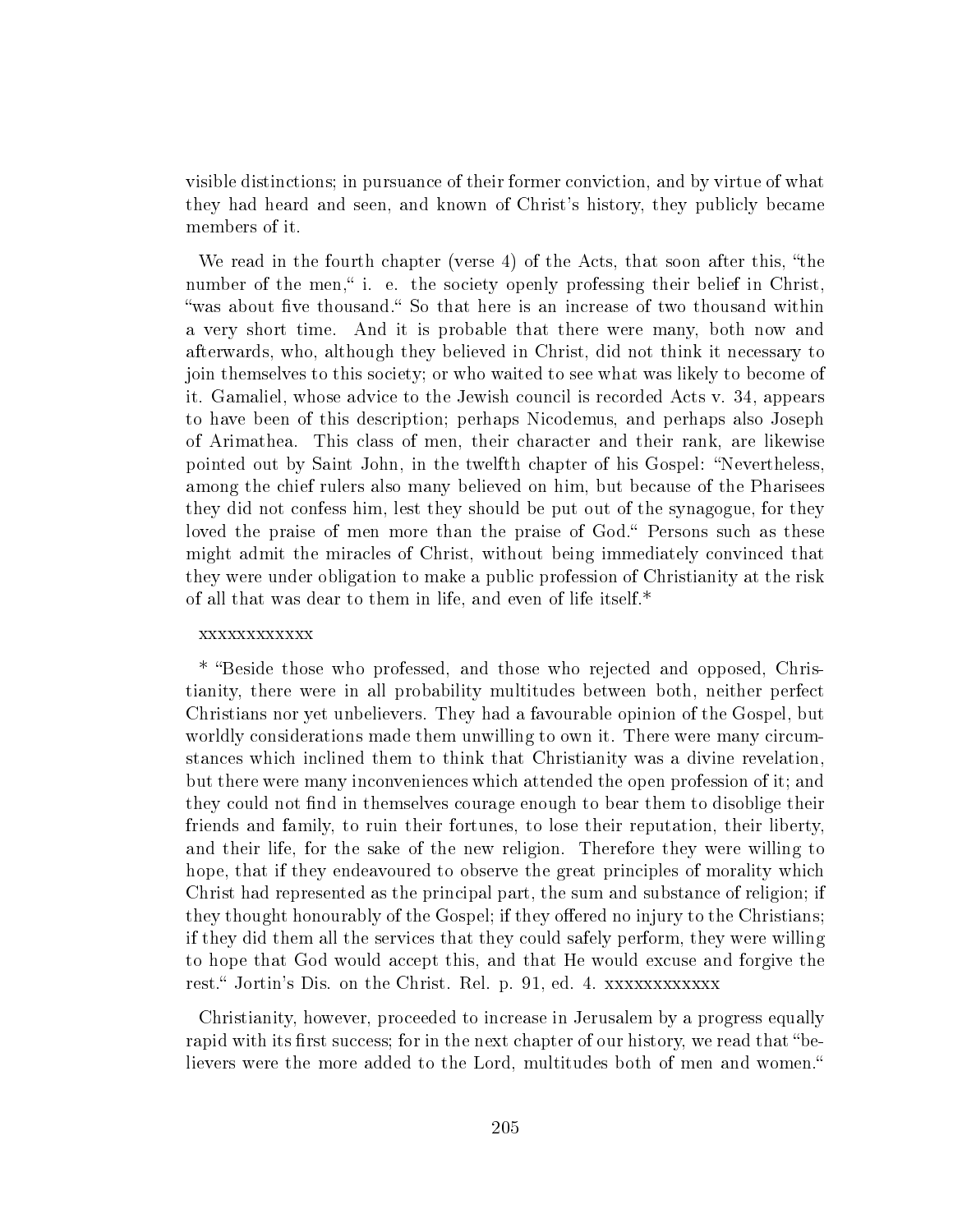And this enlargement of the new society appears in the first verse of the succeeding chapter, wherein we are told, that "when the number of the disciples was multiplied, there arose a murmuring of the Grecians against the Hebrews because their widows were neglected;  $(Acts v. 14; vi. 1)$  and afterwards, in the same chapter, it is declared expressly, that "the number of the disciples multiplied in Jerusalem greatly, and that a great company of the priests were obedient to the faith.

This I call the first period in the propagation of Christianity. It commences with the ascension of Christ, and extends, as may be collected from incidental notes of time, (Vide Pearson's Antiq. 1. xviii. c. 7. Benson's History of Christ, b. i. p. 148.) to something more than one year after that event. During which term, the preaching of Christianity, so far as our documents inform us, was confined to the single city of Jerusalem. And how did it succeed there? The first assembly which we meet with of Christ's disciples, and that a few days after his removal from the world, consisted of "one hundred and twenty." About a week after this, "three thousand were added in one day;" and the number of Christians publicly baptized, and publicly associating together, was very soon increased to "five thousand." "Multitudes both of men and women continued to be added;" "disciples multiplied greatly," and "many of the Jewish priesthood as well as others, became obedient to the faith;" and this within a space of less than two years from the commencement of the institution.

By reason of a persecution raised against the church at Jerusalem, the converts were driven from that city, and dispersed throughout the regions of Judea and Samaria. (Acts viii. l.) Wherever they came, they brought their religion with them: for our historian informs us, (Acts viii. 4.) that "they that were scattered abroad went everywhere preaching the word." The effect of this preaching comes afterwards to be noticed, where the historian is led, in the course of his narrative, to observe that then (i. e. about three years posterior to this, [Benson, b. i. p. 207.]) the churches had rest throughout all Judea and Galilee and Samaria, and were edified, and walking in the fear of the Lord, and in the comfort of the Holy Ghost, were multiplied. This was the work of the second period, which comprises about four years.

Hitherto the preaching of the Gospel had been confined to Jews, to Jewish proselytes, and to Samaritans. And I cannot forbear from setting down in this place an observation of Mr. Bryant, which appears to me to be perfectly well founded;-"The Jews still remain: but how seldom is it that we can make a single proselyte! There is reason to think, that there were more converted by the apostles in one day than have since been won over in the last thousand years. (Bryant on the Truth of the Christian Religion, p. 112.) It was not yet known to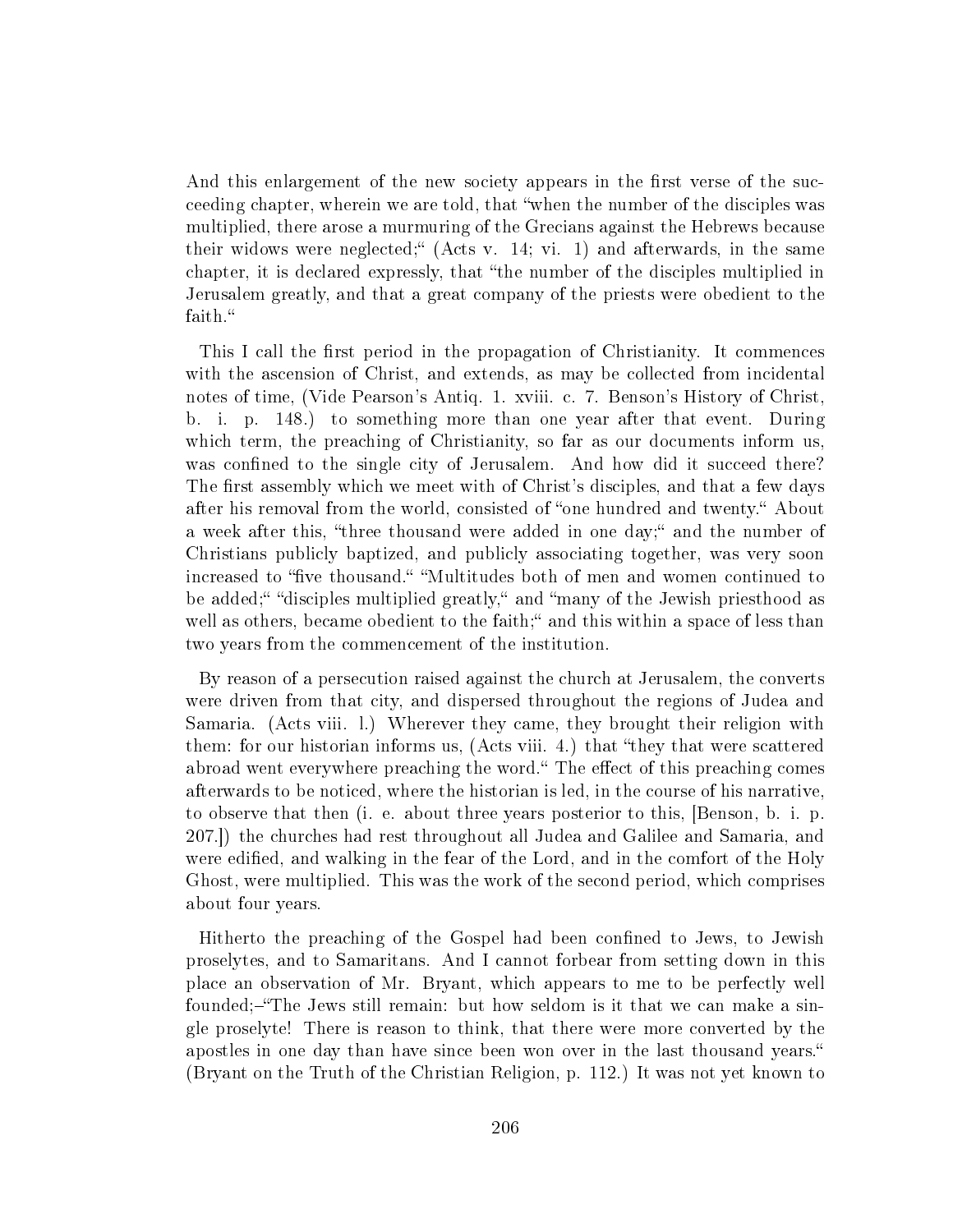the apostles that they were at liberty to propose the religion to mankind at large. That "mystery," as Saint Paul calls it, (Eph. iii. 3–6.) and as it then was, was revealed to Peter by an especial miracle. It appears to have been (Benson, book ii. p. 236.) about seven years after Christ's ascension that the Gospel was preached to the Gentiles of Cesarea. A year after this a great multitude of Gentiles were converted at Antioch in Syria. The expressions employed by the historian are these:—"A great number believed, and turned to the Lord;" "much people was added unto the Lord;" "the apostles Barnabas and Paul taught much people." (Acts xi. 21, 24, 26.) Upon Herod's death, which happened in the next year, (Benson, book ii, p. 289.) it is observed, that "the word of God grew and multiplied. (Acts xii. 24.) Three years from this time, upon the preaching of Paul at Iconium, the metropolis of Lycaonia, "a great multitude both of Jews and Greeks believed:" (Acts xiv. 1.) and afterwards, in the course of this very progress, he is represented as "making many disciples" at Derbe, a principal city in the same district. Three years (Benson's History of Christ, book iii. p. 50.) after this, which brings us to sixteen after the ascension, the apostles wrote a public letter from Jerusalem to the Gentile converts in Antioch, Syria, and Cilicia, with which letter Paul travelled through these countries, and found the churches "established in the faith, and increasing in number daily." (Acts xvi. 5.) From Asia the apostle proceeded into Greece, where, soon after his arrival in Macedonia, we find him at Thessalonica: in which city, "some of the Jews believed, and of the devout Greeks a great multitude. (Acts xvii. 4.) We meet also here with an accidental hint of the general progress of the Christian mission, in the exclamation of the tumultuous Jews of Thessalonica, "that they who had turned the world upside down were come thither also." (Acts xvii. 6.) At Berea, the next city at which Saint Paul arrives, the historian, who was present, inform us that "many of the Jews believed." (Acts xvii. 12.) The next year and a half of Saint Paul's ministry was spent at Corinth. Of his success in that city we receive the following intimations; "that many of the Corinthians believed and were baptized;" and "that it was revealed to the Apostle by Christ, that be had much people in that city. (Acts xviii,  $8-10$ .) Within less than a year after his departure from Corinth, and twenty-five (Benson, book iii. p, 160.) years after the ascension, Saint Paul fixed his station at Ephesus for the space of two years (Acts xix. 10.) and something more. The effect of his ministry in that city and neighbourhood drew from the historian a reflection how "mightily grew the word of God and prevailed." (Acts xix. 20.) And at the conclusion of this period we find Demetrius at the head of a party, who were alarmed by the progress of the religion, complaining, that "not only at Ephesus, but also throughout all Asia (i. e. the province of Lydia, and the country adjoining to Ephesus), this Paul hath persuaded and turned away much people. (Acts xix. 26.) Beside these accounts, there occurs, incidentally, mention of converts at Rome, Alexandria, Athens, Cyprus, Cyrene, Macedonia,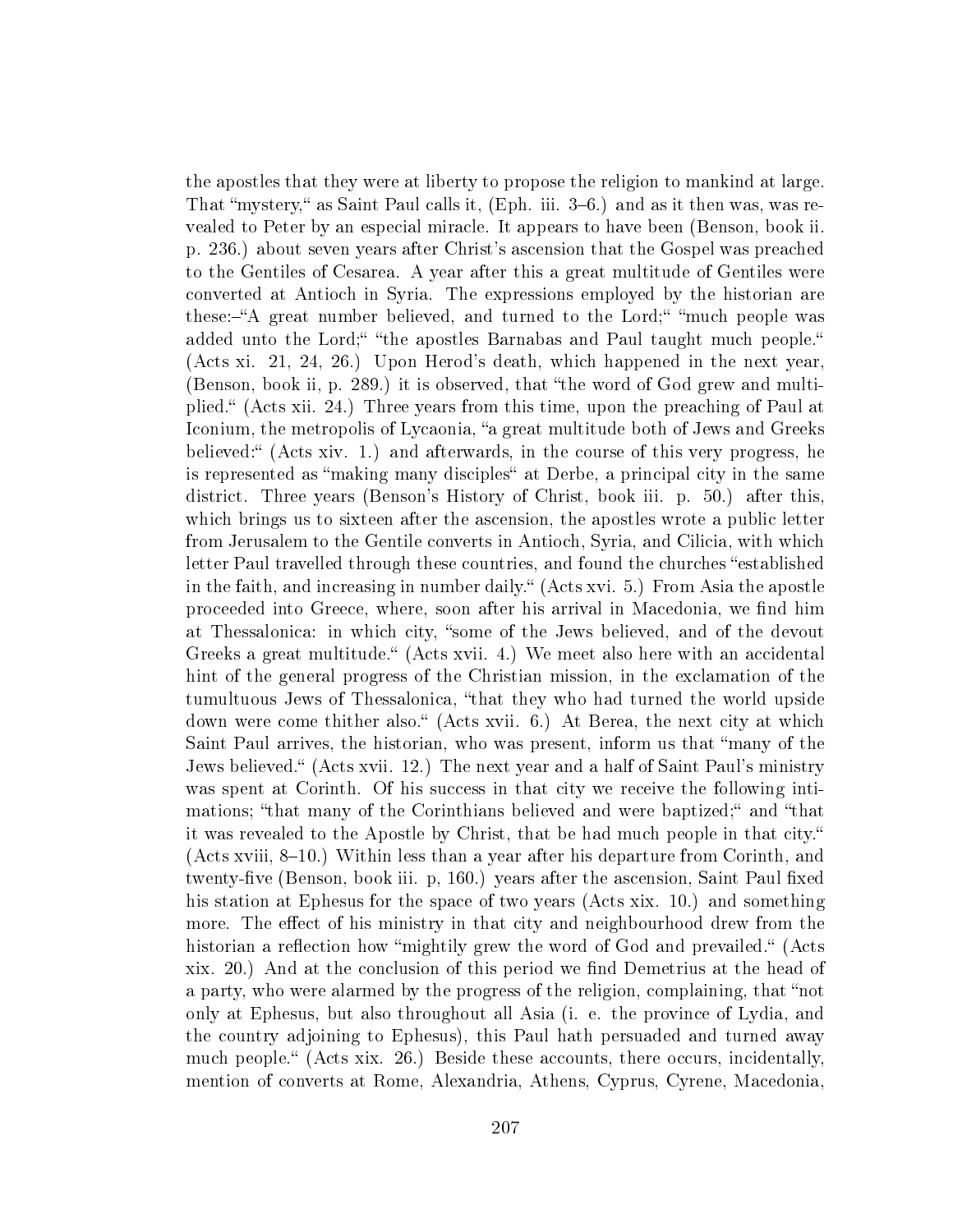Philippi.

This is the third period in the propagation of Christianity, setting off in the seventh year after the ascension, and ending at the twenty-eighth. Now, lay these three periods together, and observe how the progress of the religion by these accounts is represented. The institution, which properly began only after its Author's removal from the world, before the end of thirty years, had spread itself through Judea, Galilee, and Samaria, almost all the numerous districts of the Lesser Asia, through Greece, and the islands of the Aegean Sea, the seacoast of Africa, and had extended itself to Rome, and into Italy. At Antioch, in Syria, at Joppa, Ephesus, Corinth, Thessalonica, Berea, Iconium, Derbe, Antioch in Pisidia, at Lydda, Saron, the number of converts is intimated by the expressions, "a great number," "great multitudes," "much people." Converts are mentioned, without any designation of their number,\* at Tyre, Cesarea, Troas, Athens, Philippi, Lystra, Damascus. During all this time Jerusalem continued not only the centre of the mission, but a principal seat of the religion; for when Saint Paul returned thither at the conclusion of the period of which we are now considering the accounts, the other apostles pointed out to him, as a reason for his compliance with their advice, "how many thousands (myriads, ten thousands) there were in that city who believed. $+$ 

### xxxxxxxxxxxx

\* Considering the extreme conciseness of many parts of the history, the silence about the number of converts is no proof of their paucity; for at Philippi, no mention whatever is made of the number, yet Saint Paul addressed an epistle to that church. The churches of Galatia, and the affairs of those churches, were considerable enough to be the subject of another letter, and of much of Saint Paul's solicitude; yet no account is preserved in the history of his success, or even of his preaching in that country, except the slight notice which these words convey:-"When they had gone throughout Phrygia, and the region of Galatia, they assayed to go into Bithynia." Acts xvi. 6.

## + Acts xxi. 20. xxxxxxxxxxxx

Upon this abstract, and the writing from which it is drawn, the following observations seem material to be made:

I. That the account comes from a person who was himself concerned in a portion of what he relates, and was contemporary with the whole of it; who visited Jerusalem, and frequented the society of those who had acted, and were acting the chief parts in the transaction. I lay down this point positively; for had the ancient attestations to this valuable record been less satisfactory than they are,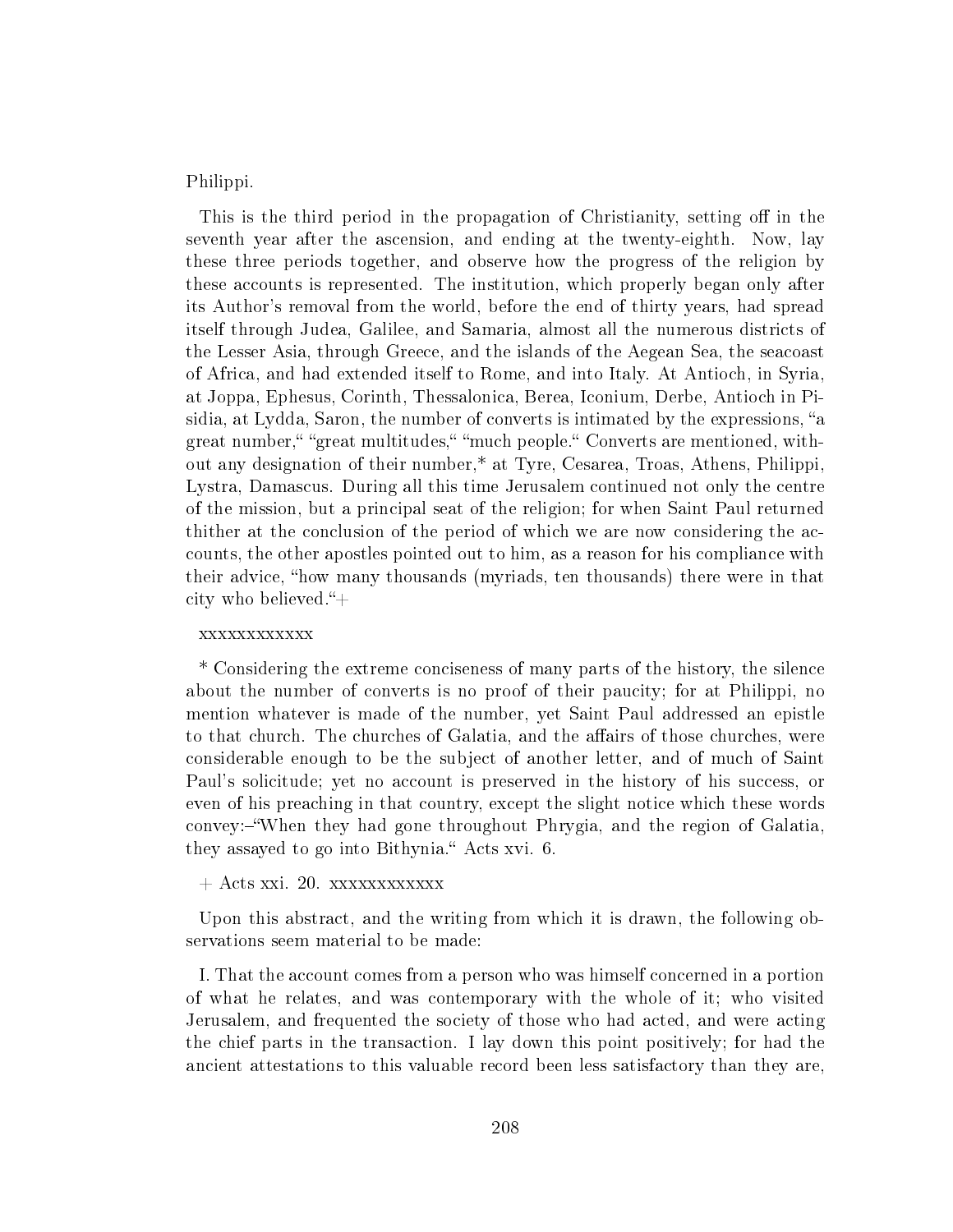the unaffectedness and simplicity with which the author notes his presence upon certain occasions, and the entire absence of art and design from these notices, would have been sufficient to persuade my mind that, whoever he was, he actually lived in the times, and occupied the situation, in which he represents himself to be. When I say, "whoever he was," I do not mean to cast a doubt upon the name to which antiquity hath ascribed the Acts of the Apostles (for there is no cause, that I am acquainted with, for questioning it), but to observe that, in such a case as this, the time and situation of the author are of more importance than his name; and that these appear from the work itself, and in the most unsuspicious form.

II. That this account is a very incomplete account of the preaching and propagation of Christianity; I mean, that if what we read in the history be true, much more than what the history contains must be true also. For, although the narrative from which our information is derived has been entitled the Acts of the Apostles, it is, in fact, a history of the twelve apostles only during a short time of their continuing together at Jerusalem; and even of this period the account is very concise. The work afterwards consists of a few important passages of Peter's ministry, of the speech and death of Stephen, of the preaching of Philip the deacon; and the sequel of the volume, that is, two thirds of the whole, is taken up with the conversion, the travels, the discourses, and history of the new apostle, Paul; in which history, also, large portions of time are often passed over with very scanty notice.

III. That the account, so far as it goes, is for this very reason more credible. Had it been the author's design to have displayed the early progress of Christianity, he would undoubtedly have collected, or at least have set forth, accounts of the preaching of the rest of the apostles, who cannot without extreme improbability be supposed to have remained silent and inactive, or not to have met with a share of that success which attended their colleagues.

To which may be added, as an observation of the same kind,

IV. That the intimations of the number of converts, and of the success of the preaching of the apostles, come out for the most part incidentally: are drawn from the historian by the occasion, such as the murmuring of the Grecian converts; the rest from persecution; Herod's death; the sending of Barnabas to Antioch, and Barnabas calling Paul to his assistance; Paul coming to a place and finding there disciples; the clamour of the Jews; the complaint of artificers interested in the support of the popular religion; the reason assigned to induce Paul to give satisfaction to the Christians of Jerusalem. Had it not been for these occasions it is probable that no notice whatever would have been taken of the number of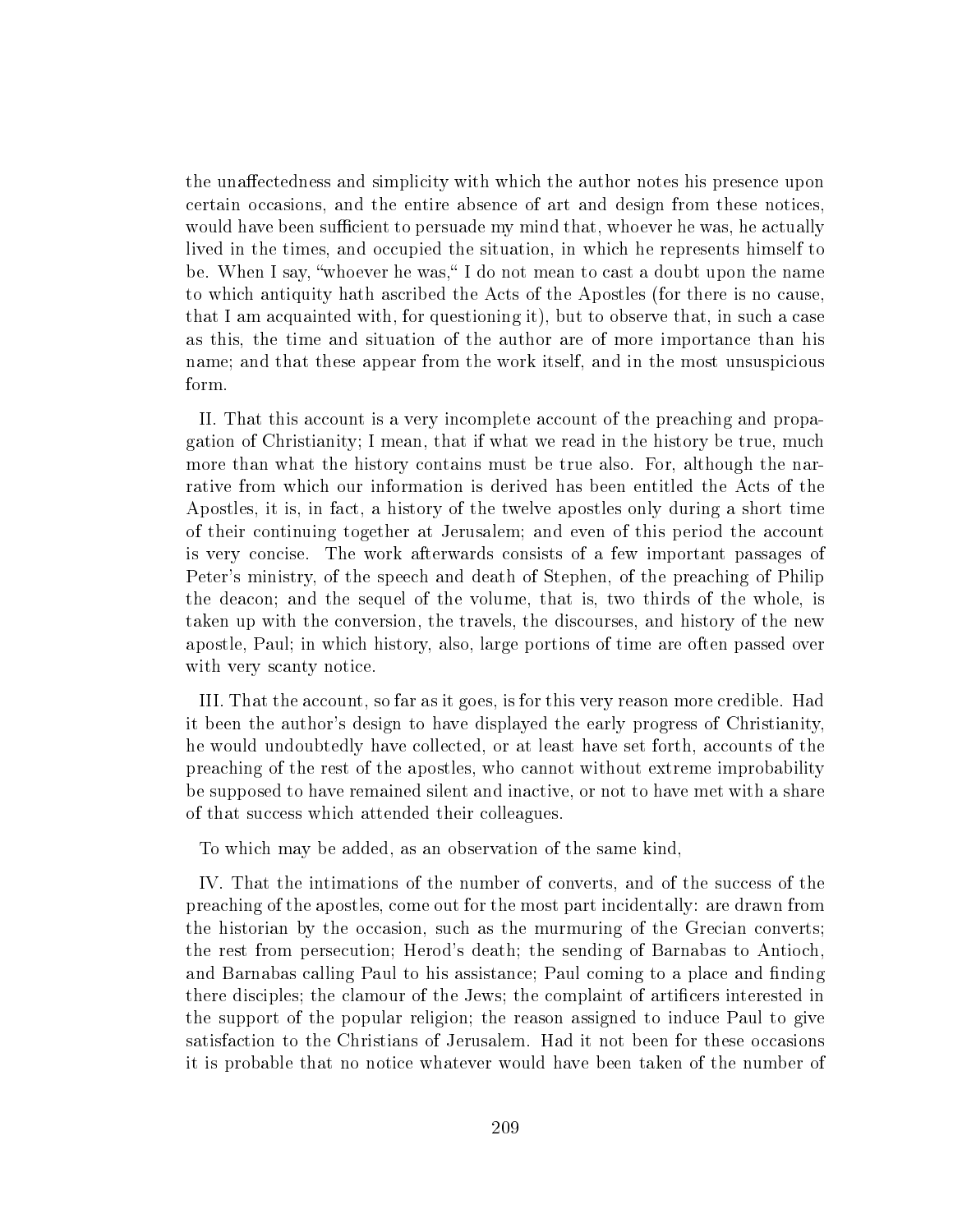converts in several of the passages in which that notice now appears. All this tends to remove the suspicion of a design to exaggerate or deceive.

PARALLEL TESTIMONIES with the history are the letters of Saint Paul, and of the other apostles, which have come down to us. Those of Saint Paul are addressed to the churches of Corinth, Philippi, Thessalonica, the church of Galatia, and, if the inscription be right, of Ephesus; his ministry at all which places is recorded in the history: to the church of Colosse, or rather to the churches of Colosse and Laodicea jointly, which he had not then visited. They recognise by reference the churches of Judea, the churches of Asia, and "all the churches of the Gentiles." (Thess ii. 14.) In the Epistle to the Romans (Rom. xv. 18, 19.) the author is led to deliver a remarkable declaration concerning the extent of his preaching, its efficacy, and the cause to which he ascribes it, to make the Gentiles obedient by word and deed, through mighty signs and wonders, by the power of the Spirit of God; so that from Jerusalem, and round about unto Illyricum, I have fully preached the Gospel of Christ." In the epistle to the Colossians,  $(Col. i. 23.)$  we find an oblique but very strong signification of the then general state of the Christian mission, at least as it appeared to Saint Paul:-"If ye continue in the faith, grounded and settled, and be not moved away from the hope of the Gospel, which ye have heard, and which was preached to every creature which is under heaven; which Gospel, he had reminded them near the beginning of his letter (Col. i. 6.), was present with them, as it was in all the world. The expressions are hyperbolical; but they are hyperboles which could only be used by a writer who entertained a strong sense of the subject. The first epistle of Peter accosts the Christians dispersed throughout Pontus, Galatia, Cappadocia, Asia, and Bithynia.

It comes next to be considered how far these accounts are confirmed or followed up by other evidence.

Tacitus, in delivering a relation, which has already been laid before the reader, of the re which happened at Rome in the tenth year of Nero (which coincides with the thirtieth year after Christ's ascension), asserts that the emperor, in order to suppress the rumours of having been himself the author of the mischief, procured the Christians to be accused. Of which Christians, thus brought into his narrative, the following is so much of the historian's account as belongs to our present purpose: They had their denomination from Christus, who, in the reign of Tiberius, was put to death as a criminal by the procurator Pontius Pilate. This pernicious superstition, though checked for a while, broke out again, and spread not only over Judea, but reached the city also. At first they only were apprehended who confessed themselves of that sect; afterwards vast multitude were discovered by them. This testimony to the early propagation of Christianity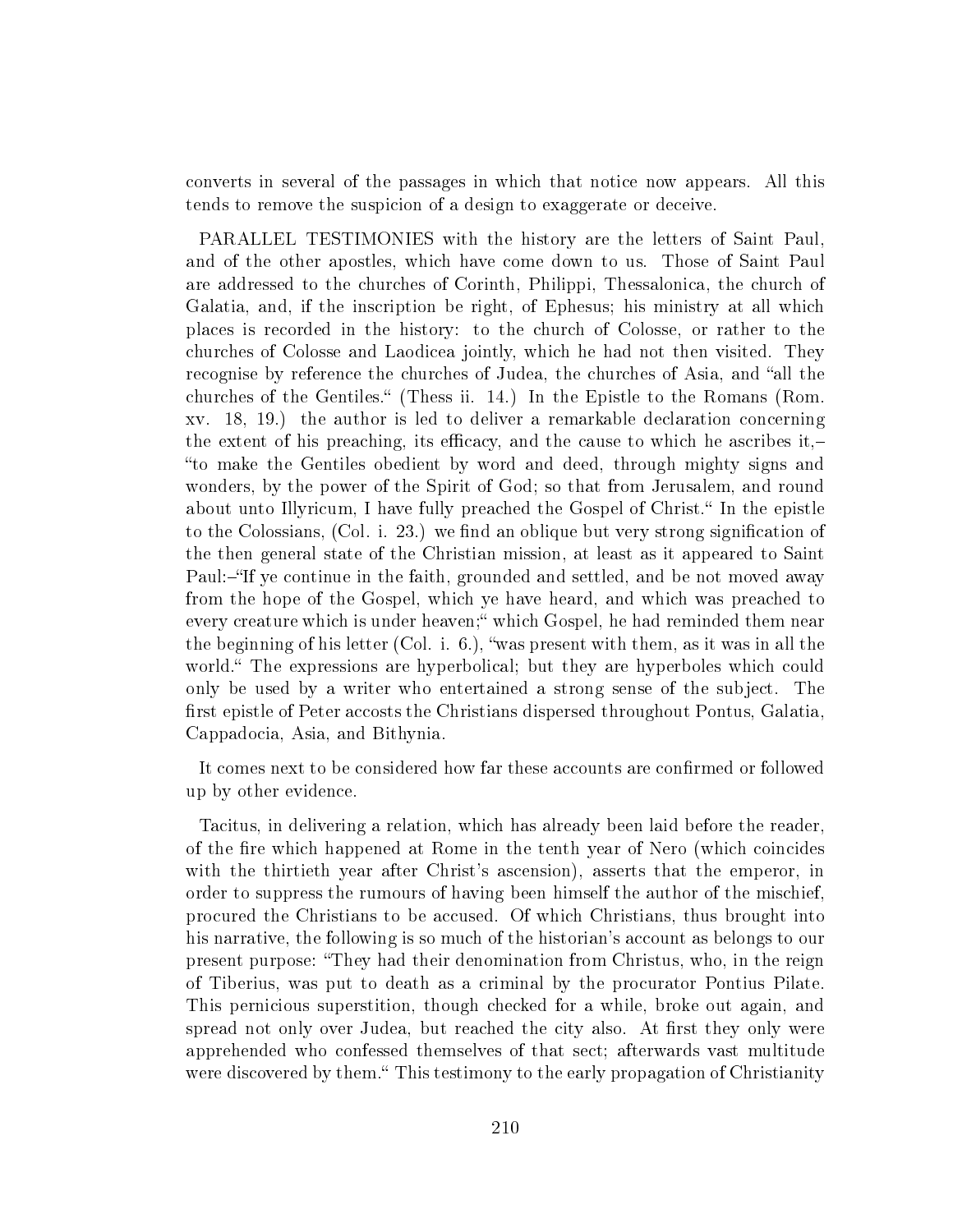is extremely material. It is from an historian of great reputation, living near the time; from a stranger and an enemy to the religion; and it joins immediately with the period through which the Scripture accounts extend. It establishes these points: that the religion began at Jerusalem; that it spread throughout Judea; that it had reached Rome, and not only so, but that it had there obtained a great number of converts. This was about six years after the time that Saint Paul wrote his Epistle to the Romans, and something more than two years after he arrived there himself. The converts to the religion were then so numerous at Rome, that of those who were betrayed by the information of the persons first persecuted, a great multitude (multitudo ingens) were discovered and seized.

It seems probable, that the temporary check which Tacitus represents Christianity to have received (repressa in praesens) referred to the persecution of Jerusalem which followed the death of Stephen (Acts viii.); and which, by dispersing the converts, caused the institution, in some measure, to disappear. Its second eruption at the same place, and within a short time, has much in it of the character of truth. It was the firmness and perseverance of men who knew what they relied upon.

Next in order of time, and perhaps superior in importance is the testimony of Pliny the Younger. Pliny was the Roman governor of Pontus and Bithynia, two considerable districts in the northern part of Asia Minor. The situation in which he found his province led him to apply to the emperor (Trajan) for his direction as to the conduct he was to hold towards the Christians. The letter in which this application is contained was written not quite eighty years after Christ's ascension. The president, in this letter, states the measures he had already pursued, and then adds, as his reason for resorting to the emperor's counsel and authority, the following words:-"Suspending all judicial proceedings, I have recourse to you for advice; for it has appeared to me a matter highly deserving consideration, especially on account of the great number of persons who are in danger of suffering: for many of all ages, and of every rank, of both sexes likewise, are accused, and will be accused. Nor has the contagion of this superstition seized cities only, but the lesser towns also, and the open country. Nevertheless it seemed to me that it may be restrained and corrected. It is certain that the temples, which were almost forsaken, begin to be more frequented; and the sacred solemnities, after a long intermission, are revived. Victims, likewise, are everywhere (passim) bought up; whereas, for some time, there were few to purchase them. Whence it is easy to imagine that numbers of men might be reclaimed if pardon were granted to those that shall repent." (C. Plin. Trajano Imp. lib. x. ep. xcvii.)

It is obvious to observe, that the passage of Pliny's letter here quoted, proves,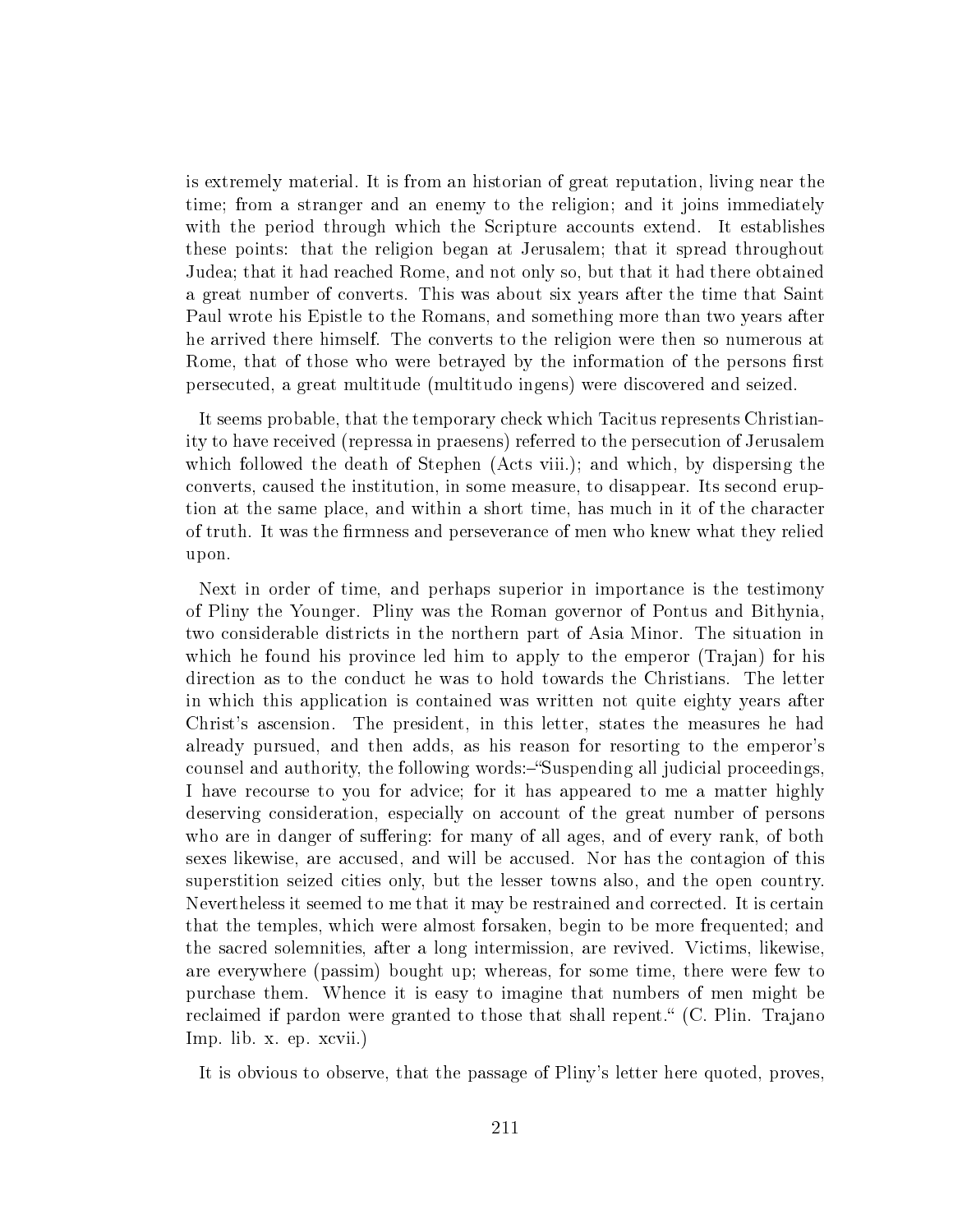not only that the Christians in Pontus and Bithynia were now numerous, but that they had subsisted there for some considerable time. "It is certain," he says, "that the temples, which were almost forsaken (plainly ascribing this desertion of the popular worship to the prevalency of Christianity), begin to be more frequented; and the sacred solemnities, after a long intermission, are revived. There are also two clauses in the former part of the letter which indicate the same thing; one, in which he declares that he had "never been present at any trials of Christians, and therefore knew not what was the usual subject of inquiry and punishment, or how far either was wont to be urged. The second clause is the following: "Others" were named by an informer, who, at first, confessed themselves Christians, and afterwards denied it; the rest said they had been Christians some three years ago, some longer, and some about twenty years." It is also apparent, that Pliny speaks of the Christians as a description of men well known to the person to whom he writes. His first sentence concerning them is, "I have never been present at the trials of Christians. This mention of the name of Christians, without any preparatory explanation, shows that it was a term familiar both to the writer of the letter and the person to whom it was addressed. Had it not been so, Pliny would naturally have begun his letter by informing the emperor that he had met with a certain set of men in the province called Christians.

Here then is a very singular evidence of the progress of the Christian religion in a short space. It was not fourscore years after the crucifixion of Jesus when Pliny wrote this letter; nor seventy years since the apostles of Jesus began to mention his name to the Gentile world. Bithynia and Pontus were at a great distance from Judea, the centre from which the religion spread; yet in these provinces Christianity had long subsisted, and Christians were now in such numbers as to lead the Roman governor to report to the emperor that they were found not only in cities, but in villages and in open countries; of all ages, of every rank and condition; that they abounded so much as to have produced a visible desertion of the temples; that beasts brought to market for victims had few purchasers; that the sacred solemnities were much neglected:-circumstances noted by Pliny for the express purpose of showing to the emperor the effect and prevalency of the new institution.

No evidence remains by which it can be proved that the Christians were more numerous in Pontus and Bithynia than in other parts of the Roman empire; nor has any reason been offered to show why they should be so. Christianity did not begin in these countries, nor near them. I do not know, therefore, that we ought to confine the description in Pliny's letter to the state of Christianity in these provinces, even if no other account of the same subject had come down to us; but, certainly, this letter may fairly be applied in aid and conrmation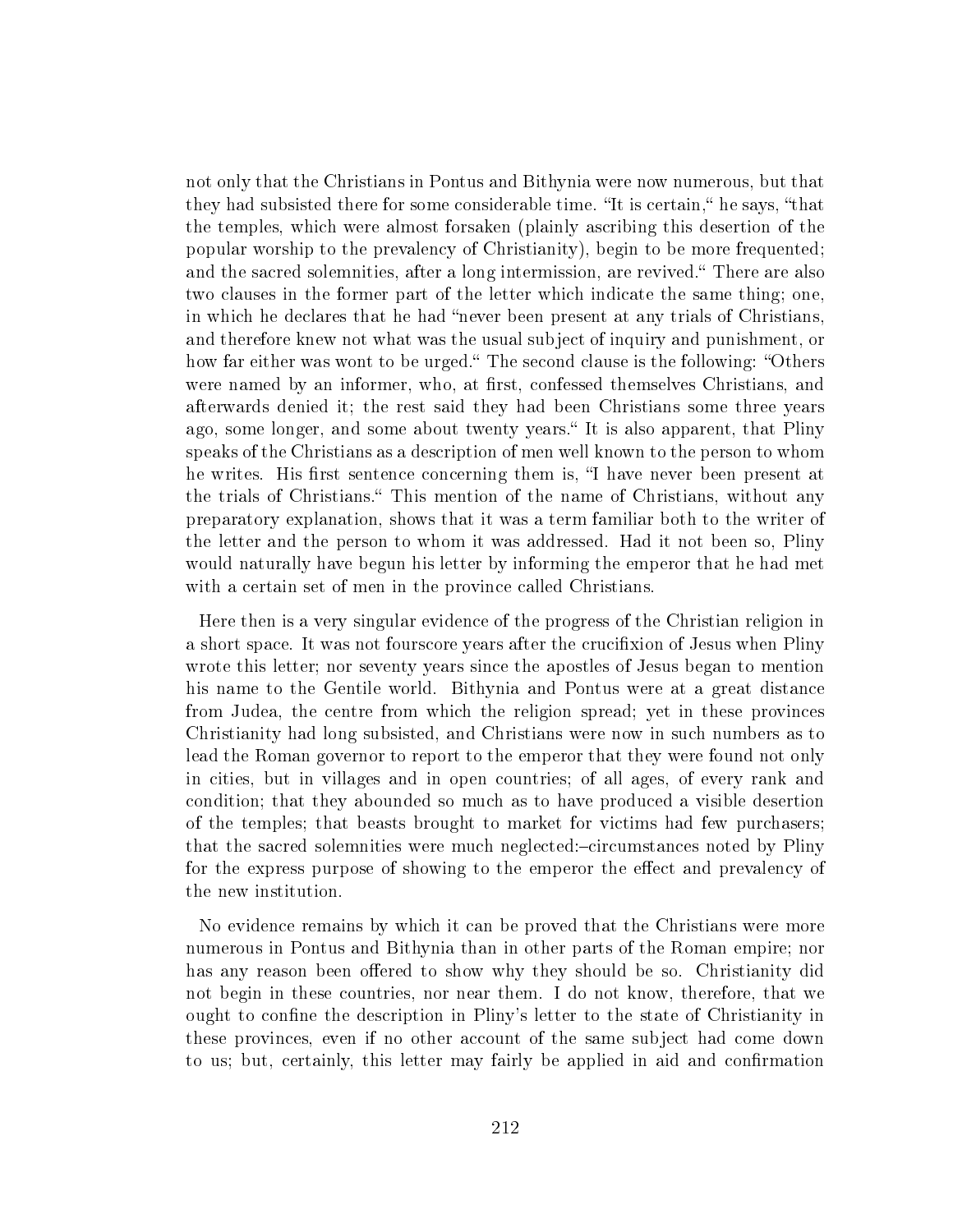of the representations given of the general state of Christianity in the world, by Christian writers of that and the next succeeding age.

Justin Martyr, who wrote about thirty years after Pliny, and one hundred and six after the ascension, has these remarkable words: There is not a nation, either of Greek or barbarian, or of any other name, even of those who wander in tribes, and live in tents, amongst whom prayers and thanksgivings are not offered to the Father and Creator of the universe by the name of the crucified Jesus." (Dial cum Tryph.) Tertullian, who comes about fty years after Justin, appeals to the governors of the Roman empire in these terms: We were but of yesterday, and we have filled your cities, islands, towns, and boroughs, the camp, the senate, and the forum. They (the heathen adversaries of Christianity) lament that every sex, age, and condition, and persons of every rank also, are converts to that name. (Tertull. Apol. c. 37.) I do allow that these expressions are loose, and may be called declamatory. But even declamation hath its bounds; this public boasting upon a subject which must be known to every reader was not only useless but unnatural, unless the truth of the case, in a considerable degree, corresponded with the description; at least, unless it had been both true and notorious, that great multitudes of Christians, of all ranks and orders, were to be found in most parts of the Roman empire. The same Tertullian, in another passage, by way of setting forth the extensive diffusion of Christianity, enumerates as belonging to Christ, beside many other countries, the "Moors and Gaetulians of Africa, the borders of Spain, several nations of France, and parts of Britain inaccessible to the Romans, the Sarmatians, Daci, Germans, and Scythians; (Ad Jud. c. 7.) and, which is more material than the extent of the institution, the number of Christians in the several countries in which it prevailed is thus expressed by him: Although so great a multitude, that in almost every city we form the greater part, we pass our time modestly and in silence." (Ad Scap. c. iii.) A Clemens Alexandrinus, who preceded Tertullian by a few years, introduced a comparison between the success of Christianity and that of the most celebrated philosophical institutions: "The philosophers were confined to Greece, and to their particular retainers; but the doctrine of the Master of Christianity not remain in Judea, as philosophy did in Greece, but is throughout the whole world, in every nation, and village, and city, both of Greeks and barbarians, converting both whole houses and separate individuals, having already brought over to the truth not a few of the philosophers themselves. If the Greek philosophy he prohibited, it immediately vanishes; whereas, from the first preaching of our doctrine, kings and tyrants, governors and presidents, with their whole train, and with the populace on their side, have endeavoured with their whole might to exterminate it, yet doth it flourish more and more. (Clem. AI. Strora. lib. vi. ad fin.) Origen, who follows Tertullian at the distance of only thirty years, delivers nearly the same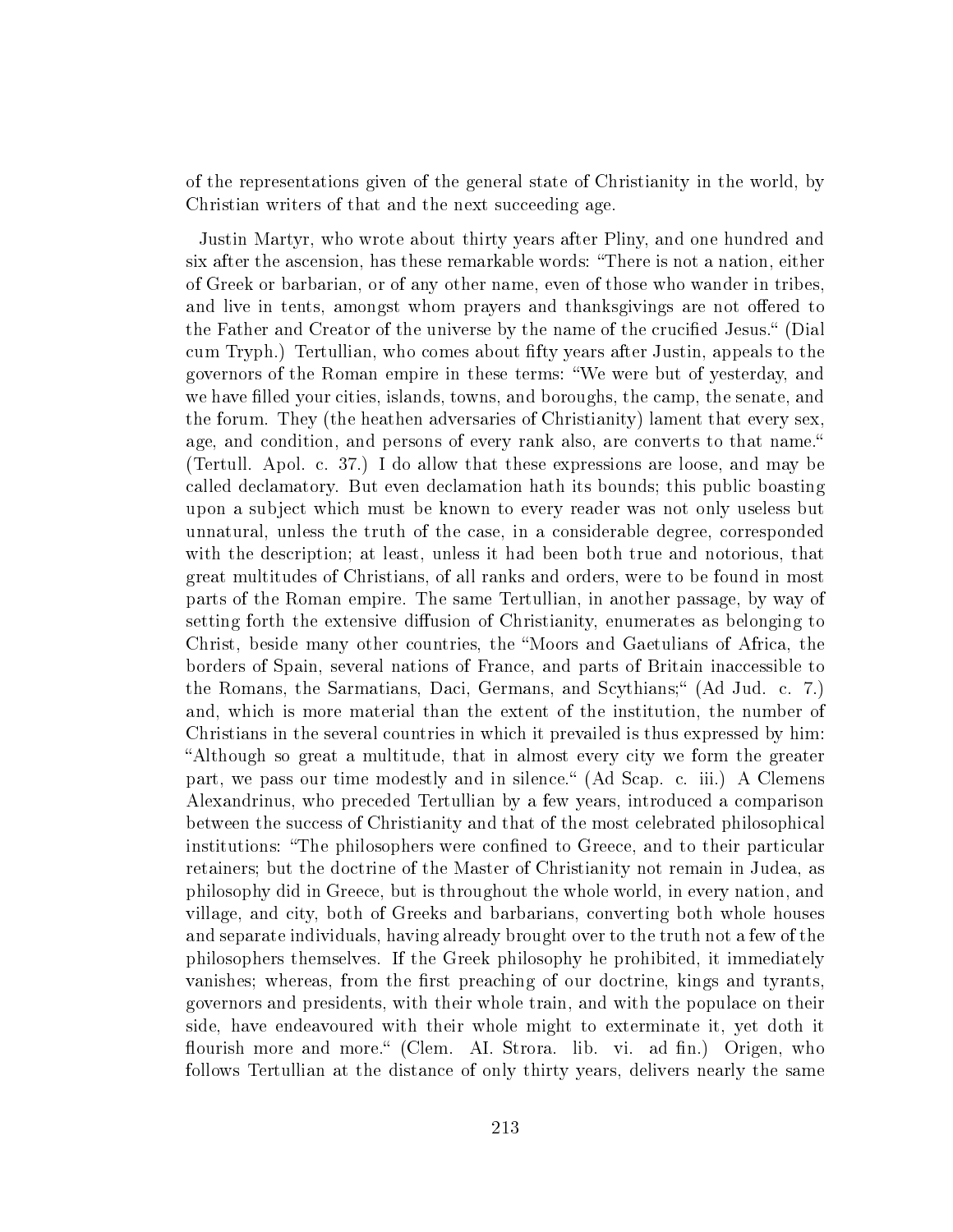account: "In every part of the world," says he, "throughout all Greece, and in all other nations, there are innumerable and immense multitudes, who, having left the laws of their country, and those whom they esteemed gods, have given themselves up to the law of Moses, and the religion of Christ: and this not without the bitterest resentment from the idolaters, by whom they were frequently put to torture, and sometimes to death: and it is wonderful to observe how, in so short a time, the religion has increased, amidst punishment and death, and every kind of torture." (Orig. in Cels. lib. i.) In another passage, Origen draws the following candid comparison between the state of Christianity in his time and the condition of its more primitive ages: "By the good providence of God, the Christian religion has so flourished and increased continually that it is now preached freely without molestation, although there were a thousand obstacles to the spreading of the doctrine of Jesus in the world. But as it was the will of God that the Gentiles should have the benefit of it, all the counsels of men against the Christians were defeated: and by how much the more emperors and governors of provinces, and the people everywhere strove to depress them, so much the more have they increased and prevailed exceedingly." (Orig. cont. Cels. lib vii.)

It is well known that, within less than eighty years after this, the Roman empire became Christian under Constantine: and it is probable that Constantine declared himself on the side of the Christians because they were the powerful party: for Arnobius, who wrote immediately before Constantine's accession, speaks of "the whole world as filled with Christ's doctrine, of its diffusion throughout all countries, of an innumerable body of Christians in distant provinces, of the strange revolution of opinion of men of the greatest genius,-orators, grammarians, rhetoricians, lawyers, physicians having come over to the institution, and that also in the face of threats, executions and tortures. (Arnob. in Genres, 1. i. pp. 27, 9, 24, 42, 41. edit. Lug. Bat. 1650.)

And not more than twenty years after Constantine's entire possession of the empire, Julius Firmiens Maternus calls upon the emperors Constantius and Constans to extirpate the relics of the ancient religion; the reduced and fallen condition of which is described by our author in the following words: "Licet adhue in quibusdam regionibus idololatriae morientia palpitont membra; tamen in eo res est, ut a Christianis omnibus terris pestiferum hoc malum funditus amputetur:" and in another place, "Modicum tautum superest, ut legibus vestris-extincta idololatriae pereat funesta contagio. (De Error. Profan. Relig. c. xxi. p. 172, quoted by Lardner, vol. viii. p. 262.) It will not be thought that we quote this writer in order to recommend his temper or his judgment, but to show the comparative state of Christianity and of Heathenism at this period. Fifty years afterwards, Jerome represents the decline of Paganism, in language which conveys the same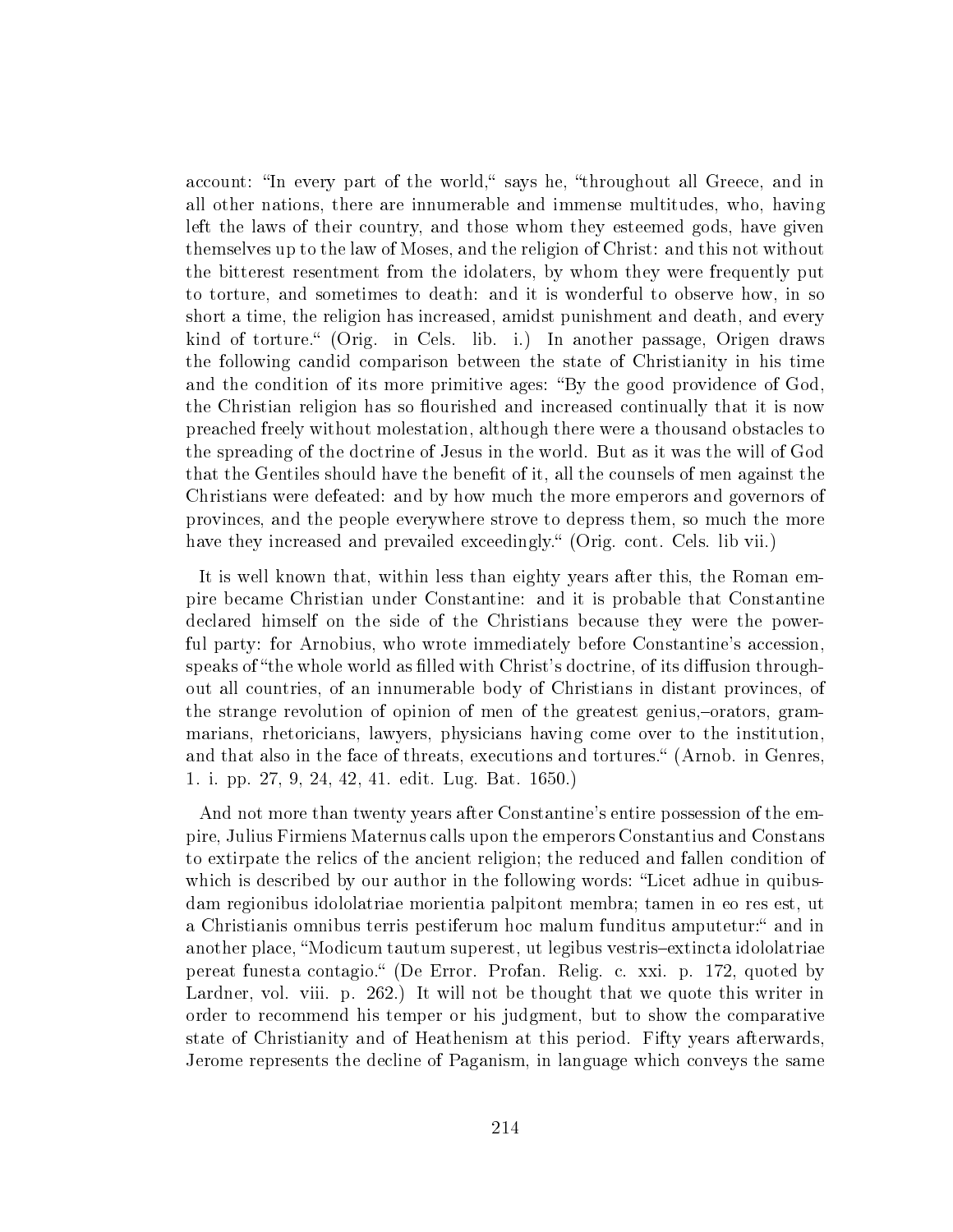idea of its approaching extinction: "Solitudinem patitur et in urbe gentilitas. Dii quondam nationum, cum bubonibus et noctuis, in solis culminibus remanserunt. (Jer. ad Lect. ep. 5, 7.) Jerome here indulges a triumph, natural and allowable in a zealous friend of the cause, but which could only be suggested to his mind by the consent and universality with which he saw; the religion received. "But now," says he, "the passion and resurrection of Christ are celebrated in the discourses and writings of all nations. I need not mention Jews, Greeks, and Latins. The Indians, Persians, Goths, and Egyptians philosophise, and firmly believe the immortality of the soul, and future recompenses, which, before, the greatest philosophers had denied, or doubted of, or perplexed with their disputes. The fierceness of Thracians and Scythians is now softened by the gentle sound of the Gospel; and everywhere Christ is all in all. (Jer. ad Lect. ep. 8, ad Heliod.) Were, therefore, the motives of Constantine's conversion ever so problematical, the easy establishment of Christianity, and the ruin of Heathenism, under him and his immediate successors, is of itself a proof of the progress which had made in the preceding period. It may be added also, "that Maxentius, the rival of Constantine, had shown himself friendly to the Christians. Therefore of those who were contending for worldly power and empire, one actually favoured and attered them, and another may be suspected to have joined himself to them partly from consideration of interest: so considerable were they become, under external disadvantages of all sorts." (Lardner, vol. vii. p. 380.) This at least is certain, that, throughout the whole transaction hitherto, the great seemed to follow, not to lead, the public opinion.

It may help to convey to us some notion of the extent and progress of Christianity, or rather of the character and quality of many early Christians, of their learning and their labours, to notice the number of Christian writers who flourished in these ages. Saint Jerome's catalogue contains sixty-six writers within the first three centuries, and the first six years of the fourth; and fifty-four between that time and his own, viz. A. D. 392. Jerome introduces his catalogue with the following just remonstrance:—"Let those who say the church has had no philosophers, nor eloquent and learned men, observe who and what they were who founded, established, and adorned it; let them cease to accuse our faith of rusticity, and confess their mistake. (Jer. Prol. in Lib. de Ser. Eccl.) Of these writers, several, as Justin, Irenaeus, Clement of Alexandria, Tertullian, Origen, Bardesanes, Hippolitus, Eusebius, were voluminous writers. Christian writers abounded particularly about the year 178. Alexander, bishop of Jerusalem, founded a library in that city, A.D. 212. Pamphilus, the friend of Origen, founded a library at Cesarea, A.D. 294. Public defences were also set forth, by various advocates of the religion, in the course of its first three centuries. Within one hundred years after Christ's ascension, Quadratus and Aristides, whose works, except some few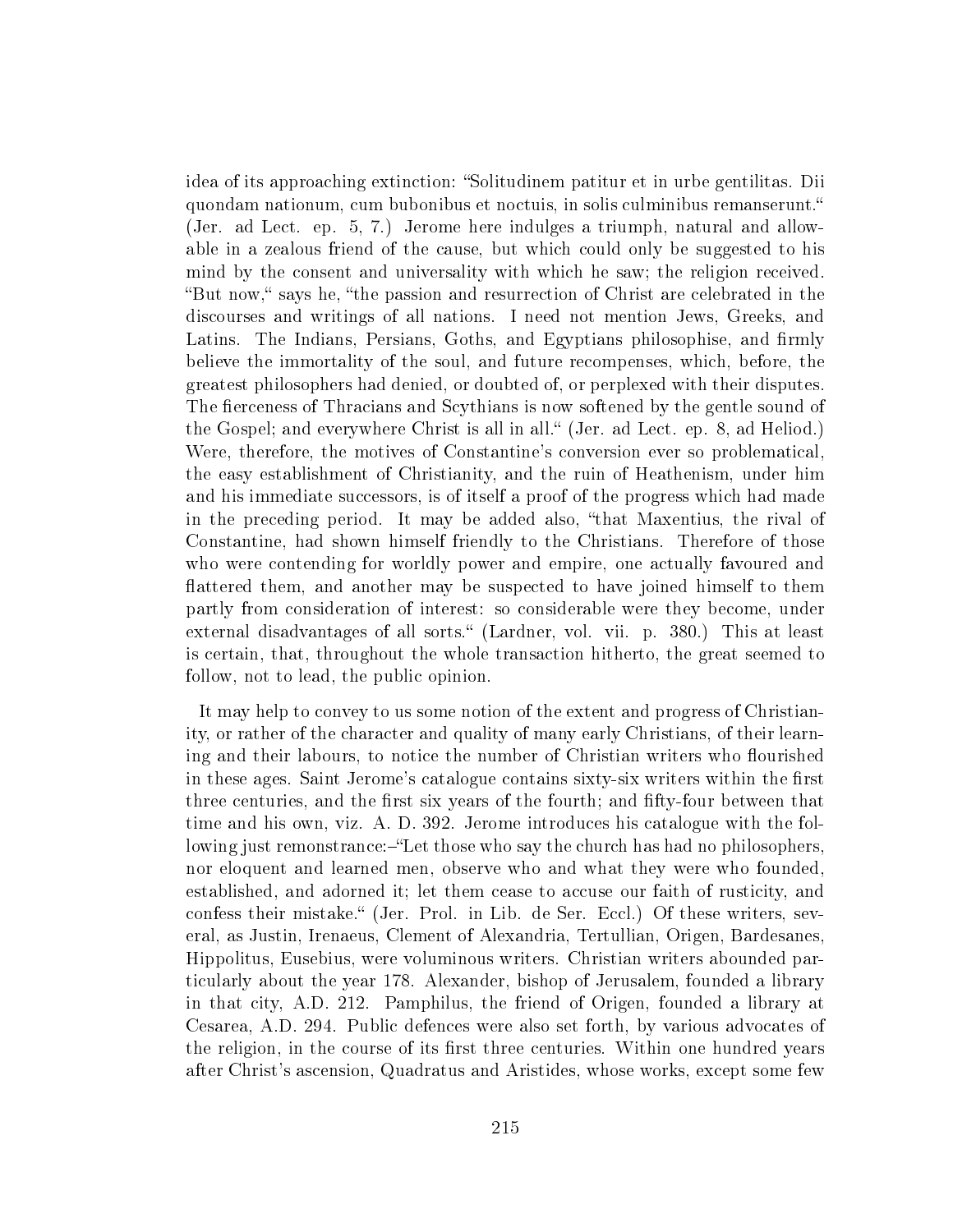fragments of the first, are lost; and, about twenty years afterwards, Justin Martyr, whose works remain, presented apologies for the Christian religion to the Roman emperors; Quadratus and Aristides to Adrian, Justin to Antoninus Pins, and a second to Marcus Antoninus. Melito, bishop of Sardis, and Apollinaris, bishop of Hierapolis, and Miltiades, men of great reputation, did the same to Marcus Antoninus, twenty years afterwards; (Euseb. Hist. lib. iv. c. 26. See also Lardner, vol. ii. p. 666.) and ten years after this, Apollonius, who suffered martyrdom under the emperor Commodus, composed an apology for his faith which he read in the senate, and which was afterwards published. (Lardner, vol. ii. p. 687.) Fourteen years after the apology of Apollonius, Tertullian addressed the work which now remains under that name to the governors of provinces in the Roman empire; and, about the same time, Minucius Felix composed a defence of the Christian religion, which is still extant; and, shortly after the conclusion of this century, copious defences of Christianity were published by Arnobius and Lactantius.

### SECTION II.

## REFLECTIONS UPON THE PRECEDING ACCOUNT.

In viewing the progress of Christianity, our first attention is due to the number of converts at Jerusalem, immediately after its Founder's death; because this success was a success at the time, and upon the spot, when and where the chief part of the history had been transacted.

We are, in the next place, called upon to attend to the early establishment of numerous Christian societies in Judea and Galilee; which countries had been the scene of Christ's miracles and ministry, and where the memory of what had passed, and the knowledge of what was alleged, must have yet been fresh and certain.

We are, thirdly, invited to recollect the success of the apostles and of their companions, at the several places to which they came, both within and without Judea; because it was the credit given to original witnesses, appealing for the truth of their accounts to what themselves had seen and heard. The effect also of their preaching strongly confirms the truth of what our history positively and circumstantially relates, that they were able to exhibit to their hearers supernatural attestations of their mission.

We are, lastly, to consider the subsequent growth and spread of the religion, of which we receive successive intimations, and satisfactory, though general and occasional, accounts, until its full and final establishment.

In all these several stages, the history is without a parallel for it must be ob-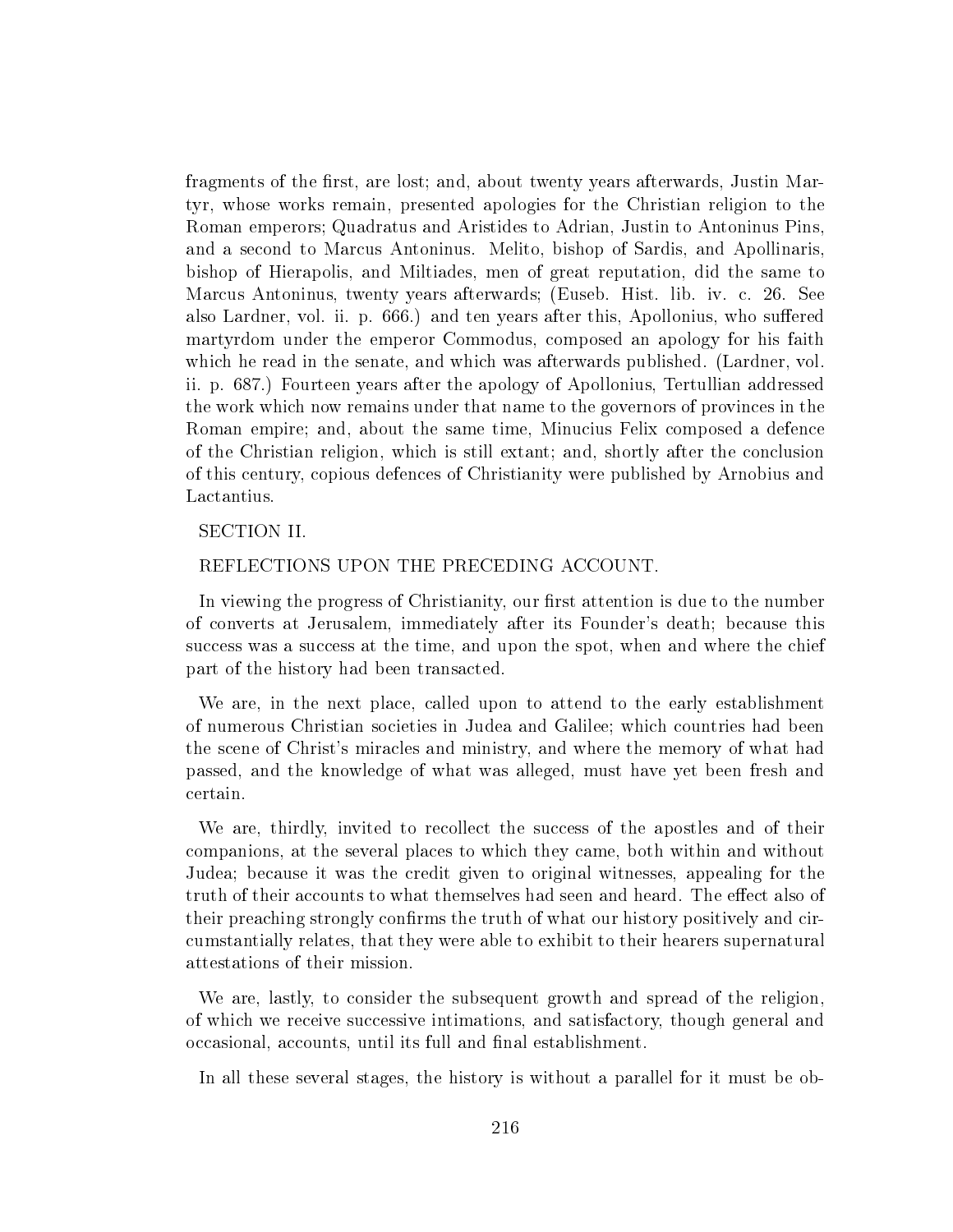served, that we have not now been tracing the progress, and describing the prevalency, of an opinion founded upon philosophical or critical arguments, upon mere of reason, or the construction of ancient writing; (of which are the several theories which have, at different times, possession of the public mind in various departments of science and literature; and of one or other of which kind are the tenets also which divide the various sects of Christianity;) but that we speak of a system, the very basis and postulatum of which was a supernatural character ascribed to a particular person; of a doctrine, the truth whereof depends entirely upon the truth of a matter of fact then recent. "To establish a new religion, even amongst a few people, or in one single nation, is a thing in itself exceedingly difficult. To reform some corruptions which may have spread in a religion, or to make new regulations in it, is not perhaps so hard, when the main and principal part of that religion is preserved entire and unshaken; and yet this very often cannot be accomplished without an extraordinary concurrence of circumstances, and may be attempted a thousand times without success. But to introduce a new faith, a new way of thinking and acting, and to persuade many nations to quit the religion in which their ancestors have lived and died, which had been delivered down to them from time immemorial; to make them forsake and despise the deities which they had been accustomed to reverence and worship; this is a work of still greater difficulty. (Jortin's Dis. on the Christ. Rel. p. 107, 4th edit.) The resistance of education, worldly policy, and superstition, is almost invincible.

If men, in these days, be Christians in consequence of their education, in submission to authority, or in compliance with fashion, let us recollect that the very contrary of this, at the beginning, was the case. The first race of Christians, as wall as millions who succeeded them, became such in formal opposition to all these motives, to the whole power and strength of this influence. Every argument, therefore, and every instance, which sets forth the prejudice of education, and the almost irresistible effects of that prejudice (and no persons are more fond of expatiating upon this subject than deistical writers), in fact confirms the evidence of Christianity.

But, in order to judge of the argument which is drawn from the early propagation of Christianity, I know no fairer way of proceeding than to compare what we have seen on the subject with the success of Christian missions in modern ages. In the East India mission, supported by the Society for Promoting Christian Knowledge, we hear sometimes of thirty, sometimes of forty, being baptized in the course of a year, and these principally children. Of converts properly so called, that is, of adults voluntarily embracing Christianity, the number is extremely small. "Notwithstanding the labour of missionaries for upwards of two hundred years, and the establishments of different Christian nations who support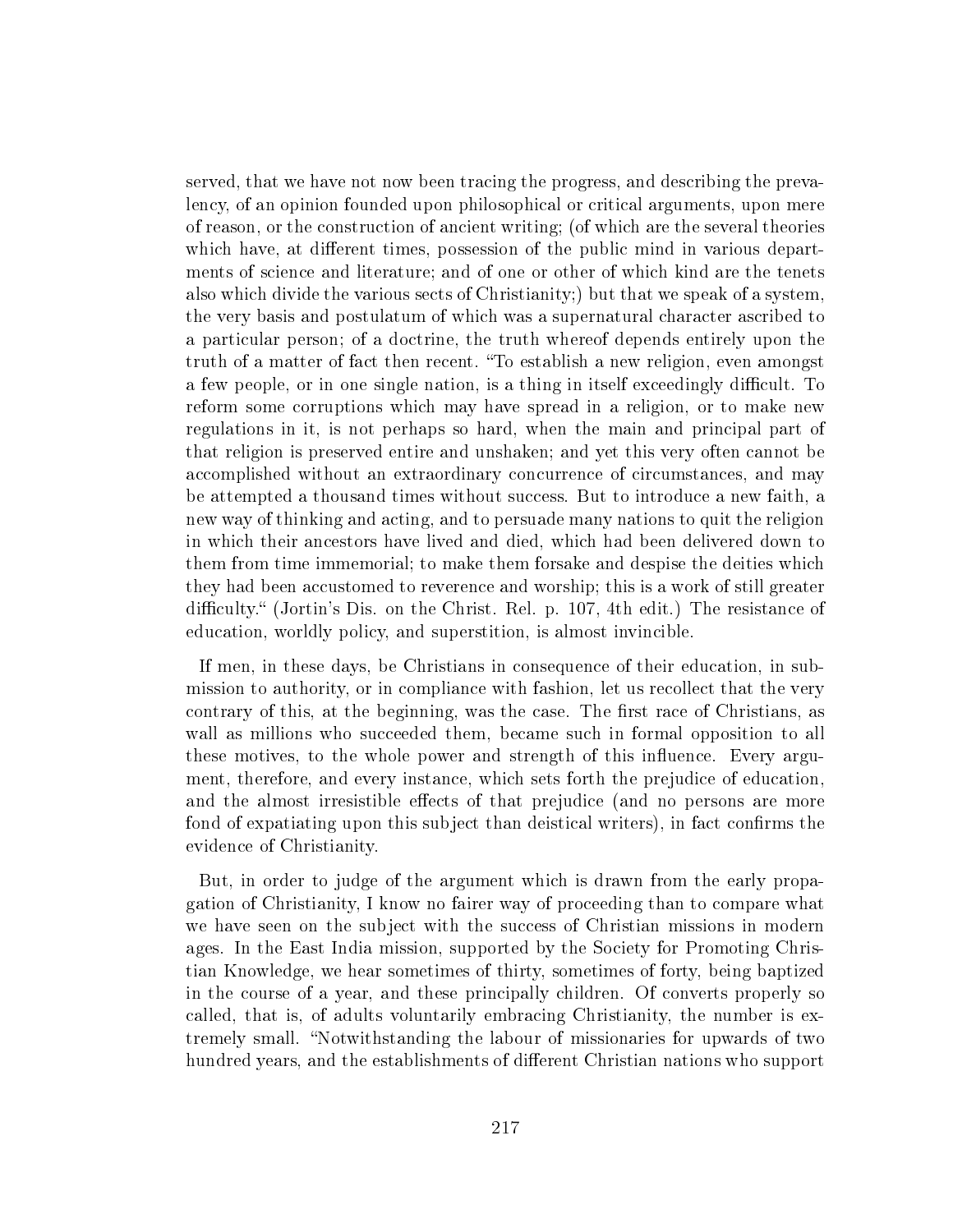them, there are not twelve thousand Indian Christians, and those almost entirely outcasts." (Sketches relating to the history, learning, and manners of the Hindoos, p. 48; quoted by Dr. Robertson, Hist. Dis. concerning Ancient India, p. 236.)

I lament as much as any man the little progress which Christianity has made in these countries, and the inconsiderable effect that has followed the labours of its missionaries; but I see in it a strong proof of the Divine origin of the religion. What had the apostles to assist them in propagating Christianity which the missionaries have not? If piety and zeal had been sufficient, I doubt not but that our missionaries possess these qualities in a high degree: for nothing except piety and zeal could engage them in the undertaking. If sanctity of life and manners was the allurement, the conduct of these men is unblameable. If the advantage of education and learning be looked to, there is not one of the modern missionaries who is not, in this respect, superior to all the apostles; and that not only absolutely, but, what is of more importance, relatively, in comparison, that is, with those amongst whom they exercise their office. If the intrinsic excellency of the religion, the perfection of its morality, the purity of its precepts, the eloquence, or tenderness, or sublimity, of various parts of its writings, were the recommendations by which it made its way, these remain the same. If the character and circumstances under which the preachers were introduced to the countries in which they taught be accounted of importance, this advantage is all on the side of the modern missionaries. They come from a country and a people to which the Indian world look up with sentiments of deference. The apostles came forth amongst the Gentiles under no other name than that of Jews, which was precisely the character they despised and derided. If it be disgraceful in India to become a Christian, it could not be much less so to be enrolled amongst those "quos, per flagitia invisos, vulgus Christianos appellabat." If the religion which they had to encounter be considered, the difference, I apprehend, will not be great. The theology of both was nearly the same: "what is supposed to be performed by the power of Jupiter, Neptune, of Aeolus, of Mars, of Venus, according to the mythology of the West, is ascribed, in the East, to the agency Agrio the god of fire, Varoon the god of oceans, Vayoo god of wind, Cama the god of love. (Baghvat Gets, p. 94, quoted by Dr. Robertson, Ind. Dis. p. 306.) The sacred rites of the Western Polytheism were gay, festive, and licentious; the rites of the public religion in the East partake of the same character, with a more avowed indecency. "In every function performed in the pagodas, as well as in every public procession, it is the office of these women (i. e. of women prepared by the Brahmins for the purpose) to dance before the idol, and to sing hymns in his praise; and it is difficult to say whether they trespass most against decency by the gestures they exhibit, or by the verses which they recite. The walls of the pagodas were covered with paintings in a style no less indelicate. (Others of the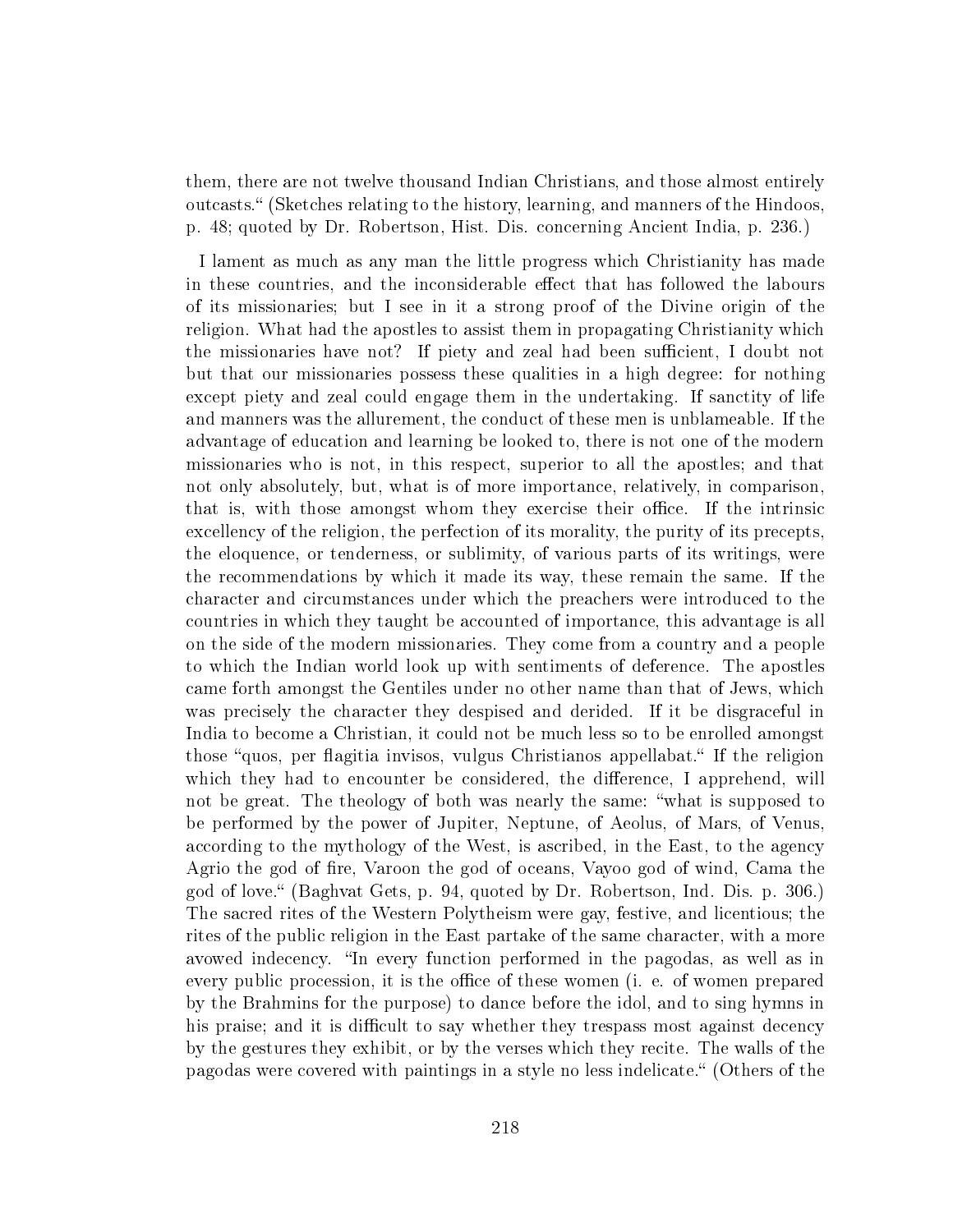deities of the East are of an austere and gloomy character, to be propitiated by victims, sometimes by human sacrifices, and by voluntary torments of the most excruciating kind. Voyage de Gentil. vol. i. p. 244–260. Preface to the Code of Gentoo Laws, p. 57; quoted by Dr. Robertson, p. 320.)

On both sides of the comparison, the popular religion had a strong establishment. In ancient Greece and Rome it was strictly incorporated with the state. The magistrate was the priest. The highest officers of government bore the most distinguished part in the celebration of the public rites. In India, a powerful and numerous caste possesses exclusively the administration of the established worship; and are, of consequence, devoted to its service, and attached to its interest. In both, the prevailing mythology was destitute of any proper evidence: or rather, in both, the origin of the tradition is run up into ages long anterior to the existence of credible history, or of written language. The Indian chronology computes eras by millions of years, and the life of man by thousands "The Suffec Jogue, or age of purity, is said to have lasted three million two hundred thousand years; and they hold that the life of man was extended in that age to one hundred thousand years; but there is a difference amongst the Indian writers of six millions of years in the computation of this era." (Voyage de Gentil. vol. i. p. 244-260. Preface to the Code of Gentoo Laws, p. 57; quoted by Dr. Robertson. p. 320.) and in these, or prior to these, is placed the history of their divinities. In both, the established superstition held the same place in the public opinion; that is to say, in both it was credited by the bulk of the people, but by the learned and philosophical part of the community either derided, or regarded by them as only fit to be upholden for the sake of its political uses. $*$ 

#### xxxxxxxxxxxx

\* How absurd soever the articles of faith may be which superstition has adopted, or how unhallowed the rites which it prescribes, the former are received, in every age and country with unhesitating assent, by the great body of the people, and the latter observed with scrupulous exactness. In our reasonings concerning opinions and practices which differ widely from our own, we are extremely apt to err. Having been instructed ourselves in the principles of a religion worthy in every respect of that Divine wisdom by which they were dictated, we frequently express wonder at the credulity of nations, in embracing systems of belief which appear to us so directly repugnant to right reason; and sometimes suspect that tenets so wild and extravagant do not really gain credit with them. But experience may satisfy us, that neither our wonder nor suspicions are well founded. No article of the public religion was called in question by those people of ancient Europe with whose history we are best acquainted; and no practice which it enjoined appeared improper to them. On the other hand, every opinion that tended to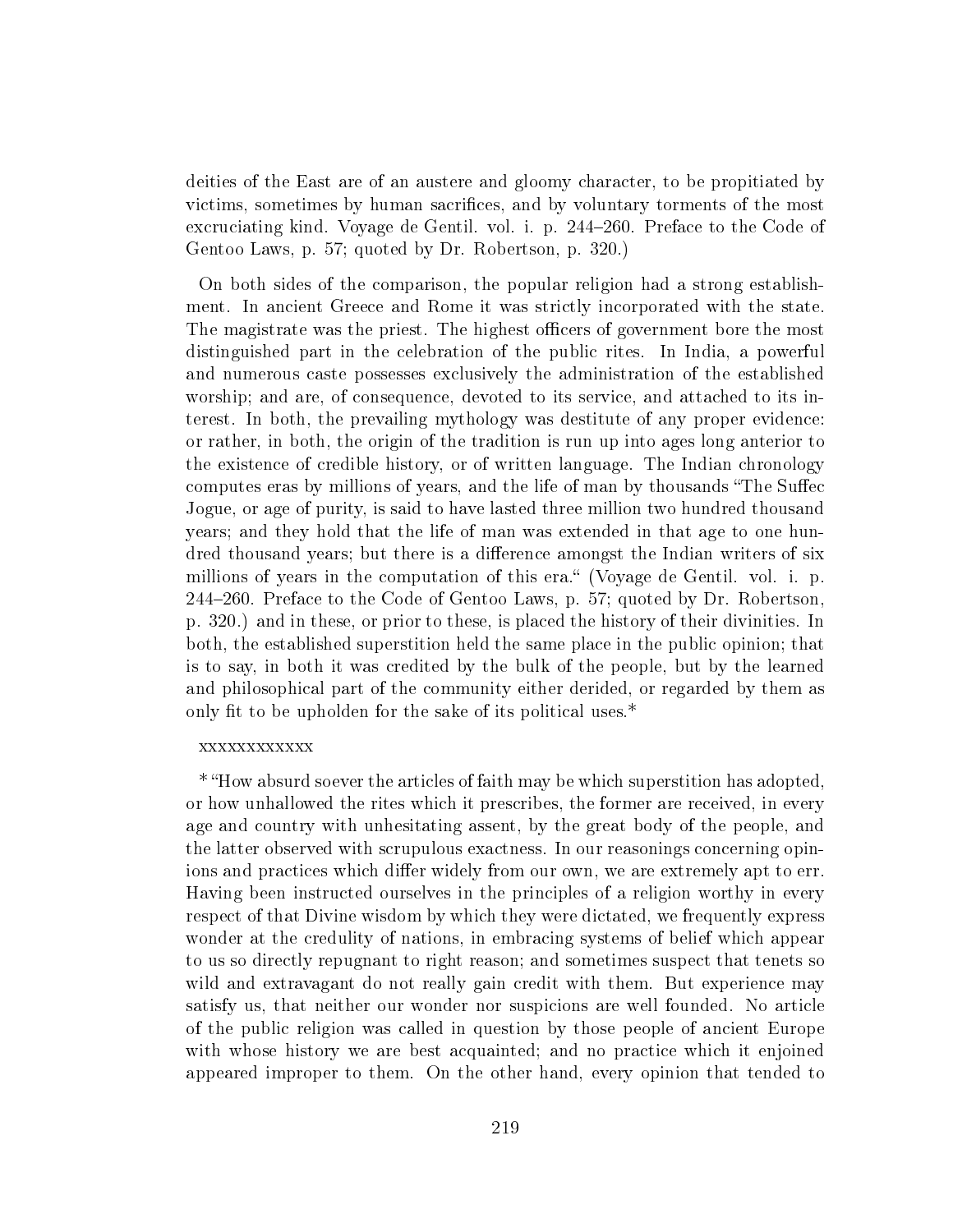diminish the reverence of men for the gods of their country, or to alienate them from their worship, excited, among the Greeks and Romans, that indignant zeal which is natural to every people attached to their religion by a firm persuasion of its truth. Ind. Dis. p. 321. That the learned Brahmins of the East are rational Theists, and secretly reject the established theory, and contemn the rites that were founded upon them, or rather consider them as contrivances to be supported for their political uses, see Dr. Robertson's Ind. Dis. p. 324-334. xxxxxxxxxxxx

Or if it should be allowed, that the ancient heathens believed in their religion less generally than the present Indians do, I am far from thinking that this circumstance would afford any facility to the work of the apostles, above that of the modern missionaries. To me it appears, and I think it material to be remarked, that a disbelief of the established religion of their country has no tendency to dispose men for the reception of another; but that, on the contrary, it generates a settled contempt of all religious pretensions whatever. General indelity is the hardest soil which the propagators of a new religion can have to work upon. Could a Methodist or Moravian promise himself a better chance of success with a French esprit fort, who had been accustomed to laugh at the popery of his country, than with a believing Mahometan or Hindoo? Or are our modern unbelievers in Christianity, for that reason, in danger of becoming Mahometans or Hindoos? It does not appear that the Jews, who had a body of historical evidence to offer for their religion, and who at that time undoubtedly entertained and held forth the expectation of a future state, derived any great advantage, as to the extension of their system, from the discredit into which the popular religion had fallen with many of their heathen neighbours.

We have particularly directed our observations to the state and progress of Christianity amongst the inhabitants of India: but the history of the Christian mission in other countries, where the efficacy of the mission is left solely to the conviction wrought by the preaching of strangers, presents the same idea as the Indian mission does of the feebleness and inadequacy of human means. About twenty-five years ago was published, in England, a translation from the Dutch of a History of Greenland and a relation of the mission for above thirty years carried on in that country by the Unitas Fratrum, or Moravians. Every part of that relation confirms the opinion we have stated. Nothing could surpass, or hardly equal, the zeal and patience of the missionaries. Yet their historian, in the conclusion of his narrative, could find place for no reflections more encouraging than the following:—"A person that had known the heathen, that had seen the little benefit from the great pains hitherto taken with them, and considered that one after another had abandoned all hopes of the conversion of these infidels (and some thought they would never be converted, till they saw miracles wrought as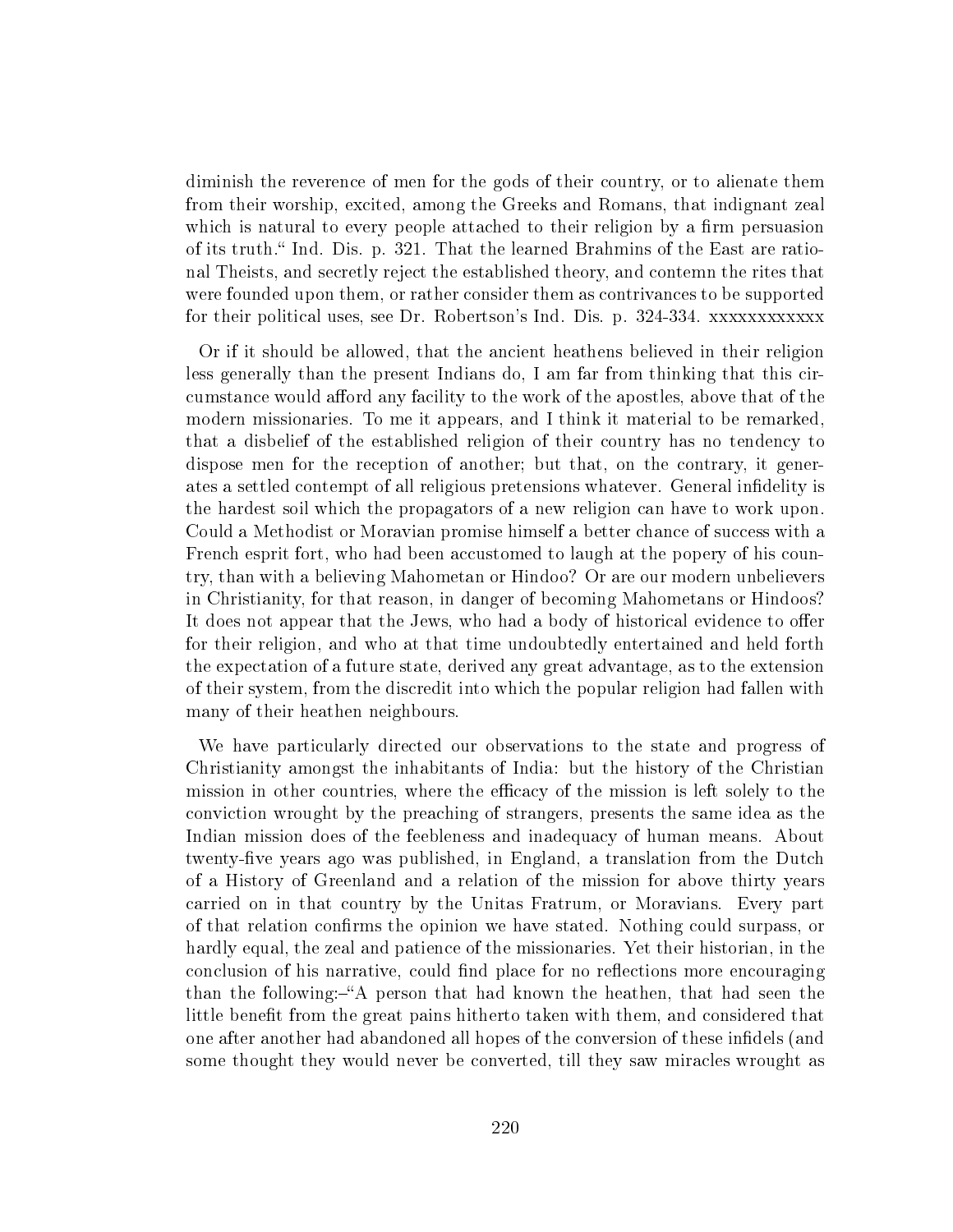in the apostles' days, and this the Greenlanders expected and demanded of their instructors); one that considered this, I say, would not so much wonder at the past unfruitfulness of these young beginners, as at their steadfast perseverance in the midst of nothing but distress, difficulties, and impediments, internally and externally: and that they never desponded of the conversion of those poor creatures amidst all seeming impossibilities. (History of Greenland, vol. ii. p. 376.)

From the widely disproportionate effects which attend the preaching of modern missionaries of Christianity, compared with what followed the ministry of Christ and his apostles under circumstances either alike, or not so unlike as to account for the difference, a conclusion is fairly drawn in support of what our histories deliver concerning them, viz. that they possessed means of conviction which we have not; that they had proofs to appeal to which we want.

## SECTION III.

#### OF THE RELIGION OF MAHOMET.

The only event in the history of the human species which admits of comparison with the propagation of Christianity is the success of Mahometanism. The Mahometan institution was rapid in its progress, was recent in its history, and was founded upon a supernatural or prophetic character assumed by its author. In these articles, the resemblance with Christianity is confessed. But there are points of difference which separate, we apprehend, the two cases entirely.

I. Mahomet did not found his pretensions upon miracles, properly so called; that is, upon proofs of supernatural agency capable of being known and attested by others. Christians are warranted in this. assertion by the evidence of the Koran, in which Mahomet not only does not affect the power of working miracles, but expressly disclaims it. The following passages of that book furnish direct proofs of the truth of what we allege:—"The infidels say, Unless a sign be sent down unto him from his lord, we will not believe; thou art a preacher only." (Sale's Koran, c. xiii. p. 201, ed. quarto.) Again; "Nothing hindered us from sending thee with miracles, except that the former nations have charged them with imposture.  $\mathcal{C}$ . xvii. p. 232.) And lastly; They say, Unless a sign be sent down unto him from his lord, we will not believe: Answer; Signs are in the power of God alone, and I am no more than a public preacher. Is it not sufficient for them, that we have sent down unto them the book of the Koran to be read unto them;  $(C. x$ xix. p. 328.) Beside these acknowledgments, I have observed thirteen distinct places in which Mahomet puts the objection (unless a sign, &c.) into the mouth of the unbeliever, in not one of which does he allege a miracle in reply. His answer is, "that God giveth the power of working miracles when and to whom he pleaseth;"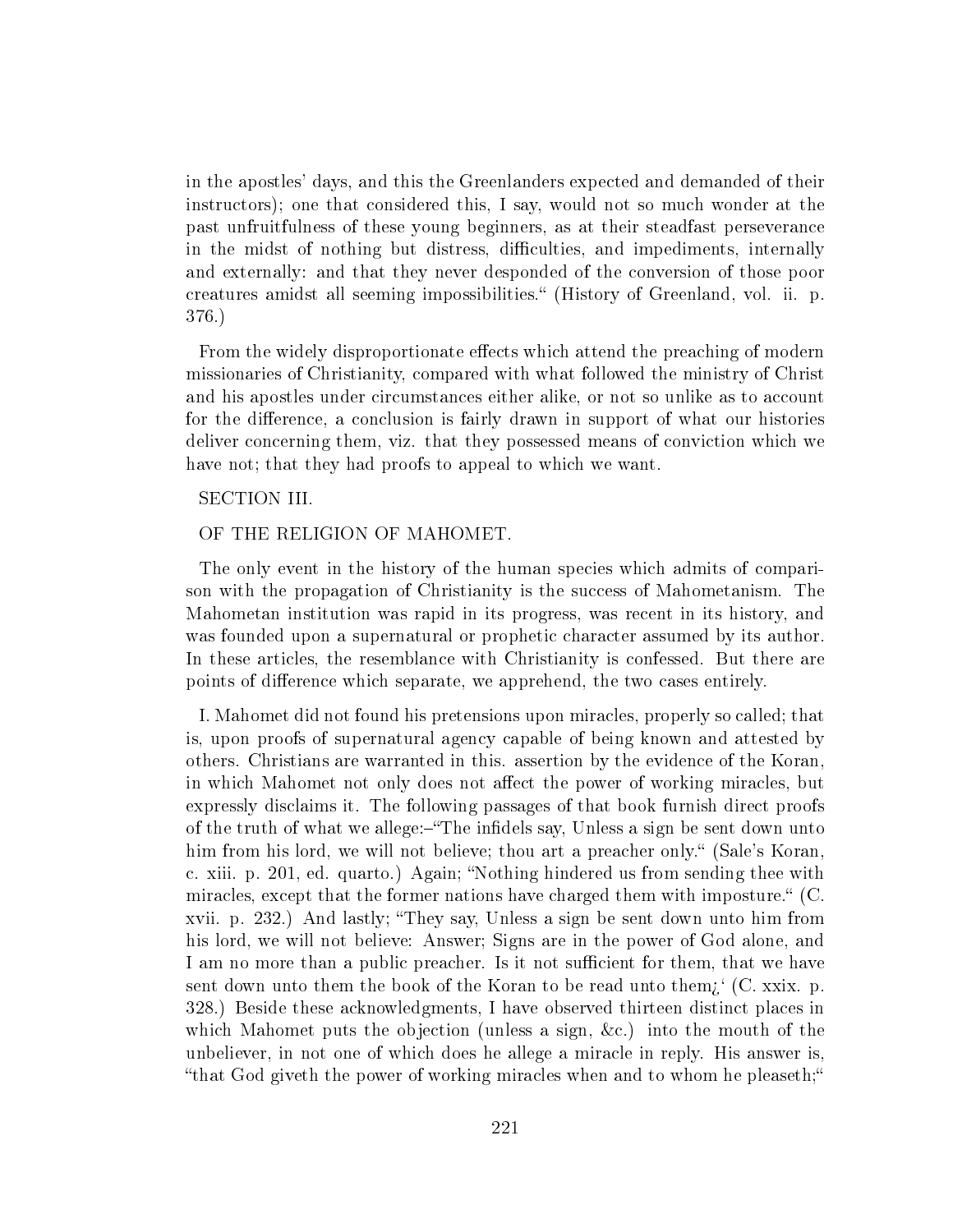$(C. v. x. xiii. twice.)$  "that if he should work miracles, they would not believe;" (C. vi.) that they had before rejected Moses, and Jesus and the Prophets, who wrought miracles; "(C. iii. xxi. xxviii.) "that the Koran itself was a miracle." (C. xvi.)

The only place in the Koran in which it can be pretended that a sensible miracle is referred to (for I do not allow the secret visitations of Gabriel, the night-journey of Mahomet to heaven, or the presence in battle of invisible hosts of angels, to deserve the name of sensible miracles) is the beginning of the fty-fourth chapter. The words are these:—"The hour of judgment approacheth, and the moon hath been split in sunder: but if the unbelievers see a sign, they turn aside, saying, This is a powerful charm." The Mahometan expositors disagree in their interpretation of this passage; some explaining it to be mention of the splitting of the moon as one of the future signs of the approach of the day of judgment: others referring it to a miraculous appearance which had then taken place. (Vide Sale, in loc.) It seems to me not improbable, that Mahomet might have taken advantage of some extraordinary halo, or other unusual appearance of the moon, which had happened about this time; and which supplied a foundation both for this passage, and for the story which in after times had been raised out of it.

After this more than silence, after these authentic confessions of the Koran, we are not to be moved with miraculous stories related of Mahomet by Abulfeda, who wrote his life about six hundred years after his death; or which are found in the legend of Al-Jannabi, who came two hundred years later.\* On the contrary, from comparing what Mahomet himself wrote and said with what was afterwards reported of him by his followers, the plain and fair conclusion is, that when the religion was established by conquest, then, and not till then, came out the stories of his miracles.

## xxxxxxxxxxxx

\* It does not, I think, appear, that these historians had any written accounts to appeal to more ancient than the Sonnah; which was a collection of traditions made by order of the Caliphs two hundred years after Mahomet's death. Mahomet died A.D. 632; Al-Bochari, one of the six doctors who compiled the Sonnah, was born A.D. 809; died 869. Prideaux's Life of Mahomet, p. 192, ed. 7th. xxxxxxxxxxxx

Now this difference alone constitutes, in my opinion, a bar to all reasoning from one case to the other. The success of a religion founded upon a miraculous history shows the credit which was given to the history; and this credit, under the circumstances in which it was given, i. e. by persons capable of knowing the truth, and interested to inquire after it, is evidence of the reality of the history, and, by consequence, of the truth of the religion. Where a miraculous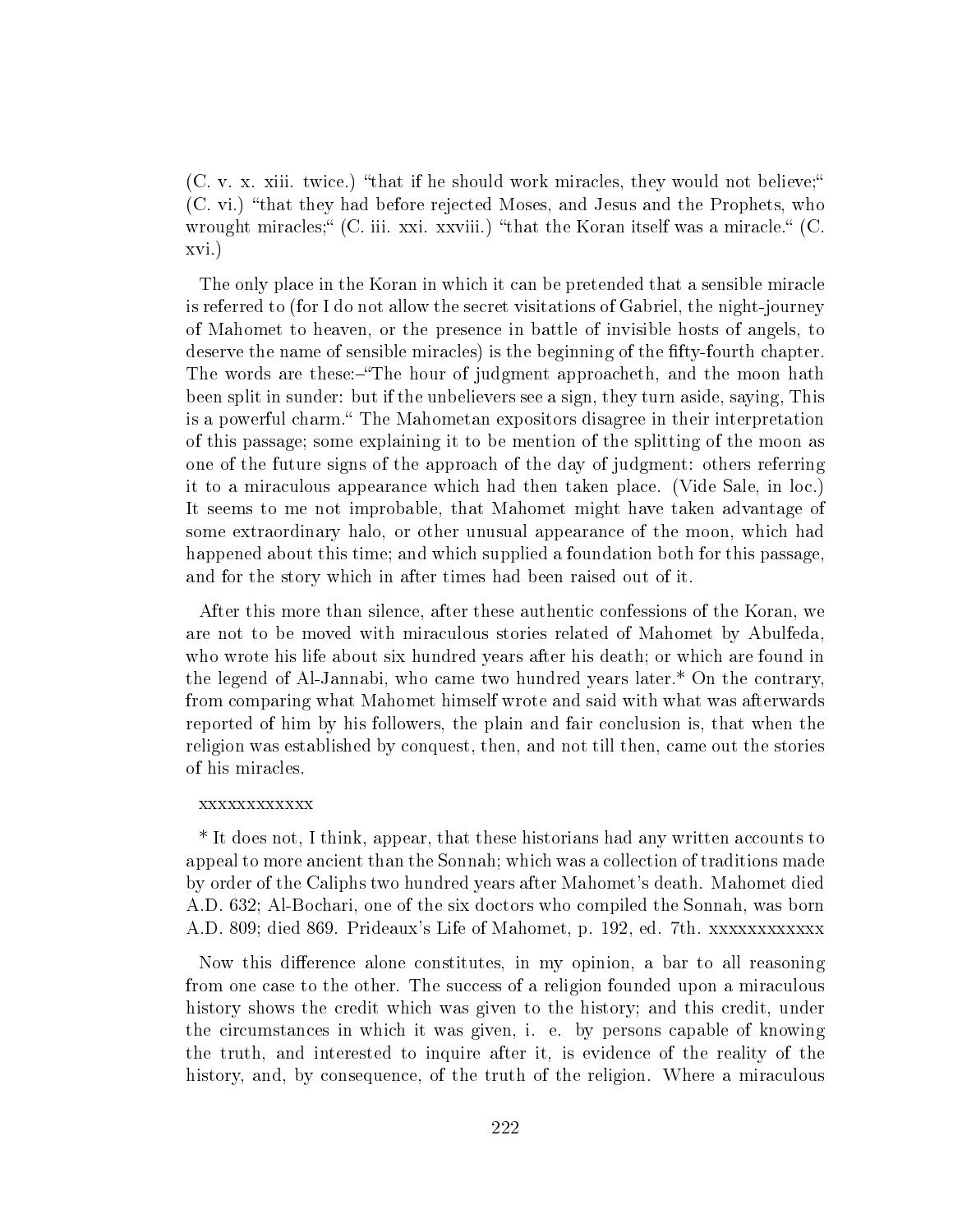history is not alleged, no part of this argument can be applied. We admit that multitudes acknowledged the pretensions of Mahomet: but, these pretensions being destitute of miraculous evidence, we know that the grounds upon which they were acknowledged could not be secure grounds of persuasion to his followers, nor their example any authority to us. Admit the whole of Mahomet's authentic history, so far as it was of a nature capable of being known or witnessed by others, to be true (which is certainly to admit all that the reception of the religion can be brought to prove), and Mahomet might still be an impostor, or enthusiast, or a union of both. Admit to be true almost any part of Christ's history, of that, I mean, which was public, and within the cognizance of his followers, and he must have come from God. Where matter of fact is not in question, where miracles are not alleged, I do not see that the progress of a religion is a better argument of its truth than the prevalency of any system of opinions in natural religion, morality, or physics, is a proof of the truth of those opinions. And we know that this sort of argument is inadmissible in any branch of philosophy what ever.

But it will be said, if one religion could make its way without miracles, why might not another? To which I reply, first, that this is not the question; the proper question is not, whether a religious institution could be set up without miracles, but whether a religion, or a change of religion, founding itself in miracles, could succeed without any reality to rest upon? I apprehend these two cases to be very different: and I apprehend Mahomet's not taking this course, to be one proof, amongst others, that the thing is difficult, if not impossible, to be accomplished: certainly it was not from an unconsciousness of the value and importance of miraculous evidence; for it is very observable, that in the same volume, and sometimes in the same chapters, in which Mahomet so repeatedly disclaims the power of working miracles himself, he is incessantly referring to the miracles of preceding prophets. One would imagine, to hear some men talk, or to read some books, that the setting up of a religion by dint of miraculous pretences was a thing of every day's experience: whereas, I believe that, except the Jewish and Christian religion, there is no tolerably well authenticated account of any such thing having been accomplished.

II. The establishment of Mahomet's religion was affected by causes which in no degree appertained to the origin of Christianity.

During the first twelve years of his mission, Mahomet had recourse only to persuasion. This is allowed. And there is sufficient reason from the effect to believe that, if he had confined himself to this mode of propagating his religion, we of the present day should never have heard either of him or it. "Three years" were silently employed in the conversion of fourteen proselytes. For ten years, the religion advanced with a slow and painful progress, within the walls of Mecca.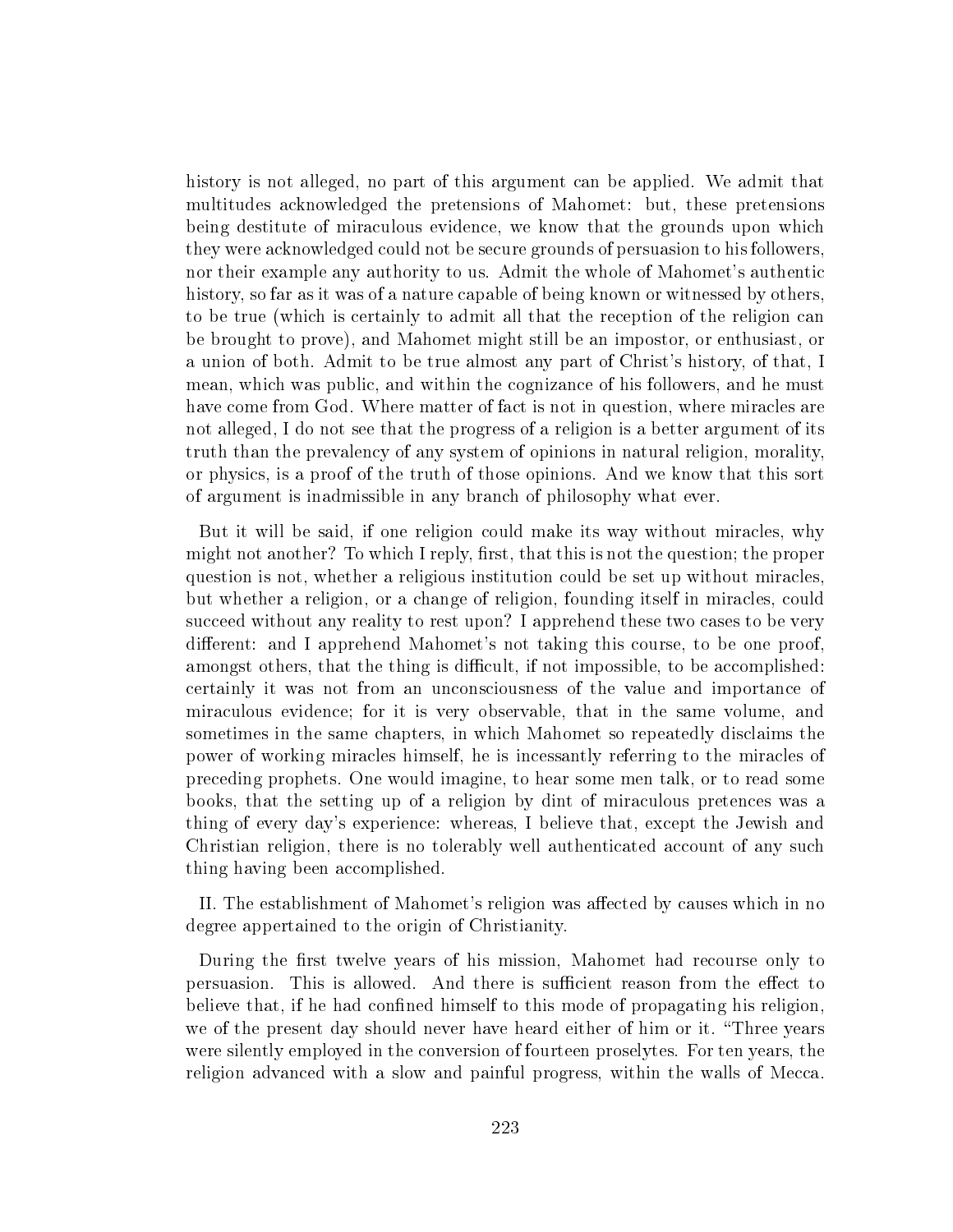The number of proselytes in the seventh year of his mission may be estimated by the absence of eighty-three men and eighteen women, who retired to Aethiopia. (Gibbon's Hist. vol. ix. p. 244, et seq. ed. Dub.) Yet this progress, such as it was, appears to have been aided by some very important advantages which Mahomet found in his situation, in his mode of conducting his design, and in his doctrine.

1. Mahomet was the grandson of the most powerful and honourable family in Mecca; and although the early death of his father had not left him a patrimony suitable to his birth, he had, long before the commencement of his mission, repaired this deficiency by an opulent marriage. A person considerable by his wealth, of high descent, and nearly allied to the chiefs of his country, taking upon himself the character of a religious teacher, would not fail of attracting attention and followers.

2. Mahomet conducted his design, in the outset especially, with great art and prudence. He conducted it as a politician would conduct a plot. His first application was to his own family. This gained him his wife's uncle, a considerable person in Mecca, together with his cousin Ali, afterwards the celebrated Caliph, then a youth of great expectation, and even already distinguished by his attachment, impetuosity, and courage.\* He next expressed himself to Abu Beer, a man amongst the first of the Koreish in wealth and influence. The interest and example of Abu Beer drew in five other principal persons in Mecca, whose solicitations prevailed upon five more of the same rank. This was the work of three years; during which time everything was transacted in secret. Upon the strength of these allies, and under the powerful protection of his family, who, however some of them might disapprove his enterprise, or deride his pretensions, would not suffer the orphan of their house, the relict of their favourite brother, to be insulted, Mahomet now commenced his public preaching. And the advance which he made during the nine or ten remaining years of his peaceable ministry was by no means greater than what, with these advantages, and with the additional and singular circumstance of there being no established religion at Mecca at that time to contend with, might reasonably have been expected. How soon his primitive adherents were let into the secret of his views of empire, or in what stage of his undertaking these views first opened themselves to his own mind, it is not now easy to determine. The event however was, that these, his first proselytes, all ultimately attained to riches and honours, to the command of armies, and the government of kingdoms. (Gibbon, vol. ix. p 244.)

## xxxxxxxxxxxx

\* Of which Mr. Gibbon has preserved the following specimen: When Mahomet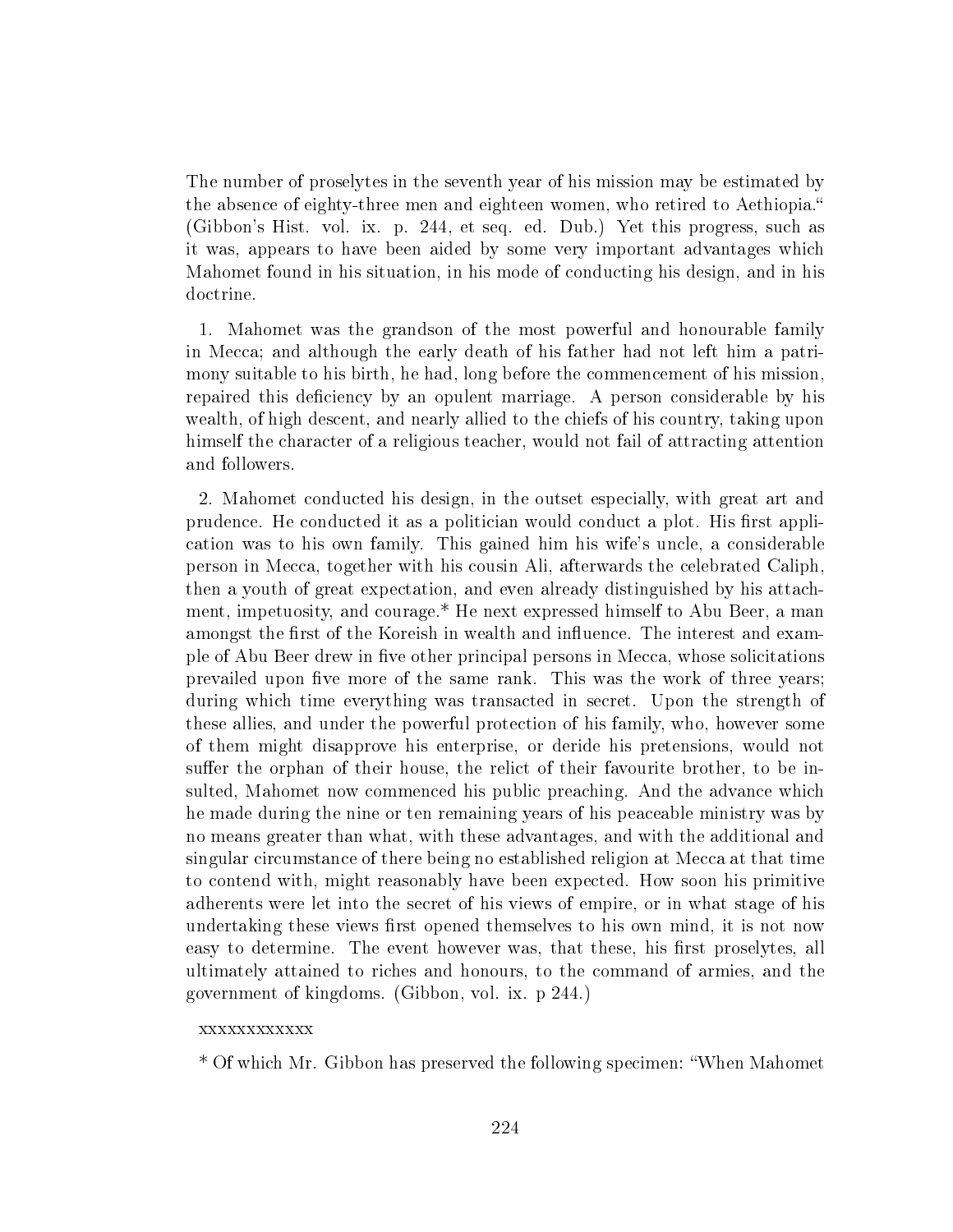called out in an assembly of his family, Who among you will be my companion, and my vizir? Ali, then only in the fourteenth year of his age, suddenly replied, O prophet I am the man;-whosoever rises against thee, I will dash out his teeth, tear out his eyes, break his legs, rip up his belly. O prophet! I will be thy vizir over them. Vol. ix. p. 215. xxxxxxxxxxxx

3. The Arabs deduced their descent from Abraham through the line of Ishmael. The inhabitants of Mecca, in common probably with the other Arabian tribes, acknowledged, as I think may clearly be collected from the Koran, one supreme Deity, but had associated with him many objects of idolatrous worship. The great doctrine with which Mahomet set out was the strict and exclusive unity of God. Abraham, he told them, their illustrous ancestor; Ishmael, the father of their nation; Moses, the lawgiver of the Jews; and Jesus, the author of Christianity had all asserted the same thing; that their followers had universally corrupted the truth, and that he was now commissioned to restore it to the world. Was it to be wondered at, that a doctrine so specious, and authorized by names, some or other of which were holden in the highest veneration by every description of his hearers, should, in the hands of a popular missionary, prevail to the extent in which Mahomet succeeded by his pacific ministry?

4. Of the institution which Mahomet joined with this fundamental doctrine, and of the Koran in which that institution is delivered, we discover, I think, two purposes that pervade the whole, viz., to make converts, and to make his converts soldiers. The following particulars, amongst others, may be considered as pretty evident indications of these designs:

1. When Mahomet began to preach, his address to the Jews, to the Christians, and to the Pagan Arabs, was, that the religion which he taught was no other than what had been originally their own.—"We believe in God, and that which hath been sent down unto us, and that which hath been sent down unto Abraham, and Ishmael, and Isaac, and Jacob, and the Tribes, and that which was delivered unto Moses and Jesus, and that which was delivered unto the prophets from their Lord: we make no distinction between any of them." (Sale's Koran, c. ii. p. 17.) He hath ordained you the religion which he commanded Noah, and which we have revealed unto thee, O Mohammed, and which we commanded Abraham, and Moses, and Jesus, saying, Observe this religion, and be not divided therein. (Sale's Koran, c. xlii. p. 393.) "He hath chosen you, and hath not imposed on you any difficulty in the religion which he hath given you, the religion of your father Abraham." (Sale's Koran, c. xxii. p. 281.)

2. The author of the Koran never ceases from describing the future anguish of unbelievers, their despair, regret, penitence, and torment. It is the point which he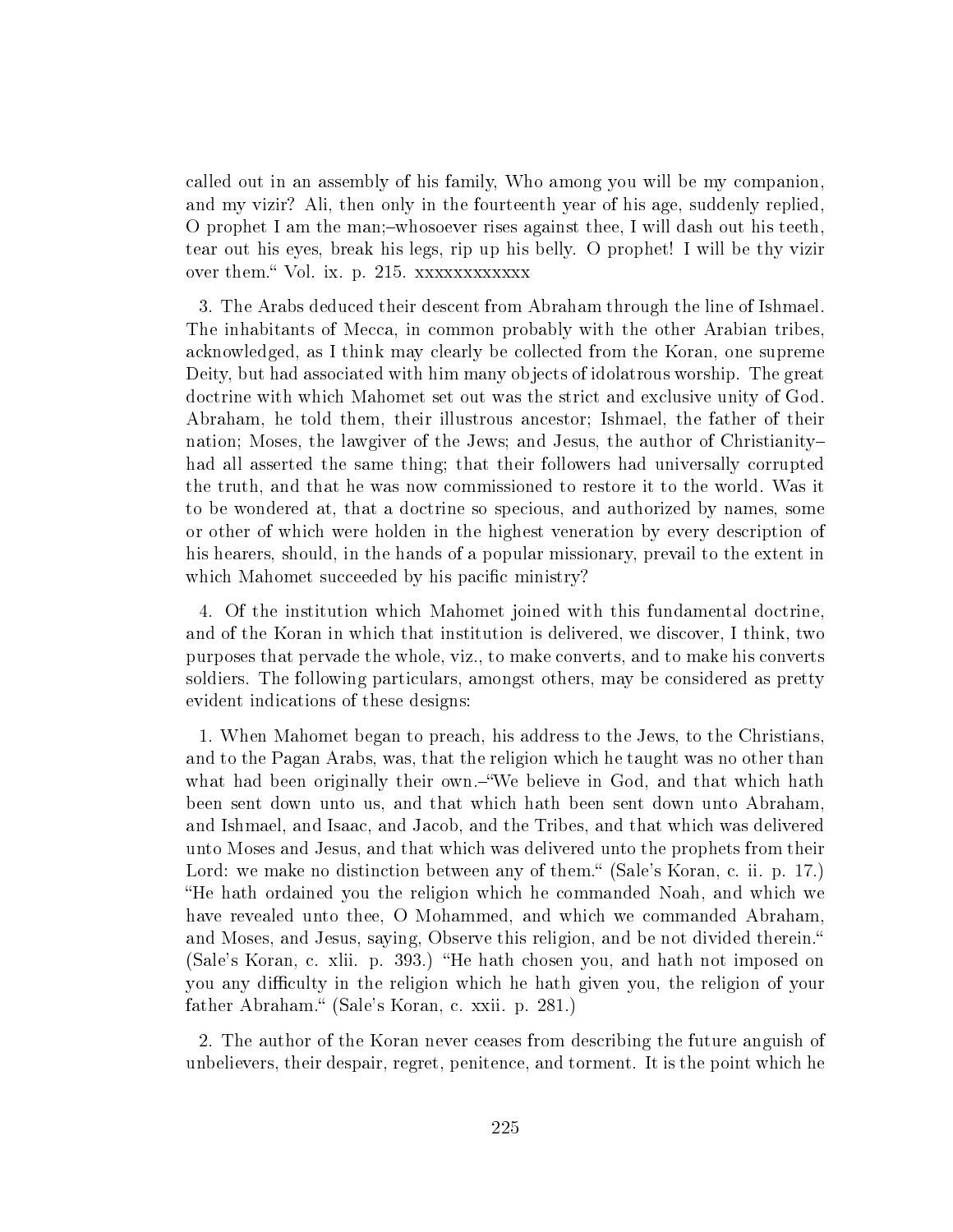labours above all others. And these descriptions are conceived in terms which will appear in no small degree impressive, even to the modern reader of an English translation. Doubtless they would operate with much greater force upon the minds of those to whom they were immediately directed. The terror which they seem well calculated to inspire would be to many tempers a powerful application.

3. On the other hand: his voluptuous paradise; his robes of silk, his palaces of marble, his riven, and shades, his groves and couches, his wines, his dainties; and, above all, his seventy-two virgins assigned to each of the faithful, of resplendent beauty and eternal youth-intoxicated the imaginations, and seized the passions of his Eastern followers.

4. But Mahomet's highest heaven was reserved for those who fought his battles or expended their fortunes in his cause: Those believers who sit still at home, not having any hurt, and those who employ their fortunes and their persons for the religion of God, shall not be held equal. God hath preferred those who employ their fortunes and their persons in that cause to a degree above those who sit at home. God had indeed promised every one Paradise; but God had preferred those who ght for the faith before those who sit still, by adding unto them a great reward; by degrees of honour conferred upon them from him, and by granting them forgiveness and mercy. "(Sale's Koran, c. iv. p. 73.) Again; "Do ye reckon the giving drink to the pilgrims, and the visiting of the holy temple, to be actions as meritorious as those performed by him who believeth in God and the last day, and fighteth for the religion of God? They shall not be held equal with God.–They who have believed and fled their country, and employed their substance and their persons in the defence of God's true religion, shall be in the highest degree of honour with God; and these are they who shall be happy. The Lord sendeth them good tidings of mercy from him, and good will, and of gardens wherein they shall enjoy lasting pleasures. They shall continue therein for ever; for with God is a great reward. (Sale's Koran, c. ix. p. 151.) And, once more; Verily God hath purchased of the true believers their souls and their substance, promising them the enjoyment of Paradise on condition that they ght for the cause of God: whether they slay or be slain, the promise for the same is assuredly due by the Law and the Gospel and the Koran." (Sale's Koran, c. ix. p.  $164.$ )\*

#### xxxxxxxxxxxx

\* "The sword," saith Mahomet, "is the key of heaven and of hell; a drop of blood shed in the cause of God, a night spent in arms, is of more avail than two months' fasting or prayer. Whosoever falls in battle, his sins are forgiven at the day of judgment; his wounds shall be resplendent as vermilion, and odoriferous as musk; and the loss of his limbs shall be supplied by the wings of angels and cherubim.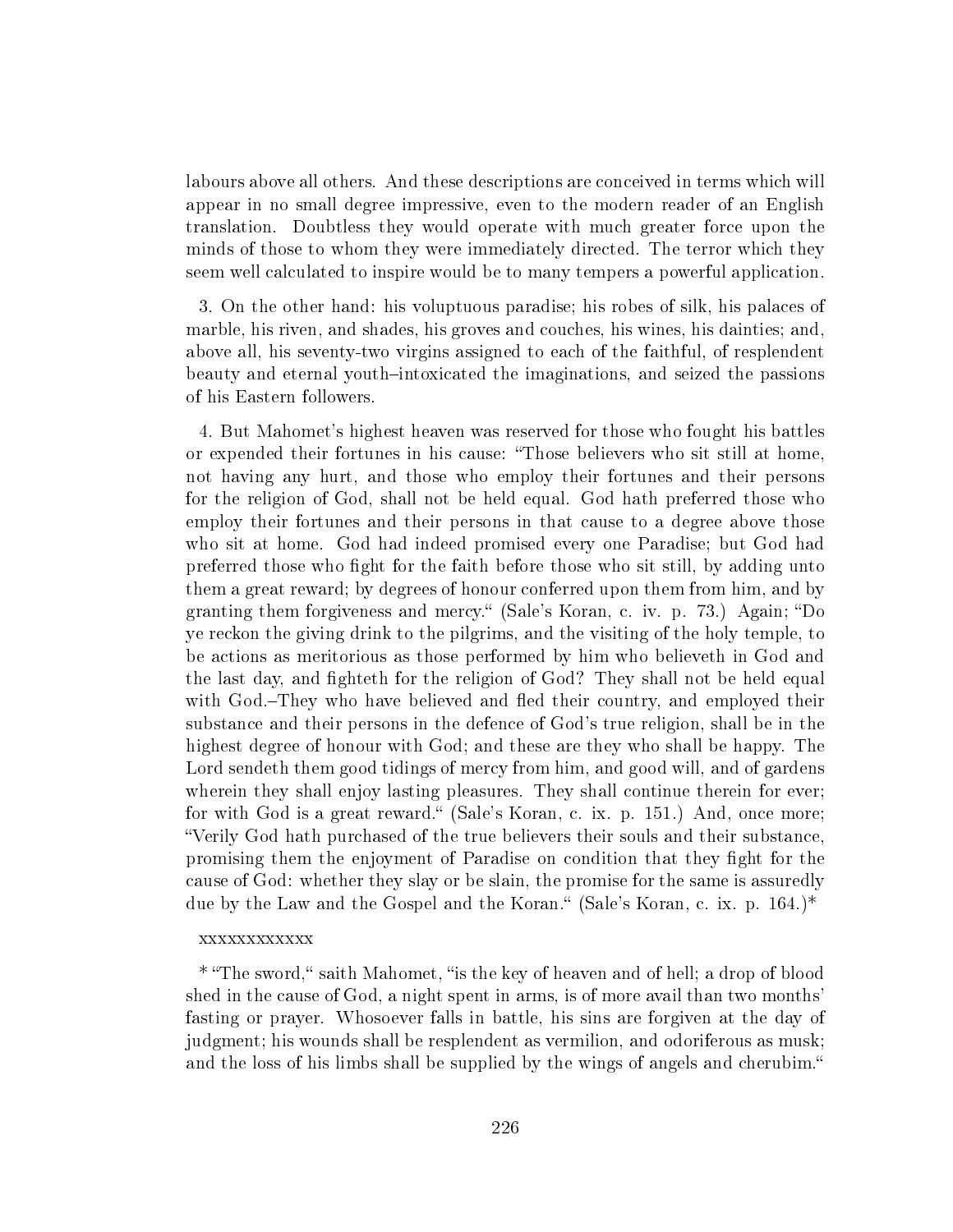Gibbon, vol. ix. p. 256. xxxxxxxxxxxx

5. His doctrine of predestination was applicable, and was applied by him, to the same purpose of fortifying and of exalting the courage of his adherents. If anything of the matter had happened unto us, we had not been slain here. Answer; If ye had been in your houses, verily they would have gone forth to fight, whose slaughter was decreed, to the places where they died." (Sale's Koran, c. iii. p. 54.)

6. In warm regions, the appetite of the sexes is ardent, the passion for inebriating liquors moderate. In compliance with this distinction, although Mahomet laid a restraint upon the drinking of wine, in the use of women he allowed an almost unbounded indulgence. Four wives, with the liberty of changing them at pleasure, (Sale's Koran, c. iv. p. 63.) together with the persons of all his captives, (Gibbon, vol. ix. p. 225.) was an irresistible bribe to an Arabian warrior. "God is minded," says he, speaking of this very subject, "to make his religion light unto you; for man was created weak." How different this from the unaccommodating purity of the Gospel! How would Mahomet have succeeded with the Christian lesson in his mouth.—"Whosoever looketh upon a woman to lust after her, hath committed adultery with her already in his heart"? It must be added, that Mahomet did not venture upon the prohibition of wine till the fourth year of the Hegira, or the seventeenth of his mission, when his military successes had completely established his authority. The same observation holds of the fast of the Ramadan, (Mod. Univ. Hist. Vol. i. pp. 126 & 112.) and of the most laborious part of his institution, the pilgrimage to Mecca. (This latter, however, already prevailed amongst the Arabs, and had grown out of their excessive veneration for the Caaba. Mahomot's law, in this respect, was rather a compliance than an innovation. Sale's Prelim. Disc. p. 122.)

What has hitherto been collected from the records of the Musselman history relates to the twelve or thirteen years of Mahomet's peaceable preaching, which part alone of his life and enterprise admits of the smallest comparison with the origin of Christianity. A new scene is now unfolded. The city of Medina, distant about ten days' journey from Mecca, was at that time distracted by the hereditary contentions of two hostile tribes. These feuds were exasperated by the mutual persecutions of the Jews and Christians, and of the different Christian sects by which the city was inhabited. (Mod. Univ. Hist. Vol. i. p. 100.) The religion of Mahomet presented, in some measure, a point of union or compromise to these divided opinions. It embraced the principles which were common to them all. Each party saw in it an honourable acknowledgment of the fundamental truth of their own system. To the Pagan Arab, somewhat imbued with the sentiments and knowledge of his Jewish or Christian fellow-citizen, it offered no defensive or very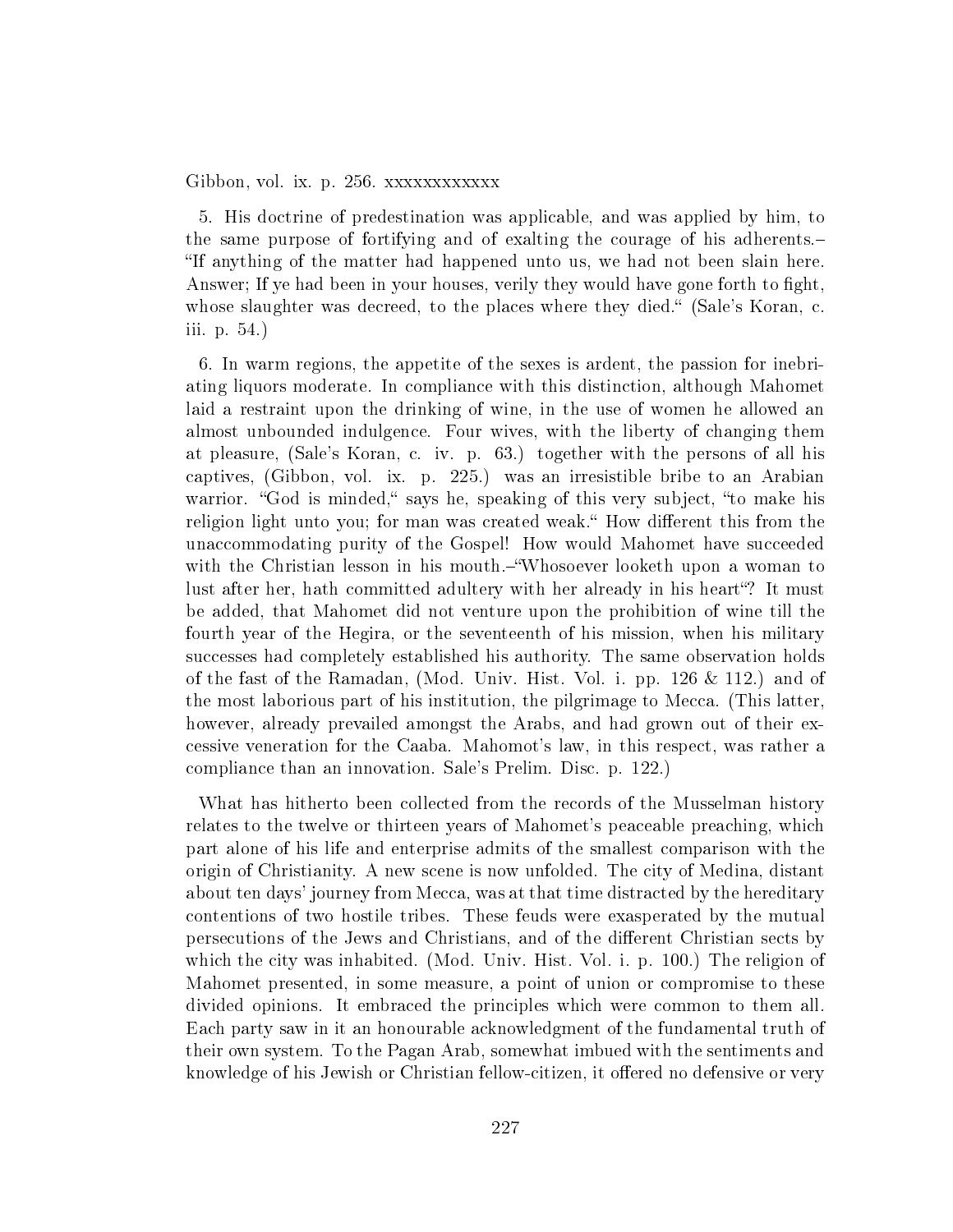improbable theology. This recommendation procured to Mahometanism a more favourable reception at Medina than its author had been able, by twelve years' painful endeavours, to obtain for it at Mecca. Yet, after all, the progress of the religion was inconsiderable. His missionary could only collect a congregation of forty persons. It was not a religious, but a political association, which ultimately introduced Mahomet into Medina. Harassed, as it should seem, and disgusted by the long continuance of factions and disputes, the inhabitants of that city saw in the admission of the prophet's authority a rest from the miseries which they had suffered, and a suppression of the violence and fury which they had learned to condemn. After an embassy, therefore, composed of believers and unbelievers, (Mod. Univ. Hist. Vol. i. p. 85.) and of persons of both tribes, with whom a treaty was concluded of strict alliance and support, Mahomet made his public entry, and was received as the sovereign of Medina.

From this time, or soon after this time, the impostor changed his language and his conduct. Having now a town at his command, where to arm his party, and to head them with security, he enters upon new counsels. He now pretends that a divine commission is given him to attack the indels, to destroy idolatry, and to set up the true faith by the sword. (Mod. Univ. Hist. Vol. i. p. 88.) An early victory over a very superior force, achieved by conduct and bravery, established the renown of his arms, and of his personal character. (Victory of Bedr, Mod. Univ. Hist. Vol. i. p. 106.) Every year after this was marked by battles or assassinations. The nature and activity of Mahomet's future exertions may be estimated from the computation, that in the nine following years of his life he commanded his army in person in eight general engagements, (Mod. Univ. Hist. vol. i. p. 255.) and undertook, by himself or his lieutenants, fifty military enterprises.

From this time we have nothing left to account for, but that Mahomet should collect an army, that his army should conquer, and that his religion should proceed together with his conquests. The ordinary experience of human affairs leaves us little to wonder at in any of these effects: and they were likewise each assisted by peculiar facilities. From all sides, the roving Arabs crowded round the standard of religion and plunder, of freedom and victory, of arms and rapine. Beside the highly painted joys of a carnal paradise, Mahomet rewarded his followers in this world with a liberal division of the spoils, and with the persons of their female captives. (Gibbon, vol. ix. p. 255.) The condition of Arabia, occupied by small independent tribes, exposed it to the impression, and yielded to the progress of a firm and resolute army. After the reduction of his native peninsula, the weakness also of the Roman provinces on the north and the west, as well as the distracted state of the Persian empire on the east, facilitated the successful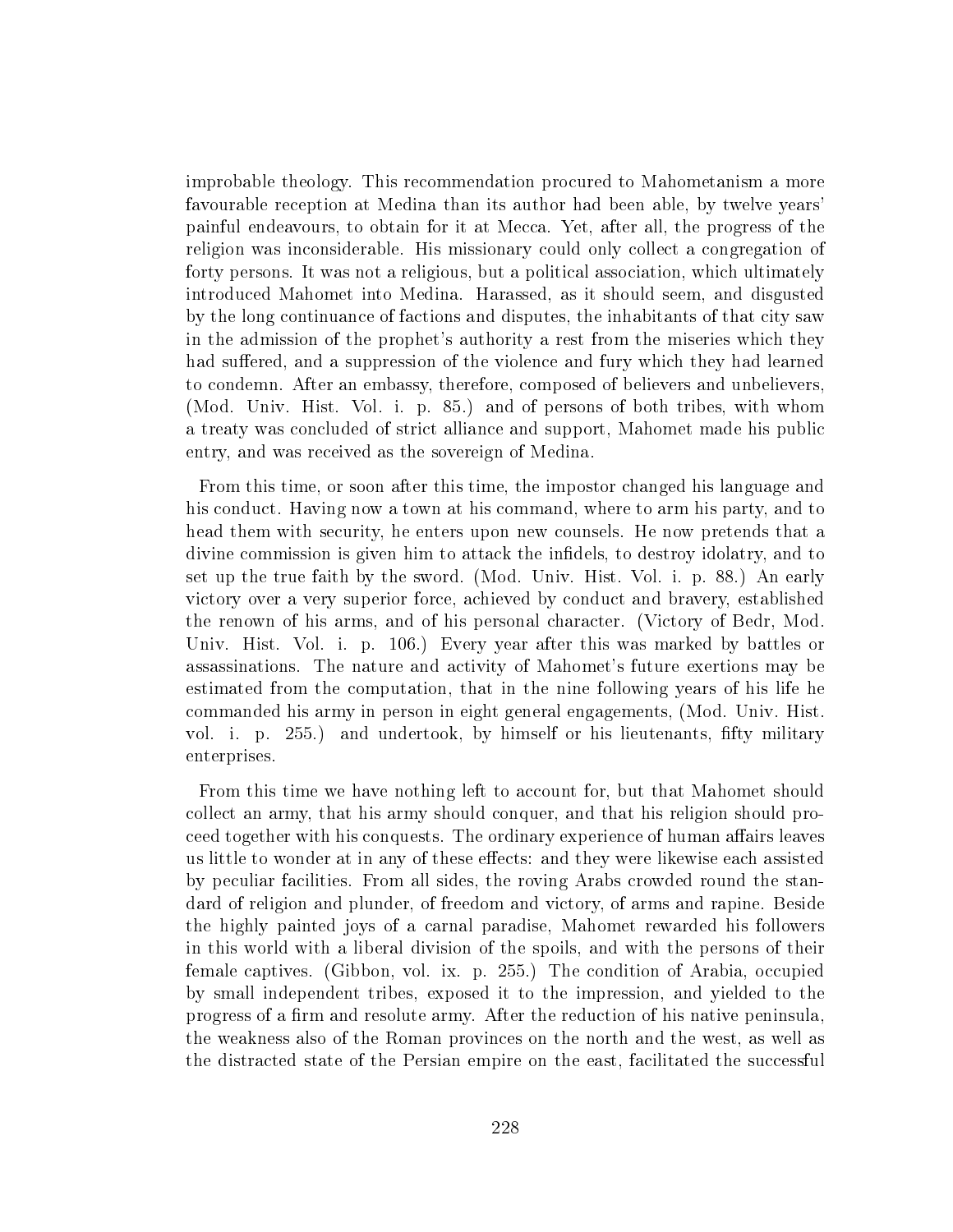invasion of neighbouring countries. That Mahomet's conquests should carry his religion along with them will excite little surprise, when we know the conditions which he proposed to the vanquished. Death or conversion was the only choice offered to idolaters. "Strike off their heads! strike off all the ends of their fingers!(Sale's Koran, c. viii. p. 140.) kill the idolaters, wheresoever ye shall find them½` (Sale's Koran, c. ix. p. 149.) To the Jews and Christians was left the somewhat milder alternative of subjection and tribute, if they persisted in their own religion, or of an equal participation in the rights and liberties, the honours and privileges, of the faithful, if they embraced the religion of their conquerors. "Ye Christian dogs, you know your option; the Koran, the tribute, or the sword." (Gibbon, vol. ix. p. 337.) The corrupted state of Christianity in the seventh century, and the contentions of its sects, unhappily so fell in with men's care of their safety or their fortunes, as to induce many to forsake its profession. Add to all which, that Mahomet's victories not only operated by the natural effect of conquest, but that they were constantly represented, both to his friends and enemies, as divine declarations in his favour. Success was evidence. Prosperity carried with it, not only influence, but proof. "Ye have already," says he, after the battle of Bedr, "had a miracle shown you, in two armies which attacked each other; one army fought for God's true religion, but the other were infidels. "(Sale's Koran, c. iii. p. 36.) Again; Ye slew not those who were slain at Bedr, but God slew them.-If ye desire a decision of the matter between us, now hath a decision come unto you." (Sale's Koran, c. viii. p. 141.)

Many more passages might be collected out of the Koran to the same effect; but they are unnecessary. The success of Mahometanism during this, and indeed every future period of its history, bears so little resemblance to the early propagation of Christianity, that no inference whatever can justly be drawn from it to the prejudice of the Christian argument. For what are we comparing? A Galilean peasant accompanied by a few fishermen with a conqueror at the head of his army. We compare Jesus, without force, without power, without support, without One external circumstance of attraction or influence, prevailing against the prejudices, the learning, the hierarchy, of his country; against the ancient religious opinions, the pompous religious rites, the philosophy, the wisdom, the authority, of the Roman empire, in the most polished and enlightened period of its existence,—with Mahomet making his way amongst Arabs; collecting followers in the midst of conquests and triumphs, in the darkest ages and countries of the world, and when success in arms not only operated by that command of men's wills and persons which attend prosperous undertakings, but was considered as a sure testimony of Divine approbation. That multitudes, persuaded by this argument, should join the train of a victorious chief; that still greater multitudes should, without any argument, bow down before irresistible power-is a conduct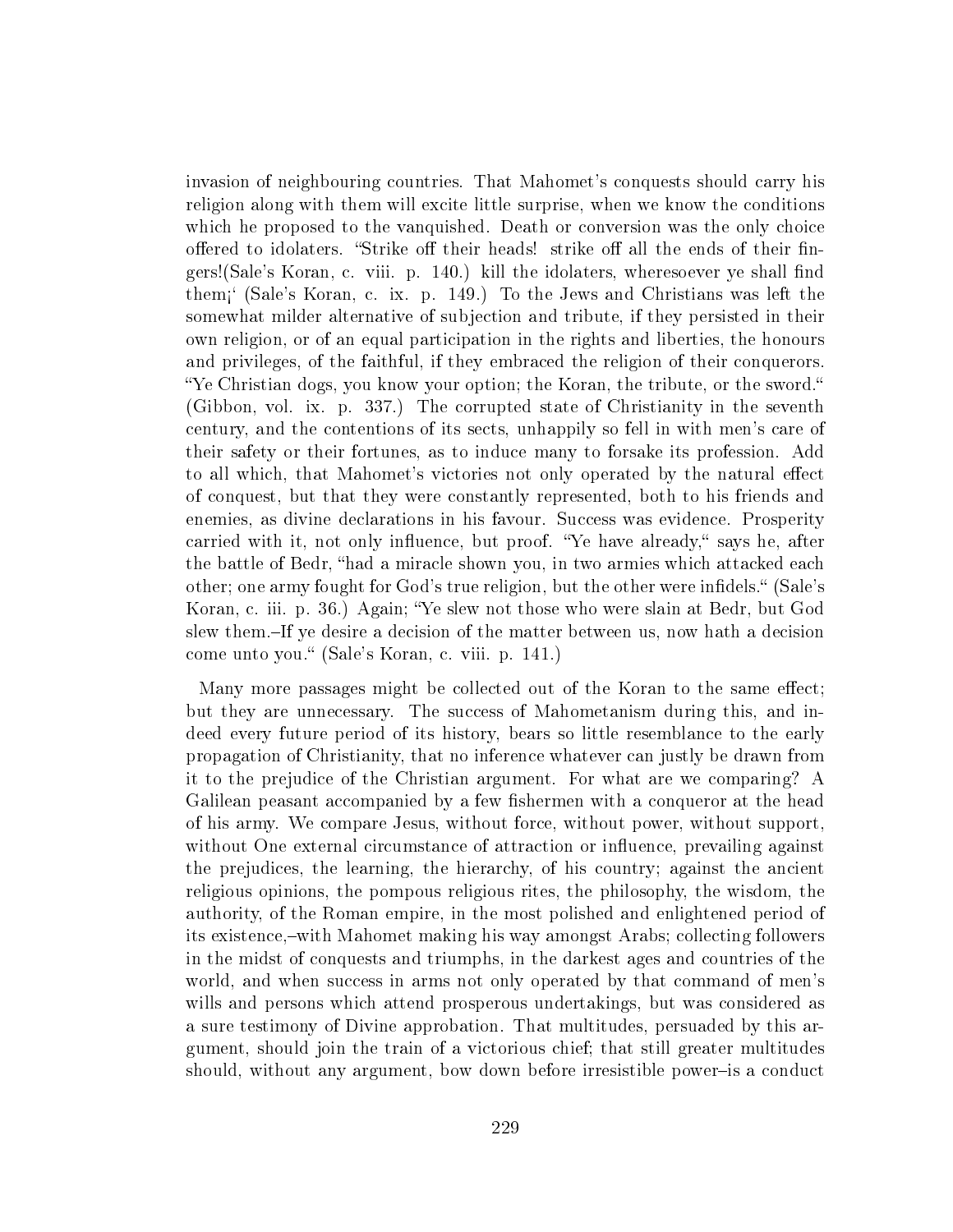in which we cannot see much to surprise us; in which we can see nothing that resembles the causes by which the establishment of Christianity was effected.

The success, therefore, of Mahometanism stands not in the way of this important conclusion; that the propagation of Christianity, in the manner and under the circumstances in which it was propagated, is an unique in the history of the species. A Jewish peasant overthrew the religion of the world.

I have, nevertheless, placed the prevalency of the religion amongst the auxiliary arguments of its truth; because, whether it had prevailed or not, or whether its prevalency can or cannot be accounted for, the direct argument remains still. It is still true that a great number of men upon the spot, personally connected with the history and with the Author of the religion, were induced by what they heard and saw, and knew, not only to change their former opinions, but to give up their time, and sacrice their ease, to traverse seas and kingdoms without rest and without weariness, to commit themselves to extreme dangers, to undertake incessant toils, to undergo grievous sufferings, and all this solely in consequence, and in support, of their belief of facts, which, if true, establish the truth of the religion, which, if false, they must have known to be so.

# PART III.

## A BRIEF CONSIDERATION OF SOME POPULAR OBJECTIONS.

## CHAPTER I.

#### THE DISCREPANCIES BETWEEN THE SEVERAL GOSPELS.

I know not a more rash or unphilosophical conduct of the understanding, than to reject the substance of a story by reason of some diversity in the circumstances with which it is related. The usual character of human testimony is substantial truth under circumstantial variety. This is what the daily experience of courts of justice teaches. When accounts of a transaction come from the mouths of different witnesses, it is seldom that it is not possible to pick out apparent or real inconsistencies between them. These inconsistencies are studiously displayed by an adverse pleader, but oftentimes with little impression upon the minds of the judges. On the contrary, a close and minute agreement induces the suspicion of confederacy and fraud. When written histories touch upon the same scenes of action; the comparison almost always affords ground for a like reflection. Numerous, and sometimes important, variations present themselves; not seldom, also, absolute and final contradictions; yet neither one nor the other are deemed sufficient to shake the credibility of the main fact. The embassy of the Jews to deprecate the execution of Claudian's order to place his statute, in their temple, Philo places in harvest, Josephus in seed time; both contemporary writers. No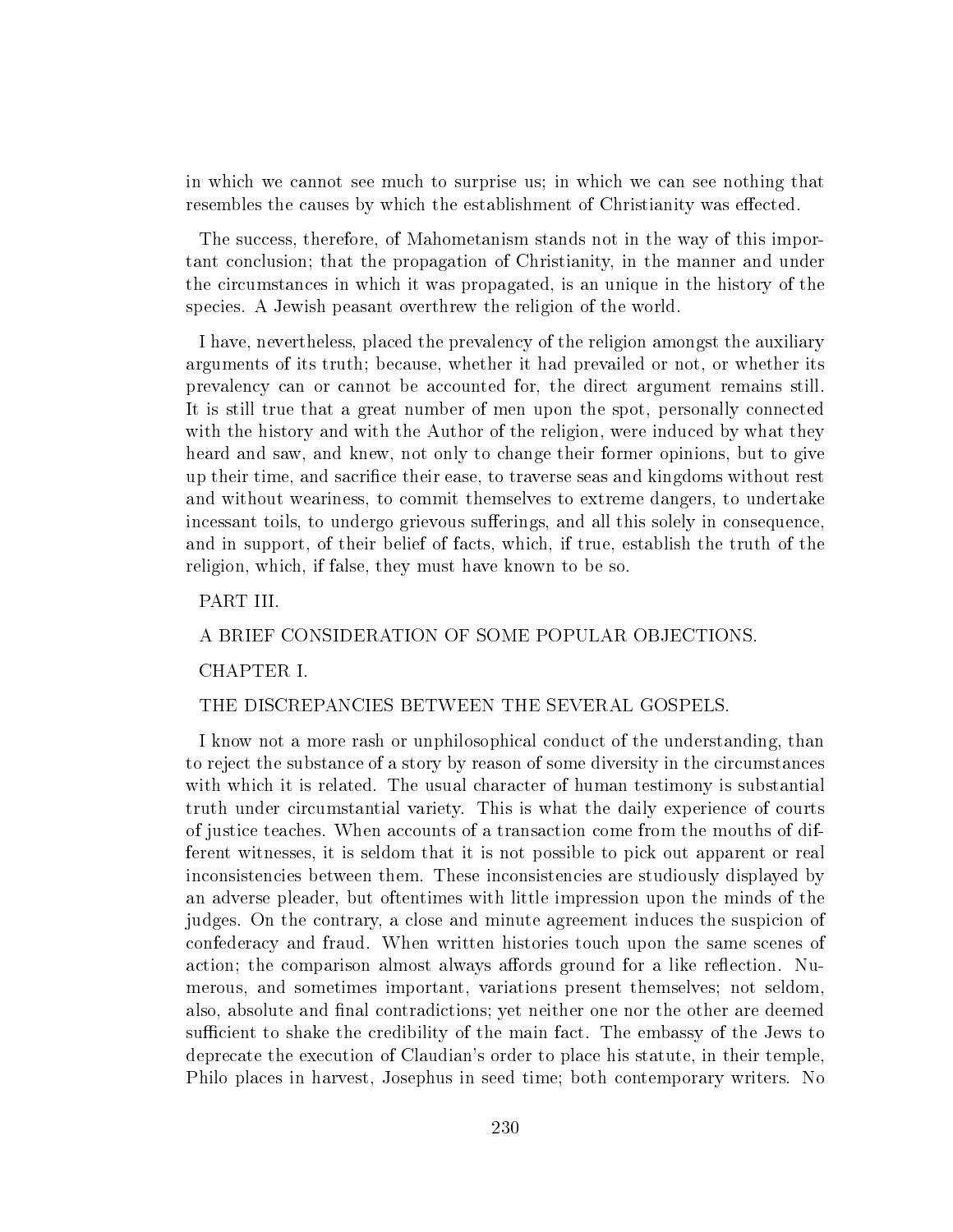reader is led by this inconsistency to doubt whether such an embassy was sent, or whether such an order was given. Our own history supplies examples of the same kind. In the account of the Marquis of Argyle's death, in the reign of Charles the Second, we have a very remarkable contradiction. Lord Clarendon relates that he was condemned to be hanged, which was performed the same day; on the contrary, Burnet, Woodrew, Heath, Echard, concur in stating that he was beheaded; and that he was condemned upon the Saturday, and executed upon the Monday. (See Biog. Britann.) Was any reader of English history ever sceptic enough to raise from hence a question whether the Marquis of Argyle was executed or not? Yet this ought to be left in uncertainty, according to the principles upon which the Christian history has sometimes been attacked. Dr. Middleton contended, that the different hours of the day assigned to the crucifixion of Christ, by John and by the other Evangelists, did not admit of the reconcilement which learned men had proposed: and then concludes the discussion with this hard remark; We must be forced, with several of the critics, to leave the difficulty just as we found it, chargeable with all the consequences of manifest inconsistency. (Middleton's Reflections answered by Benson, Hist. Christ. vol. iii. p. 50.) But what are these consequences? By no means the discrediting of the history as to the principal fact, by a repugnancy (even supposing that repugnancy not to be resolvable into different modes of computation) in the time of the day in which it is said to have taken place.

A great deal of the discrepancy observable in the Gospels arises from omission; from a fact or a passage of Christ's life being noticed by one writer which is unnoticed by another. Now, omission is at all times a very uncertain ground of objection. We perceive it, not only in the comparison of different writers. but even in the same writer when compared with himself. There are a great many particulars, and some of them of importance, mentioned by Josephus in his Antiquities, which, as we should have supposed, ought to have been put down by him in their place in the Jewish Wars. (Lardner, part i. vol. ii. p. 735, et seq.) Suetonius, Tacitus, Dio Cassius, have, all three, written of the reign of Tiberius. Each has mentioned many things omitted by the rest, (Lardner, part i. vol. ii. p. 743.) yet no objection is from thence taken to the respective credit of their histories. We have in our own times, if there were not something indecorous in the comparison, the life of an eminent person written by three of his friends, in which there is very great variety in the incidents selected by them; some apparent, and perhaps some real contradictions; yet without any impeachment of the substantial truth of their accounts, of the authenticity of the books, of the competent information or general fidelity of the writers.

But these discrepancies will be still more numerous, when men do not write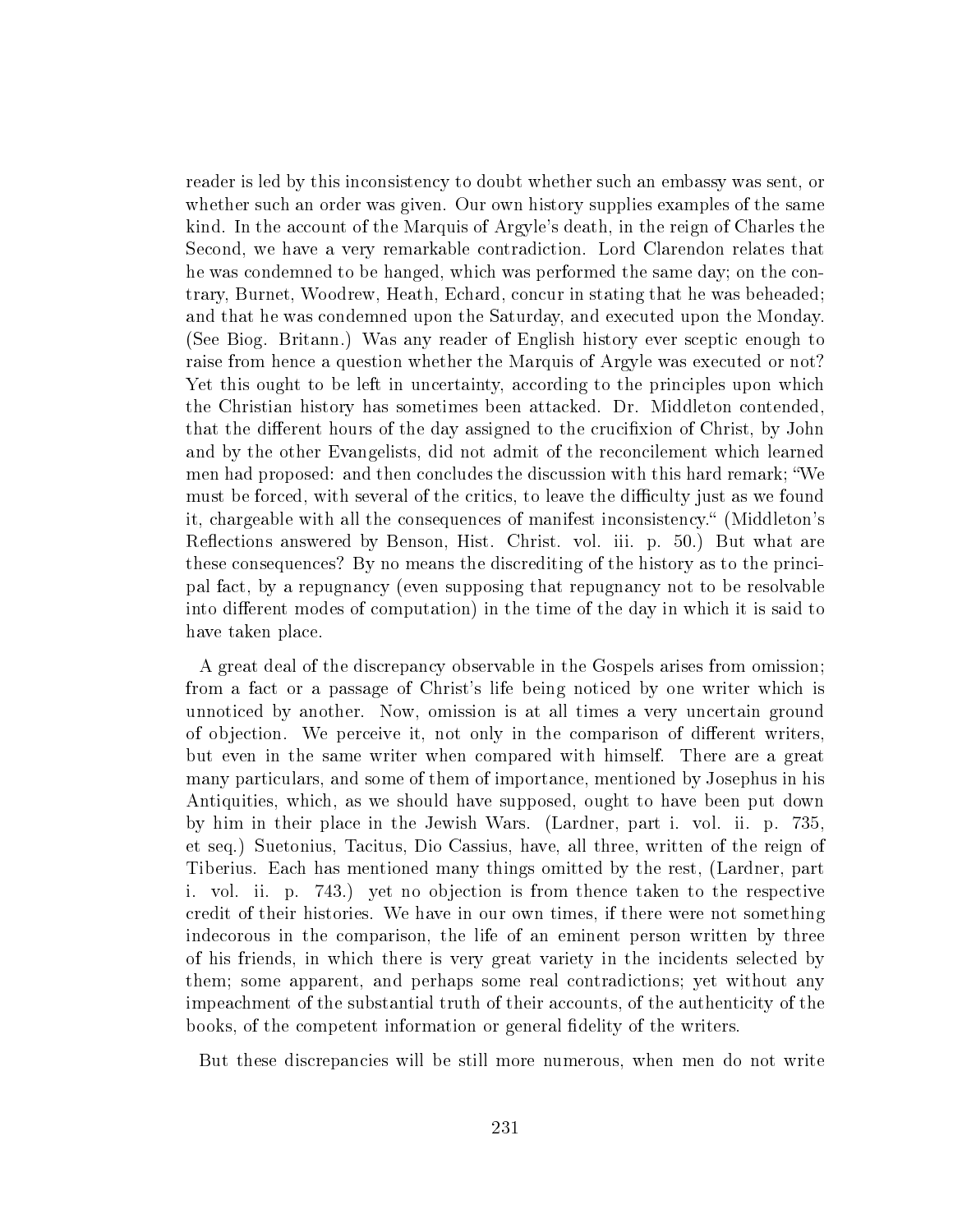histories, but memoirs: which is, perhaps, the true name and proper description of our Gospels: that is, when they do not undertake, nor ever meant to deliver, in order of time, a regular and complete account of all the things of importance which the person who is the subject of their history did or said; but only, out of many similar ones, to give such passages, or such actions and discourses, as offered themselves more immediately to their attention, came in the way of their inquiries, occurred to their recollection, or were suggested by their particular design at the time of writing.

This particular design may appear sometimes, but not always, nor often. Thus I think that the particular design which Saint Matthew had in view whilst he was writing the history of the resurrection was to attest the faithful performance of Christ's promise to his disciples to go before them into Galilee; because he alone, except Mark, who seems to have taken it from him, has recorded this promise, and he alone has confined his narrative to that single appearance to the disciples which fullled it. It was the preconcerted, the great and most public manifestation of our Lord's person. It was the thing which dwelt upon Saint Matthew's mind, and he adapted his narrative to it. But, that there is nothing in Saint Matthew's language which negatives other appearances, or which imports that this his appearance to his disciples in Galilee, in pursuance of his promise, was his first or only appearance, is made pretty evident by Saint Mark's Gospel, which uses the same terms concerning the appearance in Galilee as Saint Matthew uses, yet itself records two other appearances prior to this: "Go your way, tell his disciples and Peter, that he goeth before you into Galilee: there shall ye see him as he said unto you  $(xvi. 7)$ . We might be apt to infer from these words, that this was the first time they were to see him; at least, we might infer it, with as much reason as we draw the inference from the same words in Matthew: the historian himself did not perceive that he was leading his readers to any such conclusion; for, in the twelfth and following verses of this chapter, he informs us of two appearances, which, by comparing the order of events, are shown to have been prior to the appearance in Galilee. "He appeared in another form unto two of them, as they walked, and went into the country; and they went and told it unto the residue, neither believed they them: afterwards he appeared unto the eleven, as they sat at meat, and upbraided them with their unbelief, because they believed not them that had seen him after he was risen.

Probably the same observation, concerning the particular design which guided the historian, may be of use in comparing many other passages of the Gospels.

## CHAPTER II.

#### ERRONEOUS OPINIONS IMPUTED TO THE APOSTLES.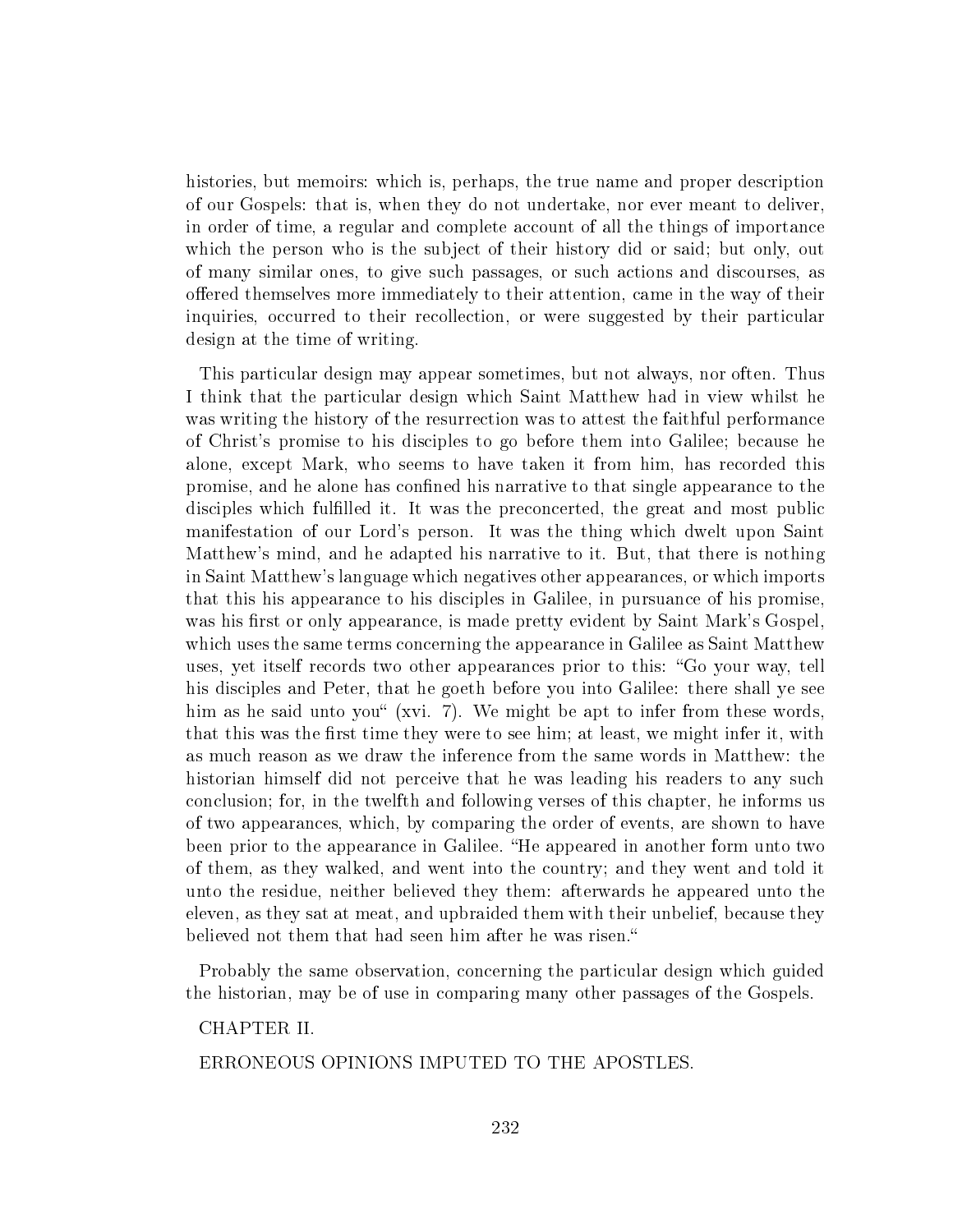A species of candour which is shown towards every other book is sometimes refused to the Scriptures: and that is, the placing of a distinction between judgment and testimony. We do not usually question the credit of a writer, by reason of an opinion he may have delivered upon subjects unconnected with his evidence: and even upon subjects connected with his account, or mixed with it in the same discourse or writing, we naturally separate facts from opinions, testimony from observation, narrative from argument.

To apply this equitable consideration to the Christian records, much controversy and much objection has been raised concerning the quotations of the Old Testament found in the New; some of which quotations, it is said, are applied in a sense and to events apparently different from that which they bear, and from those to which they belong in the original. It is probable, to my apprehension, that many of those quotations were intended by the writers of the New Testament as nothing more than accommodations. They quoted passages of their Scripture which suited, and fell in with, the occasion before them, without always undertaking to assert that the occasion was in the view of the author of the words. Such accommodations of passages from old authors, from books especially which are in every one's hands, are common with writers of all countries; but in none, perhaps, were more to be expected than in the writings of the Jews, whose literature was almost entirely confined to their Scriptures. Those prophecies which are alleged with more solemnity, and which are accompanied with a precise declaration that they originally respected the event then related, are, I think, truly alleged. But were it otherwise; is the judgment of the writers of the New Testament, in interpreting passages of the Old, or sometimes, perhaps, in receiving established interpretations, so connected either with their veracity, or with their means of information concerning what was passing in their own times, as that a critical mistake, even were it clearly made out, should overthrow their historical credit?–Does it diminish it? Has it anything to do with it?

Another error imputed to the first Christians was the expected approach of the day of judgment. I would introduce this objection by a remark upon what appears to me a somewhat similar example. Our Saviour, speaking to Peter of John, said, "If I will that he tarry till I come, what is that to thee $i'$  (John xxi. 22.) These words we find had been so misconstrued, as that a report from thence "went" abroad among the brethren, that that disciple should not die." Suppose that this had come down to us amongst the prevailing opinions of the early Christians, and that the particular circumstance from which the mistake sprang had been lost (which, humanly speaking, was most likely to have been the case), some, at this day, would have been ready to regard and quote the error as an impeachment of the whole Christian system. Yet with how little justice such a conclusion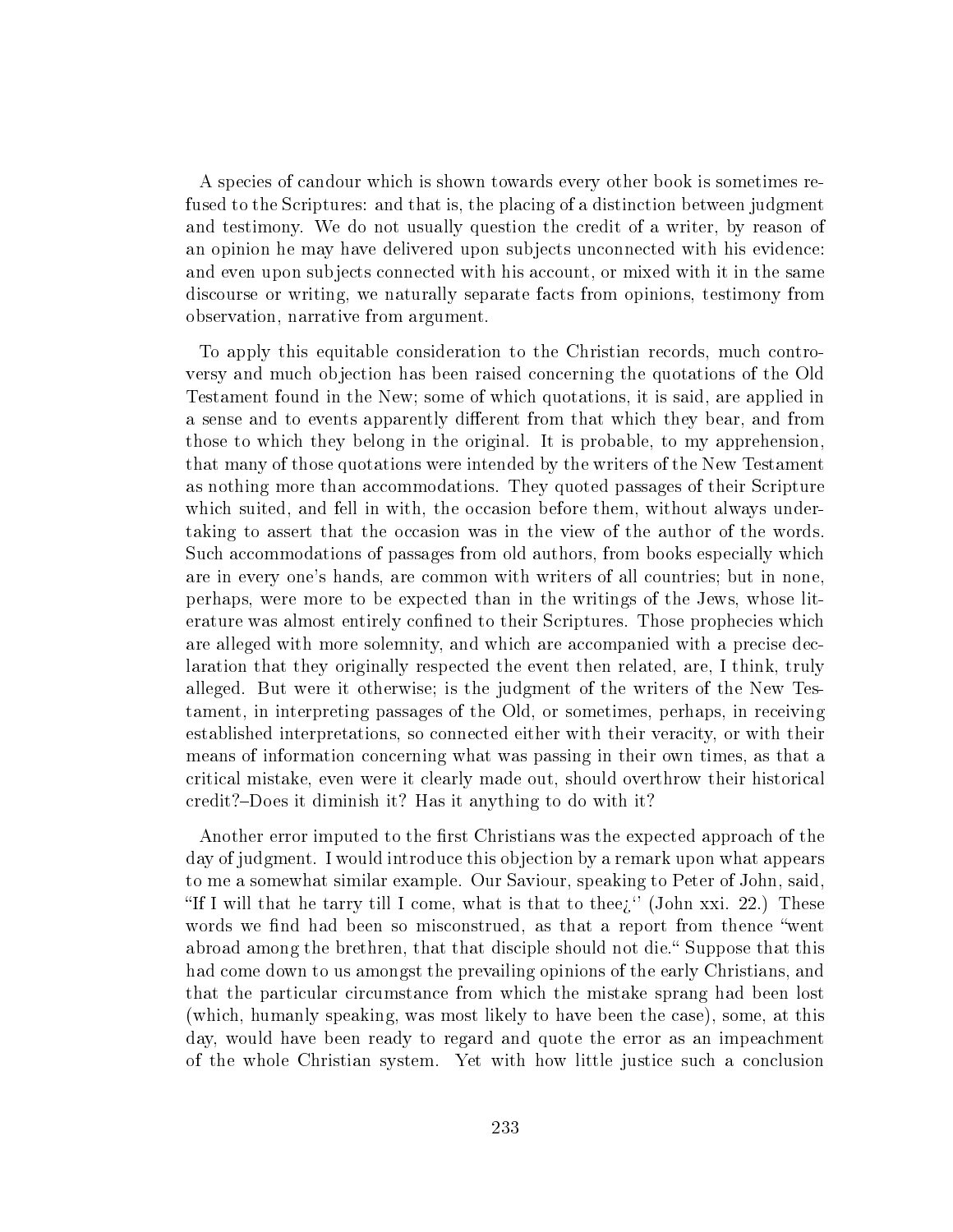would have been drawn, or rather such a presumption taken up, the information which we happen to possess enables us now to perceive. To those who think that the Scriptures lead us to believe that the early Christians, and even the apostles, expected the approach of the day of judgment in their own times, the same reflection will occur as that which we have made with respect to the more partial, perhaps, and temporary, but still no less ancient, error concerning the duration of Saint John's life. It was an error, it may be likewise said, which would effectually hinder those who entertained it from acting the part of impostors.

The difficulty which attends the subject of the present chapter is contained in this question; If we once admit the fallibility of the apostolic judgment, where are we to stop, or in what can we rely upon it? To which question, as arguing with unbelievers, and as arguing for the substantial truth of the Christian history, and for that alone, it is competent to the advocate of Christianity to reply, Give me the apostles' testimony, and I do not stand in need of their judgment; give me the facts, and I have complete security for every conclusion I want.

But, although I think that it is competent to the Christian apologist to return this answer, I do not think that it is the only answer which the objection is capable of receiving. The two following cautions, founded, I apprehend, in the most reasonable distinctions, will exclude all uncertainty upon this head which can be attended with danger.

First, to separate what was the object of the apostolic mission, and declared by them to be so, from what was extraneous to it, or only incidentally connected with it. Of points clearly extraneous to the religion nothing need be said. Of points incidentally connected with it something may be added. Demoniacal possession is one of these points: concerning the reality of which, as this place will not admit the examination, nor even the production of the argument on either side of the question, it would be arrogance in me to deliver any judgment. And it is unnecessary. For what I am concerned to observe is, that even they who think it was a general, but erroneous opinion of those times; and that the writers of the New Testament, in common with other Jewish writers of that age, fell into the manner of speaking and of thinking upon the subject which then universally prevailed, need not be alarmed by the concession, as though they had anything to fear from it for the truth of Christianity. The doctrine was not what Christ brought into the world. It appears in the Christian records, incidentally and accidentally, as being the subsisting opinion of the age and country in which his ministry was exercised. It was no part of the object of his revelation, to regulate men's opinions concerning the action of spiritual substances upon animal bodies. At any rate it is unconnected with testimony. If a dumb person was by a word restored to the use of his speech, it signies little to what cause the dumbness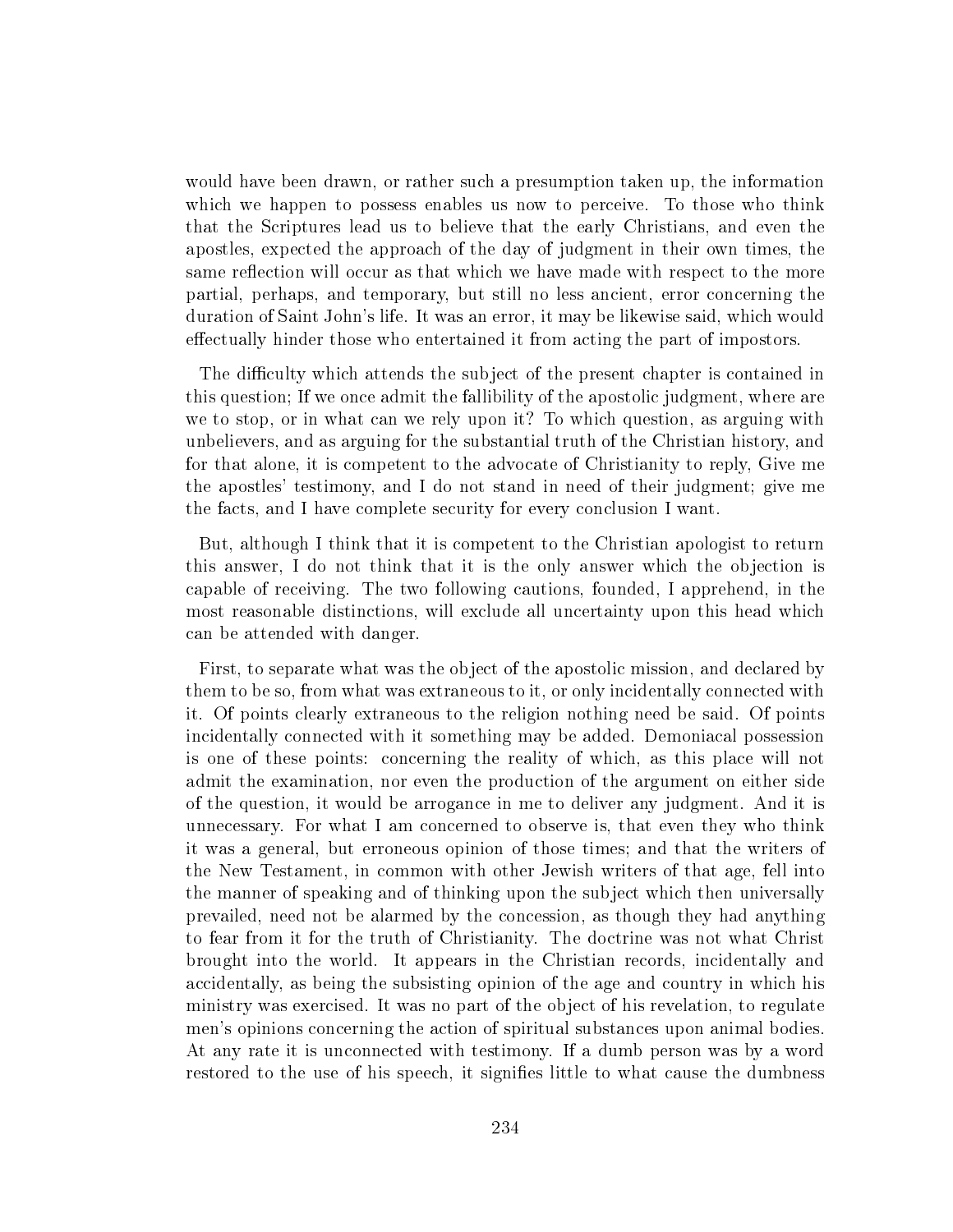was ascribed; and the like of every other cure wrought upon these who are said to have been possessed. The malady was real, the cure was real, whether the popular explication of the cause was well founded or not. The matter of fact, the change, so far as it was an object of sense, or of testimony, was in either case the same.

Secondly, that, in reading the apostolic writings, we distinguish between their doctrines and their arguments. Their doctrines came to them by revelation properly so called; yet in propounding these doctrines in their writings or discourses they were wont to illustrate, support, and enforce them by such analogies, arguments, and considerations as their own thoughts suggested. Thus the call of the gentiles, that is, the admission of the Gentiles to the Christian profession without a previous subjection to the law of Moses, was imported to the apostles by revelation, and was attested by the miracles which attended the Christian ministry among them. The apostles' own assurance of the matter rested upon this foundation. Nevertheless, Saint Paul, when treating of the subject, often a great variety of topics in its proof and vindication. The doctrine itself must be received: but it is not necessary, in order to defend Christianity, to defend the propriety of every comparison, or the validity of every argument, which the apostle has brought into the discussion. The same observation applies to some other instances, and is, in my opinion, very well founded; When divine writers argue upon any point, we are always bound to believe the conclusions that their reasonings end in, as parts of divine revelation: but we are not bound to be able to make out, or even to assent to all the premises made use of by them, in their whole extent, unless it appear plainly, that they affirm the premises as expressly as they do the conclusions proved by them." (Burnets Expos. art. 6.)

# CHAPTER III.

# THE CONNEXION OF CHRISTIANITY WITH THE JEWISH HISTORY.

Undoubtedly our Saviour assumes the divine origin of the Mosaic institution: and, independently of his authority, I conceive it to be very difficult to assign any other cause for the commencement or existence of that institution; especially for the singular circumstance of the Jews adhering to the unity when every other people slid into polytheism; for their being men in religion, children in everything else; behind other nations in the arts of peace and war, superior to the most improved in their sentiments and doctrines relating to the Deity.\*

#### xxxxxxxxxxxx

\* In the doctrine, for example, of the unity, the eternity, the omnipotence, the omniscience, the omnipresence, the wisdom, and the goodness of God; in their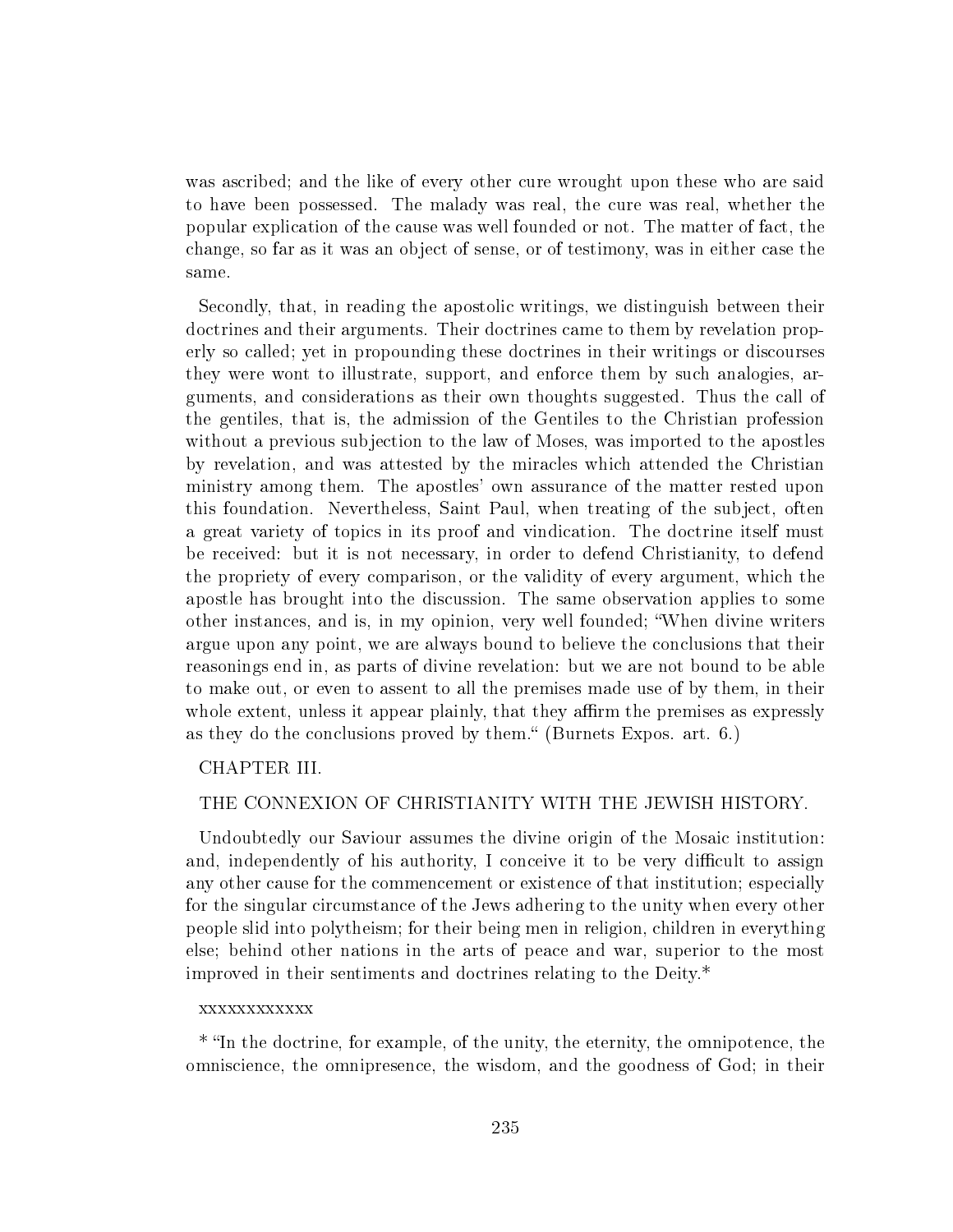opinions concerning providence, and the creation, preservation, and government of the world. Campbell on Mir. p. 207. To which we may add, in the acts of their religion not being accompanied either with cruelties or impurities: in the religion itself being free from a species of superstition which prevailed universally in the popular religions of the ancient world, and which is to be found perhaps in all religions that have their origin in human artifice and credulity, viz. fanciful connexions between certain appearances and actions, and the destiny of nations or individuals. Upon these conceits rested the whole train of auguries and auspices, which formed so much even of the serious part of the religions of Greece and Rome, and of the charms and incantations which were practised in those countries by the common people. From everything of this sort the religion of the Jews, and of the Jews alone, was free. Vide. Priestley's Lectures on the Truth of the Jewish and Christian Revelation; 1794. xxxxxxxxxxxx

Undoubtedly, also, our Saviour recognises the prophetic character of many of their ancient writers. So far, therefore, we are bound as Christians to go. But to make Christianity answerable, with its life, for the circumstantial truth of each separate passage of the Old Testament, the genuineness of every book, the information, delity, and judgment of every writer in it, is to bring, I will not say great, but unnecessary difficulties into the whole system. These books were universally read and received by the Jews of our Saviour's time. He and his apostles, in common with all other Jews, referred to them, alluded to them, used them. Yet, except where he expressly ascribes a divine authority to particular predictions, I do not know that we can strictly draw any conclusion from the books being so used and applied, beside the proof, which it unquestionably is, of their notoriety and reception at that time. In this view, our Scriptures afford a valuable testimony to those of the Jews. But the nature of this testimony ought to be understood. It is surely very different from what it is sometimes represented to be, a specific ratification of each particular fact and opinion; and not only of each particular fact, but of the motives assigned for every action, together with the judgment of praise or dispraise bestowed upon them. Saint James, in his Epistle, says, Ye have heard of the patience of Job, and have seen the end of the Lord. Notwithstanding this text, the reality of Job's history, and even the existence of such a person, have been always deemed a fair subject of inquiry and discussion amongst Christian divines. Saint James's authority is considered as good evidence of the existence of the book of Job at that time, and of its reception by the Jews; and of nothing more. Saint Paul, in his Second Epistle to Timothy, has this similitude: "Now, as Jannes and Jambres withstood Moses, so do these also resist the truth." These names are not found in the Old Testament. And it is uncertain whether Saint Paul took them from some apocryphal writing then extant, or from tradition. But no one ever imagined that Saint Paul is here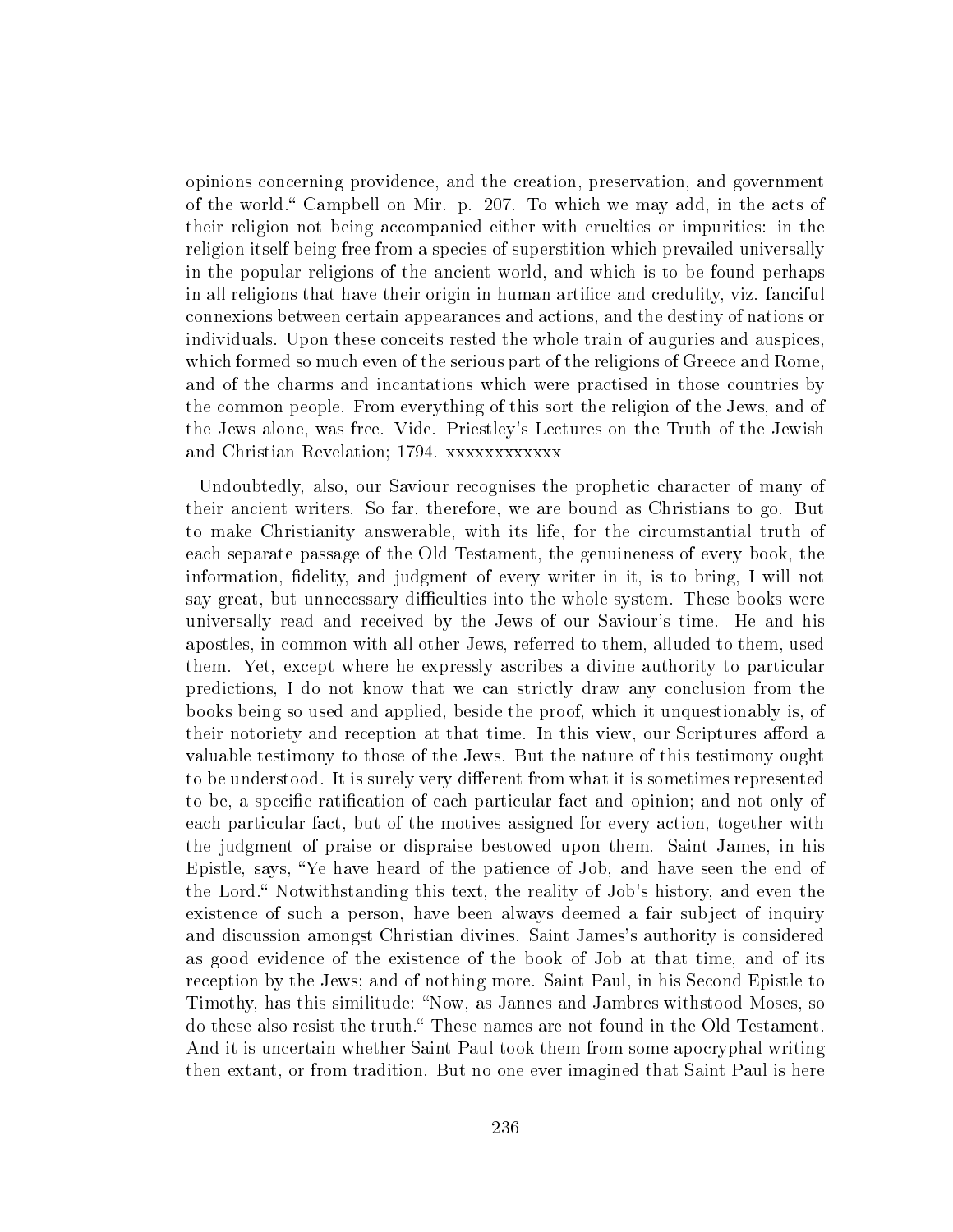asserting the authority of the writing, if it was a written account which he quoted, or making himself answerable for the authenticity of the tradition; much less that he so involves himself with either of these questions as that the credit of his own history and mission should depend upon the fact whether Jannes and Jambres withstood Moses or not. For what reason a more rigorous interpretation should be put upon other references it is difficult to know. I do not mean, that other passages of the Jewish history stand upon no better evidence than the history of Job, or of Jannes and Jambres (I think much otherwise); but I mean, that a reference in the New Testament to a passage in the Old does not so fix its authority as to exclude all inquiry into its credibility, or into the separate reasons upon which that credibility is founded; and that it is an unwarrantable as well as unsafe rule to lay down concerning the Jewish history, what was never laid down concerning any other, that either every particular of it must be true, or the whole false.

I have thought it necessary to state this point explicitly, because a fashion, revived by Voltaire, and pursued by the disciples of his school, seems to have much prevailed of late, of attacking Christianity through the sides of Judaism. Some objections of this class are founded in misconstruction, some in exaggeration; but all proceed upon a supposition, which has not been made out by argument, viz. that the attestation which the Author and first teachers of Christianity gave to the divine mission of Moses and the prophets extends to every point and portion of the Jewish history; and so extends as to make Christianity responsible, in its own credibility, for the circumstantial truth (I had almost said for the critical exactness) of every narrative contained in the Old Testament.

# CHAPTER IV.

# REJECTION OF CHRISTIANITY.

We acknowledge that the Christian religion, although it converted great numbers, did not produce an universal, or even a general conviction in the minds of men of the age and countries in which it appeared. And this want of a more complete and extensive success is called the rejection of the Christian history and miracles; and has been thought by some to form a strong objection to the reality of the facts which the history contains.

The matter of the objection divides itself into two parts; as it relates to the Jews, and as it relates to Heathen nations: because the minds of these two descriptions of men may have been, with respect to Christianity, under the influence of very different causes. The case of the Jews, inasmuch as our Saviour's ministry was originally addressed to them, offers itself first to our consideration.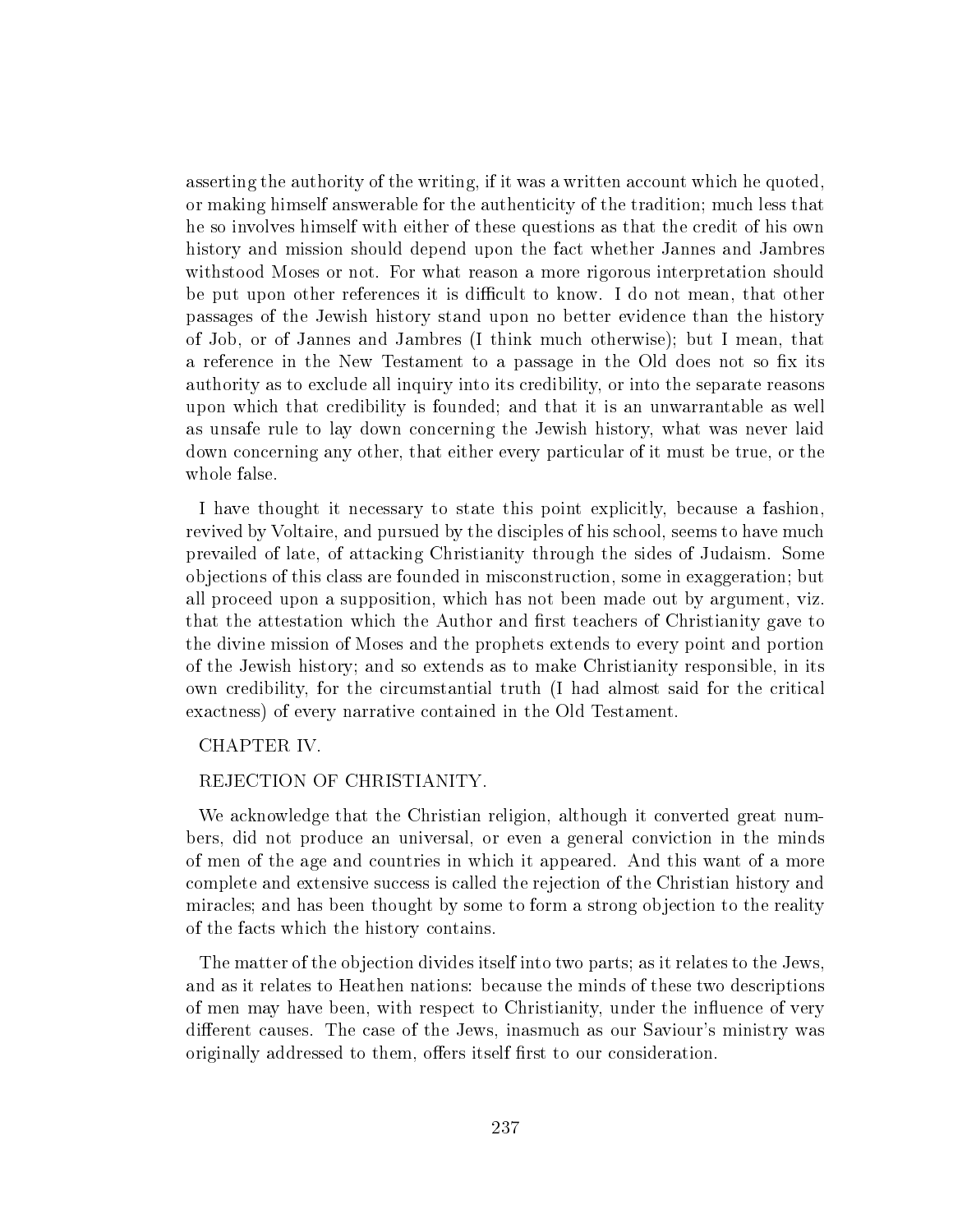Now upon the subject of the truth of the Christian religion; with us there is but one question, viz., whether the miracles were actually wrought? From acknowledging the miracles, we pass instantaneously to the acknowledgment of the whole. No doubt lies between the premises and the conclusion. If we believe the works of any one of them, we believe in Jesus. And this order of reasoning has become so universal and familiar that we do not readily apprehend how it could ever have been otherwise. Yet it appears to me perfectly certain, that the state of thought in the mind of a Jew of our Saviour's age was totally different from this. After allowing the reality of the miracle, he had a great deal to do to persuade himself that Jesus was the Messiah. This is clearly intimated by various passages of the Gospel history. It appears that, in the apprehension of the writers of the New Testament, the miracles did not irresistibly carry even those who saw them to the conclusion intended to be drawn from them; or so compel assent, as to leave no room for suspense, for the exercise of candour, or the effects of prejudice. And to this point, at least, the evangelists may he allowed to be good witnesses; because it is a point in which exaggeration or disguise would have been the other way. Their accounts, if they could he suspected of falsehood, would rather have magnified than diminished the effects of the miracles.

John vii. 21-31. "Jesus answered and said unto them, I have done one work, and ye all marvel.–If a man on the Sabbath-day receive circumcision, that the law of Moses should not be broken; are ye angry at me, because I have made a man every whit whole on the Sabbath-day? Judge not according to the appearance, but judge righteous judgment. Then said some of them of Jerusalem, Is not this he whom they seek to kill? But lo, he speaketh boldly, and they say nothing to him: do the rulers know indeed that this is the very Christ? Howbeit we know this man, whence he is: but when Christ cometh, no man knoweth whence he is. Then cried Jesus in the temple as he taught, saying, Ye both know me, and ye know whence I am: and I am not come of myself, but He that sent me is true, whom ye know not. But I know Him, for I am from Him, and He hath sent me. Then they sought to take him: but no man laid hands on him, because his hour was not yet come. And many of the people believed on him and said, When Christ cometh, will he do more miracles than those which this man hath done<sub> $i$ </sub>.

This passage is very observable. It exhibits the reasoning of different sorts of persons upon the occasion of a miracle which persons of all sorts are represented to have acknowledged as real. One sort of men thought that there was something very extraordinary in all this; but that still Jesus could not be the Christ, because there was a circumstance in his appearance which militated with an opinion concerning Christ in which they had been brought up, and of the truth of which, it is probable, they had never entertained a particle of doubt, viz. That "when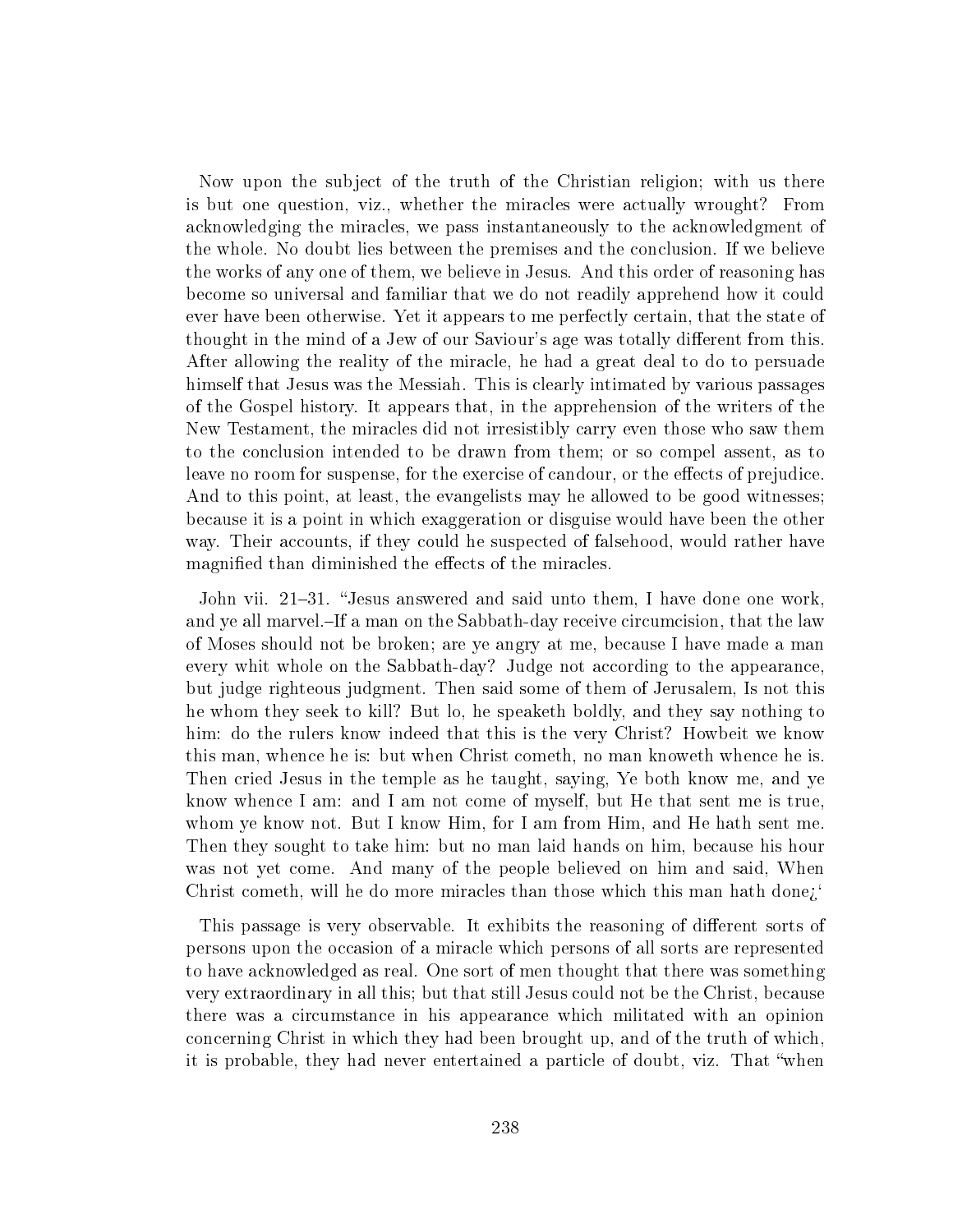Christ cometh, no man knoweth whence he is." Another sort were inclined to believe him to be the Messiah. But even these did not argue as we should; did not consider the miracle as of itself decisive of the question; as what, if once allowed, excluded all further debate upon the subject; but founded their opinion upon a kind of comparative reasoning, When Christ cometh, will he do more miracles than those which this man hath done;

Another passage in the same evangelist, and observable for the same purpose, is that in which he relates the resurrection of Lazarus; "Jesus," he tells us (xi. 43, 44), when he had thus spoken, cried with a loud voice, Lazarus, come forth: and he that was dead came forth, bound hand and foot with graveclothes, and his face was bound about with a napkin. Jesus saith unto them, Loose him, and let him go." One might have suspected, that at least all those who stood by the sepulchre, when Lazarus was raised, would have believed in Jesus. Yet the evangelist does not so represent it:-"Then many of the Jews which came to Mary, and had seen the things which Jesus did, believed on him; but some of them went their ways to the Pharisees, and told them what things Jesus had done." We cannot suppose that the evangelist meant by this account to leave his readers to imagine, that any of the spectators doubted about the truth of the miracle. Far from it. Unquestionably, he states the miracle to have been fully allowed; yet the persons who allowed it were, according to his representation, capable of retaining hostile sentiments towards Jesus. "Believing in Jesus" was not only to believe that he wrought miracles, but that he was the Messiah. With us there is no difference between these two things; with them there was the greatest; and the difference is apparent in this transaction. If Saint John has represented the conduct of the Jews upon this occasion truly (and why he should not I cannot tell, for it rather makes against him than for him), it shows clearly the principles upon which their judgment proceeded. Whether he has related the matter truly or not, the relation itself discovers the writer's own opinion of those principles: and that alone possesses considerable authority. In the next chapter, we have a reflection of the evangelist entirely suited to this state of the case: "But though he had done so many miracles before them, yet believed they not on him." (Chap. xii. 37.) The evangelist does not mean to impute the defect of their belief to any doubt about the miracles, but to their not perceiving, what all now sufficiently perceive, and what they would have perceived had not their understandings been governed by strong prejudices, the infallible attestation which the works of Jesus bore to the truth of his pretensions.

The ninth chapter of Saint John's Gospel contains a very circumstantial account of the cure of a blind man; a miracle submitted to all the scrutiny and examination which a sceptic could propose. If a modern unbeliever had drawn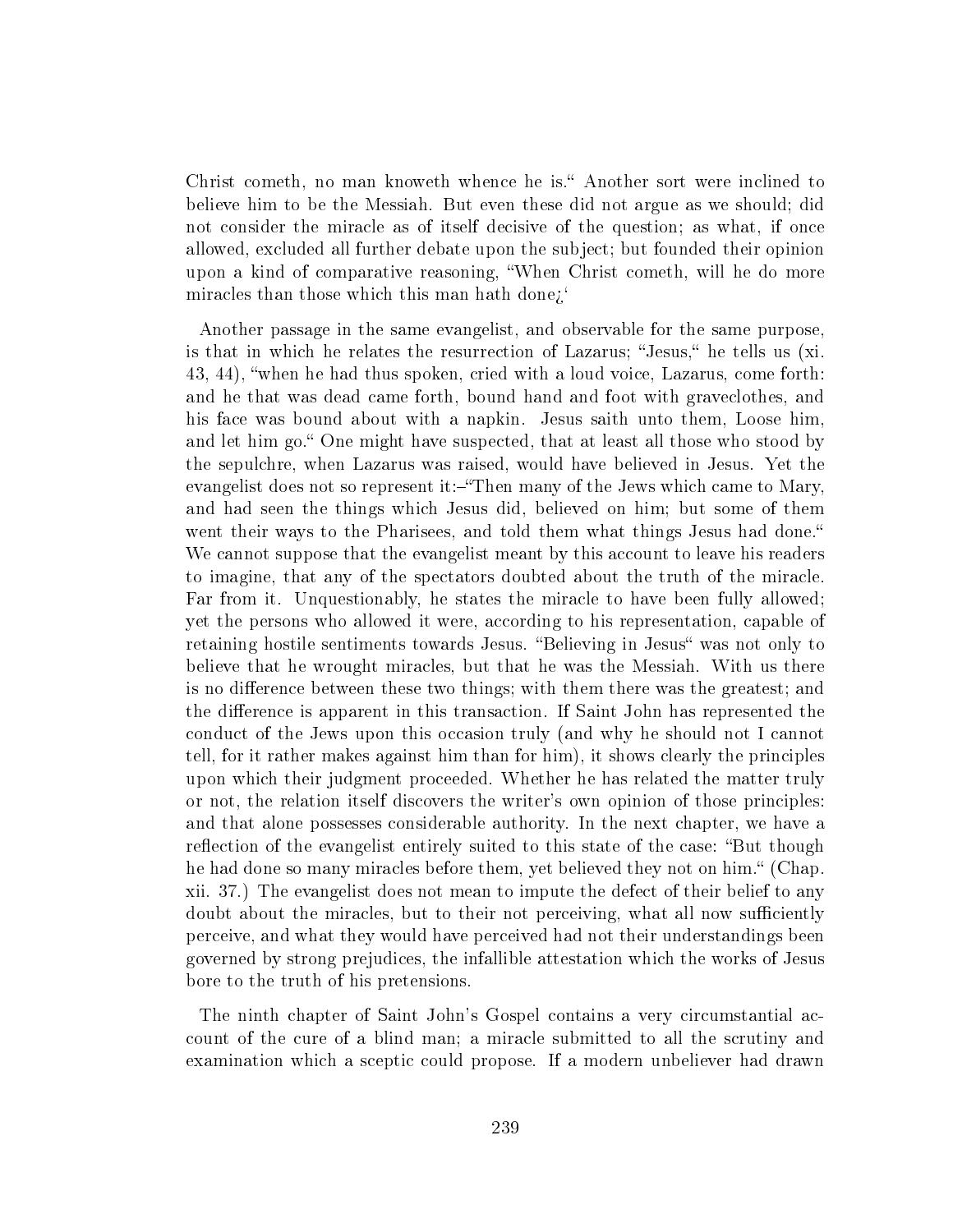up the interrogatories, they could hardly have been more critical or searching. The account contains also a very curious conference between the Jewish rulers and the patient, in which the point for our present notice is, their resistance of the force of the miracle, and of the conclusion to which it led, after they had failed in discrediting its evidence. We know that God spake unto Moses, but as for this fellow, we know not whence he is." That was the answer which set their minds at rest. And by the help of much prejudice, and great unwillingness to yield, it might do so. In the mind of the poor man restored to sight, which was under no such bias, and felt no such reluctance, the miracle had its natural operation. "Herein," says he, "is a marvellous thing, that ye know not from whence he is, yet he hath opened mine eyes. Now we know that God heareth not sinners: but if any man be a worshipper of God, and doeth his will, him he heareth. Since the world began, was it not heard, that any man opened the eyes of one that was born blind. If this man were not of God, he could do nothing. We do not find that the Jewish rulers had any other reply to make to this defence, than that which authority is sometimes apt to make to argument, "Dost thou teach us $i'$ 

If it shall be inquired how a turn of thought, so different from what prevails at present, should obtain currency with the ancient Jews; the answer is found in two opinions which are proved to have subsisted in that age and country. The one was their expectation of a Messiah of a kind totally contrary to what the appearance of Jesus bespoke him to be; the other, their persuasion of the agency of demons in the production of supernatural effects. These opinions are not supposed by us for the purpose of argument, but are evidently recognised in the Jewish writings as well as in ours. And it ought moreover to be considered, that in these opinions the Jews of that age had been from their infancy brought up; that they were opinions, the grounds of which they had probably few of them inquired into, and of the truth of which they entertained no doubt. And I think that these two opinions conjointly afford an explanation of their conduct. The first put them upon seeking out some excuse to themselves for not receiving Jesus in the character in which he claimed to be received; and the second supplied them with just such an excuse as they wanted. Let Jesus work what miracles he would, still the answer was in readiness, "that he wrought them by the assistance of Beelzebub." And to this answer no reply could be made, but that which our Saviour did make, by showing that the tendency of his mission was so adverse to the views with which this being was, by the objectors themselves, supposed to act, that it could not reasonably be supposed that he would assist in carrying it on. The power displayed in the miracles did not alone refute the Jewish solution, because the interposition of invisible agents being once admitted, it is impossible to ascertain the limits by which their efficiency is circumscribed. We of this day may be disposed possibly to think such opinions too absurd to have been ever seriously entertained. I am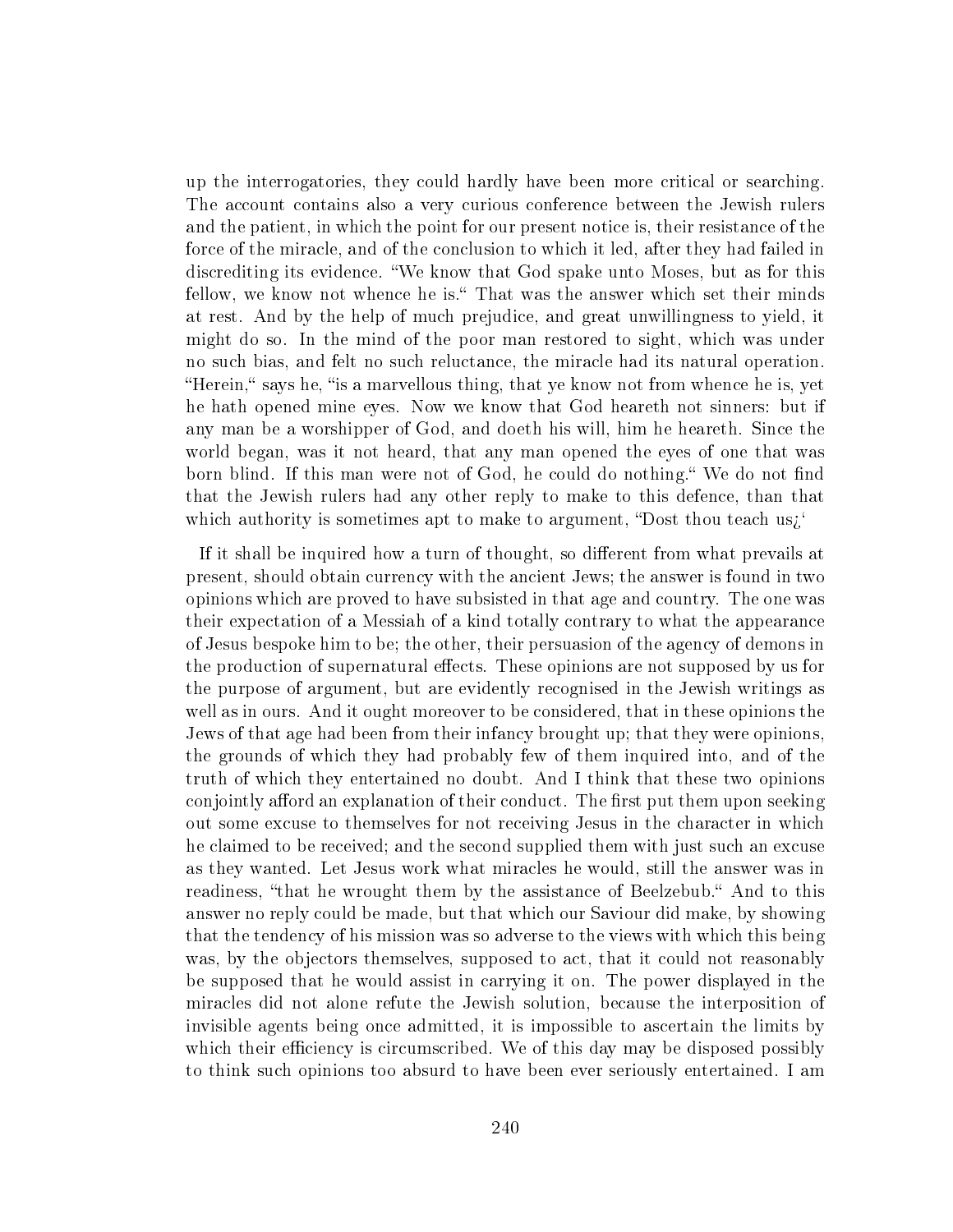not bound to contend for the credibility of the opinions. They were at least as reasonable as the belief in witchcraft. They were opinions in which the Jews of that age had from their infancy been instructed; and those who cannot see enough in the force of this reason to account for their conduct towards our Saviour, do not sufficiently consider how such opinions may sometimes become very general in a country, and with what pertinacity, when once become so, they are for that reason alone adhered to. In the suspense which these notions and the prejudices resulting from them might occasion, the candid and docile and humble-minded would probably decide in Christ's favour; the proud and obstinate, together with the giddy and the thoughtless, almost universally against him.

This state of opinion discovers to us also the reason of what some choose to wonder at, why the Jews should reject miracles when they saw them, yet rely so much upon the tradition of them in their own history. It does not appear that it had ever entered into the minds of those who lived in the time of Moses and the prophets to ascribe their miracles to the supernatural agency of evil being. The solution was not then invented. The authority of Moses and the prophets being established, and become the foundation of the national polity and religion, it was not probable that the later Jews, brought up in a reverence for that religion, and the subjects of that polity, should apply to their history a reasoning which tended to overthrow the foundation of both.

II. The indelity of the Gentile world, and that more especially of men of rank and learning in it, is resolvable into a principle which, in my judgment, will account for the inefficacy of any argument or any evidence whatever, viz. contempt prior to examination. The state of religion amongst the Greeks and Romans had a natural tendency to induce this disposition. Dionysius Halicarnassensis remarks, that there were six hundred different kinds of religions or sacred rites exercised at Rome. (Jortin's Remarks on Eccl. Hist. Vol. i. p. 371.) The superior classes of the community treated them all as fables. Can we wonder, then, that Christianity was included in the number, without inquiry into its separate merits, or the particular grounds of its pretensions? It might be either true or false for anything they knew about it. The religion had nothing in its character which immediately engaged their notice. It mixed with no politics. It produced no fine writers. It contained no curious speculations. When it did reach their knowledge, I doubt not but that it appeared to them a very strange system, $-$ so unphilosophical,–dealing so little in argument and discussion, in such arguments however and discussions as they were accustomed to entertain. What is said of Jesus Christ, of his nature, office, and ministry, would be in the highest degree alien from the conceptions of their theology. The Redeemer and the destined Judge of the human race a poor young man, executed at Jerusalem with two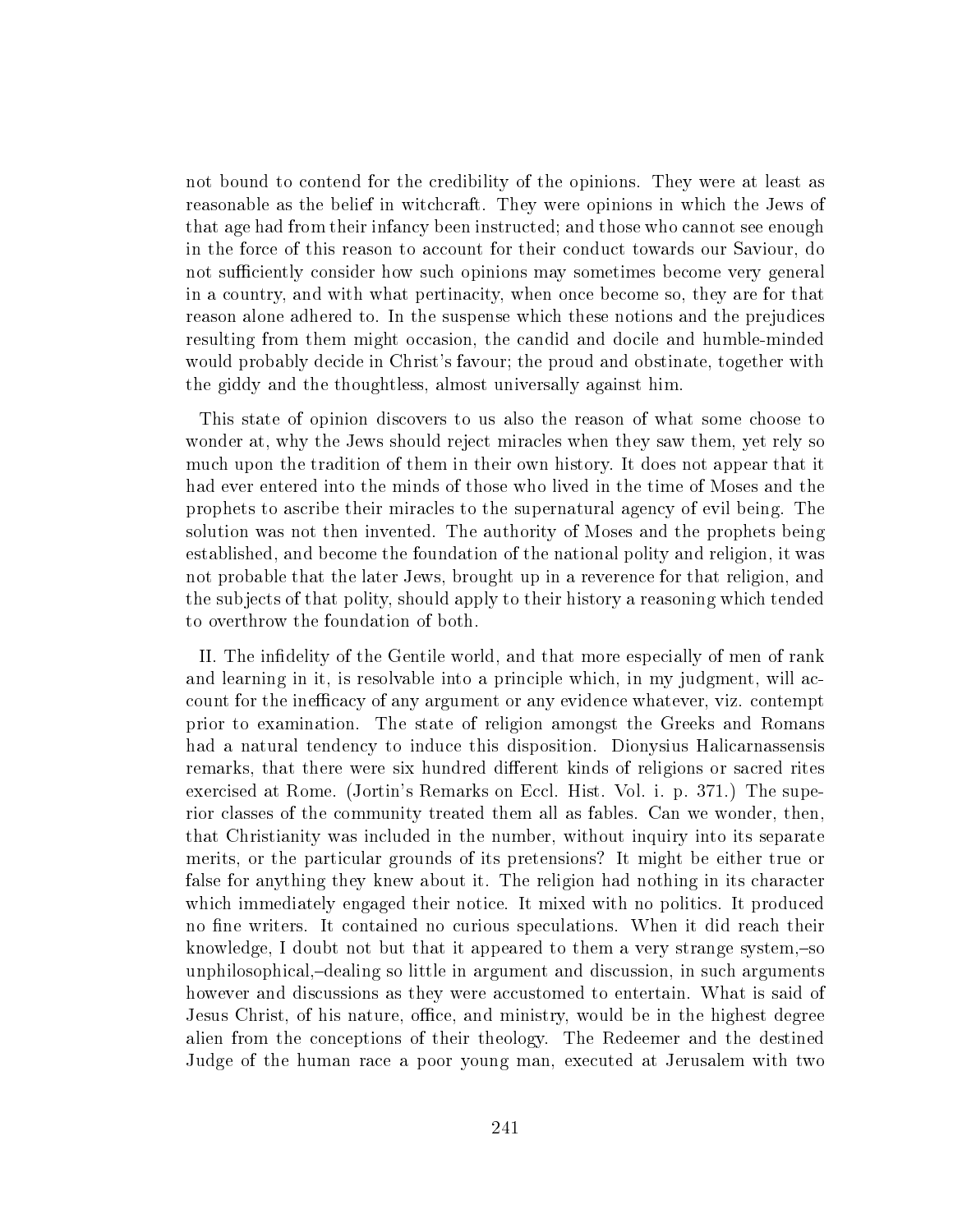thieves upon a cross! Still more would the language in which the Christian doctrine was delivered be dissonant and barbarous to their ears. What knew they of grace, of redemption, of justication, of the blood of Christ shed for the sins of men, of reconcilement, of mediation? Christianity was made up of points they had never thought of; of terms which they had never heard.

It was presented also to the imagination of the learned Heathen under additional disadvantage, by reason of its real, and still more of its nominal, connexion with Judaism. It shared in the obloquy and ridicule with which that people and their religion were treated by the Greeks and Romans. They regarded Jehovah himself only as the idol of the Jewish nation, and what was related of him as of a piece with what was told of the tutelar deities of other countries; nay, the Jews were in a particular manner ridiculed for being a credulous race; so that whatever reports of a miraculous nature came out of that country were looked upon by the Heathen world as false and frivolous. When they heard of Christianity, they heard of it as a quarrel amongst this people about some articles of their own superstition. Despising, therefore, as they did, the whole system, it was not probable that they would enter, with any degree of seriousness or attention, into the detail of its disputes or the merits of either side. How little they knew, and with what carelessness they judged of these matters, appears, I think, pretty plainly from an example of no less weight than that of Tacitus, who, in a grave and professed discourse upon the history of the Jews, states that they worshipped the effigy of an ass. (Tacit. Hist. lib. v. c. 2.) The passage is a proof how prone the learned men of those times were, and upon how little evidence, to heap together stories which might increase the contempt and odium in which that people was holden. The same foolish charge is also confidently repeated by Plutarch. (Sympos. lib. iv. quaest. 5.)

It is observable that all these considerations are of a nature to operate with the greatest force upon the highest ranks; upon men of education, and that order of the public from which writers are principally taken: I may add also upon the philosophical as well as the libertine character; upon the Antonines or Julian, not less than upon Nero or Domitian; and, more particularly, upon that large and polished class of men who acquiesced in the general persuasion, that all they had to do was to practise the duties of morality, and to worship the Deity more patrio; a habit of thinking, liberal as it may appear, which shuts the door against every argument for a new religion. The considerations above mentioned would acquire also strength from the prejudices which men of rank and learning universally entertain against anything that originates with the vulgar and illiterate; which prejudice is known to be as obstinate as any prejudice whatever.

Yet Christianity was still making its way: and, amidst so many impediments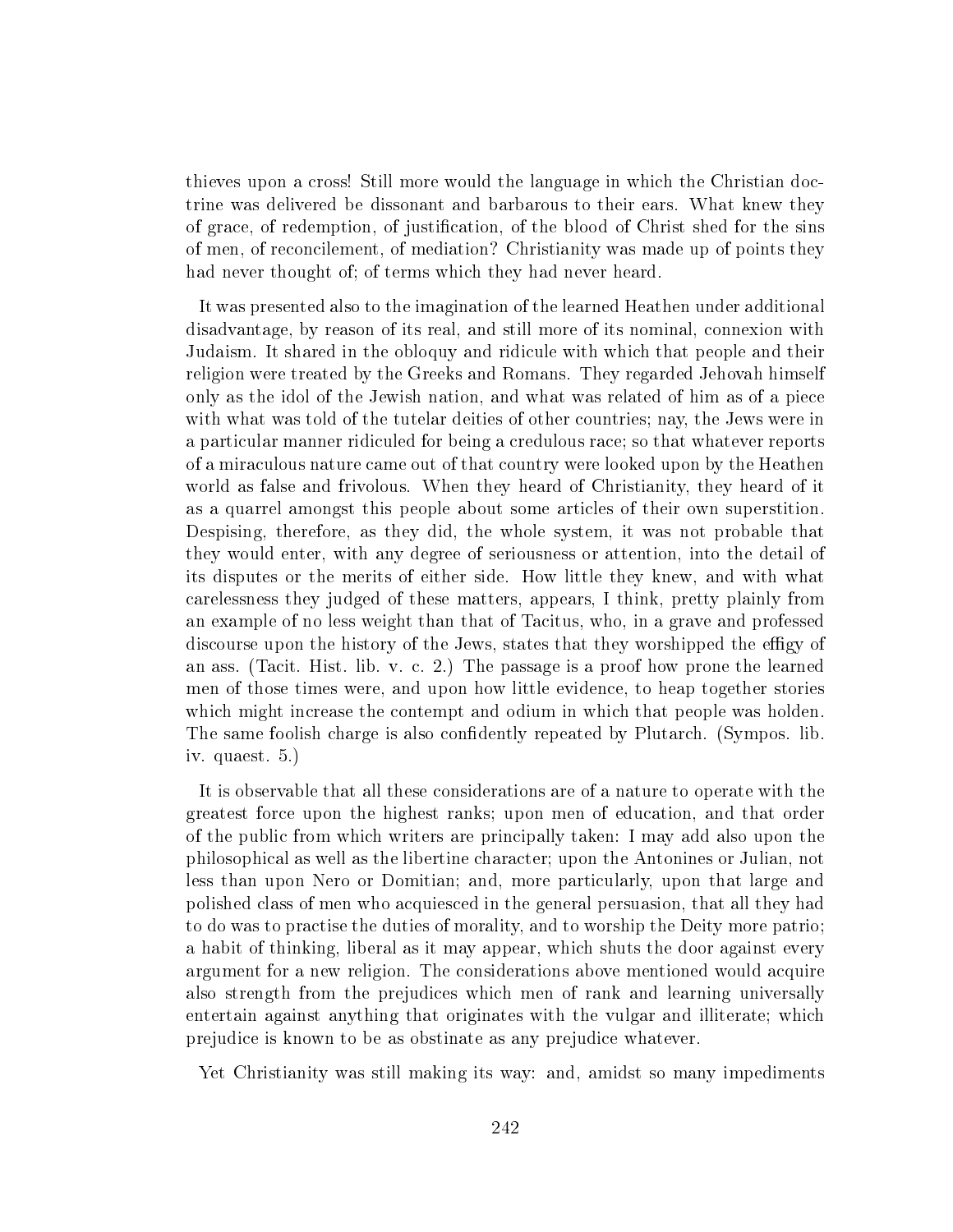to its progress, so much difficulty in procuring audience and attention, its actual success is more to be wondered at, than that it should not have universally conquered scorn and indifference, fixed the levity of a voluptuous age, or, through a cloud of adverse prejudications, opened for itself a passage to the hearts and understandings of the scholars of the age.

And the cause which is here assigned for the rejection of Christianity by men of rank and learning among the Heathens, namely, a strong antecedent contempt, accounts also for their silence concerning it. If they had rejected it upon examination, they would have written about it; they would have given their reasons. Whereas, what men repudiate upon the strength of some prefixed persuasion, or from a settled contempt of the subject, of the persons who propose it, or of the manner in which it is proposed, they do not naturally write books about, or notice much in what they write upon other subjects.

The letters of the younger Pliny furnish an example of this silence, and let us, in some measure, into the cause of it. From his celebrated correspondence with Trajan, we know that the Christian religion prevailed in a very considerable degree in the province over which he presided; that it had excited his attention; that he had inquired into the matter just so much as a Roman magistrate might be expected to inquire, viz., whether the religion contained any opinions dangerous to government; but that of its doctrines, its evidences, or its books, he had not taken the trouble to inform himself with any degree of care or correctness. But although Pliny had viewed Christianity in a nearer position than most of his learned countrymen saw it in, yet he had regarded the whole with such negligence and disdain (further than as it seemed to concern his administration), that, in more than two hundred and forty letters of his which have come down to us, the subject is never once again mentioned. If, out of this number, the two letters between him and Trajan had been lost, with what confidence would the obscurity of the Christian religion have been argued from Pliny's silence about it, and with how little truth!

The name and character which Tacitus has given to Christianity, "exitiabilis" superstitio" (a pernicious superstition), and by which two words he disposes of the whole question of the merits or demerits of the religion, afford a strong proof how little he knew, or concerned himself to know, about the matter. I apprehend that I shall not be contradicted, when I take upon me to assert, that no unbeliever of the present age would apply this epithet to the Christianity of the New Testament, or not allow that it was entirely unmerited. Read the instructions given by a great teacher of the religion to those very Roman converts of whom Tacitus speaks; and given also a very few years before the time of which he is speaking; and which are not, let it be observed, a collection of fine sayings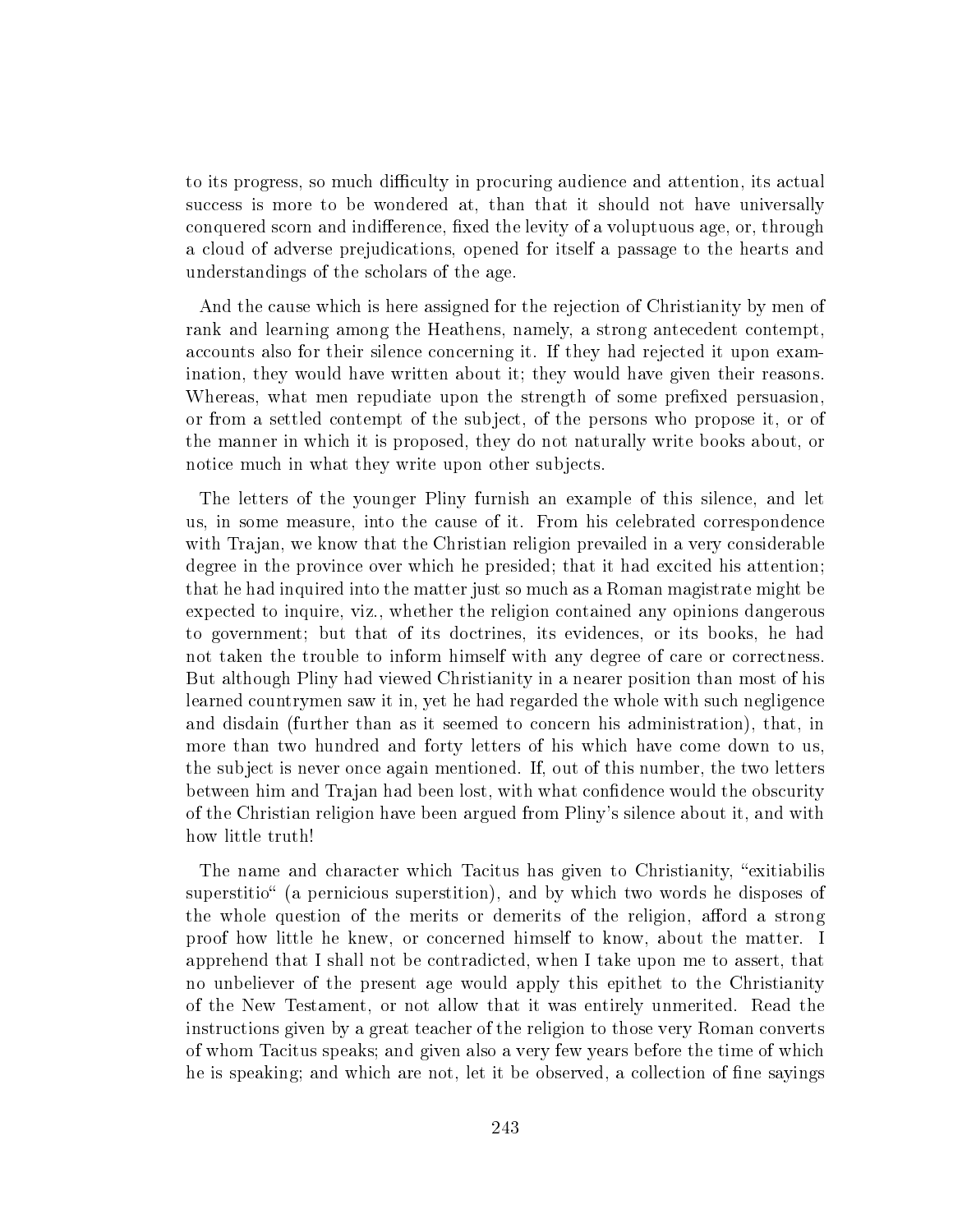brought together from different parts of a large work, but stand in one entire passage of a public letter, without the intermixture of a single thought which is frivolous or exceptionable:—"Abhor that which is evil, cleave to that which is good. Be kindly affectioned one to another, with brotherly love; in honour preferring one another; not slothful in business; fervent in spirit; serving the Lord; rejoicing in hope; patient in tribulation; continuing instant in prayer; distributing to the necessity of saints; given to hospitality. Bless them which persecute you; bless, and curse not. Rejoice with them that do rejoice, and weep with them that weep. Be of the same mind one towards another. Mind not high things, but condescend to men of low estate. Be not wise in your own conceits. Recompense to no man evil for evil. Provide things honest in the sight of all men. If it be possible, as much as lieth in you, live peaceably with all men. Avenge not yourselves, but rather give place unto wrath: for it is written, Vengeance is mine; I will repay, saith the Lord: therefore, if thine enemy hunger, feed him; if he thirst, give him drink: for, in so doing, thou shalt heap coals of fire on his head. Be not overcome of evil, but overcome evil with good.

Let every soul be subject unto the higher powers. For there is no power but of God: the powers that be are ordained of God. Whosoever, therefore, resisteth the power, resisteth the ordinance of God: and they that resist shall receive to themselves damnation. For rulers are not a terror to good works, but to the evil. Wilt thou then not be afraid of the power? Do that which is good, and thou shalt have praise of the same: for he is the minister of God to thee for good. But if thou do that which is evil, be afraid; for he beareth not the sword in vain: for he is the minister of God, a revenger to execute wrath upon him that doeth evil. Wherefore ye must needs be subject, not only for wrath, but also for conscience' sake. For, for this cause pay ye tribute also: for they are God's ministers, attending continually upon this very thing. Render therefore to all their dues; tribute to whom tribute is due; custom to whom custom; fear to whom fear; honour to whom honour.

Owe no man anything, but to love one another; for he that loveth another, hath fulfilled the law. For this, Thou shalt not commit adultery, Thou shalt not kill. Thou shalt not steal, Thou shalt not bear false witness, Thou shalt not covet; and if there be any other commandment, it is briefly comprehended in this saying. Thou shalt love thy neighbour as thyself. Love worketh no ill to his neighbour; therefore love is the fulfilling of the law.

And that, knowing the time, that now it is high time to awake out of sleep; for now is our salvation nearer than when we believed. The night is far spent, the day is at hand; let us therefore cast off the works of darkness, and let us put on the armour of light. Let us walk honestly as in the day; not in rioting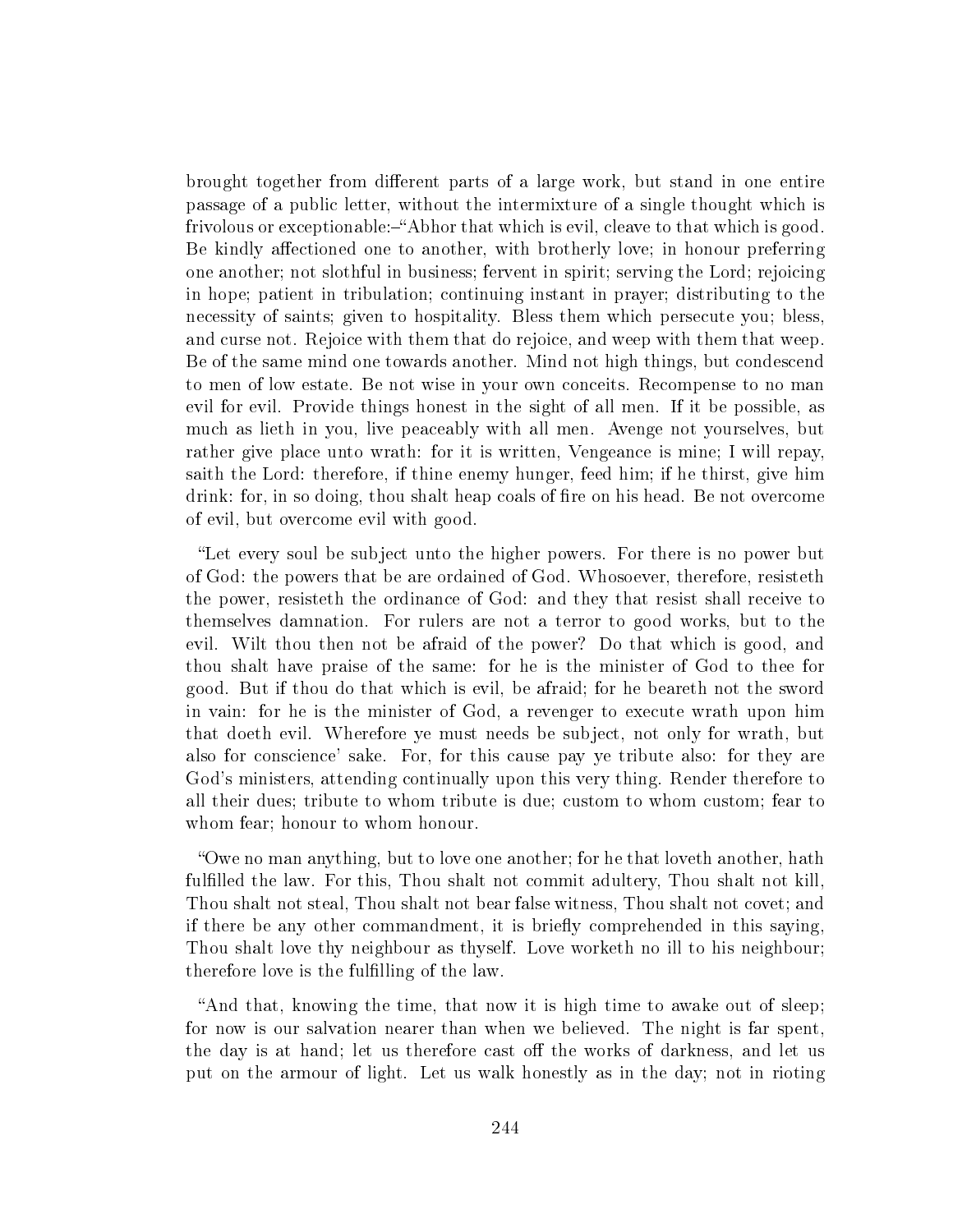and drunkenness, not in chambering and wantonness, not in strife and envying.  $(Romans, xii. 9-xiii. 13.)$ 

Read this, and then think of "exitiabilis superstitio;" Or, if we be not allowed, in contending with Heathen authorities, to produce our books against theirs, we may at least be permitted to confront theirs with one another. Of this "pernicious" superstition" what could Pliny find to blame, when he was led, by his office, to institute something like an examination into the conduct and principles of the sect? He discovered nothing but that they were went to meet together on a stated day before it was light, and sing among themselves a hymn to Christ as a God, and to bind themselves by an oath, not to the commission of any wickedness, but, not to be guilty of theft, robbery, or adultery; never to falsify their word, nor to deny a pledge committed to them, when called upon to return it.

Upon the words of Tacitus we may build the following observations:

First; That we are well warranted in calling the view under which the learned men of that age beheld Christianity an obscure and distant view. Had Tacitus known more of Christianity, of its precepts, duties, constitution, or design, however he had discredited the story, he would have respected the principle. He would have described the religion differently, though he had rejected it. It has been very satisfactorily shown, that the "superstition" of the Christians consisted in worshipping a person unknown to the Roman calendar; and that the "perniciousness" with which they were reproached was nothing else but their opposition to the established polytheism; and this view of the matter was just such an one as might be expected to occur to a mind which held the sect in too much contempt to concern itself about the grounds and reasons of their conduct.

Secondly; We may from hence remark how little reliance can be placed upon the most acute judgments in subjects which they are pleased to despise; and which, of course, they from the first consider as unworthy to be inquired into. Had not Christianity survived to tell its own story, it must have gone down to posterity as a "pernicious superstition;" and that upon the credit of Tacitus's account, much, I doubt not, strengthened by the name of the writer, and the reputation of his sagacity.

Thirdly; That this contempt, prior to examination, is an intellectual vice, from which the greatest faculties of mind are not free. I know not, indeed, whether men of the greatest faculties of mind are not the most subject to it. Such men feel themselves seated upon an eminence. Looking down from their height upon the follies of mankind, they behold contending tenets wasting their idle strength upon one another with the common disdain of the absurdity of them all. This habit of thought, however comfortable to the mind which entertain it, or however natural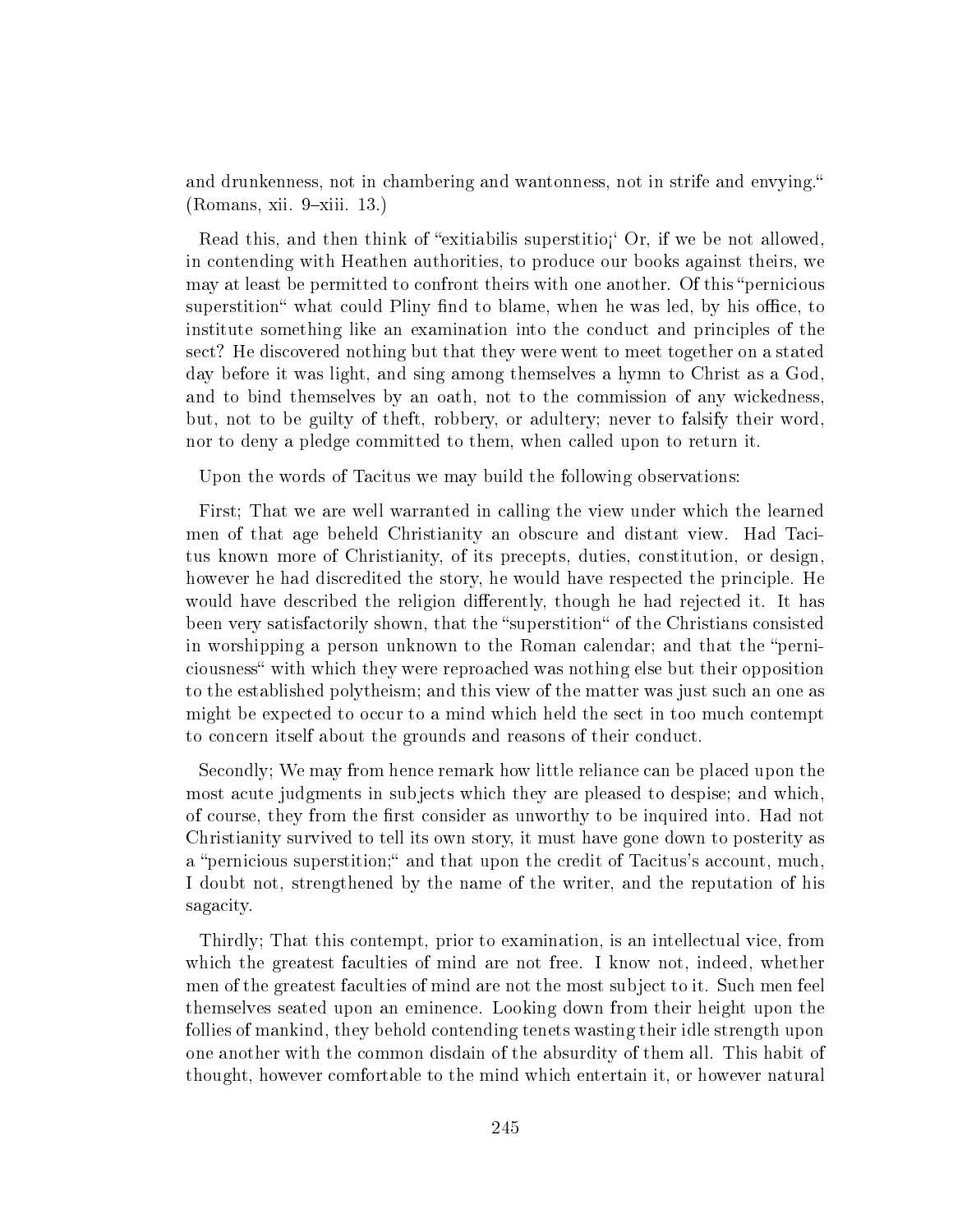to great parts, is extremely dangerous; and more apt than almost any other disposition to produce hasty and contemptuous, and, by consequence, erroneous judgments, both of persons and opinions.

Fourthly; We need not be surprised at many writers of that age not mentioning Christianity at all, when they who did mention it appear to have entirely misconceived its nature and character; and, in consequence of this misconception, to have regarded it with negligence and contempt.

To the knowledge of the greatest part of the learned heathens, the facts of the Christian history could only come by report. The books, probably, they had never looked into. The settled habit of their minds was, and long had been, an indiscriminate rejection of all reports of the kind. With these sweeping conclusions truth hath no chance. It depends upon distinction. If they would not inquire, how should they be convinced? It might be founded in truth, though they, who made no search, might not discover it.

Men of rank and fortune, of wit and abilities, are often found, even in Christian countries, to be surprisingly ignorant of religion, and of everything that relates to it. Such were many of the heathens. Their thoughts were all fixed upon other things; upon reputation and glory, upon wealth and power, upon luxury and pleasure, upon business or learning. They thought, and they had reason to think, that the religion of their country was fable and forgery, a heap of inconsistent lies; which inclined them to suppose that other religions were no better. Hence it came to pass, that when the apostles preached the Gospel, and wrought miracles in confirmation of a doctrine every way worthy of God, many Gentiles knew little or nothing of it, and would not take the least pains to inform themselves about it. This appears plainly from ancient history. (Jortin's Disc. on the Christ. Rel. p. 66, ed. 4th.)

I think it by no means unreasonable to suppose that the heathen public, especially that part which is made up of men of rank and education, were divided into two classes; these who despised Christianity beforehand, and those who received it. In correspondency with which division of character the writers of that age would also be of two classes; those who were silent about Christianity, and those who were Christians. "A good man, who attended sufficiently to the Christian affairs, would become a Christian; after which his testimony ceased to be pagan and became Christian." (Hartley, Obs. p. 119.)

I must also add, that I think it sufficiently proved, that the notion of magic was resorted to by the heathen adversaries of Christianity, in like manner as that of diabolical agency had before been by the Jews. Justin Martyr alleges this as his reason for arguing from prophecy rather than from miracles. Origen imputes this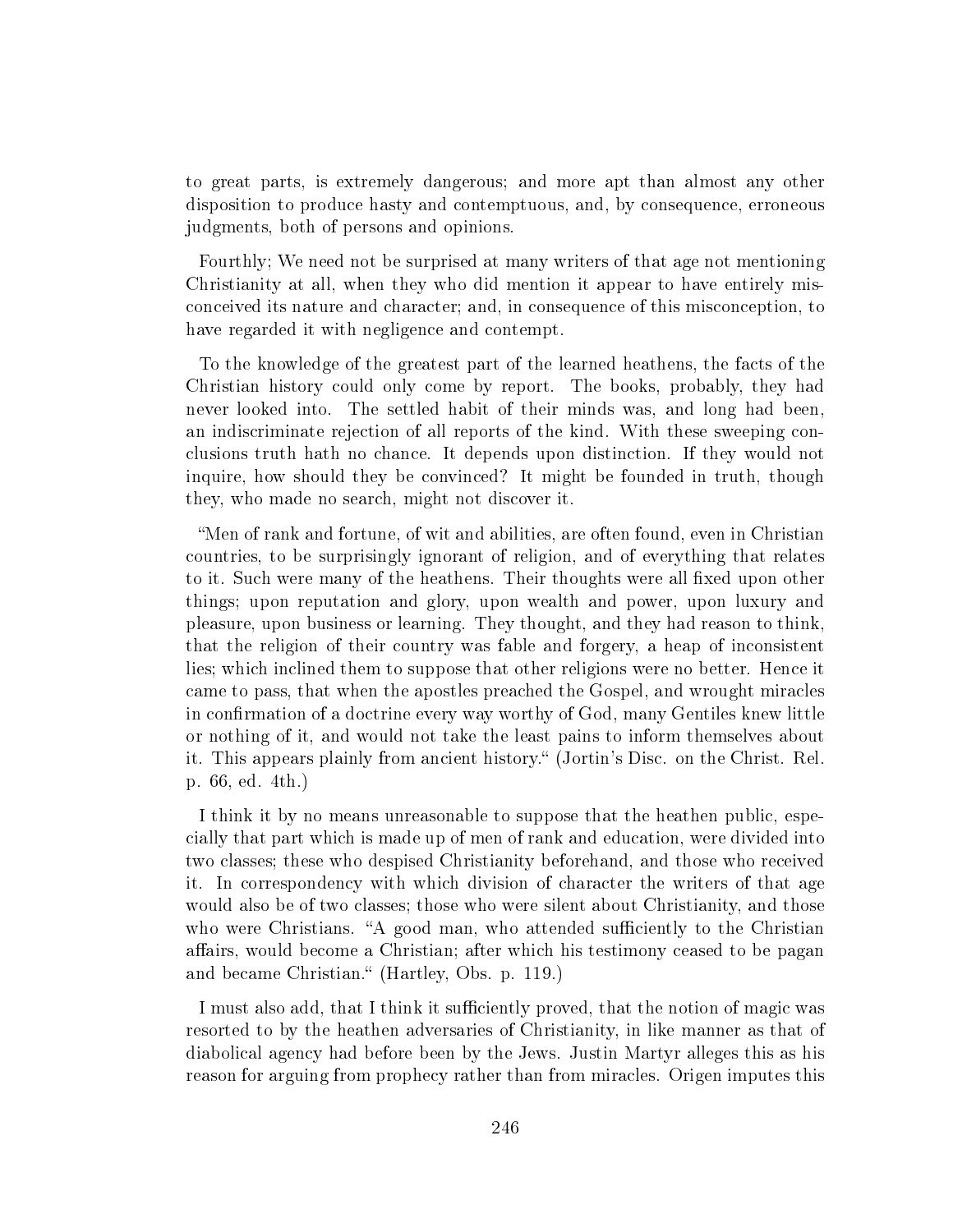evasion to Celsus; Jerome to Porphyry; and Lactantius to the heathen in general. The several passages which contain these testimonies will be produced in the next chapter. It being difficult, however, to ascertain in what degree this notion prevailed, especially the superior ranks of the heathen communities, another, and think an adequate, cause has been assigned for their indelity. It is probable that in many cases the two causes would together.

## CHAPTER V.

# THAT THE CHRISTIAN MIRACLES ARE NOT RECITED, OR APPEALED TO, BY EARLY CHRISTIAN WRITERS THEMSELVES SO FULLY OR FRE-QUENTLY AS MIGHT HAVE BEEN EXPECTED.

I shall consider this objection, first, as it applies to the letters of the apostles preserved in the New Testament; and secondly, as it applies to the remaining writings of other early Christians.

The epistles of the apostles are either hortatory or argumentative. So far as they were occupied in delivering lessons of duty, rules of public order, admonitions against certain prevailing corruptions, against vice, or any particular species of it, or in fortifying and encouraging the constancy of the disciples under the trials to which they were exposed, there appears to be no place or occasion for more of these references than we actually find.

So far as these epistles are argumentative, the nature of the argument which they handle accounts for the infrequency of these allusions. These epistles were not written to prove the truth of Christianity. The subject under consideration was not that which the miracles decided, the reality of our Lord's mission; but it was that which the miracles did not decide, the nature of his person or power, the design of his advent, its effects, and of those effects the value, kind, and extent. Still I maintain that miraculous evidence lies at the bottom of the argument. For nothing could be so preposterous as for the disciples of Jesus to dispute amongst themselves, or with others, concerning his office or character; unless they believed that he had shown, by supernatural proofs, that there was something extraordinary in both. Miraculous evidence, therefore, forming not the texture of these arguments, but the ground and substratum, if it be occasionally discerned, if it be incidentally appealed to, it is exactly so much as ought take place, supposing the history to be true.

As a further answer to the objection, that the apostolic epistles do not contain so frequent, or such direct and circumstantial recitals of miracles as might be expected, I would add, that the apostolic epistles resemble in this respect the apostolic speeches, which speeches are given by a writer who distinctly records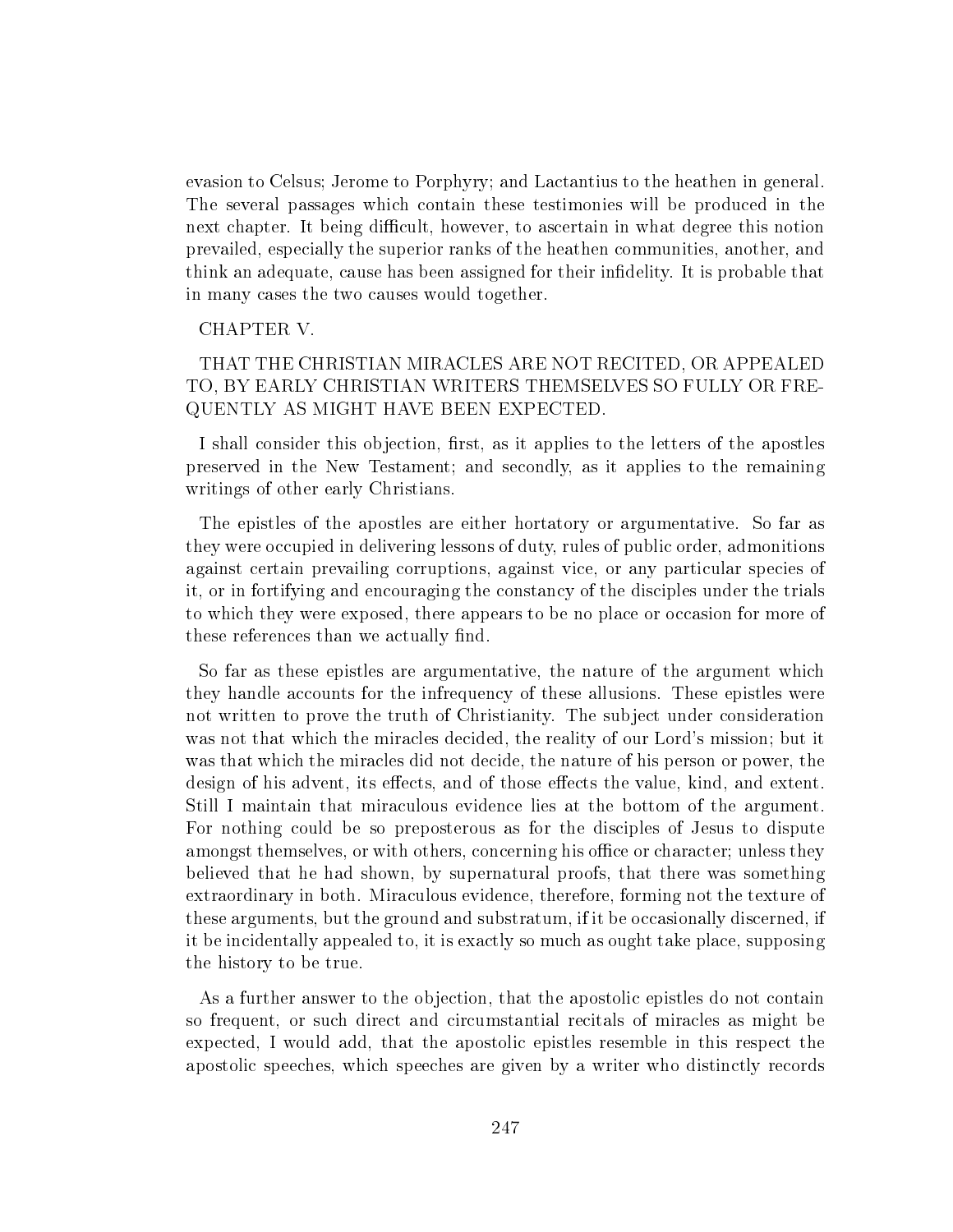numerous miracles wrought by these apostles themselves, and by the Founder of the institution in their presence; that it is unwarrantable to contend that the omission, or infrequency, of such recitals in the speeches of the apostles negatives the existence of the miracles, when the speeches are given in immediate conjunction with the history of those miracles: and that a conclusion which cannot be inferred from the speeches without contradicting the whole tenour of the book which contains them cannot be inferred from letters, which in this respect are similar only to the speeches.

To prove the similitude which we allege, it may be remarked, that although in Saint Luke's Gospel the apostle Peter is represented to have been present at many decisive miracles wrought by Christ; and although the second part of the same history ascribes other decisive miracles to Peter himself, particularly the cure of the lame man at the gate of the temple (Acts iii. 1), the death of Ananias and Sapphira (Acts v. 1), the cure of Aeneas (Acts ix. 34), the resurrection of Dorcas (Acts ix. 40); yet out of six speeches of Peter, preserved in the Acts, I know but two in which reference is made to the miracles wrought by Christ, and only one in which he refers to miraculous powers possessed by himself. In his speech upon the day of Pentecost, Peter addresses his audience with great solemnity thus: Ye men of Israel, hear these words: Jesus of Nazareth, a man approved of God among you, by miracles, and wonders, and signs, which God did by him in the midst of you, as ye yourselves also know: (Acts ii. 22.) &c. In his speech upon the conversion of Cornelius, he delivers his testimony to the miracles performed by Christ in these words: We are witnesses of all things which he did, both in the land of the Jews and in Jerusalem. (Acts x. 39.) But in this latter speech no allusion appears to the miracles wrought by himself notwithstanding that the miracles above enumerated all preceded the time in which it was delivered. In his speech upon the election of Matthias, (Acts i. 15.) no distinct reference is made to any of the miracles of Christ's history except his resurrection. The same also may be observed of his speech upon the cure of the lame man at the of the temple; (Acts iii. 12.) the same in his speech before the Sanhedrim; (Acts iv. 8.) the same in his second apology in the presence of that assembly Stephen's long speech contains no reference whatever to miracles, though it be expressly related of him, in the book which preserves the speech, and almost immediately before the speech, "that he did great wonders and miracles among the people." (Acts vi. 8.) Again, although miracles be expressly attributed to Saint Paul in the Acts of the Apostles, first generally, as at Iconium (Acts xiv. 3), during the whole tour through the Upper Asia (xiv. 27; xv. 12), at Ephesus (xix. 11, 12); secondly, in specific instances, as the blindness of Elymas at Paphos, (Acts xiii. 11.) the cure of the cripple at Lystra, (Acts xiv. 8.) of the pythoness at Philippi, (Acts xvi. 16.) the miraculous liberation from prison in the same city, (Acts xvi.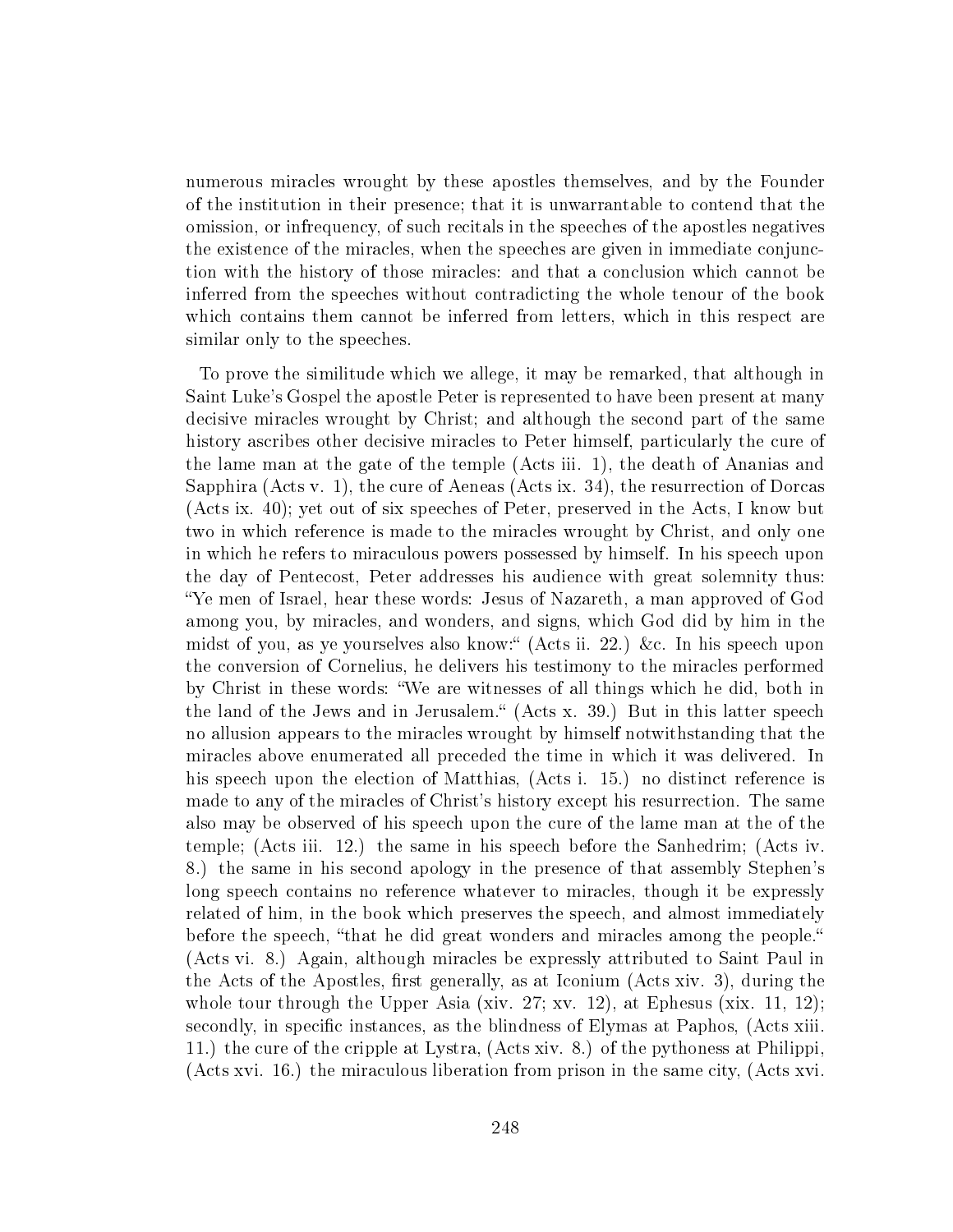26.) the restoration of Eutychus, (Acts xx. 10.) the predictions of his shipwreck, (Acts xxvii. 1.) the viper at Melita, the cure of Publius's father; (Acts xxvii. 8.) at all which miracles, except the first two, the historian himself was present: notwithstanding, I say, this positive ascription of miracles to St. Paul, yet in the speeches delivered by him, and given as delivered by him, in the same book in which the miracles are related, and the miraculous powers asserted, the appeals to his own miracles, or indeed to any miracles at all, are rare and incidental. In his speech at Antioch in Pisidia, (Acts xiii. 16.) there is no allusion but to the resurrection. In his discourse at Miletus, (Acts xx. 17.) none to any miracle: none in his speech before Felix; (Acts xxiv. 10.) none in his speech before Festus; (Acts xxv. 8.) except to Christ's resurrection and his own conversion.

Agreeably hereunto, in thirteen letters ascribed to Saint Paul, we have incessant references to Christ's resurrection, frequent references to his own conversion, three indubitable references to the miracles which he wrought; (Gal. iii. 5; Rom. xv. 18, 19; 2 Cor. xii. 12.) four other references to the same, less direct, yet highly probable; (1 Cor. ii. 4,5; Eph. iii. 7; Gal. ii. 8; 1 Thess. i. 8.) but more copious or circumstantial recitals we have not. The consent, therefore, between Saint Paul's speeches and letters is in this respect sufficiently exact; and the reason in both is the same, namely, that the miraculous history was all along presupposed, and that the question which occupied the speaker's and the writer's thoughts was this: whether, allowing the history of Jesus to be true, he was, upon the strength of it, to be received as the promised Messiah; and, if he was, what were the consequences, what was the object and benefit of his mission?

The general observation which has been made upon the apostolic writings, namely, that the subject of which they treated did not lead them to any direct recital of the Christian history, belongs to the writings of the apostolic fathers. The epistle of Barnabas is, in its subject and general composition, much like the epistle to the Hebrews; an allegorical application of divers passages of the Jewish history, of their law and ritual, to those parts of the Christian dispensation in which the author perceived a resemblance. The epistle of Clement was written for the sole purpose of quieting certain dissensions that had arisen amongst the members of the church of Corinth, and of reviving in their minds that temper and spirit of which their predecessors in the Gospel had left them an example. The work of Hermas is a vision; quotes neither the Old Testament nor the New, and merely falls now and then into the language and the mode of speech which the author had read in our Gospels. The epistles of Polycarp and Ignatius had for their principal object the order and discipline of the churches which they addressed. Yet, under all these circumstances of disadvantage, the great points of the Christian history are fully recognised. This hath been shown in its proper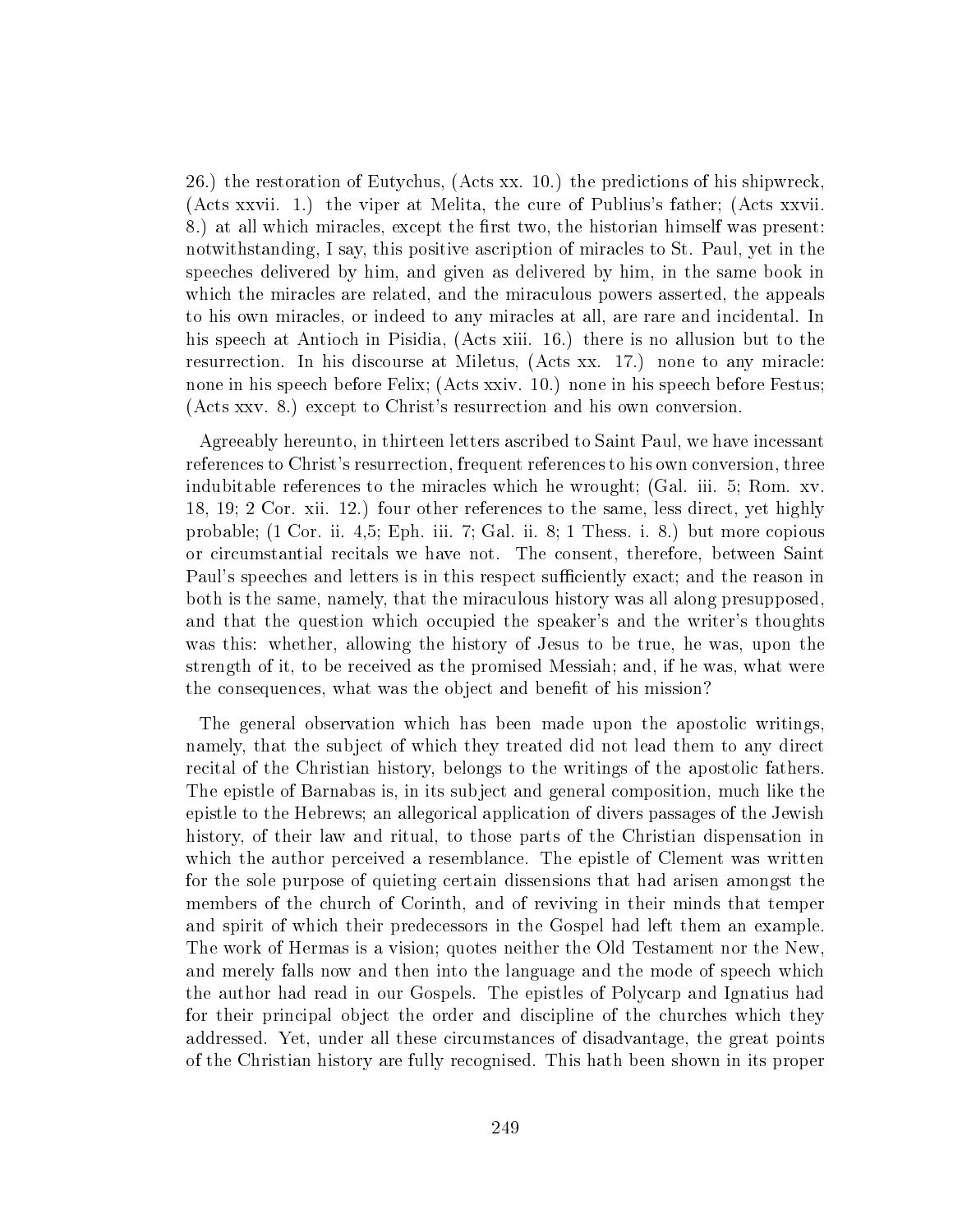place. (Vide supra, pp. 48-51. [Part 1, Chapter 8])

There is, however, another class of writers to whom the answer above given, viz. the unsuitableness of any such appeals or references as the objection demands to the subjects of which the writings treated, does not apply; and that is the class of ancient apologists, whose declared design it was to defend Christianity, and to give the reasons of their adherence to it. It is necessary, therefore, to inquire how the matter of the objection stands in these.

The most ancient apologist of whose works we have the smallest knowledge is Quadratus. Quadratus lived about seventy years after the ascension, and presented his apology to the Emperor Adrian. From a passage of this work, preserved in Eusebius, it appears that the author did directly and formally appeal to the miracles of Christ, and in terms as express and confident as we could desire. The passage (which has been once already stated) is as follows: The works of our Saviour were always conspicuous, for they were real: both they that were healed, and they that were raised from the dead, were seen, not only when they were healed or raised, but for a long time afterwards; not only whilst he dwelled on this earth, but also after his departure, and for a good while after it; insomuch as that some of them have reached to our times," (Euseb. Hist. I. iv. c. 3.) Nothing can be more rational or satisfactory than this.

Justin Martyr, the next of the Christian apologists, whose work is not lost, and who followed Quadratus at the distance of about thirty years, has touched upon passages of Christ's history in so many places, that a tolerably complete account of Christ's life might be collected out of his works. In the following quotation he asserts the performance of miracles by Christ, in words as strong and positive as the language possesses: "Christ healed those who from their birth were blind, and deaf, and lame; causing, by his word, one to leap, another to hear, and a third to see; and having raised the dead, and caused them to live, he, by his works, excited attention, and induced the men of that age to know him: who, however, seeing these things done, said that it was a magical appearance, and dared to call him a magician, and a deceiver of the people." (Just. Dial. p. 258, ed. Thirlby.)

In his first apology, (Apolog. prim. p. 48, ib.) Justin expressly assigns the reason for his having recourse to the argument from prophecy, rather than alleging the miracles of the Christian history; which reason was, that the persons with whom he contended would ascribe these miracles to magic; "lest any of our opponents should say, What hinders, but that he who is called Christ by us, being a man sprung from men, performed the miracles which we attribute to him by magical art $\zeta$ <sup>\*</sup> The suggestion of this reason meets, as I apprehend, the very point of the present objection; more especially when we find Justin followed in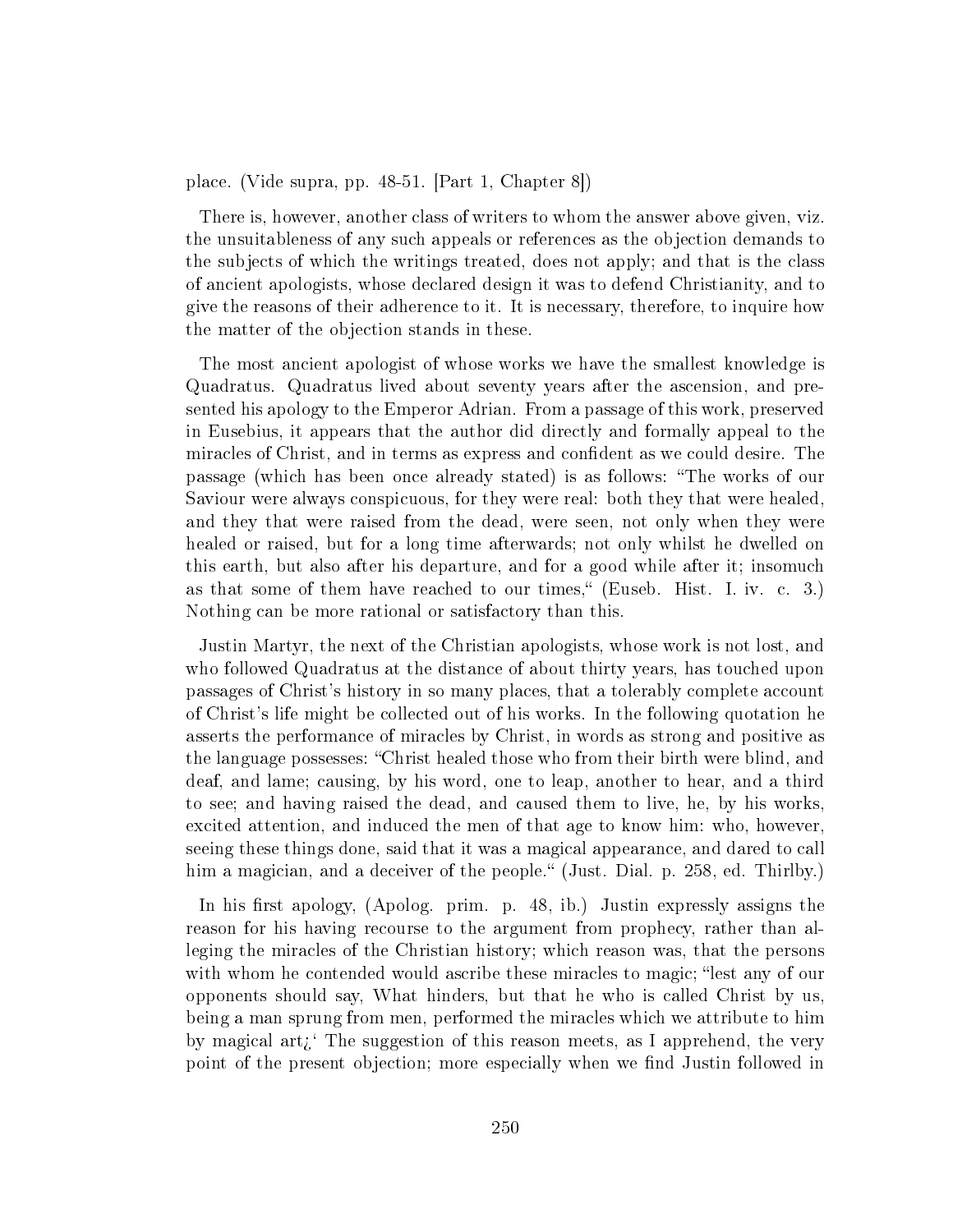it by other writers of that age. Irenaeus, who came about forty years after him, notices the same evasion in the adversaries of Christianity, and replies to it by the same argument: "But if they shall say, that the Lord performed these things by an illusory appearance (phantasiodos), leading these objectors to the prophecies, we will show from them, that all things were thus predicted concerning him, and Strictly came to pass. (Iren. I. ii. c. 57.) Lactantius, who lived a century lower. delivers the same sentiment upon the same occasion: "He performed miracles;-we might have supposed him to have been a magician, as ye say, and as the Jews then supposed, if all the prophets had not with one spirit foretold that Christ should perform these very things." (Lactant. v. 3.)

But to return to the Christian apologists in their order. Tertullian:-"That person whom the Jews had vainly imagined, from the meanness of his appearance, to be a mere man, they afterwards, in consequence of the power he exerted, considered as a magician, when he, with one word, ejected devils out of the bodies of men, gave sight to the blind, cleansed the leprous, strengthened the nerves of those that had the palsy, and lastly, with one command, restored the dead to life; when he, I say, made the very elements obey him, assuaged the storms, walked upon the seas, demonstrating himself to be the Word of God. (Tertul. Apolos. p. 20; ed. Priorii, Par. 1675.)

Next in the catalogue of professed apologists we may place Origen, who, it is well known, published a formal defence of Christianity, in answer to Celsus, a heathen, who had written a discourse against it. I know no expressions by which a plainer or more positive appeal to the Christian miracles can be made, than the expressions used by Origen; Undoubtedly we do think him to be the Christ, and the Son of God, because he healed the lame and the blind; and we are the more confirmed in this persuasion by what is written in the prophecies: 'Then shall the eyes of the blind be opened, and the ears of the deaf shall hear, and the lame man shall leap as a hart.' But that he also raised the dead, and that it is not a fiction of those who wrote the Gospels, is evident from hence, that if it had been a fiction, there would have been many recorded to be raised up, and such as had been a long time in their graves. But, it not being a fiction, few have been recorded: for instance, the daughter of the ruler of a synagogue, of whom I do not know why he said, She is not dead, but sleepeth, expressing something peculiar to her, not common to all dead persons: and the only son of a widow, on whom he had compassion, and raised him to life, after he had bid the bearers of the corpse to stop; and the third, Lazarus, who had been buried four days. This is positively to assert the miracles of Christ, and it is also to comment upon them, and that with a considerable degree of accuracy and candour.

In another passage of the same author, we meet with the old solution of magic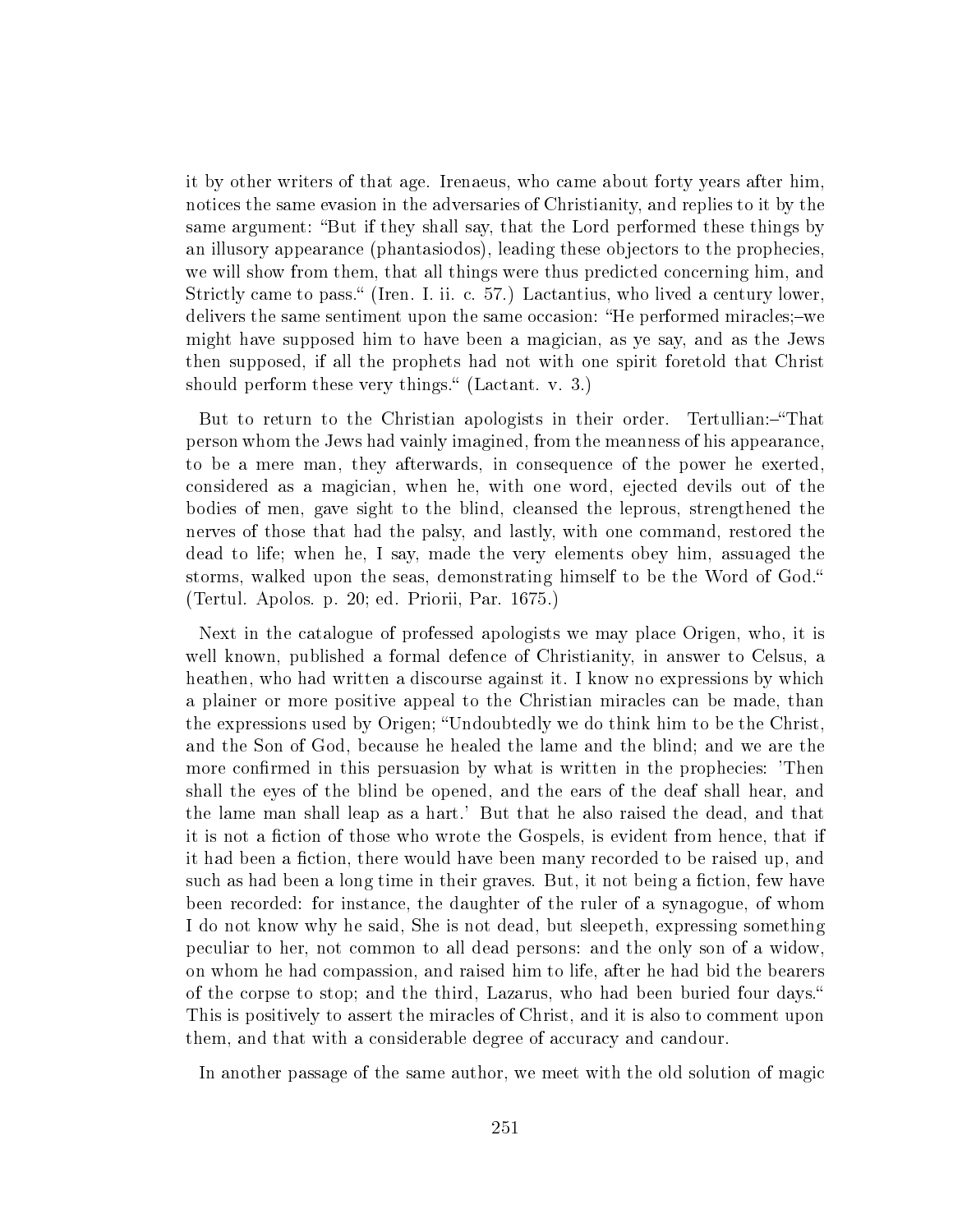applied to the miracles of Christ by the adversaries of the religion. "Celsus," saith Origen, "well knowing what great works may be alleged to have been done by Jesus, pretends to grant that the things related of him are true; such as healing diseases, raising the dead, feeding multitudes with a few leaves, of which large fragments were left. (Orig. cont. Cels. lib. ii. sect. 48.) And then Celsus gives, it seems, an answer to these proofs of our Lord's mission, which, as Origen understood it, resolved the phenomena into magic; for Origen begins his reply by observing, You see that Celsus in a manner allows that there is such a thing as magic." (Lardner's Jewish and Heath. Test, vol. ii. p. 294, ed. 4to.)

It appears also from the testimony of St. Jerome, that Porphyry, the most learned and able of the heathen writers against Christianity, resorted to the same solution: "Unless," says he, speaking to Vigilantius, "according to the manner of the Gentiles and the profane, of Porphyry and Eunomius, you pretend that these are the tricks of demons." (Jerome cont. Vigil.)

This magic, these demons, this illusory appearance, this comparison with the tricks of jugglers, by which many of that age accounted so easily for the Christian miracles, and which answers the advocates of Christianity often thought it necessary to refute by arguments drawn from other topics, and particularly from prophecy (to which, it seems, these solutions did not apply), we now perceive to be gross subterfuges. That such reasons were ever seriously urged and seriously received, is only a proof what a gloss and varnish fashion can give to any opinion.

It appears, therefore, that the miracles of Christ, understood as we understand them in their literal and historical sense, were positively and precisely asserted and appealed to by the apologists for Christianity; which answers the allegation of the objection.

I am ready, however, to admit, that the ancient Christian advocates did not insist upon the miracles in argument so frequently as I should have done. It was their lot to contend with notions of magical agency, against which the mere production of the facts was not sufficient for the convincing of their adversaries: I do not know whether they themselves thought it quite decisive of the controversy. But since it is proved, I conceive with certainty, that the sparingness with which they appealed to miracles was owing neither to their ignorance nor their doubt of the facts, it is, at any rate, an objection not to the truth of the history, but to the judgment of its defenders.

## CHAPTER VI.

WANT OF UNIVERSALITY IN THE KNOWLEDGE AND RECEPTION OF CHRISTIANITY, AND OF GREATER CLEARNESS IN THE EVIDENCE.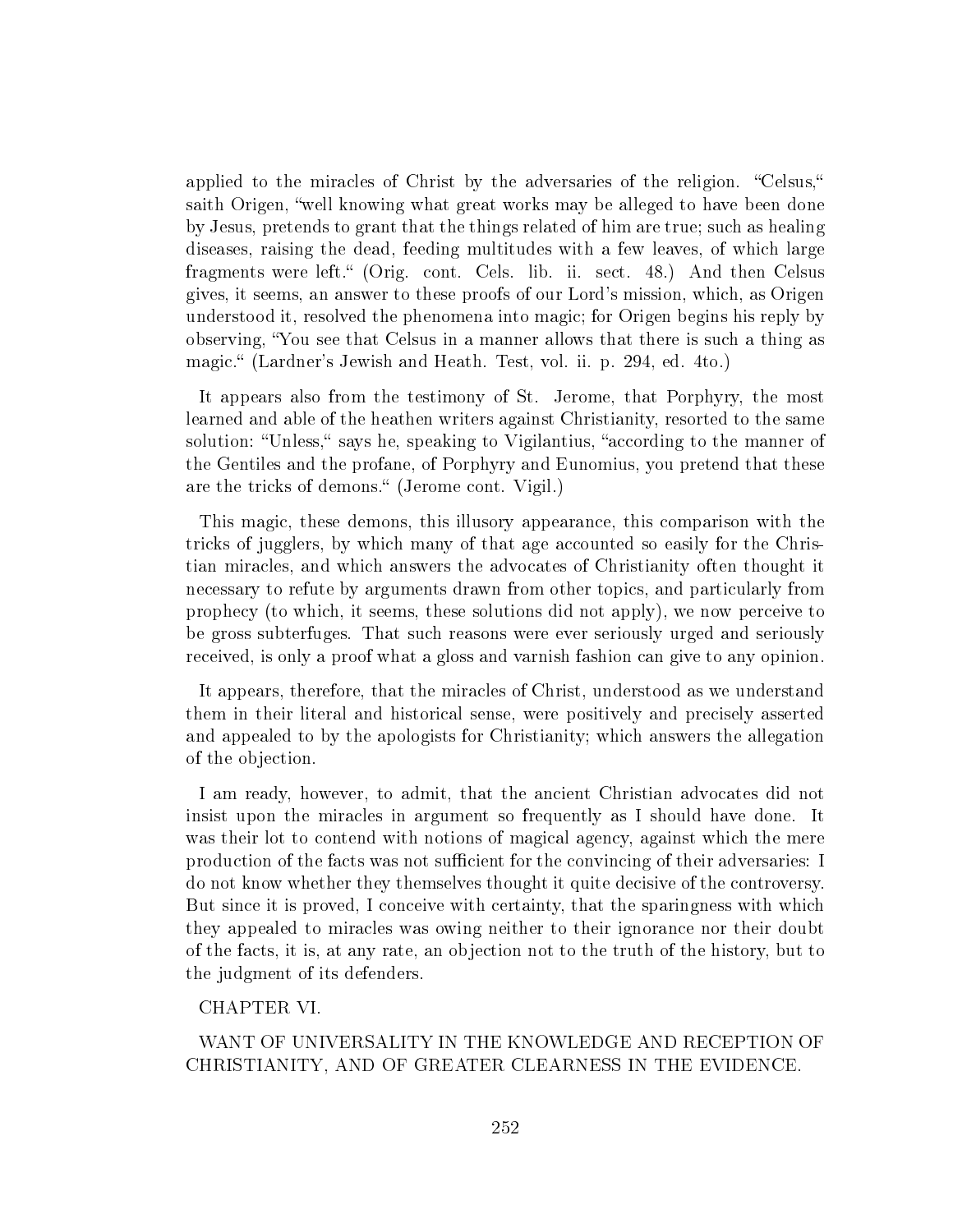Or, a Revelation which really came from God, the proof, it has been said, would in all ages be so public and manifest, that no part of the human species would remain ignorant of it, no understanding could fail of being convinced by it.

The advocates of Christianity do not pretend that the evidence of their religion possesses these qualities. They do not deny that we can conceive it to be within the compass of divine power to have communicated to the world a higher degree of assurance, and to have given to his communication a stronger and more extensive influence. For anything we are able to discern, God could have so formed men, as to have perceived the truths of religion intuitively; or to have carried on a communication with the other world whilst they lived in this; or to have seen the individuals of the species, instead of dying, pass to heaven by a sensible translation. He could have presented a separate miracle to each man's senses. He could have established a standing miracle. He could have caused miracles to be wrought in every different age and country. These and many more methods, which we may imagine if we once give loose to our imaginations, are, so far as we can judge, all practicable.

The question therefore is, not whether Christianity possesses the highest possible degree of evidence, but whether the not having more evidence be a sufficient reason for rejecting that which we have.

Now there appears to be no fairer method of judging concerning any dispensation which is alleged to come from God, when question is made whether such a dispensation could come from God or not, than by comparing it with other things which are acknowledged to proceed from the same counsel, and to be produced by the same agency. If the dispensation in question labour under no defects but what apparently belong to other dispensations, these seeming defects do not justify us in setting aside the proofs which are offered of its authenticity, if they be otherwise entitled to credit.

Throughout that order then of nature, of which God is the author, what we find is a system of beneficence: we are seldom or never able to make out a system of optimism. I mean, that there are few cases in which, if we permit ourselves to range in possibilities, we cannot suppose something more perfect, and, more unobjectionable, than what we see. The rain which descends from heaven is confessedly amongst the contrivances of the Creator for the sustentation of the animals and vegetables which subsist upon the surface of the earth. Yet how partially: and irregularly is it supplied! How much of it falls upon sea, where it can be of no use! how often is it wanted where it would be of the greatest! What tracts of continent are rendered deserts by the scarcity of it! Or, not to speak of extreme cases, how much sometimes do inhabited countries suffer by its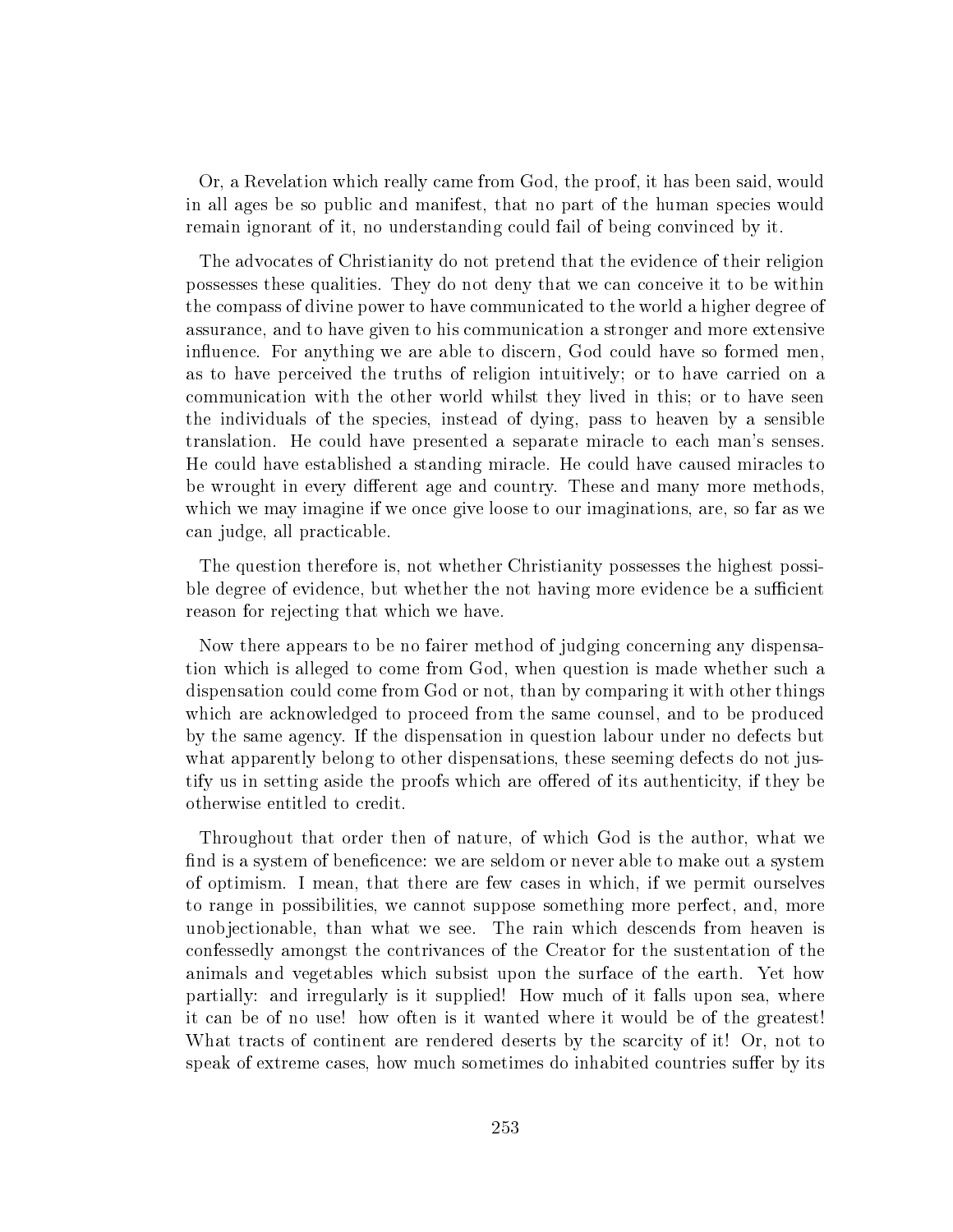deficiency or delay!–We could imagine, if to imagine were our business, the matter to be otherwise regulated. We could imagine showers to fall just where and when they would do good; always seasonable, everywhere sufficient; so distributed as not to leave a field upon the face of the globe scorched by drought or even a plant withering for the lack of moisture. Yet, does the difference between the real case and the imagined case, or the seeming inferiority of the one to the other, authorise us to say, that the present disposition of the atmosphere is not amongst the productions or the designs of the Deity? Does it check the inference which we draw from the confessed beneficence of the provision? or does it make us cease to admire the contrivance? The observation which we have exemplied in the single instance of the rain of heaven may be repeated concerning most of the phenomena of nature; and the true conclusion to which it leads is this-that to inquire what the Deity might have done, could have done, or, as we even sometimes presume to speak, ought to have done, or, in hypothetical cases, would have done; and to build any propositions upon such inquiries against evidence of facts, is wholly unwarrantable. It is a mode of reasoning which will not do in natural history, which will not do in natural religion, which cannot therefore be applied with safety to revelation. It may have same foundation in certain speculative a priori ideas of the divine attributes, but it has none in experience or in analogy. The general character of the works of nature is, on the one hand, goodness both in design and effect; and, on the other hand, a liability to difficulty and to objections, if such objections be allowed, by reason of seeming incompleteness or uncertainty in attaining their end. Christianity participates of this character. The true similitude between nature and revelation consists in this-that they each bear strong marks of their original, that they each also bear appearances of irregularity and defect. A system of strict optimism may, nevertheless, be the real system in both cases. But what I contend is, that the proof is hidden from us; that we ought not to expect to perceive that in revelation which we hardly perceive in anything; that beneficence, of which, we can judge, ought to satisfy us that optimism, of which we cannot judge, ought not to be sought after. We can judge of beneficence, because it depends upon effects which we experience, and upon the relation between the means which we see acting and the ends which we see produced. We cannot judge of optimism because it necessarily implies a comparison of that which is tried with that which is not tried; of consequences which we see with others which we imagine, and concerning many of which, it is more than probable, we know nothing; concerning some that we have no notion.

If Christianity be compared with the state and progress of natural religion, the argument of the objector will gain nothing by the comparison. I remember hearing an unbeliever say that, if God had given a revelation, he would have written it in the skies. Are the truths of natural religion written in the skies, or in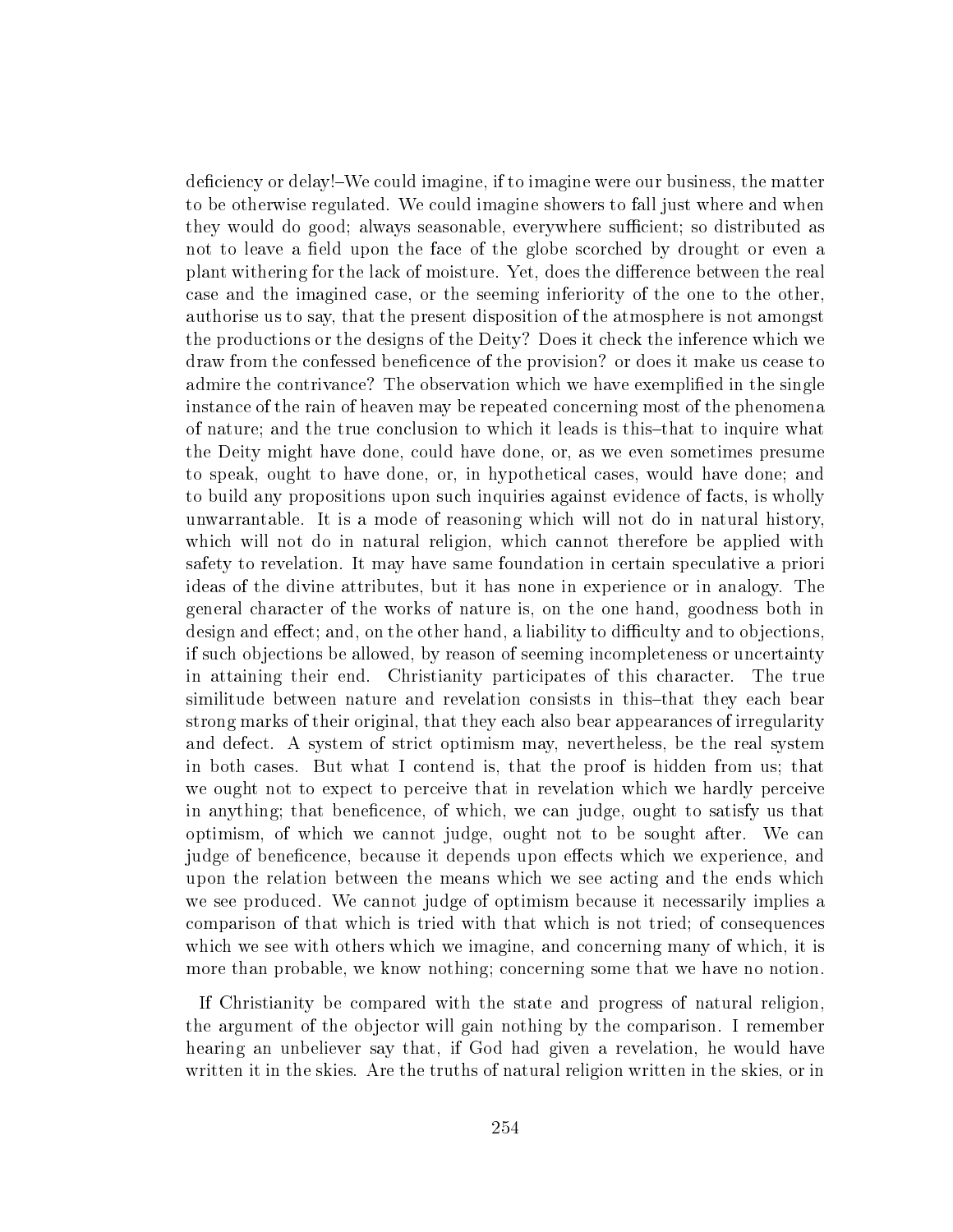a language which every one reads? or is this the case with the most useful arts, or the most necessary sciences of human life? An Otaheitean or an Esquimaux knows nothing of Christianity; does he know more of the principles of deism or morality? which, notwithstanding his ignorance, are neither untrue, nor unimportant, nor uncertain. The existence of Deity is left to be collected from observations, which every man does not make, which every man, perhaps, is not capable of making. Can it be argued that God does not exist because if he did, he would let us see him, or discover himself to man kind by proofs (such as, we may think, the nature of the subject merited) which no inadvertency could miss, no prejudice withstand?

If Christianity be regarded as a providential instrument the melioration of mankind, its progress and diffusion that of other causes by which human life is improved diversity is not greater, nor the advance more slow, in than we find it to be in learning, liberty, government, laws. The Deity hath not touched the order of nature in vain. The Jewish religion produced great and permanent effects; the Christian religion hath done the same. It hath disposed the world to amendment: it hath put things in a train. It is by no means improbable that it may become universal; and that the world may continue in that stage so long as that the duration of its reign may bear a vast proportion to the time of its partial influence.

When we argue concerning Christianity, that it must necessarily be true because it is beneficial, we go, perhaps, too far on one side; and we certainly go too far on the other when we conclude that it must be false because it is not so efficacious as we could have supposed. The question of its truth is to be tried upon its proper evidence, without deferring much to this sort of argument on either side. "The evidence," as Bishop Butler hath rightly observed, "depends upon the judgment we form of human conduct, under given circumstances, of which it may be presumed that we know something; the objection stands upon the supposed conduct of the Deity, under relations with which we are not acquainted.

What would be the real effect of that overpowering evidence which our adversaries require in a revelation it is difficult foretell; at least we must speak of it as of a dispensation which we have no experience. Some consequences, however, would, it is probable, attend this economy, which do not seem to befit a revelation that proceeded from God. One is, that irresistible proof would restrain the voluntary powers too much; would not answer the purpose of trial and probation; would call for no exercise of candour, seriousness, humility, inquiry, no submission of passion, interests, and prejudices, to moral evidence and to probable truth; no habits of reflection; none of that previous desire to learn and to obey the will of God, which forms perhaps the test of the virtuous principle, and which induces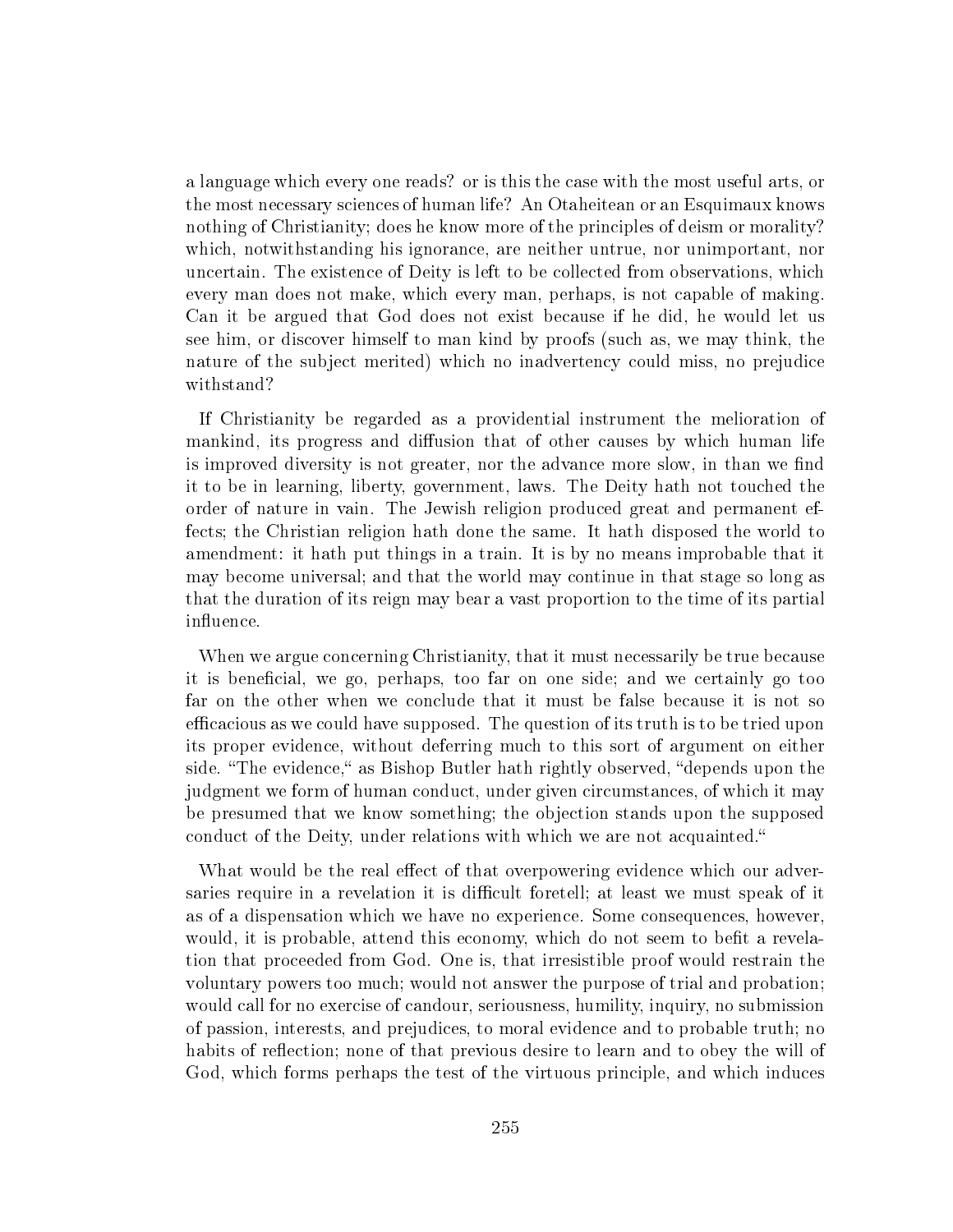men to attend, with care and reverence, to every credible intimation of that will, and to resign present advantages and present pleasures to every reasonable expectation of propitiating his favour. Men's moral probation may be, whether they will take due care to inform themselves by impartial consideration; and, afterwards, whether they will act, as the case requires, upon the evidence which they have. And this we find by experience is often our probation in our temporal capacity. (Butler's Analogy, part ii. c. 6.)

II. These modes of communication would leave no place for the admission of internal evidence; which ought, perhaps, to bear a considerable part in the proof of every revelation, because it is a species of evidence which applies itself to the knowledge, love, and practice, of virtue, and which operates in proportion to the degree of those qualities which it finds in the person whom it addresses. Men of good dispositions, amongst Christians, are greatly affected by the impression which the Scriptures themselves make upon their minds. Their conviction is much strengthened by these impressions. And this perhaps was intended to be one effect to be produced by the religion. It is likewise true, to whatever cause we ascribe it (for I am not in this work at liberty to introduce the Christian doctrine of grace or assistance, or the Christian promise that, "if any man will do his will, he shall know of the doctrine, whether it be of  $God<sup>4</sup>$  John vii. 17.), $-it$  is true, I say, that they who sincerely act, or sincerely endeavour to act, according to what they believe, that is, according to the just result of the probabilities, or, if you please, the possibilities in natural and revealed religion, which they themselves perceive, and according to a rational estimate of consequences, and, above all, according to the just effect of those principles of gratitude and devotion which even the view of nature generates in a well-ordered mind, seldom fail of proceeding farther. This also may have been exactly what was designed.

Whereas, may it not be said that irresistible evidence would confound all characters and all dispositions? would subvert rather than promote the true purpose of the Divine counsels; which is, not to produce obedience by a force little short of mechanical constraint, (which obedience would be regularity, not virtue, and would hardly perhaps differ from that which inanimate bodies pay to the laws impressed upon their nature), but to treat moral agents agreeably to what they are; which is done, when light and motives are of such kinds, and are imparted in such measures, that the influence of them depends upon the recipients themselves? "It is not meet to govern rational free agents in via by sight and sense. It would be no trial or thanks to the most sensual wretch to forbear sinning, if heaven and hell were open to his sight. That spiritual vision and fruition is our state in patria." (Baxter's Reasons, p. 357.) There may be truth in this thought, though roughly expressed. Few things are more improbable than that we (the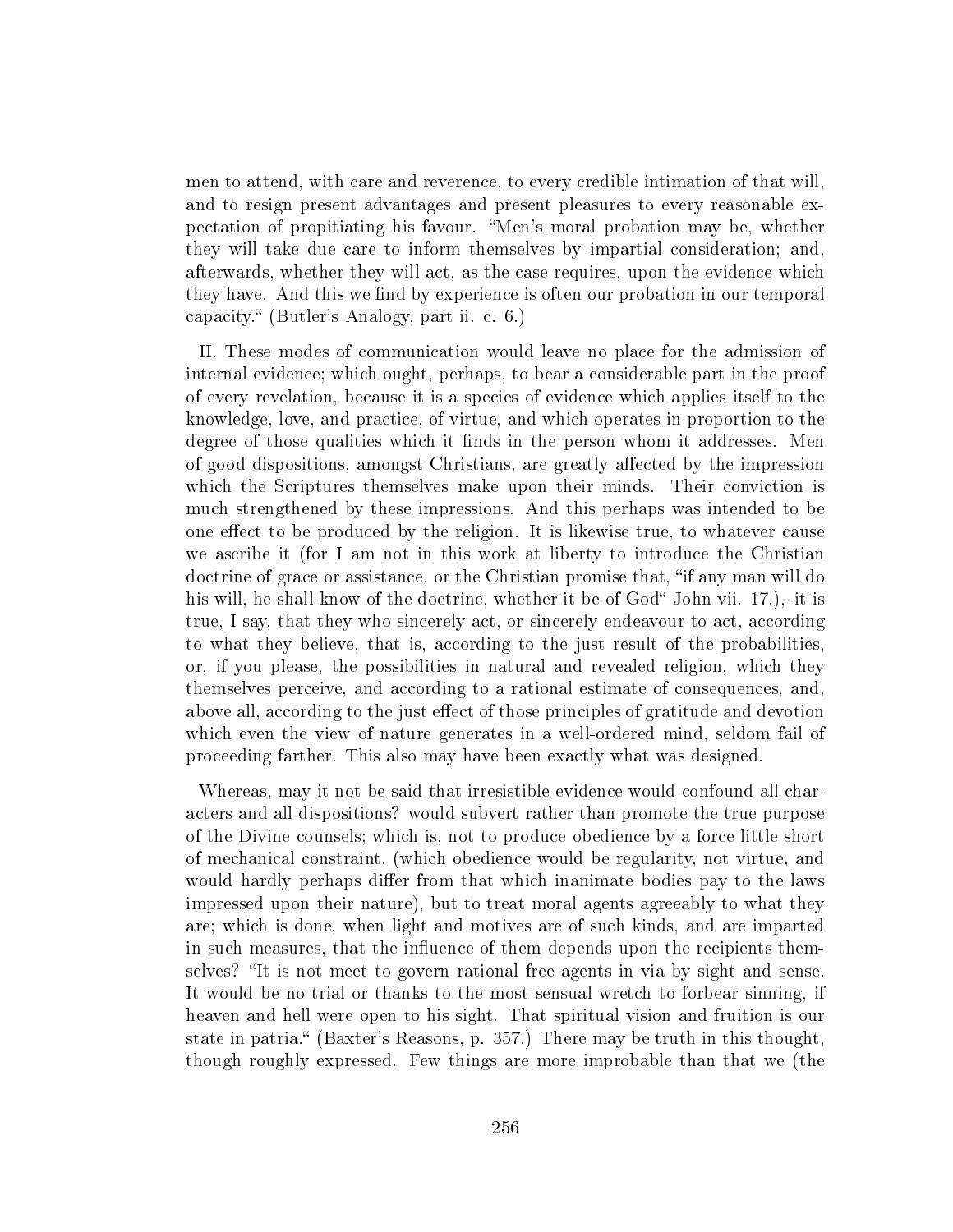human species) should be the highest order of beings in the universe: that animated nature should ascend from the lowest reptile to us, and all at once stop there. If there be classes above us of rational intelligences, clearer manifestations may belong to them. This may be one of the distinctions. And it may be one to which we ourselves hereafter shall attain.

III. But may it not also be asked, whether the perfect display of a future state of existence would be compatible with the activity of civil life, and with the success of human affairs? I can easily conceive that this impression may be overdone; that it may so seize and fill the thoughts as to leave no place for the cares and offices of men's several stations, no anxiety for worldly prosperity, or even for a worldly provision, and, by consequence, no sufficient stimulus to secular industry. Of the first Christians we read, "that all that believed were together, and had all things common; and sold their possessions and goods, and parted them to all men, as every man had need; and continuing daily with one accord in the temple, and breaking bread from house to house, did eat their meat with gladness and singleness of heart (Acts ii.  $44-46$ .) This was extremely natural, and just what might be expected from miraculous evidence coming with full force upon the senses of mankind: but I much doubt whether, if this state of mind had been universal, or long-continued, the business of the world could have gone on. The necessary art of social life would have been little cultivated. The plough and the loom would have stood still. Agriculture, manufactures, trade, and navigation, would not, I think, have flourished, if they could have been exercised at all. Men would have addicted themselves to contemplative and ascetic lives, instead of lives of business and of useful industry. We observe that St. Paul found it necessary frequently to recall his converts to the ordinary labours and domestic duties of their condition; and to give them, in his own example, a lesson of contented application to their worldly employments.

By the manner in which the religion is now proposed, a great portion of the human species is enabled and of these multitudes of every generation are induced, to seek and effectuate their salvation through the medium of Christianity, without interruption of the prosperity or of the regular course of human affairs.

# CHAPTER VII.

## THE SUPPOSED EFFECTS OF CHRISTIANITY.

That a religion which under every form in which it is taught holds forth the final reward of virtue and punishment of vice, and proposes those distinctions of virtue and vice which the wisest and most cultivated part of mankind confess to be just, should not be believed, is very possible; but that, so far as it is believed, it should not produce any good, but rather a bad effect upon public happiness,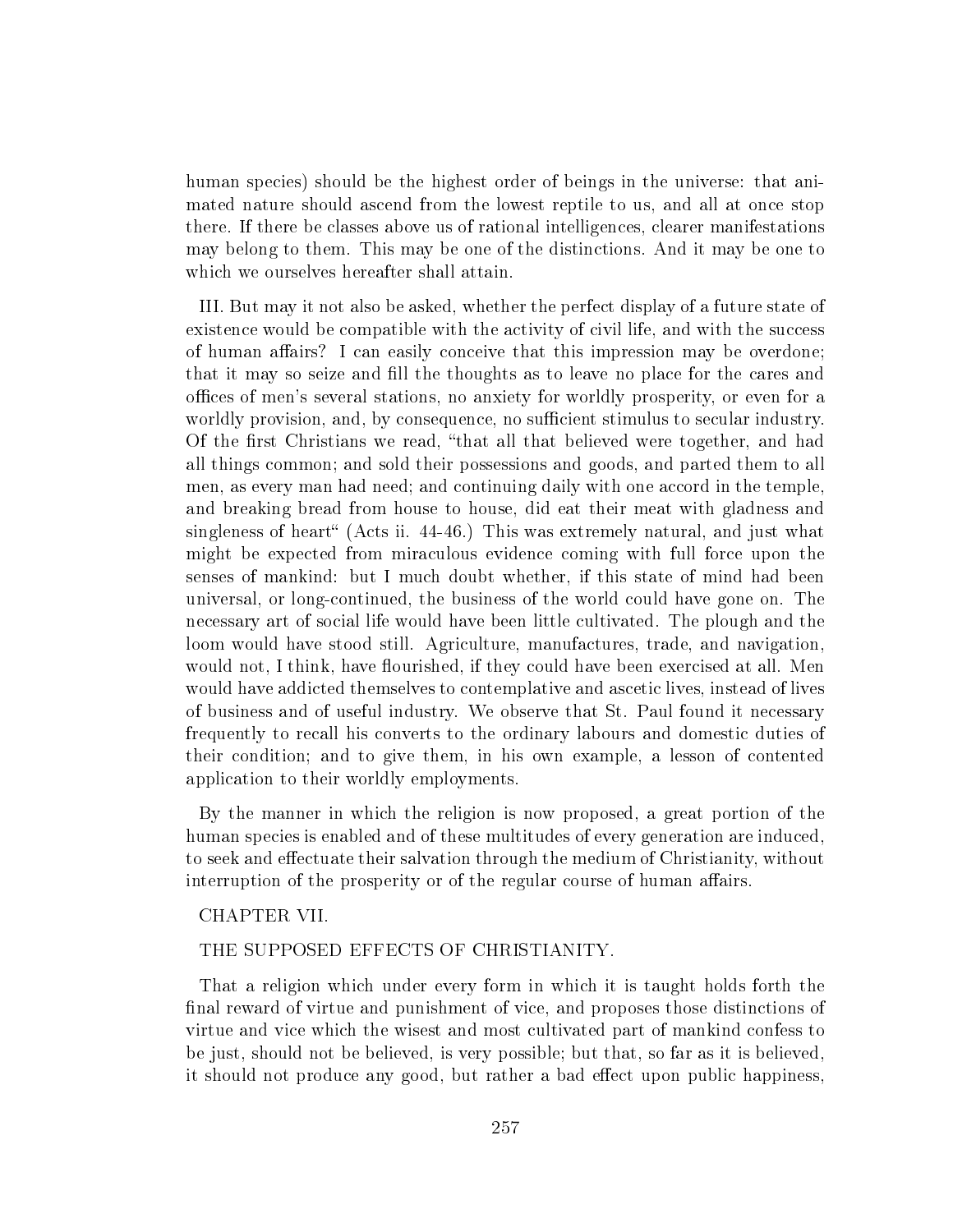is a proposition which it requires very strong evidence to render credible. Yet many have been found to contend for this paradox, and very confident appeals have been made to history and to observation for the truth of it.

In the conclusions, however, which these writers draw from what they call experience, two sources, I think, of mistake may be perceived.

One is, that they look for the influence of religion in the wrong place.

The other, that they charge Christianity with many consequences for which it is not responsible.

I. The influence of religion is not to be sought for in the councils of princes, in the debates or resolutions of popular assemblies, in the conduct of governments towards their subjects, of states and sovereigns towards one another; of conquerors at the head of their armies, or of parties intriguing for power at home (topics which alone almost occupy the attention, and fill the pages of history); but must be perceived, if perceived at all, in the silent course of private and domestic life. Nay, even there its influence may not be very obvious to observation. If it check, in some degree, personal dissoluteness, if it beget general probity in the transaction of business, if it produce soft and humane manners in the mass of the community, and occasional exertions of laborious or expensive benevolence in a individuals, it is all the effect which can offer itself to external notice. The kingdom of heaven is within us. That which the substance of the religion, its hopes and consolation, its intermixture with the thoughts by day and by night, the devotion of the heart, the control of appetite, the steady direction of will to the commands of God, is necessarily invisible. Yet these depend the virtue and the happiness of millions. This cause renders the representations of history, with respect to religion, defect and fallacious in a greater degree than they are upon any other subject. Religion operates most upon those of whom history knows the least; upon fathers and mothers their families, upon men-servants and maid-servants, upon orderly tradesman, the quiet villager, the manufacturer at his loom, the husbandman in his fields. Amongst such, its collectively may be of inestimable value, yet its effects, in mean time, little upon those who figure upon the stage of world. They may know nothing of it; they may believe nothing of it; they may be actuated by motives more impetuous than those which religion is able to excite. It cannot, be thought strange that this influence should elude the grasp and touch of public history; for what is public history but register of the successes and disappointments, the vices, the follies, and the quarrels, of those who engage in contentions power?

I will add, that much of this influence may be felt in times of public distress. and little of it in times of public wealth and security. This also increases the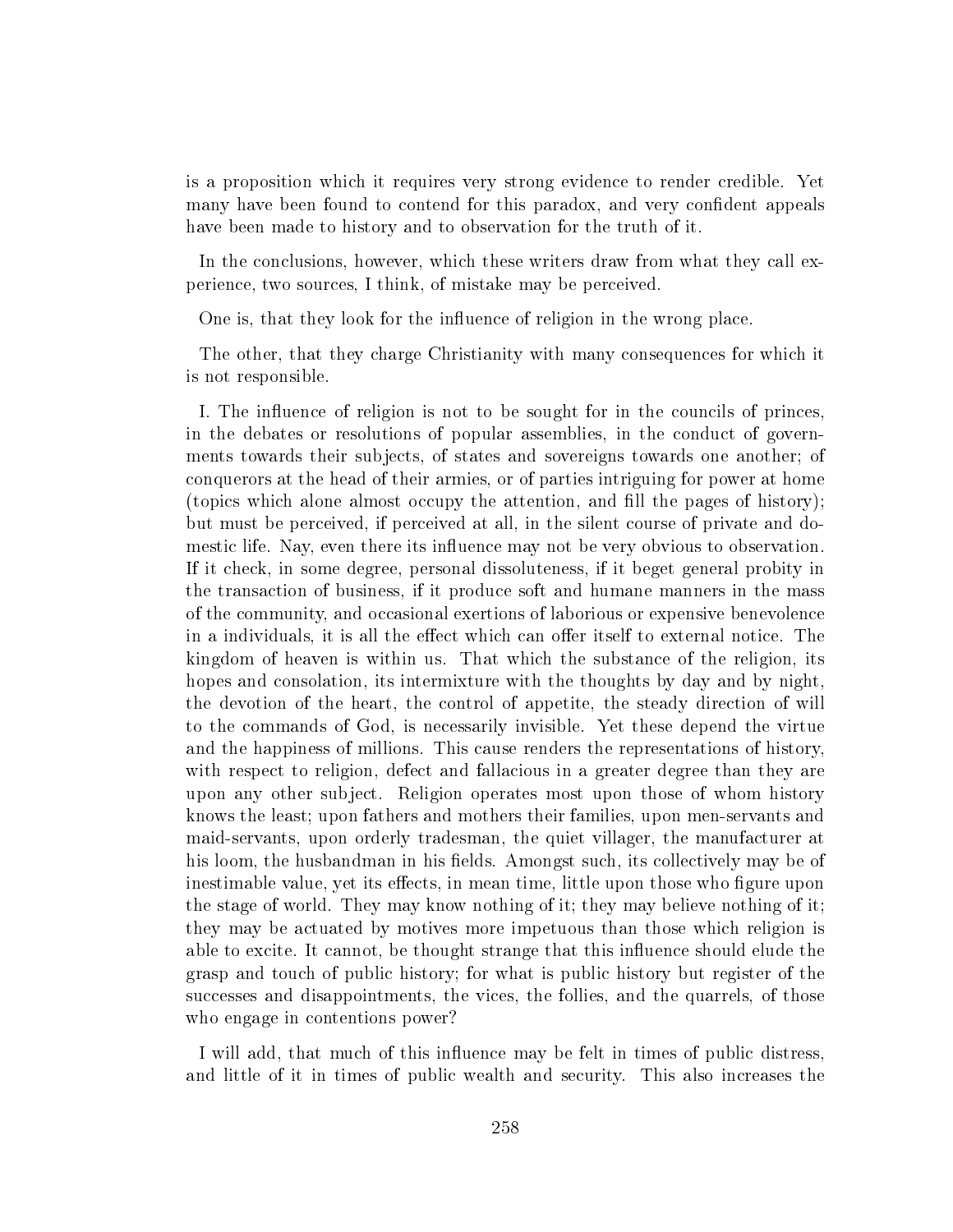uncertainty of any opinions that we draw from historical representations. The influence of Christianity is commensurate with no effects which history states. We do not pretend that it has any such necessary and irresistible power over the affairs of nations as to surmount the force of other causes.

The Christian religion also acts upon public usages and institutions, by an operation which is only secondary and indirect. Christianity is not a code of civil law. It can only reach public institutions through private character. Now its influence upon private character may be considerable, yet many public usages and institutions repugnant to its principles may remain. To get rid of these, the reigning part of the community must act, and act together. But it may be long before the persons who compose this body be sufficiently touched with the Christian character to join in the suppression of practices to which they and the public have been reconciled by causes which will reconcile the human mind to anything, by habit and interest. Nevertheless, the effects of Christianity, even in this view, have been important. It has mitigated the conduct of war, and the treatment of captives. It has softened the administration of despotic, or of nominally despotic governments. It has abolished polygamy. It has restrained the licentiousness of divorces. It has put an end to the exposure of children and the immolation of slaves. It has suppressed the combats of gladiators,\* and the impurities of religions rites. It has banished, if not unnatural vices, at least the toleration of them. It has greatly meliorated the condition of the laborious part, that is to say, of the mass of every community, by procuring for them a day of weekly rest. In all countries in which it is professed it has produced numerous establishments for the relief of sickness and poverty; and in some, a regular and general provision by law. It has triumphed over the slavery established in the Roman empire: it is contending, and I trust will one day prevail, against the worse slavery of the West Indies.

## xxxxxxxxxxxx

 $*$  Lipsius affirms (Sat. b. i. c. 12) that the gladiatorial shows sometimes cost Europe twenty or thirty thousand lives in a month; and that not only the men, but even the women of all ranks were passionately fond of these shows. See Bishop Porteus, Sermon XIII. xxxxxxxxxxxx

A Christian writer, (Bardesanes, ap. Euseb. Praep. Evang. vi. 10.) so early as in the second century, has testied the resistance which Christianity made to wicked and licentious practices though established by law and by public usage: Neither in Parthia do the Christians, though Parthians, use polygamy; nor in Persia, though Persians, do they marry their own daughters; nor among the Bactri, or Galli, do they violate the sanctity of marriage; nor wherever they are,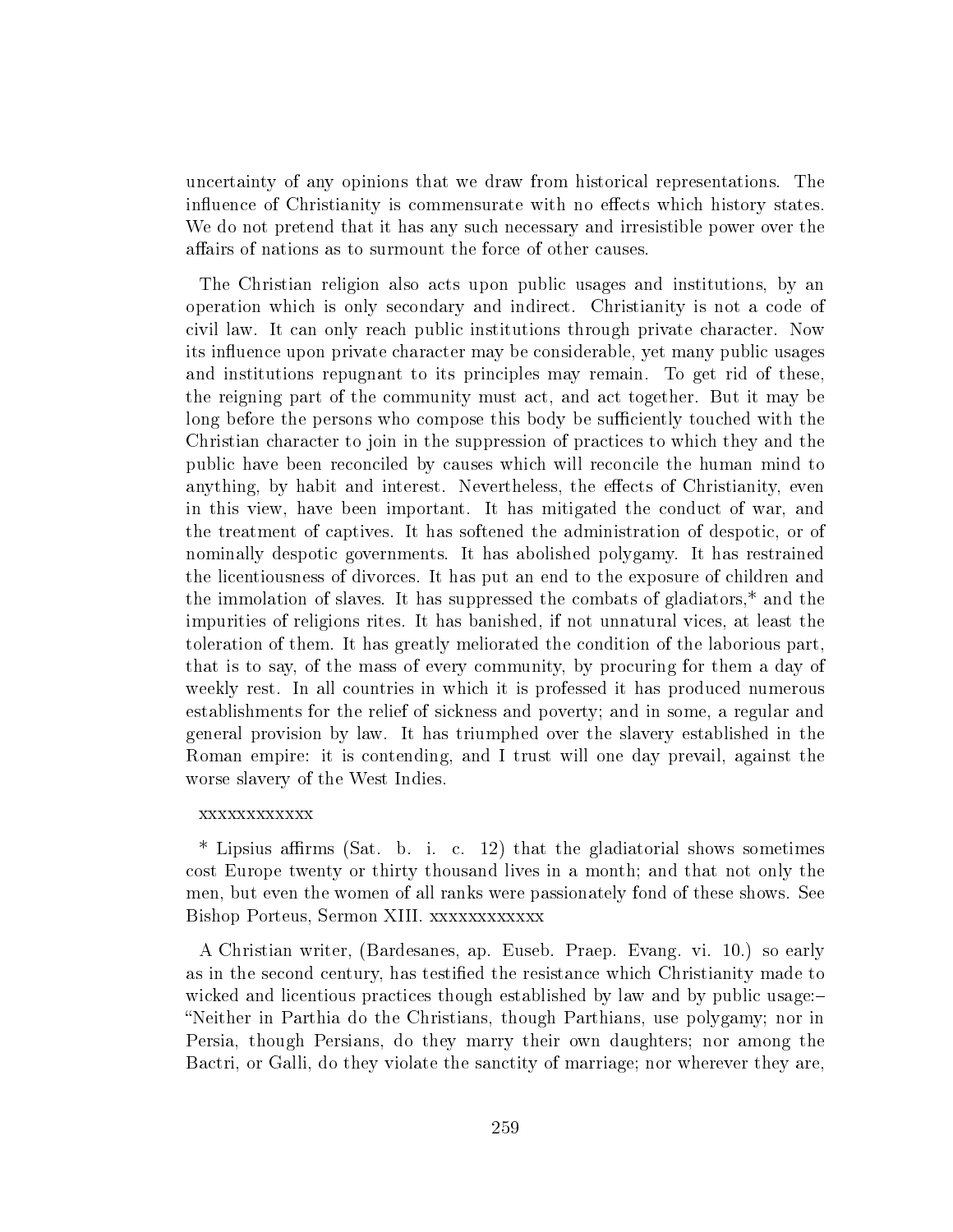do they suffer themselves to be overcome by ill-constituted laws and manners."

Socrates did not destroy the idolatry of Athens, or produce the slighter revolution in the manners of his country.

But the argument to which I recur is, that the benefit of religion, being felt chiefly in the obscurity of private stations, necessarily escapes the observation of history. From the first general notification of Christianity to the present day, there have been in every age many millions, whose names were never heard of, made better by it, not only in their conduct, but in their disposition; and happier, not so much in their external circumstances, as in that which is inter praecordia, in that which alone deserves the name of happiness, the tranquillity and consolation of their thoughts. It has been since its commencement the author of happiness and virtue to millions and millions of the human race. Who is there that would not wish his son to be a Christian?

Christianity also, in every country in which it is professed, hath obtained a sensible, although not a complete influence upon the public judgment of morals. And this is very important. For without the occasional correction which public opinion receives, by referring to some fixed standard of morality, no man can foretel into what extravagances it might wander. Assassination might become as honourable as duelling: unnatural crimes be accounted as venal as fornication is wont to be accounted. In this way it is possible that many may be kept in order by Christianity who are not themselves Christians. They may be guided by the rectitude which it communicates to public opinion. Their consciences may suggest their duty truly, and they may ascribe these suggestions to a moral sense, or to the native capacity of the human intellect, when in fact they are nothing more than the public opinion, reflected from their own minds; and opinion, in a considerable degree, modified by the lessons of Christianity. "Certain it is, and this is a great deal to say, that the generality, even of the meanest and most vulgar and ignorant people, have truer and worthier notions of God more just and right apprehensions concerning his attributes and perfections, a deeper sense of the difference of good and evil, a greater regard to moral obligations, and to the plain and most necessary duties of life, and a more firm and universal expectation of a future state of rewards and punishments, than in any heathen country any considerable number of men were found to have had." (Clarke, Ev. Nat. Rel. p. 208. ed. v.)

After all, the value of Christianity is not to be appreciated by its temporal effects. The object of revelation is to influence human conduct in this life; but what is gained to happiness by that influence can only be estimated by taking in the whole of human existence. Then, as hath already been observed, there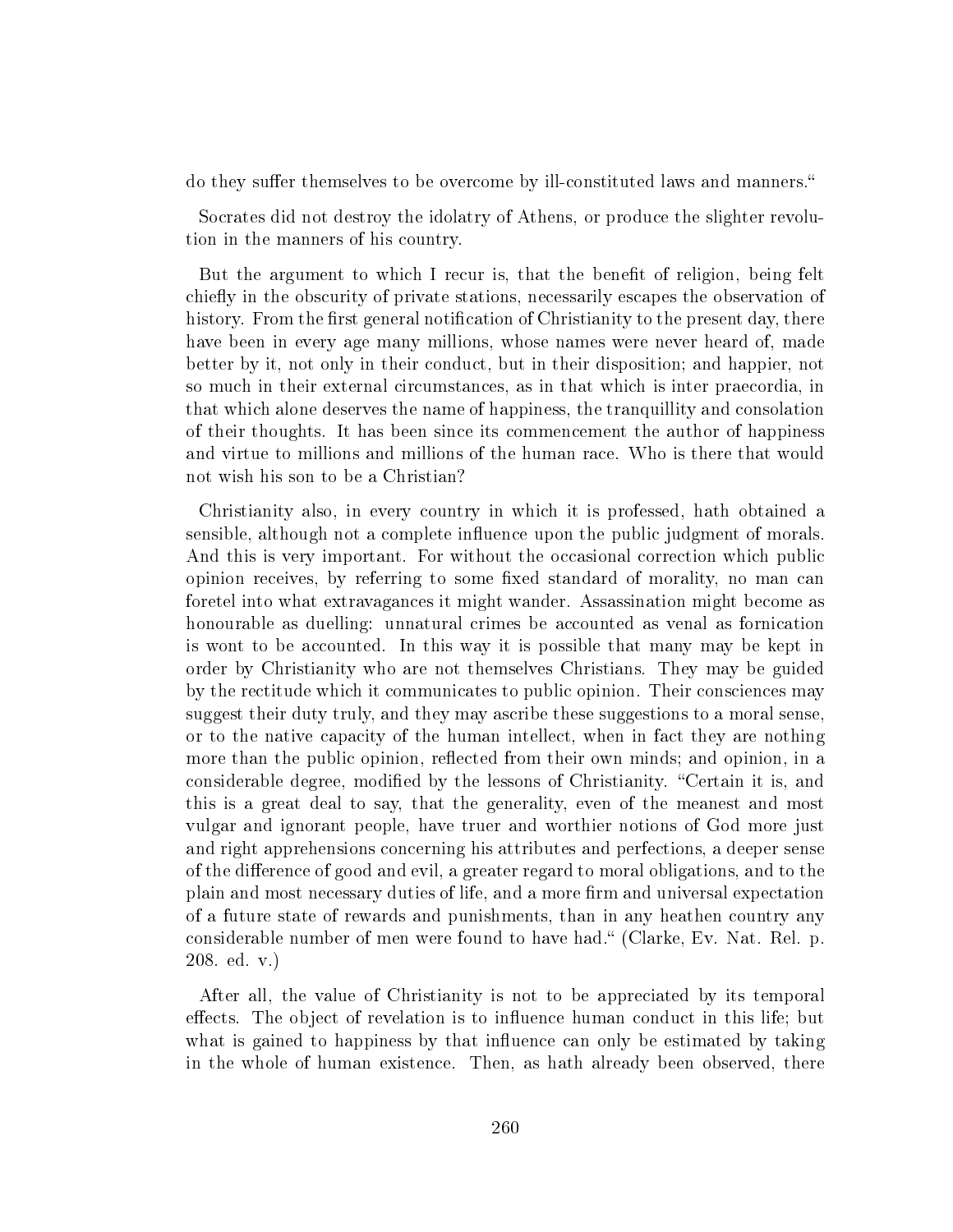may be also great consequences of Christianity which do not belong to it as a revelation. The effects upon human salvation of the mission, of the death, of the present, of the future agency of Christ, may be universal, though the religion be not universally known.

Secondly, I assert that Christianity is charged with many consequences for which it is not responsible. I believe that religious motives have had no more to do in the formation of nine tenths of the intolerant and persecuting laws which in different countries have been established upon the subject of religion, than they have had to do in England with the making of the game-laws. These measures, although they have the Christian religion for their subject, are resolvable into a principle which Christianity certainly did not plant (and which Christianity could not universally condemn, because it is not universally wrong), which principle is no other than this, that they who are in possession of power do what they can to keep it. Christianity is answerable for no part of the mischief which has been brought upon the world by persecution, except that which has arisen from conscientious persecutors. Now these perhaps have never been either numerous or powerful. Nor is it to Christianity that even their mistake can fairly be imputed. They have been misled by an error not properly Christian or religious, but by an error in their moral philosophy. They pursued the particular, without adverting to the general consequence. Believing certain articles of faith, or a certain mode of worship, to be highly conducive, or perhaps essential, to salvation, they thought themselves bound to bring all they could, by every means, into them, and this they thought, without considering what would be the effect of such a conclusion when adopted amongst mankind as a general rule of conduct. Had there been in the New Testament, what there are in the Koran, precepts authorising coercion in the propagation of the religion, and the use of violence towards unbelievers, the case would have been different. This distinction could not have been taken, nor this defence made.

I apologise for no species nor degree of persecution, but I think that even the fact has been exaggerated. The slave-trade destroys more in a year than the Inquisition does in a hundred or perhaps hath done since its foundation.

If it be objected, as I apprehend it will be, that Christianity is chargeable with every mischief of which it has been the occasion, though not the motive; I answer that, if the malevolent passions be there, the world will never want occasions. The noxious element will always find a conductor. Any point will produce an explosion. Did the applauded intercommunity of the pagan theology preserve the peace of the Roman world? did it prevent oppressions, proscriptions, massacres, devastation? Was it bigotry that carried Alexander into the East, or brought Caesar into Gaul? Are the nations of the world into which Christianity hath not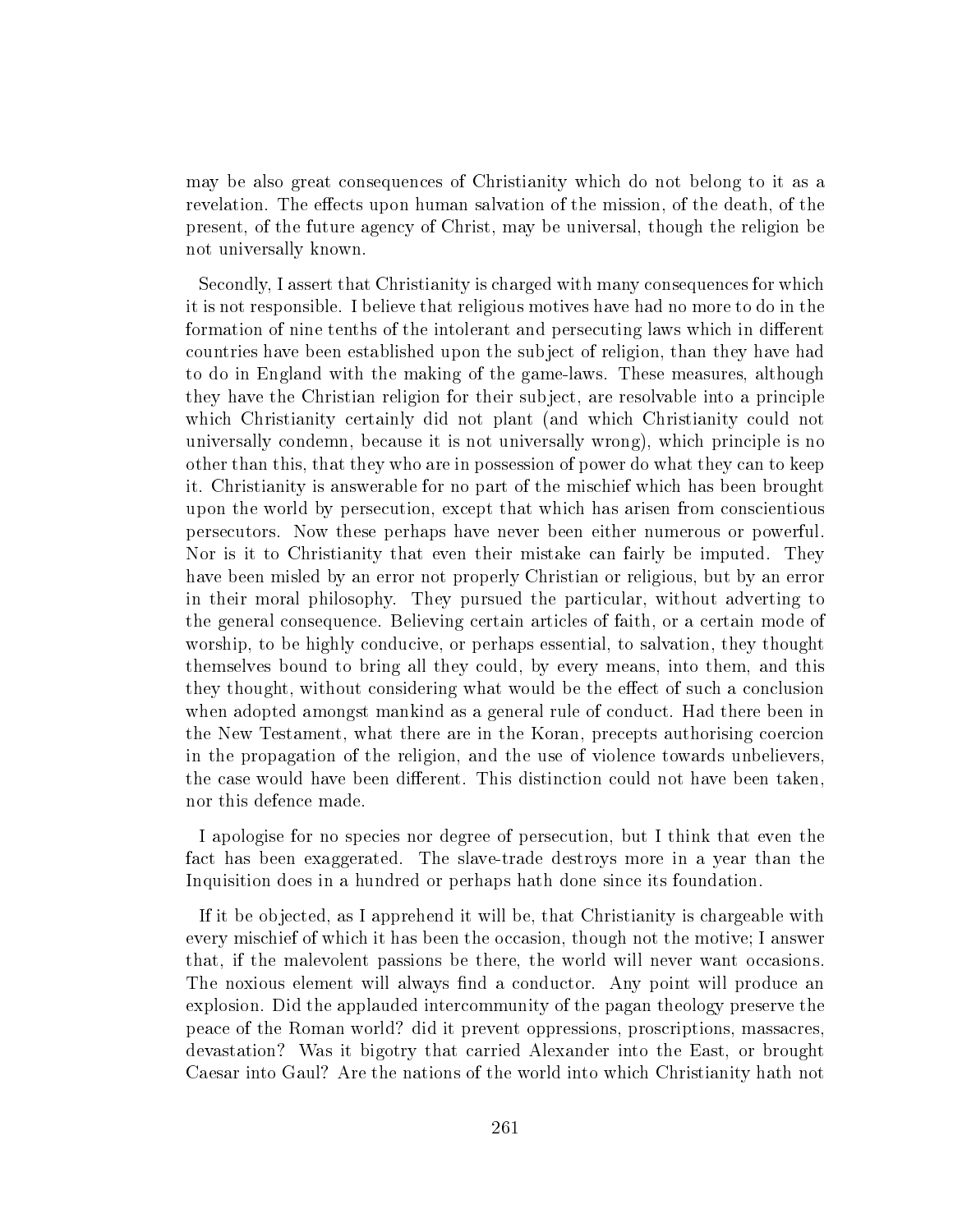found its way, or from which it hath been banished, free from contentions? Are their contentions less ruinous and sanguinary? Is it owing to Christianity, or to the want of it, that the regions of the East, the countries inter quatuor maria, peninsula of Greece, together with a great part of the Mediterranean coast, are at this day a desert? or that the banks of the Nile, whose constantly renewed fertility is not to be impaired by neglect, or destroyed by the ravages of war, serve only for the scene of a ferocious anarchy, or the supply of unceasing hostilities? Europe itself has known no religious wars for some centuries, yet has hardly ever been without war. Are the calamities which at this day afflict it to be imputed to Christianity? Hath Poland fallen by a Christian crusade? Hath the overthrow in France of civil order and security been effected by the votaries of our religion, or by the foes? Amongst the awful lessons which the crimes and the miseries of that country afford to mankind this is one; that in order to be a persecutor it is not necessary to be a bigot: that in rage and cruelty, in mischief and destruction, fanaticism itself can be outdone by infidelity.

Finally, if war, as it is now carried on between nations produce less misery and ruin than formerly, we are indebted perhaps to Christianity for the change more than to any other cause. Viewed therefore even in its relation to this subject, it appears to have been of advantage to the world. It hath humanised the conduct of wars; it hath ceased to excite them.

The differences of opinion that have in all ages prevailed amongst Christians fall very much within the alternative which has been stated. If we possessed the disposition which Christianity labours, above all other qualities, to inculcate, these differences would do little harm. If that disposition be wanting, other causes, even were these absent, would continually rise up to call forth the malevolent passions into action. Differences of opinion, when accompanied with mutual charity, which Christianity forbids them to violate, are for the most part innocent, and for some purposes useful. They promote inquiry, discussion, and knowledge. They help to keep up an attention to religious subjects, and a concern about them, which might be apt to die away in the calm and silence of universal agreement. I do not know that it is in any degree true that the influence of religion is the greatest where there are the fewest dissenters.

## CHAPTER VIII.

#### THE CONCLUSION,

In religion, as in every other subject of human reasoning, much depends upon the order in which we dispose our inquiries. A man who takes up a system of divinity with a previous opinion that either every part must be true or the whole false, approaches the discussion with great disadvantage. No other system, which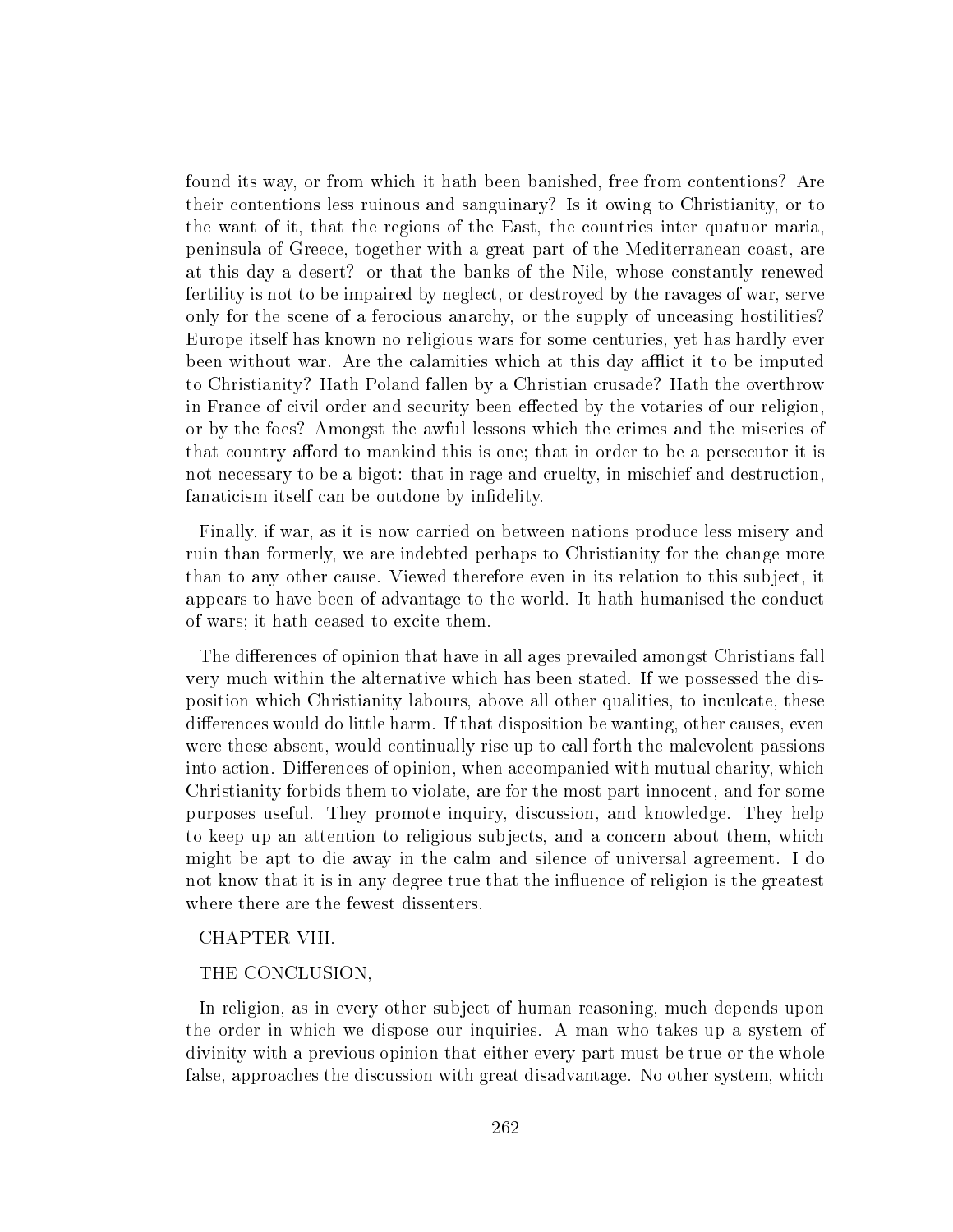is founded upon moral evidence, would bear to be treated in the same manner. Nevertheless, in a certain degree, we are all introduced to our religious studies under this prejudication. And it cannot be avoided. The weakness of the human judgment in the early part of youth, yet its extreme susceptibility of impression, renders it necessary to furnish it with some opinions, and with some principles or other. Or indeed, without much express care, or much endeavour for this purpose, the tendency of the mind of man to assimilate itself to the habits of thinking and speaking which prevail around him, produces the same effect. That indifferency and suspense, that waiting and equilibrium of the judgment, which some require in religious matters, and which some would wish to be aimed at in the conduct of education, are impossible to be preserved. They are not given to the condition of human life.

It is a consequence of this institution that the doctrines of religion come to us before the proofs; and come to us with that mixture of explications and inferences from which no public creed is, or can be, free. And the effect which too frequently follows, from Christianity being presented to the understanding in this form, is, that when any articles, which appear as parts of it, contradict the apprehension of the persons to whom it is proposed, men of rash and confident tempers hastily and indiscriminately reject the whole. But is this to do justice, either to themselves or to the religion? The rational way of treating a subject of such acknowledged importance is, to attend, in the first place, to the general and substantial truth of its principles, and to that alone. When we once feel a foundation; when we once perceive a ground of credibility in its history; we shall proceed with safety to inquire into the interpretation of its records, and into the doctrines which have been deduced from them. Nor will it either endanger our faith, or diminish or alter our motives for obedience, if we should discover that these conclusions are formed with very different degrees of probability, and possess very different degrees of importance.

This conduct of the understanding, dictated by every rule of right reasoning, will uphold personal Christianity, even in those countries in which it is established under forms the most liable to difficulty and objection. It will also have the further effect of guarding us against the prejudices which are wont to arise in our minds to the disadvantage of religion, from observing the numerous controversies which are carried on amongst its professors; and likewise of inducing a spirit of lenity and moderation in our judgment, as well as in our treatment of those who stand, in such controversies, upon sides opposite to ours. What is clear in Christianity we shall find to be sufficient, and to be infinitely valuable; what is dubious, unnecessary to be decided, or of very subordinate importance, and what is most obscure, will teach us to bear with the opinions which others may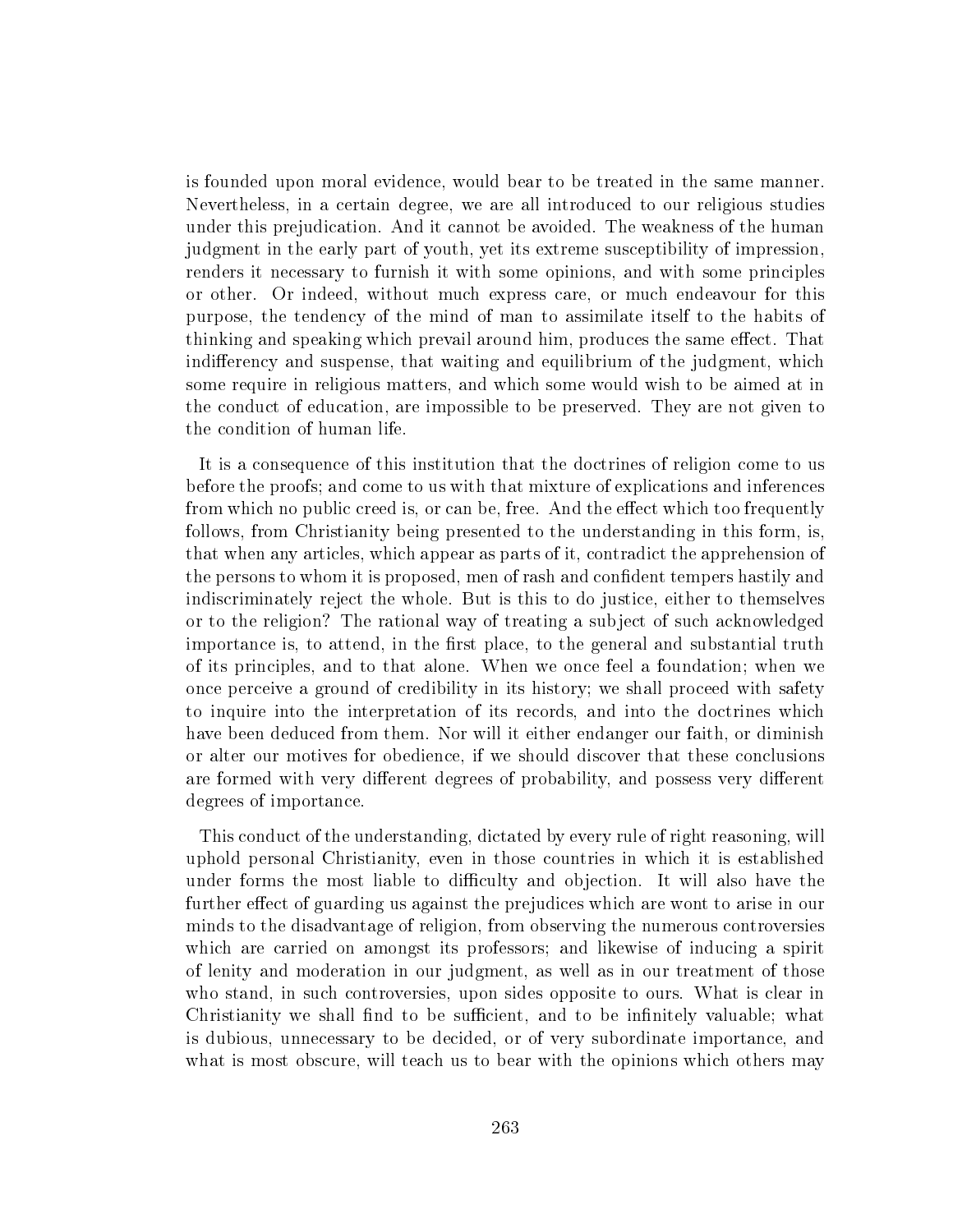have formed upon the same subject. We shall say to those who the most widely dissent from us, what Augustine said to the worst heretics of his age; "Illi in vos saeviant, qui nasciunt, cum quo labore verum inveniatur, et quam difficile caveantur errores;—qui nesciunt, cure quanta difficultate sanetur oculus interioris hominis;-qui nesciunt, quibus suspiriis et gemitibus fiat ut ex quantulacumque parte possit intelligi Deus.. (Aug. contra. Ep. Fund. Cap. ii. n. 2,3.)

A judgment, moreover, which is once pretty well satisfied of the general truth of the religion will not only thus discriminate in its doctrines, but will possess sufficient strength to overcome the reluctance of the imagination to admit articles of faith which are attended with difficulty of apprehension, if such articles of faith appear to be truly parts of the revelation. It was to be expected beforehand, that what related to the economy and to the persons of the invisible world, which revelation profess to do, and which, if true, it actually does, should contain some points remote from our analogies, and from the comprehension of a mind which hath acquired all its ideas from sense and from experience.

It hath been my care in the preceding work to preserve the separation between evidences and doctrines as inviolable as I could; to remove from the primary question all considerations which have been unnecessarily joined with it; and to offer a defence to Christianity which every Christian might read without seeing the tenets in which he had been brought up attacked or decried: and it always afforded a satisfaction to my mind to observe that this was practicable; that few or none of our many controversies with one another affect or relate to the proofs of our religion; that the rent never descends to the foundation.

The truth of Christianity depends upon its leading facts, and upon them alone. Now of these we have evidence which ought to satisfy us, at least until it appear that mankind have ever been deceived by the same. We have some uncontested and incontestable points, to which the history of the human species hath nothing similar to offer. A Jewish peasant changed the religion of the world, and that without force, without power, without support; without one natural source or circumstance of attraction, influence, or success. Such a thing hath not happened in any other instance. The companions of this Person, after he himself had been put to death for his attempt, asserted his supernatural character, founded upon his supernatural operations: and, in testimony of the truth of their assertions, i.e. in consequence of their own belief of that truth, and in order to communicate the knowledge of it to others, voluntarily entered upon lives of toil and hardship, and, with a full experience of their danger, committed themselves to the last extremities of persecution. This hath not a parallel. More particularly, a very few days after this Person had been publicly executed, and in the very city in which he was buried, these his companions declared with one voice that his body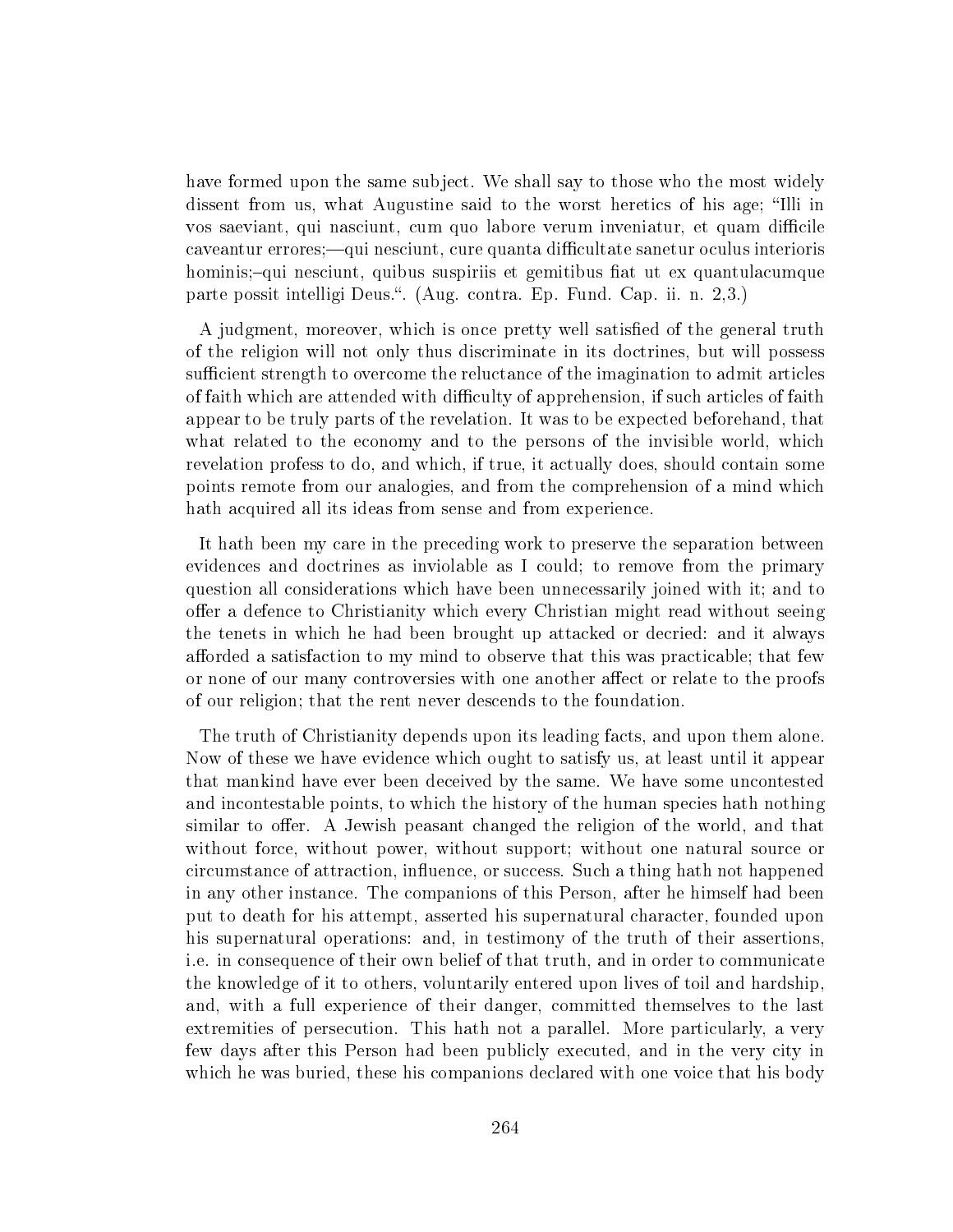was restored to life: that they had seen him, handled him, ate with him, conversed with him; and, in pursuance of their persuasion of the truth of what they told, preached his religion, with this strange fact as the foundation of it, in the face of those who had killed him, who were armed with the power of the country, and necessarily and naturally disposed to treat his followers as they had treated himself; and having done this upon the spot where the event took place, carried the intelligence of it abroad, in despite of difficulties and opposition, and where the nature of their errand gave them nothing to expect but derision, insult, and outrage.This is without example. These three facts, I think, are certain, and would have been nearly so, if the Gospels had never been written. The Christian story, as to these points, hath never varied. No other hath been set up against it. Every letter, every discourse, every controversy, amongst the followers of the religion; every book written by them from the age of its commencement to the present time, in every part of the world in which it hath been professed, and with every sect into which it hath been divided (and we have letters and discourses written by contemporaries, by witnesses of the transaction, by persons themselves bearing a share in it, and other writings following that again regular succession), concur in representing these facts in this manner. A religion which now possesses the greatest part of the civilised world unquestionably sprang up at Jerusalem at this time. Some account must be given of its origin; some cause assigned for its rise. All the accounts of this origin, all the explications of this cause, whether taken from the writings of the early followers of the religion (in which, and in which perhaps alone, it could he expected that they should he distinctly unfolded), or from occasional notices in other writings of that or the adjoining age, either expressly allege the facts above stated as the means by which the religion was set up, or advert to its commencement in a manner which agrees with the supposition of these facts being true, and which testifies their operation and effects.

These prepositions alone lay a foundation for our faith; for they prove the existence of a transaction which cannot even, in its most general parts, be accounted for upon any reasonable supposition, except that of the truth of the mission. But the particulars, the detail of the miracles or miraculous pretences (for such there necessarily must have been) upon which this unexampled transaction rested, and for which these men acted and suffered as they did act and suffer, it is undoubtedly of great importance to us to know. We have this detail from the fountain-head, from the persons themselves; in accounts written by eye-witnesses of the scene, by contemporaries and companions of those who were so; not in one book but four, each containing enough for the verification of the religion, all agreeing in the fundamental parts of the history. We have the authenticity of these books established by more and stronger proofs than belong to almost any other ancient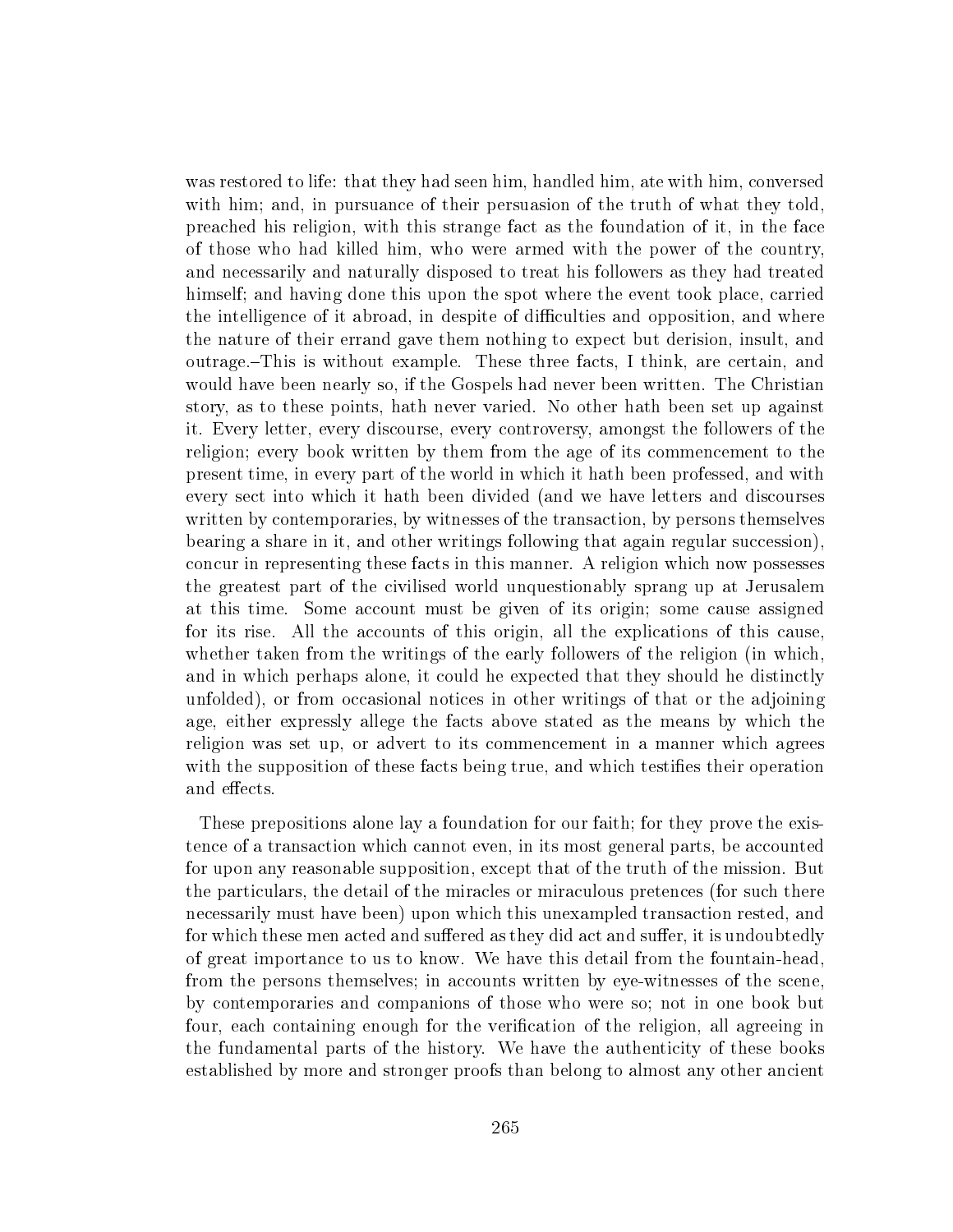book whatever, and by proofs which widely distinguish them from any others claiming a similar authority to theirs. If there were any good reason for doubt concerning the names to which these books are ascribed (which there is not, for they were never ascribed to any other, and we have evidence not long after their publication of their bearing the names which they now bear); their antiquity, of which there is no question, their reputation and authority amongst the early disciples of the religion, of which there is as little, form a valid proof that they must, in the main at least, have agreed with what the first teachers of the religion delivered.

When we open these ancient volumes, we discover in them marks of truth, whether we consider each in itself, or collate them with one another. The writers certainly knew something of what they were writing about, for they manifest an acquaintance with local circumstances, with the history and usages of the times, which could belong only to an inhabitant of that country, living in that age. In every narrative we perceive simplicity and undesignedness; the air and the language of reality. When we compare the different narratives together, we find them so varying as to repel all suspicion of confederacy; so agreeing under this variety as to show that the accounts had one real transaction for their common foundation; often attributing different actions and discourses to the Person whose history, or rather memoirs of whose history, they profess to relate, yet actions and discourses so similar as very much to bespeak the same character: which is a coincidence that, in such writers as they were, could only be the consequence of their writing from fact, and not from imagination.

These four narratives are confined to the history of the Founder of the religion, and end with his ministry. Since, however, it is certain that the affair went on, we cannot help being anxious to know how it proceeded. This intelligence hath come down to us in a work purporting to be written by a person, himself connected with the business during the first stages of its progress, taking up the story where the former histories had left it, carrying on the narrative, oftentimes with great particularity, and throughout with the appearance of good sense,\* information and candour; stating all along the origin, and the only probable origin, of effects which unquestionably were produced, together with the natural consequences of situations which unquestionably did exist; and confirmed, in the substance at least of the account, by the strongest possible accession of testimony which a history can receive, original letters, written by the person who is the principal subject of the history, written upon the business to which the history relates, and during the period, or soon after the period, which the history comprises. No man can say that this all together is not a body of strong historical evidence.

xxxxxxxxxxxx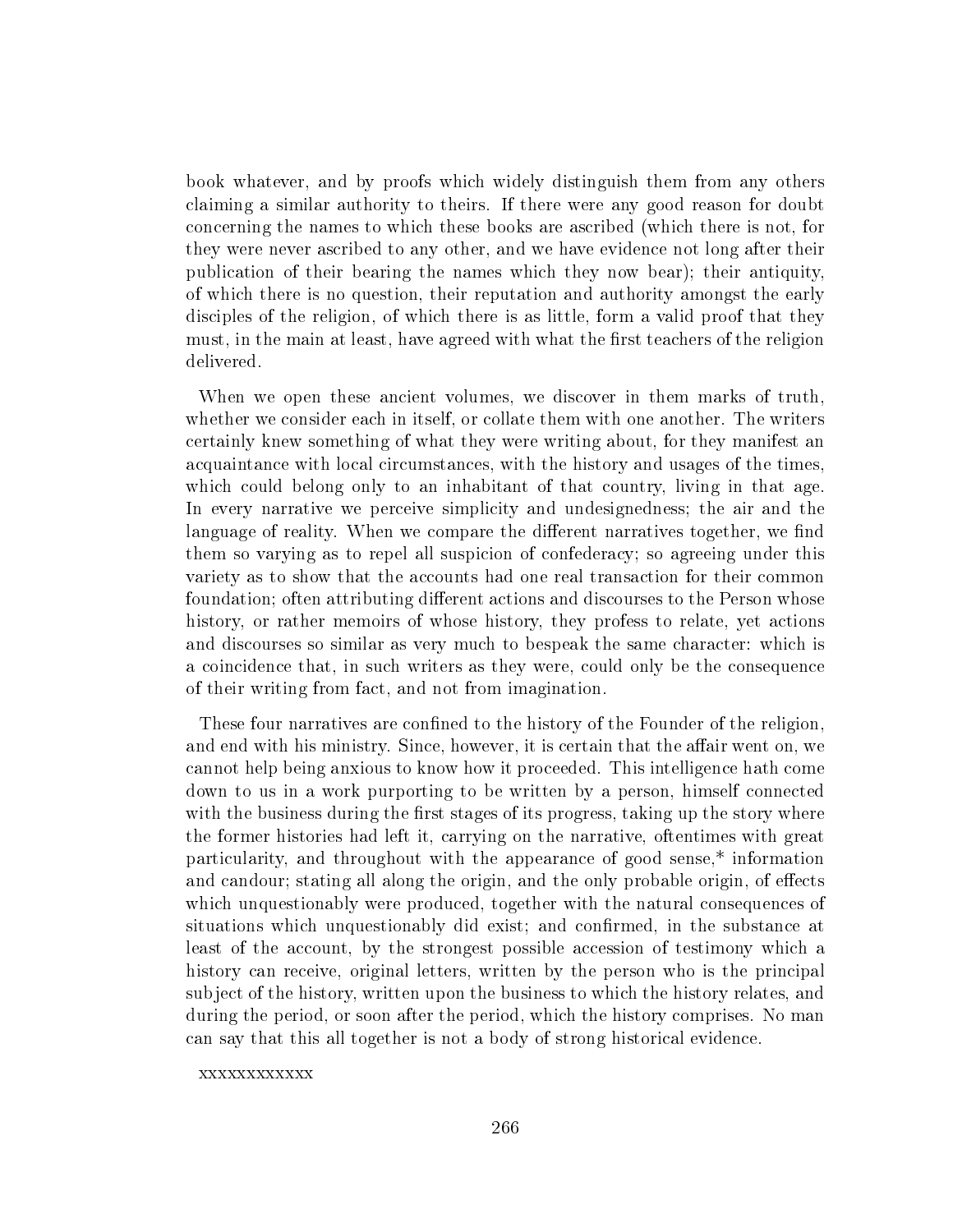\* See Peter's speech upon curing the cripple (Acts iii. 18), the council of the apostles (xv.), Paul's discourse at Athens (xvii. 22), before Agrippa (xxvi.). I notice these passages, both as fraught with good sense and as free from the smallest tincture of enthusiasm. xxxxxxxxxxxx

When we reflect that some of those from whom the books proceeded are related to have themselves wrought miracles, to have been the subject of miracles, or of supernatural assistance in propagating the religion, we may perhaps be led to think that more credit, or a different kind of credit, is due to these accounts, than what can be claimed by merely human testimony. But this is an argument which cannot be addressed to sceptics or unbelievers. A man must be a Christian before he can receive it. The inspiration of the historical Scriptures, the nature, degree, and extent of that inspiration, are questions undoubtedly of serious discussion; but they are questions amongst Christians themselves, and not between them and others. The doctrine itself is by no means necessary to the belief of Christianity, which must, in the first instance at least, depend upon the ordinary maxim of historical credibility. (See Powell's Discourse, disc. xv. P. 245.)

In viewing the detail of miracles recorded in these books, we find every supposition negatived by which they can be resolved into fraud or delusion. They were not secret, nor momentary, nor tentative, nor ambiguous; nor performed under the sanction of authority, with the spectators on their side, or in affirmance of tenets and practices already established. We find also the evidence alleged for them, and which evidence was by great numbers received, different from that upon which other miraculous accounts rest. It was contemporary, it was published upon the spot, it continued; it involved interests and questions of the greatest magnitude; it contradicted the most fixed persuasions and prejudices of the persons to whom it was addressed; it required from those who accepted it, not a simple, indolent assent, but a change, from thenceforward, of principles and conduct, a submission to consequences the most serious and the most deterring, to loss and danger, to insult, outrage, and persecution. How such a story should be false, or, if false, how under such circumstances it should make its way, I think impossible to be explained; yet such the Christian story was, such were the circumstances under which it came forth, and in opposition to such difficulties did it prevail.

An event so connected with the religion, and with the fortunes, of the Jewish people, as one of their race, one born amongst them, establishing his authority and his law throughout a great portion of the civilised world, it was perhaps to be expected should be noticed in the prophetic writings of that nation; especially when this Person, together with his own mission, caused also to be acknowledged the Divine original of their institution, and by those who before had altogether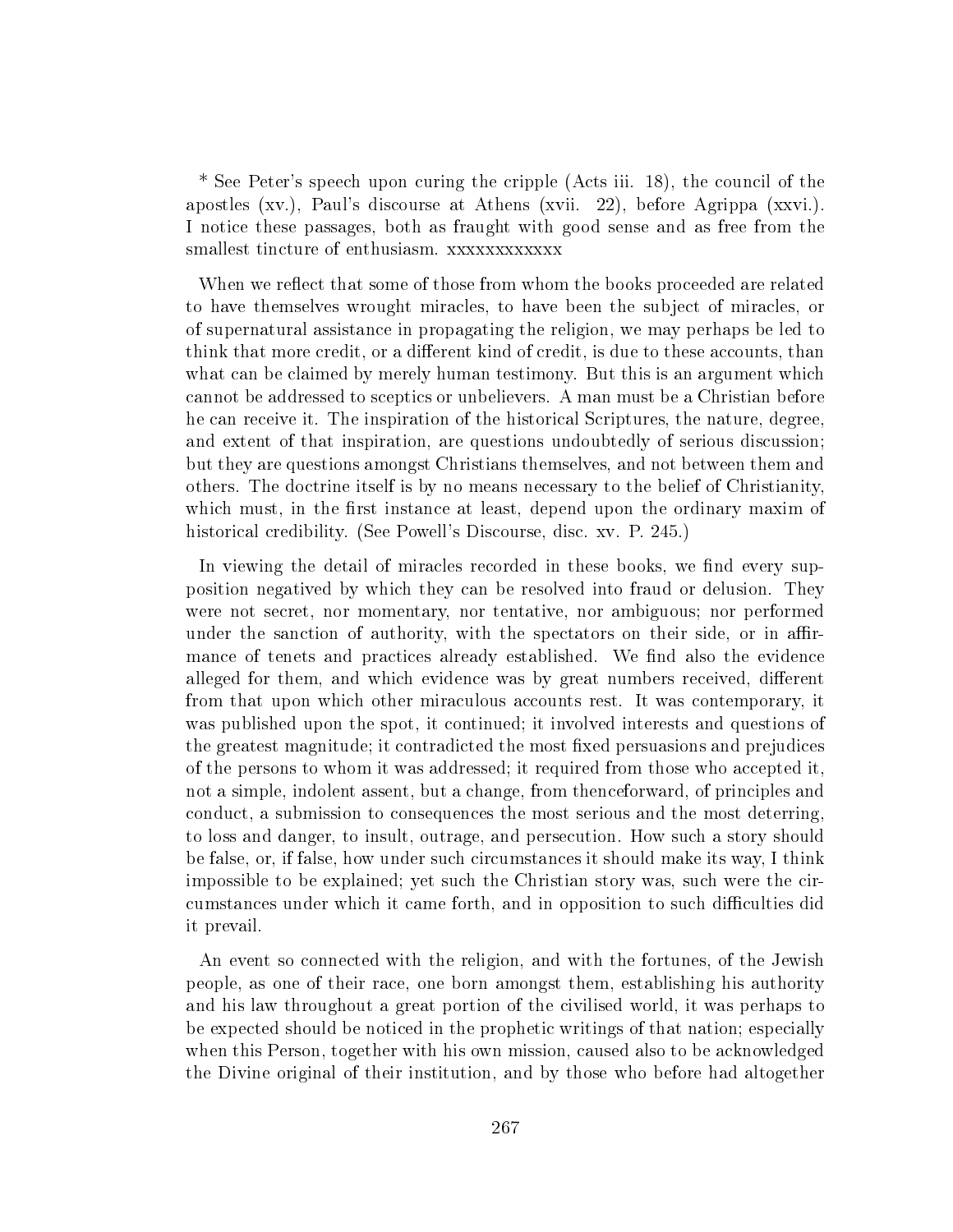rejected it. Accordingly, we perceive in these writings various intimations concurring in the person and history of Jesus, in a manner and in a degree in which passages taken from these books could not be made to concur in any person arbitrarily assumed, or in any person except him who has been the author of great changes in the affairs and opinions of mankind. Of some of these predictions the weight depends a good deal upon the concurrence. Others possess great separate strength: one in particular does this in an eminent degree. It is an entire description, manifestly directed to one character and to one scene of things; it is extant in a writing, or collection of writings, declaredly prophetic; and it applies to Christ's character, and to the circumstances of his life and death, with considerable precision, and in a way which no diversity of interpretation hath, in my opinion, been able to confound. That the advent of Christ, and the consequences of it, should not have been more distinctly revealed in the Jewish sacred books, is I think in some measure accounted for by the consideration, that for the Jews to have foreseen the fall of their institution, and that it was to merge at length into a more perfect and comprehensive dispensation, would have cooled too much, and relaxed, their zeal for it, and their adherence to it, upon which zeal and adherence the preservation in the world of any remains, for many ages, of religious truth might in a great measure depend.

Of what a revelation discloses to mankind, one, and only one, question can properly be asked–Was it of importance to mankind to know, or to be better assured of? In this question, when we turn our thoughts to the great Christian doctrine of the resurrection of the dead, and of a future judgment, no doubt can possibly be entertained. He who gives me riches or honours, does nothing; he who even gives me health, does little, in comparison with that which lays before me just grounds for expecting a restoration to life, and a day of account and retribution; which thing Christianity hath done for millions.

Other articles of the Christian faith, although of infinite importance when placed beside any other topic of human inquiry, are only the adjuncts and circumstances of this. They are, however, such as appear worthy of the original to which we ascribe them. The morality of the religion, whether taken from the precepts or the example of its Founder, or from the lessons of its primitive teachers, derived, as it should seem, from what had been inculcated by their Master, is, in all its parts, wise and pure; neither adapted to vulgar prejudices, nor flattering popular notions, nor excusing established practices, but calculated, in the matter of its instruction, truly to promote human happiness; and in the form in which it was conveyed, to produce impression and effect: a morality which, let it have proceeded from any person whatever, would have been satisfactory evidence of his good sense and integrity, of the soundness of his understanding and the probity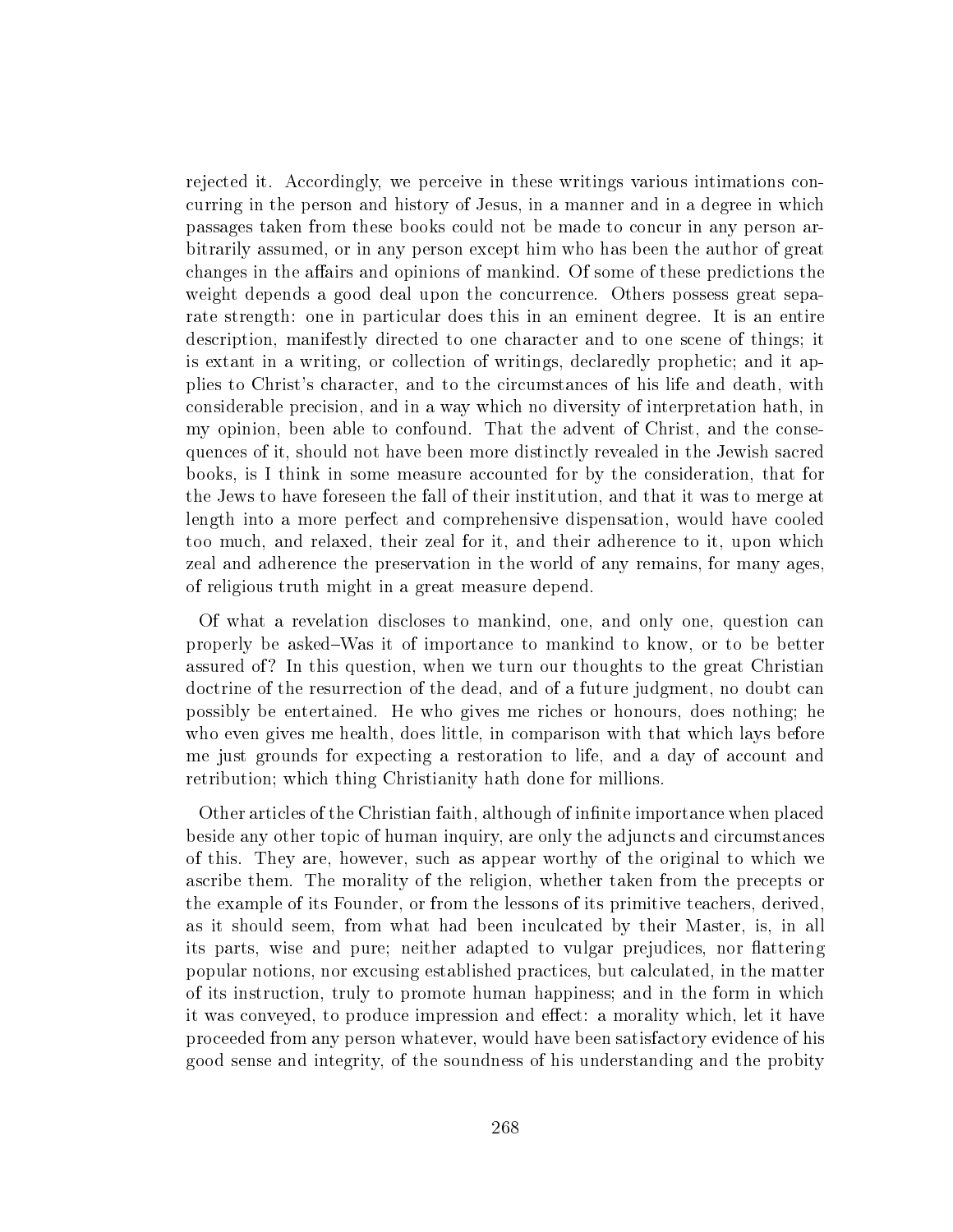of his designs: a morality, in every view of it, much more perfect than could have been expected from the natural circumstances and character of the person who delivered it; a morality, in a word, which is, and hath been, most beneficial to mankind.

Upon the greatest, therefore, of all possible occasions, and for a purpose of inestimable value, it pleased the Deity to vouchsafe a miraculous attestation. Having done this for the institution, when this alone could fix its authority, or give to it a beginning, he committed its future progress to the natural means of human communication, and to the influence of those causes by which human conduct and human affairs are governed. The seed, being sown, was left to vegetate; the leaven, being inserted, was left to ferment; and both according to the laws of nature: laws, nevertheless, disposed and controlled by that Providence which conducts the affairs of the universe, though by an influence inscrutable, and generally undistinguishable by us. And in this, Christianity is analogous to most other provisions for happiness. The provision is made; and; being made, is left to act according to laws which, forming a part of a more general system, regulate this particular subject in common with many others.

Let the constant recurrence to our observation of contrivance, design, and wisdom, in the works of nature, once fix upon our minds the belief of a God, and after that all is easy. In the counsels of a being possessed of the power and disposition which the Creator of the universe must possess, it is not improbable that there should be a future state; it is not improbable that we should be acquainted with it. A future state rectifies everything; because, if moral agents be made, in the last event, happy or miserable, according to their conduct in the station and under the circumstances in which they are placed, it seems not very material by the operation of what causes, according to what rules, or even, if you please to call it so, by what chance or caprice these stations are assigned, or these circumstances determined. This hypothesis, therefore, solves all that objection to the divine care and goodness which the promiscuous distribution of good and evil (I do not mean in the doubtful advantages of riches and grandeur, but in the unquestionably important distinctions of health and sickness, strength and infirmity, bodily ease and pain, mental alacrity and depression) is apt on so many occasions to create. This one truth changes the nature of things; gives order to confusion; makes the moral world of a piece with the natural.

Nevertheless, a higher degree of assurance than that to which it is possible to advance this, or any argument drawn from the light of nature, was necessary, especially to overcome the shock which the imagination and the senses received from the effects and the appearances of death, and the obstruction which thence arises to the expectation of either a continued or a future existence. This diffi-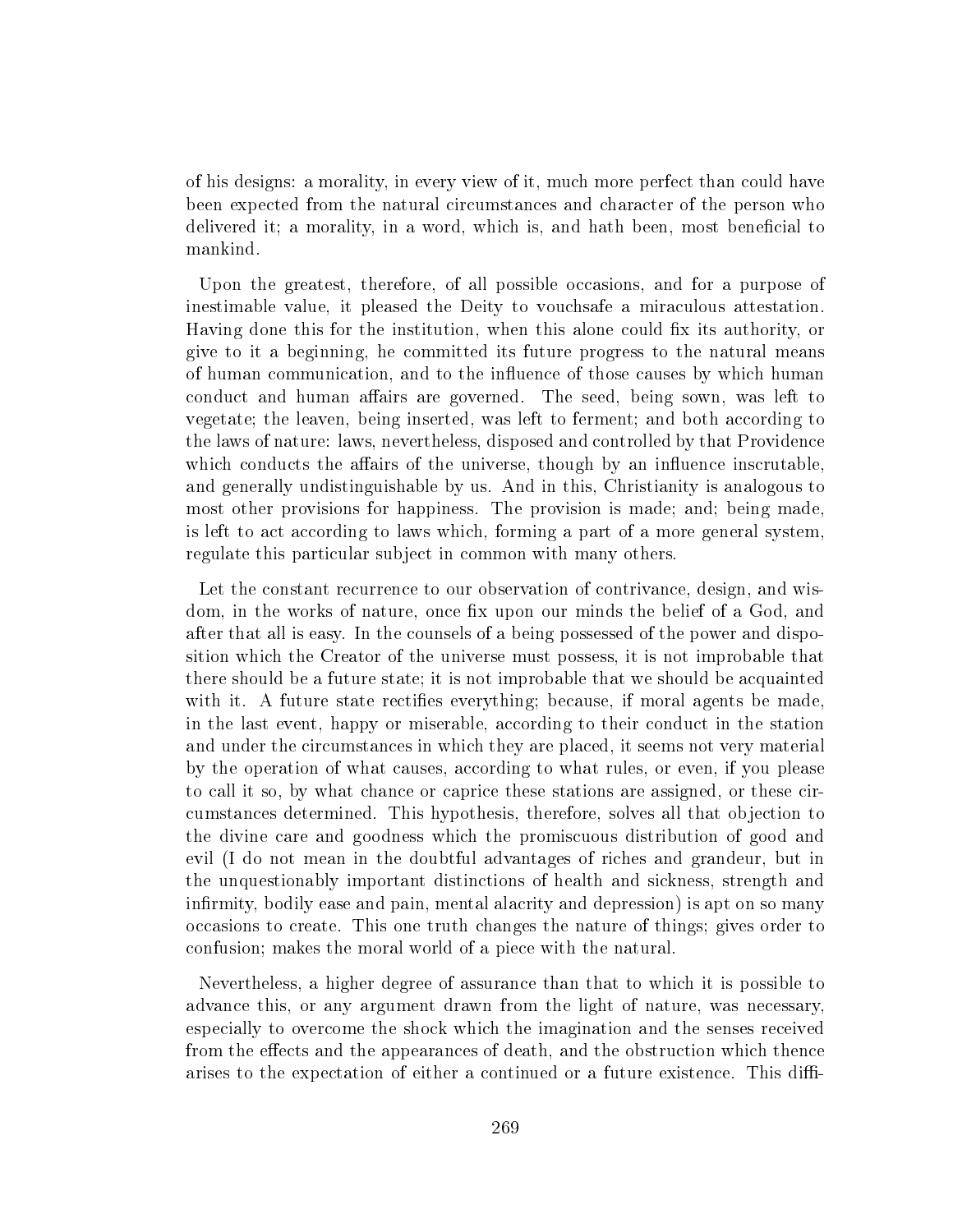culty, although of a nature no doubt to act very forcibly, will be found, I think, upon reflection to reside more in our habits of apprehension than in the subject: and that the giving way to it, when we have any reasonable grounds or the contrary, is rather an indulging of the imagination than anything else. Abstractedly considered, that is, considered without relation to the difference which habit, and merely habit, produces in our faculties and modes of apprehension, I do not see anything more in the resurrection of a dead man than in the conception of a child; except it be this, that the one comes into his world with a system of prior consciousness about him, which the other does not: and no person will say that he knows enough of either subject to perceive that this circumstance makes such a difference in the two cases that the one should be easy, and the other impossible; the one natural, the other not so. To the first man the succession of the species would be as incomprehensible as the resurrection of the dead is to us.

Thought is different from motion, perception from impact: the individuality of a mind is hardly consistent with the divisibility of an extended substance; or its volition, that is, its power of originating motion, with the inertness which cleaves to every portion of matter which our observation or our experiments can reach. These distinctions lead us to an immaterial principle: at least, they do this: they so negative the mechanical properties of matter, in the constitution of a sentient, still more of a rational, being, that no argument drawn from the properties can be of any great weight in opposition to other reasons, when the question respects the changes of which such: a nature is capable, or the manner in which these changes am effected. Whatever thought be, or whatever it depend upon the regular experience of sleep makes one thing concerning it certain, that it can be completely suspended, and completely restored.

If any one find it too great a strain upon his thoughts to admit the notion of a substance strictly immaterial, that is, from which extension and solidity are excluded, he can find no difficulty in allowing, that a particle as small as a particle of light, minuter than all conceivable dimensions, may just as easily be the depositary, the organ, and the vehicle of consciousness as the congeries of animal substance which forms a human body, or the human brain; that, being so, it may transfer a proper identity to whatever shall hereafter be united to it; may be safe amidst the destruction of its integuments; may connect the natural with the spiritual, the corruptible with the glorified body. If it be said that the mode and means of all this is imperceptible by our senses, it is only what is true of the most important agencies and operations. The great powers of nature are all invisible. Gravitation, electricity, magnetism, though constantly present, and constantly exerting their influence; though within us, near us, and about us; though diffused throughout all space, overspreading the surface, or